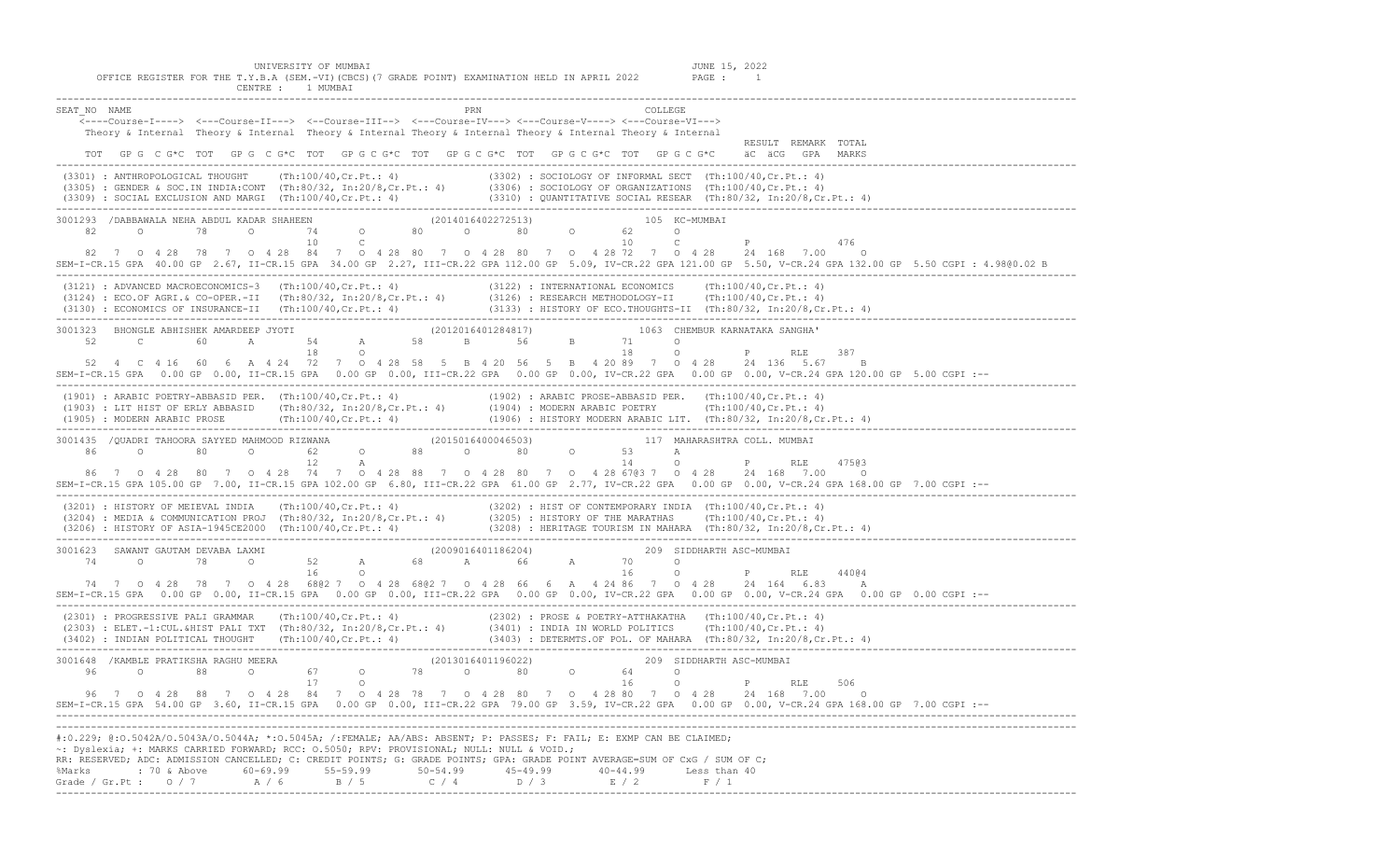UNIVERSITY OF MUMBAI<br>OFFICE REGISTER FOR THE T.Y.B.A (SEM.-VI)(CBCS)(7 GRADE POINT) EXAMINATION HELD IN APRIL 2022 PAGE : 2

| CENTRE : 123 BORADPADA (AMBARNATH)                                                                                                                                                                                                                                                                                                                                                                                                                                                                                                            |
|-----------------------------------------------------------------------------------------------------------------------------------------------------------------------------------------------------------------------------------------------------------------------------------------------------------------------------------------------------------------------------------------------------------------------------------------------------------------------------------------------------------------------------------------------|
| SEAT NO NAME<br>PRN<br>COLLEGE<br><----Course-T----> <---Course-TT---> <--Course-TTT--> <---Course-TV---> <---Course-V----> <---Course-VT---><br>Theory & Internal Theory & Internal Theory & Internal Theory & Internal Theory & Internal Theory & Internal<br>RESULT REMARK TOTAL<br>GP G C G*C TOT GP G C G*C TOT GP G C G*C TOT GP G C G*C TOT GP G C G*C TOT GP G C G*C<br>äC äCG GPA MARKS                                                                                                                                              |
| (3121) : ADVANCED MACROECONOMICS-3 (Th:100/40, Cr. Pt.: 4)<br>$(3122)$ : INTERNATIONAL ECONOMICS (Th:100/40, Cr. Pt.: 4)<br>(3125) : INDUSTRIAL & LABOUR ECO-II (Th:80/32, In:20/8, Cr. Pt.: 4) (3128) : RURAL DEVELOPMENT<br>(Th:100/40, Cr.Ft.: 4)<br>(3133) : HISTORY OF ECO. THOUGHTS-II (Th: 80/32, In: 20/8, Cr. Pt.: 4)<br>(3129) : ENVIRONMENTAL ECONOMICS-II (Th:100/40.Cr.Pt.: 4)                                                                                                                                                   |
| 3002162 / KURLE NAJUKA KACHARU SUMITRA<br>(2009016401043053)<br>193 SIDDHARTH COLL, AMBERNATH<br>35<br>58<br>54<br>Engine and<br>$\mathbf{B}$<br>$\overline{C}$<br>56<br>48<br>48<br>$D \sim 1$<br>A<br>14<br>14<br>$\Omega$<br>327<br>$\circ$<br><b>RPV</b><br>54  4  C  4  16  56  5  B  4  20  49  3  D  4  12  58  5  B  4  20  48  3  D  4  12  62  6  A  4  24  24  104  4.33  C<br>SEM-I-CR.15 GPA 0.00 GP 0.00, II-CR.15 GPA 0.00 GP 0.00, III-CR.22 GPA 0.00 GP 0.00, IV-CR.22 GPA 0.00 GP 0.00, V-CR.24 GPA 116.00 GP 4.83 CGPI :-- |
| (3121) : ADVANCED MACROECONOMICS-3 (Th:100/40, Cr. Pt.: 4)<br>$(3122)$ : INTERNATIONAL ECONOMICS (Th:100/40, Cr. Pt.: 4)<br>(3125) : INDUSTRIAL & LABOUR ECO-II (Th:80/32, In:20/8, Cr.Pt.: 4) (3126) : RESEARCH METHODOLOGY-II (Th:100/40, Cr.Pt.: 4)<br>(3129) : ENVIRONMENTAL ECONOMICS-II (Th:100/40.Cr.Pt.: 4)<br>(3133) : HISTORY OF ECO.THOUGHTS-II (Th:80/32, In:20/8, Cr. Pt.: 4)                                                                                                                                                    |
| MORE SAGAR MADHUKAR MADHURI<br>(2009016400553181)<br>3002178<br>193 SIDDHARTH COLL, AMBERNATH<br>40 C<br>52 C 66 A<br>52<br>48<br>43<br>D.<br>12<br>13<br>$\overline{A}$<br>P<br><b>RPV</b><br>326<br>52  4  C  4  16  48  3  D  4  12  52  4  C  4  16  52  4  C  4  16  66  6  A  4  24  56  5  B  4  20  24  104  4.33  C<br>SEM-I-CR.15 GPA 99.00 GP 6.60, II-CR.15 GPA 104.00 GP 6.93, III-CR.22 GPA 151.00 GP 6.86, IV-CR.22 GPA 0.00 GP 0.00, V-CR.24 GPA 168.00 GP 7.00 CGPI :--                                                      |
| #:0.229; @:0.5042A/O.5043A/O.5044A; *:0.5045A; /:FEMALE; AA/ABS: ABSENT; P: PASSES; F: FAIL; E: EXMP CAN BE CLAIMED;<br>~: Dyslexia; +: MARKS CARRIED FORWARD; RCC: 0.5050; RPV: PROVISIONAL; NULL: NULL & VOID.;<br>RR: RESERVED; ADC: ADMISSION CANCELLED; C: CREDIT POINTS; G: GRADE POINTS; GPA: GRADE POINT AVERAGE=SUM OF CxG / SUM OF C;<br>$60-69.99$ $55-59.99$ $50-54.99$ $45-49.99$<br>$: 70 \&$ Above<br>$40 - 44.99$<br>%Marks<br>Less than 40<br>$B / 5$ $C / 4$ $D / 3$ $E / 2$<br>Grade / Gr.Pt: $0/7$ A/6<br>F / 1           |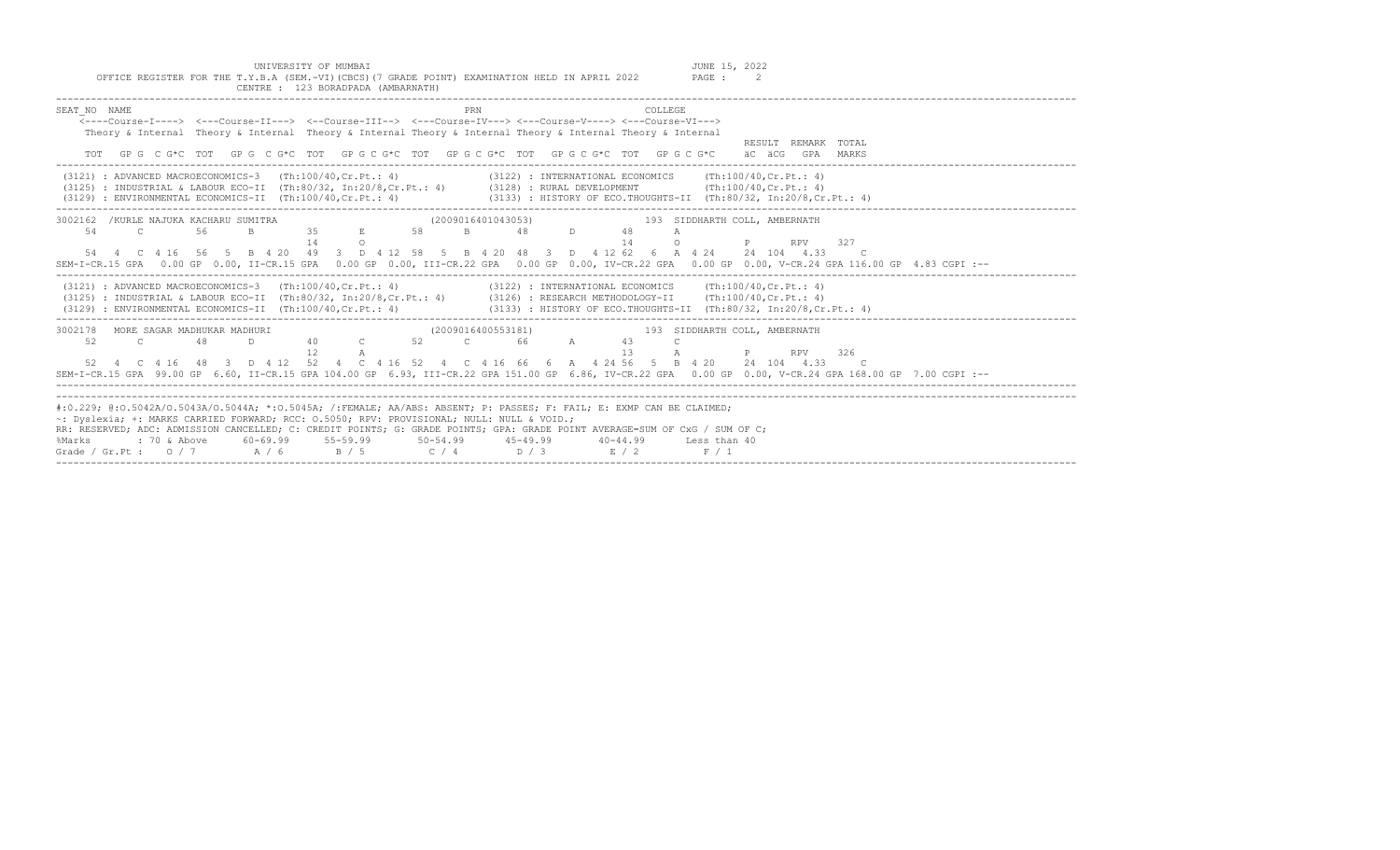UNIVERSITY OF MUMBAI JUNE 15, 2022<br>Y.B.A (SEM.-VI)(CBCS)(7 GRADE POINT) EXAMINATION HELD IN APRIL 2022 PAGE : 3 OFFICE REGISTER FOR THE T.Y.B.A (SEM.-VI)(CBCS)(7 GRADE POINT) EXAMINATION HELD IN APRIL 2022 CENTRE : 125 VASHIND

| SEAT NO NAME<br>PRN<br>COLLEGE                                                                                                                             |
|------------------------------------------------------------------------------------------------------------------------------------------------------------|
| <----Course-T----> <---Course-II---> <--Course-III--> <--Course-IV---> <---Course-V----> <---Course-VI--->                                                 |
| Theory & Internal Theory & Internal Theory & Internal Theory & Internal Theory & Internal Theory & Internal                                                |
| RESULT REMARK TOTAL                                                                                                                                        |
| GPG CG*C TOT GPG CG*C TOT GPGCG*C TOT GPGCG*C TOT GPGCG*C TOT GPGCG*C<br>äC äCG GPA MARKS                                                                  |
| (3122) : INTERNATIONAL ECONOMICS (Th:100/40, Cr. Pt.: 4)<br>$(3121)$ : ADVANCED MACROECONOMICS-3 $(Th:100/40, Cr.Pt.: 4)$                                  |
| (3124) : ECO.OF AGRI.& CO-OPER.-II (Th:80/32, In:20/8,Cr.Pt.: 4) (3126) : RESEARCH METHODOLOGY-II (Th:100/40,Cr.Pt.: 4)                                    |
| $(3129)$ : ENVIRONMENTAL ECONOMICS-II $(Th:100/40, Cr.Pt.: 4)$<br>$(3133)$ : HISTORY OF ECO.THOUGHTS-II (Th:80/32, In:20/8, Cr. Pt.: 4)                    |
|                                                                                                                                                            |
| 3002242 / CHAUDHARI HARSHALA BALARAM KALPANA<br>(2013016401259821)<br>953 UTKARSH - VASIND (E)                                                             |
| 1 NALLEANA (2013016401259821) 953<br>32 B 40 E 40 E 32<br>40<br>E.<br>40<br>E.                                                                             |
| 16<br>$\Omega$<br><b>P</b> RLE 256<br>16<br>$\circ$                                                                                                        |
| 40 2 E 4 8 40 2 E 4 8 48 3 D 4 12 40 2 E 4 8 40 2 E 4 8 48 3 D 4 12 24 56 2.33 E                                                                           |
| SEM-I-CR.15 GPA 81.00 GP 5.40, II-CR.15 GPA 81.00 GP 5.40, III-CR.22 GPA 0.00 GP 0.00, IV-CR.22 GPA 142.00 GP 6.45, V-CR.24 GPA 0.00 GP 0.00 CGPI :--      |
| (3201) : HISTORY OF MEIEVAL INDIA (Th:100/40, Cr.Pt.: 4) (3202) : HIST OF CONTEMPORARY INDIA (Th:100/40, Cr.Pt.: 4)                                        |
| (3203) : INTR TO MUSEOLOGY & ARC SC (Th:80/32, In:20/8, Cr. Pt.: 4) (3205) : HISTORY OF THE MARATHAS (Th:100/40, Cr. Pt.: 4)                               |
| (3206) : HISTORY OF ASIA-1945CE2000 (Th:100/40.Cr.Pt.: 4)<br>(3208) : HERITAGE TOURISM IN MAHARA (Th:80/32, In:20/8,Cr.Pt.: 4)                             |
|                                                                                                                                                            |
| 3002267 DALVI PRATHAMESH VISHNU LAXMI<br>(2011016401973865)<br>953 UTKARSH - VASIND (E)                                                                    |
| $\begin{array}{ccccccccccccccccc}\n49 & & A & & 48 & & D & & 40 & & E & & 60\n\end{array}$<br>$E_{\rm c}$<br>72<br>40<br>$\overline{a}$<br>$\Omega$        |
| 16<br>16<br>341<br>$\circ$<br>$\Omega$<br>$P$ and $P$ and $P$ and $P$ and $P$ and $P$                                                                      |
| 40 2 E 4 8 72 7 0 4 28 65 6 A 4 24 48 3 D 4 12 40 2 E 4 8 76 7 0 4 28 24 108 4.50 C                                                                        |
| SEM-I-CR.15 GPA 77.00 GP 5.13, II-CR.15 GPA 77.00 GP 5.13, III-CR.22 GPA 93.00 GP 4.23, IV-CR.22 GPA 90.00 GP 4.09, V-CR.24 GPA 136.00 GP 5.67 CGPI : 4.76 |
|                                                                                                                                                            |
|                                                                                                                                                            |
| #:0.229; @:0.5042A/0.5043A/0.5044A; *:0.5045A; /:FEMALE; AA/ABS: ABSENT; P: PASSES; F: FAIL; E: EXMP CAN BE CLAIMED;                                       |
| ~: Dyslexia; +: MARKS CARRIED FORWARD; RCC: 0.5050; RPV: PROVISIONAL; NULL: NULL & VOID.;                                                                  |
| RR: RESERVED; ADC: ADMISSION CANCELLED; C: CREDIT POINTS; G: GRADE POINTS; GPA: GRADE POINT AVERAGE=SUM OF CxG / SUM OF C;                                 |
| : 70 & Above       60-69.99      55-59.99        50-54.99       45-49.99       40-44.99      Less than 40<br>%Marks                                        |
| Grade / Gr. Pt : 0 / 7 A / 6 B / 5 C / 4 D / 3 E / 2 F / 1                                                                                                 |
|                                                                                                                                                            |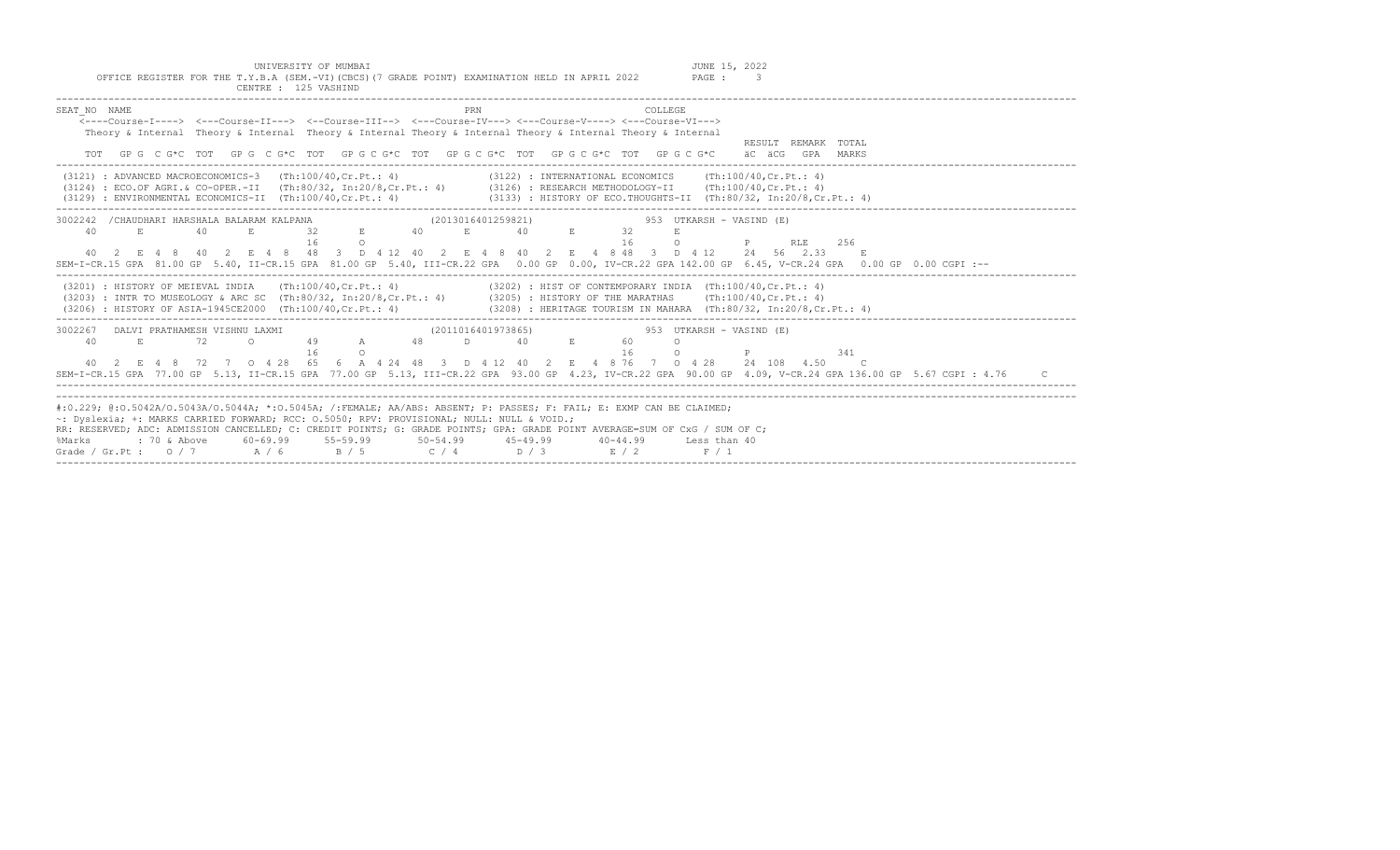JUNE 15, 2022<br>PAGE : 4

|  |  |                   |  | UNIVERSITY OF MUMBAI |  |                                                                                               |  |  |
|--|--|-------------------|--|----------------------|--|-----------------------------------------------------------------------------------------------|--|--|
|  |  |                   |  |                      |  | OFFICE REGISTER FOR THE T.Y.B.A (SEM.-VI)(CBCS)(7 GRADE POINT) EXAMINATION HELD IN APRIL 2022 |  |  |
|  |  | CENTRE : 11 MAHAD |  |                      |  |                                                                                               |  |  |

| SEAT NO NAME<br>PRN<br><b>COLLEGE</b><br><----Course-T----> <---Course-TT---> <--Course-TTT--> <---Course-TV---> <---Course-V----> <---Course-VT---><br>Theory & Internal Theory & Internal Theory & Internal Theory & Internal Theory & Internal Theory & Internal<br>RESULT REMARK<br>TOTAL<br>GP G C G*C TOT GP G C G*C TOT GP G C G*C TOT GP G C G*C TOT GP G C G*C TOT GP G C G*C<br>äC äCG<br>GPA<br>MARKS                                                                                                                           |
|--------------------------------------------------------------------------------------------------------------------------------------------------------------------------------------------------------------------------------------------------------------------------------------------------------------------------------------------------------------------------------------------------------------------------------------------------------------------------------------------------------------------------------------------|
| $(3122)$ : INTERNATIONAL ECONOMICS (Th:100/40, Cr. Pt.: 4)<br>(3121) : ADVANCED MACROECONOMICS-3<br>(Th:100/40,Cr.Pt.: 4)<br>(3124) : ECO.OF AGRI.& CO-OPER.-II (Th:80/32, In:20/8.Cr.Pt.: 4) (3126) : RESEARCH METHODOLOGY-II (Th:100/40.Cr.Pt.: 4)<br>(3133) : HISTORY OF ECO.THOUGHTS-II (Th:80/32, In:20/8, Cr. Pt.: 4)<br>$(3129)$ : ENVIRONMENTAL ECONOMICS-II $(Th:100/40, Cr.Pt.: 4)$                                                                                                                                              |
| /MANDVKAR VAIJAYANTI PRABHAKAR PRATIBHA<br>(2013016400989626)<br>47 DR.AMBEDKAR- MAHAD<br>3002340<br>58<br>56.<br>76<br>66<br>56<br>B<br>$\circ$<br>42<br>B<br>380<br>P<br>RT.E<br>B 4 20 58 5 B 4 20 70 7 0 4 28 42<br>2 F. 4 R. 76 7<br>4 28 78 7<br>$0 \t4 \t28$<br>24 132 5.50<br>56 5<br>$\cap$<br>SEM-I-CR.15 GPA 105.00 GP 7.00, II-CR.15 GPA 92.00 GP 6.13, III-CR.22 GPA 0.00 GP 0.00, IV-CR.22 GPA 0.00 GP 0.00, V-CR.24 GPA 144.00 GP 6.00 CGPI :--                                                                             |
| #:0.229; @:0.5042A/0.5043A/0.5044A; *:0.5045A; /:FEMALE; AA/ABS: ABSENT; P: PASSES; F: FAIL; E: EXMP CAN BE CLAIMED;<br>$\sim$ : Dyslexia; +: MARKS CARRIED FORWARD; RCC: 0.5050; RPV: PROVISIONAL; NULL: NULL & VOID.;<br>RR: RESERVED; ADC: ADMISSION CANCELLED; C: CREDIT POINTS; G: GRADE POINTS; GPA: GRADE POINT AVERAGE=SUM OF CxG / SUM OF C;<br>$60-69.99$ $55-59.99$ $50-54.99$ $45-49.99$<br>: 70 & Above<br>$40 - 44.99$<br>%Marks<br>Less than 40<br>$C/4$ $D/3$<br>A / 6<br>B / 5<br>Grade / Gr.Pt : $0/7$<br>E / 2<br>F / 1 |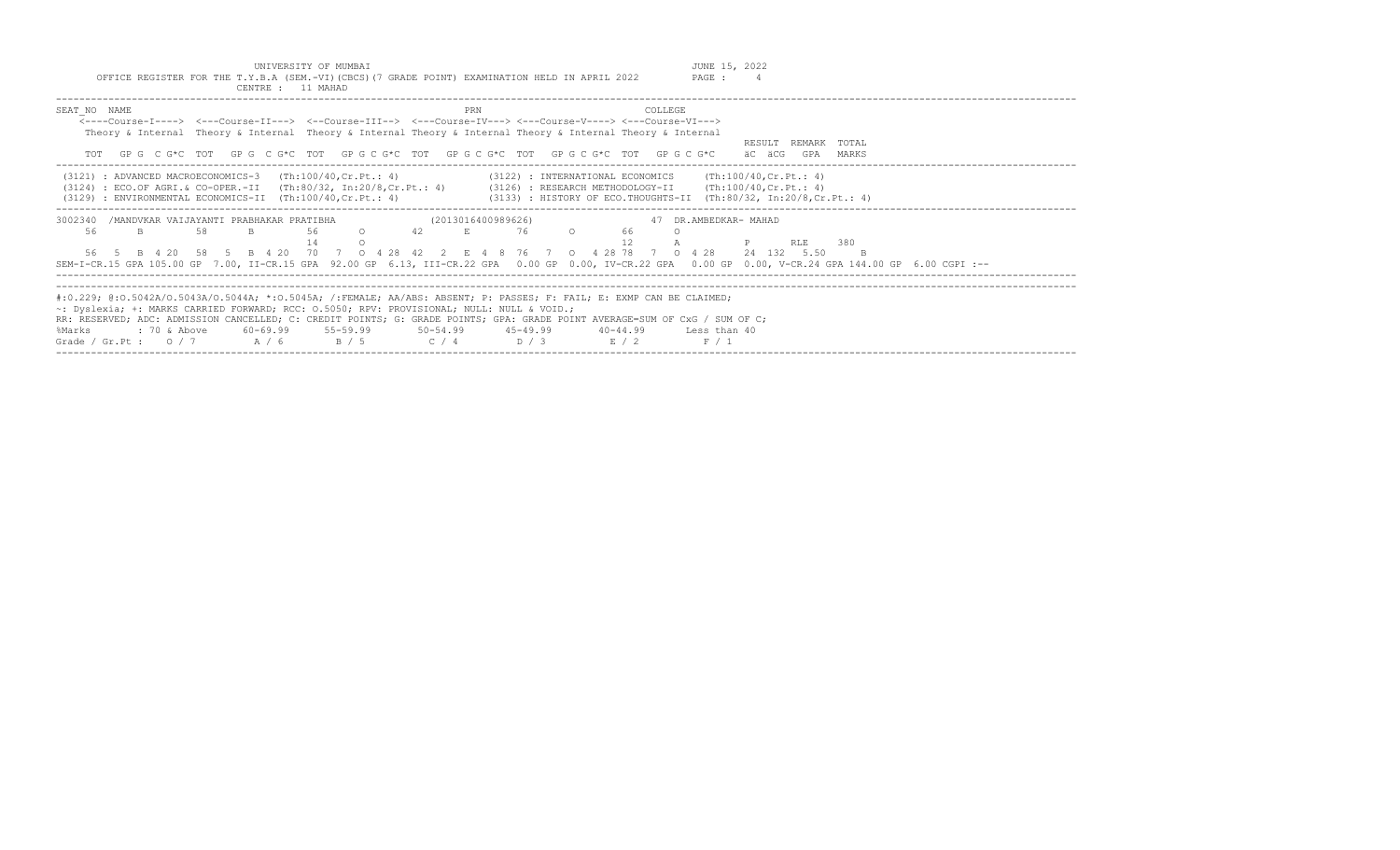| INTVERSTTY OF MIMBAT                                                                            | JUNE 15, | 2022 |
|-------------------------------------------------------------------------------------------------|----------|------|
| OFFICE REGISTER FOR THE T.Y.B.A (SEM.-VI) (CBCS) (7 GRADE POINT) EXAMINATION HELD IN APRIL 2022 | PAGE :   |      |
| 14 CHIPLIN<br>CENTRE .                                                                          |          |      |

| SEAT NO NAME                                                                                                                |              |                                                                                                                                                         | PRN<br><----Course-T----> <---Course-TT---> <--Course-TTT--> <---Course-TV---> <---Course-V----> <---Course-VT---><br>Theory & Internal Theory & Internal Theory & Internal Theory & Internal Theory & Internal Theory & Internal                                                        | COLLEGE                                                                                                                                                                                                    |       |
|-----------------------------------------------------------------------------------------------------------------------------|--------------|---------------------------------------------------------------------------------------------------------------------------------------------------------|------------------------------------------------------------------------------------------------------------------------------------------------------------------------------------------------------------------------------------------------------------------------------------------|------------------------------------------------------------------------------------------------------------------------------------------------------------------------------------------------------------|-------|
|                                                                                                                             |              |                                                                                                                                                         | TOT GPG CG*C TOT GPG CG*C TOT GPG CG*C TOT GPG CG*C TOT GPG CG*C TOT GPG CG*C                                                                                                                                                                                                            | RESULT REMARK TOTAL<br>äC äCG<br>GPA                                                                                                                                                                       | MARKS |
| (3701) : ENVIRONMENTAL GEOGRAPHY<br>$(3704)$ : TOOLS & TECHNIOUES IN GEO. $(Th:100/40, Cr.Pt.: 4)$<br>(3706) : BIOGEOGRAPHY |              | (Th:100/40,Cr.Pt.: 4)<br>(Th:100/40, Cr.Pt.: 4)                                                                                                         | (3709) : PROJECT - PRACTICAL                                                                                                                                                                                                                                                             | $(3702)$ : GEOGRAPHY OF TOURISM & REC $(Th:100/40, Cr.Pt.: 4)$<br>$(3705)$ : ECONOMIC GEOGRAPHY $(Th:100/40, Cr.Pt.: 4)$<br>(Th:100/40, Cr.Pt.: 4)                                                         |       |
| 3002769 /SALVI SNEHA PRADIP PRIYA<br>80<br>$\cap$                                                                           | 80<br>$\cap$ | 84<br>$\Omega$                                                                                                                                          | (2009016400599097)<br>82<br>85<br>$\cap$<br>80 7 0 4 28 80 7 0 4 28 85 7 0 4 28 84 7 0 4 28 82 7 0 4 28 85 7 0 4 28                                                                                                                                                                      | 51 D.B.J.-CHIPLUN<br>$\cap$<br>RT.F.<br>24 168 7.00<br>SEM-I-CR.15 GPA 0.00 GP 0.00, II-CR.15 GPA 0.00 GP 0.00, III-CR.22 GPA 0.00 GP 0.00, IV-CR.22 GPA 0.00 GP 0.00, V-CR.24 GPA 160.00 GP 6.67 CGPI :-- | 496   |
| : 70 & Above<br>%Marks<br>Grade / Gr.Pt: $0/7$ A / 6                                                                        |              | $\sim$ : Dyslexia; +: MARKS CARRIED FORWARD; RCC: 0.5050; RPV: PROVISIONAL; NULL: NULL & VOID.;<br>$60-69.99$ $55-59.99$ $50-54.99$ $45-49.99$<br>R / 5 | #:0.229; @:0.5042A/0.5043A/0.5044A; *:0.5045A; /:FEMALE; AA/ABS: ABSENT; P: PASSES; F: FAIL; E: EXMP CAN BE CLAIMED;<br>RR: RESERVED; ADC: ADMISSION CANCELLED; C: CREDIT POINTS; G: GRADE POINTS; GPA: GRADE POINT AVERAGE=SUM OF CxG / SUM OF C;<br>$40 - 44.99$<br>$C / 4$ D/3<br>R/2 | Less than 40<br>F / 1                                                                                                                                                                                      |       |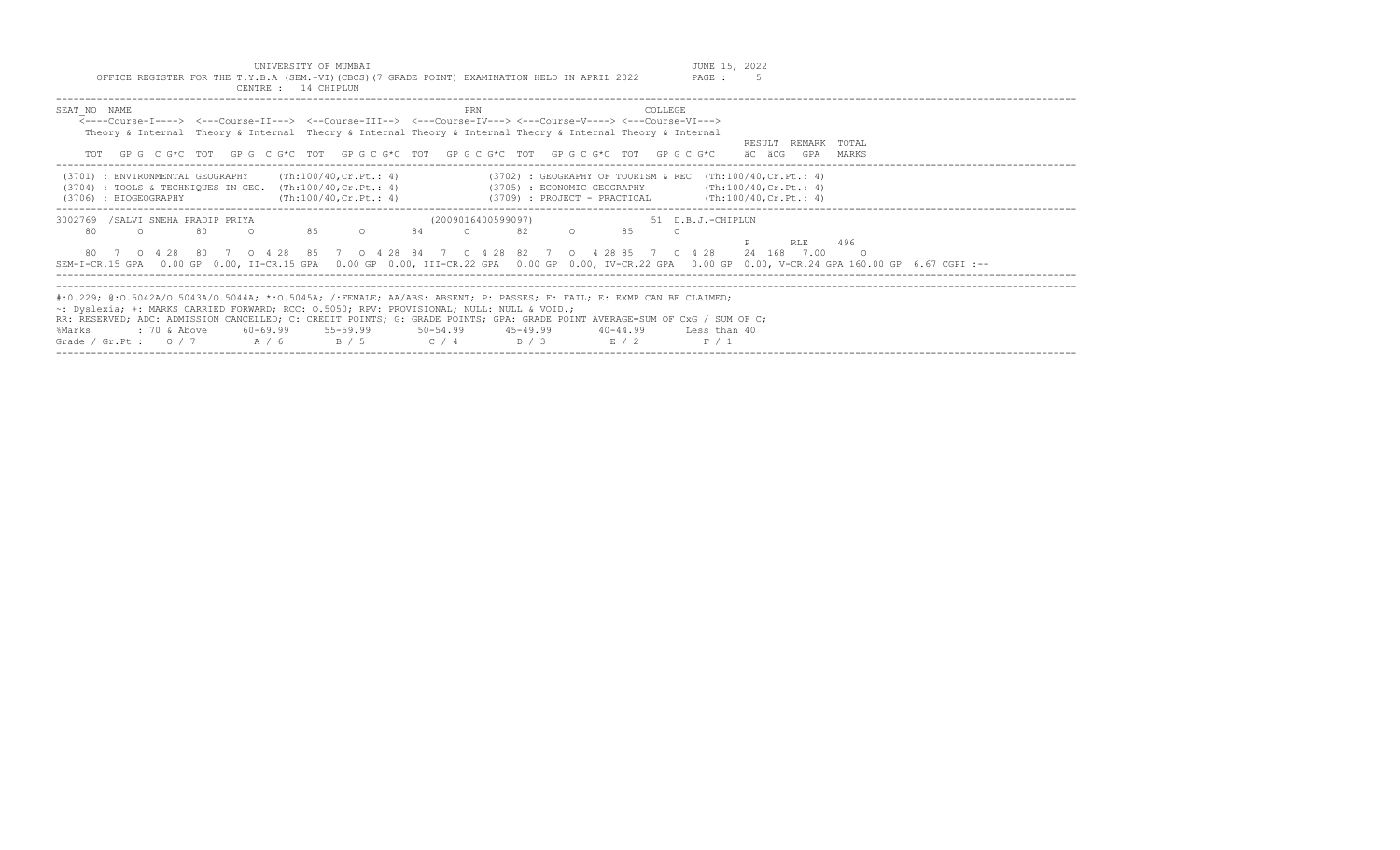| INTVERSTTY OF MIMBAT                                                                            | JUNE   | 1 E | 2022 |
|-------------------------------------------------------------------------------------------------|--------|-----|------|
| OFFICE REGISTER FOR THE T.Y.B.A (SEM.-VI) (CBCS) (7 GRADE POINT) EXAMINATION HELD IN APRIL 2022 | PAGE : |     |      |
| CENTRE<br>18 MAIVAN                                                                             |        |     |      |

| SEAT NO NAME                                                                                                                                                                | PRN<br><b>COLLEGE</b>                                          |                        |
|-----------------------------------------------------------------------------------------------------------------------------------------------------------------------------|----------------------------------------------------------------|------------------------|
| $\leftarrow$ ---Course-I----> $\leftarrow$ -Course-II---> $\leftarrow$ -Course-III--> $\leftarrow$ --Course-IV---> $\leftarrow$ --Course-V----> $\leftarrow$ -Course-VI---> |                                                                |                        |
| Theory & Internal Theory & Internal Theory & Internal Theory & Internal Theory & Internal Theory & Internal                                                                 |                                                                |                        |
|                                                                                                                                                                             |                                                                | RESULT REMARK TOTAL    |
| TOT GPG C G*C TOT GPG C G*C TOT GPG C G*C TOT GPG C G*C TOT GPG C G*C TOT GPG C G*C                                                                                         |                                                                | äC äCG<br>MARKS<br>GPA |
|                                                                                                                                                                             |                                                                |                        |
| $(1201)$ : HIST.-MEDIEVAL MARATHI LIT $(Th:100/40, Cr.Pt.: 4)$                                                                                                              | $(1202)$ : IND. & WESTERN THEO OF LIT $(Th:100/40, Cr.Pt.: 4)$ |                        |
| (1203) : LITERATURE AND SOCIETY (Th:80/32, In:20/8, Cr. Pt.: 4) (1204) : LINGUISTIC & MARATHI GRMMR (Th:100/40, Cr. Pt.: 4)                                                 |                                                                |                        |
| $(1205)$ : MODERN MARATHI LITERATURE $(Th:100/40, Cr.Pt.: 4)$                                                                                                               | (1206) : OCCUPATIONAL MARATHI (Th:80/32, In:20/8, Cr. Pt.: 4)  |                        |
|                                                                                                                                                                             |                                                                |                        |
| 3002918<br>KARWADKAR SHRIRANG SATYAWAN KALPANA                                                                                                                              | 186 S.K. PATIL - MALVAN<br>(2015016401265352)                  |                        |
| 46<br>54<br>46<br>40<br>D.<br>$\sim$ $\sim$                                                                                                                                 | 44<br>58<br>D.                                                 |                        |
|                                                                                                                                                                             |                                                                | 323<br>RT.E            |
| 46 3 D 4 12 54 4 C 4 16 58 5 B 4 20 46 3 D 4 12 44 2 E 4 8 75 7 0 4 28                                                                                                      |                                                                | 24 96 4.00             |
| SEM-I-CR.15 GPA 76.00 GP 5.07, II-CR.15 GPA 0.00 GP 0.00, III-CR.22 GPA 0.00 GP 0.00, IV-CR.22 GPA 0.00 GP 0.00, V-CR.24 GPA 120.00 GP 5.00 CGPI :--                        |                                                                |                        |
|                                                                                                                                                                             |                                                                |                        |
|                                                                                                                                                                             |                                                                |                        |
| #:0.229; @:0.5042A/O.5043A/O.5044A; *:0.5045A; /:FEMALE; AA/ABS: ABSENT; P: PASSES; F: FAIL; E: EXMP CAN BE CLAIMED;                                                        |                                                                |                        |
| ~: Dyslexia; +: MARKS CARRIED FORWARD; RCC: 0.5050; RPV: PROVISIONAL; NULL: NULL & VOID.;                                                                                   |                                                                |                        |
| RR: RESERVED; ADC: ADMISSION CANCELLED; C: CREDIT POINTS; G: GRADE POINTS; GPA: GRADE POINT AVERAGE=SUM OF CxG / SUM OF C;                                                  |                                                                |                        |
| %Marks                                                                                                                                                                      | $40 - 44.99$<br>Less than 40                                   |                        |
| Grade / Gr.Pt: $0/7$ A/6<br>R / 5                                                                                                                                           | $C / 4$ $D / 3$<br>E / 2<br>F / 1                              |                        |
|                                                                                                                                                                             |                                                                |                        |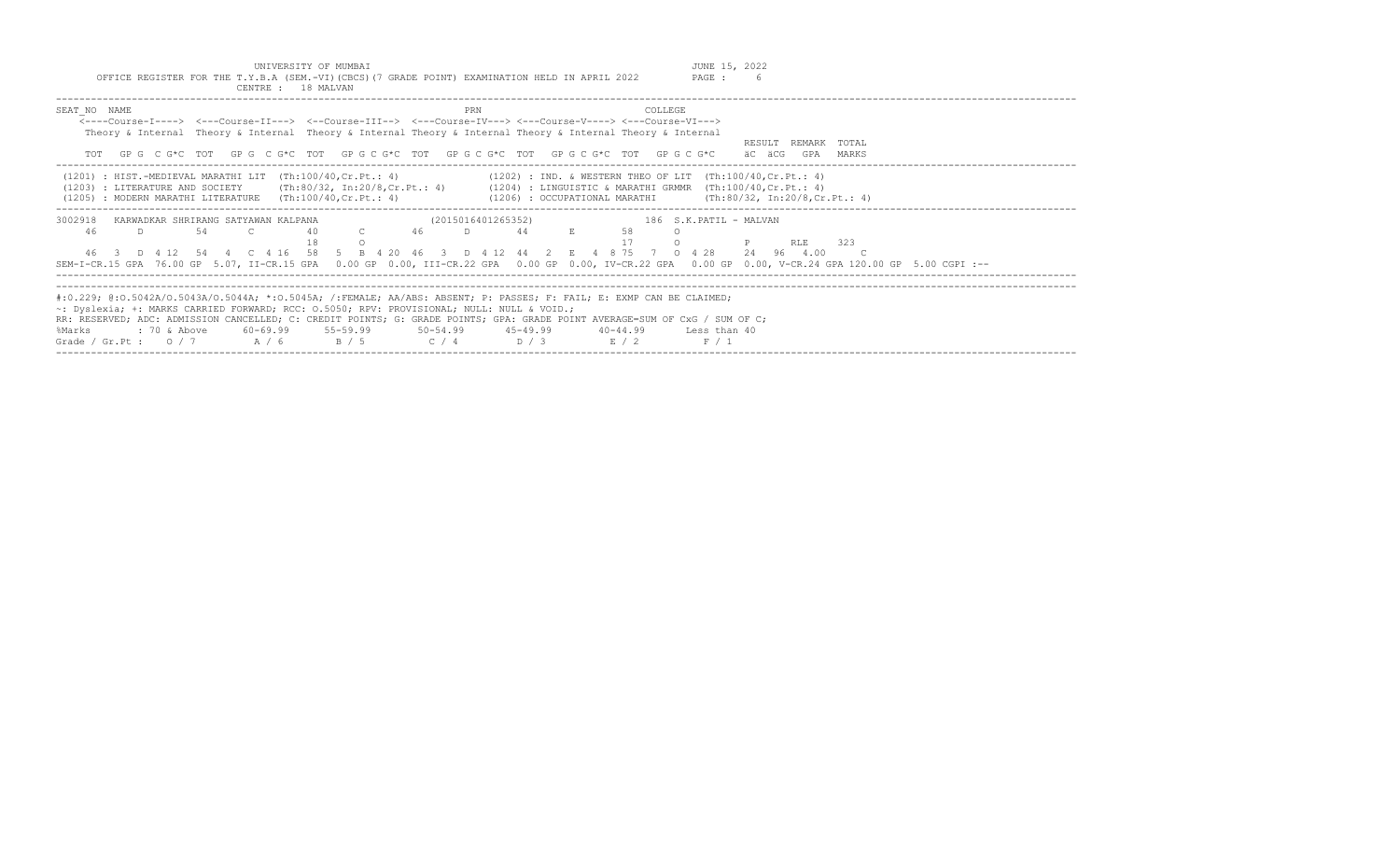UNIVERSITY OF MUMBAI<br>OFFICE REGISTER FOR THE T.Y.B.A (SEM.-VI)(CBCS)(7 GRADE POINT) EXAMINATION HELD IN APRIL 2022 PAGE : 7<br>CENTRE : 2 DADAR

| PRN<br>SEAT NO NAME<br>COLLEGE<br>Theory & Internal Theory & Internal Theory & Internal Theory & Internal Theory & Internal Theory & Internal<br>RESULT REMARK TOTAL                                                                                     |
|----------------------------------------------------------------------------------------------------------------------------------------------------------------------------------------------------------------------------------------------------------|
| TOT GPG CG*C TOT GPG CG*C TOT GPG CG*C TOT GPG CG*C TOT GPG CG*C TOT GPG CG*C äCGGGPA MARKS                                                                                                                                                              |
| (3121) : ADVANCED MACROECONOMICS-3 (Th:100/40,Cr.Pt.: 4) (3122) : INTERNATIONAL ECONOMICS (Th:100/40,Cr.Pt.: 4)<br>(3124) : ECO.OF AGRI.& CO-OPER.-II (Th:80/32, In:20/8,Cr.Pt.: 4) (3126) : RESEARCH METHODOLOGY-II (Th:100/40,                         |
| 3002953 PATIL SUSHANT SHAILESH VIDYA (2015016401942523)<br>104 KIRTI-DADAR                                                                                                                                                                               |
|                                                                                                                                                                                                                                                          |
| 39703<br>40  2  E  4  8  680  2  7  0  4  28  690  1  7  0  4  28  690  1  9  4  20  84  7  0  4  28  80  7  0  4  28  24  140  5.83  B                                                                                                                  |
| SEM-I-CR.15 GPA 80.00 GP 5.33, II-CR.15 GPA 77.00 GP 5.13, III-CR.22 GPA 0.00 GP 0.00, IV-CR.22 GPA 0.00 GP 0.00, V-CR.24 GPA 148.00 GP 6.17 CGPI :--                                                                                                    |
| (3401) : INDIA IN WORLD POLITICS (Th:100/40,Cr.Pt.: 4) (3402) : INDIAN POLITICAL THOUGHT (Th:100/40,Cr.Pt.: 4)<br>(3403) : DETERMTS.OF POL. OF MAHARA (Th:80/32, In:20/8,Cr.Pt.: 4) (3406) : LEARN. INDIAN POL.TR.FILMS (Th:100/                         |
|                                                                                                                                                                                                                                                          |
|                                                                                                                                                                                                                                                          |
| 45202<br>80 7 0 4 28 78 7 0 4 28 70 7 0 4 28 82 7 0 4 28 680 2 7 0 4 28 74 7 0 4 28 24 168 7 00 0                                                                                                                                                        |
| SEM-I-CR.15 GPA 79.00 GP 5.27, II-CR.15 GPA 86.00 GP 5.73, III-CR.22 GPA 0.00 GP 0.00, IV-CR.22 GPA 0.00 GP 0.00, V-CR.24 GPA 164.00 GP 6.83 CGPI :--                                                                                                    |
|                                                                                                                                                                                                                                                          |
| 3003113 /KHOT DEEPALI MANOJ SHARMILA<br>86 0 76 0 59 0 84 0 68 A 53 A P 2013016401853997)                                                                                                                                                                |
| 45604                                                                                                                                                                                                                                                    |
| 86 7 0 4 28 76 7 0 4 28 74 7 0 4 28 84 7 0 4 28 680 2 7 0 4 28 680 2 7 0 4 28 24 168 7 00 0<br>SEM-I-CR.15 GPA 63.00 GP 4.20, II-CR.15 GPA 95.00 GP 6.33, III-CR.22 GPA 68.00 GP 3.09, IV-CR.22 GPA 48.00 GP 2.18, V-CR.24 GPA 152.00 GP 6.33 CGPI: 4.87 |
| (3301) : ANTHROPOLOGICAL THOUGHT (Th:100/40,Cr.Pt.: 4) (3302) : SOCIOLOGY OF INFORMAL SECT (Th:100/40,Cr.Pt.: 4)<br>(3305) : GENDER & SOC.IN INDIA:CONT (Th:80/32, In:20/8,Cr.Pt.: 4) (3401) : INDIA IN WORLD POLITICS (Th:100/40                        |
|                                                                                                                                                                                                                                                          |
|                                                                                                                                                                                                                                                          |
| 49302<br>98 7 0 4 28 58 5 B 4 20 94 7 0 4 28 88 7 0 4 28 6802 7 0 4 28 87 7 0 4 28 24 160 6.67 A                                                                                                                                                         |
| SEM-I-CR.15 GPA 96.00 GP 6.40, II-CR.15 GPA 80.00 GP 5.33, III-CR.22 GPA 0.00 GP 0.00, IV-CR.22 GPA 0.00 GP 0.00, V-CR.24 GPA 168.00 GP 7.00 CGPI :--                                                                                                    |
| (1101) : 16TH TO18TH CEN.ENG.LIT-II (Th:100/40,Cr.Pt.: 4) (1102) : LITERARY CRITICISM - II (Th:100/40,Cr.Pt.: 4)<br>(1103) : GRAMMAR &ART OF WRITING-II (Th:80/32, In:20/8,Cr.Pt.: 4) (1106) : 19TH CENT. ENGLISH LIT.-II (Th:100                        |
|                                                                                                                                                                                                                                                          |
|                                                                                                                                                                                                                                                          |
| 78 7 0 4 28 86 7 0 4 28 58 5 B 4 20 74 7 0 4 28 88 7 0 4 28 6901 7 0 4 28 24 160 6.67 A                                                                                                                                                                  |
| SEM-I-CR.15 GPA 57.00 GP 3.80, II-CR.15 GPA 47.00 GP 3.13, III-CR.22 GPA 98.00 GP 4.45, IV-CR.22 GPA 83.00 GP 3.77, V-CR.24 GPA 156.00 GP 6.50 CGPI : 4.93 C                                                                                             |
|                                                                                                                                                                                                                                                          |
| #:0.229; @:0.5042A/0.5043A/0.5044A; *:0.5045A; /:FEMALE; AA/ABS: ABSENT; P: PASSES; F: FAIL; E: EXMP CAN BE CLAIMED;                                                                                                                                     |
| ~: Dyslexia; +: MARKS CARRIED FORWARD; RCC: 0.5050; RPV: PROVISIONAL; NULL: NULL & VOID.;                                                                                                                                                                |
| RR: RESERVED; ADC: ADMISSION CANCELLED; C: CREDIT POINTS; G: GRADE POINTS; GPA: GRADE POINT AVERAGE=SUM OF CxG / SUM OF C;                                                                                                                               |
| %Marks : 70 & Above 60-69.99 55-59.99 50-54.99 45-49.99 40-44.99 Less than 40<br>Grade / Gr.Pt : 0 / 7 A / 6 B / 5 C / 4 D / 3 E / 2 F / 1                                                                                                               |
|                                                                                                                                                                                                                                                          |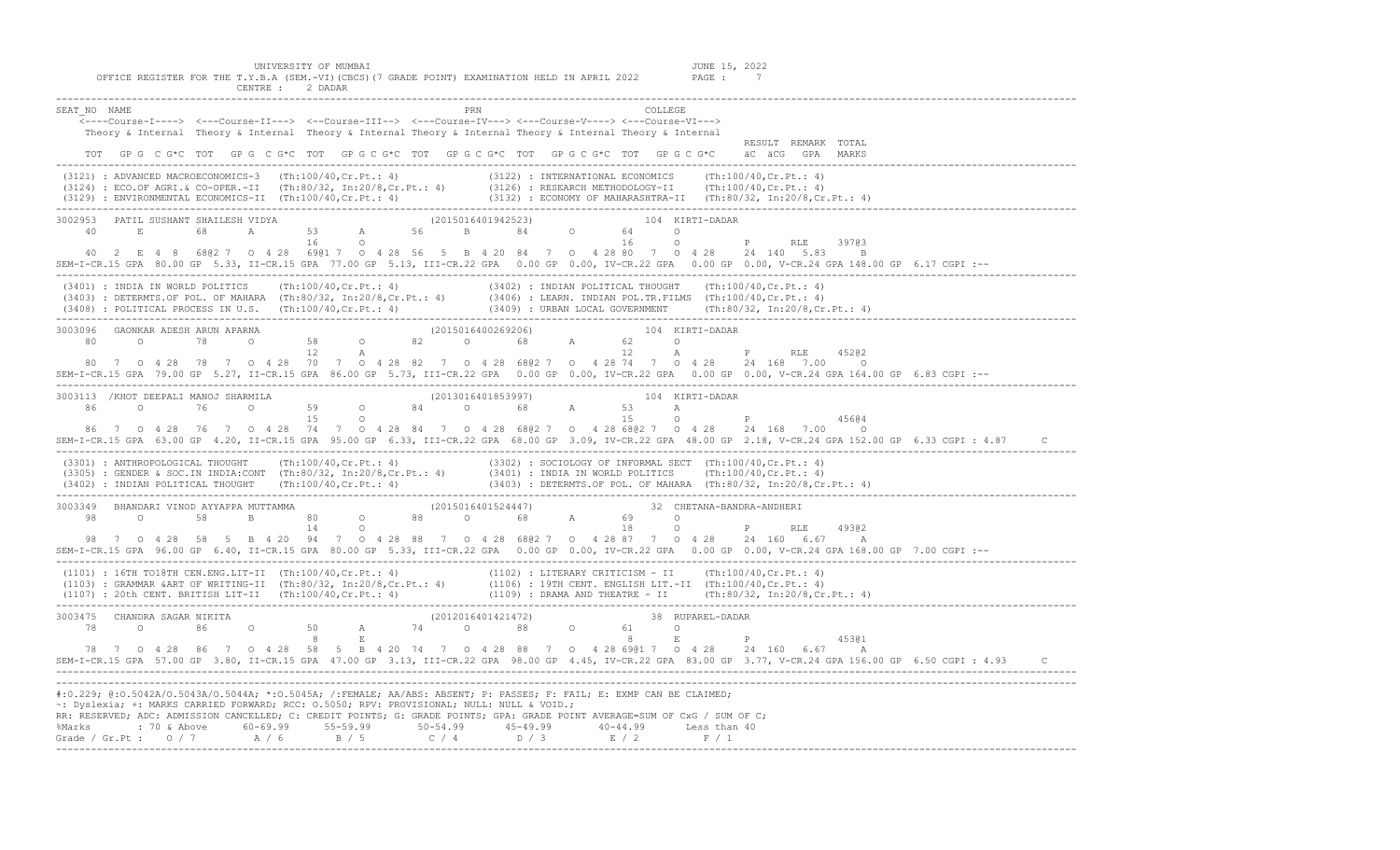UNIVERSITY OF MUMBAI

JUNE 15, 2022<br>PAGE : 8

|          | OFFICE REGISTER FOR THE T.Y.B.A (SEM.-VI)(CBCS)(7 GRADE POINT) EXAMINATION HELD IN APRIL 2022 |
|----------|-----------------------------------------------------------------------------------------------|
| CENTRE : | 2 DADAR                                                                                       |

| SEAT NO NAME | PRN<br><b>COLLEGE</b><br>Theory & Internal Theory & Internal Theory & Internal Theory & Internal Theory & Internal Theory & Internal<br>RESULT REMARK TOTAL<br>TOT GP G C G*C TOT GP G C G*C TOT GP G C G*C TOT GP G C G*C TOT GP G C G*C TOT GP G C G*C äC äCG GPA MARKS                                                                                                                                                                                                                                             |  |
|--------------|-----------------------------------------------------------------------------------------------------------------------------------------------------------------------------------------------------------------------------------------------------------------------------------------------------------------------------------------------------------------------------------------------------------------------------------------------------------------------------------------------------------------------|--|
|              | (3201) : HISTORY OF MEIEVAL INDIA (Th:100/40, Cr.Pt.: 4) (3202) : HIST OF CONTEMPORARY INDIA (Th:100/40, Cr.Pt.: 4)<br>(3203) : INTR TO MUSEOLOGY & ARC SC (Th:80/32, In:20/8, Cr.Pt.: 4) (3401) : INDIA IN WORLD POLITICS (Th:10                                                                                                                                                                                                                                                                                     |  |
|              | $\begin{array}{cccccccccccc} 3003539 & /GONDRAR AVISHA KESHAVRAJ VRUNDA & & & & & & (2015016400086036) & & & & 38 & RU \\ 46 & D & 82 & 0 & 42 & C & 76 & 0 & 86 & 0 & 53 & A \end{array}$<br>38 RUPAREL-DADAR<br>$10 \quad C$<br>12<br>A<br><b>P</b> RLE<br>407<br>46 3 D 4 12 82 7 0 4 28 52 4 C 4 16 76 7 0 4 28 86 7 0 4 28 65 6 A 4 24 24 136 5.67 B<br>SEM-I-CR.15 GPA 45.00 GP 3.00, II-CR.15 GPA 0.00 GP 0.00, III-CR.22 GPA 114.00 GP 5.18, IV-CR.22 GPA 138.00 GP 6.27, V-CR.24 GPA 152.00 GP 6.33 CGPI :-- |  |
|              | (3101) : MACROECONOMICS - III (Th:100/40,Cr.Pt.: 4) (3102) : INTERNATIONAL ECONOMICS (Th:100/40,Cr.Pt.: 4) (3103) : INDIAN FINANCIAL ECONOMICS (Th:80/32, In:20/8,Cr.Pt.: 4) (3107) : MATHEMATICAL & STATISTICAL (Th:100/40,C<br>(3111) : DEVELOPMENT THEORY AND EXP (Th:100/40,Cr.Pt.: 4) (3113) : INTERNL TRADE, POLICY & PRA (Th:80/32, In:20/8,Cr.Pt.: 4)                                                                                                                                                         |  |
|              | (2014016400341326)<br>3003614 /SULE SURBHI ULHAS<br>38 RUPAREL-DADAR<br>52 C 54 C 50 A 72 0 70 0 60 0<br>18<br>18<br>$\circ$<br>$\mathbb P$<br>$\circ$<br><b>RLE</b><br>39402<br>52  4  C  4  16  54  4  C  4  16  680  7  0  4  28  72  7  0  4  28  70  7  0  4  28  78  7  0  4  28  24  144  6.00  A<br>SEM-I-CR.15 GPA 59.00 GP 3.93, II-CR.15 GPA 66.00 GP 4.40, III-CR.22 GPA 0.00 GP 0.00, IV-CR.22 GPA 0.00 GP 0.00, V-CR.24 GPA 96.00 GP 4.00 CGPI :--                                                      |  |
|              | (1201) : HIST.-MEDIEVAL MARATHI LIT (Th:100/40,Cr.Pt.: 4) (1202) : IND. & WESTERN THEO OF LIT (Th:100/40,Cr.Pt.: 4)<br>(1203) : LITERATURE AND SOCIETY (Th:80/32, In:20/8,Cr.Pt.: 4) (3401) : INDIA IN WORLD POLITICS (Th:100/40,<br>(3402) : INDIAN POLITICAL THOUGHT (Th:100/40, Cr. Pt.: 4) (3403) : DETERMTS. OF POL. OF MAHARA (Th:80/32, In:20/8, Cr. Pt.: 4)                                                                                                                                                   |  |
|              | 10 C P RLE<br>14<br>$\circ$<br>393<br>48 3 D 4 12 60 6 A 4 24 62 6 A 4 24 72 7 0 4 28 66 6 A 4 24 85 7 0 4 28 24 140 5.83 B<br>SEM-I-CR.15 GPA 39.00 GP 2.60, II-CR.15 GPA 0.00 GP 0.00, III-CR.22 GPA 143.00 GP 6.50, IV-CR.22 GPA 0.00 GP 0.00, V-CR.24 GPA 164.00 GP 6.83 CGPI :--                                                                                                                                                                                                                                 |  |
| %Marks       | #:0.229; @:0.5042A/0.5043A/0.5044A; *:0.5045A; /:FEMALE; AA/ABS: ABSENT; P: PASSES; F: FAIL; E: EXMP CAN BE CLAIMED;<br>~: Dyslexia; +: MARKS CARRIED FORWARD; RCC: 0.5050; RPV: PROVISIONAL; NULL: NULL & VOID.;<br>RR: RESERVED: ADC: ADMISSION CANCELLED; C: CREDIT POINTS; G: GRADE POINTS; GPA: GRADE POINT AVERAGE=SUM OF CxG / SUM OF C;<br>: 70 & Above 60-69.99 55-59.99 50-54.99 45-49.99<br>40-44.99 Less than 40<br>Grade / Gr.Pt : $0/7$ $A/6$ $B/5$ $C/4$ $D/3$ $E/2$ $F/1$                             |  |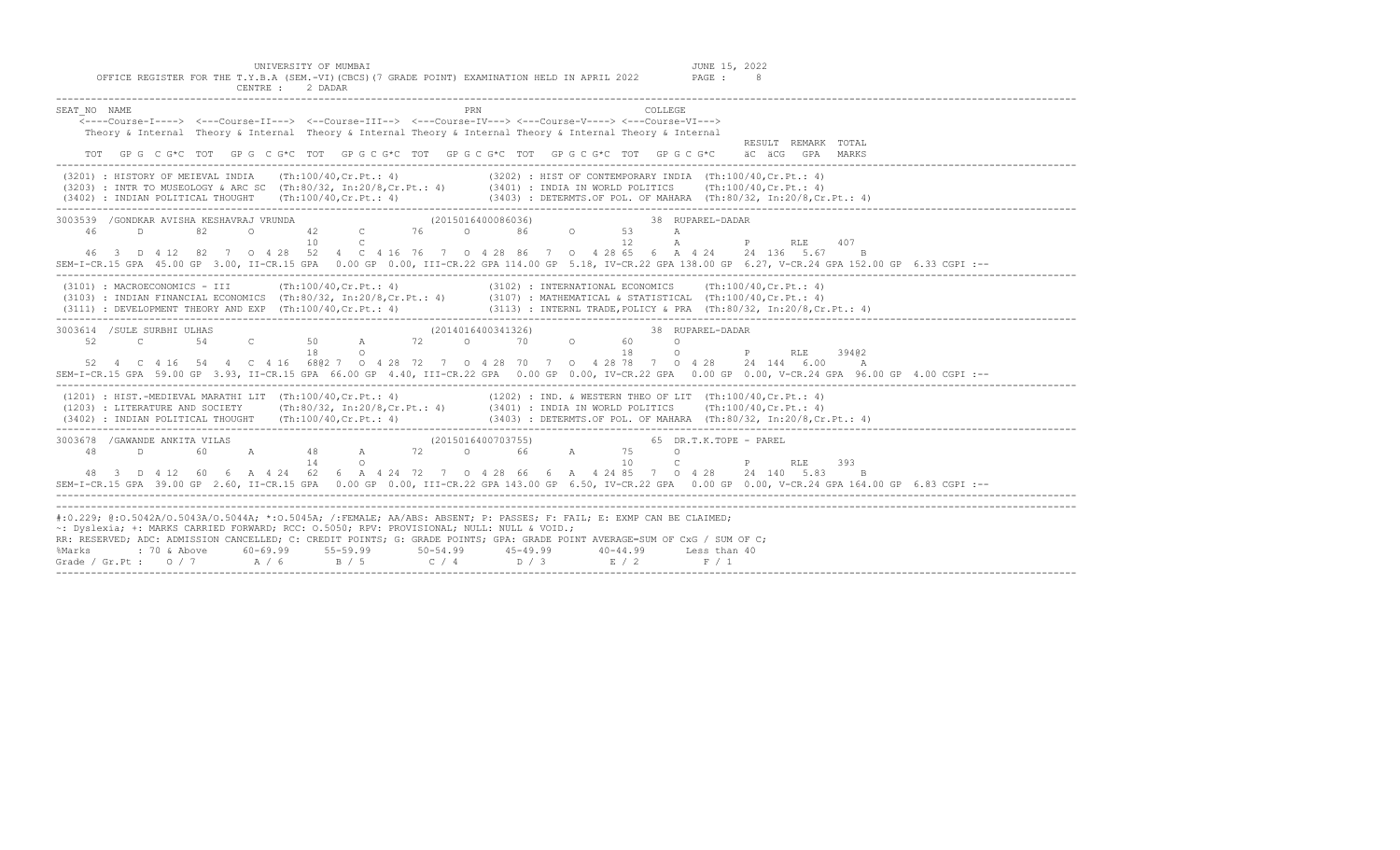UNIVERSITY OF MUMBAI (JUNE 15, 2022<br>OFFICE REGISTER FOR THE T.Y.B.A (SEM.-VI)(CBCS)(7 GRADE POINT) EXAMINATION HELD IN APRIL 2022 PAGE : 9

| CENTRE : 20 DEVGAD                                                                                                                                                                                                                                                                                                                                                                                                    |                                                                                                                                    |                                               |
|-----------------------------------------------------------------------------------------------------------------------------------------------------------------------------------------------------------------------------------------------------------------------------------------------------------------------------------------------------------------------------------------------------------------------|------------------------------------------------------------------------------------------------------------------------------------|-----------------------------------------------|
| SEAT NO NAME<br><----Course-T----> <---Course-TT---> <--Course-TTT--> <---Course-TV---> <---Course-V----> <---Course-VT---><br>Theory & Internal Theory & Internal Theory & Internal Theory & Internal Theory & Internal Theory & Internal<br>TOT GPG CG*C TOT GPG CG*C TOT GPG CG*C TOT GPG CG*C TOT GPG CG*C TOT GPG CG*C                                                                                           | <b>COLLEGE</b><br>PRN                                                                                                              | REMARK TOTAL<br>RESULT<br>äC äCG<br>GPA MARKS |
| $(1201)$ : HIST.-MEDIEVAL MARATHI LIT $(Th:100/40, Cr.Pt.: 4)$<br>(1203) : LITERATURE AND SOCIETY (Th:80/32, In:20/8, Cr.Pt.: 4) (3201) : HISTORY OF MEIEVAL INDIA (Th:100/40, Cr.Pt.: 4)<br>(3202) : HIST OF CONTEMPORARY INDIA (Th:100/40, Cr. Pt.: 4)                                                                                                                                                              | (1202) : IND. & WESTERN THEO OF LIT (Th:100/40,Cr.Pt.: 4)<br>$(3203)$ : INTR TO MUSEOLOGY & ARC SC (Th:80/32, In:20/8, Cr. Pt.: 4) |                                               |
| 3003833<br>KHADYE RITESH MAHADEV SMITA<br>45 B<br>60<br>60<br>$\mathbb{A}$ and $\mathbb{A}$<br>$\overline{A}$<br>60  6  A  4  24  60  6  A  4  24  60  6  A  4  24  42  60  6  A  4  24  60  6  A  4  24  24  144  6.00<br>SEM-I-CR.15 GPA 70.00 GP 4.67, II-CR.15 GPA 76.00 GP 5.07, III-CR.22 GPA 0.00 GP 0.00, IV-CR.22 GPA 132.00 GP 6.00, V-CR.24 GPA 152.00 GP 6.33 CGPI :--                                    | (2012016400514987)<br>179 MANGAONKAR COLLEGE<br>60 A 60 A<br>45<br>1.5                                                             | <b>P</b> RLE 360                              |
| #:0.229; @:0.5042A/0.5043A/0.5044A; *:0.5045A; /:FEMALE; AA/ABS: ABSENT; P: PASSES; F: FAIL; E: EXMP CAN BE CLAIMED;<br>$\sim$ : Dyslexia; +: MARKS CARRIED FORWARD; RCC: 0.5050; RPV: PROVISIONAL; NULL: NULL & VOID.;<br>RR: RESERVED; ADC: ADMISSION CANCELLED; C: CREDIT POINTS; G: GRADE POINTS; GPA: GRADE POINT AVERAGE=SUM OF CxG / SUM OF C;<br>%Marks<br>Grade / Gr.Pt: $0/7$ A / 6 B / 5 C / 4 D / 3 E / 2 | 40-44.99 Less than 40<br>F / 1                                                                                                     |                                               |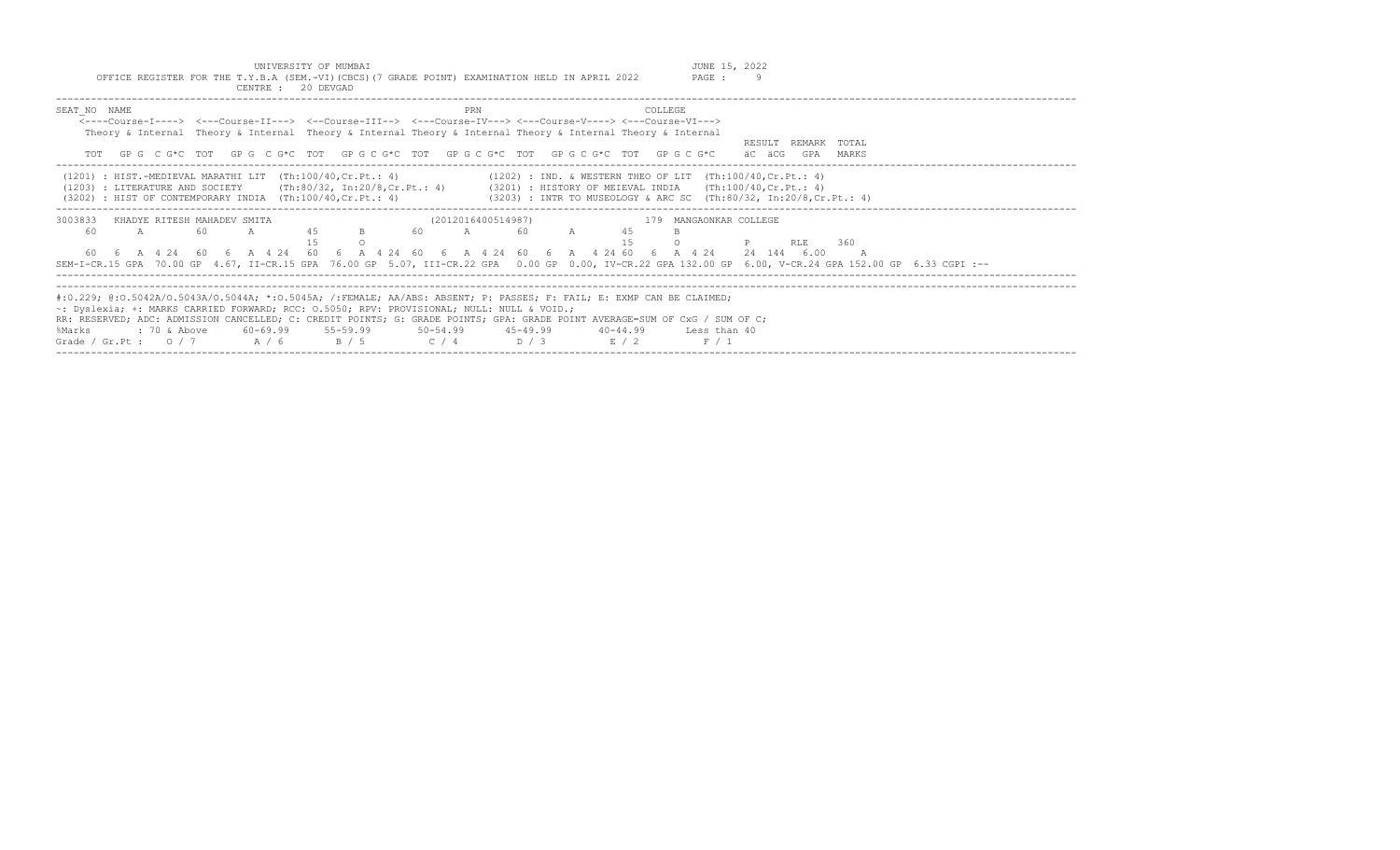UNIVERSITY OF MUMBAI JUNE 15, 2022 OFFICE REGISTER FOR THE T.Y.B.A (SEM.-VI)(CBCS)(7 GRADE POINT) EXAMINATION HELD IN APRIL 2022 PAGE : 10 CENTRE : 22 VASAI SEAT\_NO NAME PRN COLLEGE <----Course-I----> <---Course-II---> <--Course-III--> <---Course-IV---> <---Course-V----> <---Course-VI---> Theory & Internal Theory & Internal Theory & Internal Theory & Internal Theory & Internal Theory & Internal RESULT REMARK TOTAL TOT GP G C G\*C TOT GP G C G\*C TOT GP G C G\*C TOT GP G C G\*C TOT GP G C G\*C TOT GP G C G\*C äC äCG GPA MARKS ------------------------------------------------------------------------------------------------------------------------------------------------------------------------------- (3201) : HISTORY OF MEIEVAL INDIA (Th:100/40,Cr.Pt.: 4) (3202) : HIST OF CONTEMPORARY INDIA (Th:100/40,Cr.Pt.: 4)  $(3203)$  : INTR TO MUSEOLOGY & ARC SC  $(Th:80/32, In:20/8, Cr.Pt.: 4)$  (3302) : SOCIOLOGY OF INFORMAL SECT (Th:100/40,Cr.Pt.: 4) (3305) : GENDER & SOC.IN INDIA:CONT (Th:80/32, In:20/8,Cr.Pt.: 4) 3004059 D SOUZA LAWRENCE ALBERT PATRICIA (2010016402014086) 149 ST. GONSALO-VASAI 64 A 80 O 58 O 42 E 76 O 69 O 20 O 19 O P RLE 428 64 6 A 4 24 80 7 O 4 28 78 7 O 4 28 42 2 E 4 8 76 7 O 4 28 88 7 O 4 28 24 144 6.00 A SEM-I-CR.15 GPA 74.00 GP 4.93, II-CR.15 GPA 78.00 GP 5.20, III-CR.22 GPA 0.00 GP 0.00, IV-CR.22 GPA 0.00 GP 0.00, V-CR.24 GPA 168.00 GP 7.00 CGPI :-- ------------------------------------------------------------------------------------------------------------------------------------------------------------------------------- (3121) : ADVANCED MACROECONOMICS-3 (Th:100/40,Cr.Pt.: 4) (3122) : INTERNATIONAL ECONOMICS (Th:100/40,Cr.Pt.: 4) (3123) : INDIAN FINANCIAL SYSTEM-II (Th:80/32, In:20/8,Cr.Pt.: 4) (3126) : RESEARCH METHODOLOGY-II (Th:100/40,Cr.Pt.: 4) (3129) : ENVIRONMENTAL ECONOMICS-II (Th:100/40,Cr.Pt.: 4) (3132) : ECONOMY OF MAHARASHTRA-II (Th:80/32, In:20/8,Cr.Pt.: 4) ------------------------------------------------------------------------------------------------------------------------------------------------------------------------------- 3004138 /JADHAV MANALI MAHENDRA MINAL (2015016400954903) 361 VARTAK (VASAI) 44 E 56 B 45 B 48 D 56 B 56 O<br>18 O 18 O 18 O 18 O P 18 O P 341 44 2 E 4 8 56 5 B 4 20 63 6 A 4 24 48 3 D 4 12 56 5 B 4 20 74 7 O 4 28 24 112 4.67 C SEM-I-CR.15 GPA 56.00 GP 3.73, II-CR.15 GPA 45.00 GP 3.00, III-CR.22 GPA 114.00 GP 5.18, IV-CR.22 GPA 134.00 GP 6.09, V-CR.24 GPA 132.00 GP 5.50 CGPI : 4.86 C ------------------------------------------------------------------------------------------------------------------------------------------------------------------------------- (3121) : ADVANCED MACROECONOMICS-3 (Th:100/40,Cr.Pt.: 4) (3122) : INTERNATIONAL ECONOMICS (Th:100/40,Cr.Pt.: 4) (3123) : INDIAN FINANCIAL SYSTEM-II (Th:80/32, In:20/8,Cr.Pt.: 4) (3401) : INDIA IN WORLD POLITICS (Th:100/40,Cr.Pt.: 4) (3402) : INDIAN POLITICAL THOUGHT (Th:100/40,Cr.Pt.: 4) (3403) : DETERMTS.OF POL. OF MAHARA (Th:80/32, In:20/8,Cr.Pt.: 4) ------------------------------------------------------------------------------------------------------------------------------------------------------------------------------- 3004188 PAWAR YASH VIDYANAND VIDULA (2014016402051155) 361 VARTAK (VASAI) 76 O 70 O 66 O 86 O 84 O 51 A 16 O 14 O P RPV 463 76 7 O 4 28 70 7 O 4 28 82 7 O 4 28 86 7 O 4 28 84 7 O 4 28 65 6 A 4 24 24 164 6.83 A SEM-I-CR.15 GPA 87.00 GP 5.80, II-CR.15 GPA 105.00 GP 7.00, III-CR.22 GPA 0.00 GP 0.00, IV-CR.22 GPA 0.00 GP 0.00, V-CR.24 GPA 168.00 GP 7.00 CGPI :-- ------------------------------------------------------------------------------------------------------------------------------------------------------------------------------- (1101) : 16TH TO18TH CEN.ENG.LIT-II (Th:100/40,Cr.Pt.: 4) (1102) : LITERARY CRITICISM - II (Th:100/40,Cr.Pt.: 4) (1103) : GRAMMAR &ART OF WRITING-II (Th:80/32, In:20/8,Cr.Pt.: 4) (3401) : INDIA IN WORLD POLITICS (Th:100/40,Cr.Pt.: 4) (3402) : INDIAN POLITICAL THOUGHT (Th:100/40,Cr.Pt.: 4) (3403) : DETERMTS.OF POL. OF MAHARA (Th:80/32, In:20/8,Cr.Pt.: 4)

------------------------------------------------------------------------------------------------------------------------------------------------------------------------------- 3004245 /MISHRA PALLAVI JAYPRAKASH ALKA (2015016400955671) 361 VARTAK (VASAI) 46E D 58E B 34E E 66E A 82E O 48E A A -- A -- F 334 46 3 D 4 12 58 5 B 4 20 -- - - ---- 66 6 A 4 24 82 7 O 4 28 -- - - -- -- 16 0 -- SEM-I-CR.15 GPA 54.00 GP 3.60, II-CR.15 GPA 74.00 GP 4.93, III-CR.22 GPA 140.00 GP 6.36, IV-CR.22 GPA 143.00 GP 6.50, V-CR.24 GPA 100.00 GP 4.17 CGPI :-- ------------------------------------------------------------------------------------------------------------------------------------------------------------------------------- (1101) : 16TH TO18TH CEN.ENG.LIT-II (Th:100/40,Cr.Pt.: 4) (1102) : LITERARY CRITICISM - II (Th:100/40,Cr.Pt.: 4)  $(1103)$  : GRAMMAR &ART OF WRITING-II  $(Th:80/32, In:20/8, Cr.Pt.: 4)$  (3602) : ABNORMAL PSYCHOLOGY:PART 2 (Th:100/40,Cr.Pt.: 4) (3603) : INDUSTRIAL ORGAN. PSY. (Th:80/32, In:20/8,Cr.Pt.: 4) ------------------------------------------------------------------------------------------------------------------------------------------------------------------------------- 3004553 /SHUKLA NAMRATA GANESH ASHADEVI (2015016401983841) 548 VIVA - VIRAR - VASAI 66 A 60 A 37 D 68 A 62 A 64 O العادية العالمية العادية العادية العادية العام 2014 .<br>19 O P RPV 39502 66 6 A 4 24 60 6 A 4 24 56 5 B 4 20 68@2 7 O 4 28 62 6 A 4 24 83 7 O 4 28 24 148 6.17 A SEM-I-CR.15 GPA 0.00 GP 0.00, II-CR.15 GPA 0.00 GP 0.00, III-CR.22 GPA 0.00 GP 0.00, IV-CR.22 GPA 0.00 GP 0.00, V-CR.24 GPA 136.00 GP 5.67 CGPI :-- ------------------------------------------------------------------------------------------------------------------------------------------------------------------------------- #:0.229; @:O.5042A/O.5043A/O.5044A; \*:O.5045A; /:FEMALE; AA/ABS: ABSENT; P: PASSES; F: FAIL; E: EXMP CAN BE CLAIMED; ~: Dyslexia; +: MARKS CARRIED FORWARD; RCC: O.5050; RPV: PROVISIONAL; NULL: NULL & VOID.;

|  |  | , pictomedi ,, mando charated formandi nooi ciccoci in ,, finited to and hold a lottlin |  |                                                                                                                            |
|--|--|-----------------------------------------------------------------------------------------|--|----------------------------------------------------------------------------------------------------------------------------|
|  |  |                                                                                         |  | RR: RESERVED; ADC: ADMISSION CANCELLED; C: CREDIT POINTS; G: GRADE POINTS; GPA: GRADE POINT AVERAGE=SUM OF CxG / SUM OF C; |
|  |  |                                                                                         |  | %Marks : 70 & Above 60-69.99 55-59.99 50-54.99 45-49.99 40-44.99 Less than 40                                              |
|  |  | Grade / Gr.Pt: $0/7$ $A/6$ $B/5$ $C/4$ $D/3$ $E/2$ $F/1$                                |  |                                                                                                                            |
|  |  |                                                                                         |  |                                                                                                                            |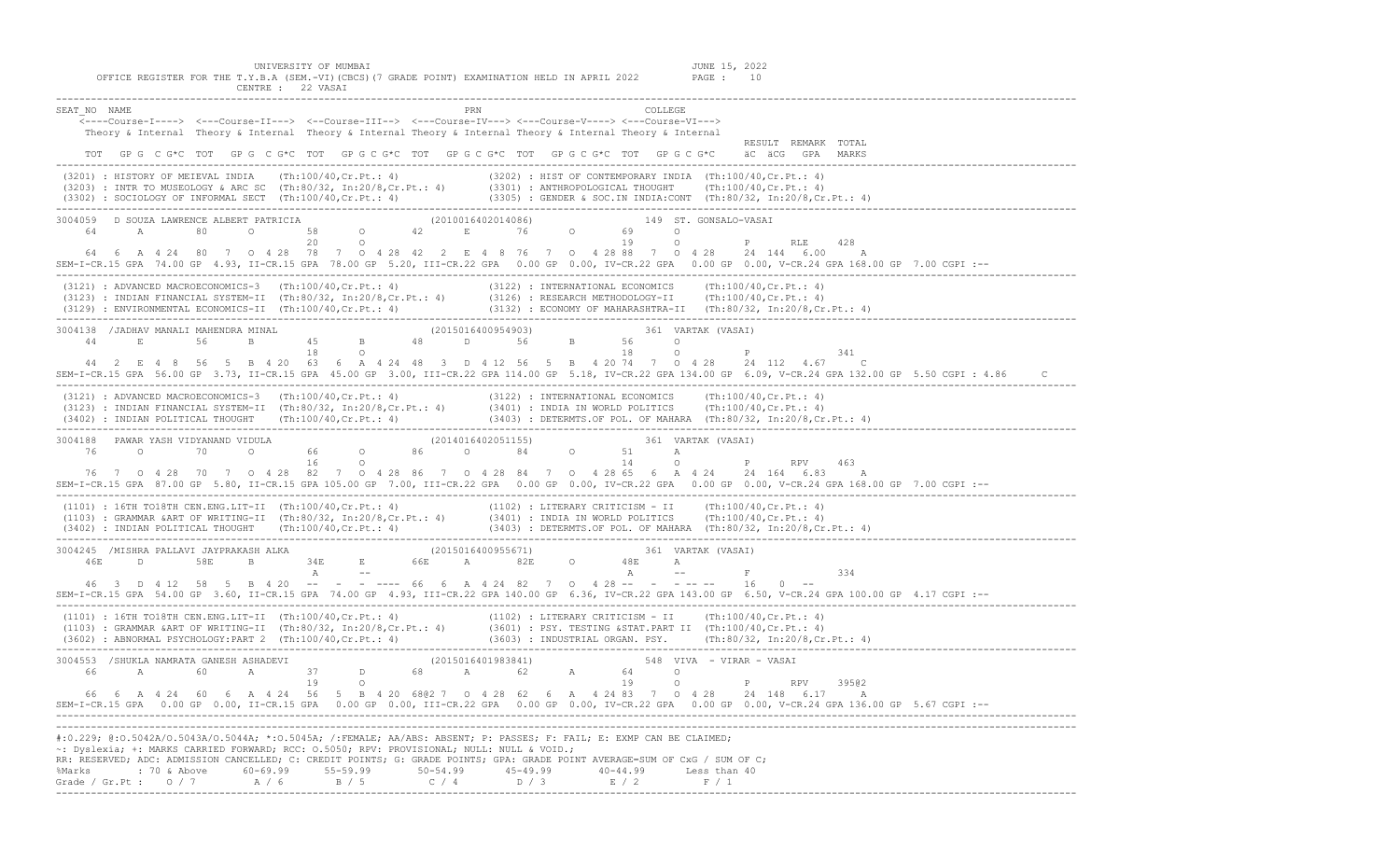| OFFICE REGISTER FOR THE T.Y.B.A (SEM.-VI) (CBCS) (7 GRADE POINT) EXAMINATION HELD IN APRIL 2022<br>PAGE : 11<br>CENTRE: 22 VASAI                                                                                                                                                                                                                                                                                                                                                                |
|-------------------------------------------------------------------------------------------------------------------------------------------------------------------------------------------------------------------------------------------------------------------------------------------------------------------------------------------------------------------------------------------------------------------------------------------------------------------------------------------------|
| SEAT NO NAME<br>COLLEGE<br>PRN<br>$\leftarrow$ ---Course-I----> $\leftarrow$ --Course-II---> $\leftarrow$ -Course-III--> $\leftarrow$ --Course-IV---> $\leftarrow$ -Course-V----> $\leftarrow$ -Course-VI---><br>Theory & Internal Theory & Internal Theory & Internal Theory & Internal Theory & Internal Theory & Internal<br>RESULT REMARK TOTAL<br>GP G C G*C TOT GP G C G*C TOT GP G C G*C TOT GP G C G*C TOT GP G C G*C TOT GP G C G*C<br>äC äCG GPA MARKS                                |
| (3201) : HISTORY OF MEIEVAL INDIA (Th:100/40, Cr. Pt.: 4)<br>$(3202)$ : HIST OF CONTEMPORARY INDIA $(Th:100/40, Cr.Pt.: 4)$<br>(3203) : INTR TO MUSEOLOGY & ARC SC (Th:80/32, In:20/8, Cr.Pt.: 4) (3401) : INDIA IN WORLD POLITICS (Th:100/40, Cr.Pt.: 4)<br>$(3403)$ : DETERMTS.OF POL. OF MAHARA (Th:80/32, In:20/8,Cr.Pt.: 4)<br>$(3402)$ : INDIAN POLITICAL THOUGHT $(Th:100/40, Cr.Pt.: 4)$                                                                                                |
| 3004629 PAGDHARE UMESH TUKARAM PREMA<br>(2014016401029554) 548 VIVA - VIRAR - VASAI<br>47 B 66 A 82 O<br>$\Omega$<br>76<br>74<br>52<br>$\Omega$<br>A<br>18<br><b>P</b> RLE 423<br>76 7 0 4 28 74 7 0 4 28 55 5 B 4 20 66 6 A 4 24 82 7 0 4 28 70 7 0 4 28 24 156 6 50 A<br>SEM-I-CR.15 GPA 39.00 GP 2.60, II-CR.15 GPA 36.00 GP 2.40, III-CR.22 GPA 0.00 GP 0.00, IV-CR.22 GPA 0.00 GP 0.00, V-CR.24 GPA 148.00 GP 6.17 CGPI :--                                                                |
| 3004658 SATAVI ATISH AMBADAS SANGITA<br>(2012016400075004)<br>548 VIVA - VIRAR - VASAI<br>$32$ E $40$ E $40$ E<br>40<br>E.<br>40<br>E.<br>40<br>1.8<br><b>P</b> RLE 262<br>$\Omega$<br>40 2 E 4 8 40 2 E 4 8 44 2 E 4 8 40 2 E 4 8 40 2 E 4 8 58 5 B 4 20 24 60 2.50<br>$E = \mathbf{E}$<br>SEM-I-CR.15 GPA 56.00 GP 3.73, II-CR.15 GPA 61.00 GP 4.07, III-CR.22 GPA 0.00 GP 0.00, IV-CR.22 GPA 129.00 GP 5.86, V-CR.24 GPA 96.00 GP 4.00 CGPI :--                                              |
| #:0.229; @:0.5042A/0.5043A/0.5044A; *:0.5045A; /:FEMALE; AA/ABS: ABSENT; P: PASSES; F: FAIL; E: EXMP CAN BE CLAIMED;<br>~: Dyslexia; +: MARKS CARRIED FORWARD; RCC: 0.5050; RPV: PROVISIONAL; NULL: NULL & VOID.;<br>RR: RESERVED; ADC: ADMISSION CANCELLED; C: CREDIT POINTS; G: GRADE POINTS; GPA: GRADE POINT AVERAGE=SUM OF CxG / SUM OF C;<br>: 70 & Above 60-69.99 55-59.99 50-54.99 45-49.99 40-44.99 Less than 40<br>%Marks<br>Grade / Gr.Pt: $0/7$ $A/6$ $B/5$ $C/4$ $D/3$ $E/2$ $F/1$ |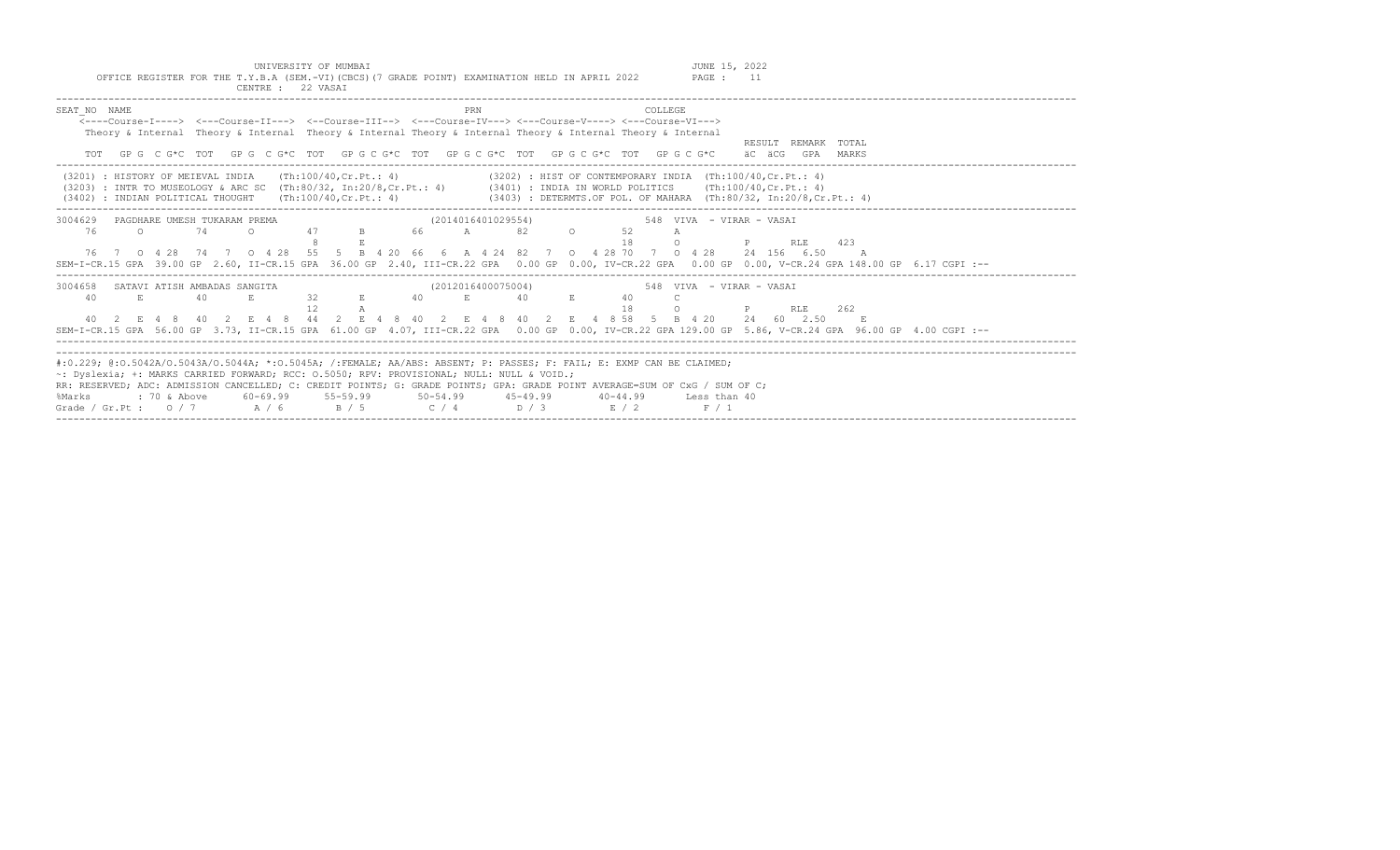| PRN<br>SEAT NO NAME<br><b>COLLEGE</b><br><---Course-I----> <---Course-II---> <--Course-III--> <---Course-IV---> <---Course-V----> <---Course-VI---><br>Theory & Internal Theory & Internal Theory & Internal Theory & Internal Theory & Internal Theory & Internal<br>RESULT REMARK TOTAL                                                                                                                                                                                                                                                                                           |
|-------------------------------------------------------------------------------------------------------------------------------------------------------------------------------------------------------------------------------------------------------------------------------------------------------------------------------------------------------------------------------------------------------------------------------------------------------------------------------------------------------------------------------------------------------------------------------------|
| TOT GPG CG*C TOT GPG CG*C TOT GPG CG*C TOT GPG CG*C TOT GPG CG*C TOT GPG CG*C TOT GPG CG*C äCG GPA MARKS                                                                                                                                                                                                                                                                                                                                                                                                                                                                            |
| (3701) : ENVIRONMENTAL GEOGRAPHY (Th:100/40, Cr. Pt.: 4) (3702) : GEOGRAPHY OF TOURISM & REC (Th:100/40, Cr. Pt.: 4)<br>(3704) : ECONOMIC GEOGRAPHY<br>(3704) : TOOLS & TECHNIQUES IN GEO. (Th:100/40, Cr.Pt.: 4)<br>(3706) : BIOGEOGRAPHY (Th:100/40, Cr.Pt.: 4) (3709) : PROJECT - PRACTICAL (Th:100/40, Cr.Pt.: 4)<br>(3706) : PROJECT - PRACTICAL (Th:10                                                                                                                                                                                                                        |
| 3004819 / PATIL DARSHANA DATTATRAY MADHAVI (2015016400457633) 207 SVSS- PEN<br>P RLE 481<br>98 7 0 4 28 85 7 0 4 28 62 6 A 4 24 75 7 0 4 28 78 7 0 4 28 83 7 0 4 28 24 164 6 83 A<br>SEM-I-CR.15 GPA 47.00 GP 3.13, II-CR.15 GPA 54.00 GP 3.60, III-CR.22 GPA 0.00 GP 0.00, IV-CR.22 GPA 0.00 GP 0.00, V-CR.24 GPA 168.00 GP 7.00 CGPI :--                                                                                                                                                                                                                                          |
| (1301) : HISTORYOF MODERN HINDI LIT (Th:100/40, Cr.Pt.: 4) (1302) : POST INDEPENDENT HINDI LIT (Th:100/40, Cr.Pt.: 4)                                                                                                                                                                                                                                                                                                                                                                                                                                                               |
| 3004842 MULLA IRFAN MOHIDDIN BIBIJAN (2015016402148395) 709 BHAUSAHEB NENE (ASC)-PEN<br>$\mathbf B$<br>P<br>$\Omega$<br>412<br>84 7 0 4 28 42 2 E 4 8 81 7 0 4 28 78 7 0 4 28 66 6 A 4 24 61 6 A 4 24 24 140 5.83 B<br>SEM-I-CR.15 GPA 50.00 GP 3.33, II-CR.15 GPA 56.00 GP 3.73, III-CR.22 GPA 84.00 GP 3.82, IV-CR.22 GPA 84.00 GP 3.82, V-CR.24 GPA 104.00 GP 4.33 CGPI : 4.25<br>$\mathsf{C}$                                                                                                                                                                                   |
| $\begin{array}{cccccccc} 3004854 & /{\tt THAKUR} & MAYURI & LILADHAR & SUSHILA & & & & & & & (2015016401027974) & & & & & & 709 & BH \\ 96 & & 0 & & 86 & & 0 & & 72 & & 0 & 84 & & 0 & 82 & & 0 & 67 & & 0 \\ & & & & & & & & 17 & & 0 & & & & & & 18 & & 0 \end{array}$<br>709 BHAUSAHEB NENE (ASC)-PEN<br>0 P RLE 522 #10<br>96 7 0 4 28 86 7 0 4 28 89 7 0 4 28 84 7 0 4 28 82 7 0 4 28 85 7 0 4 28 24 168 7.00#0.10 0<br>SEM-I-CR.15 GPA 91.00 GP 6.07, II-CR.15 GPA 92.00 GP 6.13, III-CR.22 GPA 0.00 GP 0.00, IV-CR.22 GPA 0.00 GP 0.00, V-CR.24 GPA 168.00 GP 7.00 CGPI :-- |
| (3201) : HISTORY OF MEIEVAL INDIA (Th:100/40,Cr.Pt.: 4) (3202) : HIST OF CONTEMPORARY INDIA (Th:100/40,Cr.Pt.: 4)<br>(3203) : INTR TO MUSEOLOGY & ARC SC (Th:80/32, In:20/8,Cr.Pt.: 4) (3205) : HISTORY OF THE MARATHAS (Th:100/                                                                                                                                                                                                                                                                                                                                                    |
| 15 0<br>15 0<br>$\mathbb P$ . In the set of $\mathbb P$<br>333<br>58 5 B 4 20 40 2 E 4 8 60 6 A 4 24 78 7 0 4 28 40 2 E 4 8 57 5 B 4 20 24 108 4.50 C<br>SEM-I-CR.15 GPA 47.00 GP 3.13, II-CR.15 GPA 54.00 GP 3.60, III-CR.22 GPA 102.00 GP 4.64, IV-CR.22 GPA 114.00 GP 5.18, V-CR.24 GPA 164.00 GP 6.83 CGPI: 4.83<br>$\mathbb{C}$                                                                                                                                                                                                                                                |
| #:0.229; @:0.5042A/O.5043A/O.5044A; *:0.5045A; /:FEMALE; AA/ABS: ABSENT; P: PASSES; F: FAIL; E: EXMP CAN BE CLAIMED;<br>~: Dyslexia; +: MARKS CARRIED FORWARD; RCC: 0.5050; RPV: PROVISIONAL; NULL: NULL & VOID.;<br>RR: RESERVED; ADC: ADMISSION CANCELLED; C: CREDIT POINTS; G: GRADE POINTS; GPA: GRADE POINT AVERAGE=SUM OF CxG / SUM OF C;<br>%Marks : 70 & Above 60-69.99 55-59.99 50-54.99 45-49.99 40-44.99 Less than 40<br>Grade / Gr.Pt : 0 / 7 A / 6 B / 5 C / 4 D / 3 E / 2 F / 1                                                                                       |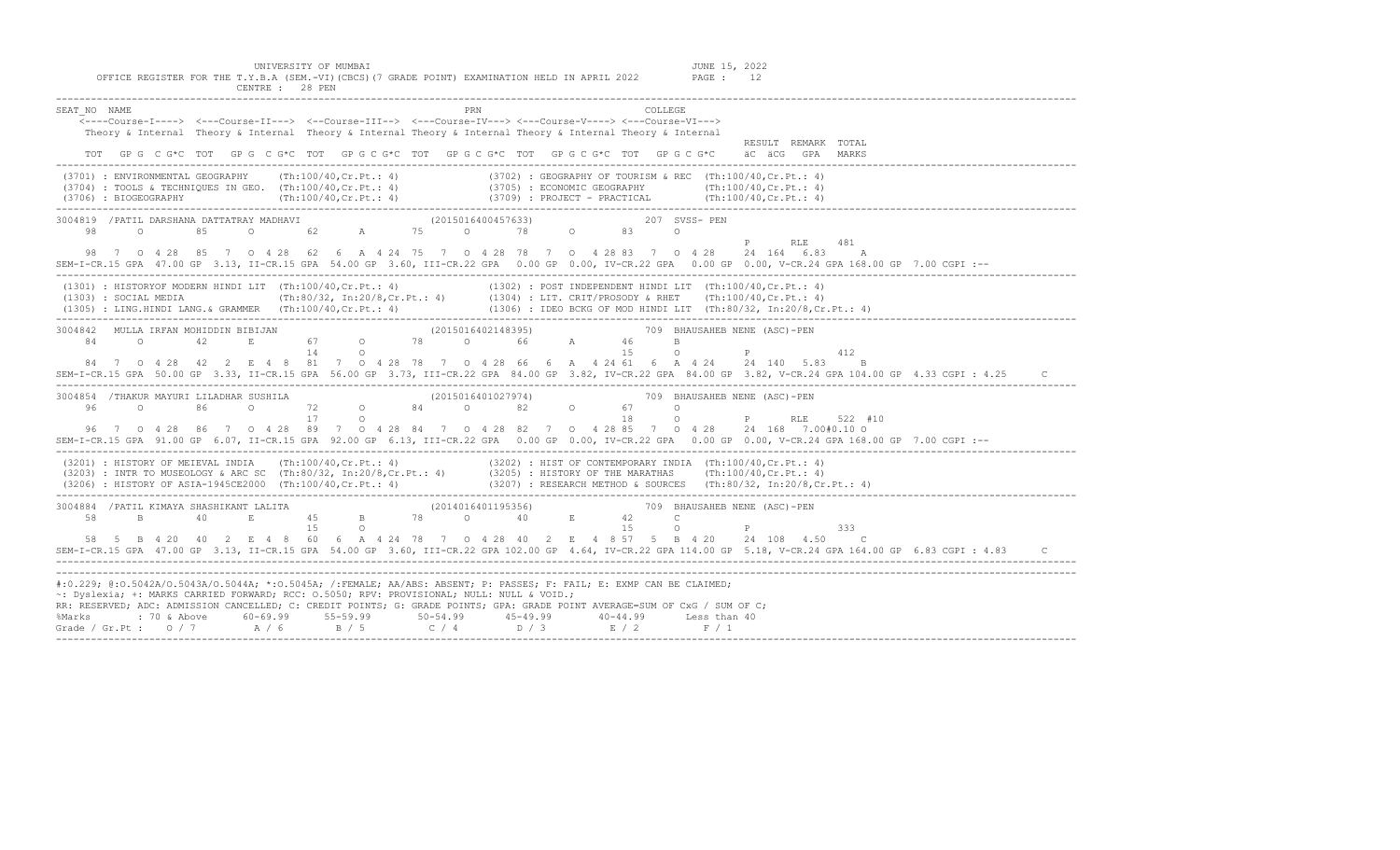UNIVERSITY OF MUMBAI<br>OFFICE REGISTER FOR THE T.Y.B.A (SEM.-VI)(CBCS)(7 GRADE POINT) EXAMINATION HELD IN APRIL 2022 PAGE : 13

|              |                                                                                                                                                                                                                                                                                                  |                                                            | CENTRE : 29 MOKHADA                                          |                                                                                                                                                                                                                                                                                                                    |                          |                                                                                                                                                                                                                                                                                      |                                                                                                                                                                    |
|--------------|--------------------------------------------------------------------------------------------------------------------------------------------------------------------------------------------------------------------------------------------------------------------------------------------------|------------------------------------------------------------|--------------------------------------------------------------|--------------------------------------------------------------------------------------------------------------------------------------------------------------------------------------------------------------------------------------------------------------------------------------------------------------------|--------------------------|--------------------------------------------------------------------------------------------------------------------------------------------------------------------------------------------------------------------------------------------------------------------------------------|--------------------------------------------------------------------------------------------------------------------------------------------------------------------|
| SEAT NO NAME |                                                                                                                                                                                                                                                                                                  |                                                            |                                                              | PRN<br><----Course-I----> <---Course-II---> <--Course-III--> <---Course-IV---> <---Course-V----> <---Course-VI---><br>Theory & Internal Theory & Internal Theory & Internal Theory & Internal Theory & Internal Theory & Internal<br>TOT GPG CG*C TOT GPG CG*C TOT GPG CG*C TOT GPG CG*C TOT GPG CG*C TOT GPG CG*C |                          | COLLEGE.                                                                                                                                                                                                                                                                             | RESULT REMARK TOTAL<br>äC äCG<br>GPA MARKS                                                                                                                         |
|              |                                                                                                                                                                                                                                                                                                  |                                                            | $(3201)$ : HISTORY OF MEIEVAL INDIA $(Th:100/40, Cr.Pt.: 4)$ |                                                                                                                                                                                                                                                                                                                    |                          | $(3202)$ : HIST OF CONTEMPORARY INDIA $(Th:100/40, Cr.Pt.: 4)$<br>(3203) : INTR TO MUSEOLOGY & ARC SC (Th:80/32, In:20/8, Cr. Pt.: 4) (3205) : HISTORY OF THE MARATHAS (Th:100/40, Cr. Pt.: 4)                                                                                       | (3206) : HISTORY OF ASIA-1945CE2000 (Th:100/40, Cr.Pt.: 4) (3208) : HERITAGE TOURISM IN MAHARA (Th:80/32, In:20/8, Cr.Pt.: 4)                                      |
| 64           | $\mathbb{A}$ and $\mathbb{A}$ and $\mathbb{A}$ and $\mathbb{A}$ and $\mathbb{A}$ and $\mathbb{A}$ and $\mathbb{A}$ and $\mathbb{A}$ and $\mathbb{A}$ and $\mathbb{A}$ and $\mathbb{A}$ and $\mathbb{A}$ and $\mathbb{A}$ and $\mathbb{A}$ and $\mathbb{A}$ and $\mathbb{A}$ and $\mathbb{A}$ and | 3004945 / GAWARI MINAKSHI BALIRAM SANGITA<br>80<br>$\circ$ | 69                                                           | O 66 A 48 D 74                                                                                                                                                                                                                                                                                                     | (2014016400681555)<br>17 | 178 R.S.S. - MOKHADA<br>$\overline{a}$<br>64  6  A  4  24  80  7  0  4  28  87  7  0  4  28  66  6  A  4  24  48  3  D  4  12  91  7  0  4  28  24  144  6.00                                                                                                                        | RPV 436<br>SEM-I-CR.15 GPA 101.00 GP 6.73, II-CR.15 GPA 100.00 GP 6.67, III-CR.22 GPA 0.00 GP 0.00, IV-CR.22 GPA 0.00 GP 0.00, V-CR.24 GPA 152.00 GP 6.33 CGPI :-- |
| %Marks       |                                                                                                                                                                                                                                                                                                  |                                                            |                                                              | ~: Dyslexia; +: MARKS CARRIED FORWARD; RCC: 0.5050; RPV: PROVISIONAL; NULL: NULL & VOID.;<br>Grade / Gr. Pt : $0/7$ $A/6$ $B/5$ $C/4$ $D/3$ $E/2$                                                                                                                                                                  |                          | #:0.229; @:0.5042A/0.5043A/0.5044A; *:0.5045A; /:FEMALE; AA/ABS: ABSENT; P: PASSES; F: FAIL; E: EXMP CAN BE CLAIMED;<br>RR: RESERVED; ADC: ADMISSION CANCELLED; C: CREDIT POINTS; G: GRADE POINTS; GPA: GRADE POINT AVERAGE=SUM OF CxG / SUM OF C;<br>40-44.99 Less than 40<br>F / 1 |                                                                                                                                                                    |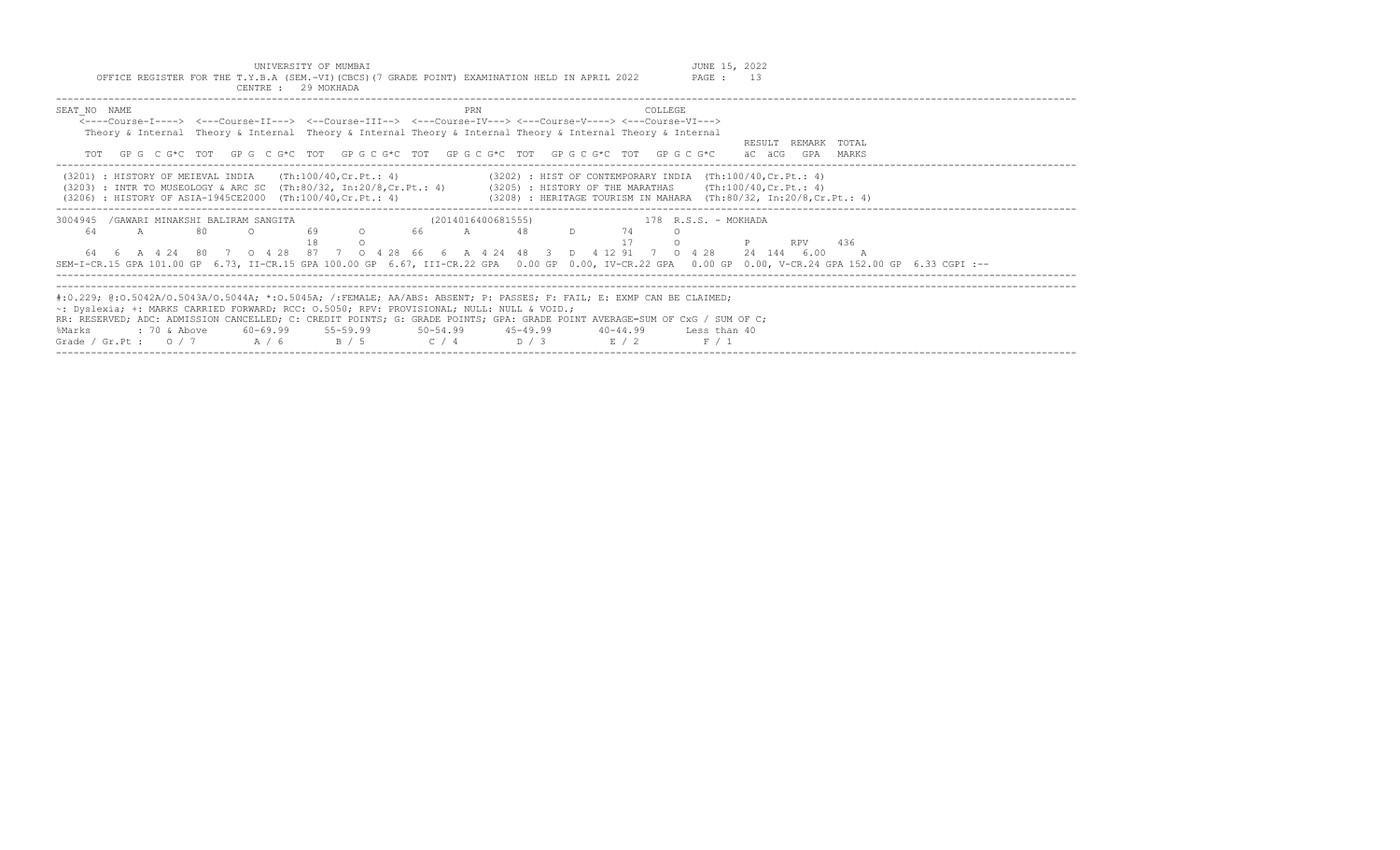UNIVERSITY OF MUMBAI JUNE 15, 2022

CENTRE : 30 SHAHAPUR

------------------------------------------------------------------------------------------------------------------------------------------------------------------------------- SEAT\_NO NAME PRN COLLEGE <----Course-I----> <---Course-II---> <--Course-III--> <---Course-IV---> <---Course-V----> <---Course-VI---> Theory & Internal Theory & Internal Theory & Internal Theory & Internal Theory & Internal Theory & Internal RESULT REMARK TOTAL TOT GP G C G\*C TOT GP G C G\*C TOT GP G C G\*C TOT GP G C G\*C TOT GP G C G\*C TOT GP G C G\*C äC äCG GPA MARKS ------------------------------------------------------------------------------------------------------------------------------------------------------------------------------- (3201) : HISTORY OF MEIEVAL INDIA (Th:100/40,Cr.Pt.: 4) (3202) : HIST OF CONTEMPORARY INDIA (Th:100/40,Cr.Pt.: 4) (3203) : INTR TO MUSEOLOGY & ARC SC (Th:80/32, In:20/8,Cr.Pt.: 4) (3205) : HISTORY OF THE MARATHAS (Th:100/40,Cr.Pt.: 4)<br>(3206) : HISTORY OF ASIA-1945CE2000 (Th:100/40,Cr.Pt.: 4) (3207) : RESEARCH METHOD & SOURCES (Th:80/3 ------------------------------------------------------------------------------------------------------------------------------------------------------------------------------- 3005129 KAMBALE RUPESH JAGAN SUREKHA (2015016400022926) 226 SONUBHAU -SHAHAPUR 78 O 88 O 67 O 80 O 74 O 69 O 14 O 14 O P RLE 484 78 7 O 4 28 88 7 O 4 28 81 7 O 4 28 80 7 O 4 28 74 7 O 4 28 83 7 O 4 28 24 168 7.00 O SEM-I-CR.15 GPA 80.00 GP 5.33, II-CR.15 GPA 78.00 GP 5.20, III-CR.22 GPA 0.00 GP 0.00, IV-CR.22 GPA 0.00 GP 0.00, V-CR.24 GPA 168.00 GP 7.00 CGPI :-- ------------------------------------------------------------------------------------------------------------------------------------------------------------------------------- (3121) : ADVANCED MACROECONOMICS-3 (Th:100/40,Cr.Pt.: 4) (3122) : INTERNATIONAL ECONOMICS (Th:100/40,Cr.Pt.: 4) (3124) : ECO.OF AGRI.& CO-OPER.-II (Th:80/32, In:20/8,Cr.Pt.: 4) (3126) : RESEARCH METHODOLOGY-II (Th:100/40,Cr.Pt.: 4) (3129) : ENVIRONMENTAL ECONOMICS-II (Th:100/40,Cr.Pt.: 4) (3133) : HISTORY OF ECO.THOUGHTS-II (Th:80/32, In:20/8,Cr.Pt.: 4) ------------------------------------------------------------------------------------------------------------------------------------------------------------------------------- 3005195 LONE SANTOSH MAHADEV HIRABAI (2010016402526603) 921 BHIMRAO PRADHAN-SHAHAPUR 100 O 40 E 34 E 44 E 62 A 48 A 13 A 14 O P RPV 355 100 7 O 4 28 40 2 E 4 8 47 3 D 4 12 44 2 E 4 8 62 6 A 4 24 62 6 A 4 24 24 104 4.33 C SEM-I-CR.15 GPA 0.00 GP 0.00, II-CR.15 GPA 0.00 GP 0.00, III-CR.22 GPA 0.00 GP 0.00, IV-CR.22 GPA 0.00 GP 0.00, V-CR.24 GPA 164.00 GP 6.83 CGPI :-- ------------------------------------------------------------------------------------------------------------------------------------------------------------------------------- 3005196 PAGARE SHRIKANT ASHOK SHAILA (2010016402700883) 921 BHIMRAO PRADHAN-SHAHAPUR  $100$  0 50 C 38 D 42 E 62 A 38 D D<br> $16$  0 16 O 13 A P RPV 359 100 7 O 4 28 50 4 C 4 16 54 4 C 4 16 42 2 E 4 8 62 6 A 4 24 51 4 C 4 16 24 108 4.50 C SEM-I-CR.15 GPA 0.00 GP 0.00, II-CR.15 GPA 0.00 GP 0.00, III-CR.22 GPA 0.00 GP 0.00, IV-CR.22 GPA 0.00 GP 0.00, V-CR.24 GPA 164.00 GP 6.83 CGPI :-- ------------------------------------------------------------------------------------------------------------------------------------------------------------------------------- (1101) : 16TH TO18TH CEN.ENG.LIT-II (Th:100/40,Cr.Pt.: 4) (1102) : LITERARY CRITICISM - II (Th:100/40,Cr.Pt.: 4) (1103) : GRAMMAR &ART OF WRITING-II (Th:80/32, In:20/8,Cr.Pt.: 4) (1106) : 19TH CENT. ENGLISH LIT.-II (Th:100/40,Cr.Pt.: 4) (1107) : 20th CENT. BRITISH LIT-II (Th:100/40,Cr.Pt.: 4) (1109) : DRAMA AND THEATRE - II (Th:80/32, In:20/8,Cr.Pt.: 4) ------------------------------------------------------------------------------------------------------------------------------------------------------------------------------- 3005200 /BHERE SHAILA VILAS VANITA (2011016401253903) 921 BHIMRAO PRADHAN-SHAHAPUR 50 C 52 C 34 E 68 A 60 A 58 O 17 O 16 O P 355@2 50 4 C 4 16 52 4 C 4 16 51 4 C 4 16 68@2 7 O 4 28 60 6 A 4 24 74 7 O 4 28 24 128 5.33 B SEM-I-CR.15 GPA 63.00 GP 4.20, II-CR.15 GPA 73.00 GP 4.87, III-CR.22 GPA 89.00 GP 4.05, IV-CR.22 GPA 112.00 GP 5.09, V-CR.24 GPA 160.00 GP 6.67 CGPI : 5.12 B ------------------------------------------------------------------------------------------------------------------------------------------------------------------------------- (1201) : HIST.-MEDIEVAL MARATHI LIT (Th:100/40,Cr.Pt.: 4) (1202) : IND. & WESTERN THEO OF LIT (Th:100/40,Cr.Pt.: 4) (1203) : LITERATURE AND SOCIETY (Th:80/32, In:20/8,Cr.Pt.: 4) (1204) : LINGUISTIC & MARATHI GRMMR (Th:100/40,Cr.Pt.: 4) (1205) : MODERN MARATHI LITERATURE (Th:100/40,Cr.Pt.: 4) (1206) : OCCUPATIONAL MARATHI (Th:80/32, In:20/8,Cr.Pt.: 4) -------------------------------------------------------------------------------------------------------------------------------------------------------------------------------  $3005212 \quad \text{BHOIR SNEHAL MAHADU MANDA} \quad \text{(2015016402046387)} \quad \text{921} \quad \text{BHHMRAO PRADHAN-SHAHAPUR} \quad \text{52} \quad \text{C} \quad \text{56} \quad \text{B} \quad \text{34} \quad \text{E} \quad \text{42} \quad \text{E} \quad \text{48} \quad \text{D} \quad \text{35} \quad \text{E}$ 52 C 56 B 34 E 42 E 48 D 17 O 17 O P RLE 301 52 4 C 4 16 56 5 B 4 20 51 4 C 4 16 42 2 E 4 8 48 3 D 4 12 52 4 C 4 16 24 88 3.67 D SEM-I-CR.15 GPA 72.00 GP 4.80, II-CR.15 GPA 64.00 GP 4.27, III-CR.22 GPA 0.00 GP 0.00, IV-CR.22 GPA 0.00 GP 0.00, V-CR.24 GPA 168.00 GP 7.00 CGPI :-- ------------------------------------------------------------------------------------------------------------------------------------------------------------------------------- ------------------------------------------------------------------------------------------------------------------------------------------------------------------------------- #:0.229; @:O.5042A/O.5043A/O.5044A; \*:O.5045A; /:FEMALE; AA/ABS: ABSENT; P: PASSES; F: FAIL; E: EXMP CAN BE CLAIMED; ~: Dyslexia; +: MARKS CARRIED FORWARD; RCC: O.5050; RPV: PROVISIONAL; NULL: NULL & VOID.; RR: RESERVED; ADC: ADMISSION CANCELLED; C: CREDIT POINTS; G: GRADE POINTS; GPA: GRADE POINT AVERAGE=SUM OF CxG / SUM OF C; %Marks : 70 & Above 60-69.99 55-59.99 50-54.99 45-49.99 40-44.99 Less than 40 Grade / Gr.Pt : 0 / 7 A / 6 B / 5 C / 4 D / 3 E / 2 F / 1 -------------------------------------------------------------------------------------------------------------------------------------------------------------------------------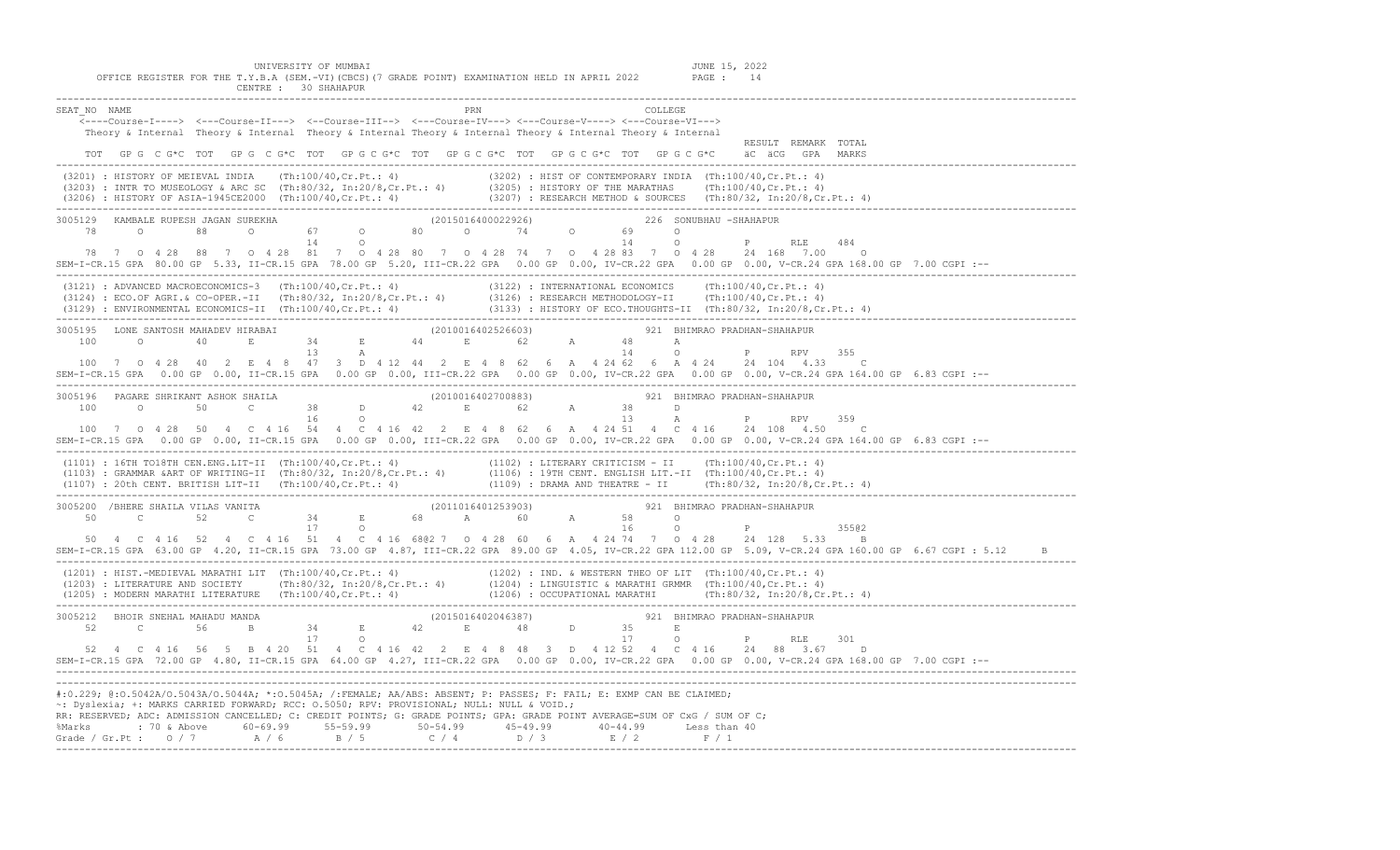UNIVERSITY OF MUMBAI **JUNE 15, 2022** 

 OFFICE REGISTER FOR THE T.Y.B.A (SEM.-VI)(CBCS)(7 GRADE POINT) EXAMINATION HELD IN APRIL 2022 PAGE : 15 CENTRE : 30 SHAHAPUR -------------------------------------------------------------------------------------------------------------------------------------------------------------------------------

| SEAT NO NAME                                                                                                                                                                                                                                                                                                                                                             | PRN | COLLEGE                                                                                                                                                      |
|--------------------------------------------------------------------------------------------------------------------------------------------------------------------------------------------------------------------------------------------------------------------------------------------------------------------------------------------------------------------------|-----|--------------------------------------------------------------------------------------------------------------------------------------------------------------|
| <----Course-I----> <---Course-II---> <--Course-III--> <---Course-IV---> <---Course-V----> <---Course-VI--->                                                                                                                                                                                                                                                              |     |                                                                                                                                                              |
| Theory & Internal Theory & Internal Theory & Internal Theory & Internal Theory & Internal Theory & Internal                                                                                                                                                                                                                                                              |     |                                                                                                                                                              |
| TOT GPG C G*C TOT GPG C G*C TOT GPG C G*C TOT GPG C G*C TOT GPG C G*C TOT GPG C G*C äC äCG GPA MARKS                                                                                                                                                                                                                                                                     |     | RESULT REMARK TOTAL                                                                                                                                          |
|                                                                                                                                                                                                                                                                                                                                                                          |     |                                                                                                                                                              |
| $(1201) : HIST.-MEDJEVAL MARATHI LIT (Th:100/40, Cr.Pt.: 4) (1202) : IND. & WESTERN THEO OF LIT (Th:100/40, Cr.Pt.: 4) (1203) : LITERATURE AND SOCIETY (Th:80/32, In:20/8, Cr.Pt.: 4) (1204) : LINGUISTIC & MARATHI GRMMR (Th:100/40, Cr.Pt.: 4) (1205) : MODERN MARATHI LITERATURE (Th:100/40, Cr.Pt.: 4) (1206) : OCCUPATIONAL MARATHI (Th:80/32, In:20/8, Cr.Pt.: 4)$ |     |                                                                                                                                                              |
|                                                                                                                                                                                                                                                                                                                                                                          |     |                                                                                                                                                              |
|                                                                                                                                                                                                                                                                                                                                                                          |     |                                                                                                                                                              |
|                                                                                                                                                                                                                                                                                                                                                                          |     |                                                                                                                                                              |
|                                                                                                                                                                                                                                                                                                                                                                          |     |                                                                                                                                                              |
|                                                                                                                                                                                                                                                                                                                                                                          |     | 377                                                                                                                                                          |
| 66  6  A  4  24  46  3  D  4  12  93  7  0  4  28  56  5  B  4  20  50  4  C  4  16  66  6  A  4  24  24  124  5.17                                                                                                                                                                                                                                                      |     | $\mathbf{B}$                                                                                                                                                 |
|                                                                                                                                                                                                                                                                                                                                                                          |     | SEM-I-CR.15 GPA 74.00 GP 4.93, II-CR.15 GPA 83.00 GP 5.53, III-CR.22 GPA 102.00 GP 4.64, IV-CR.22 GPA 126.00 GP 5.73, V-CR.24 GPA 164.00 GP 6.83 CGPI : 5.52 |
|                                                                                                                                                                                                                                                                                                                                                                          |     |                                                                                                                                                              |
|                                                                                                                                                                                                                                                                                                                                                                          |     |                                                                                                                                                              |
|                                                                                                                                                                                                                                                                                                                                                                          |     | 325                                                                                                                                                          |
| 52  4  C  4  16  56  5  B  4  20  51  4  C  4  16  42  2  E  4  8  70  7  0  4  28  54  4  C  4  16  24  104  4.33  C                                                                                                                                                                                                                                                    |     | SEM-I-CR.15 GPA 103.00 GP 6.87, II-CR.15 GPA 103.00 GP 6.87, III-CR.22 GPA 135.00 GP 6.14, IV-CR.22 GPA 0.00 GP 0.00, V-CR.24 GPA 156.00 GP 6.50 CGPI :--    |
|                                                                                                                                                                                                                                                                                                                                                                          |     |                                                                                                                                                              |
| (3201) : HISTORY OF MEIEVAL INDIA (Th:100/40,Cr.Pt.: 4) (3202) : HIST OF CONTEMPORARY INDIA (Th:100/40,Cr.Pt.: 4)<br>(3203) : INTR TO MUSEOLOGY & ARC SC (Th:80/32, In:20/8,Cr.Pt.: 4) (3205) : HISTORY OF THE MARATHAS (Th:100/4                                                                                                                                        |     |                                                                                                                                                              |
|                                                                                                                                                                                                                                                                                                                                                                          |     |                                                                                                                                                              |
|                                                                                                                                                                                                                                                                                                                                                                          |     |                                                                                                                                                              |
|                                                                                                                                                                                                                                                                                                                                                                          |     |                                                                                                                                                              |
|                                                                                                                                                                                                                                                                                                                                                                          |     |                                                                                                                                                              |
|                                                                                                                                                                                                                                                                                                                                                                          |     | 43202                                                                                                                                                        |
| 82 7 0 4 28 60 6 A 4 24 76 7 0 4 28 74 7 0 4 28 72 7 0 4 28 680 2 7 0 4 28 24 164 6.83 A                                                                                                                                                                                                                                                                                 |     |                                                                                                                                                              |
|                                                                                                                                                                                                                                                                                                                                                                          |     | SEM-I-CR.15 GPA 30.00 GP 2.00, II-CR.15 GPA 62.00 GP 4.13, III-CR.22 GPA 102.00 GP 4.64, IV-CR.22 GPA 91.00 GP 4.14, V-CR.24 GPA 140.00 GP 5.83 CGPI : 4.83  |
|                                                                                                                                                                                                                                                                                                                                                                          |     |                                                                                                                                                              |
|                                                                                                                                                                                                                                                                                                                                                                          |     |                                                                                                                                                              |
|                                                                                                                                                                                                                                                                                                                                                                          |     | $16$ 0 P<br>317                                                                                                                                              |
| 52  4  C  4  16  64  6  A  4  24  53  4  C  4  16  50  4  C  4  16  44  2  E  4  8  54  4  C  4  16  24  96  4.00                                                                                                                                                                                                                                                        |     | $\mathcal{C}$                                                                                                                                                |
|                                                                                                                                                                                                                                                                                                                                                                          |     | SEM-I-CR.15 GPA 49.00 GP 3.27, II-CR.15 GPA 46.00 GP 3.07, III-CR.22 GPA 94.00 GP 4.27, IV-CR.22 GPA 79.00 GP 3.59, V-CR.24 GPA 164.00 GP 6.83 CGPI : 4.33   |
|                                                                                                                                                                                                                                                                                                                                                                          |     |                                                                                                                                                              |
|                                                                                                                                                                                                                                                                                                                                                                          |     |                                                                                                                                                              |
| 15 0                                                                                                                                                                                                                                                                                                                                                                     |     | 14 O P<br>371                                                                                                                                                |
| 82 7 0 4 28 58 5 B 4 20 53 4 C 4 16 54 4 C 4 16 60 6 A 4 24 64 6 A 4 24 24 128 5.33                                                                                                                                                                                                                                                                                      |     | B                                                                                                                                                            |
|                                                                                                                                                                                                                                                                                                                                                                          |     | SEM-I-CR.15 GPA 48.00 GP 3.20, II-CR.15 GPA 49.00 GP 3.27, III-CR.22 GPA 56.00 GP 2.55, IV-CR.22 GPA 110.00 GP 5.00, V-CR.24 GPA 164.00 GP 6.83 CGPI : 4.55  |
| 3005240 /TATE SANJIVANI SANJAY SANDHYA (2015016401358515) 921 BHIMRAO PRADHAN-SHAHAPUR<br>44 E 54 C 43 C 42 E 44 E 38 D<br>15 O 14 O P RLE                                                                                                                                                                                                                               |     |                                                                                                                                                              |
|                                                                                                                                                                                                                                                                                                                                                                          |     |                                                                                                                                                              |
|                                                                                                                                                                                                                                                                                                                                                                          |     | 294                                                                                                                                                          |
| 44  2  E  4  8  54  4  C  4  16  58  5  B  4  20  42  2  E  4  8  44  2  E  4  8  52  4  C  4  16  24  76  3.17  D                                                                                                                                                                                                                                                       |     |                                                                                                                                                              |
|                                                                                                                                                                                                                                                                                                                                                                          |     | SEM-I-CR.15 GPA 75.00 GP 5.00, II-CR.15 GPA 78.00 GP 5.20, III-CR.22 GPA 144.00 GP 6.55, IV-CR.22 GPA 0.00 GP 0.00, V-CR.24 GPA 156.00 GP 6.50 CGPI :--      |
|                                                                                                                                                                                                                                                                                                                                                                          |     |                                                                                                                                                              |
|                                                                                                                                                                                                                                                                                                                                                                          |     |                                                                                                                                                              |
| #:0.229; @:0.5042A/0.5043A/0.5044A; *:0.5045A; /:FEMALE; AA/ABS: ABSENT; P: PASSES; F: FAIL; E: EXMP CAN BE CLAIMED;                                                                                                                                                                                                                                                     |     |                                                                                                                                                              |
| ~: Dyslexia; +: MARKS CARRIED FORWARD; RCC: 0.5050; RPV: PROVISIONAL; NULL: NULL & VOID.;                                                                                                                                                                                                                                                                                |     |                                                                                                                                                              |
| RR: RESERVED; ADC: ADMISSION CANCELLED; C: CREDIT POINTS; G: GRADE POINTS; GPA: GRADE POINT AVERAGE=SUM OF CxG / SUM OF C;                                                                                                                                                                                                                                               |     |                                                                                                                                                              |
|                                                                                                                                                                                                                                                                                                                                                                          |     |                                                                                                                                                              |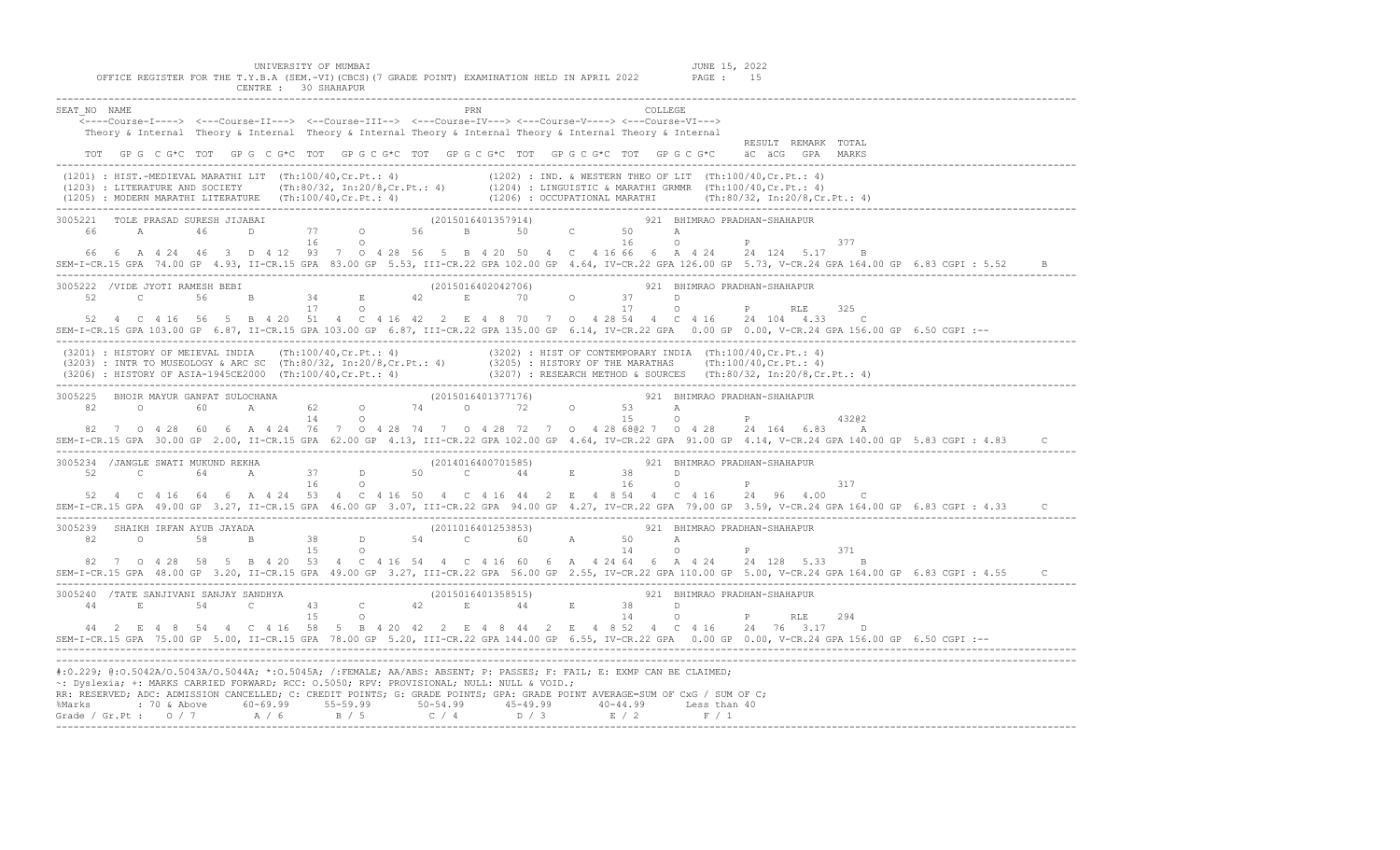|  |  |  | UNIVERSITY OF MUMBAI                                                                          |  |  |  | JUNE 15, 2022 |    |
|--|--|--|-----------------------------------------------------------------------------------------------|--|--|--|---------------|----|
|  |  |  | OFFICE REGISTER FOR THE T.Y.B.A (SEM.-VI)(CBCS)(7 GRADE POINT) EXAMINATION HELD IN APRIL 2022 |  |  |  | PAGE :        | 16 |
|  |  |  | CENTRE : 30 SHAHAPUR                                                                          |  |  |  |               |    |

| COLLEGE.<br>SEAT NO NAME<br><----Course-I----> <---Course-II---> <--Course-III--> <---Course-IV---> <---Course-V----> <---Course-VI---><br>Theory & Internal Theory & Internal Theory & Internal Theory & Internal Theory & Internal Theory & Internal<br>RESULT REMARK TOTAL                                                                                                                                                                                                                                                            |  |
|------------------------------------------------------------------------------------------------------------------------------------------------------------------------------------------------------------------------------------------------------------------------------------------------------------------------------------------------------------------------------------------------------------------------------------------------------------------------------------------------------------------------------------------|--|
| TOT GPG C G*C TOT GPG C G*C TOT GPG C G*C TOT GPG C G*C TOT GPG C G*C TOT GPG C G*C aC aCG GPA MARKS                                                                                                                                                                                                                                                                                                                                                                                                                                     |  |
| $(3401)$ : INDIA IN WORLD POLITICS (Th:100/40, Cr. Pt.: 4)<br>$(3402)$ : INDIAN POLITICAL THOUGHT (Th:100/40, Cr. Pt.: 4)<br>(3403) : DETERMTS.OF POL. OF MAHARA (Th:80/32, In:20/8,Cr.Pt.: 4) (3405) : POLITICAL DYNAMISM AND SOC (Th:100/40,Cr.Pt.: 4)<br>(3408) : POLITICAL PROCESS IN U.S. (Th:100/40, Cr.Pt.: 4) (3409) : URBAN LOCAL GOVERNMENT (Th:80/32, In:20/8, Cr.Pt.: 4)                                                                                                                                                     |  |
| 3005260 / PANDHARE DIPALI CHAGAN BHARTI<br>(2014016401180175)             921 BHIMRAO PRADHAN-SHAHAPUR                                                                                                                                                                                                                                                                                                                                                                                                                                   |  |
| <b>A</b> 72<br>60<br>$\circ$<br>$\Omega$                                                                                                                                                                                                                                                                                                                                                                                                                                                                                                 |  |
| ------<br>46 B 60 A 78 0 61<br>17 0 16<br>$\circ$<br>410<br>P                                                                                                                                                                                                                                                                                                                                                                                                                                                                            |  |
| 60  6  A  4  24  72  7  0  4  28  63  6  A  4  24  60  6  A  4  24  78  7  0  4  28  77  7  0  4  28  24  156  6.50  A<br>SEM-I-CR.15 GPA 99.00 GP 6.60, II-CR.15 GPA 91.00 GP 6.07, III-CR.22 GPA 127.00 GP 5.77, IV-CR.22 GPA 138.00 GP 6.27, V-CR.24 GPA 164.00 GP 6.83 CGPI : 6.35<br>A                                                                                                                                                                                                                                              |  |
| (3701) : ENVIRONMENTAL GEOGRAPHY (Th:100/40, Cr. Pt.: 4) (3702) : GEOGRAPHY OF TOURISM & REC (Th:100/40, Cr. Pt.: 4)<br>(3704) : TOOLS & TECHNIQUES IN GEO. (Th:100/40, Cr.Pt.: 4) (3705) : ECONOMIC GEOGRAPHY (Th:100/40, Cr.Pt.: 4)<br>$(\text{Th}:100/40, \text{Cr.Ft.}: 4)$<br>$(3709)$ : PROJECT - PRACTICAL $(Th:100/40, Cr.Pt.: 4)$<br>(3706) : BIOGEOGRAPHY                                                                                                                                                                      |  |
| (2014016401320156)<br>921 BHIMRAO PRADHAN-SHAHAPUR                                                                                                                                                                                                                                                                                                                                                                                                                                                                                       |  |
| $\begin{array}{cccccccccccc} 3005277 & \texttt{DARODA RATAN SHANKAR MALTI} & & & & & & & (2014016401320156) \\ 66 & \texttt{A} & \texttt{64} & \texttt{A} & \texttt{50} & \texttt{C} & \texttt{66} & \texttt{A} & \texttt{56} \end{array}$<br>$B = 1$<br>55<br>B.                                                                                                                                                                                                                                                                        |  |
| P RLE 357                                                                                                                                                                                                                                                                                                                                                                                                                                                                                                                                |  |
| 66  6  A  4  24  64  6  A  4  24  50  4  C  4  16  66  6  A  4  24  56  5  B  4  20  55  5  B  4  20  24  128  5.33<br>B                                                                                                                                                                                                                                                                                                                                                                                                                 |  |
|                                                                                                                                                                                                                                                                                                                                                                                                                                                                                                                                          |  |
| SEM-I-CR.15 GPA 69.00 GP 4.60, II-CR.15 GPA 96.00 GP 6.40, III-CR.22 GPA 0.00 GP 0.00, IV-CR.22 GPA 0.00 GP 0.00, V-CR.24 GPA 160.00 GP 6.67 CGPI :--                                                                                                                                                                                                                                                                                                                                                                                    |  |
|                                                                                                                                                                                                                                                                                                                                                                                                                                                                                                                                          |  |
| #:0.229; @:0.5042A/0.5043A/0.5044A; *:0.5045A; /:FEMALE; AA/ABS: ABSENT; P: PASSES; F: FAIL; E: EXMP CAN BE CLAIMED;<br>~: Dyslexia; +: MARKS CARRIED FORWARD; RCC: 0.5050; RPV: PROVISIONAL; NULL: NULL & VOID.;<br>RR: RESERVED; ADC: ADMISSION CANCELLED; C: CREDIT POINTS; G: GRADE POINTS; GPA: GRADE POINT AVERAGE=SUM OF CxG / SUM OF C;<br>: 70 & Above        60-69.99        55-59.99        50-54.99        45-49.99        40-44.99      Less than 40<br>%Marks<br>Grade / Gr.Pt : $0/7$ $A/6$ $B/5$ $C/4$ $D/3$ $E/2$ $F/1$ |  |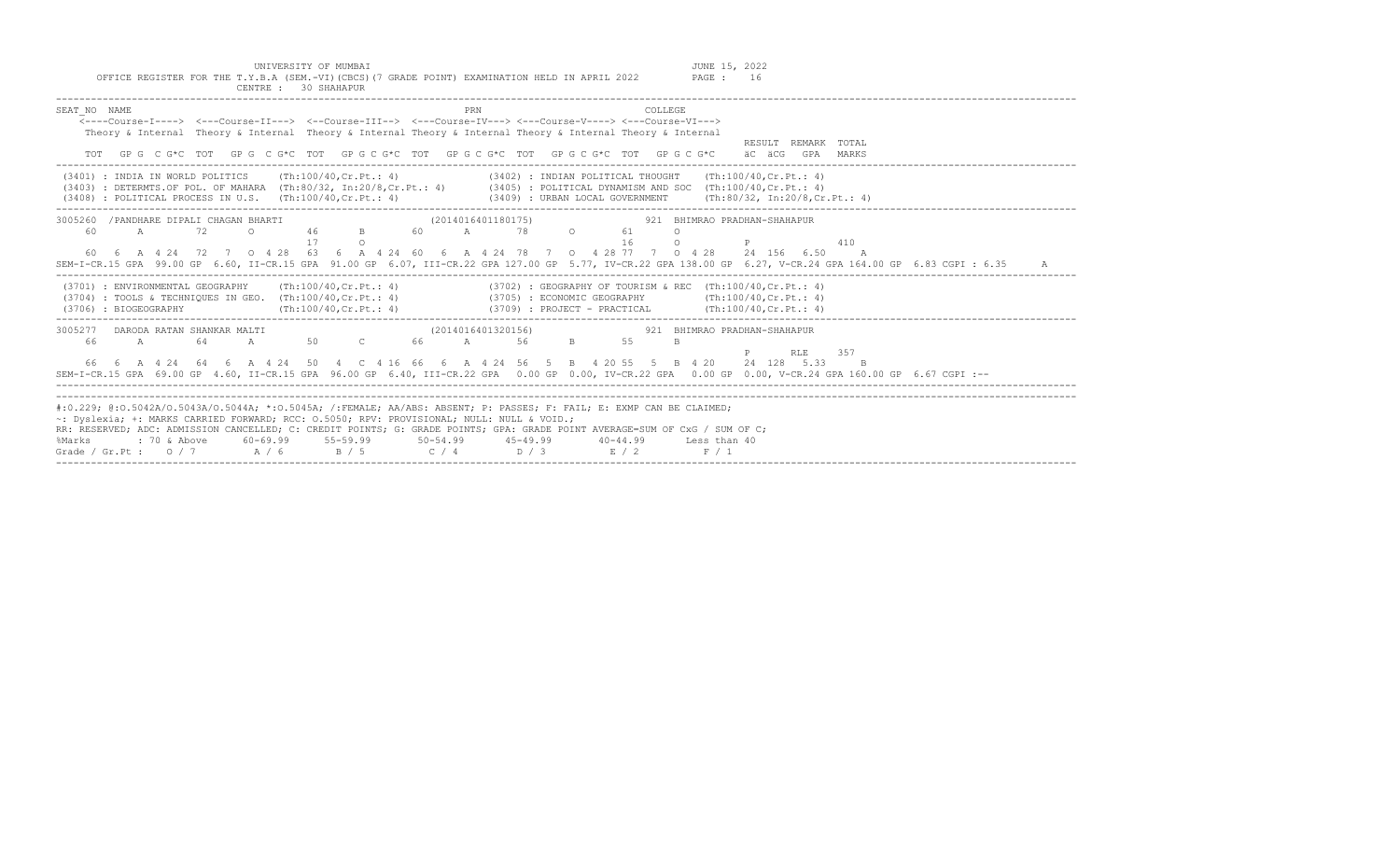UNIVERSITY OF MUMBAI<br>Y.B.A (SEM.-VI)(CBCS)(7 GRADE POINT) EXAMINATION HELD IN APRIL 2022 PAGE : 17 OFFICE REGISTER FOR THE T.Y.B.A (SEM.-VI)(CBCS)(7 GRADE POINT) EXAMINATION HELD IN APRIL 2022 CENTRE : 3 ANDHERI

|                                                                                                                                                                                                                                                                                                                                                                                                                                                                                               | _____________________ |                     |
|-----------------------------------------------------------------------------------------------------------------------------------------------------------------------------------------------------------------------------------------------------------------------------------------------------------------------------------------------------------------------------------------------------------------------------------------------------------------------------------------------|-----------------------|---------------------|
| SEAT NO NAME<br>______<br><----Course-I----> <---Course-II---> <--Course-III--> <---Course-IV---> <---Course-V----> <---Course-VI--->                                                                                                                                                                                                                                                                                                                                                         | PRN<br>COLLEGE        |                     |
| Theory & Internal Theory & Internal Theory & Internal Theory & Internal Theory & Internal Theory & Internal<br>TOT GPG CG*C TOT GPG CG*C TOT GPG CG*C TOT GPG CG*C TOT GPG CG*C TOT GPG CG*C äC äCG GPA MARKS                                                                                                                                                                                                                                                                                 |                       | RESULT REMARK TOTAL |
| (1301): HISTORYOF MODERN HINDI LIT (Th:100/40,Cr.Pt.: 4)<br>(1302): POST INDEPENDENT HINDI LIT (Th:100/40,Cr.Pt.: 4)<br>(1303): SOCIAL MEDIA (Th:80/32, In:20/8,Cr.Pt.: 4) (1304): LIT. CRIT/PROSODY & RHET (Th:100/40,Cr.Pt.: 4)<br>                                                                                                                                                                                                                                                         |                       |                     |
| 3005344 RAHATE PRATHMESH SUNIL SUNANDA<br>88 O 40 E 80 O 56 B 62 A 60 O P RLE 419<br>88 7 0 4 28 40 2 E 4 8 97 7 0 4 28 56 5 B 4 20 62 6 A 4 24 76 7 0 4 28 24 136 5.67 B<br>SEM-I-CR.15 GPA 0.00 GP 0.00, II-CR.15 GPA 39.00 GP 2.60, III-CR.22 GPA 103.00 GP 4.68, IV-CR.22 GPA 0.00 GP 0.00, V-CR.24 GPA 144.00 GP 6.00 CGPI :--                                                                                                                                                           |                       |                     |
| (3301): ANTHROPOLOGICAL THOUGHT (Th:100/40,Cr.Pt.: 4) (3302): SOCIOLOGY OF INFORMAL SECT (Th:100/40,Cr.Pt.: 4)<br>(3305): GENDER & SOC.IN INDIA:CONT (Th:80/32, In:20/8,Cr.Pt.: 4) (3306): SOCIOLOGY OF ORGANIZATIONS (Th:100/40,                                                                                                                                                                                                                                                             |                       |                     |
| SEM-I-CR.15 GPA 41.00 GP 2.73, II-CR.15 GPA 46.00 GP 3.07, III-CR.22 GPA 51.00 GP 2.32, IV-CR.22 GPA 47.00 GP 2.14, V-CR.24 GPA 124.00 GP 5.17 CGPI :--                                                                                                                                                                                                                                                                                                                                       |                       | 389                 |
| (3301) : ANTHROPOLOGICAL THOUGHT (Th:100/40,Cr.Pt.: 4) (3302) : SOCIOLOGY OF INFORMAL SECT (Th:100/40,Cr.Pt.: 4)<br>(3305) : GENDER & SOC.IN INDIA:CONT (Th:80/32, In:20/8,Cr.Pt.: 4) (3306) : SOCIOLOGY OF ORGANIZATIONS (Th:10                                                                                                                                                                                                                                                              |                       |                     |
| 68  6  A  4  24  52  4  C  4  16  59  5  B  4  20  58  5  B  4  20  54  4  C  4  16  58  5  B  4  20  24  116  4.83  C<br>SEM-I-CR.15 GPA 60.00 GP 4.00, II-CR.15 GPA 63.00 GP 4.20, III-CR.22 GPA 85.00 GP 3.86, IV-CR.22 GPA 0.00 GP 0.00, V-CR.24 GPA 164.00 GP 6.83 CGPI :--                                                                                                                                                                                                              |                       |                     |
| (3301): ANTHROPOLOGICAL THOUGHT (Th:100/40,Cr.Pt.: 4) (3302): SOCIOLOGY OF INFORMAL SECT (Th:100/40,Cr.Pt.: 4)<br>(3305): GENDER & SOC.IN INDIA:CONT (Th:80/32, In:20/8,Cr.Pt.: 4) (3306): SOCIOLOGY OF ORGANIZATIONS (Th:100/40,                                                                                                                                                                                                                                                             |                       |                     |
| 70 7 0 4 28 74 7 0 4 28 78 7 0 4 28 60 6 A 4 24 88 7 0 4 28 56 5 B 4 20 24 156 6.50 A<br>SEM-I-CR.15 GPA 35.00 GP 2.33, II-CR.15 GPA 63.00 GP 4.20, III-CR.22 GPA 61.00 GP 2.77, IV-CR.22 GPA 72.00 GP 3.27, V-CR.24 GPA 144.00 GP 6.00 CGPI: 4.35 C                                                                                                                                                                                                                                          |                       |                     |
| (3201) : HISTORY OF MEIEVAL INDIA (Th:100/40,Cr.Pt.: 4) (3202) : HIST OF CONTEMPORARY INDIA (Th:100/40,Cr.Pt.: 4)<br>(3203) : INTR TO MUSEOLOGY & ARC SC (Th:80/32, In:20/8,Cr.Pt.: 4) (3205) : HISTORY OF THE MARATHAS (Th:100/4                                                                                                                                                                                                                                                             |                       |                     |
| 3006092 MISQUITTA VICTOR JUDE FLOSSY (2014016401201065) 86 ISMAIL YUSUF-JOGE-ANDHERI<br>76 0 86 0 56 0 64 A 68 A 57 0<br>18 0<br>76 7 0 4 28 86 7 0 4 28 74 7 0 4 28 64 6 A 4 24 6802 7 0 4 28 76 7 0 4 28 24 164 6.83 A<br>SEM-I-CR.15 GPA 71.00 GP 4.73, II-CR.15 GPA 95.00 GP 6.33, III-CR.22 GPA 114.00 GP 5.18, IV-CR.22 GPA 143.00 GP 6.50, V-CR.24 GPA 160.00 GP 6.67 CGPI: 6.12 A                                                                                                     |                       | 44402               |
| #:0.229; @:0.5042A/O.5043A/O.5044A; *:0.5045A; /:FEMALE; AA/ABS: ABSENT; P: PASSES; F: FAIL; E: EXMP CAN BE CLAIMED;<br>-: Dyslexia; +: MARKS CARRIED FORWARD; RCC: 0.5050; RPV: PROVISIONAL; NULL: NULL & VOID.;<br>RR: RESERVED; ADC: ADMISSION CANCELLED; C: CREDIT POINTS; G: GRADE POINTS; GPA: GRADE POINT AVERAGE=SUM OF CxG / SUM OF C;<br>%Marks : 70 & Above 60-69.99 55-59.99 50-54.99 45-49.99 40-44.99 Less than 40<br>Grade / Gr.Pt : 0 / 7 A / 6 B / 5 C / 4 D / 3 E / 2 F / 1 |                       |                     |

-------------------------------------------------------------------------------------------------------------------------------------------------------------------------------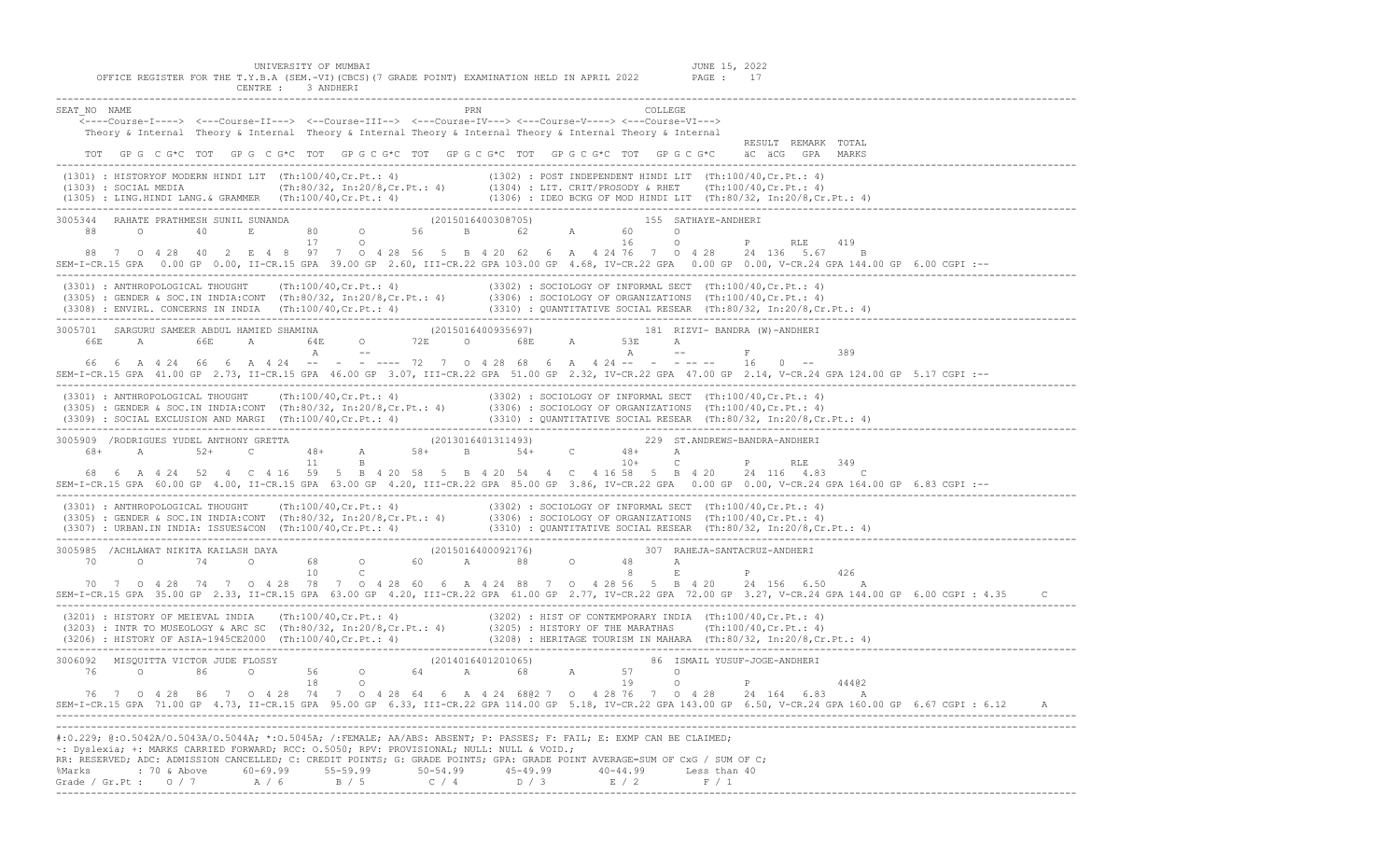|                                                                                               | UNIVERSITY OF MUMBAI |  |  |        | JUNE 15, 2022 |
|-----------------------------------------------------------------------------------------------|----------------------|--|--|--------|---------------|
| OFFICE REGISTER FOR THE T.Y.B.A (SEM.-VI)(CBCS)(7 GRADE POINT) EXAMINATION HELD IN APRIL 2022 |                      |  |  | PAGE : |               |
|                                                                                               | CENTRE : 32 DAHANU   |  |  |        |               |

| SEAT NO NAME<br><----Course-I----> <---Course-II---> <--Course-III--> <---Course-IV---> <---Course-V----> <---Course-VI--->         | PRN                      | COLLEGE                                                                                                                                              |
|-------------------------------------------------------------------------------------------------------------------------------------|--------------------------|------------------------------------------------------------------------------------------------------------------------------------------------------|
| Theory & Internal Theory & Internal Theory & Internal Theory & Internal Theory & Internal Theory & Internal                         |                          |                                                                                                                                                      |
|                                                                                                                                     |                          | RESULT REMARK TOTAL                                                                                                                                  |
| TOT GPG C G*C TOT GPG C G*C TOT GPG C G*C TOT GPG C G*C TOT GPG C G*C TOT GPG C G*C                                                 |                          | äC äCG<br>GPA MARKS                                                                                                                                  |
| $(3121)$ : ADVANCED MACROECONOMICS-3 $(Th:100/40, Cr.Pt.: 4)$                                                                       |                          | $(3122)$ : INTERNATIONAL ECONOMICS (Th:100/40, Cr. Pt.: 4)                                                                                           |
| (3124) : ECO.OF AGRI.& CO-OPER.-II (Th:80/32, In:20/8,Cr.Pt.: 4) (4801) : AGRI. SIGNIFICANCE IN R.D. (Th:70/28, In:30/12,Cr.Pt.: 4) |                          |                                                                                                                                                      |
| (4802) : RURAL MKTG. AND FINANCE (Th:70/28, In:30/12, Cr. Pt.: 4) (4803) : APPLIED AGRICULTURE                                      |                          | (Th:70/28, In:30/12, Cr.Pt.: 4)                                                                                                                      |
| 3006238<br>RAVATE NITIN DASHRATH KALPANA                                                                                            | (2012016400730524)       | 41 VADKUM- DAHANU                                                                                                                                    |
| A 62<br>54<br>- C<br>-46<br>D.                                                                                                      | 0 60 0 64<br>A 27 0 28   |                                                                                                                                                      |
| $\Omega$                                                                                                                            | 19                       | $\circ$<br><b>P</b> RLE 425                                                                                                                          |
| 46 3 D 4 12 54 4 C 4 16 65 6 A 4 24 81 7 0 4 28 87 7 0 4 28 92 7 0 4 28                                                             |                          | 24 136 5.67                                                                                                                                          |
|                                                                                                                                     |                          | SEM-I-CR.15 GPA 0.00 GP 0.00, II-CR.15 GPA 82.00 GP 5.47, III-CR.22 GPA 0.00 GP 0.00, IV-CR.22 GPA 0.00 GP 0.00, V-CR.24 GPA 128.00 GP 5.33 CGPI :-- |
|                                                                                                                                     |                          |                                                                                                                                                      |
| #:0.229; @:0.5042A/0.5043A/0.5044A; *:0.5045A; /:FEMALE; AA/ABS: ABSENT; P: PASSES; F: FAIL; E: EXMP CAN BE CLAIMED;                |                          |                                                                                                                                                      |
| ~: Dyslexia; +: MARKS CARRIED FORWARD; RCC: 0.5050; RPV: PROVISIONAL; NULL: NULL & VOID.;                                           |                          |                                                                                                                                                      |
| RR: RESERVED; ADC: ADMISSION CANCELLED; C: CREDIT POINTS; G: GRADE POINTS; GPA: GRADE POINT AVERAGE=SUM OF CxG / SUM OF C;          |                          |                                                                                                                                                      |
| %Marks                                                                                                                              | $40 - 44.99$             | Less than 40                                                                                                                                         |
| Grade / Gr.Pt: $0/7$ A / 6 B / 5                                                                                                    | $C / 4$ $D / 3$<br>E / 2 | F / 1                                                                                                                                                |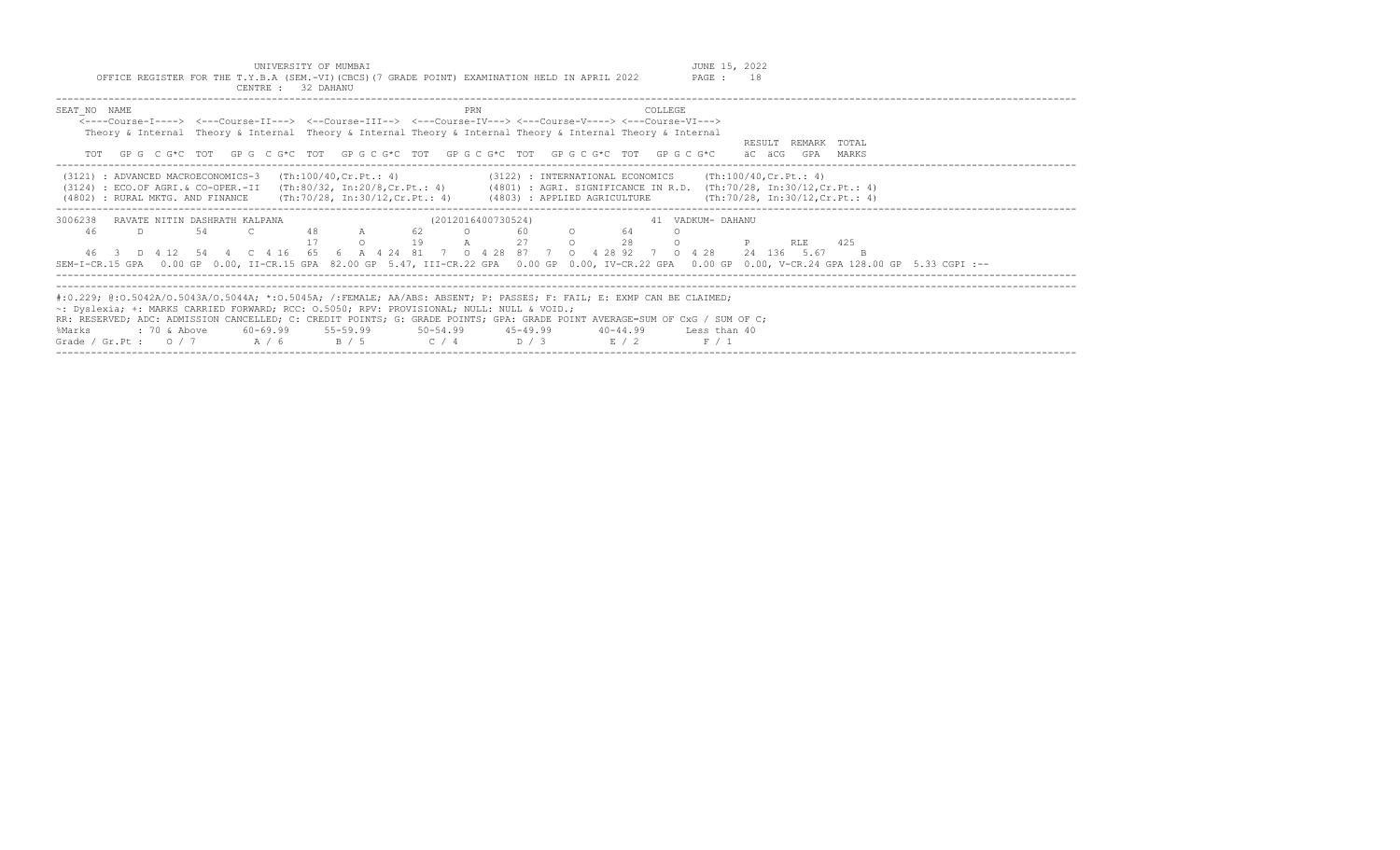| UNIVERSITY OF MUMBAI<br>OFFICE REGISTER FOR THE T.Y.B.A (SEM.-VI) (CBCS) (7 GRADE POINT) EXAMINATION HELD IN APRIL 2022<br>CENTRE : 55 PALI (SUDHAGAD)                                                                                                                                                                                                                                                                                                      | JUNE 15, 2022<br>PAGE : 19                                                                                                                                                                                                                                             |
|-------------------------------------------------------------------------------------------------------------------------------------------------------------------------------------------------------------------------------------------------------------------------------------------------------------------------------------------------------------------------------------------------------------------------------------------------------------|------------------------------------------------------------------------------------------------------------------------------------------------------------------------------------------------------------------------------------------------------------------------|
| SEAT NO NAME<br><----Course-T----> <---Course-TT---> <--Course-TTT--> <---Course-TV---> <---Course-V----> <---Course-VT---><br>Theory & Internal Theory & Internal Theory & Internal Theory & Internal Theory & Internal Theory & Internal<br>TOT GPG CG*C TOT GPG CG*C TOT GPG CG*C TOT GPG CG*C TOT GPG CG*C TOT GPG CG*C                                                                                                                                 | COLLEGE<br>PRN<br>RESULT REMARK TOTAL<br>äC äCG<br>GPA MARKS                                                                                                                                                                                                           |
| $(3201)$ : HISTORY OF MEIEVAL INDIA (Th:100/40.Cr.Pt.: 4)<br>$(3203)$ : INTR TO MUSEOLOGY & ARC SC (Th:80/32, In:20/8, Cr. Pt.: 4)<br>(3206) : HISTORY OF ASIA-1945CE2000 (Th:100/40, Cr. Pt.: 4)                                                                                                                                                                                                                                                           | $(3202)$ : HIST OF CONTEMPORARY INDIA $(Th:100/40, Cr.Pt.: 4)$<br>$(3205)$ : HISTORY OF THE MARATHAS (Th:100/40, Cr. Pt.: 4)<br>$(3207)$ : RESEARCH METHOD & SOURCES (Th:80/32, In:20/8,Cr.Pt.: 4)                                                                     |
| 3006401 SURYAWANSHI SHRIKANT TULSHIRAM SULOCHANA<br>58<br>84 84<br>54<br>B.<br>63<br>$\cap$<br>$\overline{c}$<br>54  4  C  4  16  58  5  B  4  20  80  7  0  4  28  84  7  0  4  28  62  6  A  4  24  74  7  0  4  28  24  144  6.00                                                                                                                                                                                                                        | 449 PALI SUDHAGAD<br>(2013016401128477)<br>64<br>$\circ$<br>62 A<br>10<br>412<br><b>RLE</b><br>$\overline{A}$<br>SEM-I-CR.15 GPA 82.00 GP 5.47, II-CR.15 GPA 91.00 GP 6.07, III-CR.22 GPA 0.00 GP 0.00, IV-CR.22 GPA 0.00 GP 0.00, V-CR.24 GPA 164.00 GP 6.83 CGPI :-- |
| #:0.229; @:0.5042A/0.5043A/0.5044A; *:0.5045A; /:FEMALE; AA/ABS: ABSENT; P: PASSES; F: FAIL; E: EXMP CAN BE CLAIMED;<br>$\sim$ : Dyslexia; +: MARKS CARRIED FORWARD; RCC: 0.5050; RPV: PROVISIONAL; NULL: NULL & VOID.;<br>RR: RESERVED; ADC: ADMISSION CANCELLED; C: CREDIT POINTS; G: GRADE POINTS; GPA: GRADE POINT AVERAGE=SUM OF CxG / SUM OF C;<br>: 70 & Above<br>60-69.99 55-59.99<br>%Marks<br>Grade / Gr.Pt : $0/7$ A / 6<br>B / 5<br>$C / 4$ D/3 | $50 - 54.99$ $45 - 49.99$ $40 - 44.99$<br>Less than 40<br>R/2<br>F / 1                                                                                                                                                                                                 |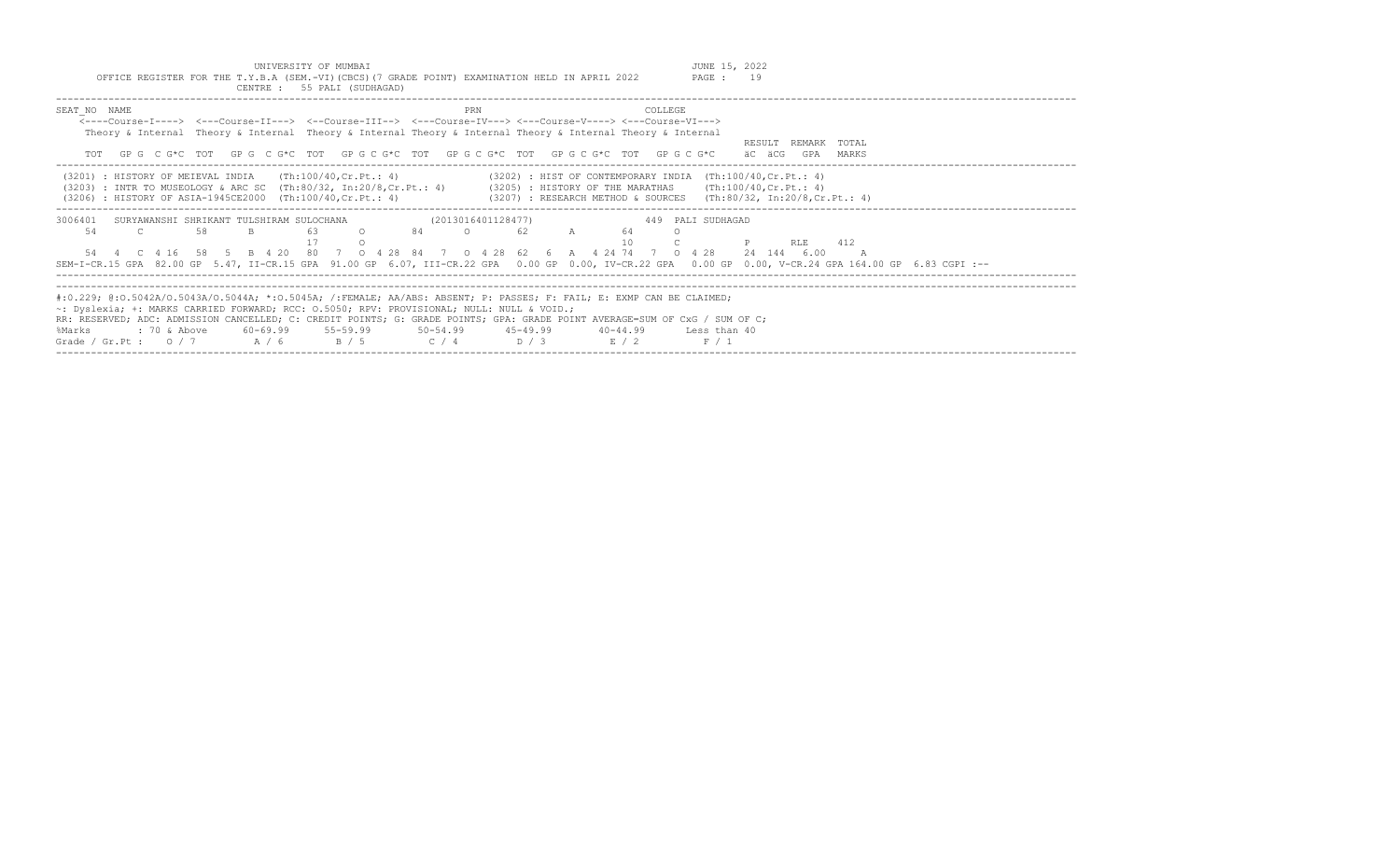| UNIVERSITY OF MUMBAI<br>OFFICE REGISTER FOR THE T.Y.B.A (SEM.-VI) (CBCS) (7 GRADE POINT) EXAMINATION HELD IN APRIL 2022<br>CENTRE : 4 GHATKOPAR                                                                                                                                                                                                                                                                                                                                                                                                                              | JUNE 15, 2022<br>PAGE :<br>20                                                                                                                                                                                                                                                                                                          |
|------------------------------------------------------------------------------------------------------------------------------------------------------------------------------------------------------------------------------------------------------------------------------------------------------------------------------------------------------------------------------------------------------------------------------------------------------------------------------------------------------------------------------------------------------------------------------|----------------------------------------------------------------------------------------------------------------------------------------------------------------------------------------------------------------------------------------------------------------------------------------------------------------------------------------|
| SEAT NO NAME<br>PRN<br>COLLEGE<br>$\overline{\leftarrow}$ ----Course-I----> $\leftarrow$ --Course-II---> $\leftarrow$ -Course-III--> $\leftarrow$ --Course-IV---> $\leftarrow$ --Course-V----> $\leftarrow$ --Course-VI---><br>Theory & Internal Theory & Internal Theory & Internal Theory & Internal Theory & Internal Theory & Internal<br>TOT GPG CG*C TOT GPG CG*C TOT GPG CG*C TOT GPG CG*C TOT GPG CG*C TOT GPG CG*C äCGCGCAC ACGGPA MARKS                                                                                                                            | RESULT REMARK TOTAL                                                                                                                                                                                                                                                                                                                    |
| (3121) : ADVANCED MACROECONOMICS-3 (Th:100/40,Cr.Pt.: 4) (3122) : INTERNATIONAL ECONOMICS (Th:100/40,Cr.Pt.: 4)<br>(3125) : INDUSTRIAL & LABOUR ECO-II (Th:80/32, In:20/8, Cr.Pt.: 4) (3901) : INTRODUCTION TO MANAGEMENT (Th:100/40, Cr.Pt.: 4)<br>(3902) : HUMAN RESOURCE MANAGEMENT (Th:100/40, Cr. Pt.: 4)<br>(3903) : EXPORT MANAGEMENT                                                                                                                                                                                                                                 | $(\text{Th}:80/32, \text{In}:20/8,\text{Cr.Pt.}: 4)$                                                                                                                                                                                                                                                                                   |
| 10<br>10<br>$\mathbb{C}$<br>$\mathbb{C}$ . The set of $\mathbb{C}$<br>46 3 D 4 12 56 5 B 4 20 44 2 E 4 8 50 4 C 4 16 70 7 0 4 28 38 2 E 4 8 24 92 3.83<br>SEM-I-CR.15 GPA 0.00 GP 0.00, II-CR.15 GPA 0.00 GP 0.00, III-CR.22 GPA 0.00 GP 0.00, IV-CR.22 GPA 154.00 GP 7.00, V-CR.24 GPA 0.00 GP 0.00 CGPI :--                                                                                                                                                                                                                                                                | P RLE<br>304<br>D.                                                                                                                                                                                                                                                                                                                     |
| (3201) : HISTORY OF MEIEVAL INDIA (Th:100/40,Cr.Pt.: 4) (3202) : HIST OF CONTEMPORARY INDIA (Th:100/40,Cr.Pt.: 4)<br>(3203) : INTR TO MUSEOLOGY & ARC SC (Th:80/32, In:20/8,Cr.Pt.: 4) (3401) : INDIA IN WORLD POLITICS (Th:100/4                                                                                                                                                                                                                                                                                                                                            |                                                                                                                                                                                                                                                                                                                                        |
| 3007324 CHASKAR AKSHAY MADHUKAR KAMAL<br>324 CHASKAR AKSHAY MADHUKAR KAMAL (2014016400860782)<br>70 0 44 E 32 E 78 0 42 E 32<br>15<br>E<br>70 7 0 4 28 44 2 E 4 8 49 3 D 4 12 78 7 0 4 28 42 2 E 4 8 47 3 D 4 12 24 96 4.00 C<br>SEM-I-CR.15 GPA 71.00 GP 4.73, II-CR.15 GPA 75.00 GP 5.00, III-CR.22 GPA 101.00 GP 4.59, IV-CR.22 GPA 105.00 GP 4.77, V-CR.24 GPA 148.00 GP 6.17 CGPI : 4.89                                                                                                                                                                                | 905 SHREERAM COLLEGE-BHANDUP<br>$O$ $P$<br>330<br>$\mathcal{C}$                                                                                                                                                                                                                                                                        |
| $\begin{array}{cccccccccc} \texttt{SARASWATI} & & & & & (2015016402580865) & & & & & 905 & \texttt{SHREERAM COLLEGE-BHANDUP} \\ \texttt{O} & & & 74 & & \texttt{O} & & 72 & & \texttt{O} & & 71 & & \texttt{O} \end{array}$<br>3007341 /YADAV ASMITA RAMHARSH SARASWATI<br>$74$ 0<br>14<br>14<br>$\circ$<br>$\circ$<br>74 7 0 4 28 82 7 0 4 28 88 7 0 4 28 86 7 0 4 28 72 7 0 4 28 85 7 0 4 28 24 168 7 00 0<br>SEM-I-CR.15 GPA 62.00 GP 4.13, II-CR.15 GPA 62.00 GP 4.13, III-CR.22 GPA 119.00 GP 5.41, IV-CR.22 GPA 107.00 GP 4.86, V-CR.24 GPA 156.00 GP 6.50 CGPI : 5.52 | $\mathbb P$ and $\mathbb P$ and $\mathbb P$ and $\mathbb P$ and $\mathbb P$ and $\mathbb P$ and $\mathbb P$ and $\mathbb P$ and $\mathbb P$ and $\mathbb P$ and $\mathbb P$ and $\mathbb P$ and $\mathbb P$ and $\mathbb P$ and $\mathbb P$ and $\mathbb P$ and $\mathbb P$ and $\mathbb P$ and $\mathbb P$ and $\mathbb P$ and<br>487 |
| #:0.229; @:0.5042A/0.5043A/0.5044A; *:0.5045A; /:FEMALE; AA/ABS: ABSENT; P: PASSES; F: FAIL; E: EXMP CAN BE CLAIMED;<br>~: Dyslexia; +: MARKS CARRIED FORWARD; RCC: 0.5050; RPV: PROVISIONAL; NULL: NULL & VOID.;<br>RR: RESERVED; ADC: ADMISSION CANCELLED; C: CREDIT POINTS; G: GRADE POINTS; GPA: GRADE POINT AVERAGE=SUM OF CxG / SUM OF C;<br>% Marks : 70 & Above  60-69.99  55-59.99  50-54.99  45-49.99<br>Grade / Gr.Pt : 0 / 7  A / 6  B / 5  C / 4  D / 3<br>$40 - 44.99$<br>$E/2$ $F/1$                                                                          | Less than 40                                                                                                                                                                                                                                                                                                                           |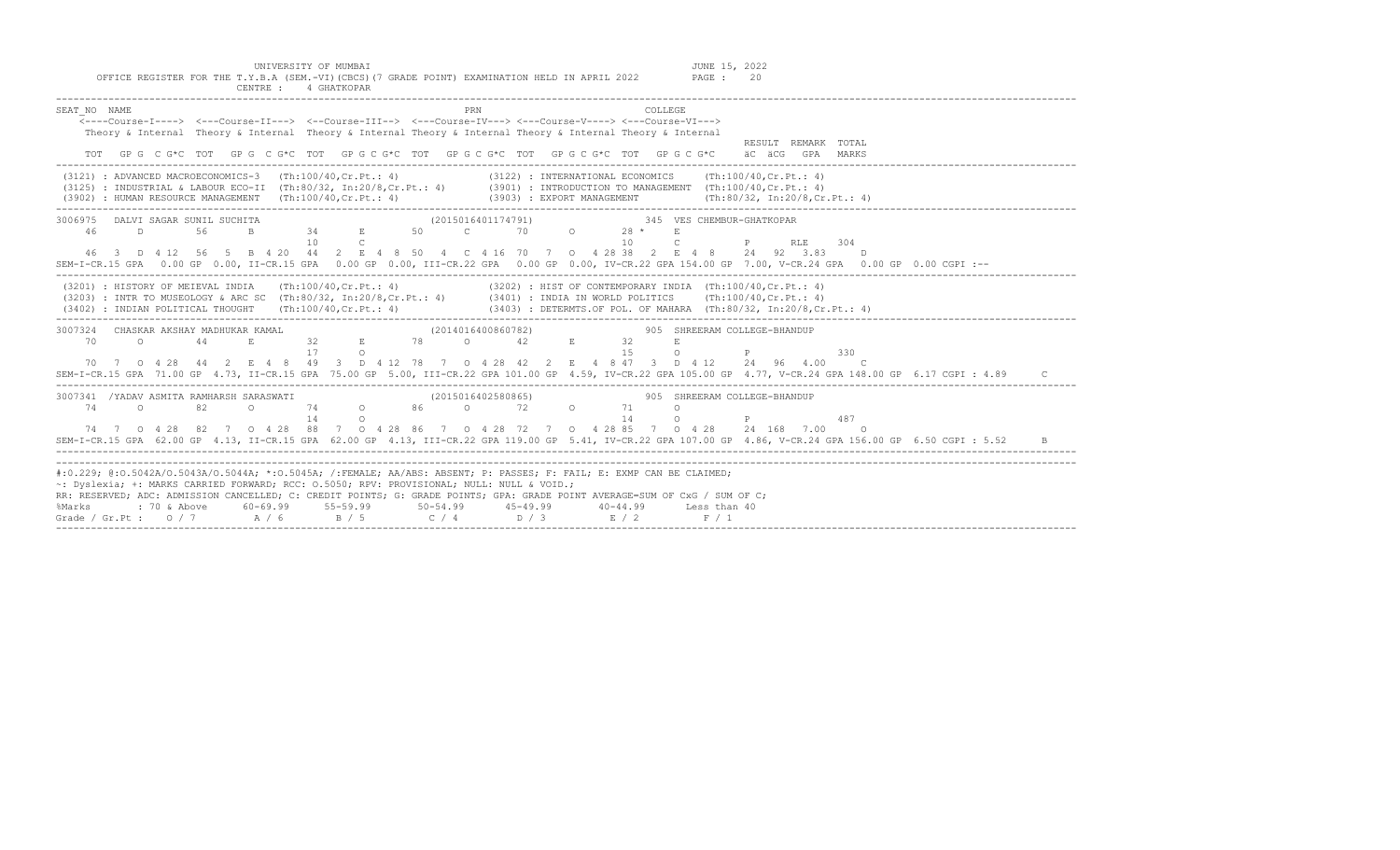UNIVERSITY OF MUMBAI JUNE 15, 2022 OFFICE REGISTER FOR THE T.Y.B.A (SEM.-VI)(CBCS)(7 GRADE POINT) EXAMINATION HELD IN APRIL 2022 PAGE : 21

| CENTRE : 41 GUHAGHAR                                                                                                                                                                                                                                                                                                                             |                                                                                                                                                                                                                                                                 |  |
|--------------------------------------------------------------------------------------------------------------------------------------------------------------------------------------------------------------------------------------------------------------------------------------------------------------------------------------------------|-----------------------------------------------------------------------------------------------------------------------------------------------------------------------------------------------------------------------------------------------------------------|--|
| SEAT NO NAME<br><----Course-I----> <---Course-II---> <--Course-III--> <---Course-IV---> <---Course-V----> <---Course-VI---><br>Theory & Internal Theory & Internal Theory & Internal Theory & Internal Theory & Internal Theory & Internal<br>TOT GPG CG*C TOT GPG CG*C TOT GPG CG*C TOT GPG CG*C TOT GPG CG*C TOT GPG CG*C                      | COLLEGE<br>PRN<br>TOTAL<br>RESULT REMARK<br>äC äCG<br>GPA<br>MARKS                                                                                                                                                                                              |  |
| (3201) : HISTORY OF MEIEVAL INDIA<br>(Th:100/40,Cr.Pt.: 4)<br>(3402) : INDIAN POLITICAL THOUGHT (Th:100/40, Cr. Pt.: 4)                                                                                                                                                                                                                          | $(3202)$ : HIST OF CONTEMPORARY INDIA $(Th:100/40, Cr.Pt.: 4)$<br>(3203) : INTR TO MUSEOLOGY & ARC SC (Th:80/32, In:20/8,Cr.Pt.: 4) (3401) : INDIA IN WORLD POLITICS (Th:100/40,Cr.Pt.: 4)<br>(3403) : DETERMTS.OF POL. OF MAHARA (Th:80/32, In:20/8,Cr.Pt.: 4) |  |
| 3007382<br>/PAVASKAR SHRUTI PRAMOD PRADNYA<br>52<br>38<br>80<br>D<br>52  4  C  4  16  80  7  0  4  28  48  3  D  4  12  40  2  E  4  8  64  6  A  4  24  76  7  0  4  28                                                                                                                                                                         | (2015016401042463)<br>506 KHARE-GUHAGHAR<br>40<br>64<br>RLE<br>360<br>24 116 4.83<br>SEM-I-CR.15 GPA 0.00 GP 0.00, II-CR.15 GPA 0.00 GP 0.00, III-CR.22 GPA 0.00 GP 0.00, IV-CR.22 GPA 0.00 GP 0.00, V-CR.24 GPA 116.00 GP 4.83 CGPI :--                        |  |
| #:0.229; @:0.5042A/0.5043A/0.5044A; *:0.5045A; /:FEMALE; AA/ABS: ABSENT; P: PASSES; F: FAIL; E: EXMP CAN BE CLAIMED;<br>$\sim$ : Dyslexia; +: MARKS CARRIED FORWARD; RCC: 0.5050; RPV: PROVISIONAL; NULL: NULL & VOID.;<br>$60-69.99$ $55-59.99$ $50-54.99$ $45-49.99$<br>%Marks<br>: 70 & Above<br>Grade / Gr.Pt: $0/7$ $A/6$ $B/5$ $C/4$ $D/3$ | RR: RESERVED; ADC: ADMISSION CANCELLED; C: CREDIT POINTS; G: GRADE POINTS; GPA: GRADE POINT AVERAGE=SUM OF CxG / SUM OF C;<br>40-44.99 Less than 40<br>E / 2<br>F/1                                                                                             |  |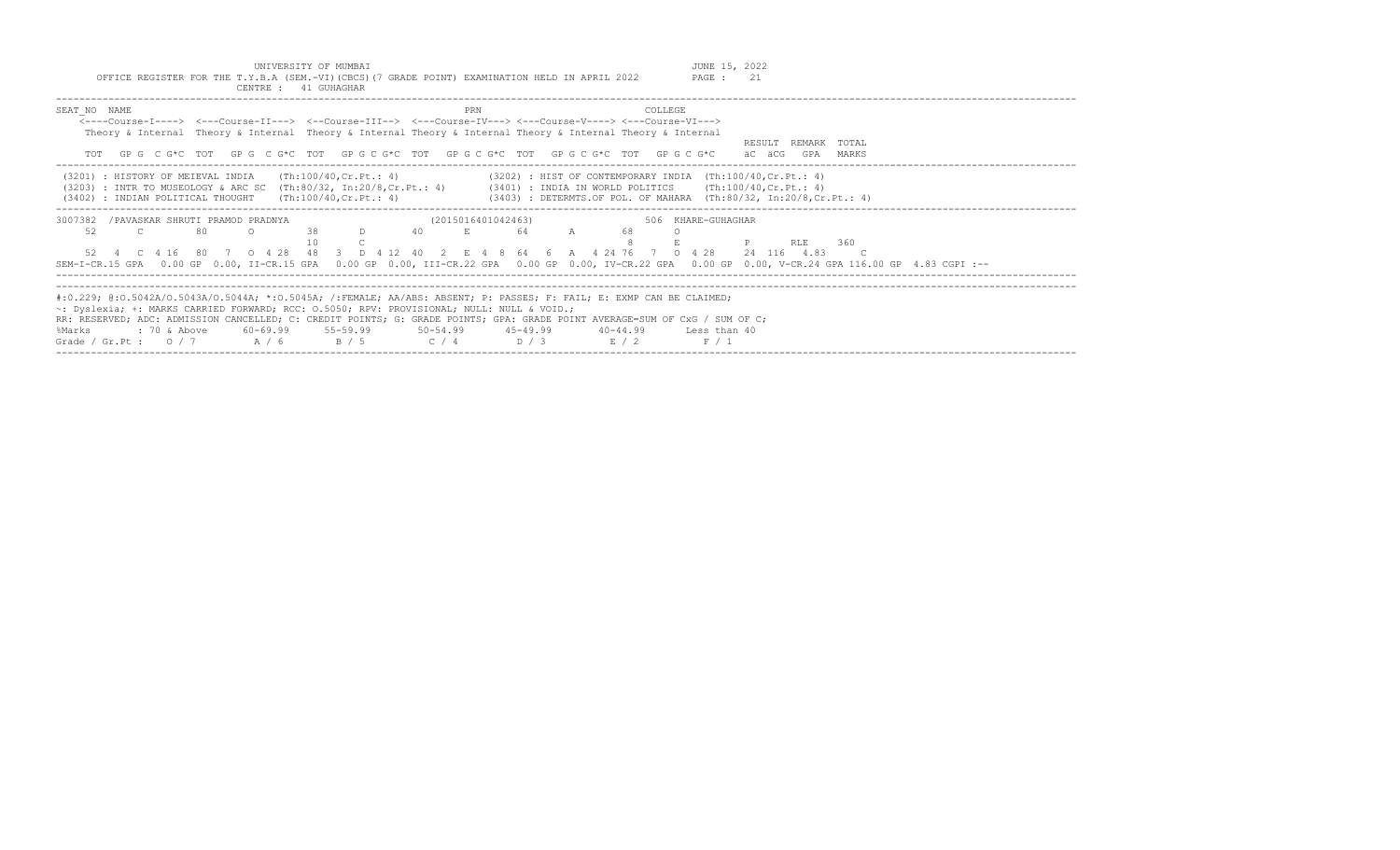OFFICE REGISTER FOR THE T.Y.B.A (SEM.-VI)(CBCS)(7 GRADE POINT) EXAMINATION HELD IN APRIL 2022

| CENTRE : 46 CHINCHANI                                                                                                                                                                                                                                                                                                                                                                                                                                            |                                                                                                                                                                                                                                                                                                |
|------------------------------------------------------------------------------------------------------------------------------------------------------------------------------------------------------------------------------------------------------------------------------------------------------------------------------------------------------------------------------------------------------------------------------------------------------------------|------------------------------------------------------------------------------------------------------------------------------------------------------------------------------------------------------------------------------------------------------------------------------------------------|
| SEAT NO NAME<br><----Course-I----> <---Course-II---> <--Course-III--> <---Course-IV---> <---Course-V----> <---Course-VI---><br>Theory & Internal Theory & Internal Theory & Internal Theory & Internal Theory & Internal Theory & Internal                                                                                                                                                                                                                       | PRN<br>COLLEGE<br>RESULT REMARK TOTAL<br>GPGCG*CTOTGPGCG*CTOTGPGCG*CTOTGPGCG*CTOTGPGCG*CTOTGPGCG*CTOTGPGCG*C<br>äC äCG<br>GPA<br>MARKS                                                                                                                                                         |
| (Th:100/40,Cr.Pt.: 4)<br>(3201) : HISTORY OF MEIEVAL INDIA<br>: HUMAN RESOURCE MANAGEMENT $(Th:100/40, Cr.Pt.: 4)$<br>(3902)                                                                                                                                                                                                                                                                                                                                     | $(3202)$ : HIST OF CONTEMPORARY INDIA $(Th:100/40, Cr.Pt.: 4)$<br>(3203) : INTR TO MUSEOLOGY & ARC SC (Th:80/32, In:20/8,Cr.Pt.: 4) (3901) : INTRODUCTION TO MANAGEMENT (Th:100/40,Cr.Pt.: 4)<br>(Th:80/32, In:20/8, Cr.Pt.: 4)<br>(3903) : EXPORT MANAGEMENT                                  |
| 3007506<br>/JADHAV ANJALI DEVIDAS DAKSHATA<br>42<br>52<br>E.<br>40<br>42  2  E  4  8  52  4  C  4  16  56  5  B  4  20  40                                                                                                                                                                                                                                                                                                                                       | (2014016402200592)<br>478 P.L.SHROFF- CHINCHANI<br>44<br>26 *<br>E<br>16<br>276<br>RLE<br>2 E 4 8 44 2 E 4 8 42 3 D 4 12<br>24 72 3.00<br>SEM-I-CR.15 GPA 72.00 GP 4.80, II-CR.15 GPA 72.00 GP 4.80, III-CR.22 GPA 0.00 GP 0.00, IV-CR.22 GPA 0.00 GP 0.00, V-CR.24 GPA 88.00 GP 3.67 CGPI :-- |
| #:0.229; @:0.5042A/0.5043A/0.5044A; *:0.5045A; /:FEMALE; AA/ABS: ABSENT; P: PASSES; F: FAIL; E: EXMP CAN BE CLAIMED;<br>~: Dyslexia; +: MARKS CARRIED FORWARD; RCC: 0.5050; RPV: PROVISIONAL; NULL: NULL & VOID.;<br>RR: RESERVED; ADC: ADMISSION CANCELLED; C: CREDIT POINTS; G: GRADE POINTS; GPA: GRADE POINT AVERAGE=SUM OF CxG / SUM OF C;<br>60-69.99 55-59.99 50-54.99 45-49.99<br>%Marks<br>: 70 & Above<br>Grade / Gr.Pt: $0/7$ $A/6$ $B/5$ $C/4$ $D/3$ | 40-44.99 Less than 40<br>$\mathbb{E}$ / 2<br>F / 1                                                                                                                                                                                                                                             |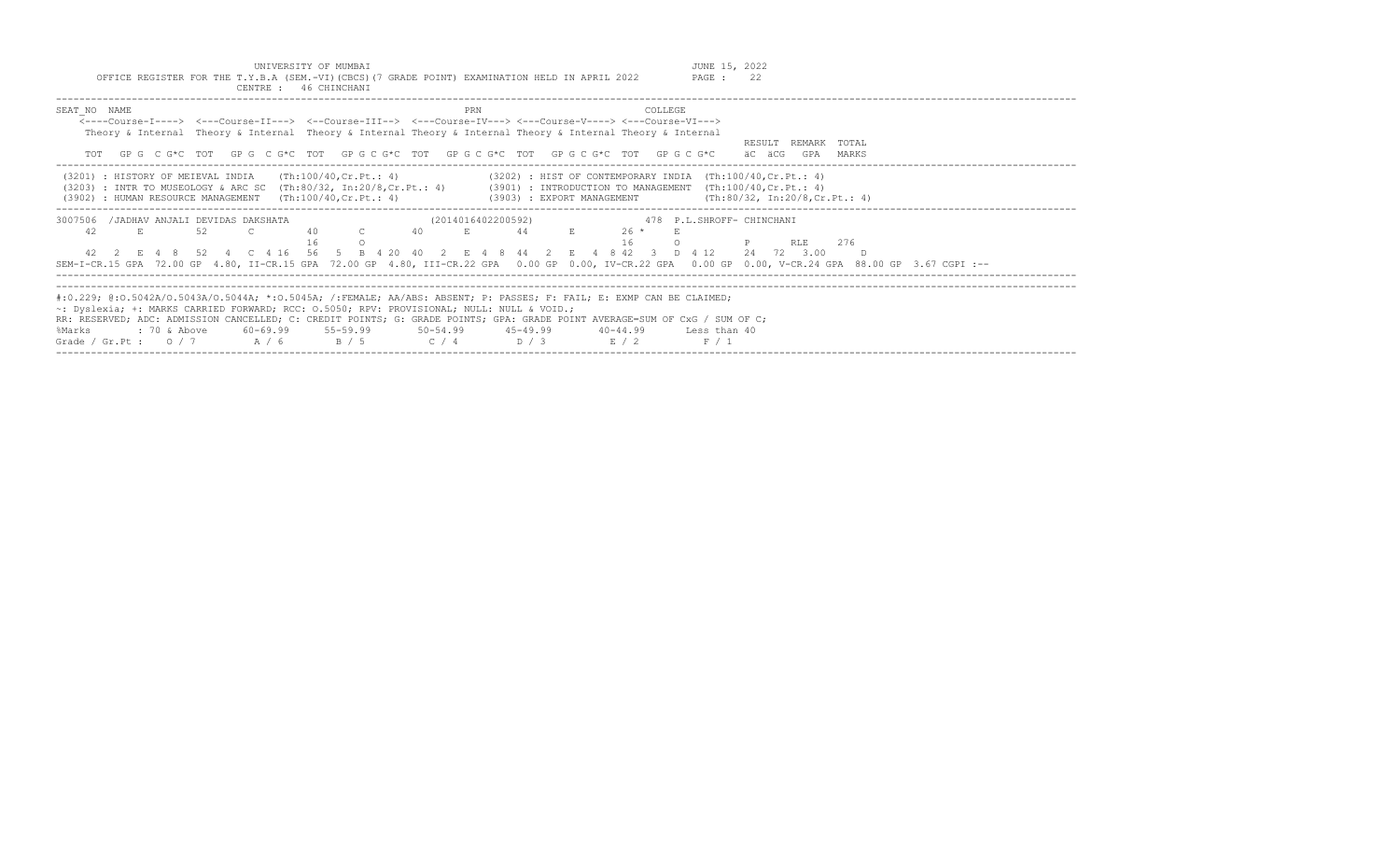| UNIVERSITY OF MUMBAI<br>JUNE 15, 2022<br>OFFICE REGISTER FOR THE T.Y.B.A (SEM.-VI) (CBCS) (7 GRADE POINT) EXAMINATION HELD IN APRIL 2022<br>PAGE : 23<br>CENTRE : 47 BHAYANDAR                                                                                                                                                                                                                                                                                                                                 |
|----------------------------------------------------------------------------------------------------------------------------------------------------------------------------------------------------------------------------------------------------------------------------------------------------------------------------------------------------------------------------------------------------------------------------------------------------------------------------------------------------------------|
| PRN<br>SEAT NO NAME<br>COLLEGE.<br><---Course-I----> <---Course-II---> <--Course-III--> <---Course-IV---> <---Course-V----> <---Course-VI---><br>Theory & Internal Theory & Internal Theory & Internal Theory & Internal Theory & Internal Theory & Internal<br>RESULT REMARK TOTAL<br>TOT GPG C G*C TOT GPG C G*C TOT GPG C G*C TOT GPG C G*C TOT GPG C G*C TOT GPG C G*C äC äCG GPA MARKS                                                                                                                    |
| (3401) : INDIA IN WORLD POLITICS (Th:100/40, Cr. Pt.: 4) (3402) : INDIAN POLITICAL THOUGHT (Th:100/40, Cr. Pt.: 4)<br>(3403) : DETERMTS.OF POL. OF MAHARA (Th:80/32, In:20/8, Cr.Pt.: 4) (3601) : PSY. TESTING &STAT.PART II (Th:100/40, Cr.Pt.: 4)<br>$(3602)$ : ABNORMAL PSYCHOLOGY:PART 2 (Th:100/40,Cr.Pt.: 4) $(3603)$ : INDUSTRIAL ORGAN. PSY. $(Th:80/32, In:20/8, Cr.Pt.: 4)$                                                                                                                          |
| 3007571 /MANSOORI AFREEN ABDUL HAMID FARZANA<br>HAMID FARZANA (2014016400298383) 306<br>0 56 0 74 0 76 0 60<br>306 ROYAL- KASHIMIRA<br>74 0 78<br>$\circ$<br>18<br>$\circ$<br>13<br>$\mathbb{A}$<br>449<br>P<br>RLE<br>74 7 0 4 28 78 7 0 4 28 74 7 0 4 28 74 7 0 4 28 76 7 0 4 28 73 7 0 4 28 24 168 7.00 0<br>SEM-I-CR.15 GPA 63.00 GP 4.20, II-CR.15 GPA 0.00 GP 0.00, III-CR.22 GPA 74.00 GP 3.36, IV-CR.22 GPA 98.00 GP 4.45, V-CR.24 GPA 144.00 GP 6.00 CGPI :--                                         |
| (3121) : ADVANCED MACROECONOMICS-3 (Th:100/40, Cr. Pt.: 4) (3122) : INTERNATIONAL ECONOMICS (Th:100/40, Cr. Pt.: 4)<br>(3125) : INDUSTRIAL & LABOUR ECO-II (Th:80/32, In:20/8, Cr.Pt.: 4) (3401) : INDIA IN WORLD POLITICS (Th:100/40, Cr.Pt.: 4)<br>$(3402)$ : INDIAN POLITICAL THOUGHT (Th:100/40,Cr.Pt.: 4) $(3403)$ : DETERMTS.OF POL. OF MAHARA (Th:80/32, In:20/8,Cr.Pt.: 4)                                                                                                                             |
| 3007731 /PATIL DHANSHREE SHASHIKANT VANDANA 54 C 60 A 46 B<br>(2015016400829742)<br>563 ABHINAV - BHAYANDAR<br>64 A 56 B 42 C<br>$\overline{9}$<br>11<br>D<br>$P$ and $P$<br>342<br>B<br>54  4  C  4  16  60  6  A  4  24  57  5  B  4  20  64  6  A  4  24  56  5  B  4  20  51  4  C  4  16  24  120  5.00<br>$\mathbb{B}$<br>SEM-I-CR.15 GPA 34.00 GP 2.27, II-CR.15 GPA 36.00 GP 2.40, III-CR.22 GPA 44.00 GP 2.00, IV-CR.22 GPA 44.00 GP 2.00, V-CR.24 GPA 88.00 GP 3.67 CGPI : 3.00                      |
| (3303) : DEVL. & CHANGES IN AGRAR. SOC (Th:100/40, Cr. Pt.: 4)<br>(3301) : ANTHROPOLOGICAL THOUGHT (Th:100/40, Cr. Pt.: 4)<br>(3305) : GENDER & SOC.IN INDIA:CONT (Th:80/32, In:20/8, Cr.Pt.: 4) (3601) : PSY. TESTING &STAT.PART II (Th:100/40, Cr.Pt.: 4)<br>$(3602)$ : ABNORMAL PSYCHOLOGY:PART 2 (Th:100/40,Cr.Pt.: 4) $(3603)$ : INDUSTRIAL ORGAN. PSY.  (Th:80/32, In:20/8,Cr.Pt.: 4)                                                                                                                    |
| 3007810 KHAN SHEHZAAD FAROOQUE MEHRUNNISA<br>66 A 72 O 66 O<br>(2014016401622576)<br>601 REENA MEHTA, BHAYANDER -W<br>$64$ A $60$ A $32$<br>$\mathbf E$<br>13<br>11<br>$\mathbb{A}$<br>384<br>B<br>P<br>RLE<br>66  6  A  4  24  72  7  0  4  28  77  7  0  4  28  64  6  A  4  24  60  6  A  4  24  45  3  D  4  12  24  140  5.83<br>$\mathbb{R}$<br>SEM-I-CR.15 GPA 78.00 GP 5.20, II-CR.15 GPA 96.00 GP 6.40, III-CR.22 GPA 0.00 GP 0.00, IV-CR.22 GPA 0.00 GP 0.00, V-CR.24 GPA 0.00 GP 0.00 CGPI :--      |
| #:0.229; @:0.5042A/0.5043A/0.5044A; *:0.5045A; /:FEMALE; AA/ABS: ABSENT; P: PASSES; F: FAIL; E: EXMP CAN BE CLAIMED;<br>~: Dyslexia; +: MARKS CARRIED FORWARD; RCC: 0.5050; RPV: PROVISIONAL; NULL: NULL & VOID.;<br>RR: RESERVED; ADC: ADMISSION CANCELLED; C: CREDIT POINTS; G: GRADE POINTS; GPA: GRADE POINT AVERAGE=SUM OF CxG / SUM OF C;<br>%Marks : 70 & Above 60-69.99 55-59.99 50-54.99 45-49.99<br>Grade / Gr.Pt : 0 / 7 A / 6 B / 5 C / 4 D / 3<br>$40 - 44.99$<br>Less than 40<br>$E / 2$ $F / 1$ |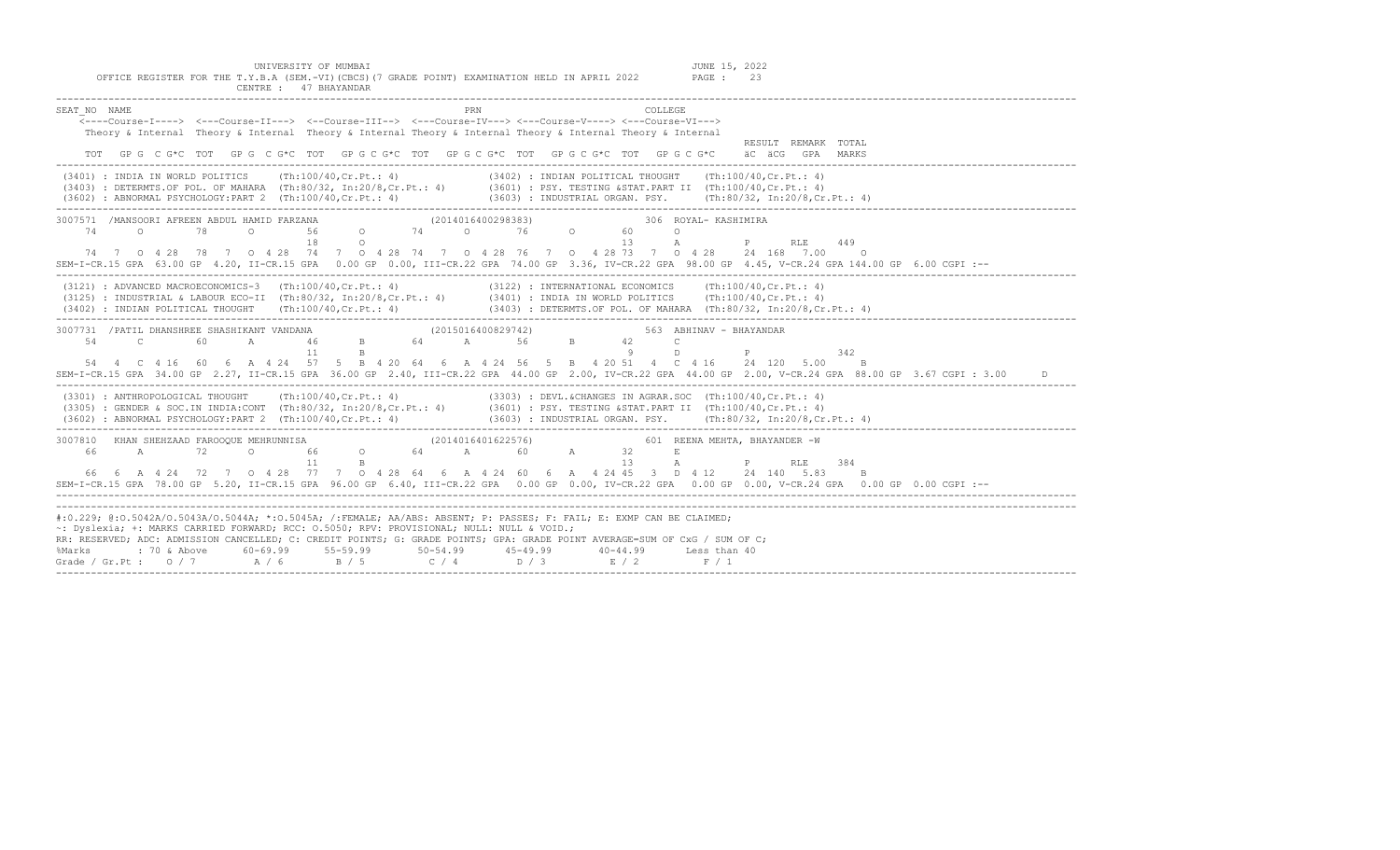UNIVERSITY OF MUMBAI JUNE 15, 2022 OFFICE REGISTER FOR THE T.Y.B.A (SEM.-VI)(CBCS)(7 GRADE POINT) EXAMINATION HELD IN APRIL 2022 PAGE : 24

| CENTRE : 48 PATPANHALE                                                                                                                                                                                                                                                                                                                                                                                                                                                                                                                          |  |
|-------------------------------------------------------------------------------------------------------------------------------------------------------------------------------------------------------------------------------------------------------------------------------------------------------------------------------------------------------------------------------------------------------------------------------------------------------------------------------------------------------------------------------------------------|--|
| SEAT NO NAME<br>PRN<br>COLLEGE<br>$\leftarrow--$ Course-T----> $\leftarrow$ --Course-TT---> $\leftarrow$ -Course-TTT--> $\leftarrow$ --Course-TV---> $\leftarrow$ -Course-V----> $\leftarrow$ -Course-VT---><br>Theory & Internal Theory & Internal Theory & Internal Theory & Internal Theory & Internal Theory & Internal<br>RESULT REMARK TOTAL<br>GP G C G*C TOT GP G C G*C TOT GP G C G*C TOT GP G C G*C TOT GP G C G*C TOT GP G C G*C<br>äC äCG<br>GPA MARKS                                                                              |  |
| (3121) : ADVANCED MACROECONOMICS-3 (Th:100/40, Cr. Pt.: 4)<br>(3122) : INTERNATIONAL ECONOMICS (Th:100/40, Cr. Pt.: 4)<br>(3124) : ECO.OF AGRI.& CO-OPER.-II (Th:80/32, In:20/8,Cr.Pt.: 4) (4801) : AGRI. SIGNIFICANCE IN R.D. (Th:70/28, In:30/12,Cr.Pt.: 4)<br>(4802) : RURAL MKTG. AND FINANCE (Th:70/28, In:30/12, Cr.Pt.: 4) (4803) : APPLIED AGRICULTURE (Th:70/28, In:30/12, Cr.Pt.: 4)                                                                                                                                                  |  |
| (2012016400496627)<br>3007836<br>BAGKAR ROHIT SANDESH NAYANA<br>397 PATPANHALE<br>78<br>42<br>$\Omega$<br>88<br>58<br>A<br>-38<br>- 54<br>$\circ$<br>$\circ$<br>$\circ$ 21<br>$20$ A<br>19<br>$\Omega$<br>RLE 435<br>$\Omega$<br>78 7 0 4 28 88 7 0 4 28 75 7 0 4 28 62 6 A 4 24 57 5 B 4 20 75 7 0 4 28<br>24 156 6.50<br>$\overline{A}$<br>SEM-I-CR.15 GPA 69.00 GP 4.60, II-CR.15 GPA 69.00 GP 4.60, III-CR.22 GPA 0.00 GP 0.00, IV-CR.22 GPA 0.00 GP 0.00, V-CR.24 GPA 132.00 GP 5.50 CGPI :--                                              |  |
| 3007843 /NARVEKAR SUCHITA SANTOSH SANDHYA<br>397 PATPANHALE<br>(2013016401593001)<br>52 0 54<br>80<br>$\circ$<br>90<br>47 A<br>66<br>$\cap$<br>$\circ$<br>20 0 21<br>$20 \quad A$<br>$\cap$<br>$\Omega$<br>46603<br><b>RLE</b><br>80 7 0 4 28 90 7 0 4 28 82 7 0 4 28 6703 7 0 4 28 72 7 0 4 28 75 7 0 4 28 24 168 7.00<br>$\circ$ 0<br>SEM-I-CR.15 GPA 99.00 GP 6.60, II-CR.15 GPA 99.00 GP 6.60, III-CR.22 GPA 0.00 GP 0.00, IV-CR.22 GPA 0.00 GP 0.00, V-CR.24 GPA 160.00 GP 6.67 CGPI :--                                                   |  |
| #:0.229; @:0.5042A/0.5043A/0.5044A; *:0.5045A; /:FEMALE; AA/ABS: ABSENT; P: PASSES; F: FAIL; E: EXMP CAN BE CLAIMED;<br>~: Dyslexia; +: MARKS CARRIED FORWARD; RCC: 0.5050; RPV: PROVISIONAL; NULL: NULL & VOID.;<br>RR: RESERVED; ADC: ADMISSION CANCELLED; C: CREDIT POINTS; G: GRADE POINTS; GPA: GRADE POINT AVERAGE=SUM OF CxG / SUM OF C;<br>60-69.99<br>$55 - 59.99$<br>$50 - 54.99$ $45 - 49.99$<br>%Marks<br>: 70 & Above<br>$40 - 44.99$<br>Less than 40<br>B / 5<br>Grade / Gr. Pt: $0/7$ A / 6<br>$C / 4$ $D / 3$<br>E / 2<br>F / 1 |  |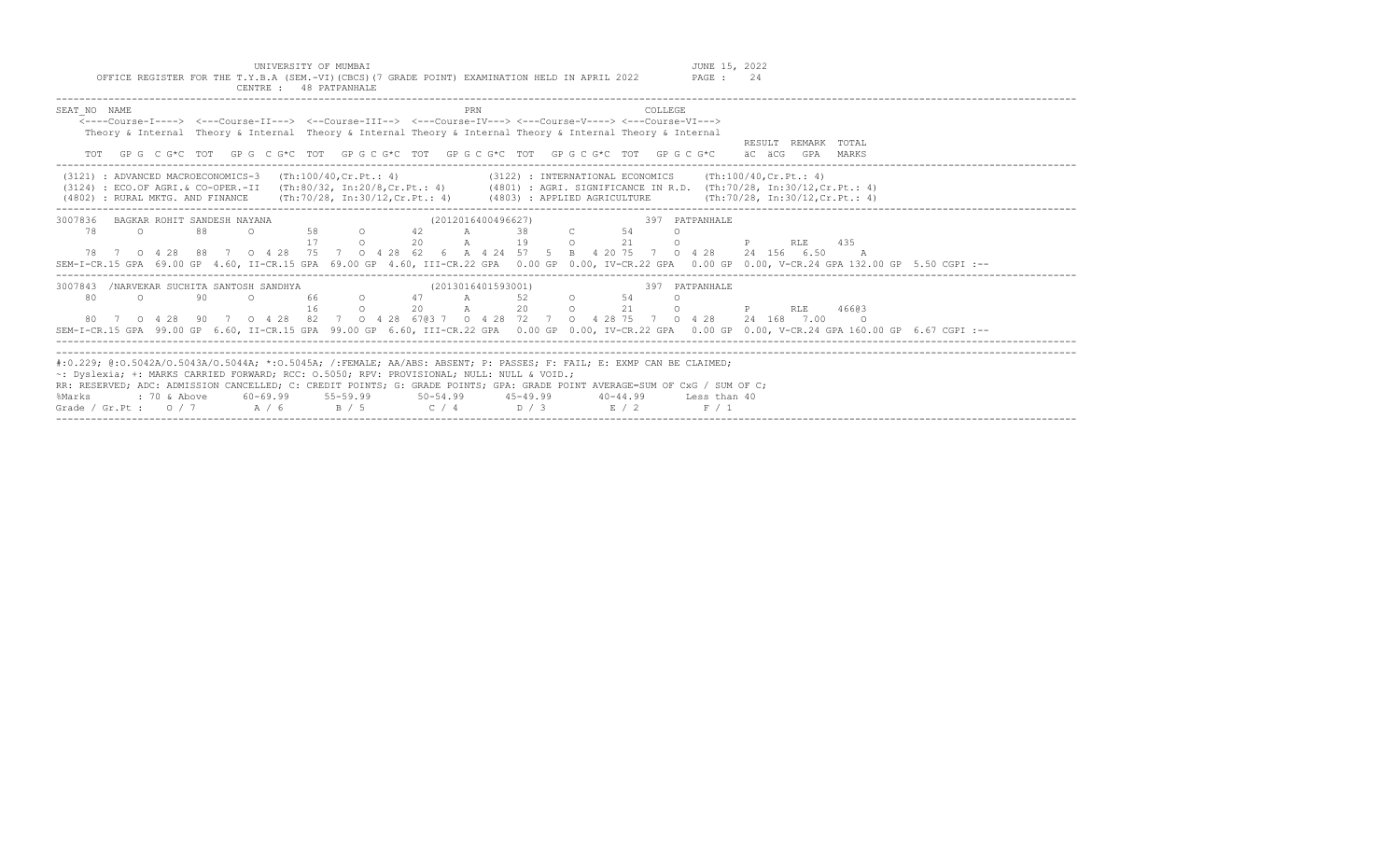UNIVERSITY OF MUMBAI JUNE 15, 2022<br>Y.B.A (SEM.-VI)(CBCS)(7 GRADE POINT) EXAMINATION HELD IN APRIL 2022 PAGE: 25 OFFICE REGISTER FOR THE T.Y.B.A (SEM.-VI)(CBCS)(7 GRADE POINT) EXAMINATION HELD IN APRIL 2022 CENTRE : 5 THANE

| PRN<br>SEAT NO NAME<br>COLLEGE<br><----Course-I----> <---Course-II---> <--Course-III--> <---Course-IV---> <---Course-V----> <---Course-VI---><br>Theory & Internal Theory & Internal Theory & Internal Theory & Internal Theory & Internal Theory & Internal<br>RESULT REMARK TOTAL<br>TOT GPG CG*C TOT GPG CG*C TOT GPG CG*C TOT GPG CG*C TOT GPG CG*C TOT GPG CG*C<br>äC äCG GPA MARKS                                                                                                                                                                                                                                                                                                            |
|-----------------------------------------------------------------------------------------------------------------------------------------------------------------------------------------------------------------------------------------------------------------------------------------------------------------------------------------------------------------------------------------------------------------------------------------------------------------------------------------------------------------------------------------------------------------------------------------------------------------------------------------------------------------------------------------------------|
| (3201) : HISTORY OF MEIEVAL INDIA (Th:100/40,Cr.Pt.: 4) (3202) : HIST OF CONTEMPORARY INDIA (Th:100/40,Cr.Pt.: 4)<br>(3204) : MEDIA & COMMUNICATION PROJ (Th:80/32, In:20/8,Cr.Pt.: 4) (3205) : HISTORY OF THE MARATHAS (Th:100/4                                                                                                                                                                                                                                                                                                                                                                                                                                                                   |
| 3008121 /PAWAR KASTURI RAMESH VANDANA (2015016401262597) 386 K.B. COLLEGE – KOPRI 72 0 84 0 69 0 86 0 62 A 48 A 218 0 P RLE<br>457<br>72 7 0 4 28 84 7 0 4 28 87 7 0 4 28 86 7 0 4 28 62 6 A 4 24 66 6 A 4 24 24 160 6.67 A<br>SEM-I-CR.15 GPA 72.00 GP 4.80, II-CR.15 GPA 86.00 GP 5.73, III-CR.22 GPA 0.00 GP 0.00, IV-CR.22 GPA 104.00 GP 4.73, V-CR.24 GPA 156.00 GP 6.50 CGPI :--                                                                                                                                                                                                                                                                                                              |
| (3201) : HISTORY OF MEIEVAL INDIA (Th:100/40,Cr.Pt.: 4) (3202) : HIST OF CONTEMPORARY INDIA (Th:100/40,Cr.Pt.: 4)<br>(3203) : INTR TO MUSEOLOGY & ARC SC (Th:80/32, In:20/8,Cr.Pt.: 4) (3205) : HISTORY OF THE MARATHAS (Th:100/4                                                                                                                                                                                                                                                                                                                                                                                                                                                                   |
| 54  4  C  4  16  88  7  0  4  28  73  7  0  4  28  82  7  0  4  28  66  6  A  4  24  93  7  0  4  28  24  152  6.33  A<br>SEM-I-CR.15 GPA 0.00 GP 0.00, II-CR.15 GPA 102.00 GP 6.80, III-CR.22 GPA 0.00 GP 0.00, IV-CR.22 GPA 0.00 GP 0.00, V-CR.24 GPA 152.00 GP 6.33 CGPI :--                                                                                                                                                                                                                                                                                                                                                                                                                     |
| (3301) : ANTHROPOLOGICAL THOUGHT (Th:100/40,Cr.Pt.: 4) (3302) : SOCIOLOGY OF INFORMAL SECT (Th:100/40,Cr.Pt.: 4)<br>(3305) : GENDER & SOC.IN INDIA:CONT (Th:80/32, In:20/8,Cr.Pt.: 4) (3306) : SOCIOLOGY OF ORGANIZATIONS (Th:100<br>$(3309)$ : SOCIAL EXCLUSION AND MARGI (Th:100/40,Cr.Pt.: 4) $(3310)$ : QUANTITATIVE SOCIAL RESEAR (Th:80/32, In:20/8,Cr.Pt.: 4) $(3309)$ : $(3310)$ : $(3310)$ : $(3310)$ : $(3310)$ : $(3310)$ : $(3310)$ : $(3310)$ : $(3310)$ :                                                                                                                                                                                                                             |
| 268<br>41 2 E 4 8 40 2 E 4 8 58 5 B 4 20 40 2 E 4 8 44 2 E 4 8 45 3 D 4 12 24 64 2.67 E<br>SEM-I-CR.15 GPA 43.00 GP 2.87, II-CR.15 GPA 35.00 GP 2.33, III-CR.22 GPA 57.00 GP 2.59, IV-CR.22 GPA 54.00 GP 2.45, V-CR.24 GPA 112.00 GP 4.67 CGPI: 2.9900.01 D                                                                                                                                                                                                                                                                                                                                                                                                                                         |
| (3201) : HISTORY OF MEIEVAL INDIA (Th:100/40, Cr.Pt.: 4) (3202) : HIST OF CONTEMPORARY INDIA (Th:100/40, Cr.Pt.: 4)<br>(3203) : INTR TO MUSEOLOGY & ARC SC (Th:80/32, In:20/8, Cr.Pt.: 4) (3401) : INDIA IN WORLD POLITICS (Th:10<br>$(3402)$ : INDIAN POLITICAL THOUGHT (Th:100/40,Cr.Pt.: 4) $(3403)$ : DETERMTS.OF POL. OF MAHARA (Th:80/32, In:20/8,Cr.Pt.: 4)                                                                                                                                                                                                                                                                                                                                  |
| $\begin{array}{cccccccccccc} 3008401 & & & & & & & & & 958 & \text{K.B.} & \text{PATH} - \text{THANE} \\ & & & & & & & & & & & & & 208 & \text{N.B.} & \text{PATH} - \text{THANE} \\ & & & & & & & & & & & & 208 & \text{N.B.} & \text{PATH} - \text{THANE} \\ & & & & & & & & & & & 44\text{E} & \text{E} & & & & 40\text{E} & \text{C} & & & 48\text{E} & \text{D} & & & 50\text{E} & & \text{C} & & & 37\text{E} & \$<br>$\circ$ F and $\circ$<br>272<br>-- - - ---- 44 2 E 4 8 57 5 B 4 20 48 3 D 4 12 50 4 C 4 16 53 4 C 4 16 20 0 --<br>SEM-I-CR.15 GPA 0.00 GP 0.00, II-CR.15 GPA 0.00 GP 0.00, III-CR.22 GPA 0.00 GP 0.00, IV-CR.22 GPA 136.00 GP 6.18, V-CR.24 GPA 144.00 GP 6.00 CGPI :-- |
| #:0.229; @:0.5042A/0.5043A/0.5044A; *:0.5045A; /:FEMALE; AA/ABS: ABSENT; P: PASSES; F: FAIL; E: EXMP CAN BE CLAIMED;<br>~: Dyslexia; +: MARKS CARRIED FORWARD; RCC: 0.5050; RPV: PROVISIONAL; NULL: NULL & VOID.;<br>RR: RESERVED; ADC: ADMISSION CANCELLED; C: CREDIT POINTS; G: GRADE POINTS; GPA: GRADE POINT AVERAGE=SUM OF CxG / SUM OF C;<br>%Marks : 70 & Above 60-69.99 55-59.99 50-54.99 45-49.99 40-44.99 Less than 40<br>Grade / Gr.Pt : 0 / 7 A / 6 B / 5 C / 4 D / 3 E / 2 F / 1                                                                                                                                                                                                       |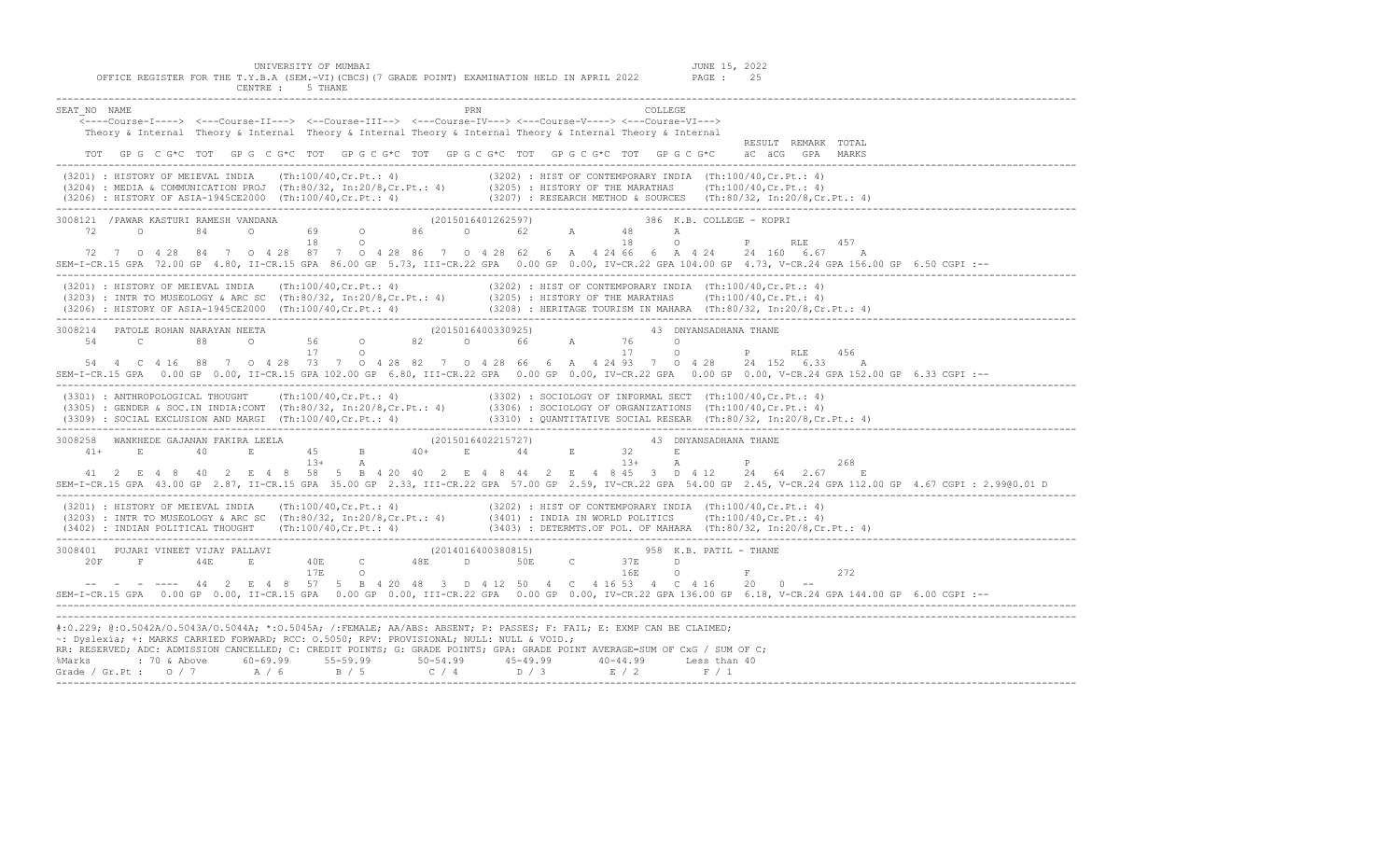UNIVERSITY OF MUMBAI<br>OFFICE REGISTER FOR THE T.Y.B.A (SEM.-VI)(CBCS)(7 GRADE POINT) EXAMINATION HELD IN APRIL 2022 PAGE : 26

| CENTRE: 56 GOREGAON (RAIGAD)                                                                                                                                                                                                                                                                                                                                                                                                                            |                                                                                                                                                                                                                                                              |
|---------------------------------------------------------------------------------------------------------------------------------------------------------------------------------------------------------------------------------------------------------------------------------------------------------------------------------------------------------------------------------------------------------------------------------------------------------|--------------------------------------------------------------------------------------------------------------------------------------------------------------------------------------------------------------------------------------------------------------|
| SEAT NO NAME<br><----Course-I----> <---Course-II---> <--Course-III--> <---Course-IV---> <---Course-V----> <---Course-VI---><br>Theory & Internal Theory & Internal Theory & Internal Theory & Internal Theory & Internal Theory & Internal                                                                                                                                                                                                              | COLLEGE<br>PRN<br>RESULT REMARK TOTAL<br>GPG CG*C TOT GPG CG*C TOT GPG CG*C TOT GPG CG*C TOT GPG CG*C TOT GPG CG*C<br>äC äCG<br>GPA<br>MARKS                                                                                                                 |
| (Th:100/40,Cr.Pt.: 4)<br>(3201) : HISTORY OF MEIEVAL INDIA<br>: GEOGRAPHY OF TOURISM & REC $(Th:100/40, Cr.Pt.: 4)$<br>(3702)                                                                                                                                                                                                                                                                                                                           | $(3202)$ : HIST OF CONTEMPORARY INDIA $(Th:100/40, Cr.Pt.: 4)$<br>(3203) : INTR TO MUSEOLOGY & ARC SC (Th:80/32, In:20/8,Cr.Pt.: 4) (3701) : ENVIRONMENTAL GEOGRAPHY (Th:100/40,Cr.Pt.: 4)<br>$(3704)$ : TOOLS & TECHNIOUES IN GEO. $(Th:100/40, Cr.Pt.: 4)$ |
| 3008475<br>KADAM VIKRANT VINOD VISHAKHA<br>$\mathbb{A}$<br>60<br>78<br>A<br>60  6  A  4  24  78  7  0  4  28  62  6  A  4  24  80  7  0  4  28  64  6  A  4  24  72  7  0  4  28                                                                                                                                                                                                                                                                        | (2015016400207314)<br>503 GOREGAON- RAIGAD<br>-80<br>72<br>64<br>416<br><b>RLE</b><br>24 156 6.50<br>SEM-I-CR.15 GPA 64.00 GP 4.27, II-CR.15 GPA 70.00 GP 4.67, III-CR.22 GPA 0.00 GP 0.00, IV-CR.22 GPA 0.00 GP 0.00, V-CR.24 GPA 148.00 GP 6.17 CGPI :--   |
| #:0.229; @:0.5042A/0.5043A/0.5044A; *:0.5045A; /:FEMALE; AA/ABS: ABSENT; P: PASSES; F: FAIL; E: EXMP CAN BE CLAIMED;<br>~: Dyslexia; +: MARKS CARRIED FORWARD; RCC: 0.5050; RPV: PROVISIONAL; NULL: NULL & VOID.;<br>RR: RESERVED; ADC: ADMISSION CANCELLED; C: CREDIT POINTS; G: GRADE POINTS; GPA: GRADE POINT AVERAGE=SUM OF CxG / SUM OF C;<br>: 70 & Above<br>60-69.99 55-59.99 50-54.99 45-49.99<br>%Marks<br>Grade / Gr.Pt: $0/7$ A / 6<br>B / 5 | $40 - 44.99$<br>Less than 40<br>$C / 4$ $D / 3$<br>E / 2<br>F / 1                                                                                                                                                                                            |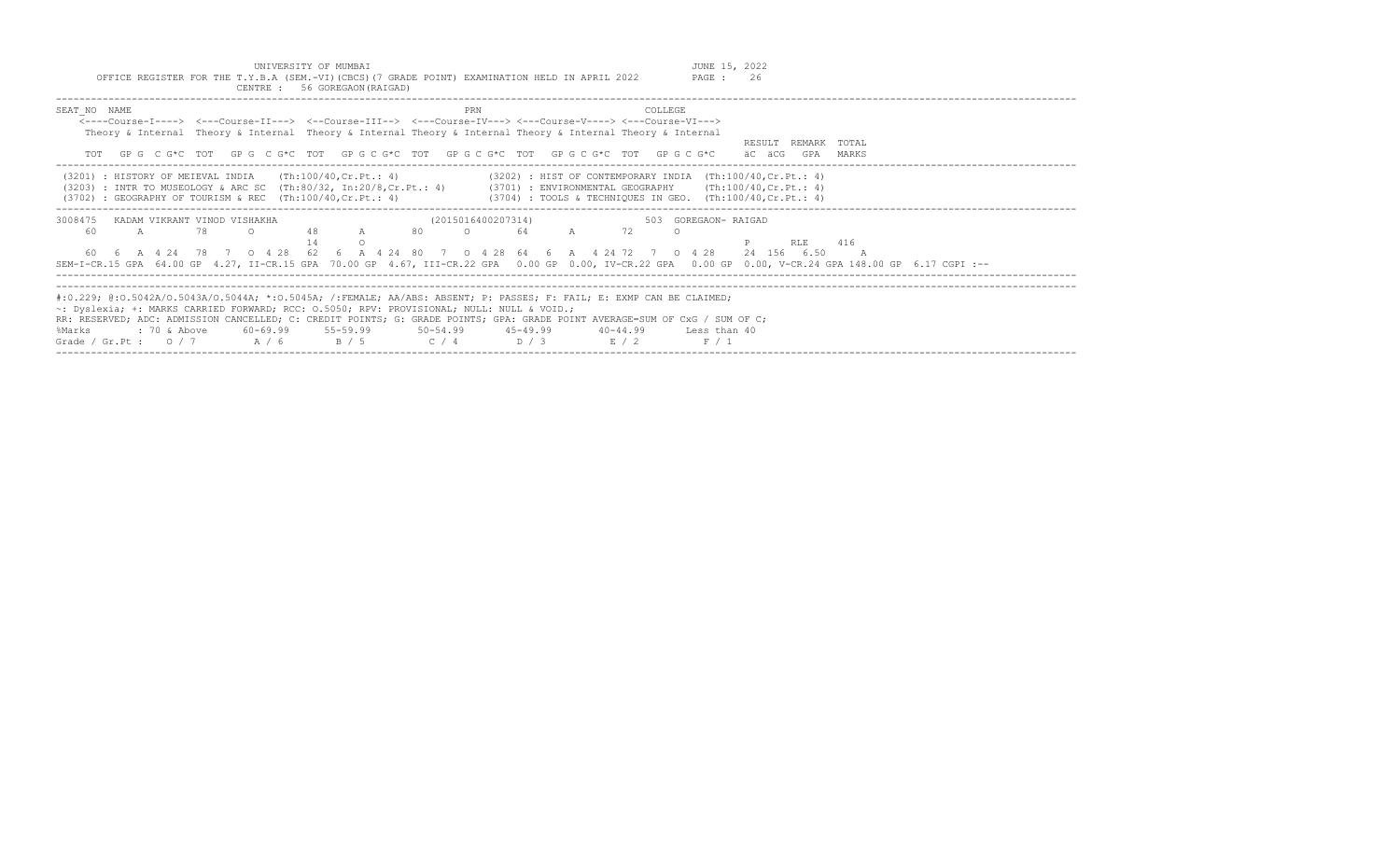|                                                                                               |  | UNIVERSITY OF MUMBAI  |  |  |  | JUNE 15, 2022 |  |
|-----------------------------------------------------------------------------------------------|--|-----------------------|--|--|--|---------------|--|
| OFFICE REGISTER FOR THE T.Y.B.A (SEM.-VI)(CBCS)(7 GRADE POINT) EXAMINATION HELD IN APRIL 2022 |  |                       |  |  |  | PAGE :        |  |
|                                                                                               |  | CENTRE : 58 KALAMBOLI |  |  |  |               |  |

| SEAT NO NAME<br><b>PRN</b><br><b>COLLEGE</b><br><---Course-I----> <---Course-II---> <--Course-III--> <---Course-IV---> <---Course-V----> <---Course-VI---><br>Theory & Internal Theory & Internal Theory & Internal Theory & Internal Theory & Internal Theory & Internal                                                                                                                                                                                                                                                             |  |
|---------------------------------------------------------------------------------------------------------------------------------------------------------------------------------------------------------------------------------------------------------------------------------------------------------------------------------------------------------------------------------------------------------------------------------------------------------------------------------------------------------------------------------------|--|
| TOTAL<br>RESULT REMARK<br>TOT GPG CG*C TOT GPG CG*C TOT GPG CG*C TOT GPG CG*C TOT GPG CG*C TOT GPG CG*C<br>äC äCG<br>GPA<br>MARKS                                                                                                                                                                                                                                                                                                                                                                                                     |  |
| (Th:100/40,Cr.Pt.: 4)<br>(Th:100/40, Cr. Pt.: 4)<br>(3701) : ENVIRONMENTAL GEOGRAPHY<br>(3703) : POLITICAL GEOGRAPHY<br>$(3705)$ : ECONOMIC GEOGRAPHY $(\text{Th:100/40, Cr.Pt.}: 4)$<br>$(3704)$ : TOOLS & TECHNIQUES IN GEO. $(Th:100/40, Cr.Pt.: 4)$<br>(Th:100/40, Cr.Pt.: 4)<br>$(3709)$ : PROJECT - PRACTICAL $(Th:100/40, Cr.Pt.: 4)$<br>(3707) : SOCIAL GEOGRAPHY                                                                                                                                                             |  |
| /PAWASHE REKHA JAYRAM PUSHPA<br>(2009016400820337)<br>725 LIMAYE- KALAMBOLI<br>3008565<br>60<br>64 A<br>68<br>81<br>A<br>84<br>$\cap$<br>-66<br>A<br>$\overline{A}$<br>42302<br>RPV<br>66  6  A  4  24  60  6  A  4  24  64  6  A  4  24  6802  7  0  4  28  84  7  0  4  28  81  7  0  4  28<br>24 156 6.50<br>$\overline{A}$<br>SEM-I-CR.15 GPA 0.00 GP 0.00, II-CR.15 GPA 0.00 GP 0.00, III-CR.22 GPA 0.00 GP 0.00, IV-CR.22 GPA 0.00 GP 0.00, V-CR.24 GPA 164.00 GP 6.83 CGPI :--                                                 |  |
| #:0.229; @:0.5042A/0.5043A/0.5044A; *:0.5045A; /:FEMALE; AA/ABS: ABSENT; P: PASSES; F: FAIL; E: EXMP CAN BE CLAIMED;<br>~: Dyslexia; +: MARKS CARRIED FORWARD; RCC: 0.5050; RPV: PROVISIONAL; NULL: NULL & VOID.;<br>RR: RESERVED; ADC: ADMISSION CANCELLED; C: CREDIT POINTS; G: GRADE POINTS; GPA: GRADE POINT AVERAGE=SUM OF CxG / SUM OF C;<br>$60-69.99$ $55-59.99$ $50-54.99$ $45-49.99$<br>%Marks<br>: 70 & Above<br>$40 - 44.99$<br>Less than 40<br>$C / 4$ $D / 3$<br>E / 2<br>Grade / Gr.Pt : $0/7$ A / 6<br>B / 5<br>F / 1 |  |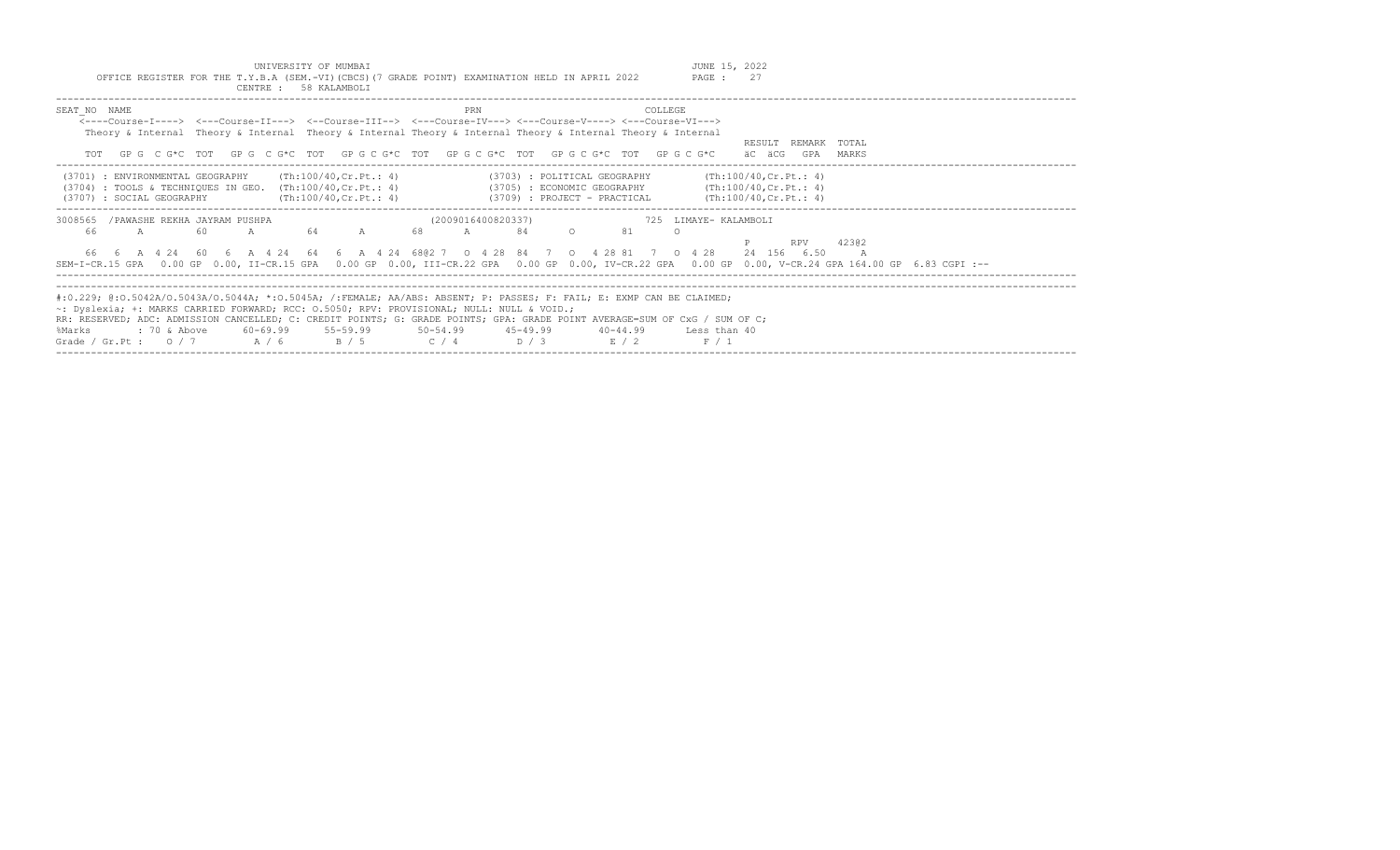| PRN<br>COLLEGE<br>SEAT NO NAME<br><---Course-I----> <---Course-II---> <--Course-III--> <---Course-IV---> <---Course-V----> <---Course-VI---><br>Theory & Internal Theory & Internal Theory & Internal Theory & Internal Theory & Internal Theory & Internal<br>RESULT REMARK TOTAL                                                                                                                                                                                                                            |
|---------------------------------------------------------------------------------------------------------------------------------------------------------------------------------------------------------------------------------------------------------------------------------------------------------------------------------------------------------------------------------------------------------------------------------------------------------------------------------------------------------------|
| TOT GPG CG*C TOT GPG CG*C TOT GPG CG*C TOT GPG CG*C TOT GPG CG*C TOT GPG CG*C TOT GPG CG*C aCGCG GPA MARKS                                                                                                                                                                                                                                                                                                                                                                                                    |
| (3122) : INTERNATIONAL ECONOMICS (Th:100/40, Cr.Pt.: 4)<br>(3121) : ADVANCED MACROECONOMICS-3 (Th:100/40, Cr. Pt.: 4)<br>$(3125) : INDUSTRIAL \& LABOUR ECO-II \& (Th:80/32, In:20/8, Cr.Pt.: 4) \qquad (3126) : RESEARCH METHODOLOGY-II \& (Th:100/40, Cr.Pt.: 4) \qquad (3129) : ENVIRONMENTAL ECONOMICS-II \& (Th:100/40, Cr.Pt.: 4) \qquad (3133) : HISTORY OF ECO. THOUTHTS-II \& (Th:80/32, In:20/8, Cr.Pt.: 4) \qquad (3129) : ENITONY OF ECO. THOUTHTS-II \& (Th:80/32, In:20/8, Cr.Pt.: 4) \qquad ($ |
| 3008729 JADHAV VINAYAK VISHWANATH VAIJANTI (2015016400517126) 49<br>48 D 42 E 48 A 42 E 52 C 53<br>16 O 17<br>498 $S.V. (N)$ - DOMBIVALI (E)<br>$\mathbb A$<br>P<br>$\circ$<br>318<br>48 3 D 4 12 42 2 E 4 8 64 6 A 4 24 42 2 E 4 8 52 4 C 4 16 70 7 0 4 28 24 96 4.00 C<br>SEM-I-CR.15 GPA 33.00 GP 2.20, II-CR.15 GPA 33.00 GP 2.20, III-CR.22 GPA 44.00 GP 2.00, IV-CR.22 GPA 50.00 GP 2.27, V-CR.24 GPA 156.00 GP 6.50 CGPI : 3.38                                                                        |
| (1101): 16TH TO18TH CEN.ENG.LIT-II (Th:100/40,Cr.Pt.: 4) (1102): LITERARY CRITICISM - II (Th:100/40,Cr.Pt.: 4)<br>(1105): POPULAR CULTURE - II (Th:80/32, In:20/8,Cr.Pt.: 4) (1106): 19TH CENT. ENGLISH LIT.-II (Th:100/40,Cr.Pt                                                                                                                                                                                                                                                                              |
| 3008804 CHIPLUNKAR NITESH RAJU SUNITA<br>(2014016402634852) 325 VANDE MATARAM-DOMBIVLI<br>84 0 84 0 67 0 76 0 78 0 58 0<br>17<br>$14$ 0<br>P<br>$\Omega$<br>478<br>84 7 0 4 28 84 7 0 4 28 84 7 0 4 28 76 7 0 4 28 78 7 0 4 28 72 7 0 4 28 24 168 7.00 0                                                                                                                                                                                                                                                      |
| SEM-I-CR.15 GPA 60.00 GP 4.00, II-CR.15 GPA 85.00 GP 5.67, III-CR.22 GPA 126.00 GP 5.73, IV-CR.22 GPA 88.00 GP 4.00, V-CR.24 GPA 168.00 GP 7.00 CGPI : 5.70<br>$\overline{B}$                                                                                                                                                                                                                                                                                                                                 |
| (3201) : HISTORY OF MEIEVAL INDIA (Th:100/40,Cr.Pt.: 4) (3202) : HIST OF CONTEMPORARY INDIA (Th:100/40,Cr.Pt.: 4)<br>(3204) : MEDIA & COMMUNICATION PROJ (Th:80/32, In:20/8,Cr.Pt.: 4) (3205) : HISTORY OF THE MARATHAS (Th:100/4                                                                                                                                                                                                                                                                             |
| 925 VANDE MATARAM-DOMBIVLI<br>14<br>$\overline{O}$<br>P<br>17<br>$\circ$<br>38003                                                                                                                                                                                                                                                                                                                                                                                                                             |
| 66  6  A  4  24  66  6  A  4  24  6703  7  0  4  28  45  3  D  4  12  66  6  A  4  24  70  7  0  4  28  24  140  5.83<br>B<br>SEM-I-CR.15 GPA 45.00 GP 3.00, II-CR.15 GPA 30.00 GP 2.00, III-CR.22 GPA 90.00 GP 4.09, IV-CR.22 GPA 91.00 GP 4.14, V-CR.24 GPA 116.00 GP 4.83 CGPI : 4.20                                                                                                                                                                                                                      |
| (2015016401239946)  925  VANDE MATARAM-DOMBIVLI<br>3008855 SAKPAL MANISH SUNIL NEELAM<br>13 A<br>14 0<br>$\mathbb{P}$ and $\mathbb{P}$<br>42503                                                                                                                                                                                                                                                                                                                                                               |
| 78 7 0 4 28 78 7 0 4 28 74 7 0 4 28 54 4 C 4 16 74 7 0 4 28 67@3 7 0 4 28 24 156 6.50 A<br>SEM-I-CR.15 GPA 60.00 GP 4.00, II-CR.15 GPA 62.00 GP 4.13, III-CR.22 GPA 88.00 GP 4.00, IV-CR.22 GPA 88.00 GP 4.00, V-CR.24 GPA 152.00 GP 6.33 CGPI: 4.97 C                                                                                                                                                                                                                                                        |
| #:0.229; @:0.5042A/O.5043A/O.5044A; *:0.5045A; /:FEMALE; AA/ABS: ABSENT; P: PASSES; F: FAIL; E: EXMP CAN BE CLAIMED;<br>~: Dyslexia; +: MARKS CARRIED FORWARD; RCC: 0.5050; RPV: PROVISIONAL; NULL: NULL & VOID.;<br>RR: RESERVED; ADC: ADMISSION CANCELLED; C: CREDIT POINTS; G: GRADE POINTS; GPA: GRADE POINT AVERAGE=SUM OF CxG / SUM OF C;<br>% Marks : 70 & Above 60-69.99 55-59.99 50-54.99 45-49.99 40-44.99 Less than 40<br>Grade / Gr.Pt : 0 / 7 A / 6 B / 5 C / 4 D / 3 E / 2 F / 1                |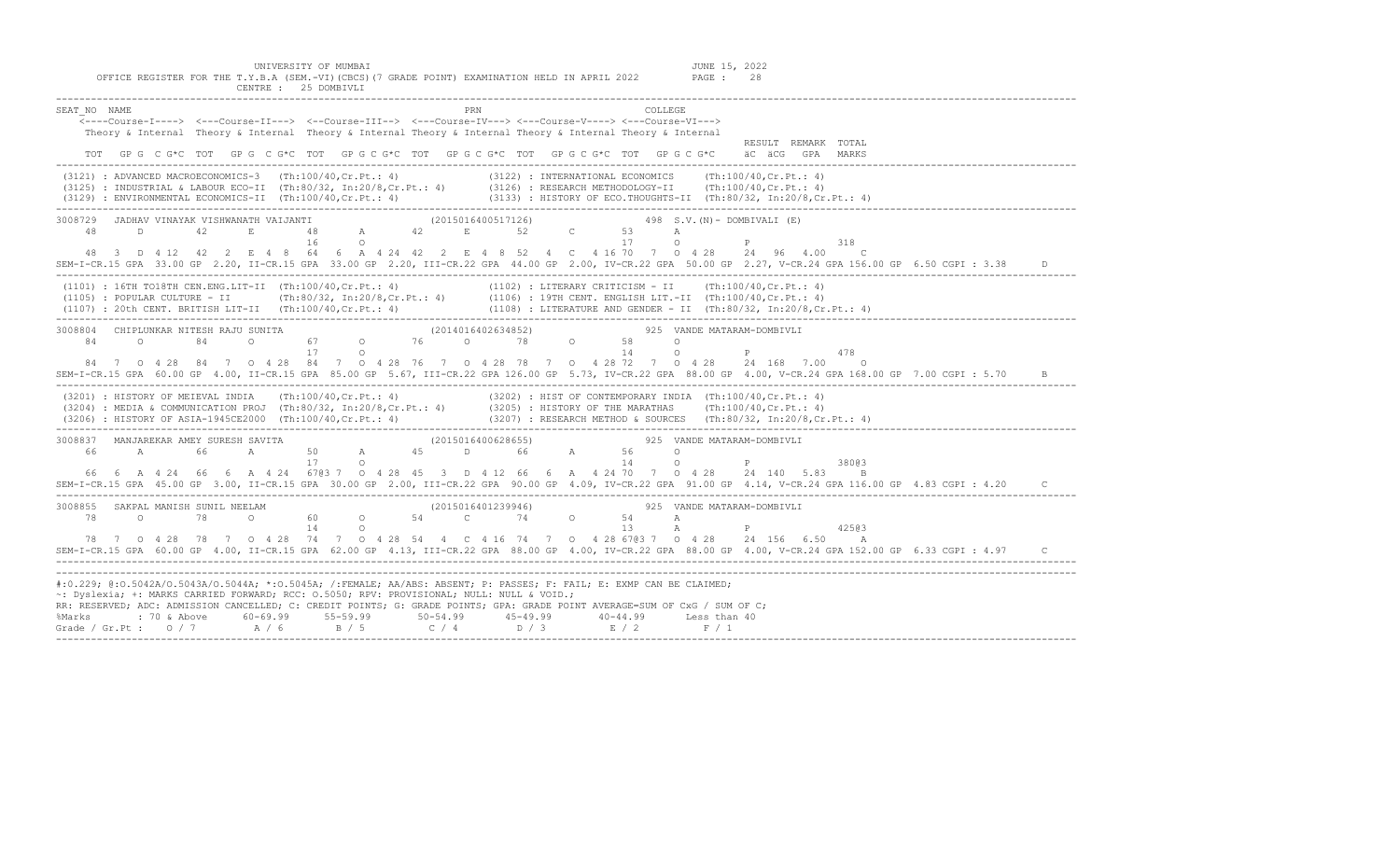| UNIVERSITY OF MUMBAI<br>JUNE 15, 2022<br>OFFICE REGISTER FOR THE T.Y.B.A (SEM.-VI) (CBCS) (7 GRADE POINT) EXAMINATION HELD IN APRIL 2022<br>PAGE : 29<br>CENTRE : 6 ULHASNAGAR                                                                                                                                                                                                                                                                                                                                                                |
|-----------------------------------------------------------------------------------------------------------------------------------------------------------------------------------------------------------------------------------------------------------------------------------------------------------------------------------------------------------------------------------------------------------------------------------------------------------------------------------------------------------------------------------------------|
| SEAT NO NAME<br>COLLEGE<br><----Course-I----> <---Course-II---> <--Course-III--> <---Course-IV---> <---Course-V----> <---Course-VI---><br>Theory & Internal Theory & Internal Theory & Internal Theory & Internal Theory & Internal Theory & Internal<br>RESULT REMARK TOTAL<br>TOT GPG C G*C TOT GPG C G*C TOT GPG C G*C TOT GPG C G*C TOT GPG C G*C TOT GPG C G*C äC äCG GPA MARKS                                                                                                                                                          |
| (3121) : ADVANCED MACROECONOMICS-3 (Th:100/40,Cr.Pt.: 4) (3122) : INTERNATIONAL ECONOMICS (Th:100/40,Cr.Pt.: 4)<br>(3125) : INDUSTRIAL & LABOUR ECO-II (Th:80/32, In:20/8,Cr.Pt.: 4) (3126) : RESEARCH METHODOLOGY-II (Th:100/40,                                                                                                                                                                                                                                                                                                             |
| $\begin{array}{cccccccccccc} 3008895 & /PATOLE GUDDI CHANDRAKANT SUNITTA & & & & & (2014016402077663) & & & 164 R.K.T. - ULHASNAGAR & & & \\ 54 & C & 42 & E & 34 & E & 40 & E & 54 & C & 32 & E \\ & & 12 & A & & & & & 11 & B & P \\ \end{array}$<br>RLE 279<br>54  4  C  4  16  42  2  E  4  8  46  3  D  4  12  40  2  E  4  8  54  4  C  4  16  43  2  E  4  8  24  68  2.83  E<br>SEM-I-CR.15 GPA 42.00 GP 2.80, II-CR.15 GPA 44.00 GP 2.93, III-CR.22 GPA 0.00 GP 0.00, IV-CR.22 GPA 84.00 GP 3.82, V-CR.24 GPA 96.00 GP 4.00 CGPI :-- |
| 40 2 E 4 8 40 2 E 4 8 45 3 D 4 12 52 4 C 4 16 58 5 B 4 20 52 4 C 4 16 24 80 3.33 D<br>SEM-I-CR.15 GPA 36.00 GP 2.40, II-CR.15 GPA 38.00 GP 2.53, III-CR.22 GPA 55.00 GP 2.50, IV-CR.22 GPA 59.00 GP 2.68, V-CR.24 GPA 100.00 GP 4.17 CGPI : 3.02                                                                                                                                                                                                                                                                                              |
| (1301) : HISTORYOF MODERN HINDI LIT (Th:100/40, Cr.Pt.: 4) (1302) : POST INDEPENDENT HINDI LIT (Th:100/40, Cr.Pt.: 4)<br>(1303) : SOCIAL MEDIA (Th:80/32, In:20/8, Cr.Pt.: 4) (1304) : LIT. CRIT/PROSODY & RHET (Th:100/40, Cr.P                                                                                                                                                                                                                                                                                                              |
| 457<br>-- - - ---- 94 7 0 4 28 86 7 0 4 28 94 7 0 4 28 90 7 0 4 28 93 7 0 4 28 20 0 --<br>SEM-I-CR.15 GPA 59.00 GP 3.93, II-CR.15 GPA 59.00 GP 3.93, III-CR.22 GPA 150.00 GP 6.82, IV-CR.22 GPA 126.00 GP 5.74, V-CR.24 GPA 148.00 GP 6.17 CGPI :--                                                                                                                                                                                                                                                                                           |
| 64  6  A  4  24  86  7  0  4  28  82  7  0  4  28  76  7  0  4  28  86  7  0  4  28  89  7  0  4  28  24  164  6.83  A<br>--: SEM-I-CR.15 GPA 0.00 GP 0.00, II-CR.15 GPA 0.00 GP 0.00, III-CR.22 GPA 0.00 GP 0.00, IV-CR.22 GPA 0.00 GP 0.00, V-CR.24 GPA 0.00 GP 0.00 CGPI                                                                                                                                                                                                                                                                   |
| (1201) : HIST.-MEDIEVAL MARATHI LIT (Th:100/40,Cr.Pt.: 4) (1202) : IND. & WESTERN THEO OF LIT (Th:100/40,Cr.Pt.: 4)<br>(1203) : LITERATURE AND SOCIETY (Th:80/32, In:20/8,Cr.Pt.: 4) (1204) : LINGUISTIC & MARATHI GRMMR (Th:100/                                                                                                                                                                                                                                                                                                             |
| 3009287 /BHOIR KRUPALI PRABHAKAR ANITA (2013016400012373) 268 KARKHANIS-AMBER-ULHASNAGA<br>40 2 E 4 8 74 7 0 4 28 680 2 7 0 4 28 46 3 D 4 12 82 7 0 4 28 82 7 0 4 28 24 132 5.50 B<br>SEM-I-CR.15 GPA 89.00 GP 5.93, II-CR.15 GPA 83.00 GP 5.53, III-CR.22 GPA 92.00 GP 4.18, IV-CR.22 GPA 89.00 GP 4.05, V-CR.24 GPA 136.00 GP 5.67 CGPI: 5.09 B                                                                                                                                                                                             |
| (3201) : HISTORY OF MEIEVAL INDIA (Th:100/40,Cr.Pt.: 4) (3202) : HIST OF CONTEMPORARY INDIA (Th:100/40,Cr.Pt.: 4)<br>(3203) : INTR TO MUSEOLOGY & ARC SC (Th:80/32, In:20/8,Cr.Pt.: 4) (3205) : HISTORY OF THE MARATHAS (Th:100/4                                                                                                                                                                                                                                                                                                             |
| 32702#10<br>52  4  C  4  16  680 2  7  0  4  28  53  4  C  4  16  60  6  A  4  24  40  2  E  4  8  54  4  C  4  16  24  108  4.50#0.10  C<br>--: SEM-I-CR.15 GPA 0.00 GP 0.00, II-CR.15 GPA 84.00 GP 5.60, III-CR.22 GPA 0.00 GP 0.00, IV-CR.22 GPA 0.00 GP 0.00, V-CR.24 GPA 168.00 GP 7.00 CGPI                                                                                                                                                                                                                                             |
| #:0.229; @:0.5042A/0.5043A/0.5044A; *:0.5045A; /:FEMALE; AA/ABS: ABSENT; P: PASSES; F: FAIL; E: EXMP CAN BE CLAIMED;<br>t Dyslexia; +: MARKS CARRIED FORWARD; RCC: 0.5050; RPV: PROVISIONAL; NULL: NULL & VOID.; ~                                                                                                                                                                                                                                                                                                                            |

%: Dyslexia; +: MARKS CARRIED FORWARD; RCC: 0.5050; RPV: PROVISIONAL; NULL: NULL & VOID.;<br>RR: RESERVED; ADC: ADMISSION CANCELLED; C: CREDIT POINTS; G: GRADE POINTS; GPA: GRADE POINT AVERAGE=SUM OF CxG<br>%Marks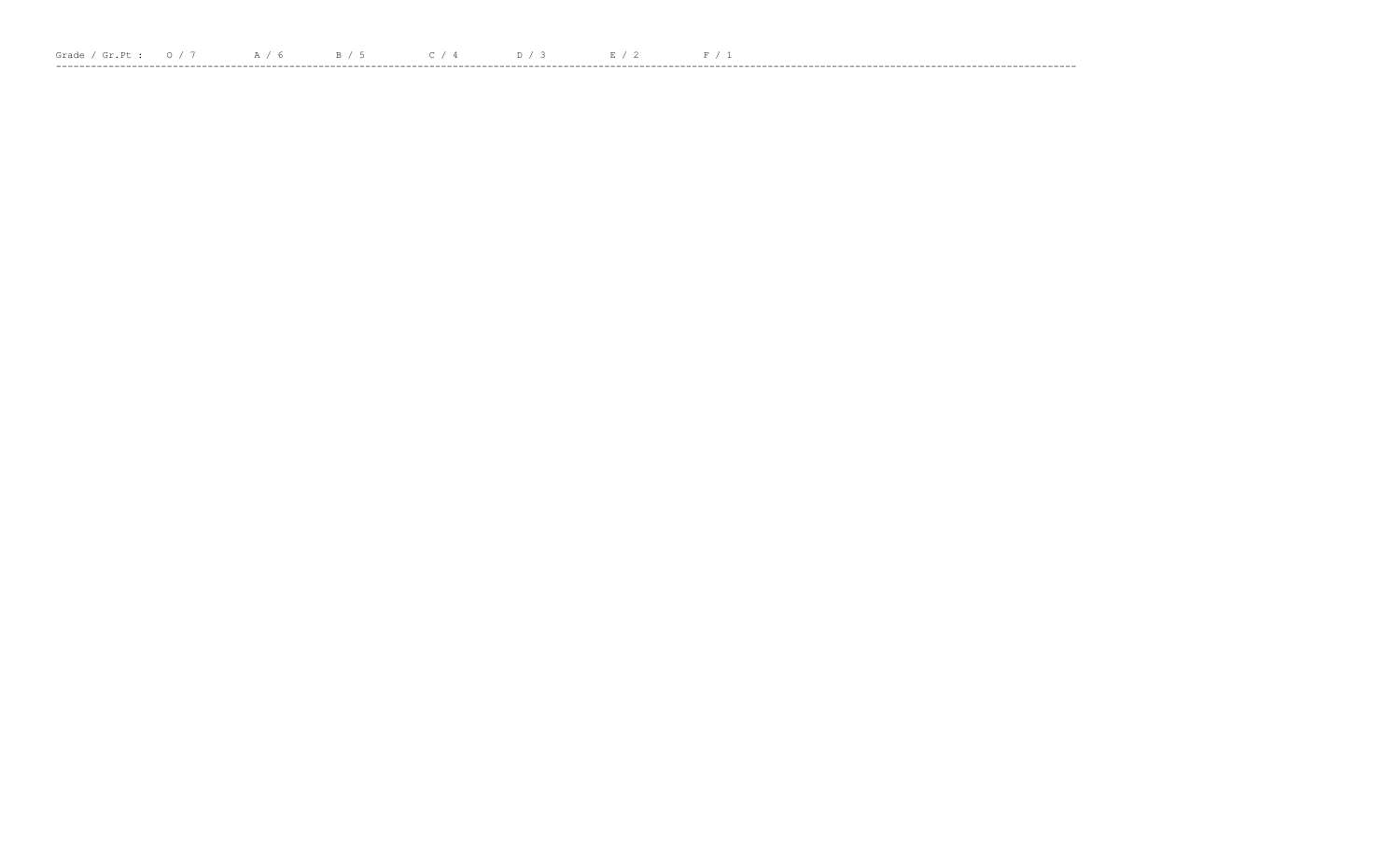| OFFICE REGISTER FOR THE T.Y.B.A (SEM.-VI)(CBCS)(7 GRADE POINT) EXAMINATION HELD IN APRIL 2022<br>CENTRE :<br>6 ULHASNAGAR                                                                                                                                                                                                                         | PAGE: 30                                                                                                                                                                                                                                                            |
|---------------------------------------------------------------------------------------------------------------------------------------------------------------------------------------------------------------------------------------------------------------------------------------------------------------------------------------------------|---------------------------------------------------------------------------------------------------------------------------------------------------------------------------------------------------------------------------------------------------------------------|
| PRN<br>SEAT NO NAME<br><----Course-I----> <---Course-II---> <--Course-III--> <---Course-IV---> <---Course-V----> <---Course-VI---><br>Theory & Internal Theory & Internal Theory & Internal Theory & Internal Theory & Internal Theory & Internal<br>GP G C G*C TOT GP G C G*C TOT GP G C G*C TOT GP G C G*C TOT GP G C G*C TOT GP G C G*C<br>TOT | COLLEGE<br>RESULT REMARK TOTAL<br>äC äCG<br>GPA<br>MARKS                                                                                                                                                                                                            |
| $(3121)$ : ADVANCED MACROECONOMICS-3 $(Th:100/40, Cr.Pt.: 4)$<br>: INDUSTRIAL & LABOUR ECO-II (Th:80/32, In:20/8,Cr.Pt.: 4) (3126) : RESEARCH METHODOLOGY-II (Th:100/40,Cr.Pt.: 4)<br>(3125)<br>$(3129)$ : ENVIRONMENTAL ECONOMICS-II $(Th:100/40, Cr.Pt.: 4)$                                                                                    | $(3122)$ : INTERNATIONAL ECONOMICS (Th:100/40, Cr. Pt.: 4)<br>$(3133)$ : HISTORY OF ECO.THOUGHTS-II $(Th:80/32, In:20/8, Cr.Pt.: 4)$                                                                                                                                |
| 3009355<br>SALUNKHE SACHIN GANESH SUREKHA<br>(2015016401243492)<br>52 C<br>-34<br>40<br>E<br>E<br>44<br>E.<br>14<br>48<br>3 D 4 12 52 4 C 4 16 42 2<br>40 2 E 4 8 44 2 E 4 8                                                                                                                                                                      | 602 SHAHU A.S.& C. SHAHAD<br>42<br>48<br>А<br>1.5<br>289<br>4 8 63 6 A 4 24<br>24 76 3.17<br>$\Box$<br>SEM-I-CR.15 GPA 43.00 GP 2.87, II-CR.15 GPA 55.00 GP 3.67, III-CR.22 GPA 104.00 GP 4.73, IV-CR.22 GPA 127.00 GP 5.77, V-CR.24 GPA 100.00 GP 4.17 CGPI : 4.14 |
| $(1201)$ : HIST.-MEDIEVAL MARATHI LIT $(Th:100/40, Cr.Pt.: 4)$<br>$(1203)$ : LITERATURE AND SOCIETY (Th:80/32, In:20/8, Cr. Pt.: 4)<br>(Th:100/40,Cr.Pt.: 4)<br>(1205) : MODERN MARATHI LITERATURE                                                                                                                                                | $(1202)$ : IND. & WESTERN THEO OF LIT $(Th:100/40, Cr.Pt.: 4)$<br>$(1204)$ : LINGUISTIC & MARATHI GRMMR $(Th:100/40, Cr.Pt.: 4)$<br>(Th:80/32, In:20/8,Cr.Pt.: 4)<br>(1206) : OCCUPATIONAL MARATHI                                                                  |

| 3009385                                                                                                                                                    | VISHE PARESH PRABHAKAR PRATIBHA                                       |             |      |        |                       |        |            |     |     | (2015016401243801) |                  |       |         |                                     |     | 602 SHAHU A.S.& C. SHAHAD  |        |      |                                 |  |  |    |
|------------------------------------------------------------------------------------------------------------------------------------------------------------|-----------------------------------------------------------------------|-------------|------|--------|-----------------------|--------|------------|-----|-----|--------------------|------------------|-------|---------|-------------------------------------|-----|----------------------------|--------|------|---------------------------------|--|--|----|
| 74                                                                                                                                                         | $\cap$                                                                |             | 90   | $\cap$ |                       | 66     | $\cap$     |     | 90  | $\cap$             |                  | -80   | $\cap$  | 64                                  |     |                            |        |      |                                 |  |  |    |
|                                                                                                                                                            |                                                                       |             |      |        |                       |        |            |     |     |                    |                  |       |         |                                     |     |                            |        |      | 498                             |  |  |    |
| 74 7                                                                                                                                                       | $\circ$ 4                                                             | - 28        | 90 7 |        | $0 \t 4 \t 28$        | 84     | $\Omega$ 4 | 28. | 90. |                    | -28<br>$\circ$ 4 | 80    | $\circ$ | 2880                                |     | $0 \t 4 \t 28$             | 24 168 | 7.00 |                                 |  |  |    |
| SEM-I-CR.15 GPA 55.00 GP 3.67, II-CR.15 GPA 52.00 GP 3.47, III-CR.22 GPA 61.00 GP 2.77, IV-CR.22 GPA 84.00 GP 3.82, V-CR.24 GPA 140.00 GP 5.83 CGPI : 4.59 |                                                                       |             |      |        |                       |        |            |     |     |                    |                  |       |         |                                     |     |                            |        |      |                                 |  |  |    |
|                                                                                                                                                            | (3201) : HISTORY OF MEIEVAL INDIA                                     |             |      |        | (Th:100/40,Cr.Pt.: 4) |        |            |     |     |                    |                  |       |         | (3202) : HIST OF CONTEMPORARY INDIA |     | (Th:100/40, Cr. Pt.: 4)    |        |      |                                 |  |  |    |
|                                                                                                                                                            | $(3203)$ : INTR TO MUSEOLOGY & ARC SC (Th:80/32, In:20/8, Cr. Pt.: 4) |             |      |        |                       |        |            |     |     |                    |                  |       |         | (3205) : HISTORY OF THE MARATHAS    |     | (Th:100/40, Cr.Pt.: 4)     |        |      |                                 |  |  |    |
|                                                                                                                                                            | (3206) : HISTORY OF ASIA-1945CE2000                                   |             |      |        | (Th:100/40,Cr.Pt.: 4) |        |            |     |     |                    |                  |       |         | (3207) : RESEARCH METHOD & SOURCES  |     |                            |        |      | (Th:80/32, In:20/8, Cr. Pt.: 4) |  |  |    |
|                                                                                                                                                            |                                                                       |             |      |        |                       |        |            |     |     |                    |                  |       |         |                                     |     |                            |        |      |                                 |  |  |    |
| 3009405                                                                                                                                                    | PATIL ANIKET NETAJI ANITA                                             |             |      |        |                       |        |            |     |     | (2015016401247861) |                  |       |         |                                     | 602 | SHAHU A.S.& C. SHAHAD      |        |      |                                 |  |  |    |
| 50                                                                                                                                                         |                                                                       |             | 46   |        |                       | 46     |            |     | 66. |                    |                  | 48    | D.      | 40                                  |     |                            |        |      |                                 |  |  |    |
|                                                                                                                                                            |                                                                       |             |      |        |                       |        |            |     |     |                    |                  |       |         | 18                                  |     |                            |        |      | 323                             |  |  |    |
| 50                                                                                                                                                         |                                                                       | C 4 16 46 3 |      |        | D 4 12                | 55     |            | 20  | 66  |                    | - 24             | 48    |         | 12 58                               |     | B 4 20                     | 24 104 | 4.33 |                                 |  |  |    |
| SEM-I-CR.15 GPA 38.00 GP 2.53, II-CR.15 GPA 48.00 GP 3.20, III-CR.22 GPA 78.00 GP 3.55, IV-CR.22 GPA 80.00 GP 3.64, V-CR.24 GPA 124.00 GP 5.17 CGPI : 3.87 |                                                                       |             |      |        |                       |        |            |     |     |                    |                  |       |         |                                     |     |                            |        |      |                                 |  |  | D. |
| 3009455                                                                                                                                                    | BHURKUNDE HEMANT BALU SHAKUNTALA                                      |             |      |        |                       |        |            |     |     | (2015016401380317) |                  |       |         |                                     |     | 782 S.R.ABHANG, ULHASNAGAR |        |      |                                 |  |  |    |
| 42                                                                                                                                                         |                                                                       |             | 62   | A      |                       | 53     | А          |     | 56  | B.                 |                  | 60    | A       | 47                                  |     |                            |        |      |                                 |  |  |    |
|                                                                                                                                                            |                                                                       |             |      |        |                       |        |            |     |     |                    |                  |       |         |                                     |     |                            |        |      | 35301                           |  |  |    |
|                                                                                                                                                            |                                                                       |             | -62  |        | A 424                 | 6901 7 |            |     | -56 |                    | B 4              | 20 60 |         | 2464                                |     | A 4 24                     | 24 128 | 5.33 |                                 |  |  |    |

|  |  | SEM-I-CR.15 GPA 51.00 GP 3.40, II-CR.15 GPA 51.00 GP 3.40, III-CR.22 GPA 51.00 GP 2.32, IV-CR.22 GPA 93.00 GP 4.23, V-CR.24 GPA 132.00 GP 5.50 CGPI : 4.15 |  |  |  |  |  |  |
|--|--|------------------------------------------------------------------------------------------------------------------------------------------------------------|--|--|--|--|--|--|
|  |  |                                                                                                                                                            |  |  |  |  |  |  |

| #:0.229; @:0.5042A/0.5043A/0.5044A; *:0.5045A; /:FEMALE; AA/ABS: ABSENT; P: PASSES; F: FAIL; E: EXMP CAN BE CLAIMED;       |  |  |              |  |  |
|----------------------------------------------------------------------------------------------------------------------------|--|--|--------------|--|--|
| $\sim$ : Dyslexia; +: MARKS CARRIED FORWARD; RCC: 0.5050; RPV: PROVISIONAL; NULL: NULL & VOID.;                            |  |  |              |  |  |
| RR: RESERVED; ADC: ADMISSION CANCELLED; C: CREDIT POINTS; G: GRADE POINTS; GPA: GRADE POINT AVERAGE=SUM OF CxG / SUM OF C; |  |  |              |  |  |
| %Marks                                                                                                                     |  |  | Less than 40 |  |  |
| Grade / Gr.Pt: $0/7$ $A/6$ $B/5$ $C/4$ $D/3$ $E/2$                                                                         |  |  | F/1          |  |  |
|                                                                                                                            |  |  |              |  |  |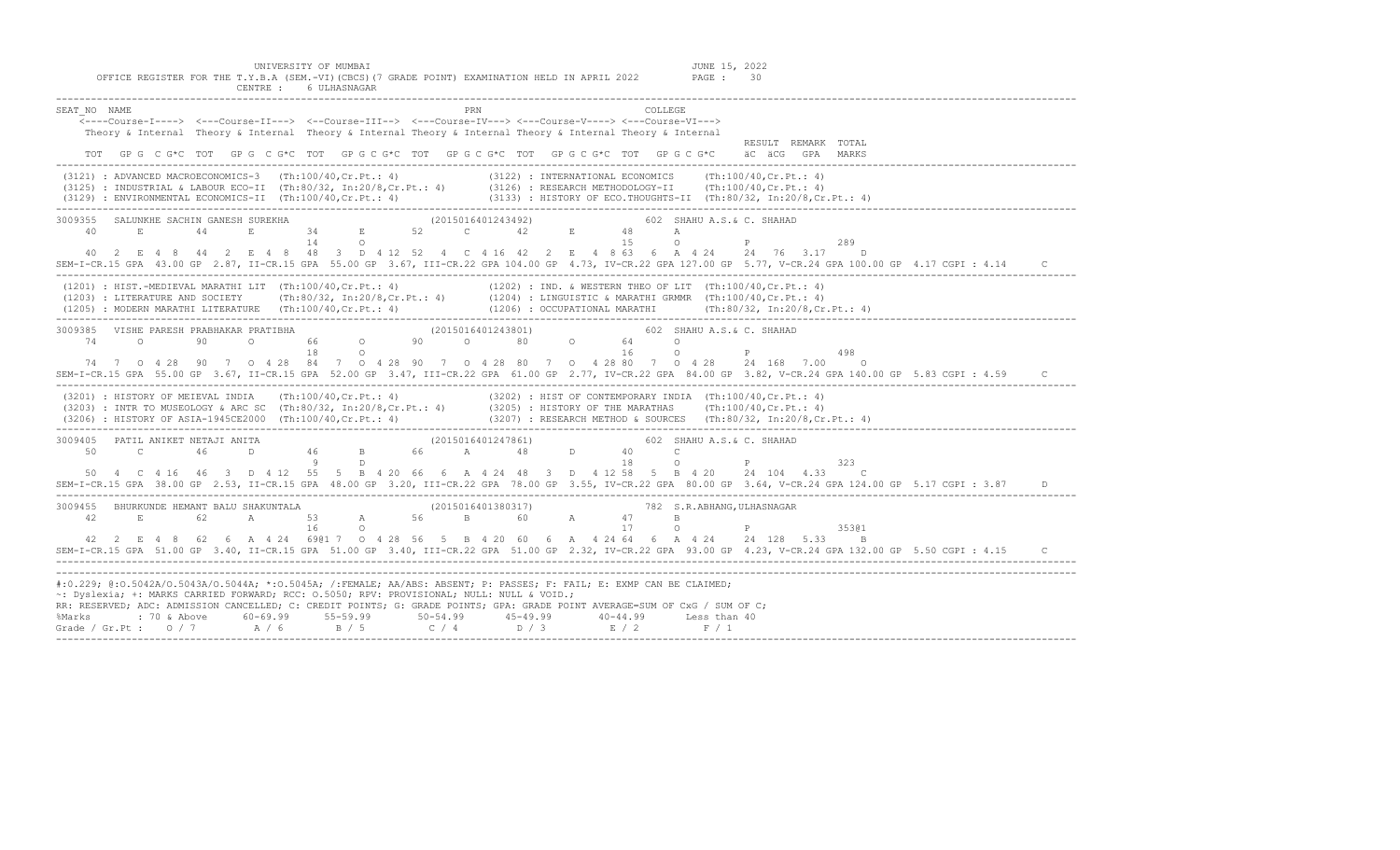| CENTRE : 65 SHIVLE (MURBAD)                                                                                                                                                                                                                                                                                                                                                                                                                                                                   |  |  |  |  |  |  |  |  |
|-----------------------------------------------------------------------------------------------------------------------------------------------------------------------------------------------------------------------------------------------------------------------------------------------------------------------------------------------------------------------------------------------------------------------------------------------------------------------------------------------|--|--|--|--|--|--|--|--|
| SEAT NO NAME<br>PRN<br><----Course-I----> <---Course-II---> <--Course-III--> <--Course-IV---> <---Course-V----> <---Course-VI---><br>Theory & Internal Theory & Internal Theory & Internal Theory & Internal Theory & Internal Theory & Internal<br>RESULT REMARK TOTAL<br>TOT GPG CG*C TOT GPG CG*C TOT GPG CG*C TOT GPG CG*C TOT GPG CG*C TOT GPG CG*C ÄC ÄCGG GPA MARKS                                                                                                                    |  |  |  |  |  |  |  |  |
|                                                                                                                                                                                                                                                                                                                                                                                                                                                                                               |  |  |  |  |  |  |  |  |
| 3009536 SUROSHE KETAN DATTATRAY SUNITA (2015016401453167) 888 JSM – TOKAWADE 68 A 70 0 45 B 72 0 64 A 37 D<br>38902<br>68@2 7 0 4 28 70 7 0 4 28 62 6 A 4 24 72 7 0 4 28 64 6 A 4 24 53 4 C 4 16 24 148 6.17 A<br>SEM-I-CR.15 GPA 41.00 GP 2.73, II-CR.15 GPA 33.00 GP 2.20, III-CR.22 GPA 138.00 GP 6.27, IV-CR.22 GPA 150.00 GP 6.82, V-CR.24 GPA 156.00 GP 6.50 CGPI : 5.46<br>$\overline{B}$                                                                                              |  |  |  |  |  |  |  |  |
| (3201) : HISTORY OF MEIEVAL INDIA (Th:100/40,Cr.Pt.: 4)<br>(3203) : INTR TO MUSEOLOGY & ARC SC (Th:80/32, In:20/8,Cr.Pt.: 4) (3205) : HISTORY OF THE MARATHAS (Th:100/40,Cr.Pt.: 4)<br>(3206) : HISTORY OF ASIA-1945CE2000 (Th:100/4                                                                                                                                                                                                                                                          |  |  |  |  |  |  |  |  |
| 3009571 DESALE MEGHARAJ KAILAS SAVITA<br>42 E 58 B 32 E 50 C 40 E 42 C<br>10<br>$\mathbb{C}$ and $\mathbb{C}$<br>12<br>P<br>286<br>A<br>42  2  E   4  8  58  5  B  4  20  42  2  E  4  8  50  4  C  4  16  40  2  E  4  8  54  4  C  4  16  24  76  3.17  D<br>SEM-I-CR.15 GPA 33.00 GP 2.20, II-CR.15 GPA 30.00 GP 2.00, III-CR.22 GPA 96.00 GP 4.36, IV-CR.22 GPA 96.00 GP 4.36, V-CR.24 GPA 108.00 GP 4.50 CGPI : 3.60                                                                     |  |  |  |  |  |  |  |  |
| 3009577 GAIKAR DHANESH DADOJI SUNITA (2013016400427357) 888 JSM – TOKAWADE (2013016400427357) 888 JSM – TOKAWADE (2013016400427357) 888 JSM – TOKAWADE<br>496<br>58 5 B 4 20 90 7 0 4 28 87 7 0 4 28 82 7 0 4 28 90 7 0 4 28 89 7 0 4 28 24 160 6 67 A<br>SEM-I-CR.15 GPA 40.00 GP 2.67, II-CR.15 GPA 41.00 GP 2.73, III-CR.22 GPA 56.00 GP 2.55, IV-CR.22 GPA 103.00 GP 4.68, V-CR.24 GPA 168.00 GP 7.00 CGPI : 4.66                                                                         |  |  |  |  |  |  |  |  |
| 0 PRLE<br>380<br>48 3 D 4 12 84 7 0 4 28 62 6 A 4 24 62 6 A 4 24 58 5 B 4 20 66 6 A 4 24 24 132 5.50 B<br>SEM-I-CR.15 GPA 83.00 GP 5.53, II-CR.15 GPA 86.00 GP 5.73, III-CR.22 GPA 0.00 GP 0.00, IV-CR.22 GPA 0.00 GP 0.00, V-CR.24 GPA 168.00 GP 7.00 CGPI :--                                                                                                                                                                                                                               |  |  |  |  |  |  |  |  |
| 3009608 MORE KAILAS UTTAM USHA (2015016401452825) 3009608 MORE KAILAS UTTAM USHA<br>C 78 0 37 D 62 A 86 0 56 0<br>17 0<br>54<br>C $P$ 400 #10<br>54  4  C  4  16  78  7  0  4  28  54  4  C  4  16  62  6  A  4  24  86  7  0  4  28  66  6  A  4  24  24  136  5.67#0.10  B<br>SEM-I-CR.15 GPA 40.00 GP 2.67, II-CR.15 GPA 37.00 GP 2.47, III-CR.22 GPA 81.00 GP 3.68, IV-CR.22 GPA 88.00 GP 4.00, V-CR.24 GPA 120.00 GP 5.00 CGPI : 4.14                                                    |  |  |  |  |  |  |  |  |
| 3009620 PAWAR VAIBHAV LAXMIN KUSUM (2014016400159875) 3009620 2014016400159875)<br>48<br>D<br>48 3 D 4 12 64 6 A 4 24 59 5 B 4 20 74 7 0 4 28 84 7 0 4 28 89 7 0 4 28 24 140 5.83#0.10 B<br>SEM-I-CR.15 GPA 30.00 GP 2.00, II-CR.15 GPA 71.00 GP 4.73, III-CR.22 GPA 0.00 GP 0.00, IV-CR.22 GPA 0.00 GP 0.00, V-CR.24 GPA 144.00 GP 6.00 CGPI :--                                                                                                                                             |  |  |  |  |  |  |  |  |
| #:0.229; @:0.5042A/O.5043A/O.5044A; *:0.5045A; /:FEMALE; AA/ABS: ABSENT; P: PASSES; F: FAIL; E: EXMP CAN BE CLAIMED;<br>~: Dyslexia; +: MARKS CARRIED FORWARD; RCC: 0.5050; RPV: PROVISIONAL; NULL: NULL & VOID.;<br>RR: RESERVED; ADC: ADMISSION CANCELLED; C: CREDIT POINTS; G: GRADE POINTS; GPA: GRADE POINT AVERAGE=SUM OF CxG / SUM OF C;<br>%Marks : 70 & Above 60-69.99 55-59.99 50-54.99 45-49.99 40-44.99 Less than 40<br>Grade / Gr.Pt : 0 / 7 A / 6 B / 5 C / 4 D / 3 E / 2 F / 1 |  |  |  |  |  |  |  |  |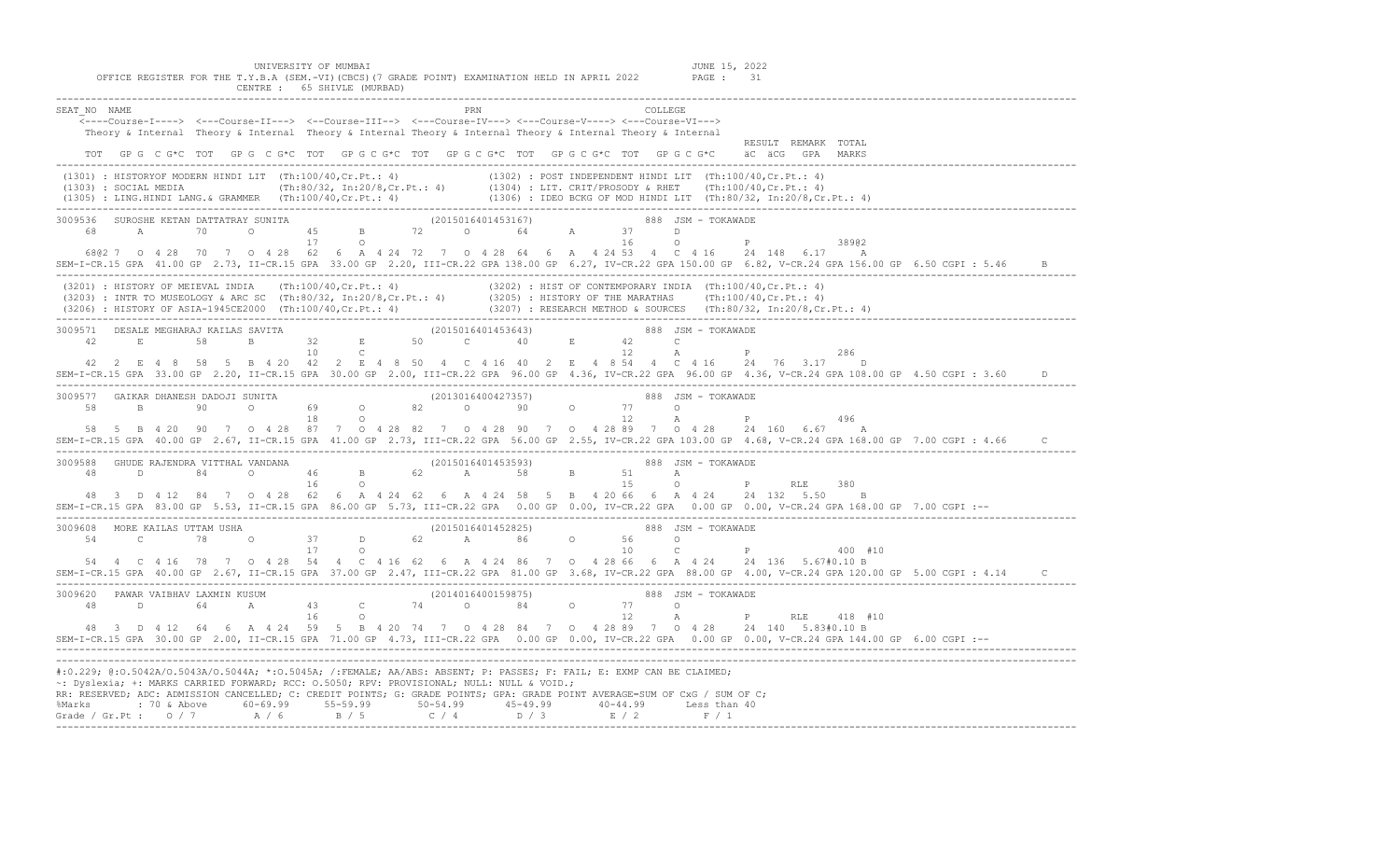UNIVERSITY OF MUMBAI<br>Y.B.A (SEM.-VI)(CBCS)(7 GRADE POINT) EXAMINATION HELD IN APRIL 2022 PAGE : 32

| OFFICE REGISTER FOR THE T.Y.B.A (SEM.-VI) (CBCS) (7 GRADE POINT) EXAMINATION HELD IN APRIL 2022<br>PAGE: 32<br>CENTRE : 65 SHIVLE (MURBAD)                                                                                                                                                                                                                                                                                                                                                                                             |
|----------------------------------------------------------------------------------------------------------------------------------------------------------------------------------------------------------------------------------------------------------------------------------------------------------------------------------------------------------------------------------------------------------------------------------------------------------------------------------------------------------------------------------------|
| SEAT NO NAME<br>PRN<br>COLLEGE.<br>$\leftarrow$ ---Course-T----> $\leftarrow$ --Course-TT---> $\leftarrow$ -Course-TTT--> $\leftarrow$ --Course-TV---> $\leftarrow$ -Course-V----> $\leftarrow$ -Course-VT---><br>Theory & Internal Theory & Internal Theory & Internal Theory & Internal Theory & Internal Theory & Internal<br>RESULT REMARK TOTAL<br>GP G C G*C TOT GP G C G*C TOT GP G C G*C TOT GP G C G*C TOT GP G C G*C TOT GP G C G*C<br>äC äCG<br>GPA MARKS<br>TOT                                                            |
| (3202) : HIST OF CONTEMPORARY INDIA (Th:100/40.Cr.Pt.: 4)<br>$(3201)$ : HISTORY OF MEIEVAL INDIA (Th:100/40, Cr. Pt.: 4)<br>(3203) : INTR TO MUSEOLOGY & ARC SC (Th:80/32, In:20/8,Cr.Pt.: 4) (3205) : HISTORY OF THE MARATHAS (Th:100/40,Cr.Pt.: 4)<br>(3207) : RESEARCH METHOD & SOURCES (Th:80/32, In:20/8,Cr.Pt.: 4)<br>(3206) : HISTORY OF ASIA-1945CE2000 (Th:100/40, Cr. Pt.: 4)                                                                                                                                                |
| /VAGHERE NAYANA MADHUKAR VANITA<br>(2012016400168864)<br>888 JSM - TOKAWADE<br>3009646<br>46<br>56 0<br>86 - 10<br>$\Omega$<br>$86$ 0<br>77<br>D.<br>86<br>$\cap$<br>12<br>464<br>∩<br>46 3 D 4 12 86 7 0 4 28 71 7 0 4 28 86 7 0 4 28 86 7 0 4 28 89 7 0 4 28 24 152 6.33<br>$\overline{A}$<br>SEM-I-CR.15 GPA 43.00 GP 2.87, II-CR.15 GPA 50.00 GP 3.33, III-CR.22 GPA 50.00 GP 2.27, IV-CR.22 GPA 64.00 GP 2.91, V-CR.24 GPA 164.00 GP 6.83 CGPI : 4.29                                                                             |
| (2015016401453001)<br>888 JSM - TOKAWADE<br>3009647<br>VEKHANDE MOHAN NETAJEE VANDANA<br>32<br>74 — 200<br>$\circ$ 84<br>$\overline{a}$<br>44<br>E.<br>74<br>77<br>$\cap$<br>E.<br>12<br>408 #10<br>44 2 E 4 8 74 7 0 4 28 43 2 E 4 8 74 7 0 4 28 84 7 0 4 28 89 7 0 4 28 24 128 5.33#0.10 B<br>SEM-I-CR.15 GPA 30.00 GP 2.00, II-CR.15 GPA 42.00 GP 2.80, III-CR.22 GPA 81.00 GP 3.68, IV-CR.22 GPA 88.00 GP 4.00, V-CR.24 GPA 164.00 GP 6.83 CGPI : 4.39                                                                             |
| #:0.229; @:0.5042A/0.5043A/0.5044A; *:0.5045A; /:FEMALE; AA/ABS: ABSENT; P: PASSES; F: FAIL; E: EXMP CAN BE CLAIMED;<br>~: Dyslexia; +: MARKS CARRIED FORWARD; RCC: 0.5050; RPV: PROVISIONAL; NULL: NULL & VOID.;<br>RR: RESERVED; ADC: ADMISSION CANCELLED; C: CREDIT POINTS; G: GRADE POINTS; GPA: GRADE POINT AVERAGE=SUM OF CxG / SUM OF C;<br>60-69.99 55-59.99<br>%Marks<br>$50 - 54.99$ $45 - 49.99$<br>: 70 & Above<br>$40 - 44.99$<br>Less than 40<br>Grade / Gr.Pt: $0/7$ A / 6<br>B / 5<br>$C / 4$ $D / 3$ $E / 2$<br>F / 1 |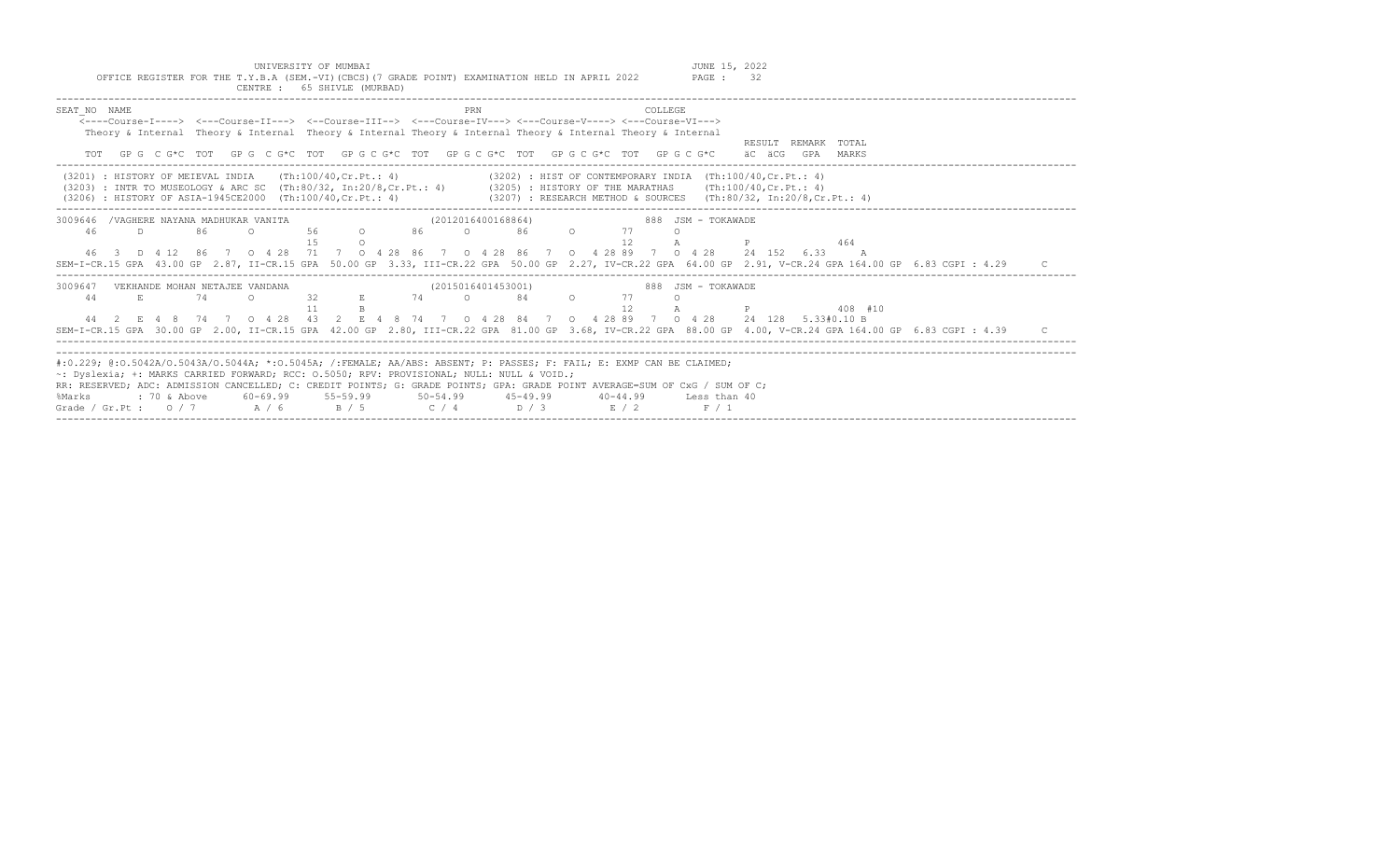| UNIVERSITY OF MUMBAI<br>JUNE 15, 2022<br>OFFICE REGISTER FOR THE T.Y.B.A (SEM.-VI)(CBCS)(7 GRADE POINT) EXAMINATION HELD IN APRIL 2022<br>PAGE : 33<br>CENTRE : 7 BHIWANDI                                                                                                                                                                                                                                                                                                                                                                                                                                                                                             |
|------------------------------------------------------------------------------------------------------------------------------------------------------------------------------------------------------------------------------------------------------------------------------------------------------------------------------------------------------------------------------------------------------------------------------------------------------------------------------------------------------------------------------------------------------------------------------------------------------------------------------------------------------------------------|
| SEAT NO NAME<br>COLLEGE<br><----Course-I----> <---Course-II---> <--Course-III--> <---Course-IV---> <---Course-V----> <---Course-VI---><br>Theory & Internal Theory & Internal Theory & Internal Theory & Internal Theory & Internal Theory & Internal<br>RESULT REMARK TOTAL<br>TOT GPG C G*C TOT GPG C G*C TOT GPG C G*C TOT GPG C G*C TOT GPG C G*C TOT GPG C G*C äC äCG GPA MARKS                                                                                                                                                                                                                                                                                   |
| (3121) : ADVANCED MACROECONOMICS-3 (Th:100/40,Cr.Pt.: 4) (3122) : INTERNATIONAL ECONOMICS (Th:100/40,Cr.Pt.: 4)<br>(3125) : INDUSTRIAL & LABOUR ECO-II (Th:80/32, In:20/8,Cr.Pt.: 4) (3201) : HISTORY OF MEIEVAL INDIA (Th:100/40                                                                                                                                                                                                                                                                                                                                                                                                                                      |
| $\begin{array}{cccccccccccc} 3010042 & \text{MALI SHRIKANT SHIVDHANI SHANTI} & & & & & & (2014016400535684) & & & & 22 B.N.N. - BHIMANDI & & & \\ & & 42 & E & 40 & E & 44 & B & 58 & B & 52 & C & 38 & D & \\ & & & 17 & O & & & & & 13 & A & P & RLE & 304 \end{array}$<br>42  2  E   4  8  40  2  E   4  8  61  6  A  4  24  58  5  B  4  20  52  4  C  4  16  51  4  C  4  16  24  92  3.83  D<br>SEM-I-CR.15 GPA 0.00 GP 0.00, II-CR.15 GPA 0.00 GP 0.00, III-CR.22 GPA 0.00 GP 0.00, IV-CR.22 GPA 0.00 GP 0.00, V-CR.24 GPA 148.00 GP 6.17 CGPI :--                                                                                                              |
| 42  2  E  4  8  52  4  C  4  16  96  7  0  4  28  72  7  0  4  28  86  7  0  4  28  74  7  0  4  28  24  136  5.67  B<br>--: SEM-I-CR.15 GPA 41.00 GP 2.73, II-CR.15 GPA 50.00 GP 3.33, III-CR.22 GPA 0.00 GP 0.00, IV-CR.22 GPA 0.00 GP 0.00, V-CR.24 GPA 148.00 GP 6.17 CGPI                                                                                                                                                                                                                                                                                                                                                                                         |
| $\begin{array}{cccccccc} 3010057 & / \text{SINGH} & \text{ANJALI} & \text{RAMBABU} & \text{SANGEETA} & & & & & & (2015016402371663) & & & & & 22 & \text{B.N.N.} & - & \text{BHIWANDI} \\ 44 & E & 48 & D & 68 & O & 82 & O & 82 & O & 48 & A \\ & & & 18 & O & & & & & 16 & O & P \\ \end{array}$<br>P RLE 406<br>44  2  E  4  8  48  3  D  4  12  86  7  0  4  28  82  7  0  4  28  82  7  0  4  28  64  6  A  4  24  24  128  5.33  B<br>--: SEM-I-CR.15 GPA 0.00 GP 0.00, II-CR.15 GPA 40.00 GP 2.67, III-CR.22 GPA 64.00 GP 2.91, IV-CR.22 GPA 65.00 GP 2.95, V-CR.24 GPA 164.00 GP 6.83 CGPI                                                                     |
| (3401) : INDIA IN WORLD POLITICS (Th:100/40, Cr.Pt.: 4) (3402) : INDIAN POLITICAL THOUGHT (Th:100/40, Cr.Pt.: 4)<br>(3403) : DETERMTS.OF POL. OF MAHARA (Th:80/32, In:20/8, Cr.Pt.: 4) (4801) : AGRI. SIGNIFICANCE IN R.D. (Th:70<br>(4802) : EURAL MKTG. AND FINANCE (Th:70/28, In:30/12, Cr. Pt.: 4) (4803) : APPLIED AGRICULTURE (Th:70/28, In:30/12, Cr. Pt.: 4)                                                                                                                                                                                                                                                                                                   |
| 3010291 PATIL PAVAN CHANDRAKANAT VARSHA                             (2015016402371922)                        22 B.N.N. - BHIWANDI<br>--: SEM-I-CR.15 GPA 0.00 GP 0.00, II-CR.15 GPA 40.00 GP 2.67, III-CR.22 GPA 59.00 GP 2.68, IV-CR.22 GPA 0.00 GP 0.00, V-CR.24 GPA 168.00 GP 7.00 CGPI                                                                                                                                                                                                                                                                                                                                                                            |
| 66  6  A  4  24  66  6  A  4  24  73  7  0  4  28  90  7  0  4  28  92  7  0  4  28  93  7  0  4  28  24  160  6.67  A<br>SEM-I-CR.15 GPA 0.00 GP 0.00, II-CR.15 GPA 0.00 GP 0.00, III-CR.22 GPA 108.00 GP 4.91, IV-CR.22 GPA 130.00 GP 5.91, V-CR.24 GPA 168.00 GP 7.00 CGPI :--                                                                                                                                                                                                                                                                                                                                                                                      |
| (3201): HISTORY OF MEIEVAL INDIA (Th:100/40,Cr.Pt.: 4)<br>(3203): INTR TO MUSEOLOGY & ARC SC (Th:80/32, In:20/8,Cr.Pt.: 4) (3205): HISTORY OF THE MARATHAS (Th:100/40,Cr.Pt.: 4)<br>(3206): HISTORY OF ASIA-1945CE2000 (Th:100/40,Cr                                                                                                                                                                                                                                                                                                                                                                                                                                   |
| $\begin{array}{cccccccccccc} 3010322 & \texttt{PATH BHAVESH KESHAV KALPANA} & & & & & (2015016402172416) & & & & 264 & \texttt{KISHOR R PATH-BHIWANDI} \\ 58 & \texttt{B} & \texttt{56} & \texttt{B} & \texttt{52} & \texttt{A} & \texttt{52} & \texttt{C} & \texttt{54} & \texttt{C} & \texttt{50} & \texttt{A} & \\ & & & & & 15 & \texttt{O} & & & & 14 & \texttt{O} & \texttt{P} \end{array}$<br>35103<br>58 5 B 4 20 56 5 B 4 20 6703 7 0 4 28 52 4 C 4 16 54 4 C 4 16 64 6 A 4 24 24 124 5.17 B<br>SEM-I-CR.15 GPA 62.00 GP 4.13, II-CR.15 GPA 62.00 GP 4.13, III-CR.22 GPA 152.00 GP 6.91, IV-CR.22 GPA 152.00 GP 6.91, V-CR.24 GPA 128.00 GP 5.33 CGPI: 5.57 B |
| #:0.229; @:0.5042A/O.5043A/O.5044A; *:0.5045A; /:FEMALE; AA/ABS: ABSENT; P: PASSES; F: FAIL; E: EXMP CAN BE CLAIMED;<br>~: Dyslexia; +: MARKS CARRIED FORWARD; RCC: 0.5050; RPV: PROVISIONAL; NULL: NULL & VOID.;<br>RR: RESERVED; ADC: ADMISSION CANCELLED; C: CREDIT POINTS; G: GRADE POINTS; GPA: GRADE POINT AVERAGE=SUM OF CxG / SUM OF C;<br>%Marks : 70 & Above 60-69.99 55-59.99 50-54.99 45-49.99 40-44.99 Less than 40<br>Grade / Gr.Pt : $0/7$ $A/6$ $B/5$ $C/4$ $D/3$ $E/2$ $F/1$                                                                                                                                                                          |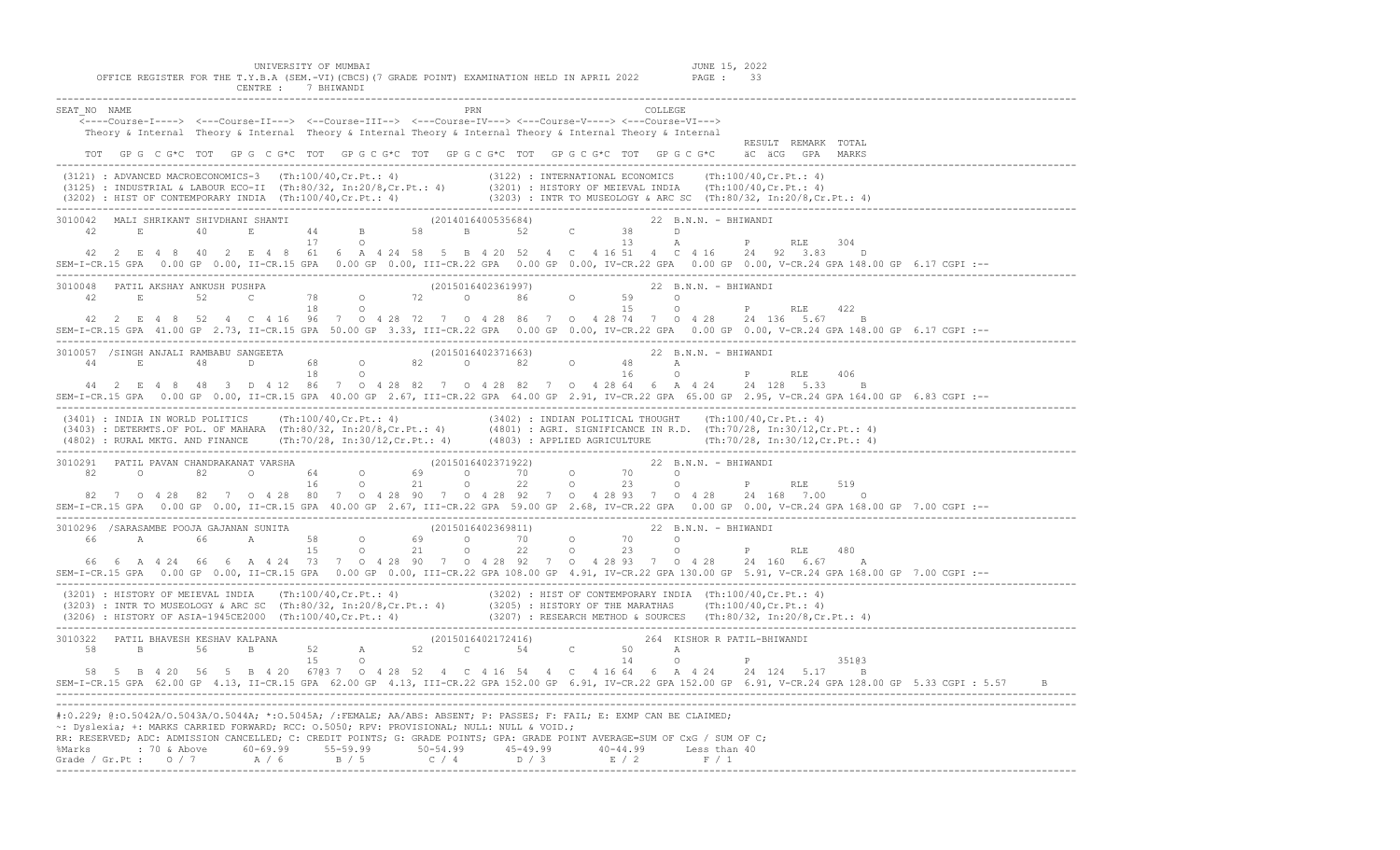UNIVERSITY OF MUMBAI JUNE 15, 2022 OFFICE REGISTER FOR THE T.Y.B.A (SEM.-VI)(CBCS)(7 GRADE POINT) EXAMINATION HELD IN APRIL 2022 PAGE : 34

|                                                   | CENTRE :<br>7 BHIWANDI                                                                                                                                                                         |                                                                                                                                                                                                                                                                                                                                                                                   |  |
|---------------------------------------------------|------------------------------------------------------------------------------------------------------------------------------------------------------------------------------------------------|-----------------------------------------------------------------------------------------------------------------------------------------------------------------------------------------------------------------------------------------------------------------------------------------------------------------------------------------------------------------------------------|--|
| SEAT NO NAME                                      |                                                                                                                                                                                                | PRN<br><b>COLLEGE</b><br><----Course-I----> <---Course-II---> <--Course-III--> <---Course-IV---> <---Course-V----> <---Course-VI---><br>Theory & Internal Theory & Internal Theory & Internal Theory & Internal Theory & Internal Theory & Internal<br>RESULT REMARK TOTAL<br>GPG CG*C TOT GPG CG*C TOT GPG CG*C TOT GPG CG*C TOT GPG CG*C TOT GPG CG*C<br>äC äCG<br>GPA<br>MARKS |  |
|                                                   | $(1101)$ : 16TH TO18TH CEN.ENG.LIT-II $(Th:100/40, Cr.Pt.: 4)$<br>(3202) : HIST OF CONTEMPORARY INDIA (Th:100/40, Cr.Pt.: 4)                                                                   | $(1102)$ : LITERARY CRITICISM - II $(Th:100/40, Cr.Pt.: 4)$<br>(1103) : GRAMMAR &ART OF WRITING-II (Th:80/32, In:20/8,Cr.Pt.: 4) (3201) : HISTORY OF MEIEVAL INDIA (Th:100/40,Cr.Pt.: 4)<br>(3204) : MEDIA & COMMUNICATION PROJ (Th:80/32, In:20/8, Cr. Pt.: 4)                                                                                                                   |  |
| /ANSARI MUNIBA IRFAN SEEMA<br>3010394<br>58<br>B. | $27 *$<br>66                                                                                                                                                                                   | (2015016400858896)<br>291 GM-MOMIN BHIWANDI<br>70<br>72<br>$\Omega$<br>370<br>B 4 20 66 6 A 4 24 38 2 E 4 8 70 7 0 4 28 72 7 0 4 28 66 6 A 4 24 24 132 5.50<br>SEM-I-CR.15 GPA 51.00 GP 3.40, II-CR.15 GPA 45.00 GP 3.00, III-CR.22 GPA 83.00 GP 3.77, IV-CR.22 GPA 90.00 GP 4.09, V-CR.24 GPA 112.00 GP 4.67 CGPI : 4.20                                                         |  |
| %Marks<br>: 70 & Above                            | $\sim$ : Dyslexia; +: MARKS CARRIED FORWARD; RCC: 0.5050; RPV: PROVISIONAL; NULL: NULL & VOID.;<br>$60-69.99$ $55-59.99$ $50-54.99$ $45-49.99$<br>Grade / Gr.Pt: $0/7$ $A/6$ $B/5$ $C/4$ $D/3$ | #:0.229; @:0.5042A/0.5043A/0.5044A; *:0.5045A; /:FEMALE; AA/ABS: ABSENT; P: PASSES; F: FAIL; E: EXMP CAN BE CLAIMED;<br>RR: RESERVED; ADC: ADMISSION CANCELLED; C: CREDIT POINTS; G: GRADE POINTS; GPA: GRADE POINT AVERAGE=SUM OF CxG / SUM OF C;<br>$40 - 44.99$<br>Less than 40<br>R/2<br>F / 1                                                                                |  |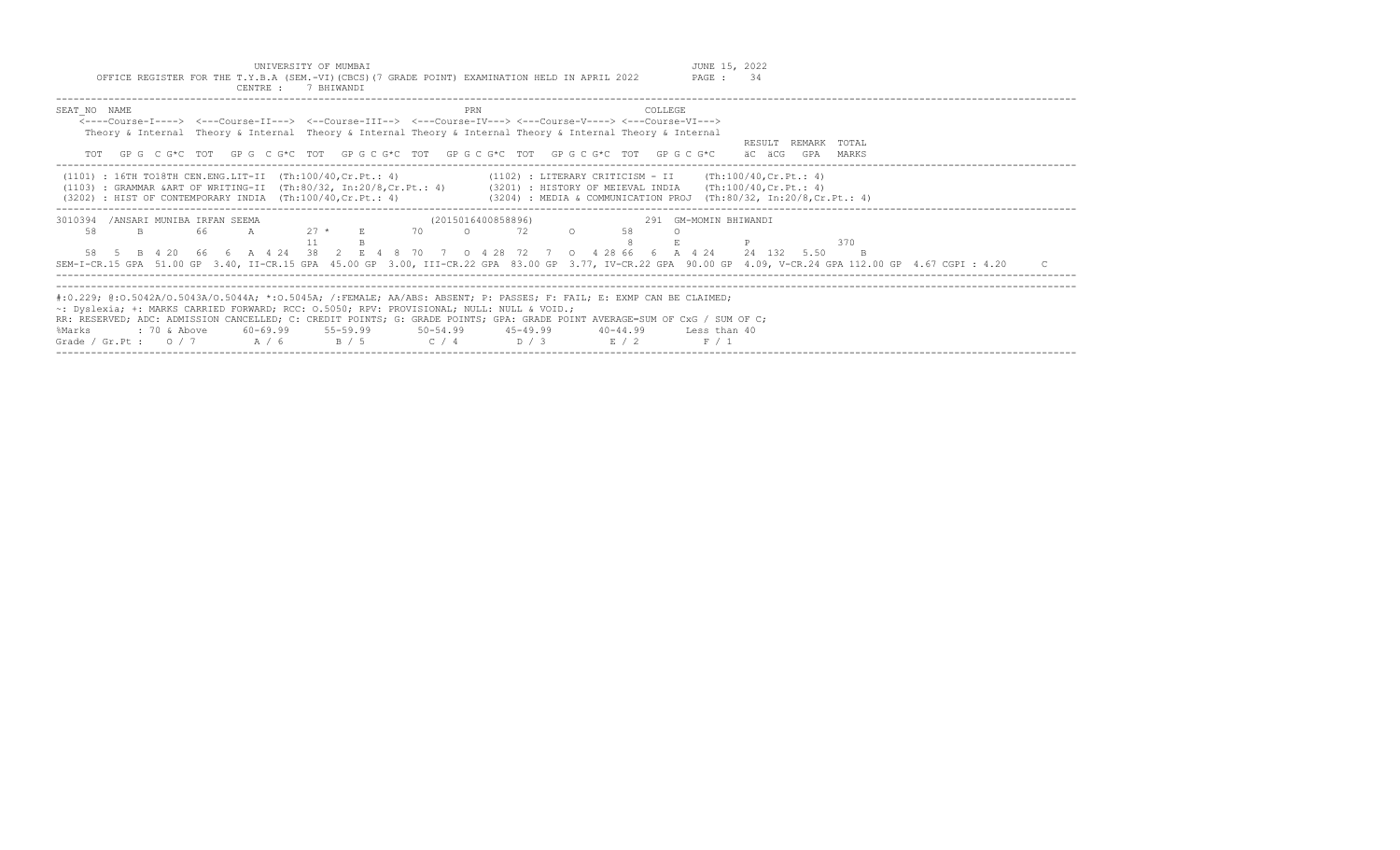| UNIVERSITY OF MUMBAI<br>OFFICE REGISTER FOR THE T.Y.B.A (SEM.-VI) (CBCS) (7 GRADE POINT) EXAMINATION HELD IN APRIL 2022<br>CENTRE : 76 NAVI MUMBAI                                                                                                                                                                                                                                                                                                                                                                                 | JUNE 15, 2022<br>PAGE : 35                                         |
|------------------------------------------------------------------------------------------------------------------------------------------------------------------------------------------------------------------------------------------------------------------------------------------------------------------------------------------------------------------------------------------------------------------------------------------------------------------------------------------------------------------------------------|--------------------------------------------------------------------|
| SEAT NO NAME<br>PRN<br>COLLEGE<br><----Course-I----> <---Course-II---> <--Course-III--> <---Course-IV---> <---Course-V----> <---Course-VI---><br>Theory & Internal Theory & Internal Theory & Internal Theory & Internal Theory & Internal Theory & Internal<br>GPG CG*C TOT GPG CG*C TOT GPGCG*C TOT GPGCG*C TOT GPGCG*C TOT GPGCG*C                                                                                                                                                                                              | RESULT REMARK TOTAL<br>äC äCG GPA MARKS                            |
| (3201) : HISTORY OF MEIEVAL INDIA (Th:100/40,Cr.Pt.: 4) (3202) : HIST OF CONTEMPORARY INDIA (Th:100/40,Cr.Pt.: 4)<br>(3203) : INTR TO MUSEOLOGY & ARC SC (Th:80/32, In:20/8,Cr.Pt.: 4) (3301) : ANTHROPOLOGICAL THOUGHT (Th:100/4<br>(3302) : SOCIOLOGY OF INFORMAL SECT (Th:100/40, Cr. Pt.: 4) (3305) : GENDER & SOC. IN INDIA:CONT (Th:80/32, In:20/8, Cr. Pt.: 4)                                                                                                                                                              |                                                                    |
| 3010589 / AHIRE JYOTI RAOSAHEB RANJANA<br>(2015016400218037)<br>50 A 44 E 50 C<br>66 - 10<br>76<br>$\circ$ 0<br>74<br>$\Omega$<br>$\cap$<br>16<br>12 <sup>°</sup><br>$\mathbb{A}$<br>$\circ$<br>76 7 0 4 28 74 7 0 4 28 62 6 A 4 24 44 2 E 4 8 50 4 C 4 16 82 7 0 4 28 24 132 5.50<br>SEM-I-CR.15 GPA 69.00 GP 4.60, II-CR.15 GPA 69.00 GP 4.60, III-CR.22 GPA 86.00 GP 3.91, IV-CR.22 GPA 0.00 GP 0.00, V-CR.24 GPA 164.00 GP 6.83 CGPI :--                                                                                       | 485 MOTILAL NAVI MUMBAI VASHI<br>P<br>388<br>RLE<br>$\overline{B}$ |
| 3010603 PATEL SANDEEPKUMAR RAJKARAN RAMADEVI<br>(2015016401390463)<br>82<br>$\circ$<br>88<br>$\circ$<br>$\circ$<br>67 — 1<br>14<br>13<br>$\circ$<br>A<br>82 7 0 4 28 88 7 0 4 28 77 7 0 4 28 62 6 A 4 24 64 6 A 4 24 81 7 0 4 28 24 160 6.67#0.10 A<br>SEM-I-CR.15 GPA 32.00 GP 2.13, II-CR.15 GPA 0.00 GP 0.00, III-CR.22 GPA 0.00 GP 0.00, IV-CR.22 GPA 0.00 GP 0.00, V-CR.24 GPA 160.00 GP 6.67 CGPI :--                                                                                                                        | 485 MOTILAL NAVI MUMBAI VASHI<br>$P$ and $P$<br>RLE<br>454 #10     |
| $(3121)$ : ADVANCED MACROECONOMICS-3 (Th:100/40, Cr.Pt.: 4) (3122) : INTERNATIONAL ECONOMICS (Th:100/40, Cr.Pt.: 4)<br>(3124) : ECO.OF AGRI.& CO-OPER.-II (Th:80/32, In:20/8,Cr.Pt.: 4) (3701) : ENVIRONMENTAL GEOGRAPHY (Th:100/40,Cr.Pt.: 4)<br>$(3704)$ : TOOLS & TECHNIQUES IN GEO. (Th:100/40, Cr.Pt.: 4)<br>$(3702)$ : GEOGRAPHY OF TOURISM & REC $(Th:100/40, Cr.Pt.: 4)$                                                                                                                                                   |                                                                    |
| 3010669 / PATIL MAMATA SURESH MEENA<br>(2014016401810763)<br>73 0 74 0 90 0 55 B 74<br>50<br>$\mathbb{C}$<br>$\circ$<br>12<br>A<br>50  4  C  4  16  73  7  0  4  28  86  7  0  4  28  90  7  0  4  28  55  5  B  4  20  74  7  0  4  28  24  148  6.17  A<br>SEM-I-CR.15 GPA 32.00 GP 2.13, II-CR.15 GPA 32.00 GP 2.13, III-CR.22 GPA 44.00 GP 2.00, IV-CR.22 GPA 53.00 GP 2.41, V-CR.24 GPA 168.00 GP 7.00 CGPI: 3.91                                                                                                             | 724 FG NAIK-NAVI MUMBAI VASHI<br>428<br>$P \qquad \qquad$          |
| #:0.229; @:0.5042A/0.5043A/0.5044A; *:0.5045A; /:FEMALE; AA/ABS: ABSENT; P: PASSES; F: FAIL; E: EXMP CAN BE CLAIMED;<br>~: Dyslexia; +: MARKS CARRIED FORWARD; RCC: 0.5050; RPV: PROVISIONAL; NULL: NULL & VOID.;<br>RR: RESERVED; ADC: ADMISSION CANCELLED; C: CREDIT POINTS; G: GRADE POINTS; GPA: GRADE POINT AVERAGE=SUM OF CxG / SUM OF C;<br>: 70 & Above<br>$60 - 69.99$<br>$55 - 59.99$<br>$50 - 54.99$<br>$45 - 49.99$<br>%Marks<br>$40 - 44.99$<br>A / 6<br>$C \neq 4$<br>Grade / Gr.Pt : $0/7$<br>B / 5<br>D/3<br>E / 2 | Less than 40<br>F / 1                                              |

-------------------------------------------------------------------------------------------------------------------------------------------------------------------------------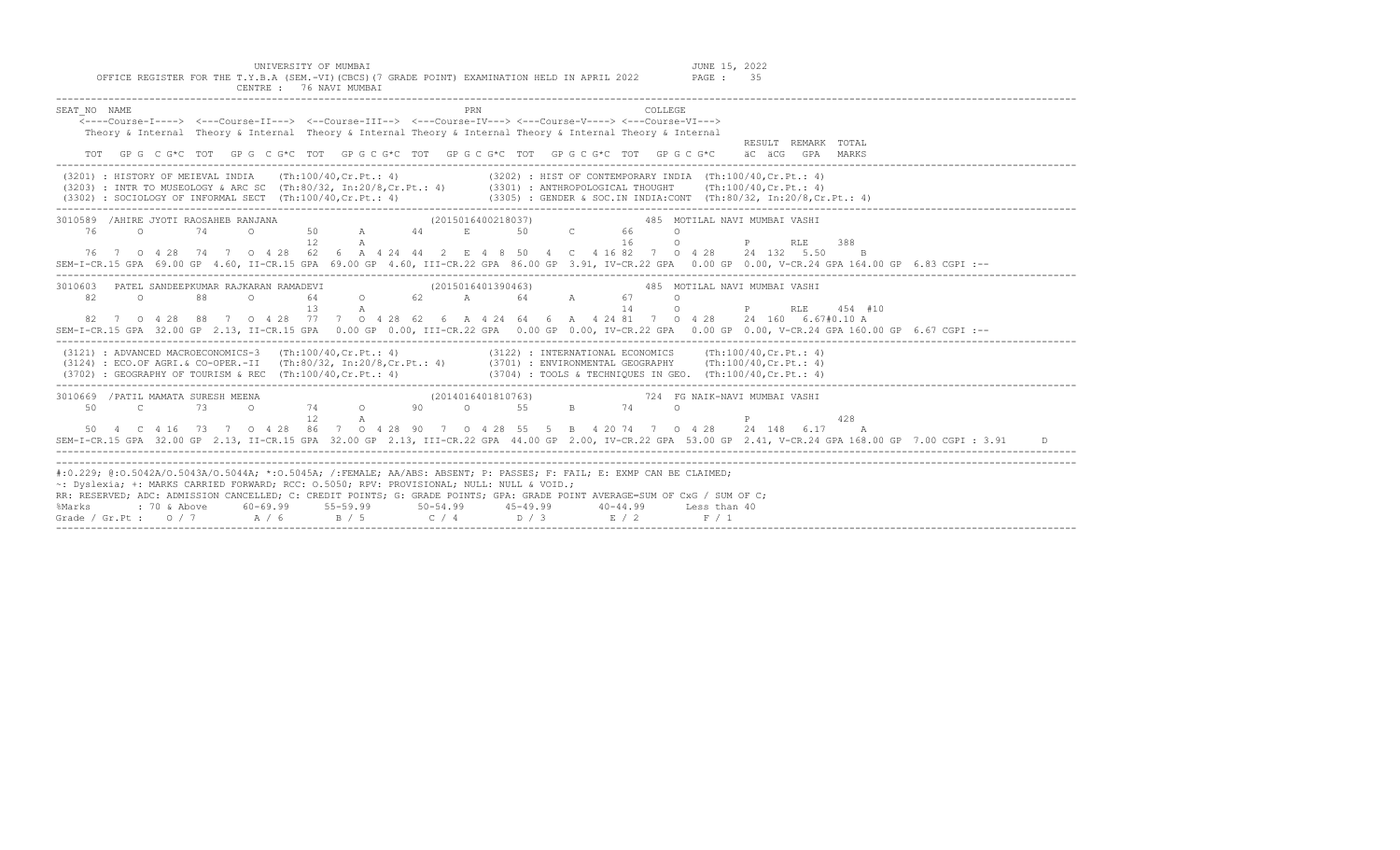UNIVERSITY OF MUMBAI JUNE 15, 2022<br>Y.B.A (SEM.-VI)(CBCS)(7 GRADE POINT) EXAMINATION HELD IN APRIL 2022 PAGE: 36 OFFICE REGISTER FOR THE T.Y.B.A (SEM.-VI)(CBCS)(7 GRADE POINT) EXAMINATION HELD IN APRIL 2022

| CENTRE : 84 KATTA (MALVAN)                                                                                                                                                                                                                                                                                                                                                                                                                                   |                                                                                                                                                                                                                                                                                                                            |                                               |
|--------------------------------------------------------------------------------------------------------------------------------------------------------------------------------------------------------------------------------------------------------------------------------------------------------------------------------------------------------------------------------------------------------------------------------------------------------------|----------------------------------------------------------------------------------------------------------------------------------------------------------------------------------------------------------------------------------------------------------------------------------------------------------------------------|-----------------------------------------------|
| SEAT NO NAME                                                                                                                                                                                                                                                                                                                                                                                                                                                 | PRN<br>COLLEGE.<br><----Course-I----> <---Course-II---> <--Course-III--> <---Course-IV---> <---Course-V----> <---Course-VI---><br>Theory & Internal Theory & Internal Theory & Internal Theory & Internal Theory & Internal Theory & Internal<br>GPG CG*C TOT GPG CG*C TOT GPG CG*C TOT GPG CG*C TOT GPG CG*C TOT GPG CG*C | RESULT REMARK TOTAL<br>äC äCG<br>GPA<br>MARKS |
| (Th:100/40,Cr.Pt.: 4)<br>(3201) : HISTORY OF MEIEVAL INDIA<br>(3206) : HISTORY OF ASIA-1945CE2000 (Th:100/40, Cr. Pt.: 4)                                                                                                                                                                                                                                                                                                                                    | $(3202)$ : HIST OF CONTEMPORARY INDIA $(Th:100/40, Cr.Pt.: 4)$<br>(3203) : INTR TO MUSEOLOGY & ARC SC (Th:80/32, In:20/8,Cr.Pt.: 4) (3205) : HISTORY OF THE MARATHAS (Th:100/40,Cr.Pt.: 4)<br>(3207) : RESEARCH METHOD & SOURCES (Th:80/32, In:20/8,Cr.Pt.: 4)                                                             |                                               |
| 3010742<br>PARAB SADASHIV VISHNU PRATIBHA<br>74<br>-63<br>66<br>A<br>$\Omega$<br>$\cap$<br>SEM-I-CR.15 GPA 94.00 GP 6.27, II-CR.15 GPA 94.00 GP 6.27, III-CR.22 GPA 0.00 GP 0.00, IV-CR.22 GPA 0.00 GP 0.00, V-CR.24 GPA 148.00 GP 6.17 CGPI :--                                                                                                                                                                                                             | 882 KATTA - MALVAN<br>(2015016401597612)<br>78<br>84<br>$\Omega$<br>15<br>74 7 0 4 28 66 6 A 4 24 79 7 0 4 28 78 7 0 4 28 84 7 0 4 28 86 7 0 4 28 24 164 6 83#0.10 A                                                                                                                                                       | 467 #10<br>RLE                                |
| #:0.229; @:0.5042A/0.5043A/0.5044A; *:0.5045A; /:FEMALE; AA/ABS: ABSENT; P: PASSES; F: FAIL; E: EXMP CAN BE CLAIMED;<br>$\sim$ : Dyslexia; +: MARKS CARRIED FORWARD; RCC: 0.5050; RPV: PROVISIONAL; NULL: NULL & VOID.;<br>RR: RESERVED; ADC: ADMISSION CANCELLED; C: CREDIT POINTS; G: GRADE POINTS; GPA: GRADE POINT AVERAGE=SUM OF CxG / SUM OF C;<br>$60-69.99$ $55-59.99$ $50-54.99$ $45-49.99$<br>%Marks<br>: 70 & Above<br>Grade / Gr.Pt: $0/7$ A / 6 | $40 - 44.99$<br>Less than 40<br>$B / 5$ $C / 4$ $D / 3$<br>R/2<br>F / 1                                                                                                                                                                                                                                                    |                                               |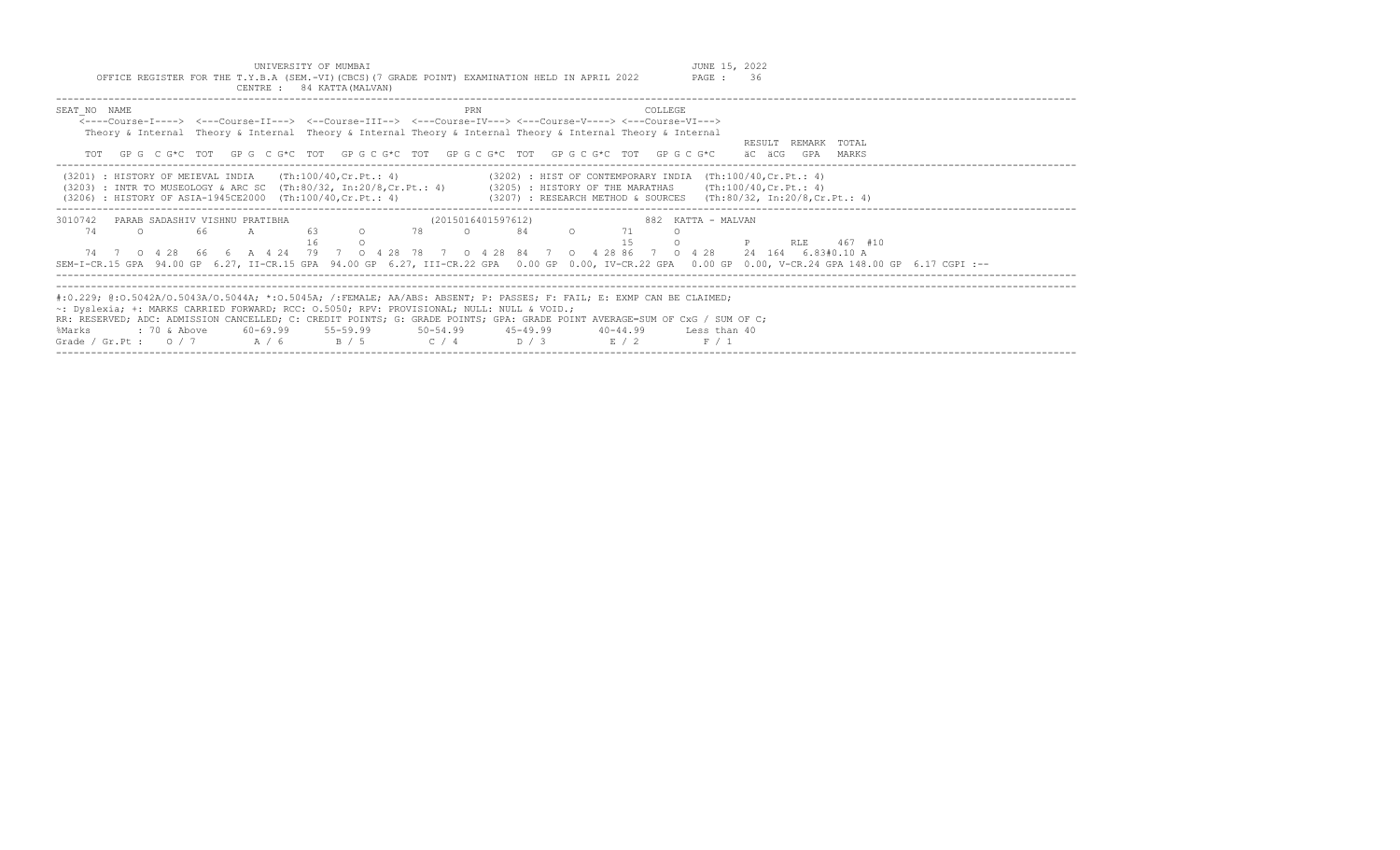UNIVERSITY OF MUMBAI JUNE 15, 2022 OFFICE REGISTER FOR THE T.Y.B.A (SEM.-VI)(CBCS)(7 GRADE POINT) EXAMINATION HELD IN APRIL 2022 PAGE : 37

|                                                                                                   | CENTRE : 90 KOLAD                                                                                                                                                  |                                                                                                                                                                                                                                                                                                                           |                                                                                                                                                                                 |
|---------------------------------------------------------------------------------------------------|--------------------------------------------------------------------------------------------------------------------------------------------------------------------|---------------------------------------------------------------------------------------------------------------------------------------------------------------------------------------------------------------------------------------------------------------------------------------------------------------------------|---------------------------------------------------------------------------------------------------------------------------------------------------------------------------------|
| SEAT NO NAME                                                                                      | PRN                                                                                                                                                                | <b>COLLEGE</b><br><----Course-I----> <---Course-II---> <--Course-III--> <---Course-IV---> <---Course-V----> <---Course-VI---><br>Theory & Internal Theory & Internal Theory & Internal Theory & Internal Theory & Internal Theory & Internal<br>GPG CG*C TOT GPG CG*C TOT GPG CG*C TOT GPG CG*C TOT GPG CG*C TOT GPG CG*C | RESULT REMARK TOTAL<br>äC äCG<br>GPA<br>MARKS                                                                                                                                   |
| $(1201)$ : HIST.-MEDIEVAL MARATHI LIT $(Th:100/40, Cr.Pt.: 4)$<br>(1203) : LITERATURE AND SOCIETY |                                                                                                                                                                    | $(1202)$ : IND. & WESTERN THEO OF LIT $(Th:100/40, Cr.Pt.: 4)$<br>(Th:80/32, In:20/8,Cr.Pt.: 4)     (3201) : HISTORY OF MEIEVAL INDIA   (Th:100/40,Cr.Pt.: 4)<br>(3202) : HIST OF CONTEMPORARY INDIA (Th:100/40, Cr.Pt.: 4) (3203) : INTR TO MUSEOLOGY & ARC SC (Th:80/32, In:20/8, Cr.Pt.: 4)                            |                                                                                                                                                                                 |
| /WALANJ DARSHANA LAXMAN SUNANDA<br>3010770<br>52<br>58                                            | (2013016400899902)<br>58<br>42<br>$\Omega$<br>E.<br>52  4  C  4  16  58  5  B  4  20  74  7  0  4  28  42                                                          | 1060 DHARMADHIKARI-KOLAD<br>54<br>2 E 4 8 54 4 C 4 16 63 6 A 4 24 24 112 4.67#0.10 C                                                                                                                                                                                                                                      | $343 + 10$<br>SEM-I-CR.15 GPA 62.00 GP 4.13, II-CR.15 GPA 62.00 GP 4.13, III-CR.22 GPA 130.00 GP 5.91, IV-CR.22 GPA 105.00 GP 4.78, V-CR.24 GPA 60.00 GP 2.50 CGPI : 4.37<br>C. |
| : 70 & Above<br>%Marks<br>Grade / Gr.Pt: $0/7$ A / 6                                              | $\sim$ : Dyslexia; +: MARKS CARRIED FORWARD; RCC: 0.5050; RPV: PROVISIONAL; NULL: NULL & VOID.;<br>60-69.99 55-59.99 50-54.99 45-49.99<br>$C / 4$ $D / 3$<br>B / 5 | #:0.229; @:0.5042A/0.5043A/0.5044A; *:0.5045A; /:FEMALE; AA/ABS: ABSENT; P: PASSES; F: FAIL; E: EXMP CAN BE CLAIMED;<br>RR: RESERVED; ADC: ADMISSION CANCELLED; C: CREDIT POINTS; G: GRADE POINTS; GPA: GRADE POINT AVERAGE=SUM OF CxG / SUM OF C;<br>$40 - 44.99$<br>Less than 40<br>E / 2<br>F / 1                      |                                                                                                                                                                                 |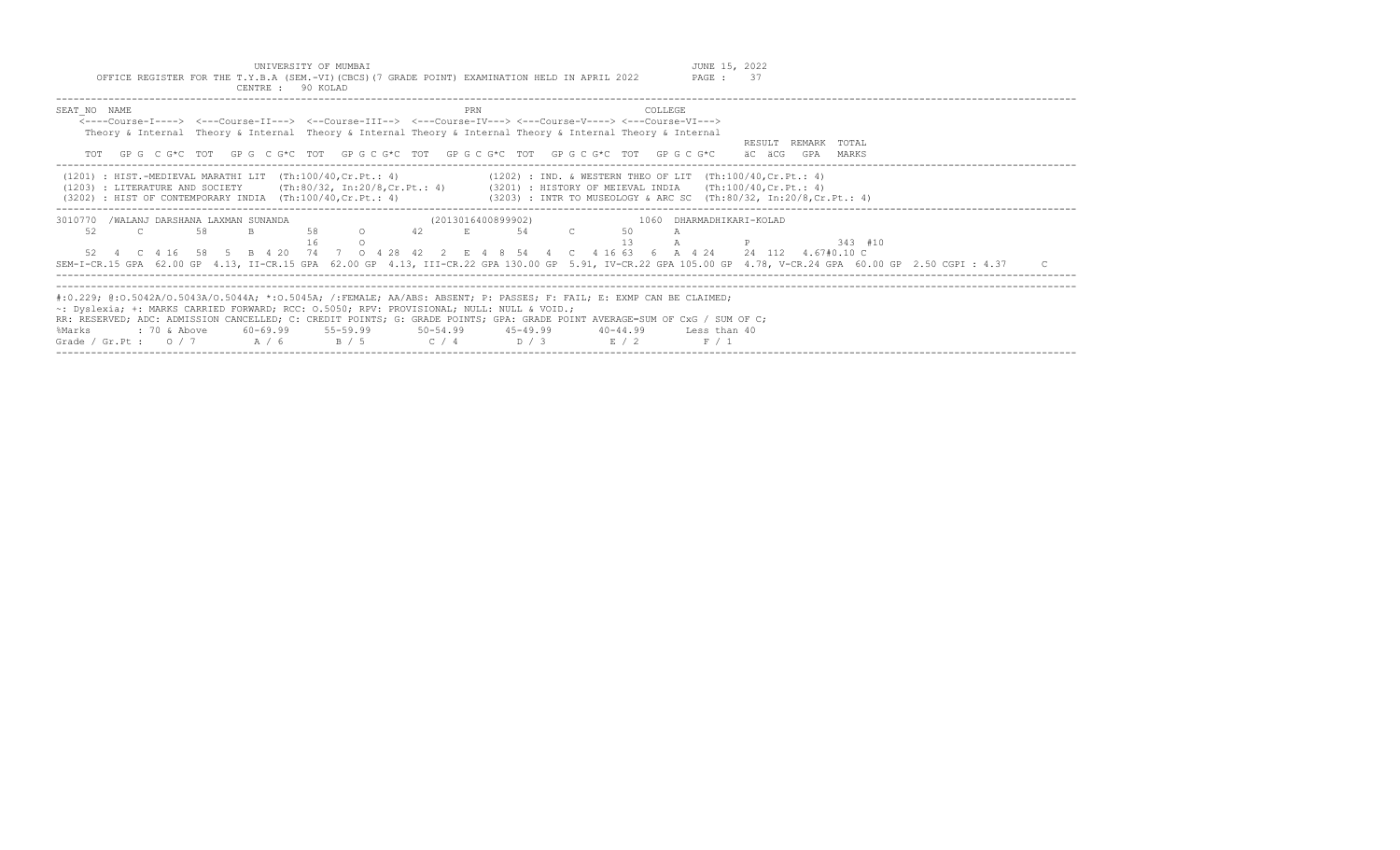| UNIVERSITY OF MUMBAI<br>OFFICE REGISTER FOR THE T.Y.B.A (SEM.-VI) (CBCS) (7 GRADE POINT) EXAMINATION HELD IN APRIL 2022<br>CENTRE :<br>8 KALYAN                                                                                                                                                                                                                                                                                                                                                                             | JUNE 15, 2022<br>PAGE: 38                               |
|-----------------------------------------------------------------------------------------------------------------------------------------------------------------------------------------------------------------------------------------------------------------------------------------------------------------------------------------------------------------------------------------------------------------------------------------------------------------------------------------------------------------------------|---------------------------------------------------------|
| SEAT NO NAME<br>COLLEGE.<br>PRN<br>$\leftarrow$ ---Course-I----> $\leftarrow$ --Course-II---> $\leftarrow$ -Course-III--> $\leftarrow$ --Course-IV---> $\leftarrow$ -Course-V----> $\leftarrow$ -Course-VI---><br>Theory & Internal Theory & Internal Theory & Internal Theory & Internal Theory & Internal Theory & Internal<br>TOT GPG C G*C TOT GPG C G*C TOT GPG C G*C TOT GPG C G*C TOT GPG C G*C TOT GPG C G*C                                                                                                        | RESULT REMARK TOTAL<br>äC äCG<br>GPA MARKS              |
| (3201) : HISTORY OF MEIEVAL INDIA (Th:100/40, Cr. Pt.: 4)<br>(3202) : HIST OF CONTEMPORARY INDIA (Th:100/40, Cr. Pt.: 4)<br>(3203) : INTR TO MUSEOLOGY & ARC SC (Th:80/32, In:20/8, Cr. Pt.: 4) (3205) : HISTORY OF THE MARATHAS (Th:100/40, Cr. Pt.: 4)<br>$(3207)$ : RESEARCH METHOD & SOURCES $(Th:80/32, In:20/8, Cr.Pt.: 4)$<br>$(3206)$ : HISTORY OF ASIA-1945CE2000 (Th:100/40, Cr. Pt.: 4)                                                                                                                          |                                                         |
| PARAB SUBODH SUNIL SULESHA<br>(2013016401146572)<br>3010818<br>58<br>$\mathbf{B}$<br>46<br>62<br>51 A<br>62<br>D.<br>$\mathbb A$<br>32<br>A<br>11<br>46 3 D 4 12 62 6 A 4 24 59 5 B 4 20 58 5 B 4 20 62 6 A 4 24 43 2 E 4 8 24 108 4.50<br>SEM-I-CR.15 GPA 38.00 GP 2.53, II-CR.15 GPA 37.00 GP 2.47, III-CR.22 GPA 64.00 GP 2.91, IV-CR.22 GPA 62.00 GP 2.82, V-CR.24 GPA 124.00 GP 5.17 CGPI : 3.55                                                                                                                       | 435 K. M. AGRAWAL-KALYAN<br>330<br>$\overline{c}$       |
| /GAIKAR KAJAL SHASHIKANT PUSHPA<br>(2015016400878676)<br>3010937<br>52 C<br>64<br>$\overline{A}$<br>74<br>48<br>50<br>34<br>$\cap$<br>$\mathbb A$<br>64  6  A  4  24  74  7  0  4  28  59  5  B  4  20  52  4  C  4  16  50  4  C  4  16  49  3  D  4  12  24  116  4.83<br>SEM-I-CR.15 GPA 48.00 GP 3.20, II-CR.15 GPA 62.00 GP 4.13, III-CR.22 GPA 147.00 GP 6.68, IV-CR.22 GPA 148.00 GP 6.73, V-CR.24 GPA 128.00 GP 5.33 CGPI : 5.32                                                                                    | 614 SONAWANE COLLEGE, KALYAN-A<br>348<br>$\overline{c}$ |
| #:0.229; @:0.5042A/0.5043A/0.5044A; *:0.5045A; /:FEMALE; AA/ABS: ABSENT; P: PASSES; F: FAIL; E: EXMP CAN BE CLAIMED;<br>~: Dyslexia; +: MARKS CARRIED FORWARD; RCC: 0.5050; RPV: PROVISIONAL; NULL: NULL & VOID.;<br>RR: RESERVED; ADC: ADMISSION CANCELLED; C: CREDIT POINTS; G: GRADE POINTS; GPA: GRADE POINT AVERAGE=SUM OF CxG / SUM OF C;<br>60-69.99<br>$55 - 59.99$<br>$50 - 54.99$<br>: 70 & Above<br>$45 - 49.99$<br>$40 - 44.99$<br>%Marks<br>A / 6<br>Grade / Gr.Pt : $0/7$<br>B / 5<br>C / 4<br>D / 3<br>E / 2 | Less than 40<br>F / 1                                   |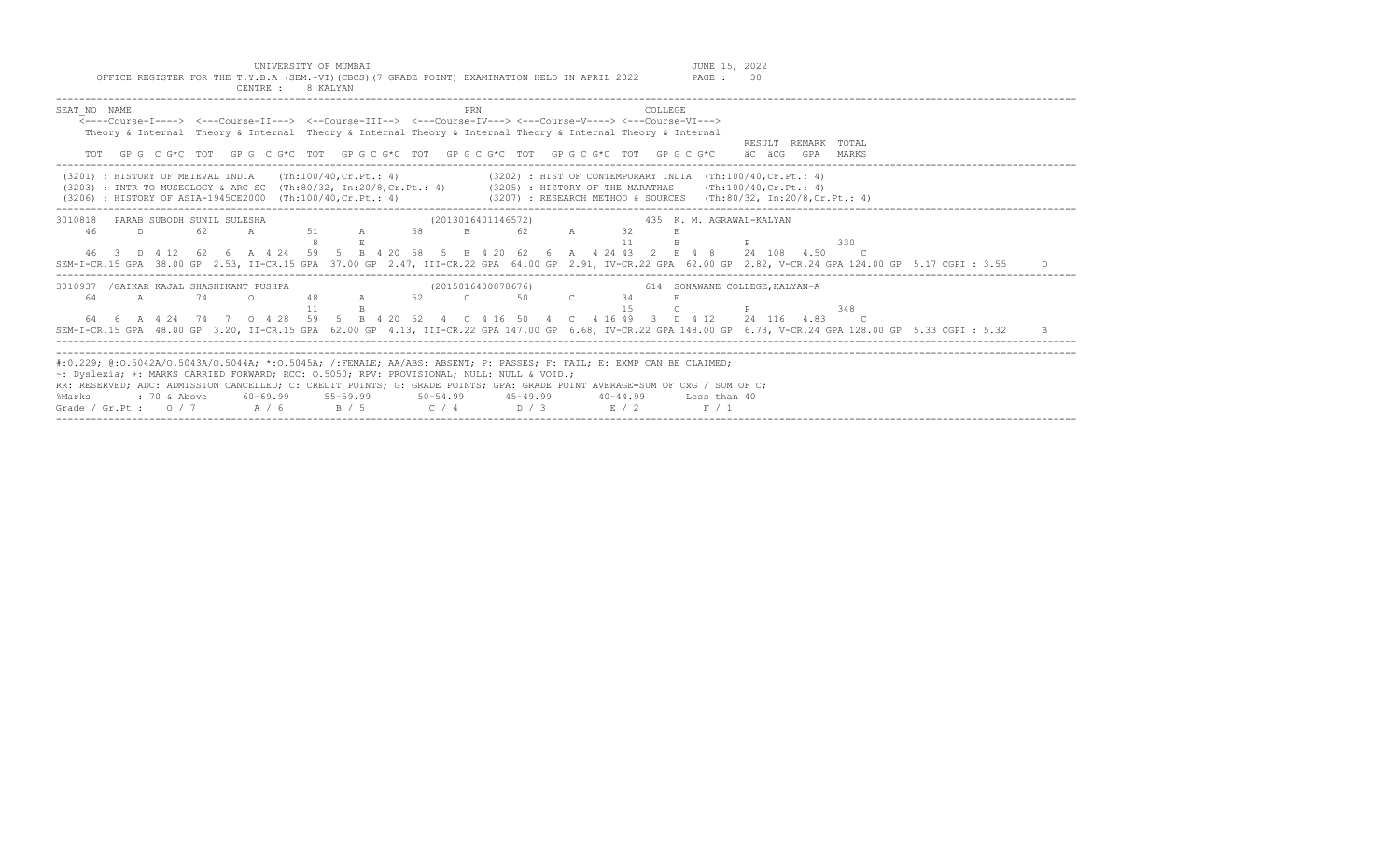UNIVERSITY OF MUMBAI JUNE 15, 2022<br>Y.B.A (SEM.-VI)(CBCS)(7 GRADE POINT) EXAMINATION HELD IN APRIL 2022 PAGE: 39 OFFICE REGISTER FOR THE T.Y.B.A (SEM.-VI)(CBCS)(7 GRADE POINT) EXAMINATION HELD IN APRIL 2022 CENTRE : 107 BHARNE

|                                                                                           | ____________________________                                                                                                                                                                                                                                                                                                                                                                                                                                             |
|-------------------------------------------------------------------------------------------|--------------------------------------------------------------------------------------------------------------------------------------------------------------------------------------------------------------------------------------------------------------------------------------------------------------------------------------------------------------------------------------------------------------------------------------------------------------------------|
| SEAT NO NAME                                                                              | PRN<br>COLLEGE<br><---Course-I----> <---Course-II---> <--Course-III--> <---Course-IV---> <---Course-V----> <---Course-VI---><br>Theory & Internal Theory & Internal Theory & Internal Theory & Internal Theory & Internal Theory & Internal<br>RESULT REMARK TOTAL                                                                                                                                                                                                       |
|                                                                                           | TOT GPG C G*C TOT GPG C G*C TOT GPG C G*C TOT GPG C G*C TOT GPG C G*C TOT GPG C G*C äC äCG GPA MARKS                                                                                                                                                                                                                                                                                                                                                                     |
|                                                                                           | (1301) : HISTORYOF MODERN HINDI LIT (Th:100/40,Cr.Pt.: 4)<br>(1302) : POST INDEPENDENT HINDI LIT (Th:100/40,Cr.Pt.: 4)<br>(3121) : ADVANCED MACROECONOMICS-3 (Th:100/40,Cr.Pt.: 4)<br>(3122) : INTERNATIONAL ECONOMICS (Th:100/40,C                                                                                                                                                                                                                                      |
|                                                                                           | 3011093 /KANEKAR AKSHATA MAHESH SHALINI (2015016400893335) 30 730 KADAM-KHED, BHARNE                                                                                                                                                                                                                                                                                                                                                                                     |
|                                                                                           |                                                                                                                                                                                                                                                                                                                                                                                                                                                                          |
|                                                                                           | $12$ A P<br>RLE 393 #10<br>66 6 A 4 24 64 6 A 4 24 60 6 A 4 24 70 7 0 4 28 78 7 0 4 28 55 5 B 4 20 24 148 6.17#0.10 A<br>SEM-I-CR.15 GPA 81.00 GP 5.40, II-CR.15 GPA 83.00 GP 5.53, III-CR.22 GPA 0.00 GP 0.00, IV-CR.22 GPA 0.00 GP 0.00, V-CR.24 GPA 168.00 GP 7.00 CGPI :--                                                                                                                                                                                           |
|                                                                                           | (1201) : HIST.-MEDIEVAL MARATHI LIT (Th:100/40,Cr.Pt.: 4) (1202) : IND. & WESTERN THEO OF LIT (Th:100/40,Cr.Pt.: 4)<br>(1203) : LITERATURE AND SOCIETY (Th:80/32, In:20/8,Cr.Pt.: 4) (3201) : HISTORY OF MEIEVAL INDIA (Th:100/40                                                                                                                                                                                                                                        |
|                                                                                           | 3011137 /JADHAV TRUPTI VIJAY SAVITA (2014016400873612) 2014016400873612) 730 KADAM-KHED, BHARNE                                                                                                                                                                                                                                                                                                                                                                          |
|                                                                                           | $137$ / JADRAY IRUFIT VIORI SAVITA<br>$80$ 0 70 0 62 0 76 0 76 0 62 0 p<br>$16$ 0 76 0 62 0 P<br>459                                                                                                                                                                                                                                                                                                                                                                     |
|                                                                                           | 80 7 0 4 28 70 7 0 4 28 78 7 0 4 28 76 7 0 4 28 76 7 0 4 28 79 7 0 4 28 24 168 7.00<br>$\overline{a}$<br>SEM-I-CR.15 GPA 77.00 GP 5.13, II-CR.15 GPA 70.00 GP 4.67, III-CR.22 GPA 91.00 GP 4.14, IV-CR.22 GPA 119.00 GP 5.41, V-CR.24 GPA 168.00 GP 7.00 CGPI : 5.68                                                                                                                                                                                                     |
|                                                                                           | (1201) : HIST.-MEDIEVAL MARATHI LIT (Th:100/40,Cr.Pt.: 4) (1202) : IND. & WESTERN THEO OF LIT (Th:100/40,Cr.Pt.: 4)<br>(1203) : LITERATURE AND SOCIETY (Th:80/32, In:20/8,Cr.Pt.: 4) (3401) : INDIA IN WORLD POLITICS (Th:100/40,<br>(3403) : БЕТЕRМТS.OF POL. OF MAHARA (Th:80/32, In:20/8,Cr.Pt.: 4)<br>- (3402) : INDIAN POLITICAL THOUGHT (Th:100/40,Cr.Pt.: 4) (3403) : DETERMTS.OF POL. OF MAHARA (Th:80/32, In:20/8,Cr.Pt.: 4)<br>------------------------------- |
|                                                                                           | 3011150 UPANEKAR JITENDRA MOHAN SMITA (2012016400483727) 730 KADAM-KHED, BHARNE (2012016400483727) 730 KADAM-KHED, BHARNE<br>0 P RLE 494<br>80 7 0 4 28 76 7 0 4 28 78 7 0 4 28 88 7 0 4 28 88 7 0 4 28 84 7 0 4 28 24 168 7.00 0<br>SEM-I-CR.15 GPA 0.00 GP 0.00, II-CR.15 GPA 0.00 GP 0.00, III-CR.22 GPA 0.00 GP 0.00, IV-CR.22 GPA 0.00 GP 0.00, V-CR.24 GPA 168.00 GP 7.00 CGPI :--                                                                                 |
|                                                                                           | (3201) : HISTORY OF MEIEVAL INDIA (Th:100/40,Cr.Pt.: 4) (3202) : HIST OF CONTEMPORARY INDIA (Th:100/40,Cr.Pt.: 4)<br>(3203) : INTR TO MUSEOLOGY & ARC SC (Th:80/32, In:20/8,Cr.Pt.: 4) (3301) : ANTHROPOLOGICAL THOUGHT (Th:100/<br>$(3303)$ : DEVL.&CHANGES IN AGRAR.SOC (Th:100/40,Cr.Pt.: 4) $(3305)$ : GENDER & SOC.IN INDIA:CONT (Th:80/32, In:20/8,Cr.Pt.: 4)                                                                                                      |
|                                                                                           | 3011158 RAJENDRA SHANTARAM JADHAV NANDA (2015016401268257) 730 KADAM-KHED, BHARNE (2015016401268257) 730 KADAM-KHED, BHARNE<br>$\overline{Q}$ <b>P</b><br>314<br>50  4  C  4  16  48  3  D  4  12  62  6  A  4  24  50  4  C  4  16  50  4  C  4  16  54  4  C  4  16  24  100  4.17  C                                                                                                                                                                                  |
|                                                                                           | SEM-I-CR.15 GPA 58.00 GP 3.87, II-CR.15 GPA 60.00 GP 4.00, III-CR.22 GPA 137.00 GP 6.23, IV-CR.22 GPA 140.00 GP 6.36, V-CR.24 GPA 168.00 GP 7.00 CGPI: 5.44                                                                                                                                                                                                                                                                                                              |
| ~: Dyslexia; +: MARKS CARRIED FORWARD; RCC: 0.5050; RPV: PROVISIONAL; NULL: NULL & VOID.; | #:0.229; @:0.5042A/O.5043A/O.5044A; *:0.5045A; /:FEMALE; AA/ABS: ABSENT; P: PASSES; F: FAIL; E: EXMP CAN BE CLAIMED;<br>RR: RESERVED; ADC: ADMISSION CANCELLED; C: CREDIT POINTS; G: GRADE POINTS; GPA: GRADE POINT AVERAGE=SUM OF CxG / SUM OF C;<br>% Marks : 70 & Above 60-69.99 55-59.99 50-54.99 45-49.99 40-44.99 Less than 40<br>Grade / Gr.Pt : 0 / 7 A / 6 B / 5 C / 4 D / 3 E / 2 F / 1                                                                        |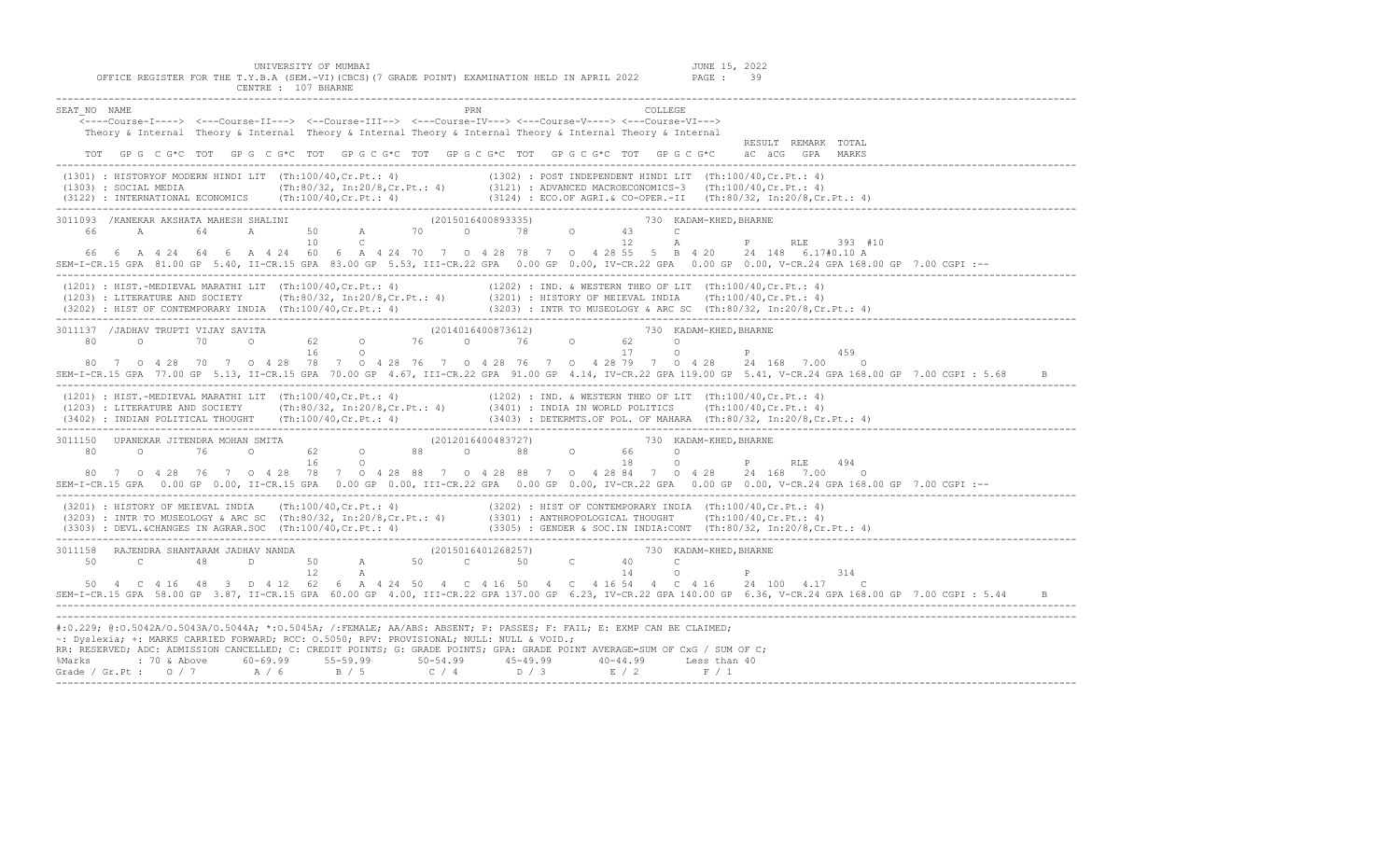| UNIVERSITY OF MUMBAI<br>OFFICE REGISTER FOR THE T.Y.B.A (SEM.-VI) (CBCS) (7 GRADE POINT) EXAMINATION HELD IN APRIL 2022<br>CENTRE : 113 PADAGHA                                                                                                                                                                                                                                                                                                               |                                                                                                                                       | JUNE 15, 2022<br>PAGE: 40                                     |
|---------------------------------------------------------------------------------------------------------------------------------------------------------------------------------------------------------------------------------------------------------------------------------------------------------------------------------------------------------------------------------------------------------------------------------------------------------------|---------------------------------------------------------------------------------------------------------------------------------------|---------------------------------------------------------------|
| SEAT NO NAME<br><----Course-I----> <---Course-II---> <--Course-III--> <---Course-IV---> <---Course-V----> <---Course-VI---><br>Theory & Internal Theory & Internal Theory & Internal Theory & Internal Theory & Internal Theory & Internal<br>GP G C G*C TOT GP G C G*C TOT GP G C G*C TOT GP G C G*C TOT GP G C G*C TOT GP G C G*C                                                                                                                           | COLLEGE<br>PRN                                                                                                                        | RESULT REMARK TOTAL<br>äC äCG<br>GPA MARKS                    |
| $(1201)$ : HIST.-MEDIEVAL MARATHI LIT $(Th:100/40, Cr.Pt.: 4)$<br>(1203) : LITERATURE AND SOCIETY (Th:80/32, In:20/8, Cr.Pt.: 4) (3201) : HISTORY OF MEIEVAL INDIA (Th:100/40, Cr.Pt.: 4)<br>$(3202)$ : HIST OF CONTEMPORARY INDIA $(Th:100/40, Cr.Pt.: 4)$                                                                                                                                                                                                   | $(1202)$ : IND. & WESTERN THEO OF LIT $(Th:100/40, Cr.Pt.: 4)$<br>(3203) : INTR TO MUSEOLOGY & ARC SC (Th:80/32, In:20/8, Cr. Pt.: 4) |                                                               |
| 3011167 / DONDE ASHWINI BANDHU PREMA<br>46<br>56<br>B.<br>68<br>40<br>A<br>6802 7 0 4 28 56 5 B 4 20 61<br>SEM-I-CR.15 GPA 73.00 GP 4.87, II-CR.15 GPA 73.00 GP 4.87, III-CR.22 GPA 0.00 GP 0.00, IV-CR.22 GPA 134.00 GP 6.10, V-CR.24 GPA 136.00 GP 5.67 CGPI :--                                                                                                                                                                                            | (2015016402074275)<br>56<br>B.<br>42<br>E.<br>6 A 4 24 40 2 E 4 8 56 5 B 4 20 56 5 B 4 20                                             | 887 CHATRAPATI - KALYAN<br>33702<br><b>RPV</b><br>24 120 5.00 |
| #:0.229; @:0.5042A/0.5043A/0.5044A; *:0.5045A; /:FEMALE; AA/ABS: ABSENT; P: PASSES; F: FAIL; E: EXMP CAN BE CLAIMED;<br>$\sim$ : Dyslexia; +: MARKS CARRIED FORWARD; RCC: 0.5050; RPV: PROVISIONAL; NULL: NULL & VOID.;<br>RR: RESERVED; ADC: ADMISSION CANCELLED; C: CREDIT POINTS; G: GRADE POINTS; GPA: GRADE POINT AVERAGE=SUM OF CxG / SUM OF C;<br>$60 - 69.99$ $55 - 59.99$ $50 - 54.99$<br>: 70 & Above<br>%Marks<br>Grade / Gr.Pt: $0/7$ A / 6 B / 5 | $45 - 49.99$<br>$40 - 44.99$<br>$C / 4$ D/3<br>E / 2<br>F / 1                                                                         | Less than 40                                                  |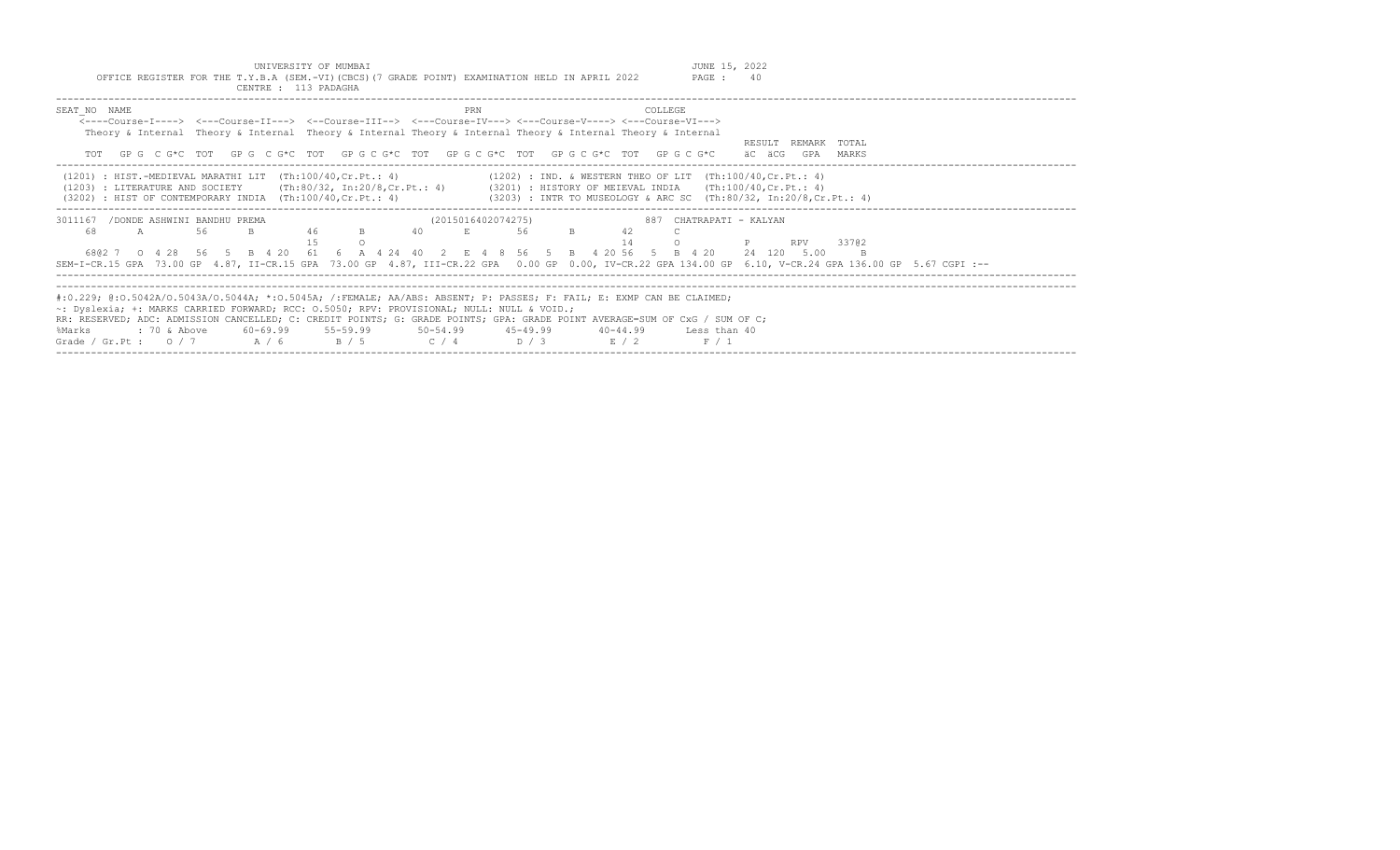| UNIVERSITY OF MUMBAI<br>JUNE 15, 2022<br>OFFICE REGISTER FOR THE T.Y.B.A (SEM.-VI)(CBCS)(7 GRADE POINT) EXAMINATION HELD IN APRIL 2022<br>PAGE : 41<br>CENTRE : 115 RAJNOLI (BHIWANDI)                                                                                                                                                                                                                                                                                                                                                                                                                                                                                                                                                                |
|-------------------------------------------------------------------------------------------------------------------------------------------------------------------------------------------------------------------------------------------------------------------------------------------------------------------------------------------------------------------------------------------------------------------------------------------------------------------------------------------------------------------------------------------------------------------------------------------------------------------------------------------------------------------------------------------------------------------------------------------------------|
| SEAT NO NAME<br>COLLEGE<br><---Course-I----> <---Course-II---> <--Course-III--> <---Course-IV---> <---Course-V----> <---Course-VI---><br>Theory & Internal Theory & Internal Theory & Internal Theory & Internal Theory & Internal Theory & Internal<br>RESULT REMARK TOTAL                                                                                                                                                                                                                                                                                                                                                                                                                                                                           |
| TOT GPG CG*C TOT GPG CG*C TOT GPG CG*C TOT GPG CG*C TOT GPG CG*C TOT GPG CG*C äC äCG GPA MARKS<br>(1201) : HIST.-MEDIEVAL MARATHI LIT (Th:100/40,Cr.Pt.: 4) (1202) : IND. & WESTERN THEO OF LIT (Th:100/40,Cr.Pt.: 4)<br>(1203) : LITERATURE AND SOCIETY (Th:80/32, In:20/8,Cr.Pt.: 4) (3201) : HISTORY OF MEIEVAL INDIA (Th:100/40                                                                                                                                                                                                                                                                                                                                                                                                                   |
| 302<br>40 2 E 4 8 -- - - ---- 56 5 B 4 20 66 6 A 4 24 76 7 0 4 28 64 6 A 4 24 20 0 --<br>SEM-I-CR.15 GPA 45.00 GP 3.00, II-CR.15 GPA 0.00 GP 0.00, III-CR.22 GPA 104.00 GP 4.73, IV-CR.22 GPA 110.00 GP 5.00, V-CR.24 GPA 0.00 GP 0.00 CGPI :--                                                                                                                                                                                                                                                                                                                                                                                                                                                                                                       |
| (3402): INDIA IN WORLD POLITICS (Th:100/40,Cr.Pt.: 4)<br>(3402): DETERMTS.OF POL. OF MAHARA (Th:80/32, In:20/8,Cr.Pt.: 4) (4801): AGRI. SIGNIFICANCE IN R.D. (Th:70/28, In:30/12,Cr.Pt.: 4)<br>(3403): DETERMTS.OF POL. OF MAHARA (T                                                                                                                                                                                                                                                                                                                                                                                                                                                                                                                  |
| 3011365 DASEWAR PANDURANG GOPALRAO VIJAYA (2012016400544093) 3011365 - 2012016400544093) 567 RANJNOLI-BHIWANDI<br>66  6  A  4  24  84  7  0  4  28  62  6  A  4  24  70  7  0  4  28  78  7  0  4  28  70  7  0  4  28  24  160  6.67  A<br>--: SEM-I-CR.15 GPA 65.00 GP 4.33, II-CR.15 GPA 73.00 GP 4.87, III-CR.22 GPA 0.00 GP 0.00, IV-CR.22 GPA 0.00 GP 0.00, V-CR.24 GPA 0.00 GP 0.00 CGPI                                                                                                                                                                                                                                                                                                                                                       |
| 404<br><b>RPV</b><br>SEM-I-CR.15 GPA 0.00 GP 0.00, II-CR.15 GPA 0.00 GP 0.00, III-CR.22 GPA 101.00 GP 4.59, IV-CR.22 GPA 119.00 GP 5.41, V-CR.24 GPA 144.00 GP 6.00 CGPI :--                                                                                                                                                                                                                                                                                                                                                                                                                                                                                                                                                                          |
| 3011377 PATIL KUNAL JAGANNATH JAYA                                   (2011016401020513)                       567 RANJNOLI-BHIWANDI<br>A 84 0 59 0 48 A 62 0 58 0<br>12 A 18 A 20 0 20 A P RLE 445<br>64<br>64  6  A  4  24  84  7  0  4  28  71  7  0  4  28  66  6  A  4  24  82  7  0  4  28  78  7  0  4  28  29  160  6.67  A<br>--: SEM-I-CR.15 GPA 89.00 GP 5.93, II-CR.15 GPA 100.00 GP 6.67, III-CR.22 GPA 0.00 GP 0.00, IV-CR.22 GPA 113.00 GP 5.14, V-CR.24 GPA 148.00 GP 6.17 CGPI                                                                                                                                                                                                                                                        |
| 3011379 /WAGHMARE ARATI BABU KESARBAI                                 (2015016402366221)                     567 RANJNOLI-BHIWANDI<br>$32E \t E \t 41E \t B \t 68E \t O \t 30E \t E$<br>$13E \t A \t 20E \t A \t 20E \t O \t 20E \t A$<br>$22F$ F 48E D 32E E<br>$\mathbb F$ . The set of the set of the set of the set of the set of the set of the set of the set of the set of the set of the set of the set of the set of the set of the set of the set of the set of the set of the set of the<br>314<br>-- - - ---- 48 3 D 4 12 45 3 D 4 12 61 6 A 4 24 88 7 0 4 28 50 4 C 4 16 20 0 --<br>--: SEM-I-CR.15 GPA 0.00 GP 0.00, II-CR.15 GPA 0.00 GP 0.00, III-CR.22 GPA 94.00 GP 4.27, IV-CR.22 GPA 131.00 GP 5.95, V-CR.24 GPA 0.00 GP 0.00 CGPI |
| (3401) : INDIA IN WORLD POLITICS (Th:100/40,Cr.Pt.: 4) (3402) : INDIAN POLITICAL THOUGHT (Th:100/40,Cr.Pt.: 4)<br>(3403) : DETERMTS.OF POL. OF MAHARA (Th:80/32, In:20/8,Cr.Pt.: 4) (3701) : ENVIRONMENTAL GEOGRAPHY (Th:100/40,C                                                                                                                                                                                                                                                                                                                                                                                                                                                                                                                     |
| 3011381 PATIL HITESH DINKAR BEBY (2015016402372175) 567 RANJNOLI-BHIWANDI 90 0 82 0 67 0 74 0 74 0 81<br>P 442<br>90 7 0 4 28 82 7 0 4 28 81 7 0 4 28 74 7 0 4 28 74 7 0 4 28 41 2 E 4 8 24 148 6.17 A<br>SEM-I-CR.15 GPA 71.00 GP 4.73, II-CR.15 GPA 80.00 GP 5.33, III-CR.22 GPA 95.00 GP 4.32, IV-CR.22 GPA 97.00 GP 4.41, V-CR.24 GPA 144.00 GP 6.00 CGPI : 5.21                                                                                                                                                                                                                                                                                                                                                                                  |
| #:0.229; @:0.5042A/O.5043A/O.5044A; *:0.5045A; /:FEMALE; AA/ABS: ABSENT; P: PASSES; F: FAIL; E: EXMP CAN BE CLAIMED;<br>~: Dyslexia; +: MARKS CARRIED FORWARD; RCC: 0.5050; RPV: PROVISIONAL; NULL: NULL & VOID.;<br>RR: RESERVED; ADC: ADMISSION CANCELLED; C: CREDIT POINTS; G: GRADE POINTS; GPA: GRADE POINT AVERAGE=SUM OF CxG / SUM OF C;<br>%Marks : 70 & Above 60-69.99 55-59.99 50-54.99 45-49.99 40-44.99 Less than 40<br>Grade / Gr. Pt : 0 / 7 $A / 6$ $B / 5$ $C / 4$ $D / 3$ $E / 2$ $F / 1$                                                                                                                                                                                                                                            |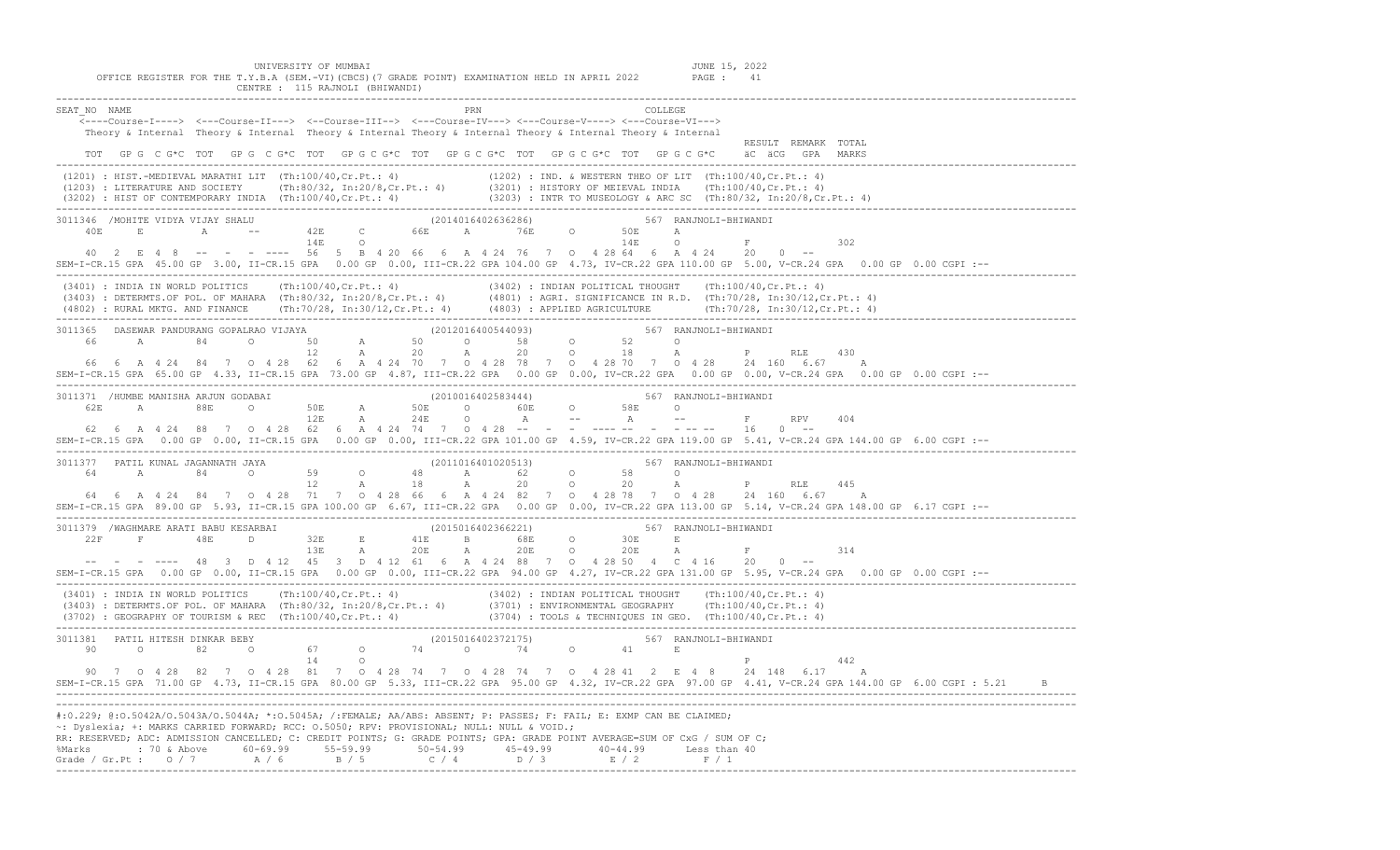|  |  | UNIVERSITY OF MUMBAI                                                                            |  |  |  | JUNE 15, 2022 |    |
|--|--|-------------------------------------------------------------------------------------------------|--|--|--|---------------|----|
|  |  | OFFICE REGISTER FOR THE T.Y.B.A (SEM.-VI) (CBCS) (7 GRADE POINT) EXAMINATION HELD IN APRIL 2022 |  |  |  | PAGE :        | 42 |
|  |  | CENTRE : 97 BORIVALI                                                                            |  |  |  |               |    |

| SEAT NO NAME |                                                                                                                                                                                        |     |        |                     |   |  | PRN                |  |    | COLLEGE                  |                    |                                                           |                                                                       |     |                                                                                                                                                            |    |
|--------------|----------------------------------------------------------------------------------------------------------------------------------------------------------------------------------------|-----|--------|---------------------|---|--|--------------------|--|----|--------------------------|--------------------|-----------------------------------------------------------|-----------------------------------------------------------------------|-----|------------------------------------------------------------------------------------------------------------------------------------------------------------|----|
|              | $\overline{\leftarrow}$ ---Course-T----> $\leftarrow$ --Course-II---> $\leftarrow$ -Course-III--> $\leftarrow$ --Course-IV---> $\leftarrow$ -Course-V----> $\leftarrow$ -Course-VI---> |     |        |                     |   |  |                    |  |    |                          |                    |                                                           |                                                                       |     |                                                                                                                                                            |    |
|              | Theory & Internal Theory & Internal Theory & Internal Theory & Internal Theory & Internal Theory & Internal                                                                            |     |        |                     |   |  |                    |  |    |                          |                    |                                                           |                                                                       |     |                                                                                                                                                            |    |
|              |                                                                                                                                                                                        |     |        |                     |   |  |                    |  |    |                          |                    |                                                           | RESULT REMARK TOTAL                                                   |     |                                                                                                                                                            |    |
|              | TOT GPG C G*C TOT GPG C G*C TOT GPG C G*C TOT GPG C G*C TOT GPG C G*C TOT GPG C G*C äC äCG GPA MARKS                                                                                   |     |        |                     |   |  |                    |  |    |                          |                    |                                                           |                                                                       |     |                                                                                                                                                            |    |
|              | (3301) : ANTHROPOLOGICAL THOUGHT (Th:100/40.Cr.Pt.: 4)                                                                                                                                 |     |        |                     |   |  |                    |  |    |                          |                    | (3302) : SOCIOLOGY OF INFORMAL SECT (Th:100/40.Cr.Pt.: 4) |                                                                       |     |                                                                                                                                                            |    |
|              | (3305) : GENDER & SOC.IN INDIA:CONT (Th:80/32, In:20/8,Cr.Pt.: 4) (3306) : SOCIOLOGY OF ORGANIZATIONS (Th:100/40,Cr.Pt.: 4)                                                            |     |        |                     |   |  |                    |  |    |                          |                    |                                                           |                                                                       |     |                                                                                                                                                            |    |
|              | $(3307)$ : URBAN.IN INDIA: ISSUES&CON $(Th:100/40, Cr.Pt.: 4)$                                                                                                                         |     |        |                     |   |  |                    |  |    |                          |                    |                                                           | $(3310)$ : OUANTITATIVE SOCIAL RESEAR (Th:80/32, In:20/8, Cr. Pt.: 4) |     |                                                                                                                                                            |    |
|              |                                                                                                                                                                                        |     |        |                     |   |  |                    |  |    |                          |                    |                                                           |                                                                       |     |                                                                                                                                                            |    |
|              | 3011539 MANE SAGAR SADANAND SUCHITA                                                                                                                                                    |     |        | A 77 0 62 A 98 0 62 |   |  | (2013016400233707) |  |    |                          |                    | 271 G.E.S.C. - BORIVALI                                   |                                                                       |     |                                                                                                                                                            |    |
| 98           | $\Omega$                                                                                                                                                                               | 62. |        |                     |   |  |                    |  | 12 | $\Omega$<br>$\mathbb{A}$ |                    |                                                           |                                                                       | 483 |                                                                                                                                                            |    |
|              |                                                                                                                                                                                        |     |        |                     | A |  |                    |  |    |                          |                    |                                                           |                                                                       |     |                                                                                                                                                            |    |
|              | 98 7 0 4 28 62 6 A 4 24 89 7 0 4 28 62 6 A 4 24 98 7 0 4 28 74 7 0 4 28 24 160 6 67 A                                                                                                  |     |        |                     |   |  |                    |  |    |                          |                    |                                                           |                                                                       |     |                                                                                                                                                            |    |
|              |                                                                                                                                                                                        |     |        |                     |   |  |                    |  |    |                          |                    |                                                           |                                                                       |     | SEM-I-CR.15 GPA 30.00 GP 2.00, II-CR.15 GPA 40.00 GP 2.67, III-CR.22 GPA 53.00 GP 2.41, IV-CR.22 GPA 69.00 GP 3.14, V-CR.24 GPA 112.00 GP 4.67 CGPI : 3.80 | D. |
|              | (3201) : HISTORY OF MEIEVAL INDIA (Th:100/40, Cr.Pt.: 4) (3202) : HIST OF CONTEMPORARY INDIA (Th:100/40, Cr.Pt.: 4)                                                                    |     |        |                     |   |  |                    |  |    |                          |                    |                                                           |                                                                       |     |                                                                                                                                                            |    |
|              | (3203) : INTR TO MUSEOLOGY & ARC SC (Th:80/32, In:20/8, Cr. Pt.: 4) (3401) : INDIA IN WORLD POLITICS (Th:100/40, Cr. Pt.: 4)                                                           |     |        |                     |   |  |                    |  |    |                          |                    |                                                           |                                                                       |     |                                                                                                                                                            |    |
|              | $(3402)$ : INDIAN POLITICAL THOUGHT (Th:100/40, Cr. Pt.: 4)                                                                                                                            |     |        |                     |   |  |                    |  |    |                          |                    |                                                           | (3403) : DETERMTS.OF POL. OF MAHARA (Th:80/32, In:20/8,Cr.Pt.: 4)     |     |                                                                                                                                                            |    |
|              |                                                                                                                                                                                        |     |        |                     |   |  |                    |  |    |                          |                    |                                                           |                                                                       |     |                                                                                                                                                            |    |
|              | 3011564 /SARJAHAN MOHABBATALI RAMJANI                                                                                                                                                  |     |        |                     |   |  | (2014016400302603) |  |    |                          | 460 SES SHAILENDRA |                                                           |                                                                       |     |                                                                                                                                                            |    |
| 52           | $\sim$ $\sim$ 74                                                                                                                                                                       |     | $\cap$ | 32 E 80 0 64 A      |   |  |                    |  | 40 |                          |                    |                                                           |                                                                       |     |                                                                                                                                                            |    |
|              |                                                                                                                                                                                        |     |        | 1 O                 |   |  |                    |  | 10 | $\overline{C}$           |                    | P                                                         | RLE 362                                                               |     |                                                                                                                                                            |    |
|              | 52  4  C  4  16  74  7  0  4  28  42  2  E  4  8  80  7  0  4  28  64  6  A  4  24  50  4  C  4  16  24  120  5.00                                                                     |     |        |                     |   |  |                    |  |    |                          |                    |                                                           |                                                                       |     |                                                                                                                                                            |    |
|              |                                                                                                                                                                                        |     |        |                     |   |  |                    |  |    |                          |                    |                                                           |                                                                       |     | SEM-I-CR.15 GPA 41.00 GP 2.73, II-CR.15 GPA 59.00 GP 3.93, III-CR.22 GPA 80.00 GP 3.64, IV-CR.22 GPA 0.00 GP 0.00, V-CR.24 GPA 88.00 GP 3.67 CGPI :--      |    |
|              |                                                                                                                                                                                        |     |        |                     |   |  |                    |  |    |                          |                    |                                                           |                                                                       |     |                                                                                                                                                            |    |
|              |                                                                                                                                                                                        |     |        |                     |   |  |                    |  |    |                          |                    |                                                           |                                                                       |     |                                                                                                                                                            |    |
|              | #:0.229; @:0.5042A/0.5043A/0.5044A; *:0.5045A; /:FEMALE; AA/ABS: ABSENT; P: PASSES; F: FAIL; E: EXMP CAN BE CLAIMED;                                                                   |     |        |                     |   |  |                    |  |    |                          |                    |                                                           |                                                                       |     |                                                                                                                                                            |    |
|              | ~: Dyslexia; +: MARKS CARRIED FORWARD; RCC: 0.5050; RPV: PROVISIONAL; NULL: NULL & VOID.;                                                                                              |     |        |                     |   |  |                    |  |    |                          |                    |                                                           |                                                                       |     |                                                                                                                                                            |    |
|              | RR: RESERVED; ADC: ADMISSION CANCELLED; C: CREDIT POINTS; G: GRADE POINTS; GPA: GRADE POINT AVERAGE=SUM OF CxG / SUM OF C;                                                             |     |        |                     |   |  |                    |  |    |                          |                    |                                                           |                                                                       |     |                                                                                                                                                            |    |
| %Marks       |                                                                                                                                                                                        |     |        |                     |   |  |                    |  |    |                          |                    |                                                           |                                                                       |     |                                                                                                                                                            |    |
|              | Grade / Gr. Pt : $0/7$ $A/6$ $B/5$ $C/4$ $D/3$ $E/2$ $F/1$                                                                                                                             |     |        |                     |   |  |                    |  |    |                          |                    |                                                           |                                                                       |     |                                                                                                                                                            |    |
|              |                                                                                                                                                                                        |     |        |                     |   |  |                    |  |    |                          |                    |                                                           |                                                                       |     |                                                                                                                                                            |    |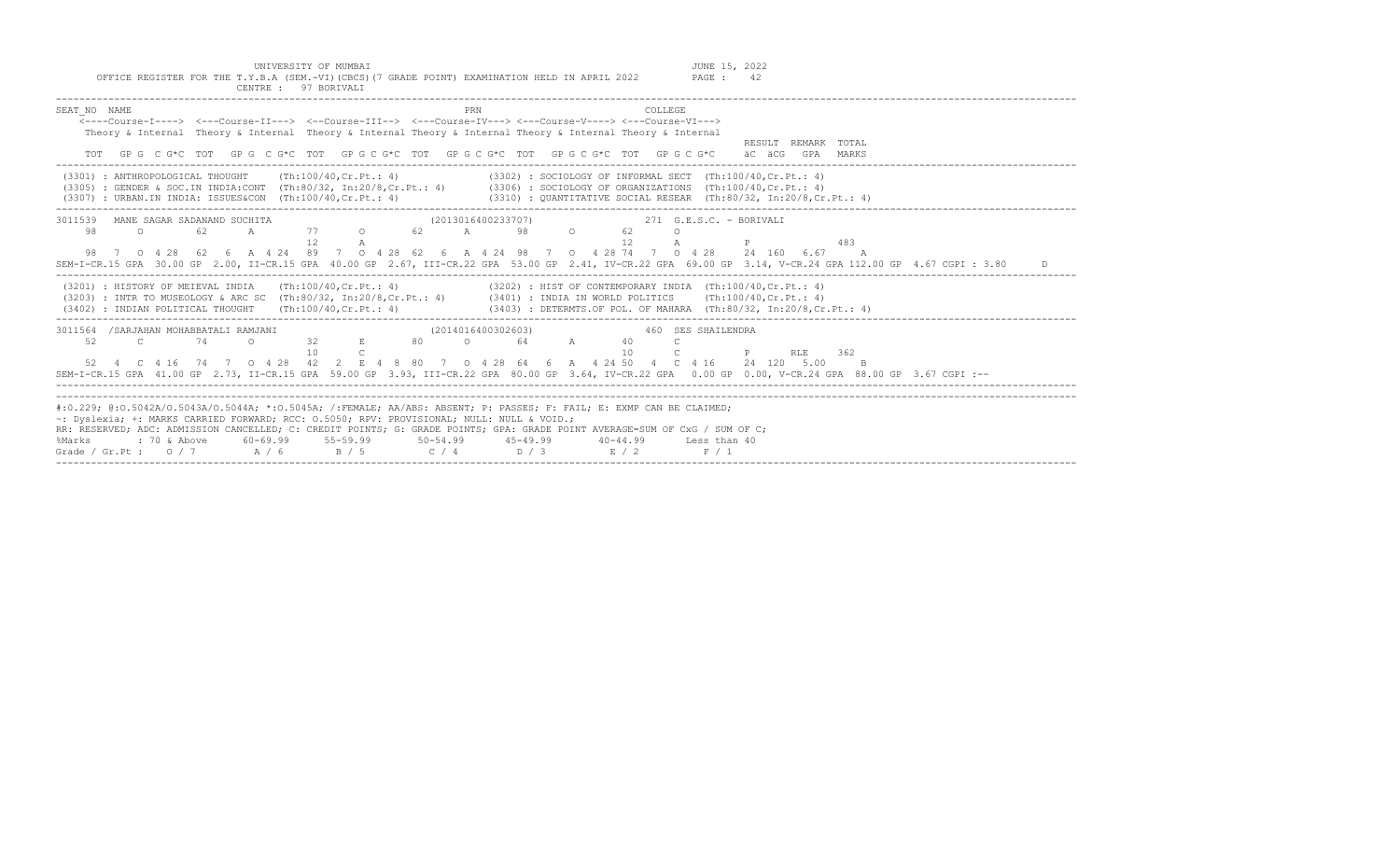| ת בתעוניים.                                                                                                                                                                                                                                                                                                                                                                                            | TETATI-<br>2022<br>UUINIA |
|--------------------------------------------------------------------------------------------------------------------------------------------------------------------------------------------------------------------------------------------------------------------------------------------------------------------------------------------------------------------------------------------------------|---------------------------|
| 2022<br>GRADE<br>$\sim$ $\sim$ $\sim$ $\sim$ $\sim$<br>the contract of the contract of the contract of the contract of the contract of<br>and the contract of the contract of the contract of the contract of the contract of the contract of the contract of the contract of the contract of the contract of the contract of the contract of the contract of the contra<br>$\lambda$ MED <sup>2</sup> | PAGE                      |
|                                                                                                                                                                                                                                                                                                                                                                                                        |                           |

| SEAT NO NAME                                                                         |                                                                                                                             | PRN<br><----Course-I----> <---Course-II---> <--Course-III--> <---Course-IV---> <---Course-V----> <---Course-VI---><br>Theory & Internal Theory & Internal Theory & Internal Theory & Internal Theory & Internal Theory & Internal<br>TOT GPG CG*C TOT GPG CG*C TOT GPG CG*C TOT GPG CG*C TOT GPG CG*C TOT GPG CG*C                                                                         | COLLEGE.<br>TOTAL<br>RESULT<br>REMARK<br>äC äCG<br>GPA<br>MARKS                                                                                                                                                                                                |  |
|--------------------------------------------------------------------------------------|-----------------------------------------------------------------------------------------------------------------------------|--------------------------------------------------------------------------------------------------------------------------------------------------------------------------------------------------------------------------------------------------------------------------------------------------------------------------------------------------------------------------------------------|----------------------------------------------------------------------------------------------------------------------------------------------------------------------------------------------------------------------------------------------------------------|--|
|                                                                                      | $(1201)$ : HIST.-MEDIEVAL MARATHI LIT $(Th:100/40, Cr.Pt.: 4)$<br>(1205) : MODERN MARATHI LITERATURE (Th:100/40, Cr.Pt.: 4) |                                                                                                                                                                                                                                                                                                                                                                                            | $(1202)$ : IND. & WESTERN THEO OF LIT $(Th:100/40, Cr.Pt.: 4)$<br>(1203) : LITERATURE AND SOCIETY (Th:80/32, In:20/8, Cr. Pt.: 4) (1204) : LINGUISTIC & MARATHI GRMMR (Th:100/40, Cr. Pt.: 4)<br>(1206) : OCCUPATIONAL MARATHI (Th:80/32, In:20/8, Cr. Pt.: 4) |  |
| 3011977 / POPETA SWAPNALI RAVINDRA SUNANDA<br>76<br>54<br>4 C 4 16 76 7 0 4 28<br>54 | 54                                                                                                                          | (2012016400362301)<br>A 72 0<br>70<br>$\circ$<br>72 7 0 4 28 72 7 0 4 28 70 7                                                                                                                                                                                                                                                                                                              | 884 TIPNIS -NERAL<br>46<br>408<br>0 4 28 64 6 A 4 24<br>24 152 6.33<br>SEM-I-CR.15 GPA 65.00 GP 4.33, II-CR.15 GPA 81.00 GP 5.40, III-CR.22 GPA 100.00 GP 4.55, IV-CR.22 GPA 126.00 GP 5.73, V-CR.24 GPA 168.00 GP 7.00 CGPI : 5.67<br>-B                      |  |
| %Marks<br>Grade / Gr.Pt : $0/7$                                                      | ~: Dyslexia; +: MARKS CARRIED FORWARD; RCC: 0.5050; RPV: PROVISIONAL; NULL: NULL & VOID.;<br>A/6 B/5                        | #:0.229; @:0.5042A/0.5043A/0.5044A; *:0.5045A; /:FEMALE; AA/ABS: ABSENT; P: PASSES; F: FAIL; E: EXMP CAN BE CLAIMED;<br>RR: RESERVED; ADC: ADMISSION CANCELLED; C: CREDIT POINTS; G: GRADE POINTS; GPA: GRADE POINT AVERAGE=SUM OF CxG / SUM OF C;<br>: 70 & Above          60-69.99          55-59.99          50-54.99          45-49.99            40-44.99<br>$C / 4$ $D / 3$<br>E / 2 | Less than 40<br>F / 1                                                                                                                                                                                                                                          |  |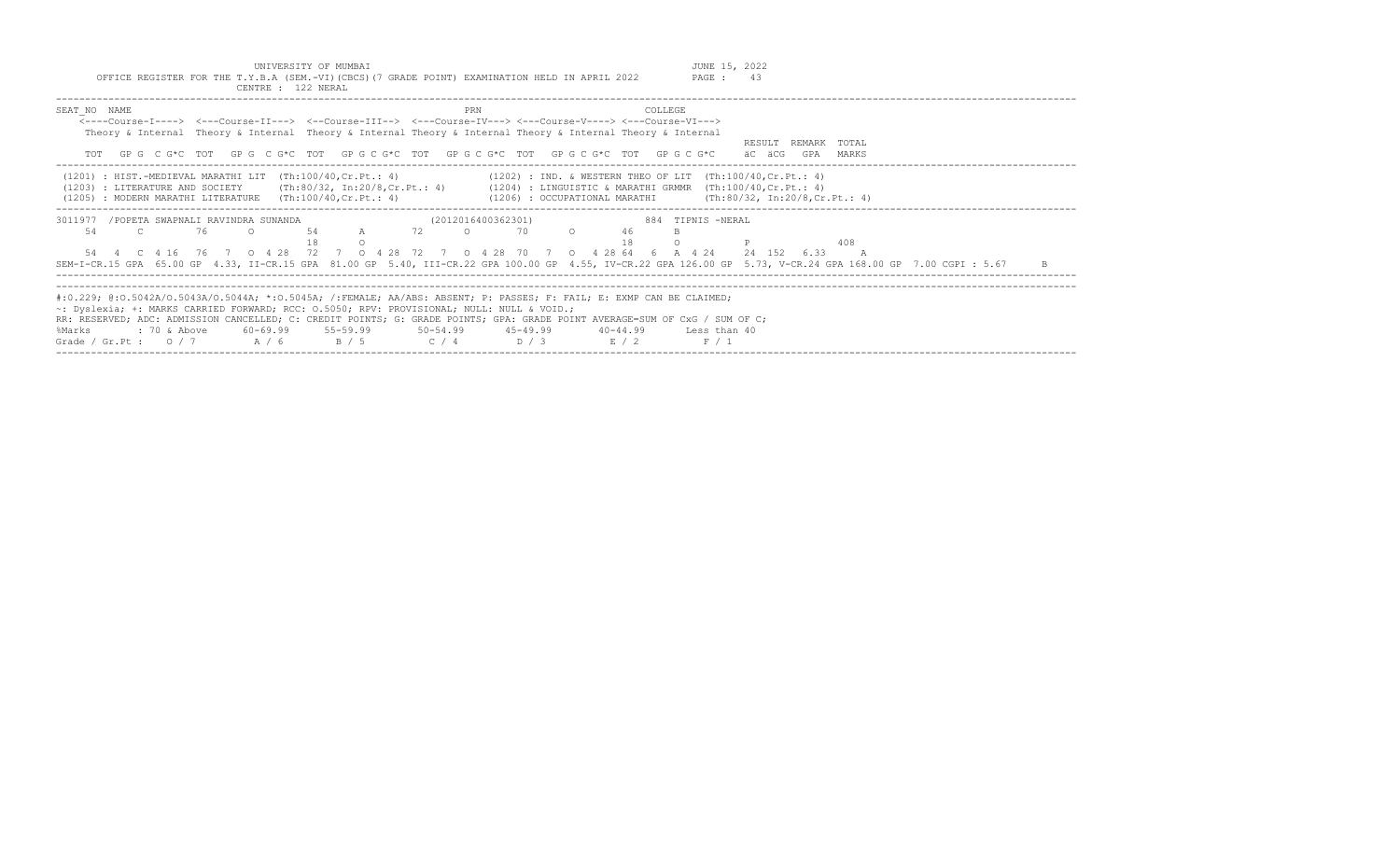Grade / Gr.Pt :  $0/7$   $A/6$   $B/5$   $C/4$   $D/3$   $E/2$   $F/1$ 

| UNIVERSITY OF MUMBAI<br>OFFICE REGISTER FOR THE T.Y.B.A (SEM.-VI)(CBCS)(7 GRADE POINT) EXAMINATION HELD IN APRIL 2022<br>CENTRE : 17 KANKAVLI                                                                                                                                |                                                                                                                                                                                      | JUNE 15, 2022<br>PAGE : 44                            |
|------------------------------------------------------------------------------------------------------------------------------------------------------------------------------------------------------------------------------------------------------------------------------|--------------------------------------------------------------------------------------------------------------------------------------------------------------------------------------|-------------------------------------------------------|
| SEAT NO NAME<br><----Course-I----> <---Course-II---> <--Course-III--> <---Course-IV---> <---Course-V----> <---Course-VI---><br>Theory & Internal Theory & Internal Theory & Internal Theory & Internal Theory & Internal Theory & Internal                                   | PRN<br><b>COLLEGE</b>                                                                                                                                                                | RESULT REMARK TOTAL                                   |
| TOT GPG CG*C TOT GPG CG*C TOT GPG CG*C TOT GPG CG*C TOT GPG CG*C TOT GPG CG*C<br>$(1301)$ : HISTORYOF MODERN HINDI LIT $(Th:100/40, Cr.Pt.: 4)$<br>(1303) : SOCIAL MEDIA<br>$(1305)$ : LING.HINDI LANG.& GRAMMER $(Th:100/40, Cr.Pt.: 4)$                                    | $(1302)$ : POST INDEPENDENT HINDI LIT $(Th:100/40, Cr.Pt.: 4)$<br>(Th:80/32, In:20/8,Cr.Pt.: 4)     (1304) : LIT. CRIT/PROSODY & RHET   (Th:100/40,Cr.Pt.: 4)<br>(1307) : MASS MEDIA | äC äCG<br>GPA MARKS<br>(Th:80/32, In:20/8, Cr.Pt.: 4) |
| 3012056 /LIMAYE ANUSHRI ANANT ARUNA                                                                                                                                                                                                                                          | (2012016400983772)                                                                                                                                                                   | 244 KANKAVLI COLLEGE                                  |
| 59<br>$\circ$<br>76<br>48<br>$\cap$<br>76 7 0 4 28 48 3 D 4 12 77 7 0 4 28 74 7 0 4 28 74 7 0 4 28 63 6 A 4 24<br>SEM-I-CR.15 GPA 79.00 GP 5.27, II-CR.15 GPA 62.00 GP 4.13, III-CR.22 GPA 86.00 GP 3.91, IV-CR.22 GPA 72.00 GP 3.27, V-CR.24 GPA 168.00 GP 7.00 CGPI : 5.04 | 74<br>$\circ$<br>45<br>$\cap$<br>74                                                                                                                                                  | 412<br>24 148 6.17                                    |
| #:0.229; @:0.5042A/0.5043A/0.5044A; *:0.5045A; /:FEMALE; AA/ABS: ABSENT; P: PASSES; F: FAIL; E: EXMP CAN BE CLAIMED;<br>$\sim$ : Dyslexia; +: MARKS CARRIED FORWARD; RCC: 0.5050; RPV: PROVISIONAL; NULL: NULL & VOID.;                                                      |                                                                                                                                                                                      |                                                       |
| RR: RESERVED; ADC: ADMISSION CANCELLED; C: CREDIT POINTS; G: GRADE POINTS; GPA: GRADE POINT AVERAGE=SUM OF CxG / SUM OF C;<br>60-69.99 55-59.99<br>%Marks<br>: 70 & Above                                                                                                    | $50 - 54.99$<br>$45 - 49.99$<br>$40 - 44.99$                                                                                                                                         | Less than 40                                          |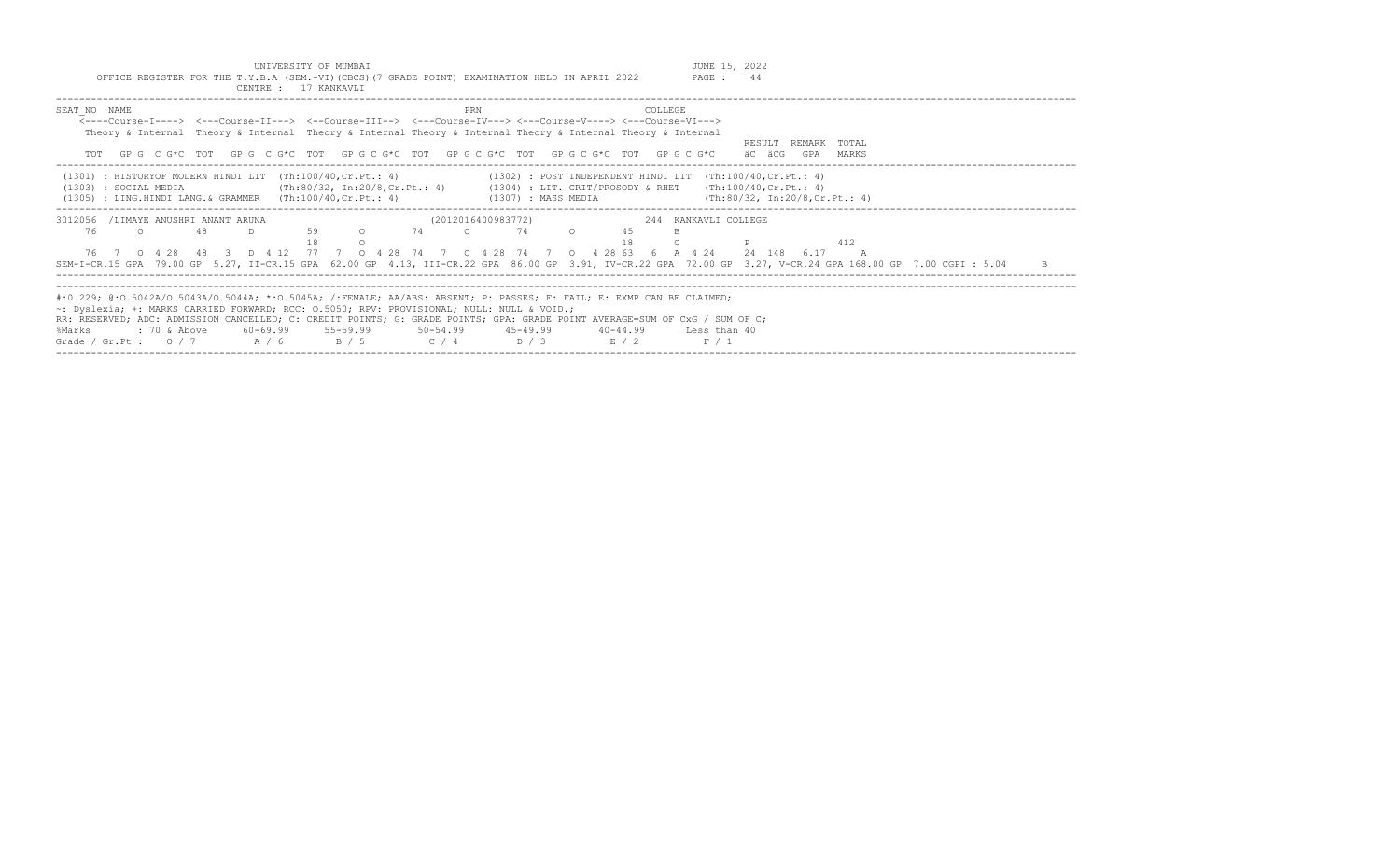| UNIVERSITY OF MUMBAI<br>OFFICE REGISTER FOR THE T.Y.B.A (SEM.-VI)(CBCS)(7 GRADE POINT) EXAMINATION HELD IN APRIL 2022<br>CENTRE : 24 KHOPOLI                                                                                                                                                                                                                                                                                                                                                                     | JUNE 15, 2022<br>PAGE: 45                                       |
|------------------------------------------------------------------------------------------------------------------------------------------------------------------------------------------------------------------------------------------------------------------------------------------------------------------------------------------------------------------------------------------------------------------------------------------------------------------------------------------------------------------|-----------------------------------------------------------------|
| SEAT NO NAME<br>COLLEGE<br>PRN<br><----Course-T----> <---Course-TT---> <--Course-TTT--> <---Course-TV---> <---Course-V----> <---Course-VT---><br>Theory & Internal Theory & Internal Theory & Internal Theory & Internal Theory & Internal Theory & Internal<br>GPGCG*CTOTGPGCG*CTOTGPGCG*CTOTGPGCG*CTOTGPGCG*CTOTGPGCG*CTOTGPGCG                                                                                                                                                                                | RESULT REMARK TOTAL<br>äC äCG<br>GPA<br>MARKS                   |
| (Th:100/40,Cr.Pt.: 4)<br>$(3702)$ : GEOGRAPHY OF TOURISM & REC $(Th:100/40, Cr.Pt.: 4)$<br>(3701) : ENVIRONMENTAL GEOGRAPHY<br>$(3704)$ : TOOLS & TECHNIQUES IN GEO. $(Th:100/40, Cr.Pt.: 4)$<br>$(3705)$ : ECONOMIC GEOGRAPHY (Th:100/40, Cr. Pt.: 4)<br>$(3709)$ : PROJECT - PRACTICAL $(\text{Th:100/40, Cr.Pt.}: 4)$<br>(3707) : SOCIAL GEOGRAPHY<br>(Th:100/40, Cr.Pt.: 4)                                                                                                                                  |                                                                 |
| 3012401<br>KADAM AKSHAY BALIRAM ANJALI<br>(2014016401025533)<br>76<br>78 —<br>64<br>$\overline{A}$<br>$\circ$<br>90<br>74<br>$\cap$<br>80<br>$\cap$<br>$\Omega$<br>$\bigcirc$<br>76 7 0 4 28 64 6 A 4 24 78 7 0 4 28 90 7 0 4 28 74 7 0 4 28 80 7 0 4 28<br>SEM-I-CR.15 GPA 84.00 GP 5.60, II-CR.15 GPA 72.00 GP 4.80, III-CR.22 GPA 0.00 GP 0.00, IV-CR.22 GPA 0.00 GP 0.00, V-CR.24 GPA 156.00 GP 6.50 CGPI :--                                                                                                | 103 KMC- KHOPOLI<br>RLE<br>462<br>24 164 6.83<br>$\overline{A}$ |
| #:0.229; @:0.5042A/0.5043A/0.5044A; *:0.5045A; /:FEMALE; AA/ABS: ABSENT; P: PASSES; F: FAIL; E: EXMP CAN BE CLAIMED;<br>$\sim$ : Dyslexia; +: MARKS CARRIED FORWARD; RCC: 0.5050; RPV: PROVISIONAL; NULL: NULL & VOID.;<br>RR: RESERVED; ADC: ADMISSION CANCELLED; C: CREDIT POINTS; G: GRADE POINTS; GPA: GRADE POINT AVERAGE=SUM OF CxG / SUM OF C;<br>$60-69.99$ $55-59.99$ $50-54.99$ $45-49.99$<br>%Marks<br>: 70 & Above<br>$40 - 44.99$<br>$C / 4$ $D / 3$ $E / 2$<br>Grade / Gr.Pt: $0/7$ A / 6<br>B / 5 | Less than 40<br>F / 1                                           |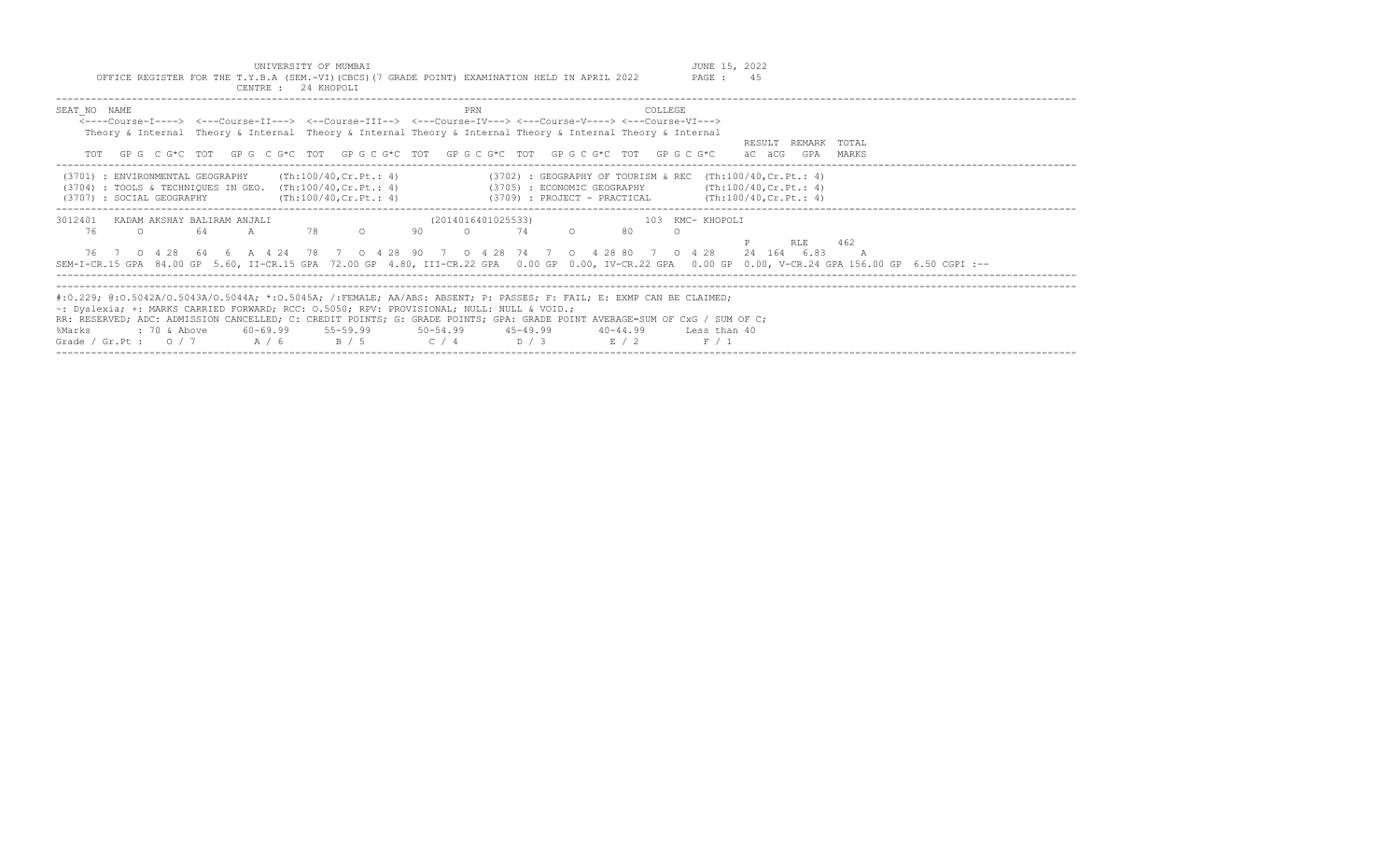| OFFICE REGISTER FOR THE T.Y.B.A (SEM.-VI) (CBCS) (7 GRADE POINT) EXAMINATION HELD IN APRIL 2022<br>PAGE: 46<br>CENTRE : 76 NAVI MUMBAI                                                                                                                                                                                                                                                                                                                                                                                   |
|--------------------------------------------------------------------------------------------------------------------------------------------------------------------------------------------------------------------------------------------------------------------------------------------------------------------------------------------------------------------------------------------------------------------------------------------------------------------------------------------------------------------------|
| PRN<br>COLLEGE<br>SEAT NO NAME<br><----Course-I----> <---Course-II---> <--Course-III--> <---Course-IV---> <---Course-V----> <---Course-VI---><br>Theory & Internal Theory & Internal Theory & Internal Theory & Internal Theory & Internal Theory & Internal<br>RESULT REMARK TOTAL<br>TOT GPG CG*C TOT GPG CG*C TOT GPG CG*C TOT GPG CG*C TOT GPG CG*C TOT GPG CG*C<br>äC äCG GPA MARKS                                                                                                                                 |
| (3101) : MACROECONOMICS - III<br>(Th:100/40, Cr.Pt.: 4)<br>$(3102)$ : INTERNATIONAL ECONOMICS (Th:100/40, Cr. Pt.: 4)<br>(3104) : ECONOMICS OF AGRICULTURE A (Th:80/32, In:20/8,Cr.Pt.: 4) (3701) : ENVIRONMENTAL GEOGRAPHY (Th:100/40,Cr.Pt.: 4)<br>$(3702)$ : GEOGRAPHY OF TOURISM & REC (Th:100/40.Cr.Pt.: 4)<br>$(3704)$ : TOOLS & TECHNIQUES IN GEO. $(Th:100/40, Cr.Pt.: 4)$                                                                                                                                       |
| 3012417 / PATIL SONALI RAMCHANDRA SUREKHA<br>B 50+ C<br>$-38+$<br>$D \sim 1$<br>$57+$<br>80<br>40<br>E<br>$48+$<br>D.<br>$\circ$<br>$1.5+$<br>328<br>$\Omega$<br>40  2  E  4  8  48  3  D  4  12  53  4  C  4  16  57  5  B  4  20  50  4  C  4  16  80  7  0  4  28  24  100  4.17  C<br>SEM-I-CR.15 GPA 39.00 GP 2.60, II-CR.15 GPA 54.00 GP 3.60, III-CR.22 GPA 96.00 GP 4.36, IV-CR.22 GPA 92.00 GP 4.18, V-CR.24 GPA 100.00 GP 4.17 CGPI: 3.9400.06 C                                                               |
| $(2301)$ : PROGRESSIVE PALI GRAMMAR $(Th:100/40, Cr.Pt.: 4)$<br>(2302) : PROSE & POETRY-ATTHAKATHA (Th:100/40, Cr. Pt.: 4)<br>(2303) : ELET.-1:CUL.&HIST PALI TXT (Th:80/32, In:20/8,Cr.Pt.: 4) (3121) : ADVANCED MACROECONOMICS-3 (Th:100/40,Cr.Pt.: 4)<br>$(3125)$ : INDUSTRIAL & LABOUR ECO-II (Th:80/32, In:20/8, Cr. Pt.: 4)<br>$(3122)$ : INTERNATIONAL ECONOMICS $(Th:100/40, Cr.Pt.: 4)$                                                                                                                         |
| 3012442 KADAM VIJAY GANPATI NANDA<br>(2014016401119812)<br>875 SATYAGHRAH-KHARGHAR<br>A 47 B<br>52 C 62 A 40<br>62<br>A<br>60<br>$\mathcal{C}$<br>18<br>17<br>$\Omega$<br>$\Omega$<br>358<br>62 6 A 4 24 60 6 A 4 24 65 6 A 4 24 52 4 C 4 16 62 6 A 4 24 57 5 B 4 20 24 132 5.50 B<br>SEM-I-CR.15 GPA 37.00 GP 2.47, II-CR.15 GPA 43.00 GP 2.87, III-CR.22 GPA 53.00 GP 2.41, IV-CR.22 GPA 58.00 GP 2.64, V-CR.24 GPA 140.00 GP 5.83 CGPI : 3.80                                                                         |
| #:0.229; @:0.5042A/0.5043A/0.5044A; *:0.5045A; /:FEMALE; AA/ABS: ABSENT; P: PASSES; F: FAIL; E: EXMP CAN BE CLAIMED;<br>~: Dyslexia; +: MARKS CARRIED FORWARD; RCC: 0.5050; RPV: PROVISIONAL; NULL: NULL & VOID.;<br>RR: RESERVED; ADC: ADMISSION CANCELLED; C: CREDIT POINTS; G: GRADE POINTS; GPA: GRADE POINT AVERAGE=SUM OF CxG / SUM OF C;<br>$60-69.99$ $55-59.99$ $50-54.99$ $45-49.99$<br>: 70 & Above<br>$40 - 44.99$<br>Less than 40<br>%Marks<br>Grade / Gr.Pt : $0/7$ A / 6 B / 5 C / 4 D / 3 E / 2<br>F / 1 |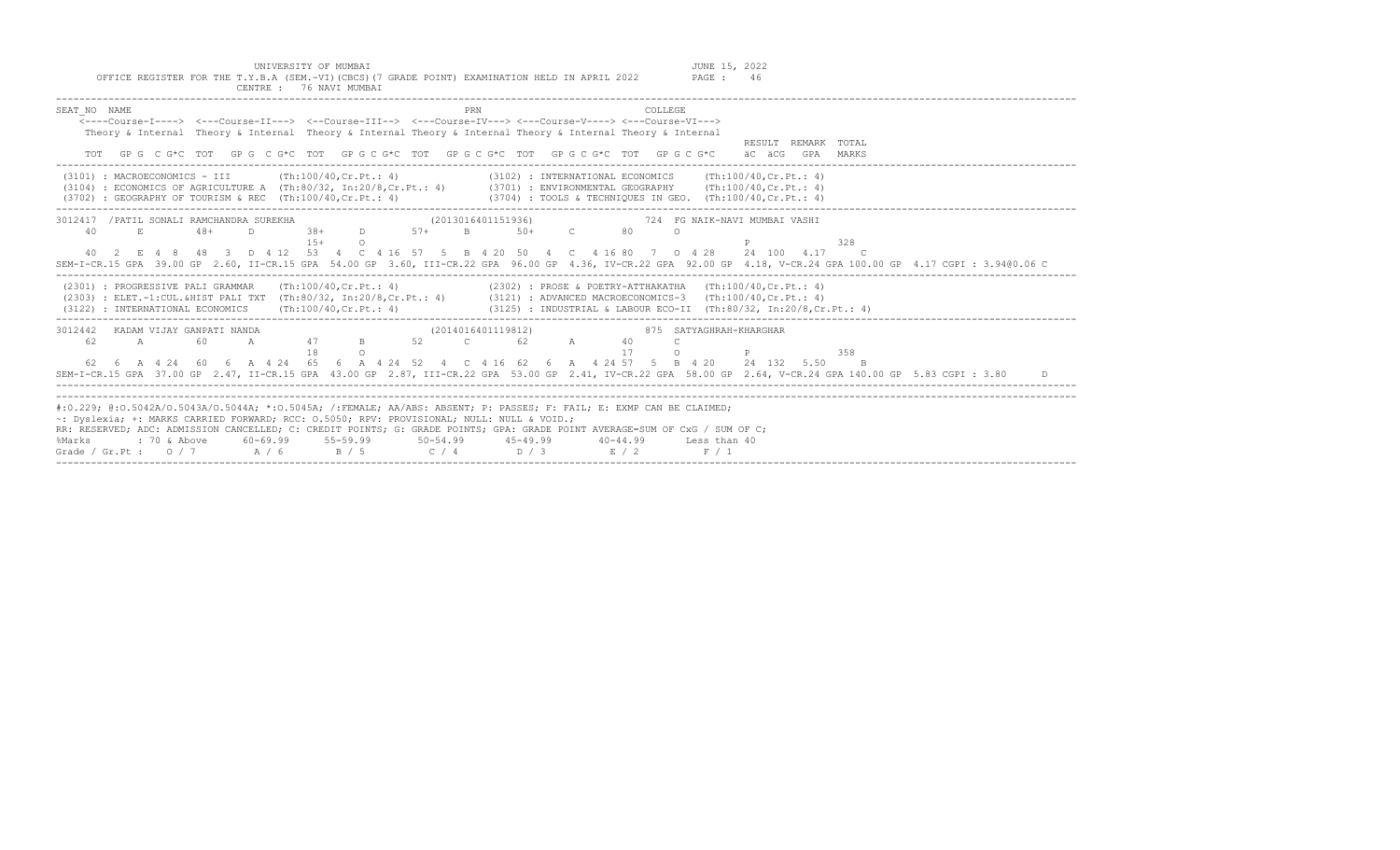UNIVERSITY OF MUMBAI<br>Y.B.A (SEM.-VI)(CBCS)(7 GRADE POINT) EXAMINATION HELD IN APRIL 2022 PAGE : 47

| OFFICE REGISTER FOR THE T.Y.B.A (SEM.-VI)(CBCS)(7 GRADE POINT) EXAMINATION HELD IN APRIL 2022<br>CENTRE : 88 PALI (RATNAGIRI)                                                                                                                                                                                                                                                                                                                                                | PAGE: 47                                                                                                                                                                                                                                                                                                                     |
|------------------------------------------------------------------------------------------------------------------------------------------------------------------------------------------------------------------------------------------------------------------------------------------------------------------------------------------------------------------------------------------------------------------------------------------------------------------------------|------------------------------------------------------------------------------------------------------------------------------------------------------------------------------------------------------------------------------------------------------------------------------------------------------------------------------|
| SEAT NO NAME<br><----Course-T----> <---Course-TT---> <--Course-TTT--> <---Course-TV---> <---Course-V----> <---Course-VT---><br>Theory & Internal Theory & Internal Theory & Internal Theory & Internal Theory & Internal Theory & Internal<br>TOT GPG CG*C TOT GPG CG*C TOT GPG CG*C TOT GPG CG*C TOT GPG CG*C TOT GPG CG*C                                                                                                                                                  | PRN<br>COLLEGE<br>RESULT REMARK TOTAL<br>äC äCG<br>GPA MARKS                                                                                                                                                                                                                                                                 |
| $(1201)$ : HIST.-MEDIEVAL MARATHI LIT $(Th:100/40, Cr.Pt.: 4)$                                                                                                                                                                                                                                                                                                                                                                                                               | $(1202)$ : IND. & WESTERN THEO OF LIT $(Th:100/40, Cr.Pt.: 4)$<br>(1203) : LITERATURE AND SOCIETY (Th:80/32, In:20/8, Cr. Pt.: 4) (3201) : HISTORY OF MEIEVAL INDIA (Th:100/40, Cr. Pt.: 4)<br>(3202) : HIST OF CONTEMPORARY INDIA (Th:100/40, Cr.Pt.: 4) (3203) : INTR TO MUSEOLOGY & ARC SC (Th:80/32, In:20/8, Cr.Pt.: 4) |
| 3012647 /SAWANT DIPTI UDAY NALINI<br>55<br>58<br>72<br>58<br>$\Omega$<br>B.<br>$\overline{A}$<br>72 7 0 4 28 58 5 B 4 20 70 7 0 4 28 58 5 B 4 20 50 4 C 4 16 66 6 A 4 24                                                                                                                                                                                                                                                                                                     | (2009016400908836)<br>942 D.J.SAMANT-PALI, RATNAGIRI<br>$\overline{B}$<br>50<br>49<br>RPV 374<br>24 136 5.67<br>B.<br>SEM-I-CR.15 GPA 0.00 GP 0.00, II-CR.15 GPA 0.00 GP 0.00, III-CR.22 GPA 0.00 GP 0.00, IV-CR.22 GPA 0.00 GP 0.00, V-CR.24 GPA 132.00 GP 5.50 CGPI :--                                                    |
| #:0.229; @:0.5042A/0.5043A/0.5044A; *:0.5045A; /:FEMALE; AA/ABS: ABSENT; P: PASSES; F: FAIL; E: EXMP CAN BE CLAIMED;<br>$\sim$ : Dyslexia; +: MARKS CARRIED FORWARD; RCC: 0.5050; RPV: PROVISIONAL; NULL: NULL & VOID.;<br>RR: RESERVED; ADC: ADMISSION CANCELLED; C: CREDIT POINTS; G: GRADE POINTS; GPA: GRADE POINT AVERAGE=SUM OF CxG / SUM OF C;<br>: 70 & Above<br>60-69.99 55-59.99 50-54.99 45-49.99<br>%Marks<br>Grade / Gr.Pt: $0/7$ $A/6$ $B/5$ $C/4$ $D/3$ $E/2$ | $40 - 44.99$<br>Less than 40<br>F / 1                                                                                                                                                                                                                                                                                        |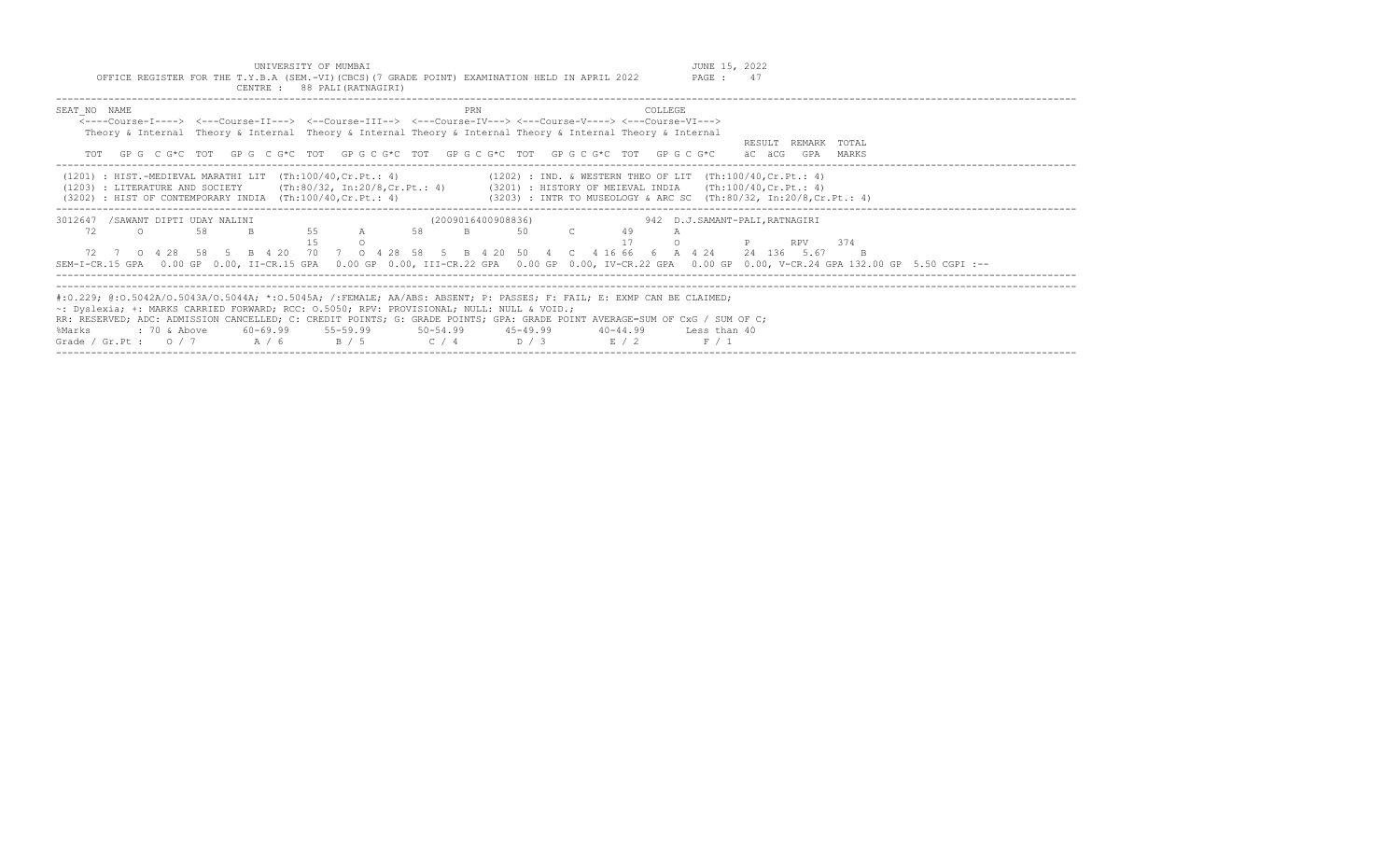|                                                                                                                            | OFFICE REGISTER FOR THE T.Y.B.A (SEM.-VI) (CBCS) (7 GRADE POINT) EXAMINATION HELD IN APRIL 2022             |    |        | CENTRE : 103 PALGAD |                   |          |                                             |     |  |  |    |                | PAGE: 48                                                                                                                            |  |                          |                                                                                                                                                            |  |
|----------------------------------------------------------------------------------------------------------------------------|-------------------------------------------------------------------------------------------------------------|----|--------|---------------------|-------------------|----------|---------------------------------------------|-----|--|--|----|----------------|-------------------------------------------------------------------------------------------------------------------------------------|--|--------------------------|------------------------------------------------------------------------------------------------------------------------------------------------------------|--|
| SEAT NO NAME                                                                                                               |                                                                                                             |    |        |                     |                   |          |                                             | PRN |  |  |    | <b>COLLEGE</b> |                                                                                                                                     |  |                          |                                                                                                                                                            |  |
|                                                                                                                            | <----Course-T----> <---Course-TT---> <--Course-TTT--> <---Course-TV---> <---Course-V----> <---Course-VT---> |    |        |                     |                   |          |                                             |     |  |  |    |                |                                                                                                                                     |  |                          |                                                                                                                                                            |  |
|                                                                                                                            | Theory & Internal Theory & Internal Theory & Internal Theory & Internal Theory & Internal Theory & Internal |    |        |                     |                   |          |                                             |     |  |  |    |                |                                                                                                                                     |  |                          |                                                                                                                                                            |  |
|                                                                                                                            |                                                                                                             |    |        |                     |                   |          |                                             |     |  |  |    |                |                                                                                                                                     |  | RESULT REMARK TOTAL      |                                                                                                                                                            |  |
|                                                                                                                            |                                                                                                             |    |        |                     |                   |          |                                             |     |  |  |    |                | TOT GPG CG*C TOT GPG CG*C TOT GPG CG*C TOT GPG CG*C TOT GPG CG*C TOT GPG CG*C äCGCG GPA MARKS                                       |  |                          |                                                                                                                                                            |  |
|                                                                                                                            |                                                                                                             |    |        |                     |                   |          |                                             |     |  |  |    |                | (1201) : HIST.-MEDIEVAL MARATHI LIT (Th:100/40,Cr.Pt.: 4) (1202) : IND. & WESTERN THEO OF LIT (Th:100/40,Cr.Pt.: 4)                 |  |                          |                                                                                                                                                            |  |
|                                                                                                                            |                                                                                                             |    |        |                     |                   |          |                                             |     |  |  |    |                | (1203) : LITERATURE AND SOCIETY (Th:80/32, In:20/8, Cr.Pt.: 4) (3201) : HISTORY OF MEIEVAL INDIA (Th:100/40, Cr.Pt.: 4)             |  |                          |                                                                                                                                                            |  |
|                                                                                                                            |                                                                                                             |    |        |                     |                   |          |                                             |     |  |  |    |                | (3202) : HIST OF CONTEMPORARY INDIA (Th:100/40, Cr. Pt.: 4) (3203) : INTR TO MUSEOLOGY & ARC SC (Th:80/32, In:20/8, Cr. Pt.: 4)     |  |                          |                                                                                                                                                            |  |
| 3012663 CHAVAN DIGAMBAR KRUSHNAKANT KALPANA                                                                                |                                                                                                             |    |        |                     |                   |          |                                             |     |  |  |    |                | 1031 SANE GURUJI-DAPOLI-PALGAD                                                                                                      |  |                          |                                                                                                                                                            |  |
| 90                                                                                                                         | $\cap$                                                                                                      | 92 | $\cap$ |                     |                   |          | 4NA (2015016401823954)<br>68 0 90 0 86 0 70 |     |  |  |    |                |                                                                                                                                     |  |                          |                                                                                                                                                            |  |
|                                                                                                                            |                                                                                                             |    |        |                     | 16                | $\Omega$ |                                             |     |  |  | 16 | $\Omega$       | $\mathsf{P}$ and $\mathsf{P}$ are the set of $\mathsf{P}$                                                                           |  | 528                      |                                                                                                                                                            |  |
|                                                                                                                            |                                                                                                             |    |        |                     |                   |          |                                             |     |  |  |    |                | 90 7 0 4 28 92 7 0 4 28 84 7 0 4 28 90 7 0 4 28 86 7 0 4 28 86 7 0 4 28 24 168 7.00                                                 |  | $\overline{\phantom{a}}$ |                                                                                                                                                            |  |
|                                                                                                                            |                                                                                                             |    |        |                     |                   |          |                                             |     |  |  |    |                |                                                                                                                                     |  |                          | SEM-I-CR.15 GPA 50.00 GP 3.33, II-CR.15 GPA 40.00 GP 2.67, III-CR.22 GPA 50.00 GP 2.27, IV-CR.22 GPA 50.00 GP 2.27, V-CR.24 GPA 140.00 GP 5.83 CGPI : 4.08 |  |
| 3012668                                                                                                                    |                                                                                                             |    |        |                     |                   |          |                                             |     |  |  |    |                | KARANDE DHANANJAY DHONDU SULOCHANA                          (2015016401079357)                      1031  SANE GURUJI-DAPOLI-PALGAD |  |                          |                                                                                                                                                            |  |
| 88                                                                                                                         | $\circ$                                                                                                     | 88 |        | $\cap$              | 66 0 90 0 90 0 72 |          |                                             |     |  |  |    | $\Omega$       |                                                                                                                                     |  |                          |                                                                                                                                                            |  |
|                                                                                                                            |                                                                                                             |    |        |                     |                   |          |                                             |     |  |  | 15 | $\cap$         | <b>P</b> RLE                                                                                                                        |  | 524                      |                                                                                                                                                            |  |
|                                                                                                                            |                                                                                                             |    |        |                     |                   |          |                                             |     |  |  |    |                | 88 7 0 4 28 88 7 0 4 28 81 7 0 4 28 90 7 0 4 28 90 7 0 4 28 87 7 0 4 28 24 168 7.00                                                 |  | $\circ$ 0                |                                                                                                                                                            |  |
|                                                                                                                            |                                                                                                             |    |        |                     |                   |          |                                             |     |  |  |    |                |                                                                                                                                     |  |                          | SEM-I-CR.15 GPA 82.00 GP 5.47, II-CR.15 GPA 82.00 GP 5.47, III-CR.22 GPA 0.00 GP 0.00, IV-CR.22 GPA 0.00 GP 0.00, V-CR.24 GPA 120.00 GP 5.00 CGPI :--      |  |
|                                                                                                                            |                                                                                                             |    |        |                     |                   |          |                                             |     |  |  |    |                |                                                                                                                                     |  |                          |                                                                                                                                                            |  |
| #:0.229; @:0.5042A/0.5043A/0.5044A; *:0.5045A; /:FEMALE; AA/ABS: ABSENT; P: PASSES; F: FAIL; E: EXMP CAN BE CLAIMED;       |                                                                                                             |    |        |                     |                   |          |                                             |     |  |  |    |                |                                                                                                                                     |  |                          |                                                                                                                                                            |  |
| ~: Dyslexia; +: MARKS CARRIED FORWARD; RCC: 0.5050; RPV: PROVISIONAL; NULL: NULL & VOID.;                                  |                                                                                                             |    |        |                     |                   |          |                                             |     |  |  |    |                |                                                                                                                                     |  |                          |                                                                                                                                                            |  |
| RR: RESERVED; ADC: ADMISSION CANCELLED; C: CREDIT POINTS; G: GRADE POINTS; GPA: GRADE POINT AVERAGE=SUM OF CxG / SUM OF C; |                                                                                                             |    |        |                     |                   |          |                                             |     |  |  |    |                |                                                                                                                                     |  |                          |                                                                                                                                                            |  |
| %Marks                                                                                                                     |                                                                                                             |    |        |                     |                   |          |                                             |     |  |  |    |                | 40-44.99 Less than 40                                                                                                               |  |                          |                                                                                                                                                            |  |
| Grade / Gr.Pt: $0/7$ $A/6$ $B/5$ $C/4$ $D/3$ $E/2$                                                                         |                                                                                                             |    |        |                     |                   |          |                                             |     |  |  |    |                | F / 1                                                                                                                               |  |                          |                                                                                                                                                            |  |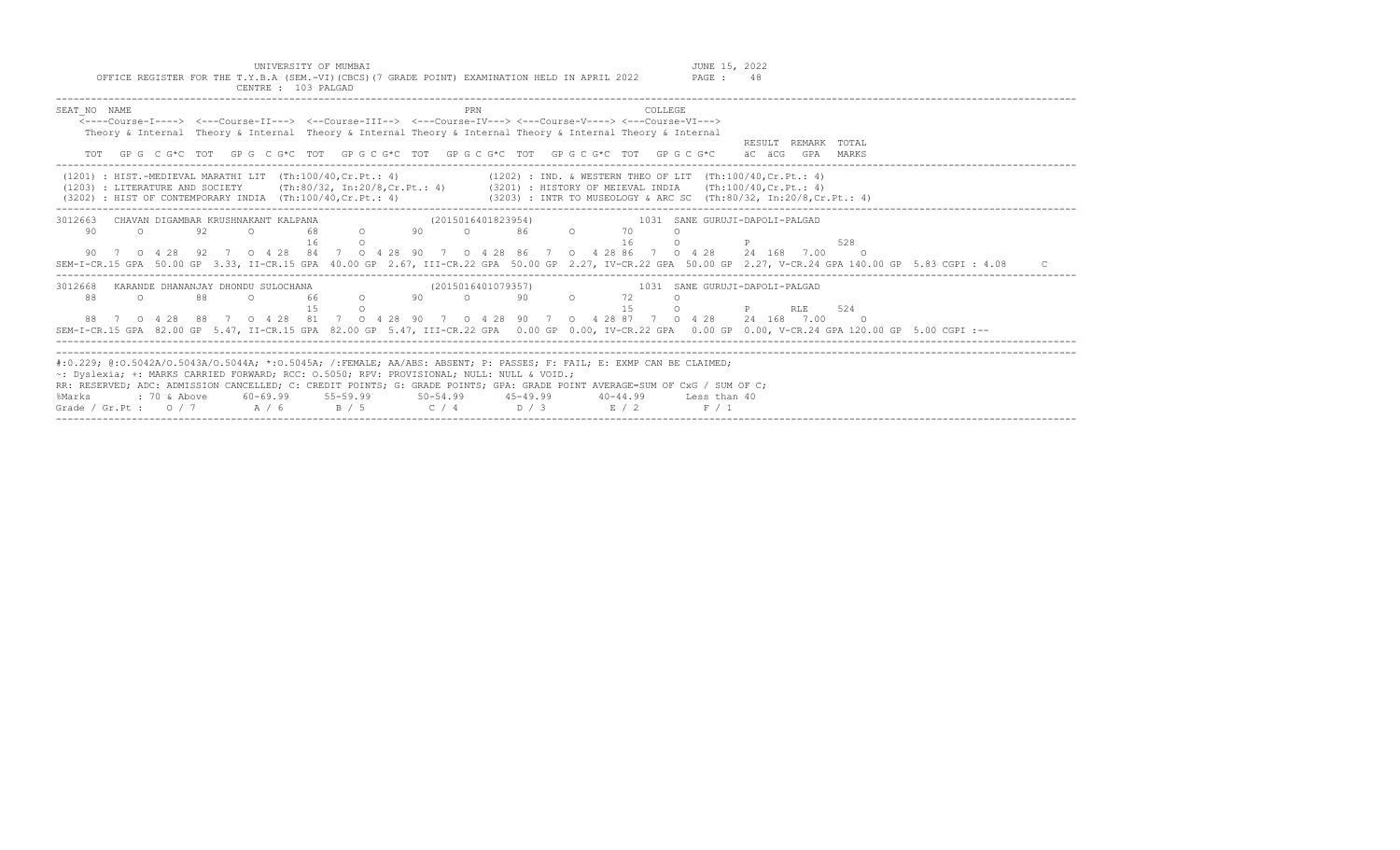| UNIVERSITY OF MUMBAI<br>OFFICE REGISTER FOR THE T.Y.B.A (SEM.-VI) (CBCS) (7 GRADE POINT) EXAMINATION HELD IN APRIL 2022<br>CENTRE : 14 CHIPLUN                                                                                                                                                                                                                                                                                                   |                                                                                                                                                                                                                                    | JUNE 15, 2022<br>PAGE: 49                                         |
|--------------------------------------------------------------------------------------------------------------------------------------------------------------------------------------------------------------------------------------------------------------------------------------------------------------------------------------------------------------------------------------------------------------------------------------------------|------------------------------------------------------------------------------------------------------------------------------------------------------------------------------------------------------------------------------------|-------------------------------------------------------------------|
| SEAT NO NAME<br><----Course-I----> <---Course-II---> <--Course-III--> <---Course-IV---> <---Course-V----> <---Course-VI---><br>Theory & Internal Theory & Internal Theory & Internal Theory & Internal Theory & Internal Theory & Internal<br>TOT GPG CG*C TOT GPG CG*C TOT GPG CG*C TOT GPG CG*C TOT GPG CG*C TOT GPG CG*C                                                                                                                      | COLLEGE.                                                                                                                                                                                                                           | REMARK TOTAL<br>RESULT.<br>äC äCG<br>MARKS<br>GPA                 |
| $(1301)$ : HISTORYOF MODERN HINDI LIT $(Th:100/40, Cr.Pt.: 4)$<br>(1303) : SOCIAL MEDIA<br>$(1305)$ : LING.HINDI LANG.& GRAMMER $(Th:100/40, Cr.Pt.: 4)$                                                                                                                                                                                                                                                                                         | $(1302)$ : POST INDEPENDENT HINDI LIT $(Th:100/40, Cr.Pt.: 4)$<br>(Th:80/32, In:20/8, Cr. Pt.: 4) (1304) : LIT. CRIT/PROSODY & RHET (Th:100/40, Cr. Pt.: 4)<br>(1306) : IDEO BCKG OF MOD HINDI LIT (Th:80/32, In:20/8, Cr. Pt.: 4) |                                                                   |
| 3012682<br>JOGALE ANIKET ANIL ANJALI<br>92<br>88<br>62<br>$\Omega$<br>$\Omega$<br>0 4 28 92 7 0 4 28 75 7 0 4 28 48<br>88<br>SEM-I-CR.15 GPA 40.00 GP 2.67, II-CR.15 GPA 0.00 GP 0.00, III-CR.22 GPA 58.00 GP 2.64, IV-CR.22 GPA 69.00 GP 3.14, V-CR.24 GPA 156.00 GP 6.50 CGPI :--                                                                                                                                                              | (2014016400872856)<br>48<br>82<br>D<br>D 4 12 82 7 0 4 28 84 7 0 4 28<br>$\mathcal{S}$                                                                                                                                             | 51 D.B.J.-CHIPLUN<br>469<br>RLE.<br>24 152 6.33<br>$\overline{A}$ |
| #:0.229; @:0.5042A/0.5043A/0.5044A; *:0.5045A; /:FEMALE; AA/ABS: ABSENT; P: PASSES; F: FAIL; E: EXMP CAN BE CLAIMED;<br>~: Dyslexia; +: MARKS CARRIED FORWARD; RCC: 0.5050; RPV: PROVISIONAL; NULL: NULL & VOID.;<br>RR: RESERVED; ADC: ADMISSION CANCELLED; C: CREDIT POINTS; G: GRADE POINTS; GPA: GRADE POINT AVERAGE=SUM OF CxG / SUM OF C;<br>$: 70$ & Above<br>60-69.99<br>55-59.99<br>%Marks<br>Grade / Gr.Pt : $0 / 7$<br>A / 6<br>B / 5 | $50 - 54.99$<br>45-49.99<br>40-44.99<br>D / 3<br>C / 4<br>E / 2                                                                                                                                                                    | Less than 40<br>F / 1                                             |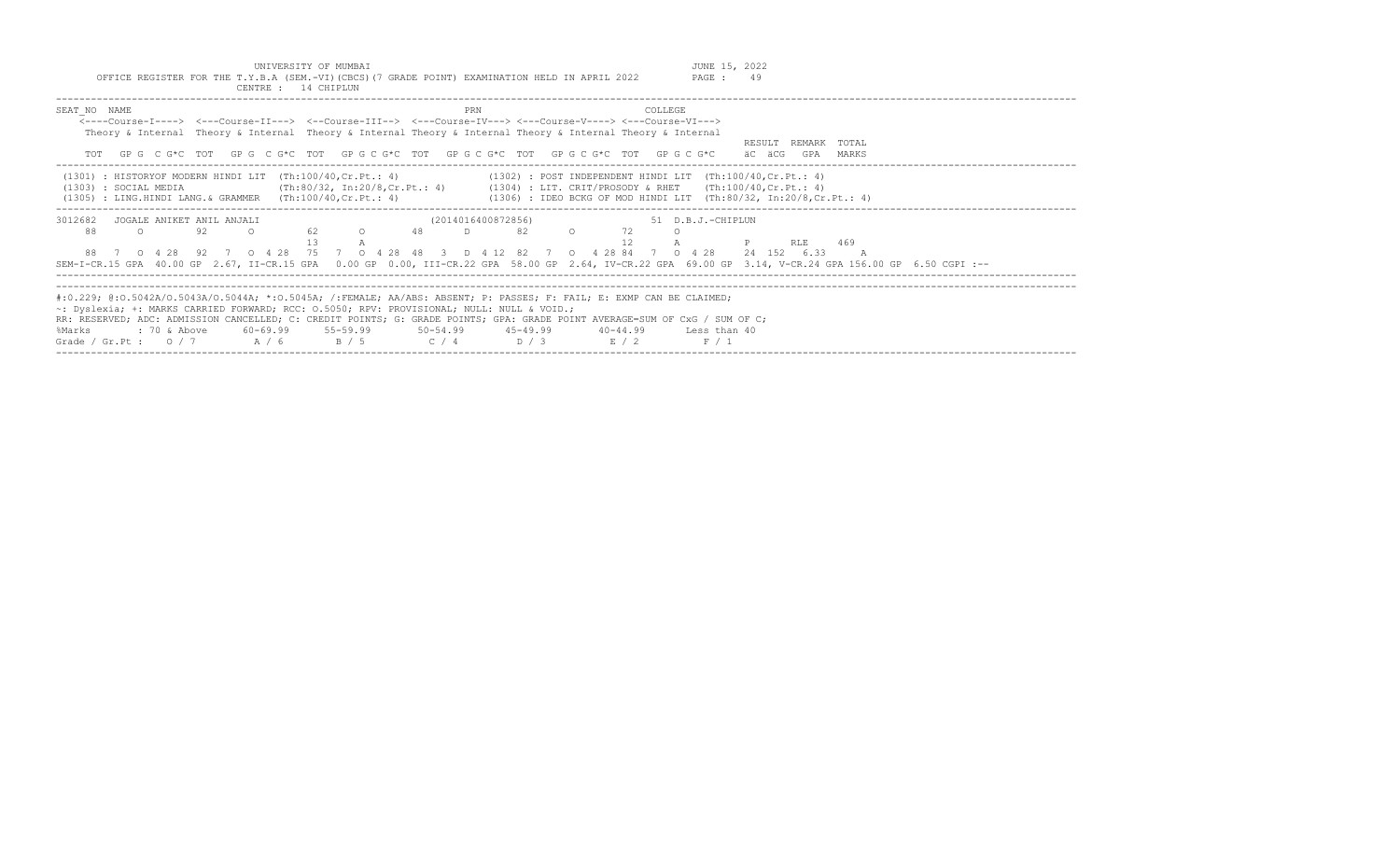| OFFICE REGISTER FOR THE T.Y.B.A (SEM.-VI)(CBCS)(7 GRADE POINT) EXAMINATION HELD IN APRIL 2022 PAGE : 50<br>CENTRE : 3 ANDHERT                                                                                                                                                                                                                                                                                                                                                                                     |
|-------------------------------------------------------------------------------------------------------------------------------------------------------------------------------------------------------------------------------------------------------------------------------------------------------------------------------------------------------------------------------------------------------------------------------------------------------------------------------------------------------------------|
| SEAT NO NAME<br>COLLEGE.<br>PRN<br>$\overline{\langle}\text{---Course-I--->}$ $\langle-\text{Course-II---}\rangle$ $\langle-\text{Course-IIII---}\rangle$ $\langle-\text{Course-IV---}\rangle$ $\langle-\text{Course-V---}\rangle$ $\langle-\text{Course-V---}\rangle$<br>Theory & Internal Theory & Internal Theory & Internal Theory & Internal Theory & Internal Theory & Internal<br>RESULT REMARK TOTAL<br>TOT GPG CG*C TOT GPG CG*C TOT GPG CG*C TOT GPG CG*C TOT GPG CG*C TOT GPG CG*C<br>äC äCG GPA MARKS |
| (3601) : PSY. TESTING &STAT.PART II (Th:100/40,Cr.Pt.: 4) (3602) : ABNORMAL PSYCHOLOGY:PART 2 (Th:100/40,Cr.Pt.: 4)<br>(3603) : INDUSTRIAL ORGAN. PSY. (Th:80/32, In:20/8, Cr.Pt.: 4) (3701) : ENVIRONMENTAL GEOGRAPHY (Th:100/40, Cr.Pt.: 4)<br>(3702) : GEOGRAPHY OF TOURISM & REC (Th:100/40, Cr.Pt.: 4) (3704) : TOOLS & TECHNIQUES IN GEO. (Th:100/                                                                                                                                                          |
| 3012692 /KHAN AYESHA KHATOON ABDUL SAEED KHUSHBUNNISHA (2014016401277263) 5012692 /KHAN AYESHALA-ANDHERI (E)<br>$40+$ C $54+$ C $60+$ A $42$<br>66+ A<br>$40+$<br><b>E.</b><br>E<br>$14+$<br>$\circ$<br>316<br>66  6  A  4  24  40  2  E  4  8  54  4  C  4  16  54  4  C  4  16  60  6  A  4  24  42  2  E  4  8  24  96  4.00  C<br>SEM-I-CR.15 GPA 39.00 GP 2.60, II-CR.15 GPA 48.00 GP 3.20, III-CR.22 GPA 80.00 GP 3.64, IV-CR.22 GPA 65.00 GP 2.95, V-CR.24 GPA 132.00 GP 5.50 CGPI : 3.77<br>D.            |
| (1301) : HISTORYOF MODERN HINDI LIT (Th:100/40,Cr.Pt.: 4) (1302) : POST INDEPENDENT HINDI LIT (Th:100/40,Cr.Pt.: 4)<br>(1303) : SOCIAL MEDIA (Th:80/32, In:20/8,Cr.Pt.: 4) (1304) : LIT. CRIT/PROSODY & RHET (Th:100/40,Cr.Pt.: 4<br>(1305) : LING.HINDI LANG. & GRAMMER (Th:100/40, Cr.Pt.: 4) (1306) : IDEO BCKG OF MOD HINDI LIT (Th:80/32, In:20/8, Cr.Pt.: 4)                                                                                                                                                |
| R SHUBHANGI (2014016401097594) 155 SATHAYE-ANDHERI C 53+ A 41+ E 47+ D 44+ B<br>3012698 JADHAV AMIT MANOHAR SHUBHANGI<br>94 0 50+<br>$\overline{O}$<br>$17+$ 0<br><b>P</b> RLE 363<br>$17+$<br>94 7 0 4 28 50 4 C 4 16 70 7 0 4 28 41 2 E 4 8 47 3 D 4 12 61 6 A 4 24 24 116 4.83 C<br>SEM-I-CR.15 GPA 42.00 GP 2.80, II-CR.15 GPA 46.00 GP 3.07, III-CR.22 GPA 0.00 GP 0.00, IV-CR.22 GPA 0.00 GP 0.00, V-CR.24 GPA 108.00 GP 4.50 CGPI :--                                                                      |
| (2015016400306687)<br>3012699 /TADVI ROSHANI SHAFIUDDIN HASINA<br>155 SATHAYE-ANDHERI<br>64+ A 55+ A 72+ 0 52+ C 42+<br>94<br>$\Omega$<br>$\overline{c}$<br>P<br>$17+$<br>$\Omega$<br>$18+$<br>$\Omega$<br>RLE 414<br>94 7 0 4 28 64 6 A 4 24 72 7 0 4 28 72 7 0 4 28 52 4 C 4 16 60 6 A 4 24 24 148 6.17 A<br>SEM-I-CR.15 GPA 0.00 GP 0.00, II-CR.15 GPA 44.00 GP 2.93, III-CR.22 GPA 100.00 GP 4.55, IV-CR.22 GPA 107.00 GP 4.86, V-CR.24 GPA 0.00 GP 0.00 CGPI :--                                             |
| #:0.229; @:0.5042A/0.5043A/0.5044A; *:0.5045A; /:FEMALE; AA/ABS: ABSENT; P: PASSES; F: FAIL; E: EXMP CAN BE CLAIMED;<br>~: Dyslexia; +: MARKS CARRIED FORWARD; RCC: 0.5050; RPV: PROVISIONAL; NULL: NULL & VOID.;<br>RR: RESERVED; ADC: ADMISSION CANCELLED; C: CREDIT POINTS; G: GRADE POINTS; GPA: GRADE POINT AVERAGE=SUM OF CxG / SUM OF C;<br>: 70 & Above<br>60-69.99 55-59.99<br>$50 - 54.99$ $45 - 49.99$<br>%Marks<br>40-44.99 Less than 40<br>Grade / Gr.Pt: $0/7$ $A/6$ $B/5$ $C/4$ $D/3$ $E/2$ $F/1$  |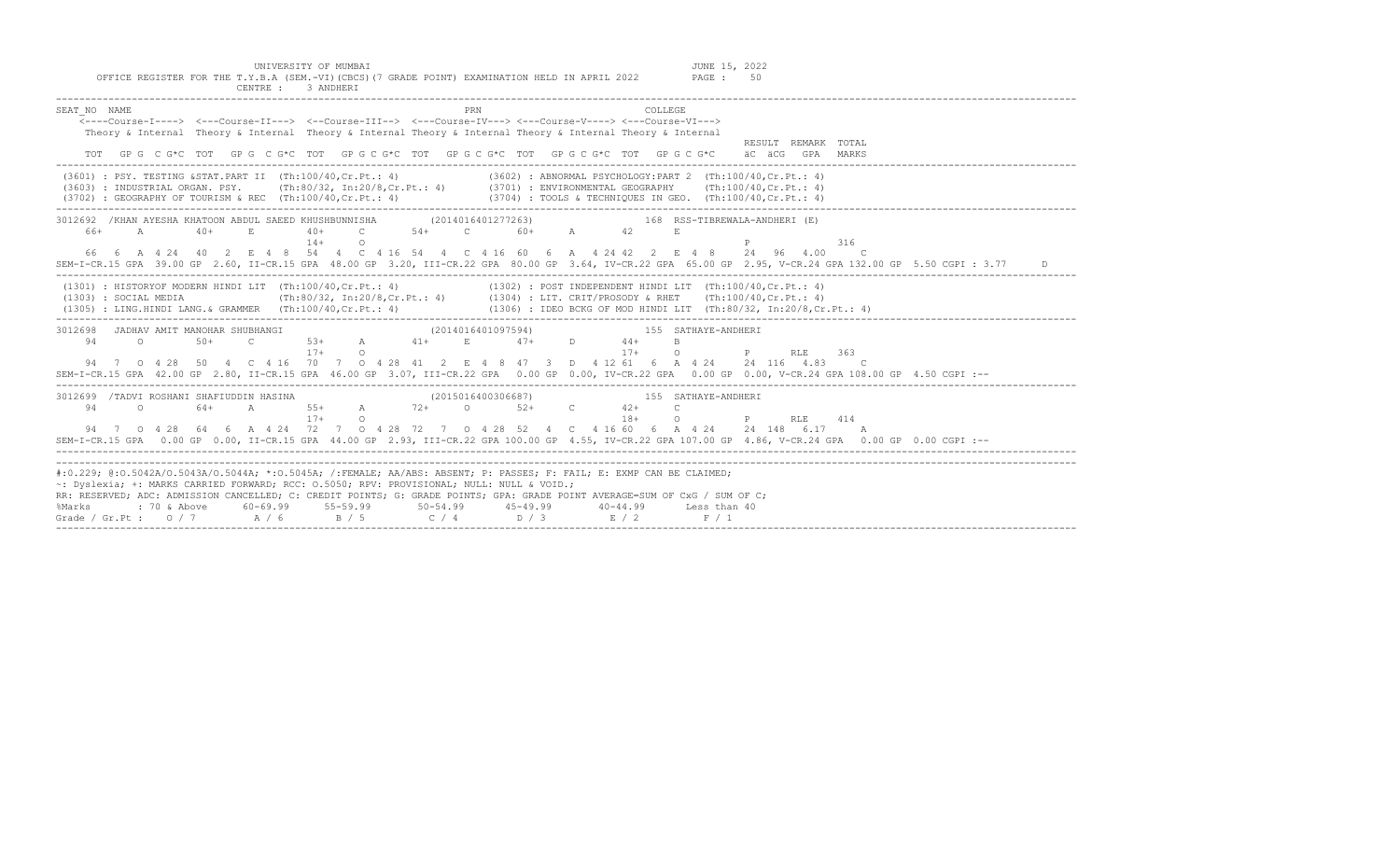| UNIVERSITY OF MUMBAI                                                                                                                                                                                                                                                                                                                                                                                                                                                                                    | JUNE 15, 2022                   |
|---------------------------------------------------------------------------------------------------------------------------------------------------------------------------------------------------------------------------------------------------------------------------------------------------------------------------------------------------------------------------------------------------------------------------------------------------------------------------------------------------------|---------------------------------|
| OFFICE REGISTER FOR THE T.Y.B.A (SEM.-VI) (CBCS) (7 GRADE POINT) EXAMINATION HELD IN APRIL 2022<br>CENTRE : 12 PANVEL                                                                                                                                                                                                                                                                                                                                                                                   | <b>PAGE : 51</b>                |
| SEAT NO NAME<br>PRN<br><b>COLLEGE</b><br><----Course-T----> <---Course-II---> <--Course-III--> <--Course-IV---> <---Course-V----> <---Course-VI--->                                                                                                                                                                                                                                                                                                                                                     |                                 |
| Theory & Internal Theory & Internal Theory & Internal Theory & Internal Theory & Internal Theory & Internal<br>GP G C G*C TOT GP G C G*C TOT GP G C G*C TOT GP G C G*C TOT GP G C G*C TOT GP G C G*C aC aCG GPA MARKS<br>TOT                                                                                                                                                                                                                                                                            | RESULT REMARK TOTAL             |
| (4801) : AGRI. SIGNIFICANCE IN R.D. (Th:70/28, In:30/12, Cr.Pt.: 4) (4802) : RURAL MKTG. AND FINANCE (Th:70/28, In:30/12, Cr.Pt.: 4)<br>(Th:70/28, In:30/12, Cr.Pt.: 4) (4804) : RURAL RESOURCE MANAGEMENT (Th:70/28, In:30/12, Cr.Pt.: 4)<br>(4803) : APPLIED AGRICULTURE<br>(4805) : EMERGING ISSUES IN R.D. (Th:70/28, In:30/12, Cr.Pt.: 4) (4806) : SOCIAL WORK FOR R.D. (Th:70/28, In:30/12, Cr.Pt.: 4)                                                                                            |                                 |
| 3012865 PATIL ROHIT LAHU BEBI<br>(2015016401476197)<br>$44+$ A $42+$ A $40+$ B $43+$ A A A<br>$4.5+$<br>$\mathbb{A}$<br>0 22E 0 21E 0 21E 0 21E 0 22E 0<br>21E<br>66  6  A  4  24  66  6  A  4  24  63  6  A  4  24  61  6  A  4  24  64  64  A  4  24  -- - - - -- - - - - - - 20  0 --<br>SEM-I-CR.15 GPA 51.00 GP 3.40, II-CR.15 GPA 52.00 GP 3.47, III-CR.22 GPA 101.00 GP 4.59, IV-CR.22 GPA 111.00 GP 5.06, V-CR.24 GPA 84.00 GP 3.50 CGPI :--                                                    | 487 MAHATMA PHULE-PANVEL<br>342 |
| (2015016401498815)<br>3012866 PATIL SUMIT SUNDAR SUMAN<br>$42+$ A $40+$ B $43+$ A $43+$ A A<br>$39+$<br>B.<br>0 22F 0 21F 0 22F 0 22F<br>22E<br>$\circ$<br>2.2E<br>$\circ$ $\circ$<br>61 6 A 4 24 64 6 A 4 24 62 6 A 4 24 64 6 A 4 24 65 6 A 4 24 -- - - - -- - 20 0 --<br>SEM-I-CR.15 GPA 54.00 GP 3.60, II-CR.15 GPA 61.00 GP 4.07, III-CR.22 GPA 123.00 GP 5.59, IV-CR.22 GPA 150.00 GP 6.82, V-CR.24 GPA 52.00 GP 2.17 CGPI :--                                                                     | 487 MAHATMA PHULE-PANVEL<br>338 |
| #:0.229; @:0.5042A/0.5043A/0.5044A; *:0.5045A; /:FEMALE; AA/ABS: ABSENT; P: PASSES; F: FAIL; E: EXMP CAN BE CLAIMED;<br>$\sim$ : Dyslexia; +: MARKS CARRIED FORWARD; RCC: 0.5050; RPV: PROVISIONAL; NULL: NULL & VOID.;<br>RR: RESERVED; ADC: ADMISSION CANCELLED; C: CREDIT POINTS; G: GRADE POINTS; GPA: GRADE POINT AVERAGE=SUM OF CxG / SUM OF C;<br>%<br>Marks : 70 & Above 60–69.99 55–59.99 50–54.99 45–49.99 40–44.99 Less than 40<br>Grade / Gr.Pt : 0 / 7 A / 6 B / 5 C / 4 D / 3 E / 2 F / 1 |                                 |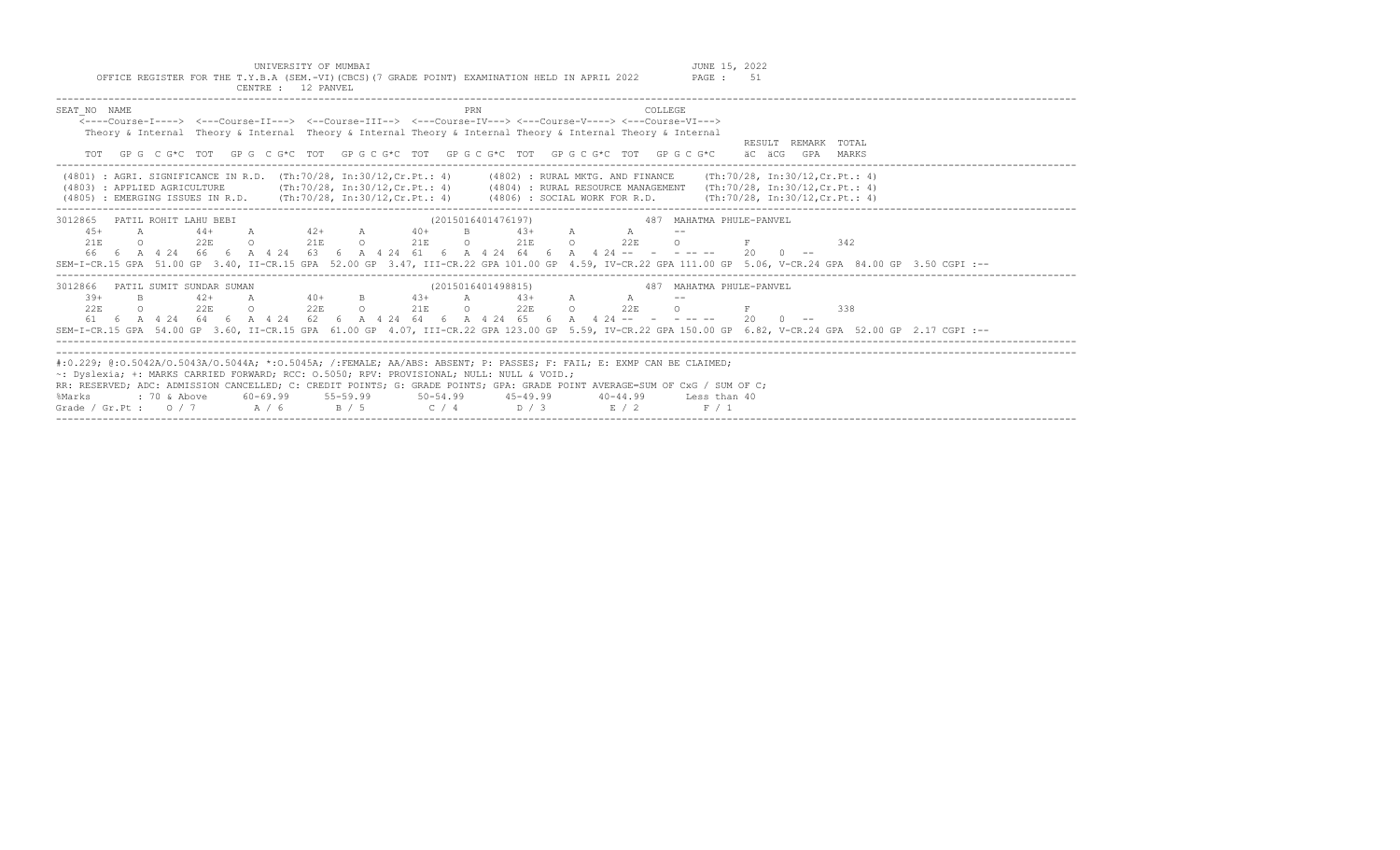| UNIVERSITY OF MUMBAI<br>OFFICE REGISTER FOR THE T.Y.B.A (SEM.-VI) (CBCS) (7 GRADE POINT) EXAMINATION HELD IN APRIL 2022<br>CENTRE : 2 DADAR                                                                                                                                                                                                                                                                                                                                                                                             | JUNE 15, 2022<br>52<br>PAGE :                      |
|-----------------------------------------------------------------------------------------------------------------------------------------------------------------------------------------------------------------------------------------------------------------------------------------------------------------------------------------------------------------------------------------------------------------------------------------------------------------------------------------------------------------------------------------|----------------------------------------------------|
| SEAT NO NAME<br><b>COLLEGE</b><br>PRN<br><----Course-I----> <---Course-II---> <--Course-III--> <---Course-IV---> <---Course-V----> <---Course-VI---><br>Theory & Internal Theory & Internal Theory & Internal Theory & Internal Theory & Internal Theory & Internal<br>GP G C G*C TOT GP G C G*C TOT GP G C G*C TOT GP G C G*C TOT GP G C G*C TOT GP G C G*C<br>TOT                                                                                                                                                                     | RESULT REMARK TOTAL<br>äC äCG<br>GPA<br>MARKS      |
| (Th:100/40.Cr.Pt.: 4)<br>(3102) : INTERNATIONAL ECONOMICS<br>(3101) : MACROECONOMICS - III<br>: INDIAN FINANCIAL ECONOMICS (Th:80/32, In:20/8,Cr.Pt.: 4) (3109) : RESEARCH METHODOLOGY (Th:100/40,Cr.Pt.: 4)<br>(3103)<br>: DEVELOPMENT THEORY AND EXP $(Th:100/40, Cr.Pt.: 4)$<br>(3113) : INTERNL TRADE, POLICY & PRA (Th:80/32, In:20/8, Cr. Pt.: 4)<br>(3111)                                                                                                                                                                       | (Th:100/40.Cr.Pt.: 4)                              |
| 3012891<br>PAWAR DINESH BHARAT MAINA<br>(2015016401218656)<br>$\circ$<br>74<br>34<br>A 82<br>68<br>44<br>E<br>$\Omega$<br>64<br>E 4 8 74 7 0 4 28 53 4 C 4 16 64 6 A 4 24 82 7 0 4 28 88 7 0 4 28<br>SEM-I-CR.15 GPA 53.00 GP 3.53, II-CR.15 GPA 47.00 GP 3.13, III-CR.22 GPA 58.00 GP 2.64, IV-CR.22 GPA 60.00 GP 2.73, V-CR.24 GPA 160.00 GP 6.67 CGPI : 4.18                                                                                                                                                                         | 120 M.D. COLLEGE-DADAR<br>405<br>24 132 5.50<br>B. |
| #:0.229; @:0.5042A/0.5043A/0.5044A; *:0.5045A; /:FEMALE; AA/ABS: ABSENT; P: PASSES; F: FAIL; E: EXMP CAN BE CLAIMED;<br>$\sim$ : Dyslexia; +: MARKS CARRIED FORWARD; RCC: 0.5050; RPV: PROVISIONAL; NULL: NULL & VOID.;<br>RR: RESERVED; ADC: ADMISSION CANCELLED; C: CREDIT POINTS; G: GRADE POINTS; GPA: GRADE POINT AVERAGE=SUM OF CxG / SUM OF C;<br>$55 - 59.99$<br>$50 - 54.99$<br>%Marks<br>$: 70$ & Above<br>60-69.99<br>$45 - 49.99$<br>40-44.99<br>Grade / Gr.Pt: $0/7$ A / 6<br>$\overline{B}/5$<br>$C / 4$ $D / 3$<br>E / 2 | Less than 40<br>F / 1                              |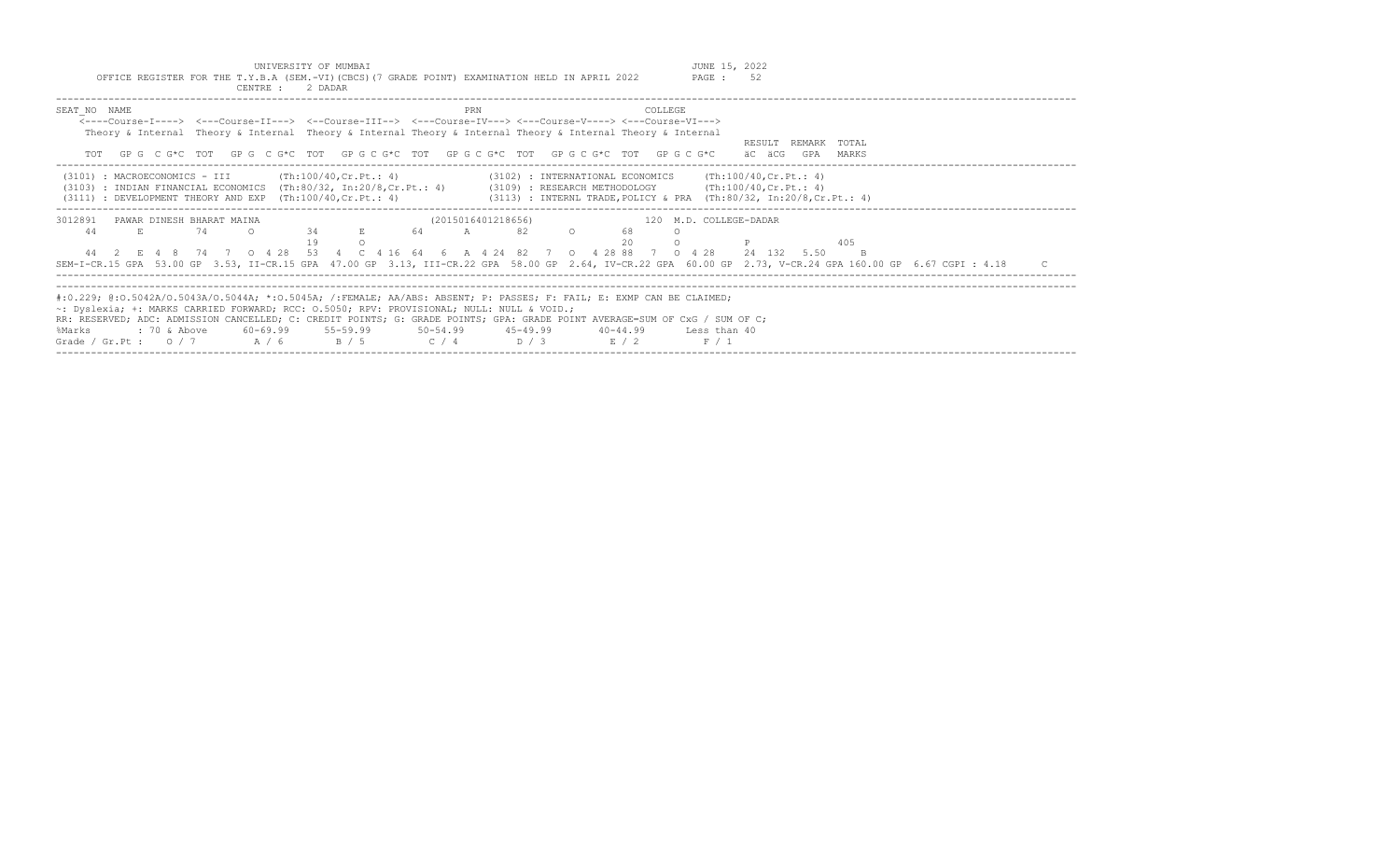UNIVERSITY OF MUMBAI<br>Y.B.A (SEM.-VI)(CBCS)(7 GRADE POINT) EXAMINATION HELD IN APRIL 2022 PAGE : 53

| OFFICE REGISTER FOR THE T.Y.B.A (SEM.-VI)(CBCS) (7 GRADE POINT) EXAMINATION HELD IN APRIL 2022<br>PAGE : 53<br>CENTRE: 27 JAWHAR                                                                                                                                                                                                                                                                                                                                                                                                                                                                                                                                                                                                                                    |
|---------------------------------------------------------------------------------------------------------------------------------------------------------------------------------------------------------------------------------------------------------------------------------------------------------------------------------------------------------------------------------------------------------------------------------------------------------------------------------------------------------------------------------------------------------------------------------------------------------------------------------------------------------------------------------------------------------------------------------------------------------------------|
| PRN<br><b>COLLEGE</b><br>SEAT NO NAME<br>$\leftarrow--$ Course-T----> $\leftarrow--$ Course-TT---> $\leftarrow--$ Course-TTT--> $\leftarrow--$ Course-TV---> $\leftarrow--$ Course-V----> $\leftarrow--$ Course-VT---><br>Theory & Internal Theory & Internal Theory & Internal Theory & Internal Theory & Internal Theory & Internal<br>RESULT REMARK TOTAL<br>GPG C G*C TOT GPG C G*C TOT GPG C G*C TOT GPG C G*C TOT GPG C G*C TOT GPG C G*C<br>äC äCG GPA<br>MARKS                                                                                                                                                                                                                                                                                              |
| $(1201)$ : HIST.-MEDIEVAL MARATHI LIT $(Th:100/40, Cr.Pt.: 4)$<br>(1202) : IND. & WESTERN THEO OF LIT (Th:100/40, Cr. Pt.: 4)<br>(1203) : LITERATURE AND SOCIETY (Th:80/32, In:20/8, Cr.Pt.: 4) (1204) : LINGUISTIC & MARATHI GRMMR (Th:100/40, Cr.Pt.: 4)<br>(1205) : MODERN MARATHI LITERATURE (Th:100/40, Cr. Pt.: 4)<br>(1206) : OCCUPATIONAL MARATHI (Th:80/32, In:20/8, Cr. Pt.: 4)                                                                                                                                                                                                                                                                                                                                                                           |
| (2011016401357732)<br>64 JAWHAR<br>3013008<br>RAUT VISHNU SITARAM SAKU<br>61 O 64 A 54 C<br>48<br>58<br>D<br>82<br>$\Omega$<br>$\Omega$<br>13<br>13<br><b>RLE</b><br>393<br>$\mathbb P$ and $\mathbb P$ and $\mathbb P$ and $\mathbb P$ and $\mathbb P$ and $\mathbb P$ and $\mathbb P$ and $\mathbb P$ and $\mathbb P$ and $\mathbb P$ and $\mathbb P$ and $\mathbb P$ and $\mathbb P$ and $\mathbb P$ and $\mathbb P$ and $\mathbb P$ and $\mathbb P$ and $\mathbb P$ and $\mathbb P$ and $\mathbb P$ and<br>А<br>48 3 D 4 12 82 7 0 4 28 74 7 0 4 28 64 6 A 4 24 54 4 C 4 16 71 7 0 4 28 24 136 5.67 B<br>SEM-I-CR.15 GPA 60.00 GP 4.00, II-CR.15 GPA 71.00 GP 4.73, III-CR.22 GPA 94.00 GP 4.27, IV-CR.22 GPA 0.00 GP 0.00, V-CR.24 GPA 104.00 GP 4.33 CGPI :-- |
| (4801) : AGRI, SIGNIFICANCE IN R.D. (Th:70/28, In:30/12, Cr.Pt.: 4) (4802) : RURAL MKTG, AND FINANCE (Th:70/28, In:30/12, Cr.Pt.: 4)<br>(Th:70/28, In:30/12, Cr.Pt.: 4) (4804) : RURAL RESOURCE MANAGEMENT (Th:70/28, In:30/12, Cr.Pt.: 4)<br>(4803) : APPLIED AGRICULTURE<br>(4805) : EMERGING ISSUES IN R.D. (Th:70/28, In:30/12, Cr. Pt.: 4) (4806) : SOCIAL WORK FOR R.D. (Th:70/28, In:30/12, Cr. Pt.: 4)                                                                                                                                                                                                                                                                                                                                                      |
| 64 JAWHAR<br>3013051 NANDE YUVRAJ BALU TULSI<br>(2014016402204133)<br>$\sim$ 0 53<br>$\mathbb A$<br>$\circ$ $\circ$<br>$\Omega$<br>42<br>55<br>59<br>43<br>63<br>$\overline{A}$<br>$\Omega$<br>19 A 20<br>19 A 20 A<br>18<br>$\mathbb{A}$<br>$\mathbb{A}$<br>19<br>$\mathbb P$<br>430<br>61  6  A  4  24  73  7  0  4  28  72  7  0  4  28  79  7  0  4  28  62  6  A  4  24  83  7  0  4  28  24  160  6.67  A<br>SEM-I-CR.15 GPA 38.00 GP 2.53, II-CR.15 GPA 36.00 GP 2.40, III-CR.22 GPA 63.00 GP 2.86, IV-CR.22 GPA 130.00 GP 5.91, V-CR.24 GPA 144.00 GP 6.00 CGPI : 4.68                                                                                                                                                                                      |
| #:0.229; @:0.5042A/0.5043A/0.5044A; *:0.5045A; /:FEMALE; AA/ABS: ABSENT; P: PASSES; F: FAIL; E: EXMP CAN BE CLAIMED;<br>~: Dvslexia; +: MARKS CARRIED FORWARD; RCC: 0.5050; RPV: PROVISIONAL; NULL: NULL & VOID.;<br>RR: RESERVED; ADC: ADMISSION CANCELLED; C: CREDIT POINTS; G: GRADE POINTS; GPA: GRADE POINT AVERAGE=SUM OF CxG / SUM OF C;<br>$60-69.99$ $55-59.99$ $50-54.99$ $45-49.99$<br>$: 70 \&$ Above<br>$40 - 44.99$<br>%Marks<br>Less than 40<br>A / 6<br>B / 5<br>$C / 4$ D / 3<br>E / 2<br>Grade / Gr. Pt : $0/7$<br>F / 1                                                                                                                                                                                                                          |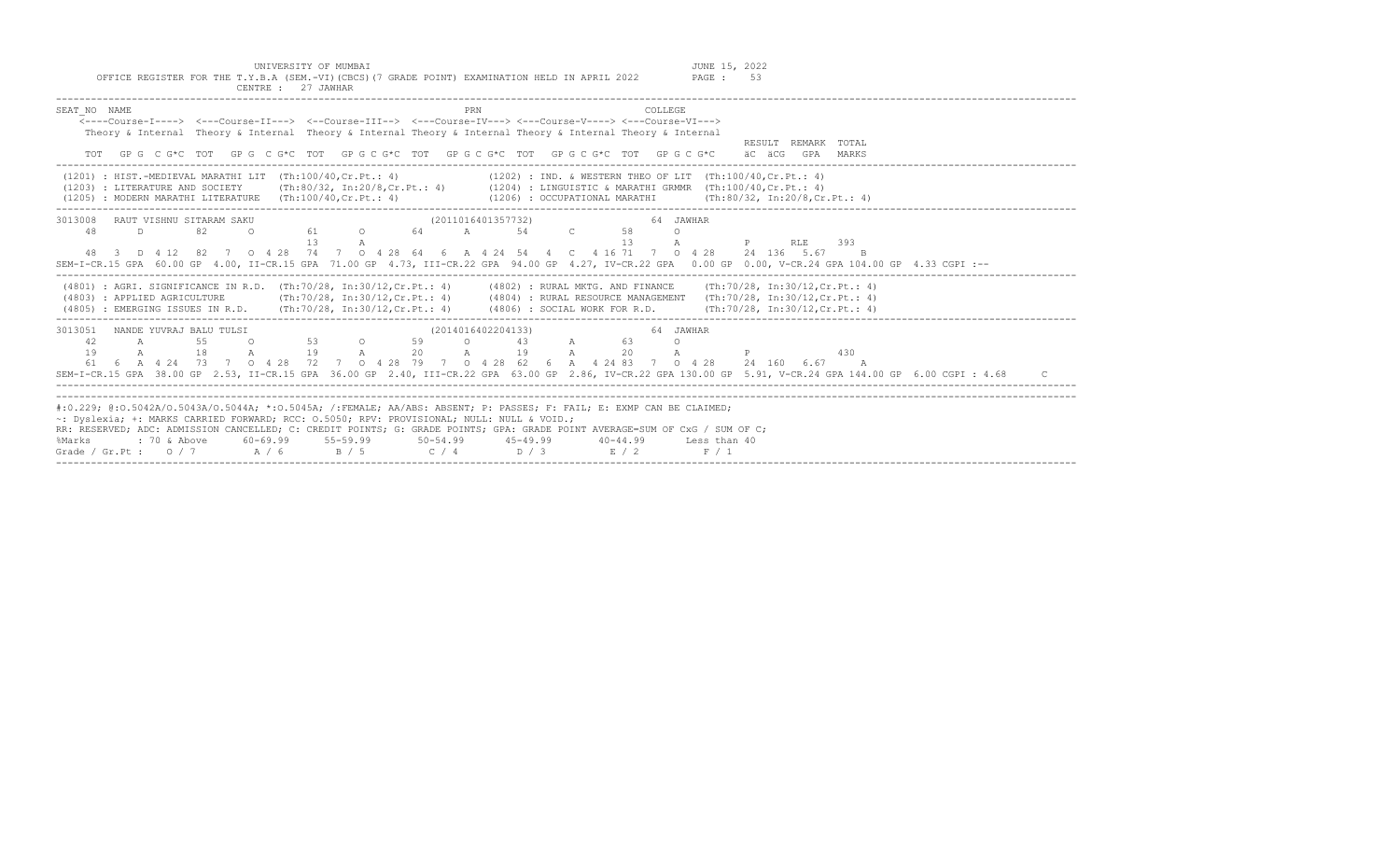UNIVERSITY OF MUMBAI **JUNE 15, 2022** 

%Marks : 70 & Above 60-69.99 55-59.99 50-54.99 45-49.99 40-44.99 Less than 40

| OFFICE REGISTER FOR THE T.Y.B.A (SEM.-VI) (CBCS) (7 GRADE POINT) EXAMINATION HELD IN APRIL 2022<br>CENTRE : 8 KALYAN                                                                                                                                                                                                                                  |                                                                                                                                                                                                      | PAGE: 54                                               |
|-------------------------------------------------------------------------------------------------------------------------------------------------------------------------------------------------------------------------------------------------------------------------------------------------------------------------------------------------------|------------------------------------------------------------------------------------------------------------------------------------------------------------------------------------------------------|--------------------------------------------------------|
| SEAT NO NAME<br><----Course-I----> <---Course-II---> <--Course-III--> <---Course-IV---> <---Course-V----> <---Course-VI---><br>Theory & Internal Theory & Internal Theory & Internal Theory & Internal Theory & Internal Theory & Internal<br>TOT GPG CG*C TOT GPG CG*C TOT GPG CG*C TOT GPG CG*C TOT GPG CG*C TOT GPG CG*C                           | PRN<br>COLLEGE                                                                                                                                                                                       | REMARK TOTAL<br>RESULT<br>äC äCG<br>GPA MARKS          |
| (3201) : HISTORY OF MEIEVAL INDIA<br>(Th:100/40,Cr.Pt.: 4)<br>$(3203)$ : INTR TO MUSEOLOGY & ARC SC $(Th:80/32, In:20/8, Cr.Pt.: 4)$<br>(3206) : HISTORY OF ASIA-1945CE2000 (Th:100/40, Cr. Pt.: 4)                                                                                                                                                   | $(3202)$ : HIST OF CONTEMPORARY INDIA $(Th:100/40, Cr.Pt.: 4)$<br>$(3205)$ : HISTORY OF THE MARATHAS (Th:100/40, Cr. Pt.: 4)<br>$(3207)$ : RESEARCH METHOD & SOURCES (Th:80/32, In:20/8, Cr. Pt.: 4) |                                                        |
| 3013066 /SHUKLA NIRMEETI VILAS APURVA<br>51 A<br>66.<br>$\overline{A}$<br>-64<br>A<br>$19+$<br>$0 \t 4 \t 28$<br>66 6 A 4 24 64 6 A 4 24<br>70<br>7<br>SEM-I-CR.15 GPA 40.00 GP 2.67, II-CR.15 GPA 37.00 GP 2.47, III-CR.22 GPA 65.00 GP 2.95, IV-CR.22 GPA 68.00 GP 3.09, V-CR.24 GPA 92.00 GP 3.83 CGPI : 3.43                                      | (2015016402338074)<br>$41+$<br>$40+$<br>E<br><b>E</b> Providence<br>$4.3+$<br>$18+$<br>4 8 61 6 A 4 24<br>40 2 F 4 8 41 2<br>$E_{\rm c}$                                                             | 614 SONAWANE COLLEGE, KALYAN-A<br>342<br>24 116<br>483 |
| #:0.229; @:0.5042A/0.5043A/0.5044A; *:0.5045A; /:FEMALE; AA/ABS: ABSENT; P: PASSES; F: FAIL; E: EXMP CAN BE CLAIMED;<br>$\sim$ : Dyslexia; +: MARKS CARRIED FORWARD; RCC: 0.5050; RPV: PROVISIONAL; NULL: NULL & VOID.;<br>RR: RESERVED; ADC: ADMISSION CANCELLED; C: CREDIT POINTS; G: GRADE POINTS; GPA: GRADE POINT AVERAGE=SUM OF CxG / SUM OF C; |                                                                                                                                                                                                      |                                                        |

Grade / Gr.Pt : O / 7 A / 6 B / 5 C / 4 D / 3 E / 2 F / 1 -------------------------------------------------------------------------------------------------------------------------------------------------------------------------------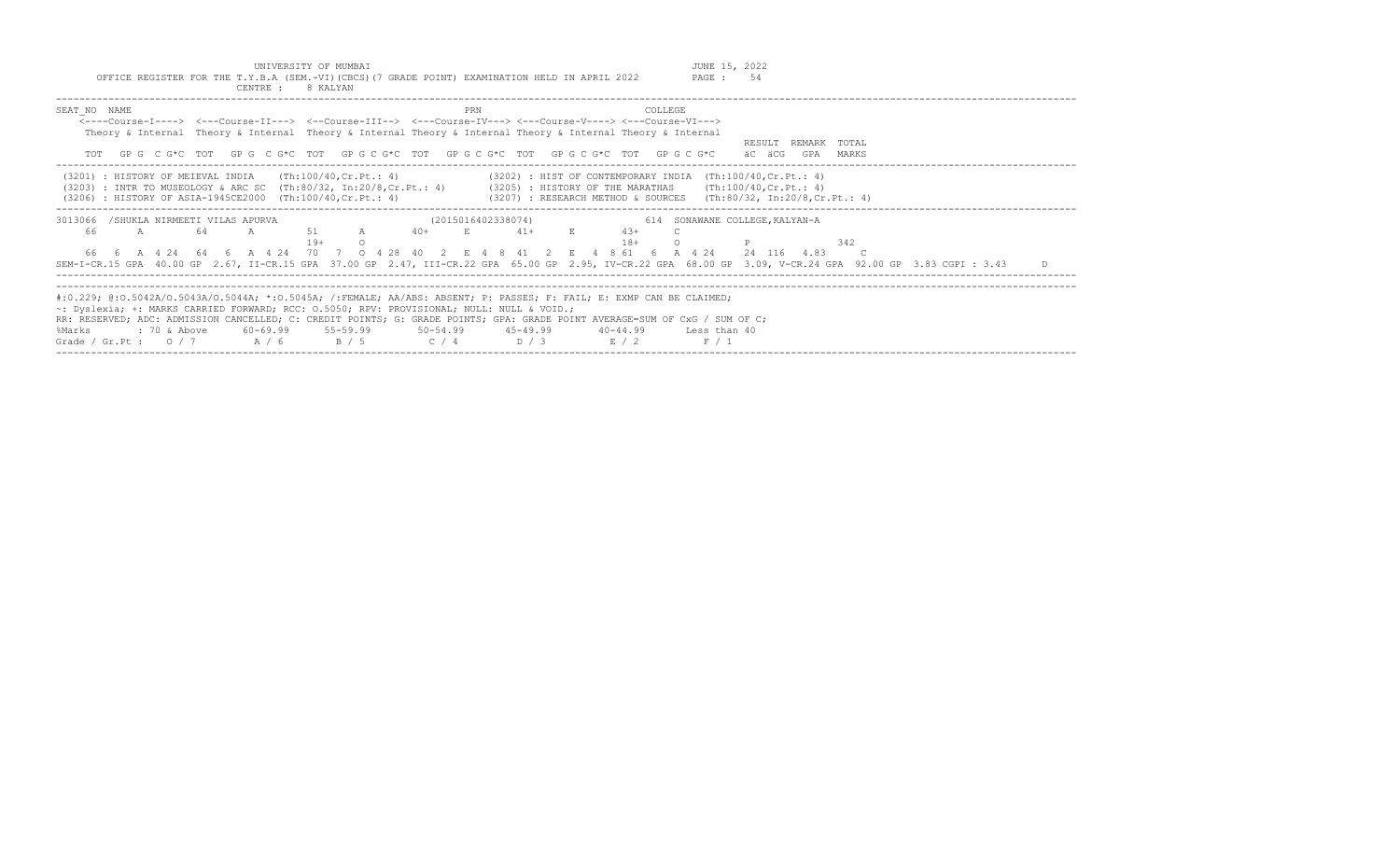UNIVERSITY OF MUMBAI<br>OFFICE REGISTER FOR THE T.Y.B.A (SEM.-VI)(CBCS)(7 GRADE POINT) EXAMINATION HELD IN APRIL 2022 PAGE : 55

| CENTRE : 35 ALIBAG                                                                                                                                                                                                                                                                                                                                                                                                                                     |                                                                                                                               |                                                      |
|--------------------------------------------------------------------------------------------------------------------------------------------------------------------------------------------------------------------------------------------------------------------------------------------------------------------------------------------------------------------------------------------------------------------------------------------------------|-------------------------------------------------------------------------------------------------------------------------------|------------------------------------------------------|
| SEAT NO NAME<br><----Course-T----> <---Course-TT---> <--Course-TTT--> <---Course-TV---> <---Course-V----> <---Course-VT---><br>Theory & Internal Theory & Internal Theory & Internal Theory & Internal Theory & Internal Theory & Internal                                                                                                                                                                                                             | PRN<br>COLLEGE<br>GPG C G*C TOT GPG C G*C TOT GPG C G*C TOT GPG C G*C TOT GPG C G*C TOT GPG C G*C                             | RESULT.<br>REMARK<br>TOTAL<br>äC äCG<br>GPA<br>MARKS |
| (Th:100/40, Cr.Pt.: 4)<br>(3701)<br>: ENVIRONMENTAL GEOGRAPHY<br>: TOOLS & TECHNIQUES IN GEO. $(Th:100/40, Cr.Pt.: 4)$<br>(3704)<br>(Th:100/40, Cr.Pt.: 4)<br>: SOCIAL GEOGRAPHY<br>(3707)                                                                                                                                                                                                                                                             | $(3702)$ : GEOGRAPHY OF TOURISM & REC (Th:100/40, Cr. Pt.: 4)<br>(3705) : ECONOMIC GEOGRAPHY<br>(3709) : PROJECT - PRACTICAL  | (Th:100/40, Cr.Pt.: 4)<br>(Th:100/40, Cr.Pt.: 4)     |
| 3013091<br>MOHITE SAKSHAT SHAILESH SUVARNA<br>100<br>100<br>73<br>$\Omega$<br>100<br>0 4 28 73 7<br>0 4 2 8<br>- 100<br>0 4 28 100<br>SEM-I-CR.15 GPA 56.00 GP 3.73, II-CR.15 GPA 56.00 GP 3.73, III-CR.22 GPA 70.00 GP 3.18, IV-CR.22 GPA 70.00 GP 3.18, V-CR.24 GPA 168.00 GP 7.00 CGPI : 4.82                                                                                                                                                       | (2015016400986456)<br>906 CHONDHI-KIHIM, ALIBAG<br>67<br>100<br>100<br>A<br>7 0 4 28 100<br>7 0 4 28 6703 7<br>$0 \t 4 \t 28$ | 54003<br>24 168<br>7.00                              |
| #:0.229; @:0.5042A/0.5043A/0.5044A; *:0.5045A; /:FEMALE; AA/ABS: ABSENT; P: PASSES; F: FAIL; E: EXMP CAN BE CLAIMED;<br>$\sim$ : Dyslexia; +: MARKS CARRIED FORWARD; RCC: 0.5050; RPV: PROVISIONAL; NULL: NULL & VOID.;<br>RR: RESERVED; ADC: ADMISSION CANCELLED; C: CREDIT POINTS; G: GRADE POINTS; GPA: GRADE POINT AVERAGE=SUM OF CxG / SUM OF C;<br>$55 - 59.99$<br>: 70 & Above<br>60-69.99<br>%Marks<br>A / 6<br>B / 5<br>Grade / Gr.Pt : $0/7$ | $50 - 54.99$<br>$45 - 49.99$<br>40-44.99<br>Less than 40<br>C / 4<br>D/3<br>E/2<br>F / 1                                      |                                                      |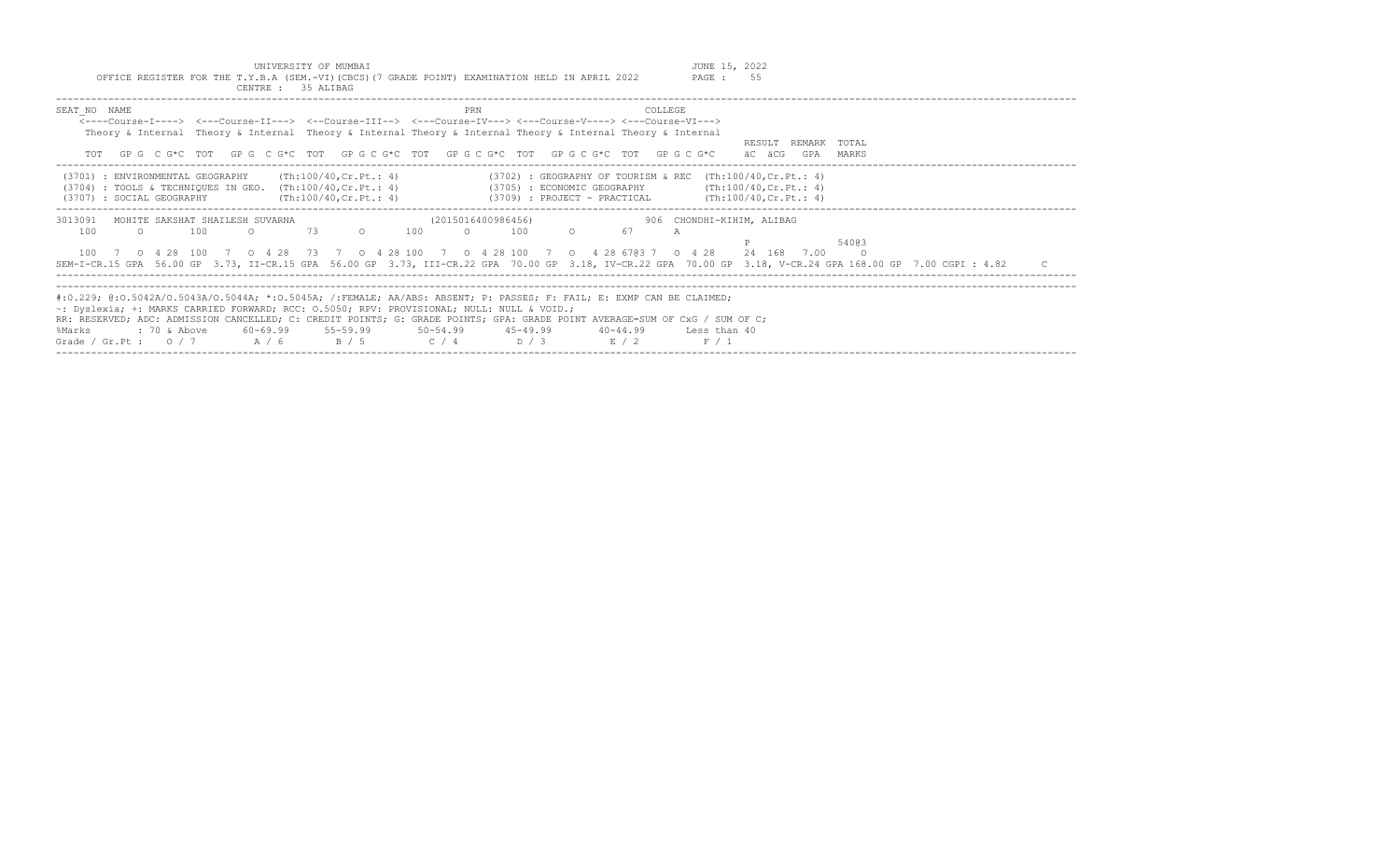UNIVERSITY OF MUMBAI<br>Y.B.A (SEM.-VI)(CBCS)(7 GRADE POINT) EXAMINATION HELD IN APRIL 2022 PAGE : 56

| OFFICE REGISTER FOR THE T.Y.B.A (SEM.-VI)(CBCS)(7 GRADE POINT) EXAMINATION HELD IN APRIL 2022<br>PAGE: 56<br>CENTRE : 2 DADAR                                                                                                                                                                                                                                                                                                                                                                                                               |
|---------------------------------------------------------------------------------------------------------------------------------------------------------------------------------------------------------------------------------------------------------------------------------------------------------------------------------------------------------------------------------------------------------------------------------------------------------------------------------------------------------------------------------------------|
| PRN<br>COLLEGE<br>SEAT NO NAME<br>$\leftarrow$ ---Course-T----> $\leftarrow$ --Course-TT---> $\leftarrow$ -Course-TTT--> $\leftarrow$ --Course-TV---> $\leftarrow$ -Course-V----> $\leftarrow$ -Course-VT---><br>Theory & Internal Theory & Internal Theory & Internal Theory & Internal Theory & Internal Theory & Internal<br>RESULT REMARK TOTAL<br>GP G C G*C TOT GP G C G*C TOT GP G C G*C TOT GP G C G*C TOT GP G C G*C TOT GP G C G*C<br>äC äCG GPA MARKS                                                                            |
| (3302) : SOCIOLOGY OF INFORMAL SECT (Th:100/40, Cr. Pt.: 4)<br>$(3301)$ : ANTHROPOLOGICAL THOUGHT $(Th:100/40, Cr.Pt.: 4)$<br>(3305) : GENDER & SOC.IN INDIA:CONT (Th:80/32, In:20/8,Cr.Pt.: 4) (3401) : INDIA IN WORLD POLITICS (Th:100/40,Cr.Pt.: 4)<br>(3403) : DETERMTS.OF POL. OF MAHARA (Th:80/32, In:20/8,Cr.Pt.: 4)<br>$(3402)$ : INDIAN POLITICAL THOUGHT $(Th:100/40, Cr.Pt.: 4)$                                                                                                                                                 |
| 3013097 / TAAK SONAL SHYAM BABITA<br>(2015016402392961)<br>32 CHETANA-BANDRA-ANDHERI<br>40+ C 64+ A 71+ O 53+<br>$5.3+$<br>$\overline{c}$<br>40<br>$E_{\rm c}$<br>$\mathbb{A}$<br>$17+$<br>$17+$<br>$\cap$<br>$\Omega$<br>$\mathbb P$<br>355<br><b>RLE</b><br>53  4  C  4  16  40  2  E  4  8  57  5  B  4  20  64  6  A  4  24  71  7  0  4  28  70  7  0  4  28  24  124  5.17  B<br>SEM-I-CR.15 GPA 0.00 GP 0.00, II-CR.15 GPA 51.00 GP 3.40, III-CR.22 GPA 95.00 GP 4.32, IV-CR.22 GPA 0.00 GP 0.00, V-CR.24 GPA 76.00 GP 3.17 CGPI :-- |
| $(1201)$ : HIST.-MEDIEVAL MARATHI LIT $(Th:100/40, Cr.Pt.: 4)$<br>(1202) : IND. & WESTERN THEO OF LIT (Th:100/40, Cr.Pt.: 4)<br>(1203) : LITERATURE AND SOCIETY (Th:80/32, In:20/8, Cr.Pt.: 4) (3401) : INDIA IN WORLD POLITICS (Th:100/40, Cr.Pt.: 4)<br>(3402) : INDIAN POLITICAL THOUGHT (Th:100/40, Cr. Pt.: 4) (3403) : DETERMTS. OF POL. OF MAHARA (Th:80/32, In:20/8, Cr. Pt.: 4)                                                                                                                                                    |
| 3013098 PATIL PARESH PANDHRINATH SUSHILA<br>(2014016400292587)<br>65 DR.T.K.TOPE - PAREL<br>69 0 59+<br>$\overline{a}$<br>$41+$<br>$B = 40+$<br>$E$ 40+<br>70<br>E.<br>$\mathcal{C}$<br>$17+$<br>$18+$<br>$\circ$<br>354<br>$\Omega$<br>$P \sim 1$<br>RT.E<br>70 7 0 4 28 41 2 E 4 8 86 7 0 4 28 59 5 B 4 20 40 2 E 4 8 58 5 B 4 20 24 112 4.67 C<br>SEM-I-CR.15 GPA 0.00 GP 0.00, II-CR.15 GPA 0.00 GP 0.00, III-CR.22 GPA 47.00 GP 2.14, IV-CR.22 GPA 0.00 GP 0.00, V-CR.24 GPA 80.00 GP 3.33 CGPI :--                                    |
| #:0.229; @:0.5042A/0.5043A/0.5044A; *:0.5045A; /:FEMALE; AA/ABS: ABSENT; P: PASSES; F: FAIL; E: EXMP CAN BE CLAIMED;<br>~: Dvslexia; +: MARKS CARRIED FORWARD; RCC: 0.5050; RPV: PROVISIONAL; NULL: NULL & VOID.;<br>RR: RESERVED; ADC: ADMISSION CANCELLED; C: CREDIT POINTS; G: GRADE POINTS; GPA: GRADE POINT AVERAGE=SUM OF CxG / SUM OF C;<br>$60-69.99$ $55-59.99$ $50-54.99$ $45-49.99$<br>: 70 & Above<br>40-44.99 Less than 40<br>%Marks<br>Grade / Gr.Pt : $0/7$ A / 6<br>B / 5 C / 4 D / 3 E / 2<br>F / 1                        |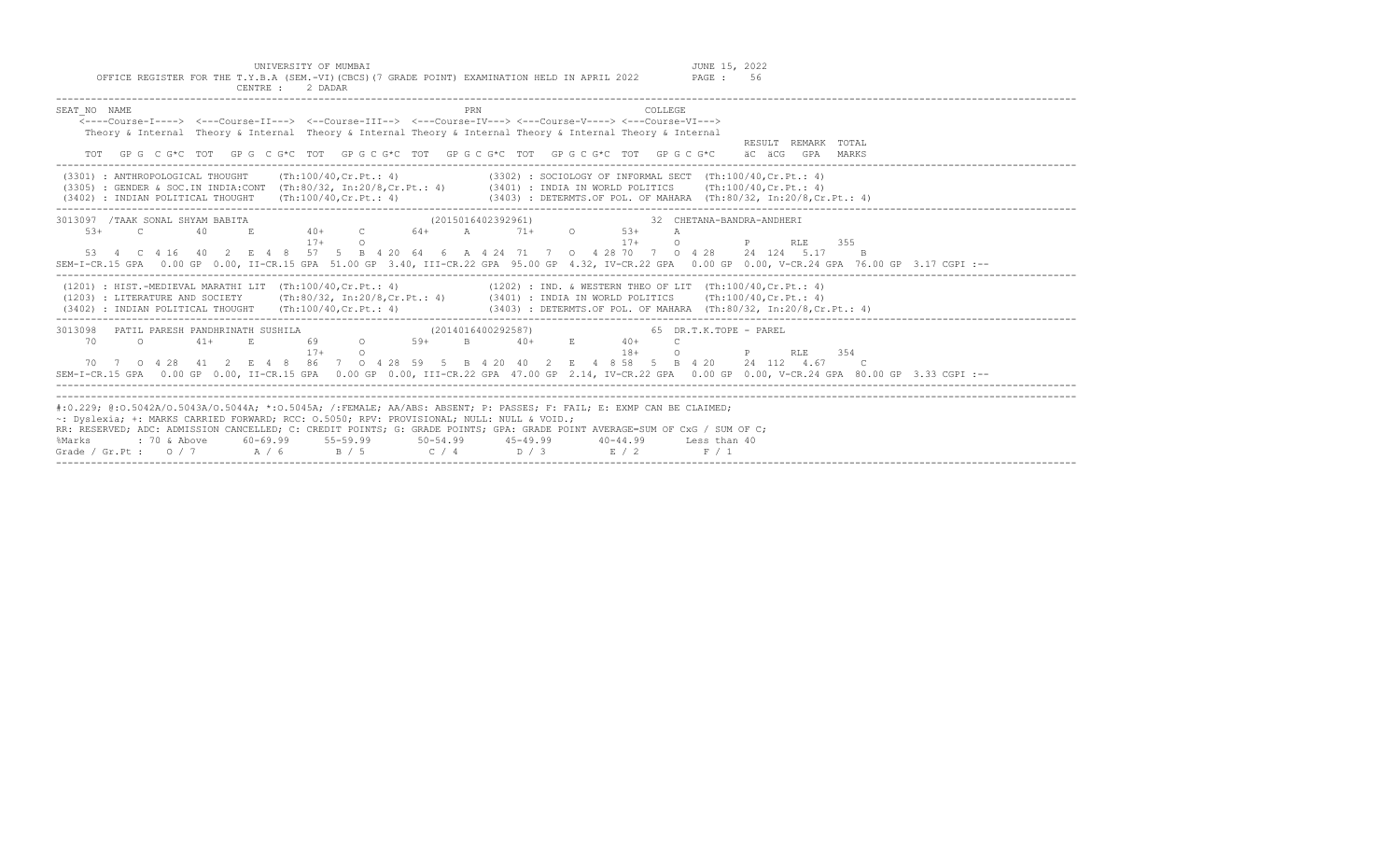| OFFICE REGISTER FOR THE T.Y.B.A (SEM.-VI) (CBCS) (7 GRADE POINT) EXAMINATION HELD IN APRIL 2022<br>PAGE: 57<br>CENTRE : 5 THANE                                                                                                                                                                                                                                                                                                                                                                              |
|--------------------------------------------------------------------------------------------------------------------------------------------------------------------------------------------------------------------------------------------------------------------------------------------------------------------------------------------------------------------------------------------------------------------------------------------------------------------------------------------------------------|
| SEAT NO NAME<br>COLLEGE<br>PRN<br>$\leftarrow$ ---Course-I----> $\leftarrow$ --Course-II---> $\leftarrow$ -Course-III--> $\leftarrow$ --Course-IV---> $\leftarrow$ -Course-V----> $\leftarrow$ -Course-VI---><br>Theory & Internal Theory & Internal Theory & Internal Theory & Internal Theory & Internal Theory & Internal<br>RESULT REMARK TOTAL<br>GP G C G*C TOT GP G C G*C TOT GP G C G*C TOT GP G C G*C TOT GP G C G*C TOT GP G C G*C<br>äC äCG GPA MARKS                                             |
| (3201) : HISTORY OF MEIEVAL INDIA (Th:100/40, Cr. Pt.: 4)<br>$(3202)$ : HIST OF CONTEMPORARY INDIA $(Th:100/40, Cr.Pt.: 4)$<br>(3204) : MEDIA & COMMUNICATION PROJ (Th:80/32, In:20/8, Cr.Pt.: 4) (3205) : HISTORY OF THE MARATHAS (Th:100/40, Cr.Pt.: 4)<br>(3206) : HISTORY OF ASIA-1945CE2000 (Th:100/40, Cr. Pt.: 4)<br>(3207) : RESEARCH METHOD & SOURCES (Th:80/32, In:20/8,Cr.Pt.: 4)                                                                                                                 |
| 3013130 / CHAVAN JYOTSNA SUNIL LAXMI<br>(2013016400734314)<br>611 MANISHA EDU. KALWA THANE<br>37 D 44 E<br>40<br>48<br>D.<br>42<br>E.<br>$E = 1$<br>40<br>$1 \cap$<br>269<br><b>P</b> RLE<br>48 3 D 4 12 42 2 E 4 8 47 3 D 4 12 44 2 E 4 8 40 2 E 4 8 48 3 D 4 12 24 60 2.50 E<br>SEM-I-CR.15 GPA 61.00 GP 4.07, II-CR.15 GPA 49.00 GP 3.27, III-CR.22 GPA 63.00 GP 2.86, IV-CR.22 GPA 68.00 GP 3.09, V-CR.24 GPA 0.00 GP 0.00 CGPI :--                                                                      |
| 3013134 HIRDEKAR ANIKET YASHWANT YOGITA<br>(2015016401192653)<br>611 MANISHA EDU. KALWA THANE<br>52<br>50 A 54 C<br>$\mathbb{C}$<br>40<br>48<br>$\Box$<br>50<br>E.<br><b>P</b> RLE 313<br>1 N<br>52  4  C  4  16  40  2  E  4  8  60  6  A  4  24  54  4  C  4  16  48  3  D  4  12  59  5  B  4  20  24  96  4.00  C<br>SEM-I-CR.15 GPA 69.00 GP 4.60, II-CR.15 GPA 0.00 GP 0.00, III-CR.22 GPA 0.00 GP 0.00, IV-CR.22 GPA 0.00 GP 0.00, V-CR.24 GPA 160.00 GP 6.67 CGPI :--                                |
| #:0.229; @:0.5042A/0.5043A/0.5044A; *:0.5045A; /:FEMALE; AA/ABS: ABSENT; P: PASSES; F: FAIL; E: EXMP CAN BE CLAIMED;<br>~: Dyslexia; +: MARKS CARRIED FORWARD; RCC: 0.5050; RPV: PROVISIONAL; NULL: NULL & VOID.;<br>RR: RESERVED; ADC: ADMISSION CANCELLED; C: CREDIT POINTS; G: GRADE POINTS; GPA: GRADE POINT AVERAGE=SUM OF CxG / SUM OF C;<br>$: 70 \& \text{Above}$ 60-69.99 55-59.99 50-54.99 45-49.99<br>%Marks<br>40-44.99 Less than 40<br>Grade / Gr.Pt: $0/7$ $A/6$ $B/5$ $C/4$ $D/3$ $E/2$ $F/1$ |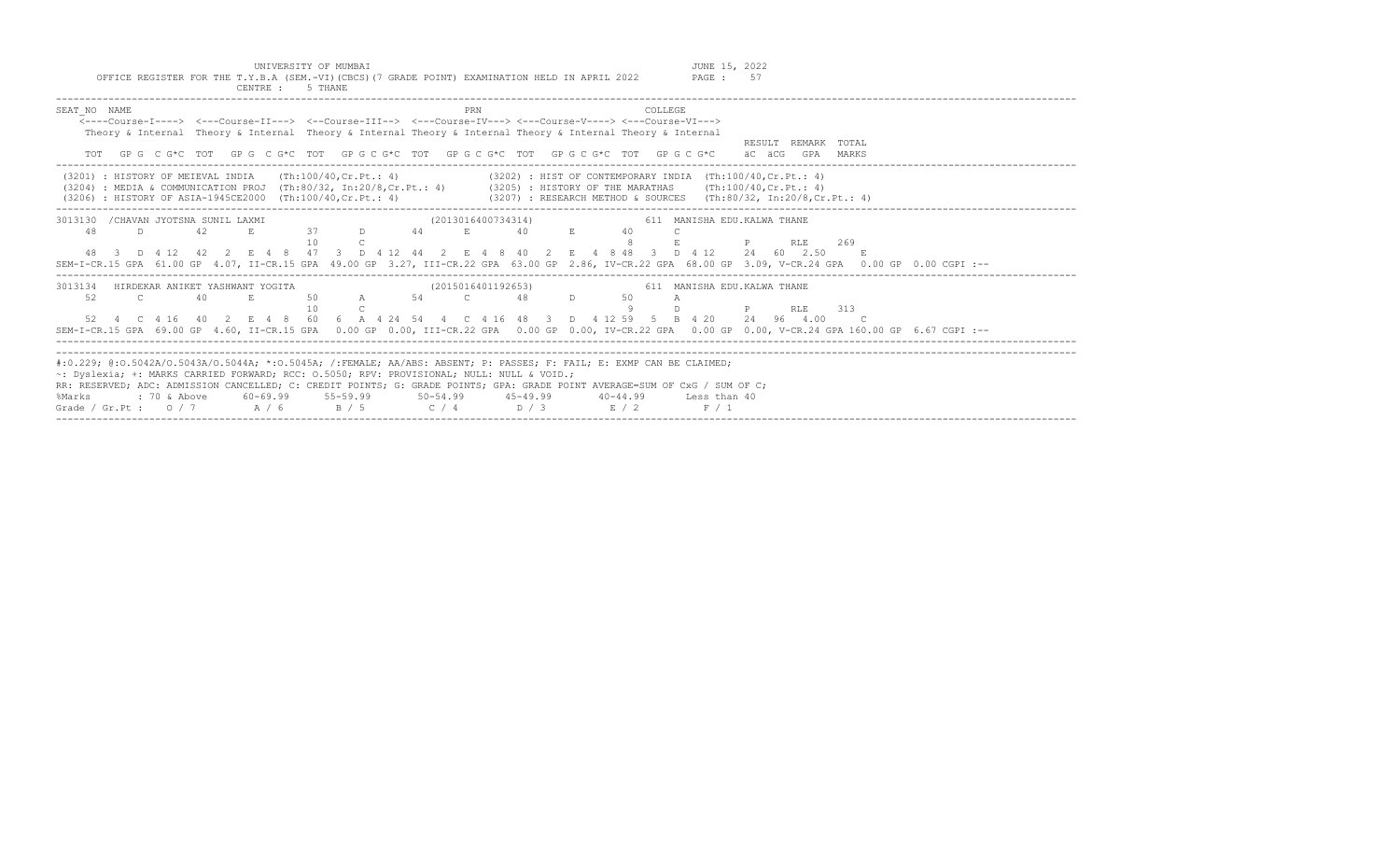UNIVERSITY OF MUMBAI JUNE 15, 2022 OFFICE REGISTER FOR THE T.Y.B.A (SEM.-VI)(CBCS)(7 GRADE POINT) EXAMINATION HELD IN APRIL 2022 PAGE : 58

| CENTRE :<br>8 KALYAN                                                                                                                                                                                                                                                                                                                                                                                                                                                                                                                 |  |
|--------------------------------------------------------------------------------------------------------------------------------------------------------------------------------------------------------------------------------------------------------------------------------------------------------------------------------------------------------------------------------------------------------------------------------------------------------------------------------------------------------------------------------------|--|
| SEAT NO NAME<br>COLLEGE<br>PRN<br><----Course-I----> <---Course-II---> <--Course-III--> <---Course-IV---> <---Course-V----> <---Course-VI---><br>Theory & Internal Theory & Internal Theory & Internal Theory & Internal Theory & Internal Theory & Internal<br>RESULT REMARK TOTAL<br>GPG CG*C TOT GPG CG*C TOT GPG CG*C TOT GPG CG*C TOT GPG CG*C TOT GPG CG*C<br>äC äCG<br>GPA<br>MARKS                                                                                                                                           |  |
| (Th:100/40,Cr.Pt.: 4)<br>$(3202)$ : HIST OF CONTEMPORARY INDIA $(Th:100/40, Cr.Pt.: 4)$<br>(3201) : HISTORY OF MEIEVAL INDIA<br>(Th:100/40, Cr.Ft.: 4)<br>(3203) : INTR TO MUSEOLOGY & ARC SC (Th:80/32, In:20/8, Cr. Pt.: 4) (3205) : HISTORY OF THE MARATHAS<br>(3206) : HISTORY OF ASIA-1945CE2000 (Th:100/40, Cr. Pt.: 4)<br>(3207) : RESEARCH METHOD & SOURCES   (Th:80/32, In:20/8,Cr.Pt.: 4)                                                                                                                                  |  |
| 3013186<br>(2015016400042471)<br>VELGE AKSHAY PRAVIN PRATIBHA<br>435 K.M. AGRAWAL-KALYAN<br>$.39+$<br>$40+$<br>$40+$<br>40<br>$40+$<br>$32+$<br>E.<br>$12+$<br>$1.3+$<br>256<br>E 4 8 40 2 E 4 8 51 4 C 4 16 40<br>8 45 3 D 4 12<br>24 60 2.50<br>2 E 4 8 40 2<br>SEM-I-CR.15 GPA 54.00 GP 3.60, II-CR.15 GPA 39.00 GP 2.60, III-CR.22 GPA 90.00 GP 4.09, IV-CR.22 GPA 133.00 GP 6.05, V-CR.24 GPA 84.00 GP 3.50 CGPI : 3.77<br>D.                                                                                                   |  |
| #:0.229; @:0.5042A/0.5043A/0.5044A; *:0.5045A; /:FEMALE; AA/ABS: ABSENT; P: PASSES; F: FAIL; E: EXMP CAN BE CLAIMED;<br>$\sim$ : Dyslexia; +: MARKS CARRIED FORWARD; RCC: 0.5050; RPV: PROVISIONAL; NULL: NULL & VOID.;<br>RR: RESERVED; ADC: ADMISSION CANCELLED; C: CREDIT POINTS; G: GRADE POINTS; GPA: GRADE POINT AVERAGE=SUM OF CxG / SUM OF C;<br>$60-69.99$ $55-59.99$ $50-54.99$ $45-49.99$<br>%Marks<br>: 70 & Above<br>40-44.99<br>Less than 40<br>$C / 4$ $D / 3$<br>Grade / Gr.Pt: $0/7$ A / 6<br>B / 5<br>R/2<br>F / 1 |  |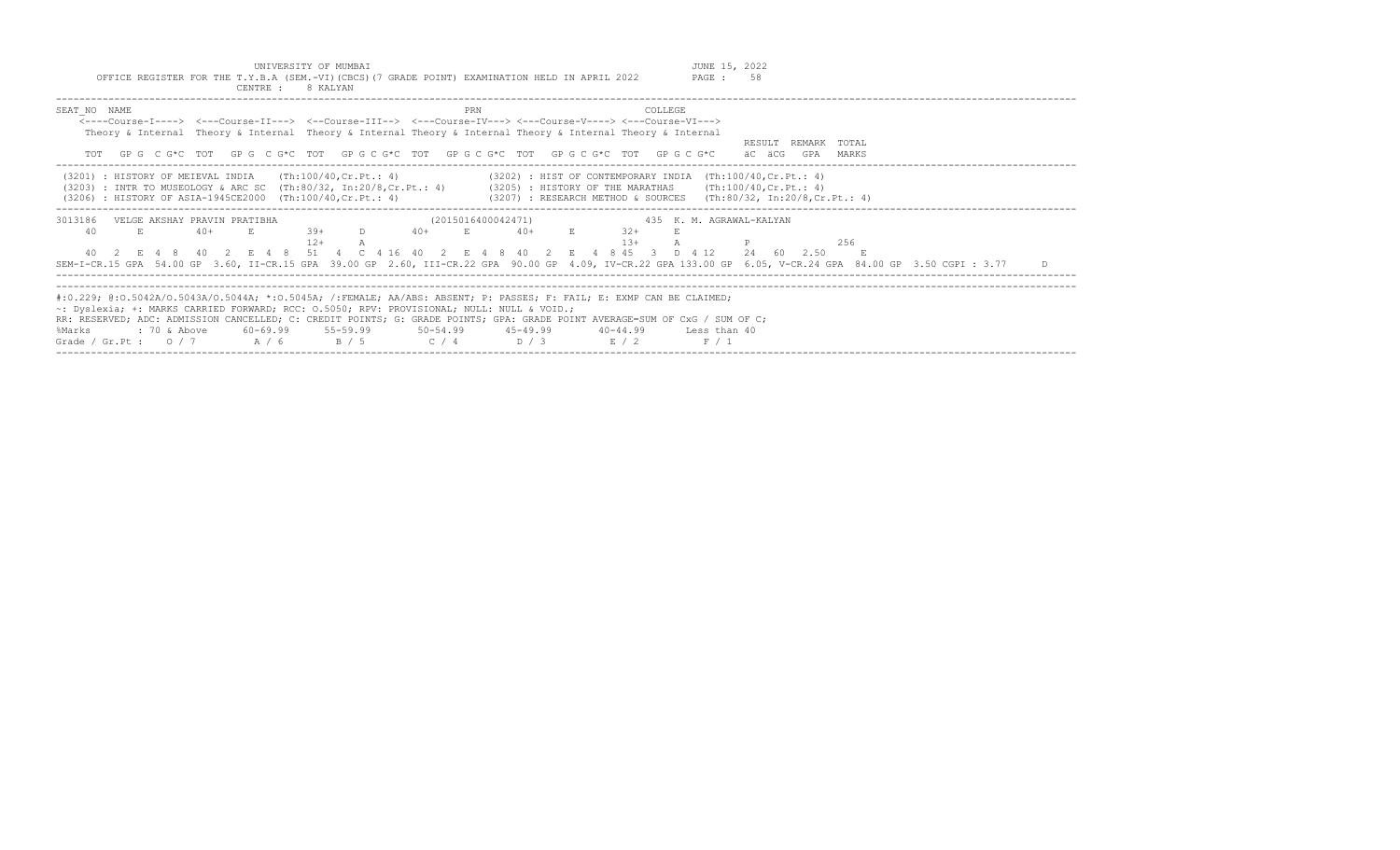UNIVERSITY OF MUMBAI JUNE 15, 2022 OFFICE REGISTER FOR THE T.Y.B.A (SEM.-VI)(CBCS)(7 GRADE POINT) EXAMINATION HELD IN APRIL 2022 PAGE : 59

|                                                                                                                                                                   |         |              |                                     |  | CENTRE : 92 CHAFE (RATNAGIRI)                                                                                                                                                                                                                                                                                       |                    |     |  |              |                |                                                                                                                                                                                                                                                                           |                                                                                                                                                                                                                                                              |
|-------------------------------------------------------------------------------------------------------------------------------------------------------------------|---------|--------------|-------------------------------------|--|---------------------------------------------------------------------------------------------------------------------------------------------------------------------------------------------------------------------------------------------------------------------------------------------------------------------|--------------------|-----|--|--------------|----------------|---------------------------------------------------------------------------------------------------------------------------------------------------------------------------------------------------------------------------------------------------------------------------|--------------------------------------------------------------------------------------------------------------------------------------------------------------------------------------------------------------------------------------------------------------|
| SEAT NO NAME                                                                                                                                                      |         |              |                                     |  | <----Course-I----> <---Course-II---> <--Course-III--> <---Course-IV---> <---Course-V----> <---Course-VI---><br>Theory & Internal Theory & Internal Theory & Internal Theory & Internal Theory & Internal Theory & Internal<br>GP G C G*C TOT GP G C G*C TOT GP G C G*C TOT GP G C G*C TOT GP G C G*C TOT GP G C G*C |                    | PRN |  |              | <b>COLLEGE</b> |                                                                                                                                                                                                                                                                           | RESULT REMARK TOTAL<br>äC äCG<br>GPA<br>MARKS                                                                                                                                                                                                                |
|                                                                                                                                                                   |         |              |                                     |  | $(3121)$ : ADVANCED MACROECONOMICS-3 $(Th:100/40, Cr.Pt.: 4)$<br>$(3303)$ : DEVL.&CHANGES IN AGRAR.SOC $(Th:100/40, Cr.Pt.: 4)$                                                                                                                                                                                     |                    |     |  |              |                |                                                                                                                                                                                                                                                                           | $(3122)$ : INTERNATIONAL ECONOMICS (Th:100/40, Cr. Pt.: 4)<br>(3124) : ECO.OF AGRI.& CO-OPER.-II (Th:80/32, In:20/8,Cr.Pt.: 4) (3301) : ANTHROPOLOGICAL THOUGHT (Th:100/40,Cr.Pt.: 4)<br>$(3305)$ : GENDER & SOC.IN INDIA:CONT (Th:80/32, In:20/8,Cr.Pt.: 4) |
| 3013209<br>88                                                                                                                                                     | $\circ$ |              | /INDULKAR BHAKTI SUNIL SHOBHA<br>74 |  | $\mathbb{A}$                                                                                                                                                                                                                                                                                                        | (2008016400781762) |     |  | 12           |                | 88 7 0 4 28 74 7 0 4 28 78 7 0 4 28 64 6 A 4 24 78 7 0 4 28 70 7 0 4 28                                                                                                                                                                                                   | 928 MOHINI-CHAFE, RATNAGIRI<br><b>P</b> RPV 452<br>24 164 6.83<br>SEM-I-CR.15 GPA 0.00 GP 0.00, II-CR.15 GPA 0.00 GP 0.00, III-CR.22 GPA 0.00 GP 0.00, IV-CR.22 GPA 0.00 GP 0.00, V-CR.24 GPA 164.00 GP 6.83 CGPI :--                                        |
| $\sim$ : Dyslexia; +: MARKS CARRIED FORWARD; RCC: 0.5050; RPV: PROVISIONAL; NULL: NULL & VOID.;<br>%Marks<br>Grade / Gr. Pt : $0/7$ $A/6$ $B/5$ $C/4$ $D/3$ $E/2$ |         | : 70 & Above |                                     |  | 60-69.99 55-59.99 50-54.99 45-49.99                                                                                                                                                                                                                                                                                 |                    |     |  | $40 - 44.99$ |                | #:0.229; @:0.5042A/0.5043A/0.5044A; *:0.5045A; /:FEMALE; AA/ABS: ABSENT; P: PASSES; F: FAIL; E: EXMP CAN BE CLAIMED;<br>RR: RESERVED; ADC: ADMISSION CANCELLED; C: CREDIT POINTS; G: GRADE POINTS; GPA: GRADE POINT AVERAGE=SUM OF CxG / SUM OF C;<br>Less than 40<br>F/1 |                                                                                                                                                                                                                                                              |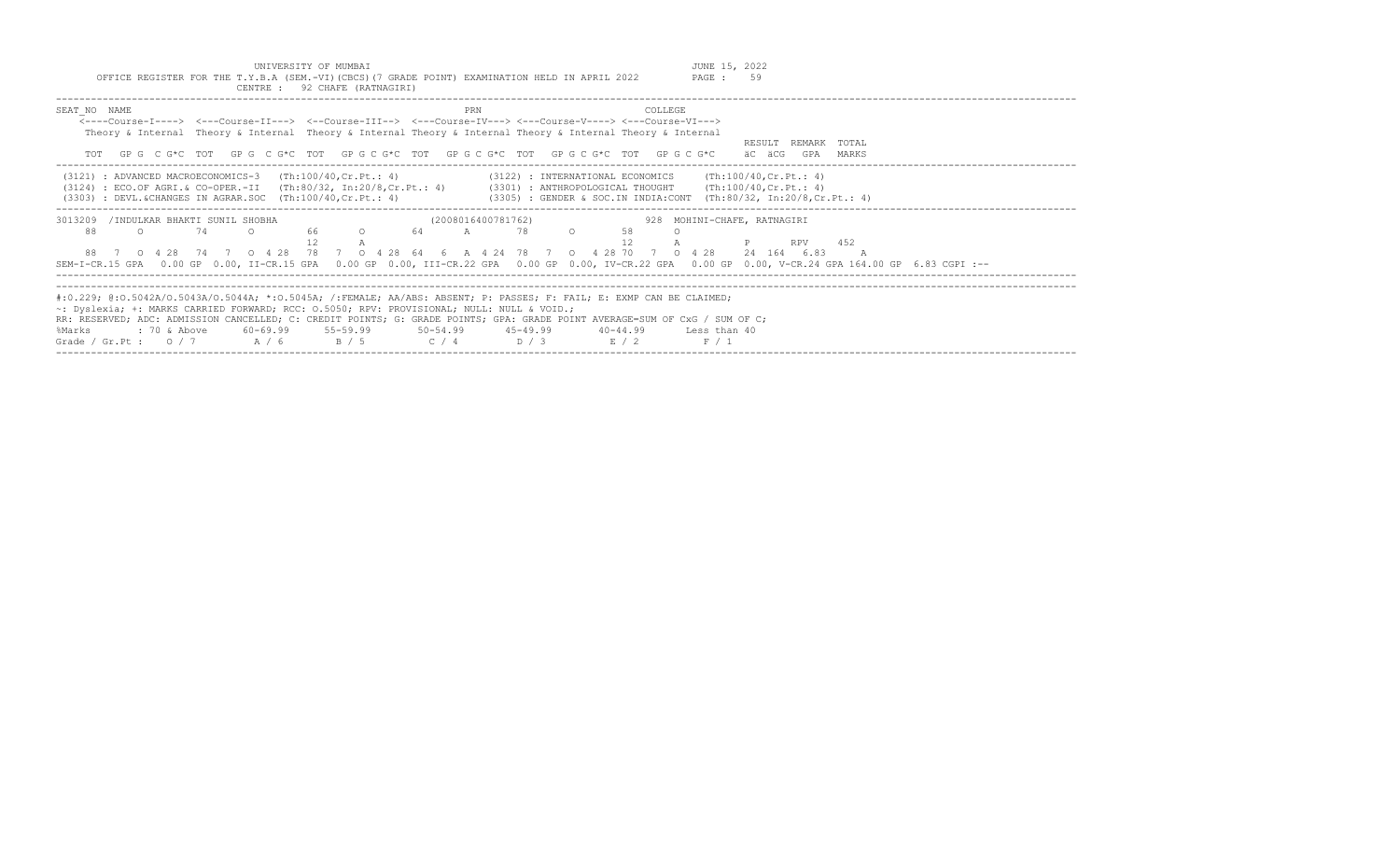|                                                                                                                            | OFFICE REGISTER FOR THE T.Y.B.A (SEM.-VI)(CBCS)(7 GRADE POINT) EXAMINATION HELD IN APRIL 2022                            |                |                                                                    |       | CENTRE : 1 MUMBAT |    | UNIVERSITY OF MUMBAI      |              |          |                    |       |          |                                                                | JUNE 15, 2022<br>PAGE :       | 60     |                     |           |                                                                                                                                                     |  |  |
|----------------------------------------------------------------------------------------------------------------------------|--------------------------------------------------------------------------------------------------------------------------|----------------|--------------------------------------------------------------------|-------|-------------------|----|---------------------------|--------------|----------|--------------------|-------|----------|----------------------------------------------------------------|-------------------------------|--------|---------------------|-----------|-----------------------------------------------------------------------------------------------------------------------------------------------------|--|--|
| SEAT NO NAME                                                                                                               |                                                                                                                          |                |                                                                    |       |                   |    |                           |              | PRN      |                    |       |          | COLLEGE.                                                       |                               |        |                     |           |                                                                                                                                                     |  |  |
|                                                                                                                            | <----Course-T----> <---Course-TT---> <--Course-TTT--> <---Course-TV---> <---Course-V----> <---Course-VT--->              |                |                                                                    |       |                   |    |                           |              |          |                    |       |          |                                                                |                               |        |                     |           |                                                                                                                                                     |  |  |
|                                                                                                                            | Theory & Internal Theory & Internal Theory & Internal Theory & Internal Theory & Internal Theory & Internal              |                |                                                                    |       |                   |    |                           |              |          |                    |       |          |                                                                |                               |        |                     |           |                                                                                                                                                     |  |  |
|                                                                                                                            | TOT GPG CG*C TOT GPG CG*C TOT GPG CG*C TOT GPG CG*C TOT GPG CG*C TOT GPG CG*C                                            |                |                                                                    |       |                   |    |                           |              |          |                    |       |          |                                                                |                               | äC äCG | RESULT REMARK TOTAL | GPA MARKS |                                                                                                                                                     |  |  |
|                                                                                                                            | (3201) : HISTORY OF MEIEVAL INDIA                                                                                        |                |                                                                    |       |                   |    | (Th:100/40,Cr.Pt.: 4)     |              |          |                    |       |          | $(3202)$ : HIST OF CONTEMPORARY INDIA $(Th:100/40, Cr.Pt.: 4)$ |                               |        |                     |           |                                                                                                                                                     |  |  |
|                                                                                                                            | (3203) : INTR TO MUSEOLOGY & ARC SC (Th:80/32, In:20/8,Cr.Pt.: 4) (3701) : ENVIRONMENTAL GEOGRAPHY (Th:100/40,Cr.Pt.: 4) |                |                                                                    |       |                   |    |                           |              |          |                    |       |          |                                                                |                               |        |                     |           |                                                                                                                                                     |  |  |
|                                                                                                                            | $(3702)$ : GEOGRAPHY OF TOURISM & REC $(Th:100/40, Cr.Pt.: 4)$                                                           |                |                                                                    |       |                   |    |                           |              |          |                    |       |          | $(3704)$ : TOOLS & TECHNIQUES IN GEO. $(Th:100/40, Cr.Pt.: 4)$ |                               |        |                     |           |                                                                                                                                                     |  |  |
| 3013246 /BASTAWALA FATEMA MURTUZA KUBRA                                                                                    |                                                                                                                          |                |                                                                    |       |                   |    |                           |              |          | (2011016401641454) |       |          |                                                                | 865 CUMMOO JAFFER-KAMBEKAR ST |        |                     |           |                                                                                                                                                     |  |  |
| 75                                                                                                                         | $\cap$                                                                                                                   |                | 72                                                                 |       |                   | 62 | $\circ$                   | 82           | $\Omega$ |                    | 73    |          | 71                                                             |                               |        |                     |           |                                                                                                                                                     |  |  |
|                                                                                                                            |                                                                                                                          |                |                                                                    |       |                   |    |                           |              |          |                    |       |          |                                                                |                               |        | <b>RPV</b>          |           | 450                                                                                                                                                 |  |  |
| 75 7                                                                                                                       |                                                                                                                          |                | 0 4 28 72 7 0 4 28 77 7 0 4 28 82 7 0 4 28 73 7 0 4 28 71 7 0 4 28 |       |                   |    |                           |              |          |                    |       |          |                                                                |                               |        | 24 168 7.00         |           | - റ                                                                                                                                                 |  |  |
|                                                                                                                            |                                                                                                                          |                |                                                                    |       |                   |    |                           |              |          |                    |       |          |                                                                |                               |        |                     |           | SEM-I-CR.15 GPA 0.00 GP 0.00, II-CR.15 GPA 0.00 GP 0.00, III-CR.22 GPA 0.00 GP 0.00, IV-CR.22 GPA 0.00 GP 0.00, V-CR.24 GPA 168.00 GP 7.00 CGPI :-- |  |  |
|                                                                                                                            |                                                                                                                          |                |                                                                    |       |                   |    |                           |              |          |                    |       |          |                                                                |                               |        |                     |           |                                                                                                                                                     |  |  |
| #:0.229; @:0.5042A/0.5043A/0.5044A; *:0.5045A; /:FEMALE; AA/ABS: ABSENT; P: PASSES; F: FAIL; E: EXMP CAN BE CLAIMED;       |                                                                                                                          |                |                                                                    |       |                   |    |                           |              |          |                    |       |          |                                                                |                               |        |                     |           |                                                                                                                                                     |  |  |
| $\sim$ : Dyslexia; +: MARKS CARRIED FORWARD; RCC: 0.5050; RPV: PROVISIONAL; NULL: NULL & VOID.;                            |                                                                                                                          |                |                                                                    |       |                   |    |                           |              |          |                    |       |          |                                                                |                               |        |                     |           |                                                                                                                                                     |  |  |
| RR: RESERVED; ADC: ADMISSION CANCELLED; C: CREDIT POINTS; G: GRADE POINTS; GPA: GRADE POINT AVERAGE=SUM OF CxG / SUM OF C; |                                                                                                                          |                |                                                                    |       |                   |    |                           |              |          |                    |       |          |                                                                |                               |        |                     |           |                                                                                                                                                     |  |  |
| %Marks                                                                                                                     |                                                                                                                          | $: 70$ & Above |                                                                    |       |                   |    | $60 - 69.99$ $55 - 59.99$ | $50 - 54.99$ |          | $45 - 49.99$       |       | 40-44.99 |                                                                | Less than 40                  |        |                     |           |                                                                                                                                                     |  |  |
| Grade / Gr.Pt : $0/7$                                                                                                      |                                                                                                                          |                |                                                                    | A / 6 |                   |    | B / 5                     | C / 4        |          |                    | D / 3 | E/2      |                                                                | F / 1                         |        |                     |           |                                                                                                                                                     |  |  |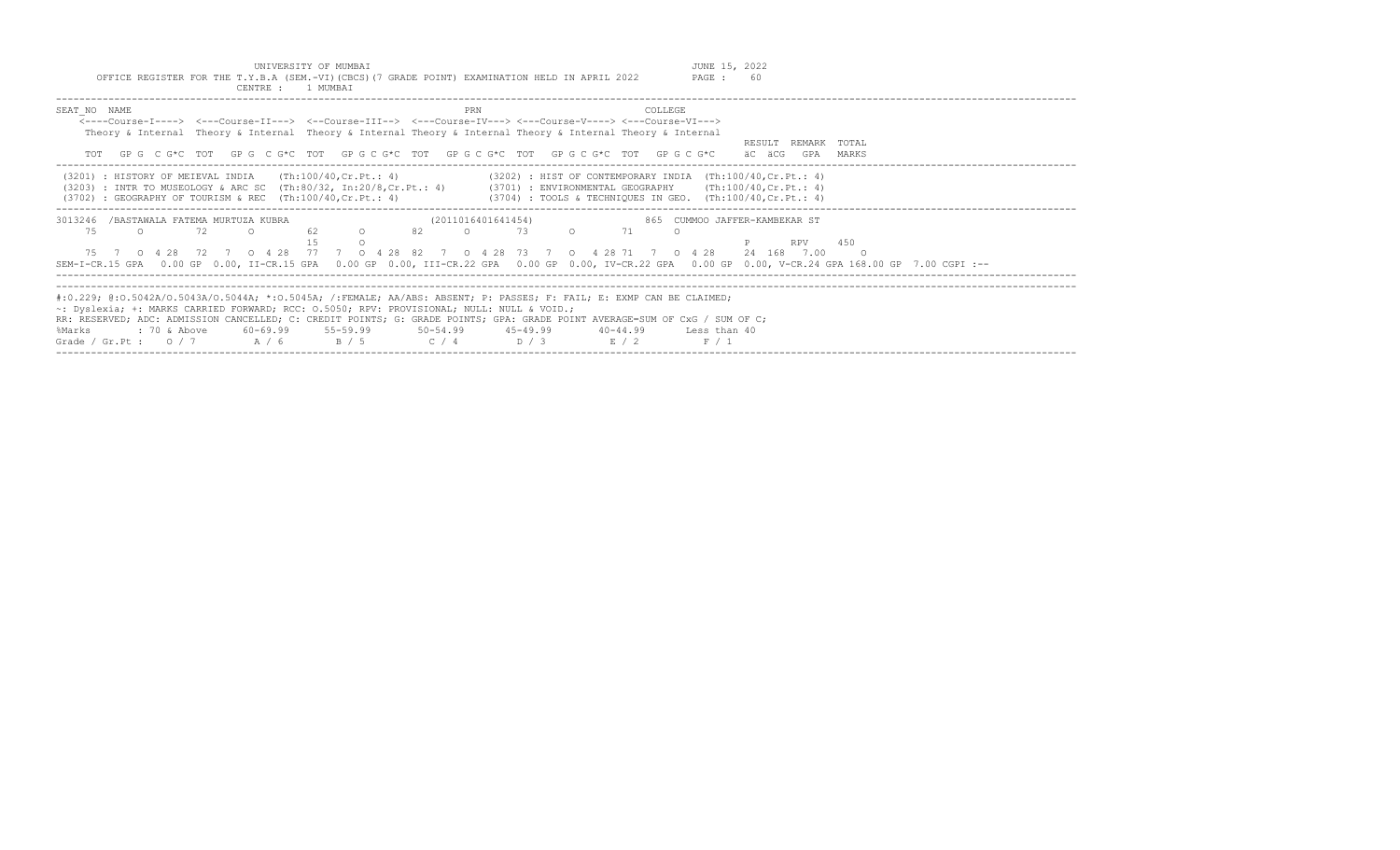| UNIVERSITY OF MUMBAI                                                                            |     | 2022<br>JUNE 15, |
|-------------------------------------------------------------------------------------------------|-----|------------------|
| OFFICE REGISTER FOR THE T.Y.B.A (SEM.-VI) (CBCS) (7 GRADE POINT) EXAMINATION HELD IN APRIL 2022 |     | PAGE :<br>61     |
| 14 CHIPLUN<br>CENTRE :                                                                          |     |                  |
|                                                                                                 |     |                  |
| SEAT NO NAME<br>$\overline{\phantom{a}}$                                                        | PRN | COLLEGE          |

| ULILL IV WATER                                                                                                                                      |
|-----------------------------------------------------------------------------------------------------------------------------------------------------|
| <----Course-I----> <---Course-II---> <--Course-III--> <---Course-IV---> <---Course-V----> <---Course-VI--->                                         |
| Theory & Internal Theory & Internal Theory & Internal Theory & Internal Theory & Internal Theory & Internal                                         |
| RESULT REMARK TOTAL                                                                                                                                 |
| GPG CG*C TOT GPG CG*C TOT GPGCG*C TOT GPGCG*C TOT GPGCG*C TOT GPGCG*C<br>äC äCG<br>GPA MARKS<br>TOT                                                 |
|                                                                                                                                                     |
|                                                                                                                                                     |
| $(1201)$ : HIST.-MEDIEVAL MARATHI LIT (Th:100/40, Cr.Pt.: 4)<br>$(1202)$ : IND. & WESTERN THEO OF LIT $(Th:100/40, Cr.Pt.: 4)$                      |
| $(1203)$ : LITERATURE AND SOCIETY (Th:80/32, In:20/8, Cr. Pt.: 4)<br>$(1204)$ : LINGUISTIC & MARATHI GRMMR $(Th:100/40, Cr.Pt.: 4)$                 |
| $(1206)$ : OCCUPATIONAL MARATHI (Th:80/32, In:20/8, Cr. Pt.: 4)<br>$(1205)$ : MODERN MARATHI LITERATURE $(Th:100/40, Cr.Pt.: 4)$                    |
|                                                                                                                                                     |
| 3013284 / JADHAV ANKITA ASHOK ASHWINI<br>(2007016400395362)<br>1081 SES ANANDRAO PAWAR COLL                                                         |
| 74<br>94<br>$\cap$<br>86<br>94<br>$\cap$<br>96.<br>$\cap$<br>$\cap$<br>$\Omega$                                                                     |
| 554<br>RPV                                                                                                                                          |
|                                                                                                                                                     |
| 86 7 0 4 28 94 7 0 4 28 91 7 0 4 28 94 7 0 4 28 96 7 0 4 28 93 7 0 4 28<br>24 168 7.00<br>$\circ$ 0                                                 |
| SEM-I-CR.15 GPA 0.00 GP 0.00, II-CR.15 GPA 0.00 GP 0.00, III-CR.22 GPA 0.00 GP 0.00, IV-CR.22 GPA 0.00 GP 0.00, V-CR.24 GPA 168.00 GP 7.00 CGPI :-- |
|                                                                                                                                                     |
|                                                                                                                                                     |
| #:0.229; @:0.5042A/O.5043A/O.5044A; *:0.5045A; /:FEMALE; AA/ABS: ABSENT; P: PASSES; F: FAIL; E: EXMP CAN BE CLAIMED;                                |
| $\sim$ : Dyslexia; +: MARKS CARRIED FORWARD; RCC: 0.5050; RPV: PROVISIONAL; NULL: NULL & VOID.;                                                     |
|                                                                                                                                                     |
| RR: RESERVED; ADC: ADMISSION CANCELLED; C: CREDIT POINTS; G: GRADE POINTS; GPA: GRADE POINT AVERAGE=SUM OF CxG / SUM OF C;                          |
| : 70 & Above<br>60-69.99 55-59.99 50-54.99 45-49.99 40-44.99<br>Less than 40<br>%Marks                                                              |
| Grade / Gr. Pt: $0/7$ A / 6<br>B / 5<br>$C / 4$ D/3<br>F / 1<br>E / 2                                                                               |
|                                                                                                                                                     |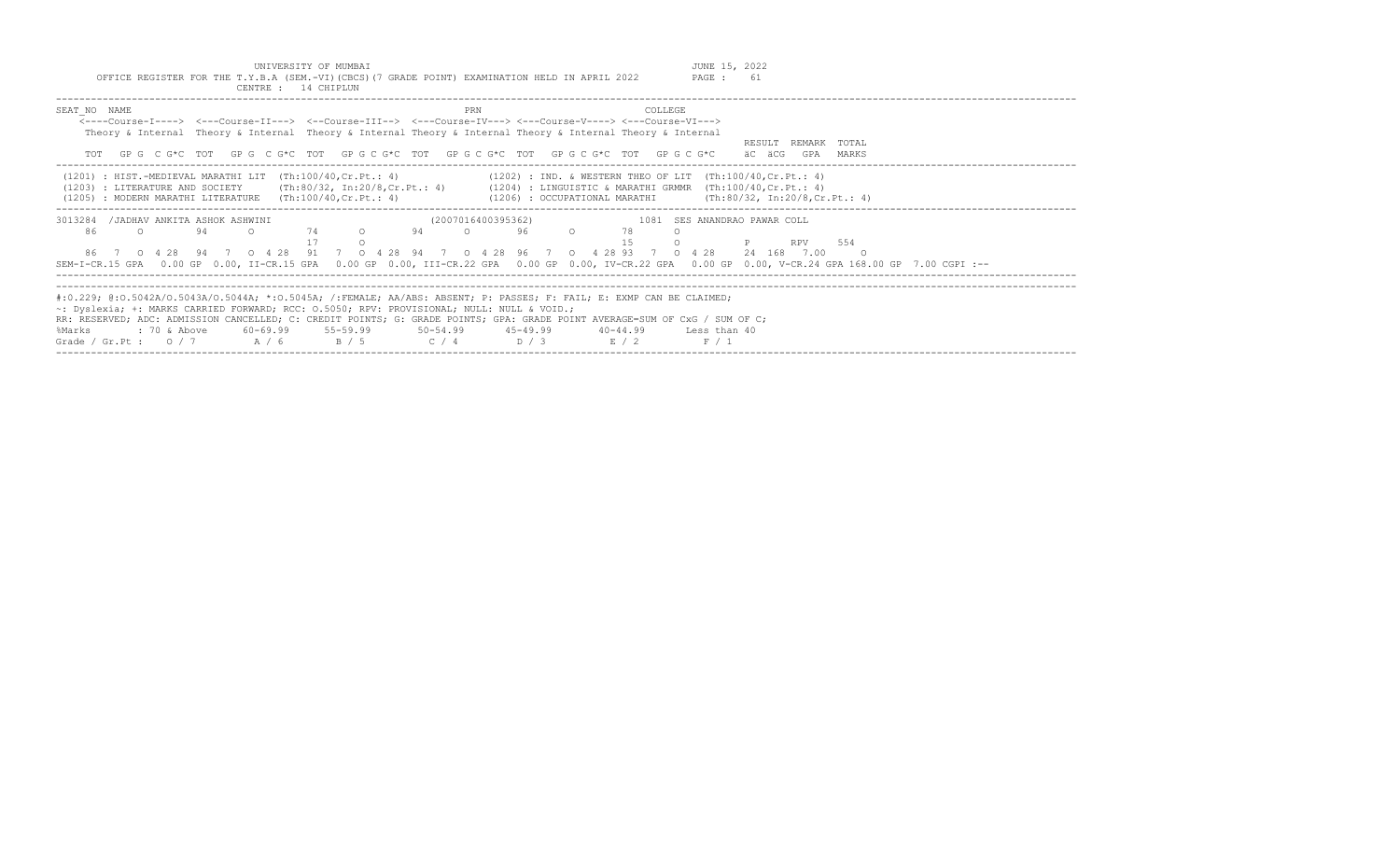| UNIVERSITY OF MUMBAI<br>OFFICE REGISTER FOR THE T.Y.B.A (SEM.-VI)(CBCS)(7 GRADE POINT) EXAMINATION HELD IN APRIL 2022<br>8 KALYAN<br>CENTRE : |     | JUNE 15, 2022<br>62<br>PAGE : |
|-----------------------------------------------------------------------------------------------------------------------------------------------|-----|-------------------------------|
| SEAT NO NAME<br><----Course-I----> <---Course-II---> <--Course-III--> <---Course-IV---> <---Course-V----> <---Course-VI--->                   | PRN | <b>COLLEGE</b>                |
| Theory & Internal Theory & Internal Theory & Internal Theory & Internal Theory & Internal Theory & Internal                                   |     | REMARK<br>TOTAL<br>RESULT     |
| GPG C G*C TOT GPG C G*C TOT GPG C G*C TOT GPG C G*C TOT GPG C G*C TOT GPG C G*C<br>TOT                                                        |     | MARKS<br>GPA<br>ac acg        |

| (3121) : ADVANCED MACROECONOMICS-3<br>$(3124)$ : ECO.OF AGRI.& CO-OPER.-II (Th:80/32, In:20/8,Cr.Pt.: 4)<br>$(3129)$ : ENVIRONMENTAL ECONOMICS-II $(Th:100/40, Cr.Pt.: 4)$ |           |              |     |      |                             |          | (Th:100/40,Cr.Pt.: 4) |       |          |     |    |          |    |                    |          | (3122) : INTERNATIONAL ECONOMICS |            |  | (Th:100/40.Cr.Pt.: 4)<br>$(3126)$ : RESEARCH METHODOLOGY-II (Th:100/40, Cr. Pt.: 4)<br>$(3133)$ : HISTORY OF ECO.THOUGHTS-II $(Th:80/32, In:20/8, Cr.Pt.: 4)$ |        |      |      |     |    |  |  |  |  |  |
|----------------------------------------------------------------------------------------------------------------------------------------------------------------------------|-----------|--------------|-----|------|-----------------------------|----------|-----------------------|-------|----------|-----|----|----------|----|--------------------|----------|----------------------------------|------------|--|---------------------------------------------------------------------------------------------------------------------------------------------------------------|--------|------|------|-----|----|--|--|--|--|--|
| 3013365                                                                                                                                                                    |           |              |     |      | /KAVATE POOJA PRADEEP PRIYA |          |                       |       |          |     |    |          |    | (2009016400013626) |          |                                  |            |  | 616 MOHINDAR SINGH A&C KALYAN                                                                                                                                 |        |      |      |     |    |  |  |  |  |  |
| 42                                                                                                                                                                         | E.        |              |     | -52. |                             |          | 59                    |       | $\Omega$ |     | 46 |          | D. |                    | 78       | $\circ$                          | 56         |  |                                                                                                                                                               |        |      |      |     |    |  |  |  |  |  |
|                                                                                                                                                                            |           |              |     |      |                             |          |                       |       |          |     |    |          |    |                    |          |                                  |            |  |                                                                                                                                                               |        | RLE. |      | 369 |    |  |  |  |  |  |
|                                                                                                                                                                            | 42 2 F. 4 |              |     |      |                             | C 4 16   |                       |       |          | 28. | 46 |          |    | D 412              | 78       |                                  | - 28<br>74 |  | 428                                                                                                                                                           | 24 120 |      | 5.00 |     | B. |  |  |  |  |  |
| SEM-I-CR.15 GPA 0.00 GP 0.00, II-CR.15 GPA 0.00 GP 0.00, III-CR.22 GPA 0.00 GP 0.00, IV-CR.22 GPA 0.00 GP 0.00, V-CR.24 GPA 136.00 GP 5.67 CGPI :--                        |           |              |     |      |                             |          |                       |       |          |     |    |          |    |                    |          |                                  |            |  |                                                                                                                                                               |        |      |      |     |    |  |  |  |  |  |
|                                                                                                                                                                            |           |              |     |      |                             |          |                       |       |          |     |    |          |    |                    |          |                                  |            |  |                                                                                                                                                               |        |      |      |     |    |  |  |  |  |  |
| #:0.229; @:0.5042A/0.5043A/0.5044A; *:0.5045A; /:FEMALE; AA/ABS: ABSENT; P: PASSES; F: FAIL; E: EXMP CAN BE CLAIMED;                                                       |           |              |     |      |                             |          |                       |       |          |     |    |          |    |                    |          |                                  |            |  |                                                                                                                                                               |        |      |      |     |    |  |  |  |  |  |
| $\sim$ : Dyslexia; +: MARKS CARRIED FORWARD; RCC: 0.5050; RPV: PROVISIONAL; NULL: NULL & VOID.;                                                                            |           |              |     |      |                             |          |                       |       |          |     |    |          |    |                    |          |                                  |            |  |                                                                                                                                                               |        |      |      |     |    |  |  |  |  |  |
| RR: RESERVED; ADC: ADMISSION CANCELLED; C: CREDIT POINTS; G: GRADE POINTS; GPA: GRADE POINT AVERAGE=SUM OF CxG / SUM OF C;                                                 |           |              |     |      |                             |          |                       |       |          |     |    |          |    |                    |          |                                  |            |  |                                                                                                                                                               |        |      |      |     |    |  |  |  |  |  |
| %Marks                                                                                                                                                                     |           | : 70 & Above |     |      |                             | 60-69.99 |                       |       | 55-59.99 |     |    | 50-54.99 |    |                    | 45-49.99 |                                  | 40-44.99   |  | Less than 40                                                                                                                                                  |        |      |      |     |    |  |  |  |  |  |
| Grade / Gr.Pt :                                                                                                                                                            |           |              | 0/7 |      |                             | A / 6    |                       | B / 5 |          |     |    | C / 4    |    |                    | D / 3    |                                  | F. / 2     |  | F / 1                                                                                                                                                         |        |      |      |     |    |  |  |  |  |  |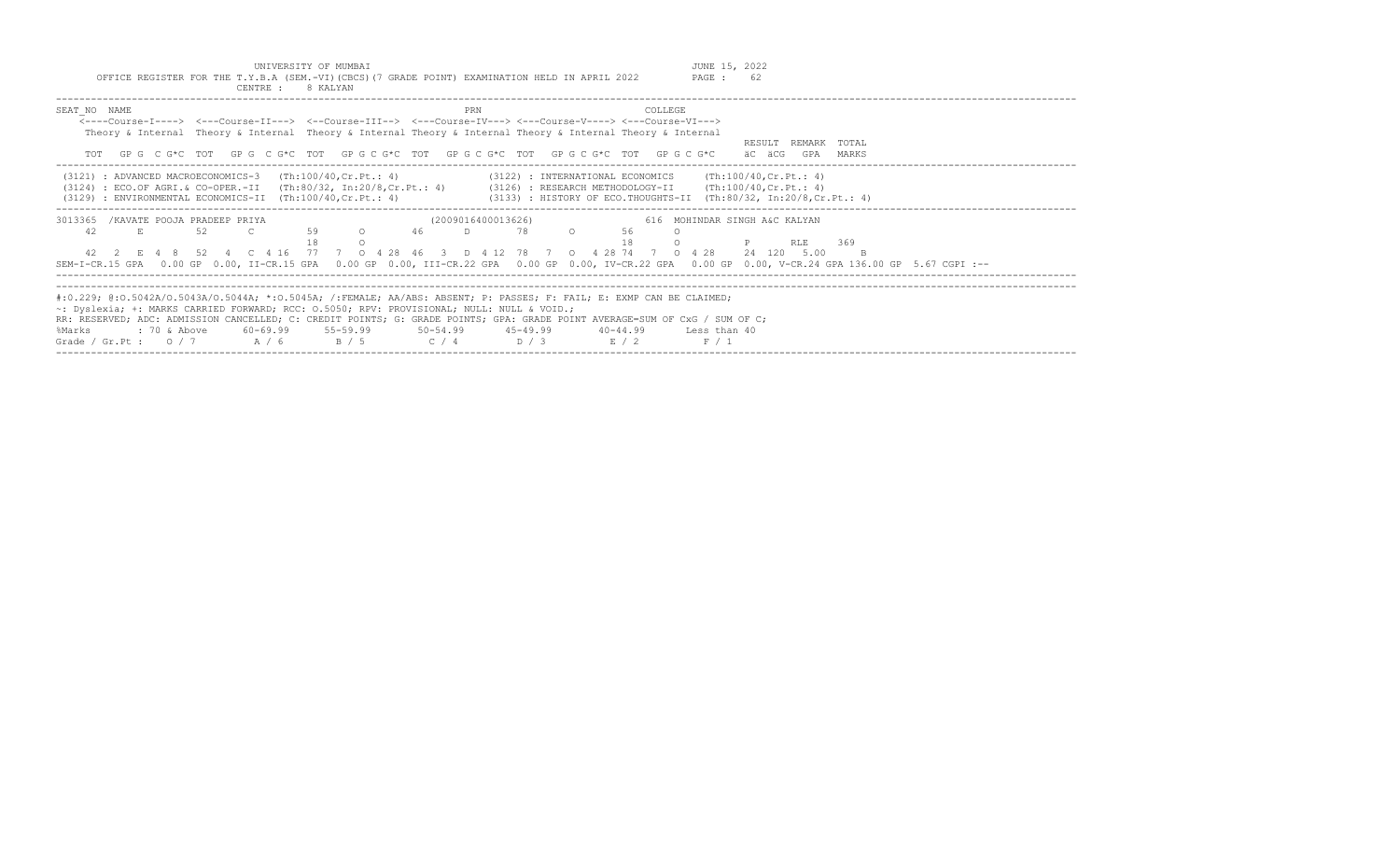UNIVERSITY OF MUMBAI<br>OFFICE REGISTER FOR THE T.Y.B.A (SEM.-VI)(CBCS)(7 GRADE POINT) EXAMINATION HELD IN APRIL 2022 PAGE : 63<br>CENTRE : 124 KHODALA

|                                                                                                                                                                                                                                                                                                                                                                                                                                                                                             | ---------------------                                                                                                                                                                                                                                                                                                                                                                                                                                |                     |
|---------------------------------------------------------------------------------------------------------------------------------------------------------------------------------------------------------------------------------------------------------------------------------------------------------------------------------------------------------------------------------------------------------------------------------------------------------------------------------------------|------------------------------------------------------------------------------------------------------------------------------------------------------------------------------------------------------------------------------------------------------------------------------------------------------------------------------------------------------------------------------------------------------------------------------------------------------|---------------------|
| SEAT NO NAME                                                                                                                                                                                                                                                                                                                                                                                                                                                                                | $\begin{tabular}{ll} \multicolumn{2}{l}{{\bf COLLEGE}}\\ \multicolumn{2}{l}{\bf COLLEGE} \end{tabular}$<br><b>PRN</b><br><---Course-I----> <---Course-II---> <--Course-III--> <---Course-IV---> <---Course-V----> <---Course-VI---><br>Theory & Internal Theory & Internal Theory & Internal Theory & Internal Theory & Internal Theory & Internal<br>TOT GPG CG*C TOT GPG CG*C TOT GPG CG*C TOT GPG CG*C TOT GPG CG*C TOT GPG CG*C äC äCG GPA MARKS | RESULT REMARK TOTAL |
|                                                                                                                                                                                                                                                                                                                                                                                                                                                                                             | (3121) : ADVANCED MACROECONOMICS-3 (Th:100/40,Cr.Pt.: 4) (3122) : INTERNATIONAL ECONOMICS (Th:100/40,Cr.Pt.: 4)<br>(3124) : ECO.OF AGRI.& CO-OPER.-II (Th:80/32, In:20/8,Cr.Pt.: 4) (3126) : RESEARCH METHODOLOGY-II (Th:100/40,C                                                                                                                                                                                                                    |                     |
| $\begin{array}{cccccccccccc} 3013391 & \text{MORE YOGESH AMRUTRAO KAMAL} & & & & & & (2007016400590622) & & & & & 513 & \text{MNMG, KHODALA-JOGALWADI} \\ 76 & 0 & 72 & 0 & 54 & A & 52 & C & 74 & 0 & 50 & A & & \\ & & & & & & & & & & & & & \\ 15 & 0 & & & & & & & & & & & 15 & 0 & P & & \text{RPV} & 40801 & & \\ \end{array}$<br>SEM-I-CR.15 GPA 0.00 GP 0.00, II-CR.15 GPA 0.00 GP 0.00, III-CR.22 GPA 0.00 GP 0.00, IV-CR.22 GPA 0.00 GP 0.00, V-CR.24 GPA 128.00 GP 5.33 CGPI :-- | 76 7 0 4 28 72 7 0 4 28 69 10 7 0 4 28 52 4 C 4 16 74 7 0 4 28 65 6 A 4 24 24 152 6.33 A                                                                                                                                                                                                                                                                                                                                                             |                     |
| 3013392 NIVALE DEEPAK ANKUSH ASHWINI 56 0 50 C 64 A 50 A RIDALA-JOGALWADI 64 A 50 P RLE                                                                                                                                                                                                                                                                                                                                                                                                     | 64  6  A  4  24  72  7  0  4  28  71  7  0  4  28  50  4  C  4  16  64  6  A  4  24  65  6  A  4  24  24  144  6.00  A<br>SEM-I-CR.15 GPA 0.00 GP 0.00, II-CR.15 GPA 34.00 GP 2.27, III-CR.22 GPA 0.00 GP 0.00, IV-CR.22 GPA 82.00 GP 3.73, V-CR.24 GPA 108.00 GP 4.50 CGPI :--                                                                                                                                                                      | 386                 |
|                                                                                                                                                                                                                                                                                                                                                                                                                                                                                             | (1301) : HISTORYOF MODERN HINDI LIT (Th:100/40,Cr.Pt.: 4) (1302) : POST INDEPENDENT HINDI LIT (Th:100/40,Cr.Pt.: 4)<br>(1303) : SOCIAL MEDIA (Th:80/32, In:20/8,Cr.Pt.: 4) (1304) : LIT. CRIT/PROSODY & RHET (Th:100/40,Cr.Pt.:                                                                                                                                                                                                                      |                     |
| 3013401 MANIYAR IBRAHIM KHALIL SHAHNAZ (2012016400232815) 513 MNMG, KHODALA-JOGALWADI<br>70 0 60 A 56 0 56 B 50 C 60 0<br>10 C 10 C 10 C<br>SEM-I-CR.15 GPA 90.00 GP 6.00, II-CR.15 GPA 0.00 GP 0.00, III-CR.22 GPA 0.00 GP 0.00, IV-CR.22 GPA 129.00 GP 5.86, V-CR.24 GPA 160.00 GP 6.67 CGPI :--                                                                                                                                                                                          | 70 7 0 4 28 60 6 A 4 24 66 6 A 4 24 56 5 B 4 20 50 4 C 4 16 70 7 0 4 28 24 140 5.83 B                                                                                                                                                                                                                                                                                                                                                                | 372                 |
| 3013405 /ZUGARE JAYASHRI BALU BABIBAI (2013016401594171) 513 MNMG, KHODALA-JOGALWADI (2013016401594171) 513 MNG, KHODALA-JOGALWADI (2013016401594171) 513 MNG, KHODALA-JOGALWADI (2013016401594171) 513 MNG, KHODALA-JOGALWADI<br>SEM-I-CR.15 GPA 0.00 GP 0.00, II-CR.15 GPA 0.00 GP 0.00, III-CR.22 GPA 0.00 GP 0.00, IV-CR.22 GPA 0.00 GP 0.00, V-CR.24 GPA 160.00 GP 6.67 CGPI :--                                                                                                       | 80 7 0 4 28 82 7 0 4 28 62 6 A 4 24 74 7 0 4 28 80 7 0 4 28 82 7 0 4 28 24 164 6 83 A                                                                                                                                                                                                                                                                                                                                                                |                     |
|                                                                                                                                                                                                                                                                                                                                                                                                                                                                                             | (1201) : HIST.-MEDIEVAL MARATHI LIT (Th:100/40,Cr.Pt.: 4) (1202) : IND. & WESTERN THEO OF LIT (Th:100/40,Cr.Pt.: 4)<br>(1203) : LITERATURE AND SOCIETY (Th:80/32, In:20/8,Cr.Pt.: 4) (1204) : LINGUISTIC & MARATHI GRMMR (Th:100/                                                                                                                                                                                                                    |                     |
| 3013422 BHOR NILESH TANAJI LATA 60 0 62 A 72 0 52 A RPV RPV                                                                                                                                                                                                                                                                                                                                                                                                                                 | 54  4  C  4  16  66  6  A  4  24  75  7  0  4  28  62  6  A  4  24  72  7  0  4  28  66  6  A  4  24  24  144  6.00  A<br>SEM-I-CR.15 GPA 0.00 GP 0.00, II-CR.15 GPA 0.00 GP 0.00, III-CR.22 GPA 0.00 GP 0.00, IV-CR.22 GPA 0.00 GP 0.00, V-CR.24 GPA 120.00 GP 5.00 CGPI :--                                                                                                                                                                        |                     |
| 3013425 KATWARE RAMDAS PANDURANG KASHIBAI (2012016400762553) 513 MNMG, KHODALA-JOGALWADI<br>52 C 56 B 48 A 68 O 66 A 52 A 16 O<br>SEM-I-CR.15 GPA 45.00 GP 3.00, II-CR.15 GPA 63.00 GP 4.20, III-CR.22 GPA 105.00 GP 4.77, IV-CR.22 GPA 58.00 GP 2.64, V-CR.24 GPA 136.00 GP 5.67 CGPI: 4.48 C                                                                                                                                                                                              | 52  4  C  4  16  56  5  B  4  20  64  6  A  4  24  88  7  0  4  28  66  6  A  4  24  670  3  7  0  4  28  24  140  5.83  B                                                                                                                                                                                                                                                                                                                           | 39303               |
| ~: Dyslexia; +: MARKS CARRIED FORWARD; RCC: 0.5050; RPV: PROVISIONAL; NULL: NULL & VOID.;<br>RR: RESERVED; ADC: ADMISSION CANCELLED; C: CREDIT POINTS; G: GRADE POINTS; GPA: GRADE POINT AVERAGE=SUM OF CxG / SUM OF C;                                                                                                                                                                                                                                                                     | #:0.229; @:0.5042A/0.5043A/0.5044A; *:0.5045A; /:FEMALE; AA/ABS: ABSENT; P: PASSES; F: FAIL; E: EXMP CAN BE CLAIMED;                                                                                                                                                                                                                                                                                                                                 |                     |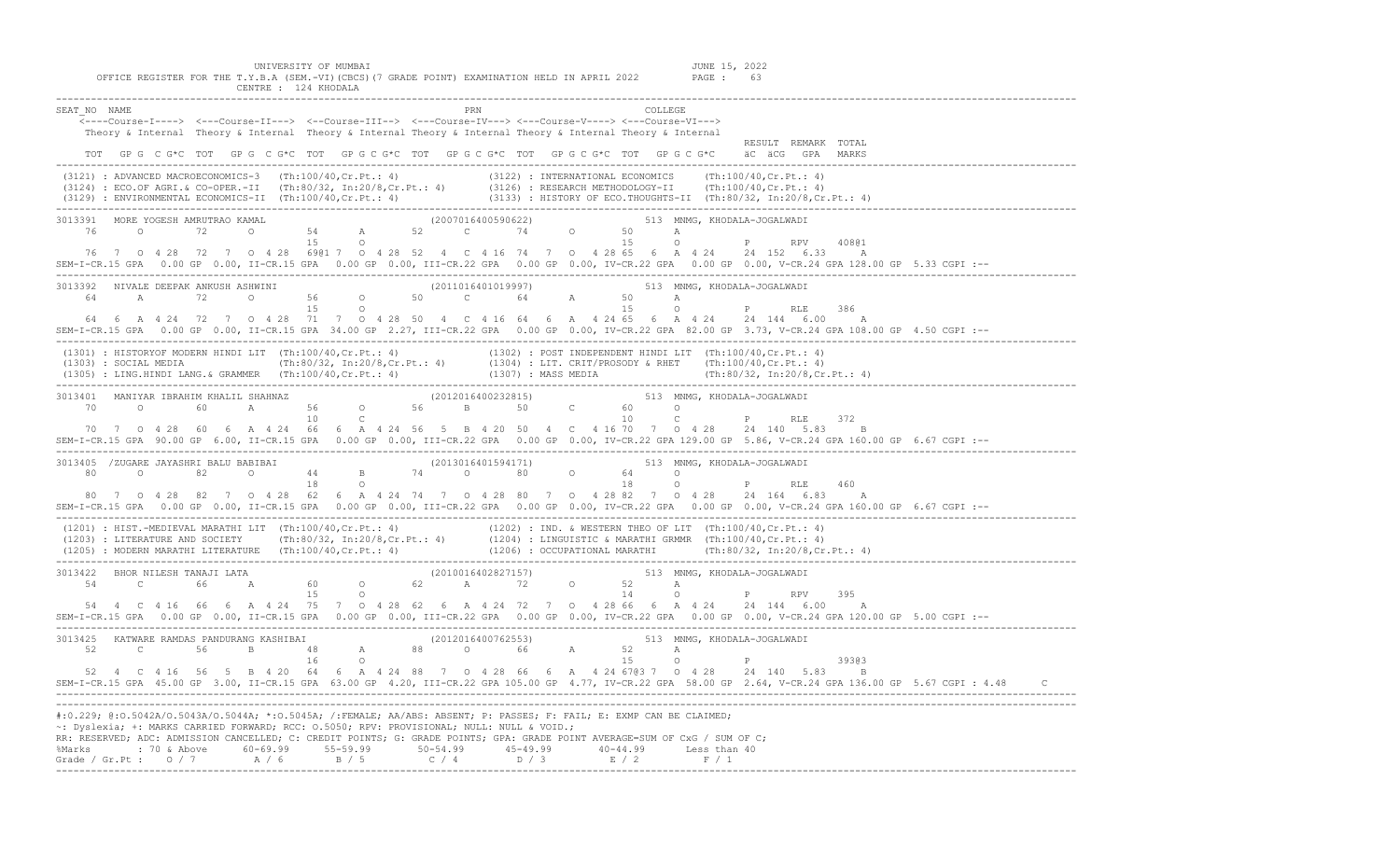| UNIVERSITY OF MUMBAI<br>OFFICE REGISTER FOR THE T.Y.B.A (SEM.-VI)(CBCS)(7 GRADE POINT) EXAMINATION HELD IN APRIL 2022<br>CENTRE : 124 KHODALA                                                                                                                                                                                         |                                                                                                                                                                                                        | JUNE 15, 2022<br>- 64<br>PAGE :                                                                                                                                                                                        |
|---------------------------------------------------------------------------------------------------------------------------------------------------------------------------------------------------------------------------------------------------------------------------------------------------------------------------------------|--------------------------------------------------------------------------------------------------------------------------------------------------------------------------------------------------------|------------------------------------------------------------------------------------------------------------------------------------------------------------------------------------------------------------------------|
| SEAT NO NAME<br><----Course-I----> <---Course-II---> <--Course-III--> <---Course-IV---> <---Course-V----> <---Course-VI---><br>Theory & Internal Theory & Internal Theory & Internal Theory & Internal Theory & Internal Theory & Internal<br>GPG CG*CTOT GPG CG*CTOT GPG CG*CTOT GPG CG*CTOT GPG CG*CTOT GPG CG*CTOT GPG CG*C<br>TOT | PRN<br>COLLEGE                                                                                                                                                                                         | RESULT REMARK TOTAL<br>äC äCG<br>GPA<br>MARKS                                                                                                                                                                          |
| (Th:100/40,Cr.Pt.: 4)<br>(3201) : HISTORY OF MEIEVAL INDIA<br>$(3204)$ : MEDIA & COMMUNICATION PROJ (Th:80/32, In:20/8,Cr.Pt.: 4)<br>(3206) : HISTORY OF ASIA-1945CE2000 (Th:100/40, Cr. Pt.: 4)                                                                                                                                      | $(3202)$ : HIST OF CONTEMPORARY INDIA $(Th:100/40, Cr.Pt.: 4)$<br>$(3205)$ : HISTORY OF THE MARATHAS $(Th:100/40, Cr.Pt.: 4)$<br>$(3207)$ : RESEARCH METHOD & SOURCES $(Th:80/32, In:20/8, Cr.Pt.: 4)$ |                                                                                                                                                                                                                        |
| /PADWALE DAYA GOTIRAM LAXMI<br>3013454<br>A 48<br>62.<br>50<br>40<br>40<br>6703 7<br>6 A 4 24<br>-62<br>$\cap$<br>-28<br>SEM-I-CR.15 GPA                                                                                                                                                                                              | (2015016400676354)<br>D<br>60<br>4 2 4 7 8 7<br>D 4 12 60<br>-48                                                                                                                                       | 513 MNMG, KHODALA-JOGALWADI<br>35503<br>RLE<br>0 4 2 8<br>24 124 5.17<br>B<br>0.00 GP 0.00, II-CR.15 GPA 70.00 GP 4.67, III-CR.22 GPA 118.00 GP 5.36, IV-CR.22 GPA 106.00 GP 4.82, V-CR.24 GPA 112.00 GP 4.67 CGPI :-- |
|                                                                                                                                                                                                                                                                                                                                       |                                                                                                                                                                                                        |                                                                                                                                                                                                                        |

| #:0.229; @:0.5042A/0.5043A/0.5044A; *:0.5045A; /:FEMALE; AA/ABS: ABSENT; P: PASSES; F: FAIL; E: EXMP CAN BE CLAIMED;       |  |  |  |     |  |
|----------------------------------------------------------------------------------------------------------------------------|--|--|--|-----|--|
| ~: Dyslexia; +: MARKS CARRIED FORWARD; RCC: 0.5050; RPV: PROVISIONAL; NULL: NULL & VOID.;                                  |  |  |  |     |  |
| RR: RESERVED; ADC: ADMISSION CANCELLED; C: CREDIT POINTS; G: GRADE POINTS; GPA: GRADE POINT AVERAGE=SUM OF CxG / SUM OF C; |  |  |  |     |  |
| %Marks     : 70 & Above    60-69.99    55-59.99     50-54.99    45-49.99     40-44.99    Less than 40                      |  |  |  |     |  |
| Grade / Gr. Pt: $0/7$ $A/6$ $B/5$ $C/4$ $D/3$ $E/2$                                                                        |  |  |  | F/1 |  |
|                                                                                                                            |  |  |  |     |  |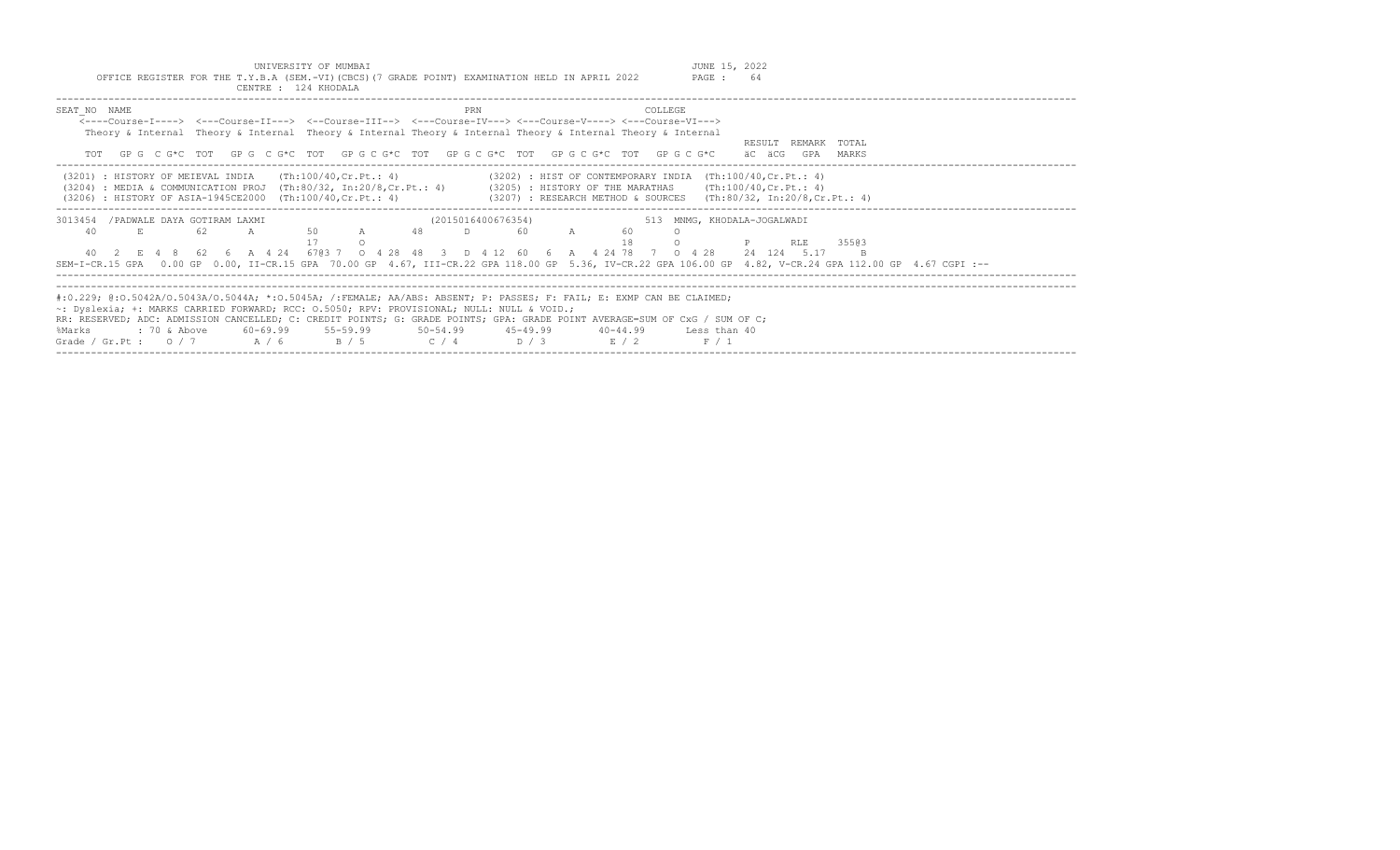UNIVERSITY OF MUMBAI<br>OFFICE REGISTER FOR THE T.Y.B.A (SEM.-VI)(CBCS)(7 GRADE POINT) EXAMINATION HELD IN APRIL 2022 PAGE : 65

| CENTRE : 38 PHUNDE                                                                                                                                                                                                                                                                                                                                                                                                                                                                                                         |                                                                                                                                 |                                               |
|----------------------------------------------------------------------------------------------------------------------------------------------------------------------------------------------------------------------------------------------------------------------------------------------------------------------------------------------------------------------------------------------------------------------------------------------------------------------------------------------------------------------------|---------------------------------------------------------------------------------------------------------------------------------|-----------------------------------------------|
| SEAT NO NAME<br><----Course-T----> <---Course-TT---> <--Course-TTT--> <---Course-TV---> <---Course-V----> <---Course-VT---><br>Theory & Internal Theory & Internal Theory & Internal Theory & Internal Theory & Internal Theory & Internal<br>TOT GPG CG*C TOT GPG CG*C TOT GPG CG*C TOT GPG CG*C TOT GPG CG*C TOT GPG CG*C                                                                                                                                                                                                | COLLEGE<br>PRN                                                                                                                  | REMARK TOTAL<br>RESULT<br>äC äCG<br>GPA MARKS |
| $(1201)$ : HIST.-MEDIEVAL MARATHI LIT $(Th:100/40, Cr.Pt.: 4)$<br>(1203) : LITERATURE AND SOCIETY (Th:80/32, In:20/8, Cr. Pt.: 4) (1204) : LINGUISTIC & MARATHI GRMMR (Th:100/40, Cr. Pt.: 4)<br>(1205) : MODERN MARATHI LITERATURE (Th:100/40, Cr. Pt.: 4)                                                                                                                                                                                                                                                                | $(1202)$ : IND. & WESTERN THEO OF LIT $(Th:100/40, Cr.Pt.: 4)$<br>(1206) : OCCUPATIONAL MARATHI (Th:80/32, In:20/8, Cr. Pt.: 4) |                                               |
| 3013521<br>GHARAT ROHIT SHARAD ANJANA<br>$58$ O<br>E.<br>$40+$<br>E.,<br>$44+$<br>$1.5+$<br>40  2  E  4  8  44  2  E  4  8  73  7  0  4  28  70  7  0  4  28  60  6  A  4  24  53  4  C  4  16  24  112  4.67<br>SEM-I-CR.15 GPA 55.00 GP 3.67, II-CR.15 GPA 76.00 GP 5.07, III-CR.22 GPA 0.00 GP 0.00, IV-CR.22 GPA 0.00 GP 0.00, V-CR.24 GPA 140.00 GP 5.83 CGPI :--                                                                                                                                                     | (2015016401099926)<br>708 VEER WAJEKAR- PHUNDE<br><b>2001</b> TO 2001<br>60 A 36+<br>$17+$                                      | RLE<br>340                                    |
| #:0.229; @:0.5042A/0.5043A/0.5044A; *:0.5045A; /:FEMALE; AA/ABS: ABSENT; P: PASSES; F: FAIL; E: EXMP CAN BE CLAIMED;<br>$\sim$ : Dyslexia; +: MARKS CARRIED FORWARD; RCC: 0.5050; RPV: PROVISIONAL; NULL: NULL & VOID.;<br>RR: RESERVED; ADC: ADMISSION CANCELLED; C: CREDIT POINTS; G: GRADE POINTS; GPA: GRADE POINT AVERAGE=SUM OF CxG / SUM OF C;<br>: 70 & Above            60-69.99            55-59.99              50-54.99             45-49.99<br>%Marks<br>Grade / Gr. Pt : $0/7$ $A/6$ $B/5$ $C/4$ $D/3$ $E/2$ | 40-44.99 Less than 40<br>F / 1                                                                                                  |                                               |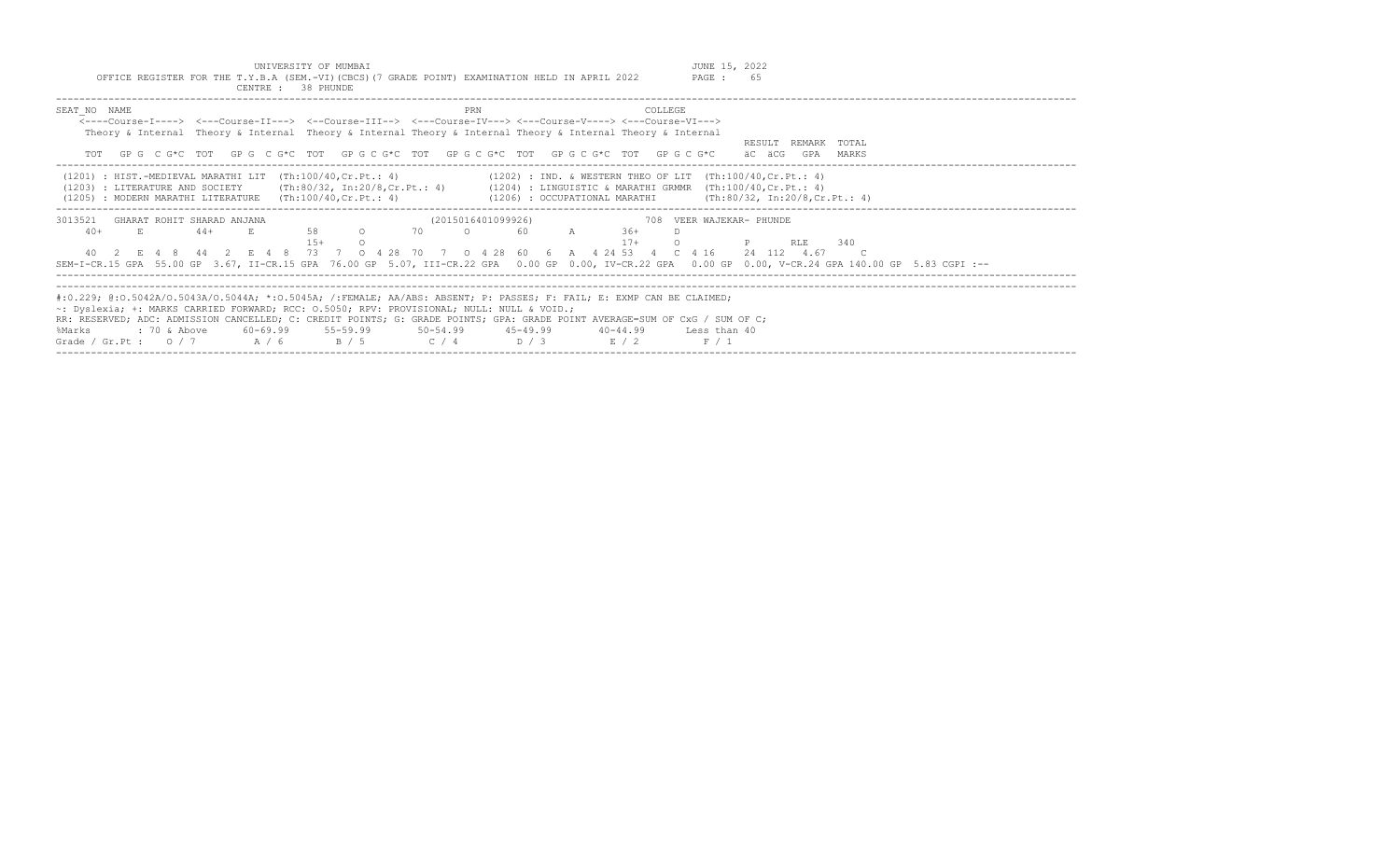UNIVERSITY OF MUMBAI<br>Y.B.A (SEM.-VI)(CBCS)(7 GRADE POINT) EXAMINATION HELD IN APRIL 2022 PAGE : 66 OFFICE REGISTER FOR THE T.Y.B.A (SEM.-VI)(CBCS)(7 GRADE POINT) EXAMINATION HELD IN APRIL 2022

|                                                      | CENTRE : 65 SHIVLE (MURBAD)                                 |                                                                                                                                                              |                                                                                                                                                                                                                                                                                                                    |                                                                                                                                                                                                                 |    |
|------------------------------------------------------|-------------------------------------------------------------|--------------------------------------------------------------------------------------------------------------------------------------------------------------|--------------------------------------------------------------------------------------------------------------------------------------------------------------------------------------------------------------------------------------------------------------------------------------------------------------------|-----------------------------------------------------------------------------------------------------------------------------------------------------------------------------------------------------------------|----|
| SEAT NO NAME                                         |                                                             | PRN                                                                                                                                                          | COLLEGE<br><----Course-T----> <---Course-TT---> <--Course-TTT--> <---Course-TV---> <---Course-V----> <---Course-VT---><br>Theory & Internal Theory & Internal Theory & Internal Theory & Internal Theory & Internal Theory & Internal<br>GPG CG*C TOT GPG CG*C TOT GPG CG*C TOT GPG CG*C TOT GPG CG*C TOT GPG CG*C | RESULT REMARK TOTAL<br>äC äCG<br>GPA<br>MARKS                                                                                                                                                                   |    |
| (3201) : HISTORY OF MEIEVAL INDIA                    | (3206) : HISTORY OF ASIA-1945CE2000 (Th:100/40, Cr. Pt.: 4) | (Th:100/40,Cr.Pt.: 4)                                                                                                                                        | $(3202)$ : HIST OF CONTEMPORARY INDIA $(Th:100/40, Cr.Pt.: 4)$<br>(3203) : INTR TO MUSEOLOGY & ARC SC (Th:80/32, In:20/8, Cr. Pt.: 4) (3205) : HISTORY OF THE MARATHAS (Th:100/40, Cr. Pt.: 4)<br>$(3207)$ : RESEARCH METHOD & SOURCES (Th:80/32, In:20/8,Cr.Pt.: 4)                                               |                                                                                                                                                                                                                 |    |
| 3013522 / KOKANE PRATIBHA MOGHA VIMAL<br>E<br>40     | $41+$<br>$44+$<br>$18+$<br>E 4 8 44 2 E 4 8                 | (2012016400169716)<br>$\overline{C}$<br>$46+$                                                                                                                | 49+<br>40+<br>$18+$<br>59 5 B 4 20 46 3 D 4 12 49 3 D 4 12 58 5                                                                                                                                                                                                                                                    | 888 JSM - TOKAWADE<br>296<br>24 80 3.33<br>B 4 20<br>SEM-I-CR.15 GPA 42.00 GP 2.80, II-CR.15 GPA 40.00 GP 2.67, III-CR.22 GPA 79.00 GP 3.59, IV-CR.22 GPA 85.00 GP 3.86, V-CR.24 GPA 104.00 GP 4.33 CGPI : 3.52 | D. |
| %Marks<br>: 70 & Above<br>Grade / Gr.Pt: $0/7$ A / 6 |                                                             | ~: Dyslexia; +: MARKS CARRIED FORWARD; RCC: 0.5050; RPV: PROVISIONAL; NULL: NULL & VOID.;<br>60-69.99 55-59.99 50-54.99 45-49.99<br>$C / 4$ $D / 3$<br>B / 5 | #:0.229; @:0.5042A/0.5043A/0.5044A; *:0.5045A; /:FEMALE; AA/ABS: ABSENT; P: PASSES; F: FAIL; E: EXMP CAN BE CLAIMED;<br>RR: RESERVED; ADC: ADMISSION CANCELLED; C: CREDIT POINTS; G: GRADE POINTS; GPA: GRADE POINT AVERAGE=SUM OF CxG / SUM OF C;<br>40-44.99 Less than 40<br>E / 2                               | F/1                                                                                                                                                                                                             |    |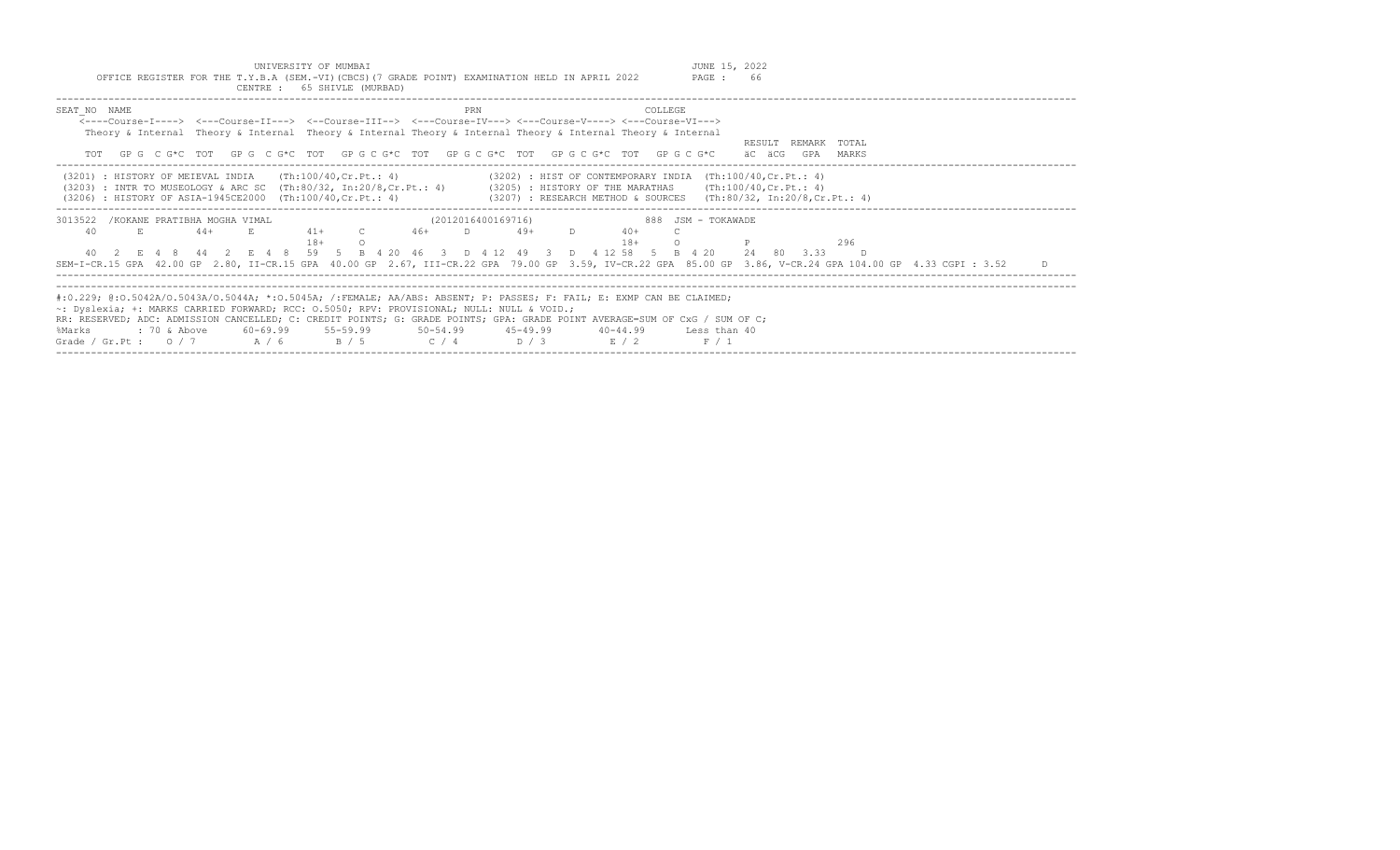| INIVERSITY OF MIMBAT                                                                            |        |  |  |  |  |  |  |
|-------------------------------------------------------------------------------------------------|--------|--|--|--|--|--|--|
| OFFICE REGISTER FOR THE T.Y.B.A (SEM.-VI) (CBCS) (7 GRADE POINT) EXAMINATION HELD IN APRIL 2022 | PAGE : |  |  |  |  |  |  |
| 43 MHASALA<br>CENTRE :                                                                          |        |  |  |  |  |  |  |

| SEAT NO NAME<br><----Course-I----> <---Course-II---> <--Course-III--> <---Course-IV---> <---Course-V----> <---Course-VI--->                             | PRN<br><b>COLLEGE</b>                                                                        |                             |
|---------------------------------------------------------------------------------------------------------------------------------------------------------|----------------------------------------------------------------------------------------------|-----------------------------|
| Theory & Internal Theory & Internal Theory & Internal Theory & Internal Theory & Internal Theory & Internal                                             |                                                                                              |                             |
|                                                                                                                                                         |                                                                                              | RESULT REMARK TOTAL         |
| TOT GPG CG*C TOT GPG CG*C TOT GPG CG*C TOT GPG CG*C TOT GPG CG*C TOT GPG CG*C                                                                           |                                                                                              | äC äCG<br>GPA<br>MARKS      |
| (1601) : ESSAY, TRAN, GRAM & RHE&PROS (Th:100/40, Cr. Pt.: 4) (1602) : MODERN URDU POETRY & PROSE (Th:100/40, Cr. Pt.: 4)                               |                                                                                              |                             |
| (1603) : URDU JOURNALISM                                                                                                                                | (Th:80/32, In:20/8,Cr.Pt.: 4)     (3201) : HISTORY OF MEIEVAL INDIA    (Th:100/40,Cr.Pt.: 4) |                             |
| (3202) : HIST OF CONTEMPORARY INDIA (Th:100/40, Cr.Pt.: 4) (3203) : INTR TO MUSEOLOGY & ARC SC (Th:80/32, In:20/8, Cr.Pt.: 4)                           |                                                                                              |                             |
| 3013583 / PATHAN AYESHA AKHTAR RUQAYYA                                                                                                                  | (2015016400948616)                                                                           | 357 VASANTRAO NAIK- MHASALA |
| 92<br>78 0<br>$\cap$<br>66<br>A                                                                                                                         | 62 A 74 O<br>44                                                                              |                             |
|                                                                                                                                                         |                                                                                              | <b>P</b> RLE 443            |
| 66  6  A  4  24  92  7  0  4  28  97  7  0  4  28  62  6  A  4  24  74  7  0  4  28  52  4  C  4  16                                                    |                                                                                              | 24 148 6.17                 |
| SEM-I-CR.15 GPA 35.00 GP 2.33, II-CR.15 GPA 40.00 GP 2.67, III-CR.22 GPA 114.00 GP 5.18, IV-CR.22 GPA 0.00 GP 0.00, V-CR.24 GPA 152.00 GP 6.33 CGPI :-- |                                                                                              |                             |
|                                                                                                                                                         |                                                                                              |                             |
|                                                                                                                                                         |                                                                                              |                             |
| #:0.229; @:0.5042A/O.5043A/O.5044A; *:0.5045A; /:FEMALE; AA/ABS: ABSENT; P: PASSES; F: FAIL; E: EXMP CAN BE CLAIMED;                                    |                                                                                              |                             |
| $\sim$ : Dyslexia; +: MARKS CARRIED FORWARD; RCC: 0.5050; RPV: PROVISIONAL; NULL: NULL & VOID.;                                                         |                                                                                              |                             |
| RR: RESERVED; ADC: ADMISSION CANCELLED; C: CREDIT POINTS; G: GRADE POINTS; GPA: GRADE POINT AVERAGE=SUM OF CxG / SUM OF C;                              |                                                                                              |                             |
| : 70 & Above        60-69.99        55-59.99        50-54.99        45-49.99        40-44.99      Less than 40<br>%Marks                                |                                                                                              |                             |
| Grade / Gr.Pt: $0/7$ $A/6$ $B/5$ $C/4$ $D/3$ $E/2$                                                                                                      | F / 1                                                                                        |                             |
|                                                                                                                                                         |                                                                                              |                             |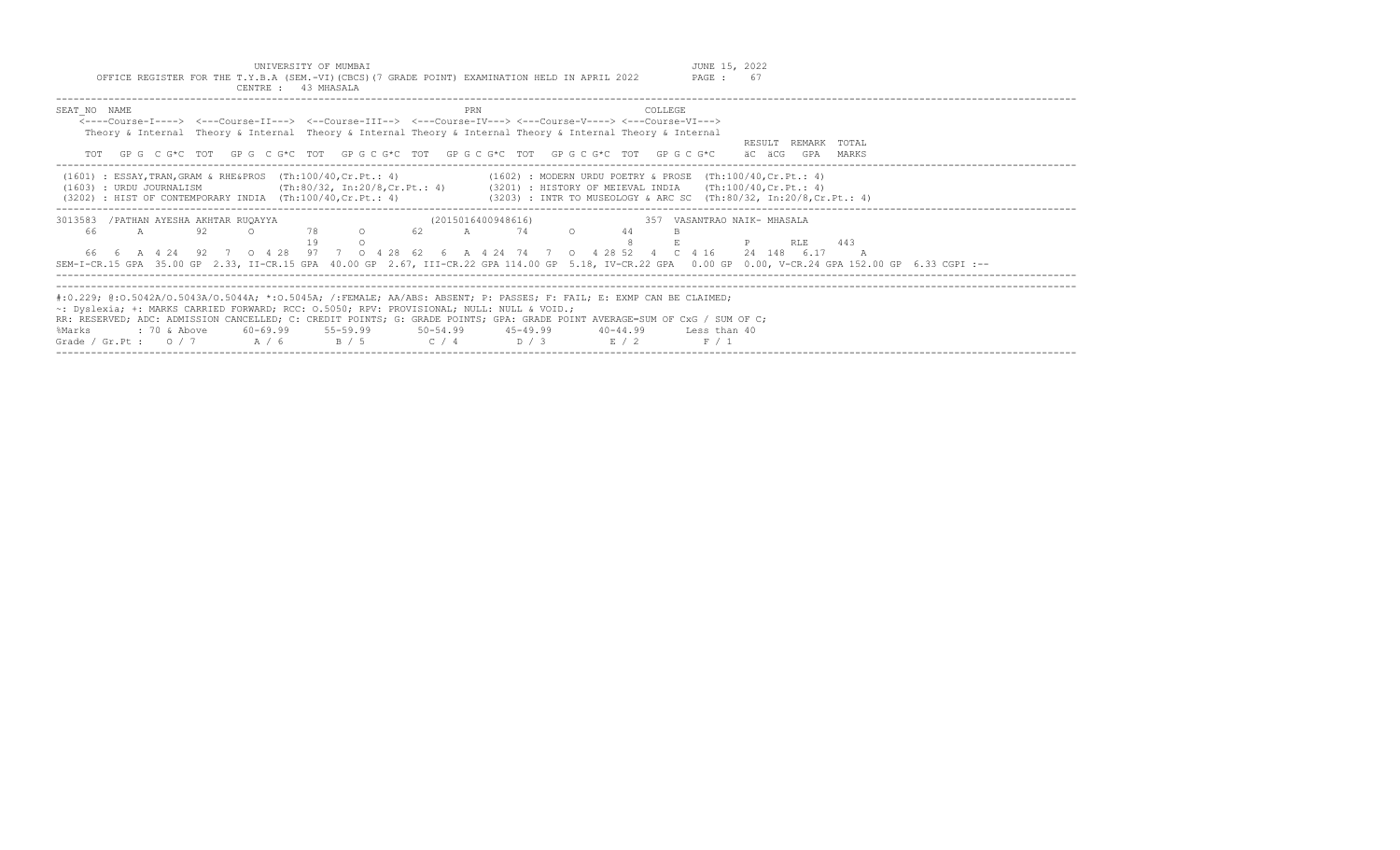| UNIVERSITY OF MUMBAI<br>OFFICE REGISTER FOR THE T.Y.B.A (SEM.-VI)(CBCS)(7 GRADE POINT) EXAMINATION HELD IN APRIL 2022<br>CENTRE : 1 MUMBAI                                                                                                                                                                                                                                                                                                                                     |                                                                                                                                      | JUNE 15, 2022<br>68<br>PAGE :                    |
|--------------------------------------------------------------------------------------------------------------------------------------------------------------------------------------------------------------------------------------------------------------------------------------------------------------------------------------------------------------------------------------------------------------------------------------------------------------------------------|--------------------------------------------------------------------------------------------------------------------------------------|--------------------------------------------------|
| SEAT NO NAME<br><----Course-T----> <---Course-TT---> <--Course-TTT--> <---Course-TV---> <---Course-V----> <---Course-VT---><br>Theory & Internal Theory & Internal Theory & Internal Theory & Internal Theory & Internal Theory & Internal<br>GP G C G*C TOT GP G C G*C TOT GP G C G*C TOT GP G C G*C TOT GP G C G*C TOT GP G C G*C                                                                                                                                            | COLLEGE<br><b>PRN</b>                                                                                                                | REMARK TOTAL<br>RESULT<br>äC äCG<br>GPA<br>MARKS |
| $(1101)$ : 16TH TO18TH CEN.ENG.LIT-II $(Th:100/40, Cr.Pt.: 4)$<br>(1103) : GRAMMAR & ART OF WRITING-II (Th:80/32, In:20/8, Cr. Pt.: 4) (3601) : PSY. TESTING & STAT. PART II (Th:100/40, Cr. Pt.: 4)<br>$(3602)$ : ABNORMAL PSYCHOLOGY:PART 2 $(Th:100/40, Cr.Pt.: 4)$                                                                                                                                                                                                         | $(1102)$ : LITERARY CRITICISM - II $(Th:100/40, Cr.Pt.: 4)$<br>(3603) : INDUSTRIAL ORGAN. PSY.         (Th:80/32, In:20/8,Cr.Pt.: 4) |                                                  |
| /TALEKAR DEEPALI BANSRAJ NEELABAI<br>3013594                                                                                                                                                                                                                                                                                                                                                                                                                                   | (2015016402313625)                                                                                                                   | 79 SOMANI-MUMBAI                                 |
| 82E<br>$48+$<br>$40+$<br>48F.<br>A<br>82 7 0 4 28 -- - - ---- 48<br>4 O                                                                                                                                                                                                                                                                                                                                                                                                        | 64E<br>$.50+$<br>$1.3+$<br>D 4 12 64 6 A 4 24 63 6 A 4 24<br>$\overline{\phantom{a}}$ 3                                              | 345<br>20                                        |
| SEM-I-CR.15 GPA 30.00 GP 2.00, II-CR.15 GPA 42.00 GP 2.80, III-CR.22 GPA 106.00 GP 4.82, IV-CR.22 GPA 134.00 GP 6.09, V-CR.24 GPA 92.00 GP 3.83 CGPI :--                                                                                                                                                                                                                                                                                                                       |                                                                                                                                      |                                                  |
|                                                                                                                                                                                                                                                                                                                                                                                                                                                                                |                                                                                                                                      |                                                  |
| #:0.229; @:0.5042A/0.5043A/0.5044A; *:0.5045A; /:FEMALE; AA/ABS: ABSENT; P: PASSES; F: FAIL; E: EXMP CAN BE CLAIMED;<br>$\sim$ : Dyslexia; +: MARKS CARRIED FORWARD; RCC: 0.5050; RPV: PROVISIONAL; NULL: NULL & VOID.;<br>RR: RESERVED; ADC: ADMISSION CANCELLED; C: CREDIT POINTS; G: GRADE POINTS; GPA: GRADE POINT AVERAGE=SUM OF CxG / SUM OF C;<br>$: 70$ & Above<br>$60 - 69.99$<br>$55 - 59.99$<br>$50 - 54.99$<br>%Marks<br>Grade / Gr.Pt : $0 / 7$<br>A / 6<br>B / 5 | $45 - 49.99$<br>$40 - 44.99$<br>D / 3<br>C / 4<br>E / 2                                                                              | Less than 40<br>F / 1                            |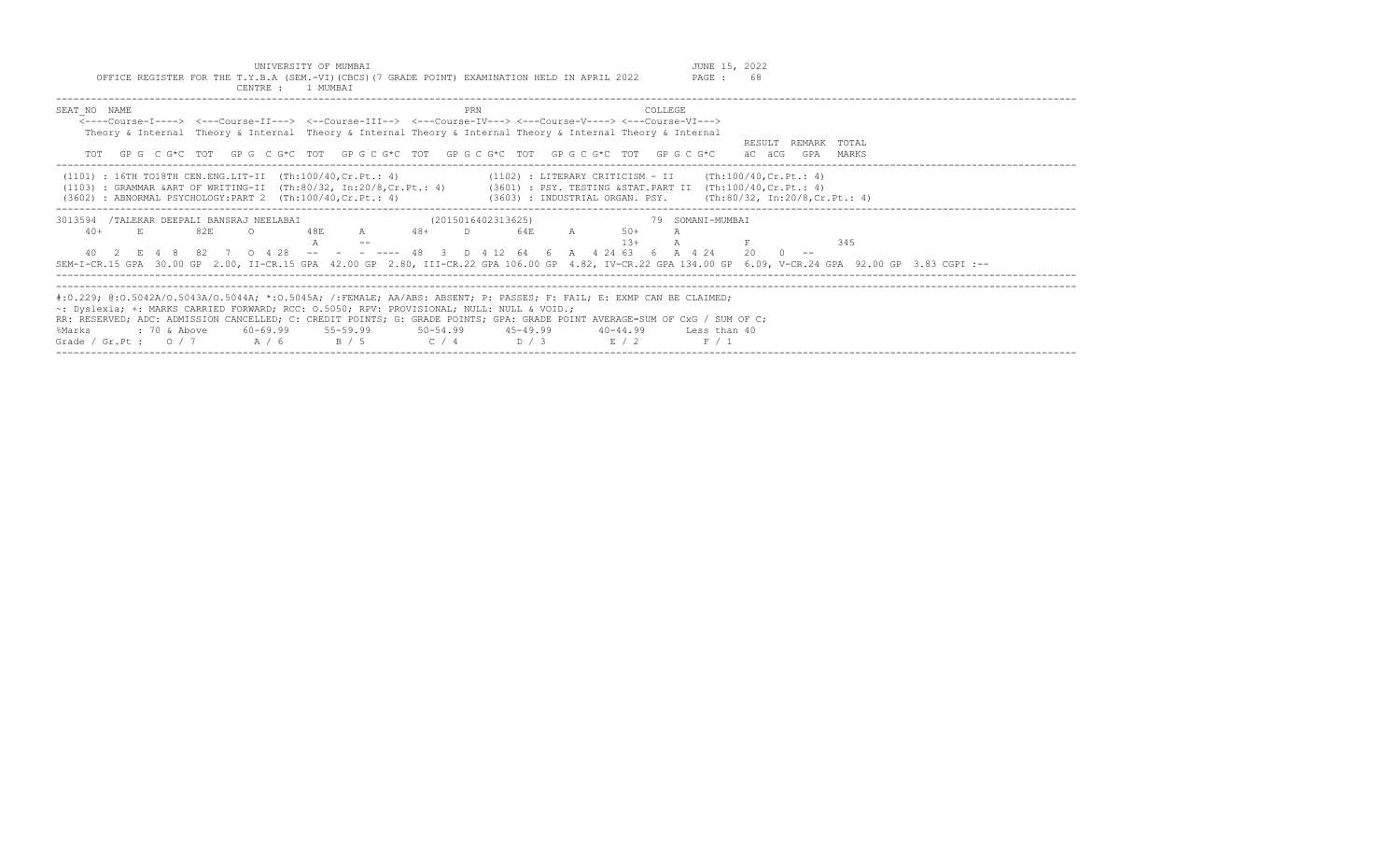UNIVERSITY OF MUMBAI<br>OFFICE REGISTER FOR THE T.Y.B.A (SEM.-VI)(CBCS)(7 GRADE POINT) EXAMINATION HELD IN APRIL 2022 PAGE : 69<br>CENTRE : 35 ALIBAG

| SEAT NO NAME                                                                                                                                                                                                                                                                                                                                    |  |  |  |  |  | <---Course-I----> <---Course-II---> <--Course-III--> <---Course-IV---> <---Course-V----> <---Course-VI---><br>Theory & Internal Theory & Internal Theory & Internal Theory & Internal Theory & Internal Theory & Internal                                                                                                                                                                                            |  | PRN |  |  | COLLEGE |                     |                                                                                                                                                                                                                                  |                                                                                                                                                       |
|-------------------------------------------------------------------------------------------------------------------------------------------------------------------------------------------------------------------------------------------------------------------------------------------------------------------------------------------------|--|--|--|--|--|----------------------------------------------------------------------------------------------------------------------------------------------------------------------------------------------------------------------------------------------------------------------------------------------------------------------------------------------------------------------------------------------------------------------|--|-----|--|--|---------|---------------------|----------------------------------------------------------------------------------------------------------------------------------------------------------------------------------------------------------------------------------|-------------------------------------------------------------------------------------------------------------------------------------------------------|
|                                                                                                                                                                                                                                                                                                                                                 |  |  |  |  |  | TOT GPG C G*C TOT GPG C G*C TOT GPG C G*C TOT GPG C G*C TOT GPG C G*C TOT GPG C G*C äC äCG GPA MARKS                                                                                                                                                                                                                                                                                                                 |  |     |  |  |         | RESULT REMARK TOTAL |                                                                                                                                                                                                                                  |                                                                                                                                                       |
|                                                                                                                                                                                                                                                                                                                                                 |  |  |  |  |  |                                                                                                                                                                                                                                                                                                                                                                                                                      |  |     |  |  |         |                     | (3121) : ADVANCED MACROECONOMICS-3 (Th:100/40,Cr.Pt.: 4) (3122) : INTERNATIONAL ECONOMICS (Th:100/40,Cr.Pt.: 4)<br>(3125) : INDUSTRIAL & LABOUR ECO-II (Th:80/32, In:20/8,Cr.Pt.: 4) (3126) : RESEARCH METHODOLOGY-II (Th:100/40 |                                                                                                                                                       |
|                                                                                                                                                                                                                                                                                                                                                 |  |  |  |  |  | $\begin{array}{cccccccccccc} 3013600 & /GANND AARTI ANII ASHWINI & & & & & (2011016400933922) & & & & 593 & P.P.E'S AS6C RAIGAD & & & & \\ 40 & E & 64 & A & 50 & A & 64 & A & 92 & O & 74 & O & & \\ 40 & 14 & 0 & & & & & & 16 & O & P & & RPV & & \\ \end{array}$<br>40  2  E  4  8  64  6  A  4  24  64  6  A  4  24  64  6  A  4  24  92  7  0  4  28  90  7  0  4  28  24  136  5.67                           |  |     |  |  |         |                     | 414<br>B                                                                                                                                                                                                                         | SEM-I-CR.15 GPA 0.00 GP 0.00, II-CR.15 GPA 0.00 GP 0.00, III-CR.22 GPA 0.00 GP 0.00, IV-CR.22 GPA 0.00 GP 0.00, V-CR.24 GPA 168.00 GP 7.00 CGPI :--   |
|                                                                                                                                                                                                                                                                                                                                                 |  |  |  |  |  | (1301) : HISTORYOF MODERN HINDI LIT (Th:100/40, Cr.Pt.: 4) (1302) : POST INDEPENDENT HINDI LIT (Th:100/40, Cr.Pt.: 4)<br>(1303) : SOCIAL MEDIA (Th:80/32, In:20/8, Cr.Pt.: 4) (1304) : LIT. CRIT/PROSODY & RHET (Th:100/40, Cr.P                                                                                                                                                                                     |  |     |  |  |         |                     |                                                                                                                                                                                                                                  |                                                                                                                                                       |
|                                                                                                                                                                                                                                                                                                                                                 |  |  |  |  |  | 82 7 0 4 28 56 5 B 4 20 92 7 0 4 28 680 7 0 4 28 82 7 0 4 28 84 7 0 4 28 24 160 6 67#0 10 A                                                                                                                                                                                                                                                                                                                          |  |     |  |  |         |                     |                                                                                                                                                                                                                                  | --: SEM-I-CR.15 GPA 74.00 GP 4.93, II-CR.15 GPA 78.00 GP 5.20, III-CR.22 GPA 0.00 GP 0.00, IV-CR.22 GPA 0.00 GP 0.00, V-CR.24 GPA 168.00 GP 7.00 CGPI |
|                                                                                                                                                                                                                                                                                                                                                 |  |  |  |  |  | (1201) : HIST.-MEDIEVAL MARATHI LIT (Th:100/40,Cr.Pt.: 4) (1202) : IND. & WESTERN THEO OF LIT (Th:100/40,Cr.Pt.: 4)<br>(1203) : LITERATURE AND SOCIETY (Th:80/32, In:20/8,Cr.Pt.: 4) (1204) : LINGUISTIC & MARATHI GRMMR (Th:100/                                                                                                                                                                                    |  |     |  |  |         |                     |                                                                                                                                                                                                                                  |                                                                                                                                                       |
|                                                                                                                                                                                                                                                                                                                                                 |  |  |  |  |  | 3013636 MALVI KALPESH RAVINDRA ROHINI<br>3013636 MALVI KALPESH RAVINDRA ROHINI 44 B 70 0 72 0 55 A<br>54 C 42 E 16 0 72 0 17 0 P RLE<br>54  4  C  4  16  42  2  E  4  8  60  6  A  4  24  70  7  0  4  28  72  7  0  4  28  72  7  0  4  28  24  132  5.50  B                                                                                                                                                        |  |     |  |  |         |                     | 370                                                                                                                                                                                                                              | SEM-I-CR.15 GPA 72.00 GP 4.80, II-CR.15 GPA 76.00 GP 5.07, III-CR.22 GPA 0.00 GP 0.00, IV-CR.22 GPA 0.00 GP 0.00, V-CR.24 GPA 168.00 GP 7.00 CGPI :-- |
|                                                                                                                                                                                                                                                                                                                                                 |  |  |  |  |  | $\begin{array}{cccccccccccc} 3013649 & \text{RAUT NIKHIL DEVANAND DIFTEE} & & & & & & (2010016402772866) & & & & & 593 & \text{P.P.E'S AS6C RAIGAD} \\ 42 & \text{E} & & 64 & \text{A} & 55 & \text{A} & 86 & 0 & 86 & 0 & 79 & 0 \\ & & & & & & & & 17 & 0 & & & & 17 & 0 & & \end{array}$<br>42  2  E  4  8  64  6  A  4  24  72  7  0  4  28  86  7  0  4  28  86  7  0  4  28  96  7  0  4  28  24  144  6.00  A |  |     |  |  |         |                     | 446                                                                                                                                                                                                                              | --: SEM-I-CR.15 GPA 0.00 GP 0.00, II-CR.15 GPA 0.00 GP 0.00, III-CR.22 GPA 0.00 GP 0.00, IV-CR.22 GPA 0.00 GP 0.00, V-CR.24 GPA 168.00 GP 7.00 CGPI   |
|                                                                                                                                                                                                                                                                                                                                                 |  |  |  |  |  | (3201) : HISTORY OF MEIEVAL INDIA (Th:100/40,Cr.Pt.: 4)<br>(3203) : INTR TO MUSEOLOGY & ARC SC (Th:80/32, In:20/8,Cr.Pt.: 4) (3205) : HISTORY OF THE MARATHAS (Th:100/40,Cr.Pt.: 4)<br>(3205) : INTR TO MUSEOLOGY & ARC SC (Th:80/32                                                                                                                                                                                 |  |     |  |  |         |                     |                                                                                                                                                                                                                                  |                                                                                                                                                       |
|                                                                                                                                                                                                                                                                                                                                                 |  |  |  |  |  | 60  6  A  4  24  40  2  E  4  8  59  5  B  4  20  46  3  D  4  12  54  4  C  4  16  59  5  B  4  20  24  100  4.17  C                                                                                                                                                                                                                                                                                                |  |     |  |  |         |                     |                                                                                                                                                                                                                                  | SEM-I-CR.15 GPA 0.00 GP 0.00, II-CR.15 GPA 0.00 GP 0.00, III-CR.22 GPA 0.00 GP 0.00, IV-CR.22 GPA 0.00 GP 0.00, V-CR.24 GPA 148.00 GP 6.17 CGPI :--   |
| #:0.229; @:0.5042A/0.5043A/0.5044A; *:0.5045A; /:FEMALE; AA/ABS: ABSENT; P: PASSES; F: FAIL; E: EXMP CAN BE CLAIMED;<br>~: Dyslexia; +: MARKS CARRIED FORWARD; RCC: 0.5050; RPV: PROVISIONAL; NULL: NULL & VOID.;<br>RR: RESERVED; ADC: ADMISSION CANCELLED; C: CREDIT POINTS; G: GRADE POINTS; GPA: GRADE POINT AVERAGE=SUM OF CxG / SUM OF C; |  |  |  |  |  |                                                                                                                                                                                                                                                                                                                                                                                                                      |  |     |  |  |         |                     |                                                                                                                                                                                                                                  |                                                                                                                                                       |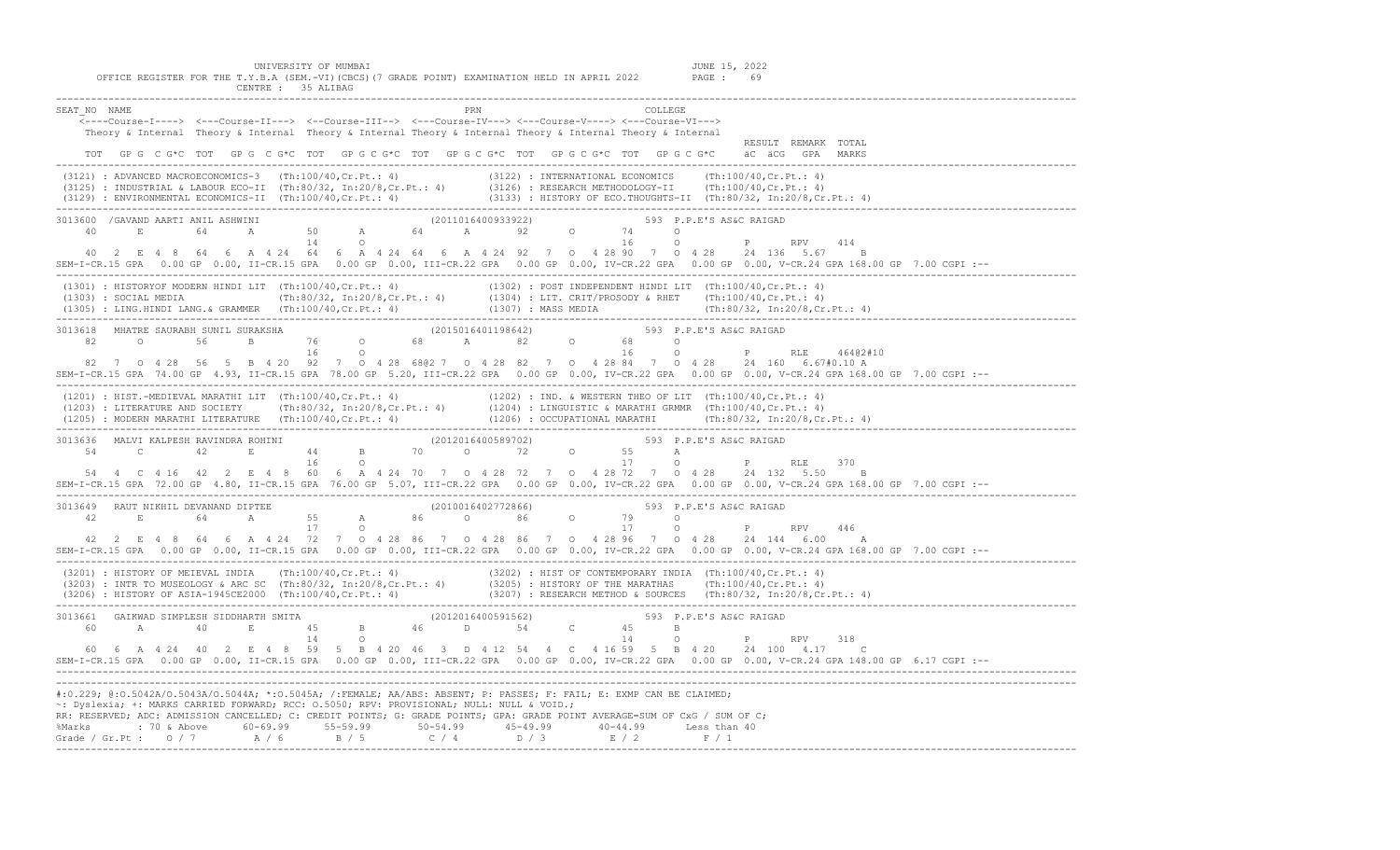UNIVERSITY OF MUMBAI<br>OFFICE REGISTER FOR THE T.Y.B.A (SEM.-VI)(CBCS)(7 GRADE POINT) EXAMINATION HELD IN APRIL 2022 PAGE : 70

| CENTRE : 35 ALIBAG                                                                                                                                                                                                                                                                                                                                                                                                                                       |                                                                                                                              |                                                  |
|----------------------------------------------------------------------------------------------------------------------------------------------------------------------------------------------------------------------------------------------------------------------------------------------------------------------------------------------------------------------------------------------------------------------------------------------------------|------------------------------------------------------------------------------------------------------------------------------|--------------------------------------------------|
| SEAT NO NAME<br><----Course-T----> <---Course-TT---> <--Course-TTT--> <---Course-TV---> <---Course-V----> <---Course-VT---><br>Theory & Internal Theory & Internal Theory & Internal Theory & Internal Theory & Internal Theory & Internal                                                                                                                                                                                                               | PRN<br>COLLEGE<br>GPG C G*C TOT GPG C G*C TOT GPG C G*C TOT GPG C G*C TOT GPG C G*C TOT GPG C G*C                            | RESULT<br>REMARK TOTAL<br>äC äCG<br>GPA<br>MARKS |
| (Th:100/40, Cr.Pt.: 4)<br>: ENVIRONMENTAL GEOGRAPHY<br>(3701)<br>: TOOLS & TECHNIOUES IN GEO. $(Th:100/40, Cr.Pt.: 4)$<br>(3704)<br>(Th:100/40, Cr.Pt.: 4)<br>: SOCIAL GEOGRAPHY<br>(3707)                                                                                                                                                                                                                                                               | $(3702)$ : GEOGRAPHY OF TOURISM & REC (Th:100/40, Cr. Pt.: 4)<br>(3705) : ECONOMIC GEOGRAPHY<br>(3709) : PROJECT - PRACTICAL | (Th:100/40, Cr.Ft.: 4)<br>(Th:100/40, Cr.Pt.: 4) |
| 3013732<br>THAKUR YOGESH DINESH YASHODA<br>78<br>88<br>$\Omega$<br>-66<br>$\mathbb{A}$<br>0 4 2 8<br>66<br>6 A 4 24 78<br>SEM-I-CR.15 GPA 45.00 GP 3.00, II-CR.15 GPA 0.00 GP 0.00, III-CR.22 GPA 0.00 GP 0.00, IV-CR.22 GPA 0.00 GP 0.00, V-CR.24 GPA 168.00 GP 7.00 CGPI :--                                                                                                                                                                           | (2014016400792546)<br>593 P.P.E'S AS&C RAIGAD<br>70<br>93<br>64<br>7 0 4 28 70 7 0 4 28 64 6 A 4 24 93 7<br>$0 \t 4 \t 28$   | 459 #10<br>RLE<br>24 160 6.67#0.10 A             |
| #:0.229; @:0.5042A/0.5043A/0.5044A; *:0.5045A; /:FEMALE; AA/ABS: ABSENT; P: PASSES; F: FAIL; E: EXMP CAN BE CLAIMED;<br>$\sim$ : Dyslexia; +: MARKS CARRIED FORWARD; RCC: 0.5050; RPV: PROVISIONAL; NULL: NULL & VOID.;<br>RR: RESERVED; ADC: ADMISSION CANCELLED; C: CREDIT POINTS; G: GRADE POINTS; GPA: GRADE POINT AVERAGE=SUM OF CxG / SUM OF C;<br>$55 - 59.99$<br>$: 70$ & Above<br>60-69.99<br>%Marks<br>A / 6<br>B / 5<br>Grade / Gr.Pt : $0/7$ | $50 - 54.99$<br>$45 - 49.99$<br>40-44.99<br>Less than 40<br>C / 4<br>D / 3<br>E / 2<br>F / 1                                 |                                                  |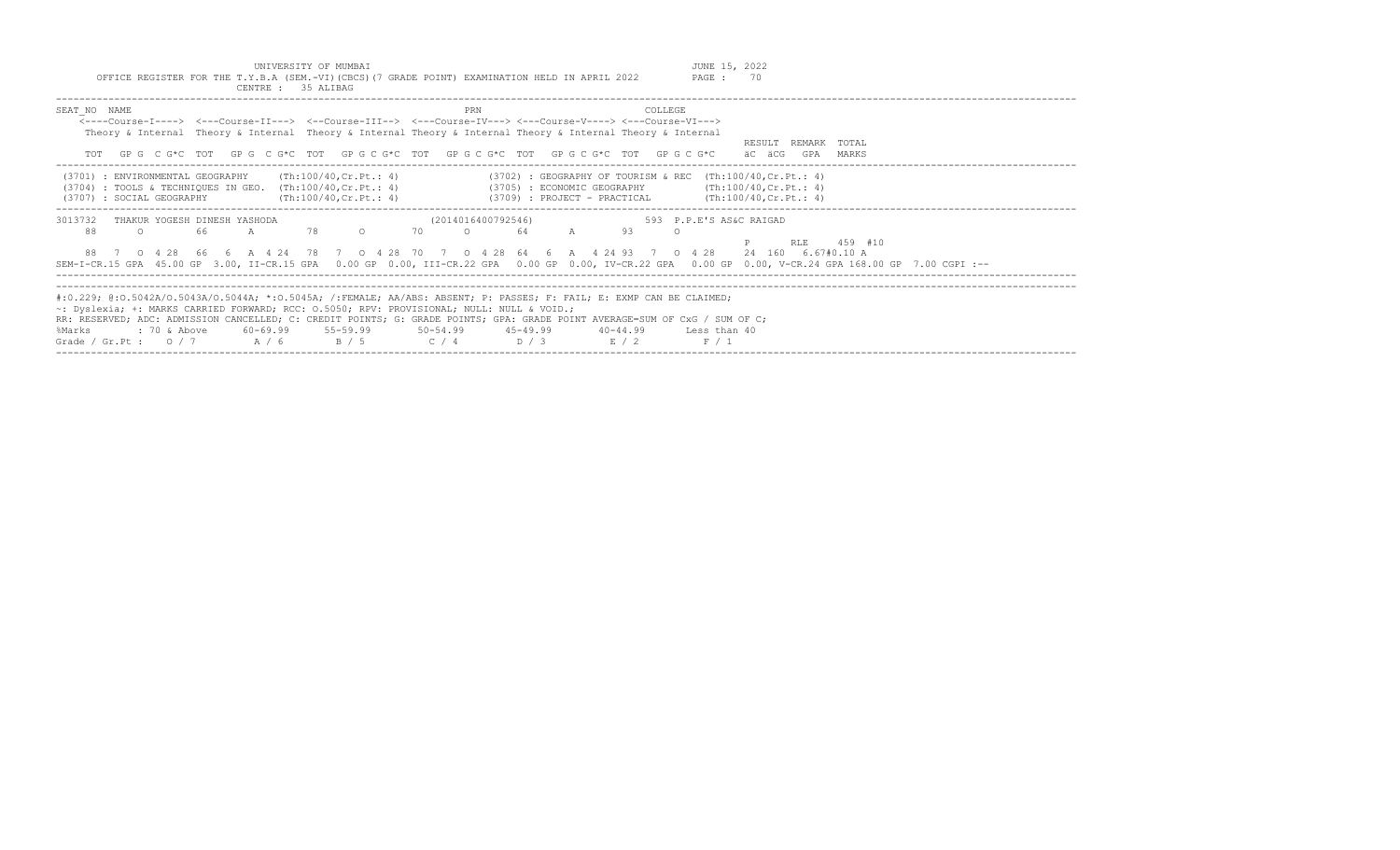OFFICE REGISTER FOR THE T.Y.B.A (SEM.-VI)(CBCS)(7 GRADE POINT) EXAMINATION HELD IN APRIL 2022

| CENTRE: 59 VIKRAMGAD (ONDE)                                                                                                                                                                                                                                                                                                                                                                                                                                                                                                        |  |
|------------------------------------------------------------------------------------------------------------------------------------------------------------------------------------------------------------------------------------------------------------------------------------------------------------------------------------------------------------------------------------------------------------------------------------------------------------------------------------------------------------------------------------|--|
| SEAT NO NAME<br><b>COLLEGE</b><br>PRN<br><----Course-I----> <---Course-II---> <--Course-III--> <---Course-IV---> <---Course-V----> <---Course-VI---><br>Theory & Internal Theory & Internal Theory & Internal Theory & Internal Theory & Internal Theory & Internal<br>RESULT REMARK TOTAL<br>GP G C G*C TOT GP G C G*C TOT GP G C G*C TOT GP G C G*C TOT GP G C G*C TOT GP G C G*C<br>äC äCG<br>GPA MARKS                                                                                                                         |  |
| $(3121)$ : ADVANCED MACROECONOMICS-3 $(Th:100/40, Cr.Pt.: 4)$<br>$(3122)$ : INTERNATIONAL ECONOMICS (Th:100/40, Cr. Pt.: 4)<br>: ECO.OF AGRI.& CO-OPER.-II (Th:80/32, In:20/8,Cr.Pt.: 4) (3401) : INDIA IN WORLD POLITICS (Th:100/40,Cr.Pt.: 4)<br>(3124)<br>(3403) : DETERMTS.OF POL. OF MAHARA (Th:80/32, In:20/8,Cr.Pt.: 4)<br>$(3402)$ : INDIAN POLITICAL THOUGHT $(Th:100/40, Cr.Pt.: 4)$                                                                                                                                     |  |
| (2015016402463661)<br>588 ONDE -VIKRAMGAD<br>3013754 / PATIL VIJETA VINAYAK VIDHYA<br>A 55 A<br>62 A 66 A<br>$\mathbb{A}$<br>64<br>53<br>64<br>$\mathbb A$<br>75<br>17<br>396<br>$\cap$<br>64   6   A   4   24   64   6   A   4   24   70   7   0   4   28   62   6   A   4   24   66   6   A   4   24   70   70   9   428   6.33   A<br>SEM-I-CR.15 GPA 40.00 GP 2.67, II-CR.15 GPA 40.00 GP 2.67, III-CR.22 GPA 72.00 GP 3.27, IV-CR.22 GPA 73.00 GP 3.32, V-CR.24 GPA 148.00 GP 6.17 CGPI : 4.30                                |  |
| 3013755 SAMBARE SAGAR SEVAK SARITA<br>(2015016402463734)<br>588 ONDE -VIKRAMGAD<br>53 A 64 A 58<br>B<br>$\overline{A}$<br>58<br>B<br>58<br>66<br>18<br>14<br>38903<br>$\cap$<br>66  6  A  4  24  58  5  B  4  20  6703  7  0  4  28  64  6  A  4  24  58  5  B  4  20  76  7  0  4  28  24  144  6.00  A<br>SEM-I-CR.15 GPA 48.00 GP 3.20, II-CR.15 GPA 41.00 GP 2.73, III-CR.22 GPA 91.00 GP 4.14, IV-CR.22 GPA 73.00 GP 3.32, V-CR.24 GPA 144.00 GP 6.00 CGPI : 4.43                                                             |  |
| #:0.229; @:0.5042A/0.5043A/0.5044A; *:0.5045A; /:FEMALE; AA/ABS: ABSENT; P: PASSES; F: FAIL; E: EXMP CAN BE CLAIMED;<br>~: Dyslexia; +: MARKS CARRIED FORWARD; RCC: 0.5050; RPV: PROVISIONAL; NULL: NULL & VOID.;<br>RR: RESERVED; ADC: ADMISSION CANCELLED; C: CREDIT POINTS; G: GRADE POINTS; GPA: GRADE POINT AVERAGE=SUM OF CxG / SUM OF C;<br>$60-69.99$ $55-59.99$ $50-54.99$ $45-49.99$<br>%Marks<br>$: 70$ & Above<br>$40 - 44.99$<br>Less than 40<br>Grade / Gr.Pt: $0/7$ A/6<br>B / 5<br>$C / 4$ D / 3<br>E / 2<br>F / 1 |  |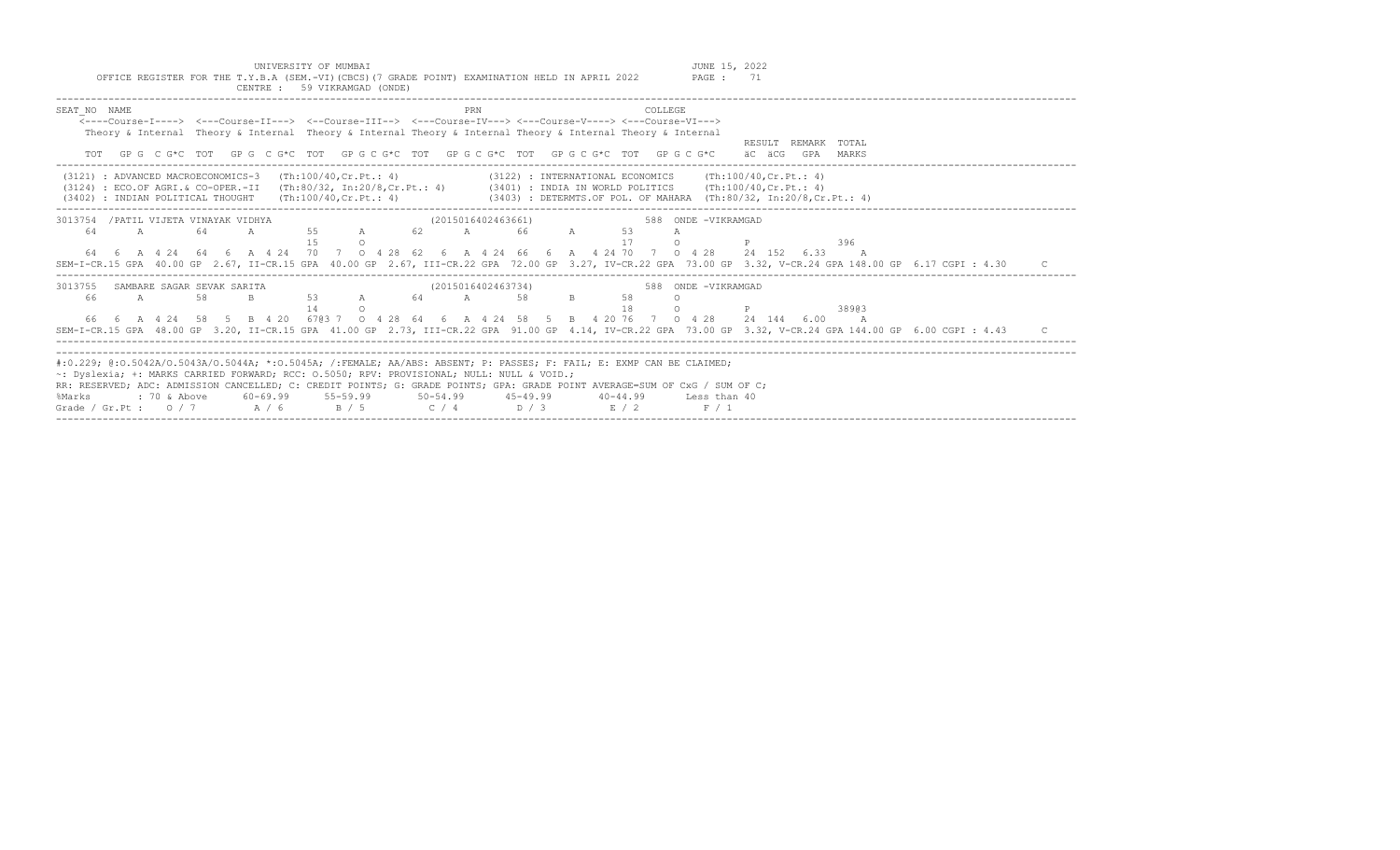| CENTRE :<br>WANDI / BHIWANDI<br>________________________________                                                                                                                                                                                                                                                                                                                                                                                                                                                   |
|--------------------------------------------------------------------------------------------------------------------------------------------------------------------------------------------------------------------------------------------------------------------------------------------------------------------------------------------------------------------------------------------------------------------------------------------------------------------------------------------------------------------|
| PRN<br>SEAT NO NAME<br>COLLEGE<br><---Course-I----> <---Course-II---> <--Course-III--> <---Course-IV---> <---Course-V----> <---Course-VI---><br>Theory & Internal Theory & Internal Theory & Internal Theory & Internal Theory & Internal Theory & Internal<br>RESULT REMARK TOTAL<br>TOT GPG CG*C TOT GPG CG*C TOT GPG CG*C TOT GPG CG*C TOT GPG CG*C TOT GPG CG*C ÄC ÄCGG GPA MARKS                                                                                                                              |
| (3121) : ADVANCED MACROECONOMICS-3 (Th:100/40,Cr.Pt.: 4) (3122) : INTERNATIONAL ECONOMICS (Th:100/40,Cr.Pt.: 4)<br>(3124) : ECO.OF AGRI.& CO-OPER.-II (Th:80/32, In:20/8,Cr.Pt.: 4) (3126) : RESEARCH METHODOLOGY-II (Th:100/40,C                                                                                                                                                                                                                                                                                  |
| 3013824 MUKADAM MANGESH MUKUND ANUSAYA<br>371 GAJANANRAO-BHIWANDI<br>3H MUKUND ANUSAYA<br>59 0 64 A 76 0 58<br>59 0 64 A 76 0 58<br>17<br>18 0<br>60 A<br>$\circ$<br>P RLE 42002<br>$\circ$<br>60  6  A  4  24  680  7  0  4  28  77  7  0  4  28  64  6  A  4  24  76  7  0  4  28  75  7  0  4  28  24  160  6.67  A<br>SEM-I-CR.15 GPA 62.00 GP 4.13, II-CR.15 GPA 62.00 GP 4.13, III-CR.22 GPA 0.00 GP 0.00, IV-CR.22 GPA 0.00 GP 0.00, V-CR.24 GPA 160.00 GP 6.67 CGPI :--                                    |
| (3201) : HISTORY OF MEIEVAL INDIA (Th:100/40, Cr.Pt.: 4) (3202) : HIST OF CONTEMPORARY INDIA (Th:100/40, Cr.Pt.: 4)<br>(3203) : INTR TO MUSEOLOGY & ARC SC (Th:80/32, In:20/8, Cr.Pt.: 4) (3205) : HISTORY OF THE MARATHAS (Th:10<br>(3206) : HISTORY OF ASIA-1945CE2000 (Th:100/40,Cr.Pt.: 4) (3207) : RESEARCH METHOD & SOURCES (Th:80/32, In:20/8,Cr.Pt.: 4)                                                                                                                                                    |
| 3013854 LOKHANDE YOGESH RAMDAS HIRA (2012016401155577) 371 GA (30120164 A 56 B 42 C 60 A 62 A 43 C<br>371 GAJANANRAO-BHIWANDI<br>0 P RLE 358<br>16<br>1.5<br>$\circ$<br>64  6  A  4  24  56  5  B  4  20  58  5  B  4  20  60  6  A  4  24  62  6  A  4  24  58  5  B  4  20  24  132  5.50<br>B<br>SEM-I-CR.15 GPA 39.00 GP 2.60, II-CR.15 GPA 49.00 GP 3.27, III-CR.22 GPA 62.00 GP 2.82, IV-CR.22 GPA 0.00 GP 0.00, V-CR.24 GPA 144.00 GP 6.00 CGPI :--                                                         |
| 3013861 /MHATRE PRIYANKA SADANAND SHOBHA<br>371 GAJANANRAO-BHIWANDI<br>371 (2015016400826891) 371 (2015016400826891)<br>82<br>$\overline{a}$<br>84<br>$\circ$<br>$\circ$<br>P<br>18<br>18<br>$\circ$<br>487<br>$\Omega$<br>82 7 0 4 28 84 7 0 4 28 82 7 0 4 28 80 7 0 4 28 80 7 0 4 28 79 7 0 4 28 24 168 7.00<br>$\overline{\phantom{0}}$<br>SEM-I-CR.15 GPA 102.00 GP 6.80, II-CR.15 GPA 100.00 GP 6.67, III-CR.22 GPA 154.00 GP 7.00, IV-CR.22 GPA 154.00 GP 7.00, V-CR.24 GPA 168.00 GP 7.00 CGPI: 6.93@0.07 0 |
| 371 GAJANANRAO-BHIWANDI<br>16<br>16<br>$\circ$<br>$\mathbb P$<br>43903<br>$\circ$<br>70 7 0 4 28 82 7 0 4 28 72 7 0 4 28 76 7 0 4 28 72 7 0 4 28 6703 7 0 4 28 24 168 7.00 0<br>SEM-I-CR.15 GPA 32.00 GP 2.13, II-CR.15 GPA 38.00 GP 2.53, III-CR.22 GPA 82.00 GP 3.73, IV-CR.22 GPA 58.00 GP 2.64, V-CR.24 GPA 168.00 GP 7.00 CGPI : 4.48                                                                                                                                                                         |
| #:0.229; @:0.5042A/0.5043A/0.5044A; *:0.5045A; /:FEMALE; AA/ABS: ABSENT; P: PASSES; F: FAIL; E: EXMP CAN BE CLAIMED;<br>~: Dyslexia; +: MARKS CARRIED FORWARD; RCC: 0.5050; RPV: PROVISIONAL; NULL: NULL & VOID.;<br>RR: RESERVED; ADC: ADMISSION CANCELLED; C: CREDIT POINTS; G: GRADE POINTS; GPA: GRADE POINT AVERAGE=SUM OF CxG / SUM OF C;<br>% Marks : 70 & Above 60-69.99 55-59.99 50-54.99 45-49.99 40-44.99 Less than<br>Grade / Gr.Pt : 0 / 7 A / 6 B / 5 C / 4 D / 3 E / 2 F / 1<br>Less than 40        |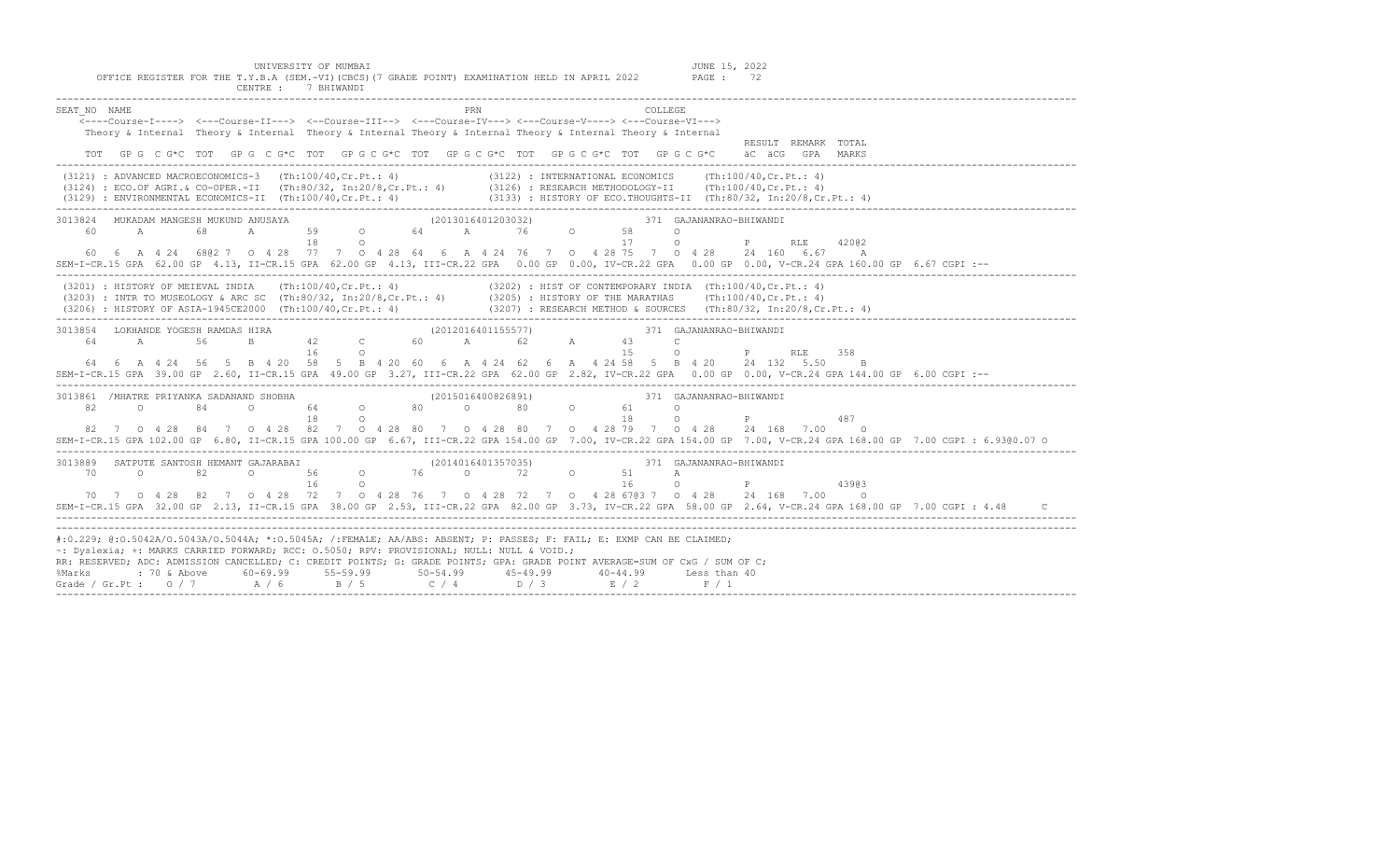UNIVERSITY OF MUMBAI<br>OFFICE REGISTER FOR THE T.Y.B.A (SEM.-VI)(CBCS)(7 GRADE POINT) EXAMINATION HELD IN APRIL 2022 PAGE : 73<br>CENTRE : 85 KHARDI

|                                                                                           | ___________________                                                                                                                                                                                                                                                                                                                                                                                                                                                                                                  |                                    |
|-------------------------------------------------------------------------------------------|----------------------------------------------------------------------------------------------------------------------------------------------------------------------------------------------------------------------------------------------------------------------------------------------------------------------------------------------------------------------------------------------------------------------------------------------------------------------------------------------------------------------|------------------------------------|
| SEAT NO NAME                                                                              | PRN<br>COLLEGE<br><---Course-I----> <---Course-II---> <--Course-III--> <---Course-IV---> <---Course-V----> <---Course-VI---><br>Theory & Internal Theory & Internal Theory & Internal Theory & Internal Theory & Internal Theory & Internal<br>TOT GPG C G*C TOT GPG C G*C TOT GPG C G*C TOT GPG C G*C TOT GPG C G*C TOT GPG C G*C äC äCG GPA MARKS                                                                                                                                                                  | RESULT REMARK TOTAL                |
|                                                                                           | (1201) : HIST.-MEDIEVAL MARATHI LIT (Th:100/40,Cr.Pt.: 4) (1202) : IND. & WESTERN THEO OF LIT (Th:100/40,Cr.Pt.: 4)<br>(1203) : LITERATURE AND SOCIETY (Th:80/32, In:20/8,Cr.Pt.: 4) (1204) : LINGUISTIC & MARATHI GRMMR (Th:100/                                                                                                                                                                                                                                                                                    |                                    |
| 17 0                                                                                      | $\begin{array}{cccccccccccccccc} 3013999 & \text{CHANDE DINESH RAMESH B HARATI} & & & & & & & (2015016400660726) & & & & & 892 & JSS~- KHARDI \\ & 42 & E & 48 & D & 50 & A & 72 & 0 & 54 & C & 64 & 0 \end{array}$<br>18<br>42  2  E  4  8  48  3  D  4  12  6703  7  0  4  28  72  7  0  4  28  54  4  C  4  16  82  7  0  4  28  24  120  5.00  B<br>SEM-I-CR.15 GPA 60.00 GP 4.00, II-CR.15 GPA 60.00 GP 4.00, III-CR.22 GPA 123.00 GP 5.59, IV-CR.22 GPA 114.00 GP 5.18, V-CR.24 GPA 108.00 GP 4.50 CGPI : 4.80 | $O$ $P$<br>36503<br>$\mathbb{C}$   |
|                                                                                           | 3014014 /HIWALE VANDANA NAMDEV KALPANA (2009016401052783) 892 JSS – KHARDI 64 A 54 C 62 O 46 D 80 O 64 O P<br>64  6  A  4  24  54  4  C  4  16  80  7  0  4  28  46  3  D  4  12  80  7  0  4  28  83  7  0  4  28  24  136  5.67  B<br>SEM-I-CR.15 GPA 60.00 GP 4.00, II-CR.15 GPA 0.00 GP 0.00, III-CR.22 GPA 0.00 GP 0.00, IV-CR.22 GPA 0.00 GP 0.00, V-CR.24 GPA 128.00 GP 5.33 CGPI :--                                                                                                                         | <b>RPV</b><br>407                  |
|                                                                                           | (3301) : ANTHROPOLOGICAL THOUGHT (Th:100/40,Cr.Pt.: 4) (3303) : DEVL.&CHANGES IN AGRAR.SOC (Th:100/40,Cr.Pt.: 4)<br>(3305) : GENDER & SOC.IN INDIA:CONT (Th:80/32, In:20/8,Cr.Pt.: 4) (3307) : URBAN.IN INDIA: ISSUES&CON (Th:10                                                                                                                                                                                                                                                                                     |                                    |
|                                                                                           | 3014060 BHOIR JITESH MARUTI BHIMABAI (2015016400662772) and the set of the set of the set of the set of the set of the set of the set of the set of the set of the set of the set of the set of the set of the set of the set<br>47 3 D 4 12 78 7 0 4 28 78 7 0 4 28 45 3 D 4 12 45 3 D 4 12 60 6 A 4 24 24 116 4.83 C<br>SEM-I-CR.15 GPA 78.00 GP 5.20, II-CR.15 GPA 36.00 GP 2.40, III-CR.22 GPA 123.00 GP 5.59, IV-CR.22 GPA 111.00 GP 5.05, V-CR.24 GPA 92.00 GP 3.83 CGPI: 4.56                                 | 353                                |
|                                                                                           | 3014061 /BHOIR MEGHA GAJANAN RENUKA (2010016402739231) 892 JSS – KHARDI<br>64 A 60 A 62 O 65 A 65 A 12 A E<br>64  6  A  4  24  60  6  A  4  24  74  7  0  4  28  65  6  A  4  24  65  6  A  4  24  74  7  0  4  28  24  152  6.33  A<br>SEM-I-CR.15 GPA 0.00 GP 0.00, II-CR.15 GPA 0.00 GP 0.00, III-CR.22 GPA 0.00 GP 0.00, IV-CR.22 GPA 0.00 GP 0.00, V-CR.24 GPA 104.00 GP 4.33 CGPI :--                                                                                                                          | A P RPV                            |
| 46<br>D<br>45<br>$12$ A                                                                   | $(2015016400660444)$ 3014075 /GHATKAR MIRA VITHAL SAKHUBAI (2015016400660444) 3014075 /GHATKAR MIRA VITHAL SAKHUBAI (2015016400660444)<br>D 48 A 50 C 52 C 40 C<br>12<br>46 3 D 4 12 45 3 D 4 12 60 6 A 4 24 50 4 C 4 16 52 4 C 4 16 52 4 C 4 16 24 96 4.00 C<br>SEM-I-CR.15 GPA 90.00 GP 6.00, II-CR.15 GPA 57.00 GP 3.80, III-CR.22 GPA 124.00 GP 5.64, IV-CR.22 GPA 121.00 GP 5.50, V-CR.24 GPA 132.00 GP 5.50 CGPI : 5.08                                                                                        | $\mathbb A$ and $\mathbb P$<br>305 |
|                                                                                           | 3014089 PALVI JAGDISH RAMESH BABIBAI (2015016400662532) and the set of the set of the set of the set of the set of the set of the set of the set of the set of the set of the set of the set of the set of the set of the set<br>47 3 D 4 12 54 4 C 4 16 72 7 0 4 28 40 2 E 4 8 49 3 D 4 12 48 3 D 4 12 24 88 3.67 D<br>SEM-I-CR.15 GPA 56.00 GP 3.73, II-CR.15 GPA 56.00 GP 3.73, III-CR.22 GPA 151.00 GP 6.86, IV-CR.22 GPA 126.00 GP 5.73, V-CR.24 GPA 92.00 GP 3.83 CGPI: 4.66 C                                 | 310                                |
| ~: Dyslexia; +: MARKS CARRIED FORWARD; RCC: 0.5050; RPV: PROVISIONAL; NULL: NULL & VOID.; | #:0.229; @:0.5042A/O.5043A/O.5044A; *:0.5045A; /:FEMALE; AA/ABS: ABSENT; P: PASSES; F: FAIL; E: EXMP CAN BE CLAIMED;<br>RR: RESERVED; ADC: ADMISSION CANCELLED; C: CREDIT POINTS; G: GRADE POINTS; GPA: GRADE POINT AVERAGE=SUM OF CxG / SUM OF C;                                                                                                                                                                                                                                                                   |                                    |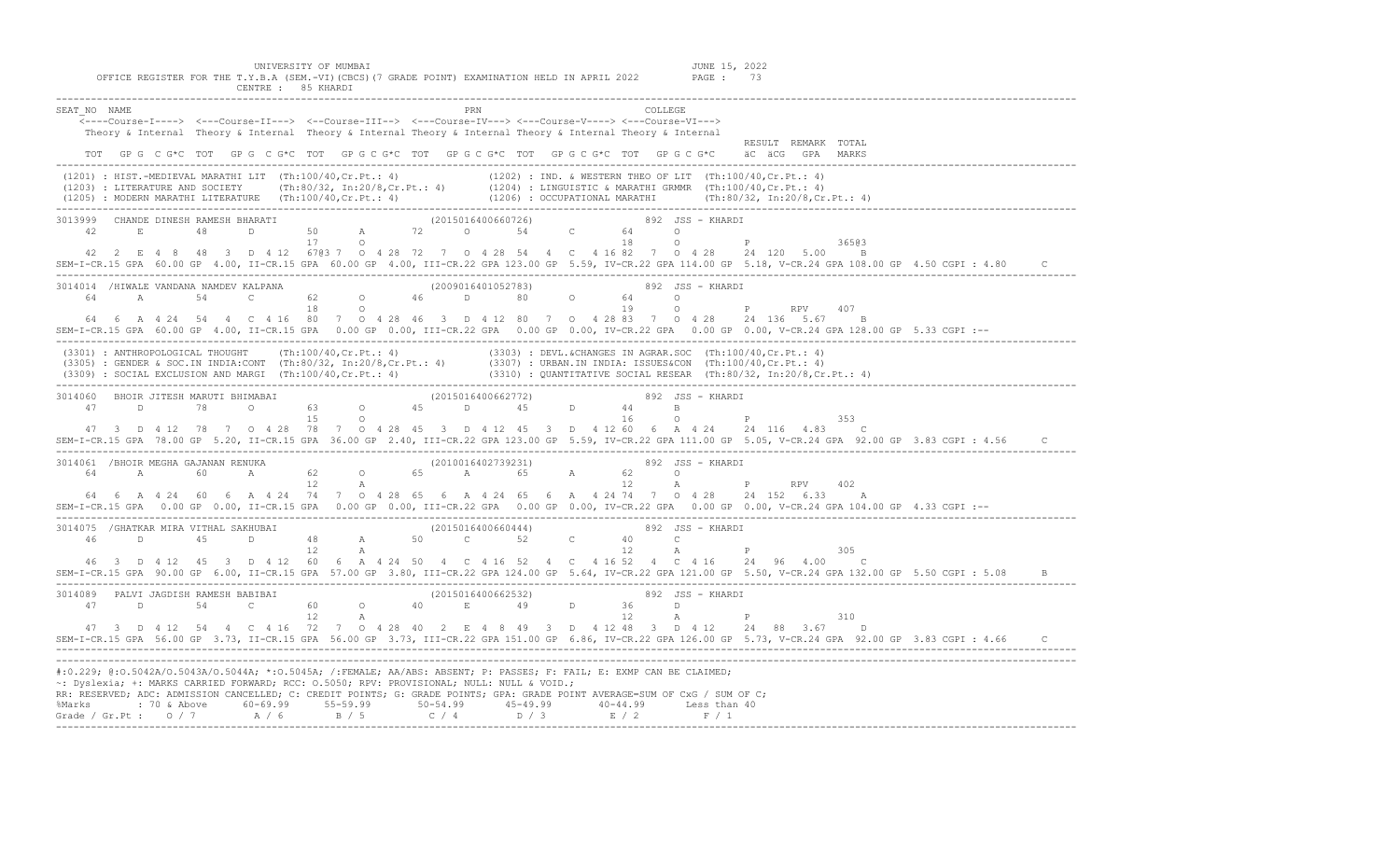| INTVERSTTY OF MIMBAT                                                                            | JUNE 15, ' | 2022 |
|-------------------------------------------------------------------------------------------------|------------|------|
| OFFICE REGISTER FOR THE T.Y.B.A (SEM.-VI) (CBCS) (7 GRADE POINT) EXAMINATION HELD IN APRIL 2022 | PAGE       |      |
| 85 KHARDI<br>TENTRE .                                                                           |            |      |

| SEAT NO NAME                                                  |                                                                                                                   | PRN<br><----Course-T----> <---Course-TT---> <--Course-TTT--> <---Course-TV---> <---Course-V----> <---Course-VT---><br>Theory & Internal Theory & Internal Theory & Internal Theory & Internal Theory & Internal Theory & Internal<br>TOT GPG CG*C TOT GPG CG*C TOT GPG CG*C TOT GPG CG*C TOT GPG CG*C TOT GPG CG*C                                                                                                      | COLLEGE                                             | RESULT REMARK<br>TOTAL<br>äC äCG<br>GPA<br>MARKS                                                                                                                                     |
|---------------------------------------------------------------|-------------------------------------------------------------------------------------------------------------------|-------------------------------------------------------------------------------------------------------------------------------------------------------------------------------------------------------------------------------------------------------------------------------------------------------------------------------------------------------------------------------------------------------------------------|-----------------------------------------------------|--------------------------------------------------------------------------------------------------------------------------------------------------------------------------------------|
| (3701) : ENVIRONMENTAL GEOGRAPHY<br>(3707) : SOCIAL GEOGRAPHY | (Th:100/40.Cr.Pt.: 4)<br>$(3704)$ : TOOLS & TECHNIQUES IN GEO. $(Th:100/40, Cr.Pt.: 4)$<br>(Th:100/40, Cr.Ft.: 4) | (3703) : POLITICAL GEOGRAPHY<br>(3709) : PROJECT - PRACTICAL                                                                                                                                                                                                                                                                                                                                                            | (3705) : ECONOMIC GEOGRAPHY (Th:100/40, Cr. Pt.: 4) | (Th:100/40.Cr.Ft.: 4)<br>(Th:100/40, Cr.Pt.: 4)                                                                                                                                      |
| 3014165<br>68.<br>A                                           | /PAWAR PRANALI YASHWANT SHKUNTALA<br>57<br>56                                                                     | (2011016401266803)<br>B<br>58<br>6802 7 0 4 28 56 5 B 4 20 57 5 B 4 20 58 5 B 4 20 62 6 A 4 24 58 5 B 4 20                                                                                                                                                                                                                                                                                                              | 892 JSS - KHARDI<br>58                              | 35902<br>24 132 5.50<br>SEM-I-CR.15 GPA 60.00 GP 4.00, II-CR.15 GPA 54.00 GP 3.60, III-CR.22 GPA 123.00 GP 5.59, IV-CR.22 GPA 106.00 GP 4.82, V-CR.24 GPA 112.00 GP 4.67 CGPI : 4.81 |
| : 70 & Above<br>%Marks<br>Grade / Gr.Pt: $0/7$ A / 6          | B / 5                                                                                                             | #:0.229; @:0.5042A/0.5043A/0.5044A; *:0.5045A; /:FEMALE; AA/ABS: ABSENT; P: PASSES; F: FAIL; E: EXMP CAN BE CLAIMED;<br>$\sim$ : Dyslexia; +: MARKS CARRIED FORWARD; RCC: 0.5050; RPV: PROVISIONAL; NULL: NULL & VOID.;<br>RR: RESERVED; ADC: ADMISSION CANCELLED; C: CREDIT POINTS; G: GRADE POINTS; GPA: GRADE POINT AVERAGE=SUM OF CxG / SUM OF C;<br>$60-69.99$ $55-59.99$ $50-54.99$ $45-49.99$<br>$C / 4$ $D / 3$ | $40 - 44.99$<br>Less than 40<br>E / 2<br>F / 1      |                                                                                                                                                                                      |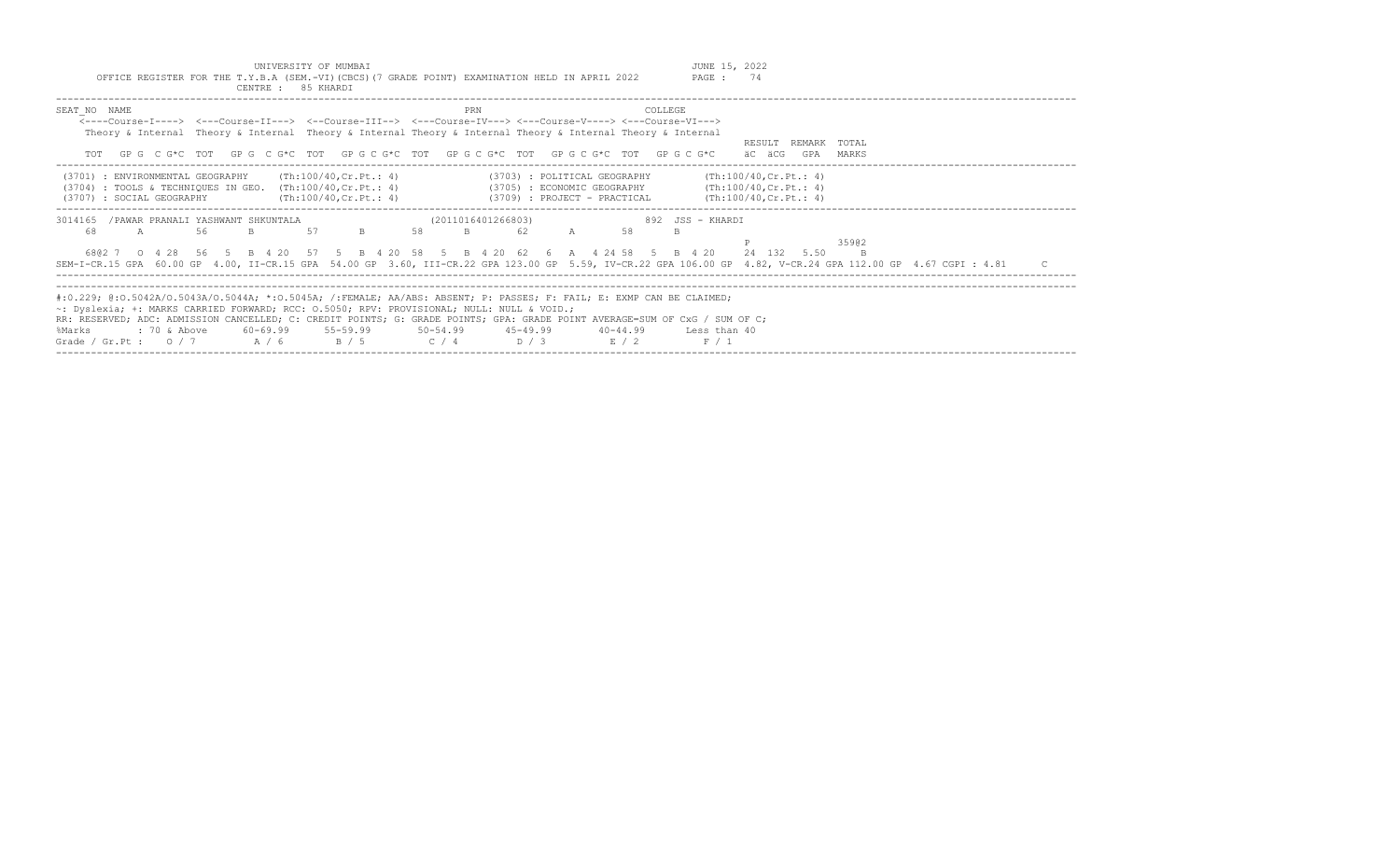| UNIVERSITY OF MUMBAI<br>JUNE 15, 2022<br>OFFICE REGISTER FOR THE T.Y.B.A (SEM.-VI)(CBCS)(7 GRADE POINT) EXAMINATION HELD IN APRIL 2022<br>PAGE : 75<br>CENTRE : 6 ULHASNAGAR                                                                                                                                                                                                                                                                                                                                                                          |
|-------------------------------------------------------------------------------------------------------------------------------------------------------------------------------------------------------------------------------------------------------------------------------------------------------------------------------------------------------------------------------------------------------------------------------------------------------------------------------------------------------------------------------------------------------|
| SEAT NO NAME<br>COLLEGE<br><----Course-I----> <---Course-II---> <--Course-III--> <---Course-IV---> <---Course-V----> <---Course-VI---><br>Theory & Internal Theory & Internal Theory & Internal Theory & Internal Theory & Internal Theory & Internal<br>RESULT REMARK TOTAL<br>TOT GPG C G*C TOT GPG C G*C TOT GPG C G*C TOT GPG C G*C TOT GPG C G*C TOT GPG C G*C äC äCG GPA MARKS                                                                                                                                                                  |
| (3121) : ADVANCED MACROECONOMICS-3 (Th:100/40,Cr.Pt.: 4) (3122) : INTERNATIONAL ECONOMICS (Th:100/40,Cr.Pt.: 4)<br>(3125) : INDUSTRIAL & LABOUR ECO-II (Th:80/32, In:20/8,Cr.Pt.: 4) (3126) : RESEARCH METHODOLOGY-II (Th:100/40,                                                                                                                                                                                                                                                                                                                     |
| $\begin{array}{cccccccccccc} 3014206 & /CHAVAN SAPANA ASHOK KALPANA & & & & & & (2014016400607991) & & & & & & 621 & S.S.T. ULHASNAGAR \\ 70 & 0 & 66 & A & 45 & B & 58 & B & 76 & 0 & 56 & 0 \\ & & & & & & & & 17 & 0 & & & & 18 & 0 & & P \\ \end{array}$<br>P RLE 406<br>70 7 0 4 28 66 6 A 4 24 62 6 A 4 24 58 5 B 4 20 76 7 0 4 28 74 7 0 4 28 24 152 6.33 A<br>SEM-I-CR.15 GPA 96.00 GP 6.40, II-CR.15 GPA 95.00 GP 6.33, III-CR.22 GPA 0.00 GP 0.00, IV-CR.22 GPA 0.00 GP 0.00, V-CR.24 GPA 120.00 GP 5.00 CGPI :--                           |
| 3014210 GANGAWANE NILESH SHYAMRAO SUMAN (2013016401775423) 621 S.S.T. ULHASNAGAR<br>50 C 46 D 44 B 48 D 60 A 61 0<br>343<br>50  4  C  4  16  46  3  D  4  12  61  6  A  4  24  48  3  D  4  12  60  6  A  4  24  78  7  0  4  28  24  116  4.83  C<br>SEM-I-CR.15 GPA 36.00 GP 2.40, II-CR.15 GPA 36.00 GP 2.40, III-CR.22 GPA 50.00 GP 2.27, IV-CR.22 GPA 50.00 GP 2.27, V-CR.24 GPA 164.00 GP 6.83 CGPI : 3.70                                                                                                                                      |
| $\begin{array}{cccccccccccc} 3014218 & /JADHAV ASHWINI SHASHIKANT ANITA & & & & & (2014016400607936) & & & & & 621 & S.S.T. ULHASNAGAR & & & \\ 74 & 0 & 82 & 0 & 58 & 0 & 62 & A & 96 & 0 & 72 & 0 & \\ & & & & & & & & & & & & 17 & 0 & & \\ \end{array}$<br>478<br>74 7 0 4 28 82 7 0 4 28 75 7 0 4 28 62 6 A 4 24 96 7 0 4 28 89 7 0 4 28 24 164 6.83 A<br>SEM-I-CR.15 GPA 87.00 GP 5.80, II-CR.15 GPA 84.00 GP 5.60, III-CR.22 GPA 128.00 GP 5.82, IV-CR.22 GPA 146.00 GP 6.64, V-CR.24 GPA 136.00 GP 5.67 CGPI: 6.11 A                          |
| (3201) : HISTORY OF MEIEVAL INDIA (Th:100/40,Cr.Pt.: 4) (3202) : HIST OF CONTEMPORARY INDIA (Th:100/40,Cr.Pt.: 4)<br>(3203) : INTR TO MUSEOLOGY & ARC SC (Th:80/32, In:20/8,Cr.Pt.: 4) (3205) : HISTORY OF THE MARATHAS (Th:100/4                                                                                                                                                                                                                                                                                                                     |
| --: SEM-I-CR.15 GPA 100.00 GP 6.67, II-CR.15 GPA 102.00 GP 6.80, III-CR.22 GPA 0.00 GP 0.00, IV-CR.22 GPA 0.00 GP 0.00, V-CR.24 GPA 152.00 GP 6.33 CGPI                                                                                                                                                                                                                                                                                                                                                                                               |
| $\begin{array}{cccccccccccc} 3014310 & YADAV RAJU BHOLA KESHVA & & & & & & (2015016402549484) & & & & & 621 & S.S.T. ULHASNAGAR & & & \\ 62 & & A & & 76 & & 0 & & 60 & & 0 & & A & & 48 & & D & & 35 & & E \\ 62 & & A & & & 48 & & & 48 & & & 12+ & A & & P \end{array}$<br>$\mathbb P$<br>368<br>62 6 A 4 24 76 7 0 4 28 73 7 0 4 28 62 6 A 4 24 48 3 D 4 12 47 3 D 4 12 24 128 5.33 B<br>SEM-I-CR.15 GPA 44.00 GP 2.93, II-CR.15 GPA 42.00 GP 2.80, III-CR.22 GPA 96.00 GP 4.36, IV-CR.22 GPA 96.00 GP 4.36, V-CR.24 GPA 96.00 GP 4.00 CGPI: 4.11 |
| (3401): INDIA IN WORLD POLITICS (Th:100/40,Cr.Pt.: 4)<br>(3403): DETERMTS.OF POL. OF MAHARA (Th:80/32, In:20/8,Cr.Pt.: 4) (3405): POLITICAL DYNAMISM AND SOC (Th:100/40,Cr.Pt.: 4)<br>(3403): DETERMTS.OF POL. OF MAHARA (Th:80/32,                                                                                                                                                                                                                                                                                                                   |
| 3014338 /MESHRAM KAJAL DINARAJ RANJANA (2014016400608777) 621 S.S.T. ULHASNAGAR (2014016400608777) 621 S.S.T. ULHASNAGAR (2014016400608777) 621 S.S.T. ULHASNAGAR (2014016400608777) 621 S.S.T. ULHASNAGAR (2014016400608777)<br>550<br>98 7 0 4 28 84 7 0 4 28 92 7 0 4 28 98 7 0 4 28 96 7 0 4 28 82 7 0 4 28 24 168 7.00 0<br>SEM-I-CR.15 GPA 76.00 GP 5.07, II-CR.15 GPA 78.00 GP 5.20, III-CR.22 GPA 0.00 GP 0.00, IV-CR.22 GPA 0.00 GP 0.00, V-CR.24 GPA 92.00 GP 3.83 CGPI :--                                                                 |
| #:0.229; @:0.5042A/O.5043A/O.5044A; *:0.5045A; /:FEMALE; AA/ABS: ABSENT; P: PASSES; F: FAIL; E: EXMP CAN BE CLAIMED;<br>~: Dyslexia; +: MARKS CARRIED FORWARD; RCC: 0.5050; RPV: PROVISIONAL; NULL: NULL & VOID.;<br>RR: RESERVED; ADC: ADMISSION CANCELLED; C: CREDIT POINTS; G: GRADE POINTS; GPA: GRADE POINT AVERAGE=SUM OF CxG / SUM OF C;<br>%Marks : 70 & Above 60-69.99 55-59.99 50-54.99 45-49.99 40-44.99 Less than 40<br>Grade / Gr.Pt : $0/7$ $A/6$ $B/5$ $C/4$ $D/3$ $E/2$ $F/1$                                                         |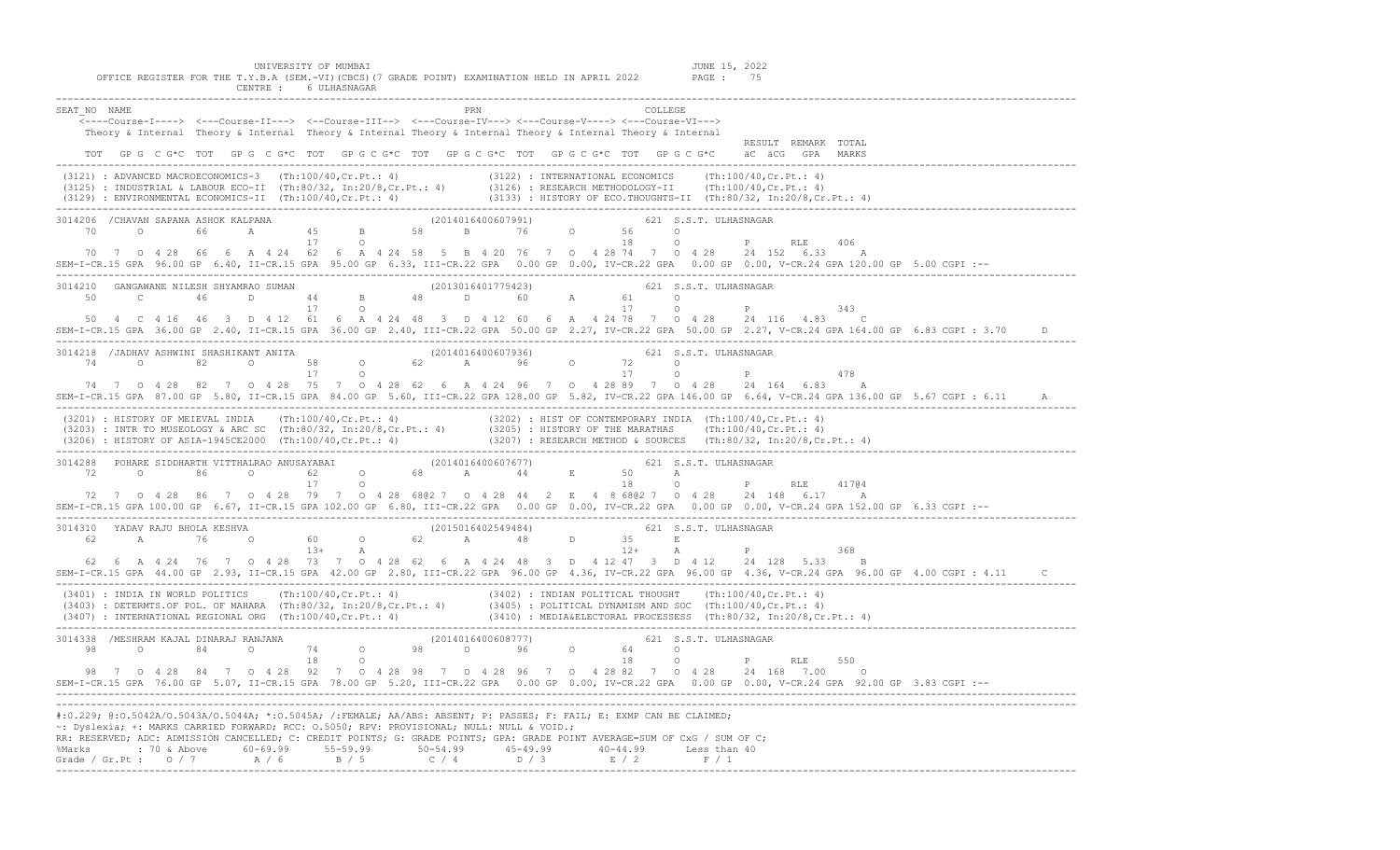|               |                                                                                                                                                                                                                                                                                                                                                                                                                       |    | CENTRE :                                    | 6 ULHASNAGAR |         |    |                    |    |              |          |                       |                                                                                                                                                                                                                                                                      |
|---------------|-----------------------------------------------------------------------------------------------------------------------------------------------------------------------------------------------------------------------------------------------------------------------------------------------------------------------------------------------------------------------------------------------------------------------|----|---------------------------------------------|--------------|---------|----|--------------------|----|--------------|----------|-----------------------|----------------------------------------------------------------------------------------------------------------------------------------------------------------------------------------------------------------------------------------------------------------------|
| SEAT NO NAME  | <----Course-I----> <---Course-II---> <--Course-III--> <---Course-IV---> <---Course-V----> <---Course-VI---><br>Theory & Internal Theory & Internal Theory & Internal Theory & Internal Theory & Internal Theory & Internal<br>GP G C G*C TOT GP G C G*C TOT GP G C G*C TOT GP G C G*C TOT GP G C G*C TOT GP G C G*C                                                                                                   |    |                                             |              |         |    | PRN                |    |              | COLLEGE. |                       | RESULT REMARK TOTAL<br>äC äCG<br>GPA<br>MARKS                                                                                                                                                                                                                        |
|               | $(3401)$ : INDIA IN WORLD POLITICS $(Th:100/40, Cr.Pt. : 4)$<br>$(3407)$ : INTERNATIONAL REGIONAL ORG $(Th:100/40, Cr.Pt.: 4)$                                                                                                                                                                                                                                                                                        |    |                                             |              |         |    |                    |    |              |          |                       | $(3402)$ : INDIAN POLITICAL THOUGHT (Th:100/40, Cr. Pt.: 4)<br>(3403) : DETERMTS.OF POL. OF MAHARA (Th:80/32, In:20/8,Cr.Pt.: 4) (3405) : POLITICAL DYNAMISM AND SOC (Th:100/40,Cr.Pt.: 4)<br>$(3410)$ : MEDIA&ELECTORAL PROCESSESS $(Th:80/32, In:20/8, Cr.Pt.: 4)$ |
| 3014342<br>98 | /PAULKAR VIDYA RAMESH MANDAKINI<br>98 7 0 4 28 98 7 0 4 28 86 7 0 4 28 98 7 0 4 28 98 7 0 4 28 91 7 0 4 28                                                                                                                                                                                                                                                                                                            | 98 |                                             | 70           | $\circ$ | 98 | (2015016402549124) | 98 | 75<br>16     |          | 621 S.S.T. ULHASNAGAR | RLE<br>569<br>24 168 7.00<br>SEM-I-CR.15 GPA 105.00 GP 7.00, II-CR.15 GPA 102.00 GP 6.80, III-CR.22 GPA 0.00 GP 0.00, IV-CR.22 GPA 0.00 GP 0.00, V-CR.24 GPA 156.00 GP 6.50 CGPI :--                                                                                 |
| %Marks        | #:0.229; @:0.5042A/0.5043A/0.5044A; *:0.5045A; /:FEMALE; AA/ABS: ABSENT; P: PASSES; F: FAIL; E: EXMP CAN BE CLAIMED;<br>~: Dyslexia; +: MARKS CARRIED FORWARD; RCC: 0.5050; RPV: PROVISIONAL; NULL: NULL & VOID.;<br>RR: RESERVED; ADC: ADMISSION CANCELLED; C: CREDIT POINTS; G: GRADE POINTS; GPA: GRADE POINT AVERAGE=SUM OF CxG / SUM OF C;<br>: 70 & Above<br>Grade / Gr.Pt: $0/7$ $A/6$ $B/5$ $C/4$ $D/3$ $E/2$ |    | $60-69.99$ $55-59.99$ $50-54.99$ $45-49.99$ |              |         |    |                    |    | $40 - 44.99$ |          | Less than 40<br>F / 1 |                                                                                                                                                                                                                                                                      |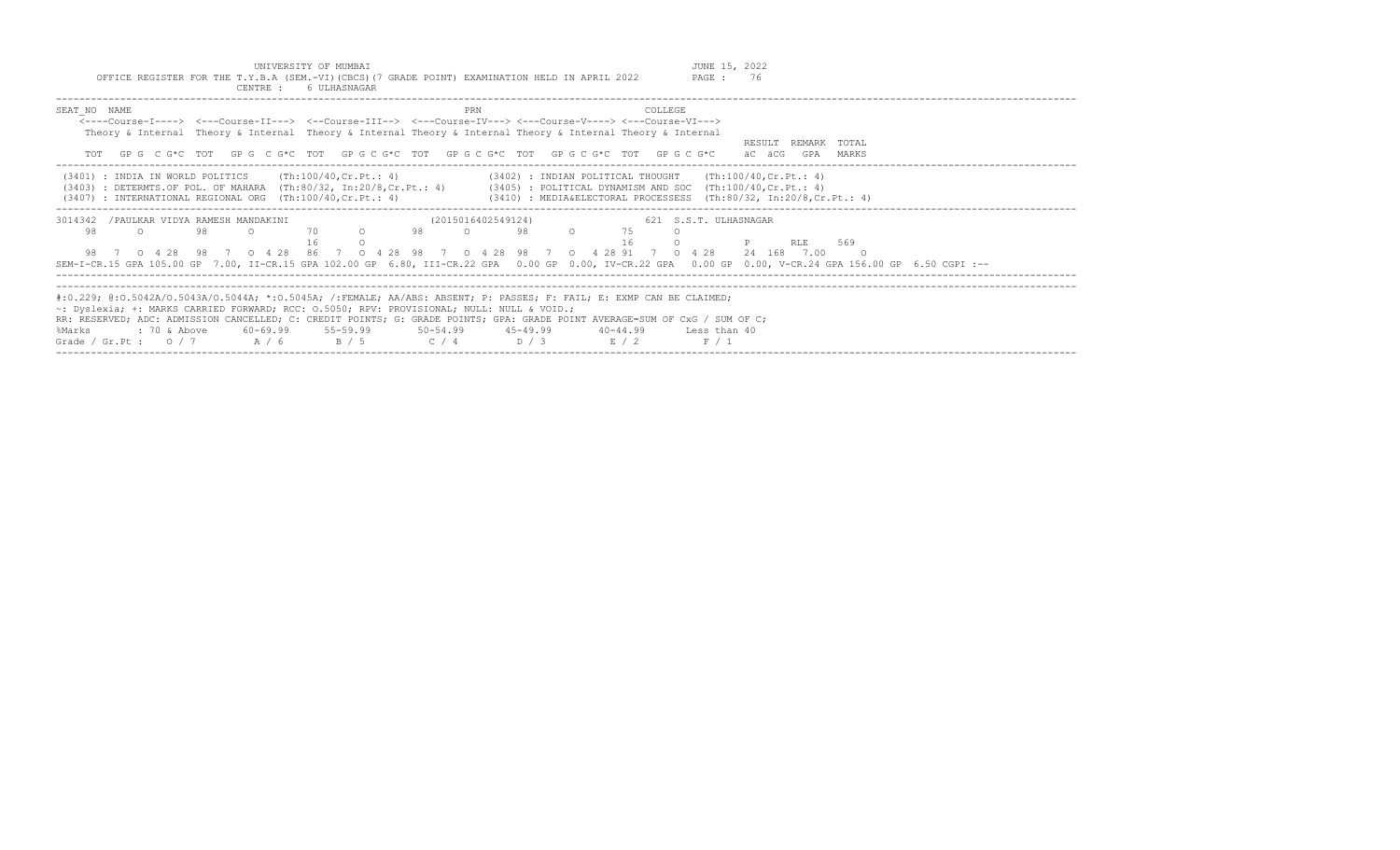| UNIVERSITY OF MUMBAI<br>JUNE 15, 2022<br>OFFICE REGISTER FOR THE T.Y.B.A (SEM.-VI) (CBCS) (7 GRADE POINT) EXAMINATION HELD IN APRIL 2022<br>PAGE: 77<br>CENTRE : 74 KINHAVALI - VPM                                                                                                                                                                                                                                                                                                                                                                                  |
|----------------------------------------------------------------------------------------------------------------------------------------------------------------------------------------------------------------------------------------------------------------------------------------------------------------------------------------------------------------------------------------------------------------------------------------------------------------------------------------------------------------------------------------------------------------------|
| SEAT NO NAME<br>COLLEGE<br><----Course-I----> <---Course-II---> <--Course-III--> <---Course-IV---> <---Course-V----> <---Course-VI---><br>Theory & Internal Theory & Internal Theory & Internal Theory & Internal Theory & Internal Theory & Internal<br>RESULT REMARK TOTAL<br>TOT GPG C G*C TOT GPG C G*C TOT GPG C G*C TOT GPG C G*C TOT GPG C G*C TOT GPG C G*C äC äCG GPA MARKS                                                                                                                                                                                 |
| (3121) : ADVANCED MACROECONOMICS-3 (Th:100/40,Cr.Pt.: 4) (3122) : INTERNATIONAL ECONOMICS (Th:100/40,Cr.Pt.: 4)<br>(3124) : ECO.OF AGRI.& CO-OPER.-II (Th:80/32, In:20/8,Cr.Pt.: 4) (3126) : RESEARCH METHODOLOGY-II (Th:100/40,C                                                                                                                                                                                                                                                                                                                                    |
| 86 7 0 4 28 80 7 0 4 28 62 6 A 4 24 40 2 E 4 8 62 6 A 4 24 91 7 0 4 28 24 140 5.83 B<br>SEM-I-CR.15 GPA 86.00 GP 5.73, II-CR.15 GPA 68.00 GP 4.53, III-CR.22 GPA 97.00 GP 4.41, IV-CR.22 GPA 101.00 GP 4.59, V-CR.24 GPA 168.00 GP 7.00 CGPI : 5.41 B                                                                                                                                                                                                                                                                                                                |
| (1301): HISTORYOF MODERN HINDI LIT (Th:100/40,Cr.Pt.: 4)<br>(1302): POST INDEPENDENT HINDI LIT (Th:100/40,Cr.Pt.: 4)<br>(1303): SOCIAL MEDIA (Th:80/32, In:20/8,Cr.Pt.: 4) (1304): LIT. CRIT/PROSODY & RHET (Th:100/40,Cr.Pt.: 4)<br>(1                                                                                                                                                                                                                                                                                                                              |
| 3014397 FARDE KAILAS MUKUND VANDANA (2010016402486027) 583 VPM – KINHAVALI<br>32 0 84 0 66 0 82 0 72 0 62 0<br>16 0 19 0 P RPV 493<br>92 7 0 4 28 84 7 0 4 28 82 7 0 4 28 82 7 0 4 28 72 7 0 4 28 81 7 0 4 28 24 168 7.00 0<br>SEM-I-CR.15 GPA 0.00 GP 0.00, II-CR.15 GPA 0.00 GP 0.00, III-CR.22 GPA 0.00 GP 0.00, IV-CR.22 GPA 0.00 GP 0.00, V-CR.24 GPA 168.00 GP 7.00 CGPI :--                                                                                                                                                                                   |
| 3014403 VARKUTE VISHAL JAGANNATH BHARATI (2015016402044013) 583 VPM - KINHAVALI<br>$70$ 0 $76$ 0 $56$ 0 $80$ 0 $74$ 0 $45$ B<br>16 0 $18$ 0 $18$ 0 P RLE 435<br>70 7 0 4 28 76 7 0 4 28 72 7 0 4 28 80 7 0 4 28 74 7 0 4 28 63 6 A 4 24 24 164 6.83 A<br>--: SEM-I-CR.15 GPA 0.00 GP 0.00, II-CR.15 GPA 0.00 GP 0.00, III-CR.22 GPA 0.00 GP 0.00, IV-CR.22 GPA 0.00 GP 0.00, V-CR.24 GPA 168.00 GP 7.00 CGPI                                                                                                                                                         |
| 3014405 VEKHANDE LALIT HANUMANT KAMAL (2013016401269796) 583 VPM - KINHAVALI<br>$\begin{array}{cccccccccccc} 90 & 0 & 100 & 0.01 & 0.01 & 0.01 & 0.01 & 0.01 & 0.01 & 0.01 & 0.01 & 0.01 & 0.01 & 0.01 & 0.01 & 0.01 & 0.01 & 0.01 & 0.01 & 0.01 & 0.01 & 0.01 & 0.01 & 0.01 & 0.01 & 0.01 & 0.01 & 0.01 & 0.01 & 0.01 & 0.01 & 0.01 & 0.01 & 0.01 & 0.01 & 0.01 & $<br>SEM-I-CR.15 GPA 56.00 GP 3.73, II-CR.15 GPA 57.00 GP 3.80, III-CR.22 GPA 154.00 GP 7.00, IV-CR.22 GPA 154.00 GP 7.00, V-CR.24 GPA 168.00 GP 7.00 CGPI : 6.14                                 |
| (1201) : HIST.-MEDIEVAL MARATHI LIT (Th:100/40,Cr.Pt.: 4) (1202) : IND. & WESTERN THEO OF LIT (Th:100/40,Cr.Pt.: 4)<br>(1203) : LITERATURE AND SOCIETY (Th:80/32, In:20/8,Cr.Pt.: 4) (1204) : LINGUISTIC & MARATHI GRMMR (Th:100/                                                                                                                                                                                                                                                                                                                                    |
| 100 7 0 4 28 64 6 A 4 24 70 7 0 4 28 94 7 0 4 28 62 6 A 4 24 89 7 0 4 28 24 160 6.67 A<br>--: SEM-I-CR.15 GPA 0.00 GP 0.00, II-CR.15 GPA 0.00 GP 0.00, III-CR.22 GPA 0.00 GP 0.00, IV-CR.22 GPA 0.00 GP 0.00, V-CR.24 GPA 168.00 GP 7.00 CGPI                                                                                                                                                                                                                                                                                                                        |
| $\begin{array}{cccccccccccc} 3014448 & \text{VALAPKAR SAGAR HANUMANT ANKITA} & & & & & & (2007016400426803) & & & & & 583 & \text{VPM} - KINHAVALI & & & & \\ 98 & 0 & 62 & \text{A} & 66 & 0 & 98 & 0 & 76 & 0 & 69 & 0 & \\ 98 & 0 & 13 & \text{A} & & & & & & 14 & 0 & \text{P} & \text{RPV} & 496 & \end{array}$<br>98 7 0 4 28 62 6 A 4 24 79 7 0 4 28 98 7 0 4 28 76 7 0 4 28 83 7 0 4 28 24 164 6.83 A<br>SEM-I-CR.15 GPA 0.00 GP 0.00, II-CR.15 GPA 0.00 GP 0.00, III-CR.22 GPA 0.00 GP 0.00, IV-CR.22 GPA 0.00 GP 0.00, V-CR.24 GPA 144.00 GP 6.00 CGPI :-- |
| #:0.229; @:0.5042A/0.5043A/0.5044A; *:0.5045A; /:FEMALE; AA/ABS: ABSENT; P: PASSES; F: FAIL; E: EXMP CAN BE CLAIMED;<br>~: Dyslexia; +: MARKS CARRIED FORWARD; RCC: 0.5050; RPV: PROVISIONAL; NULL: NULL & VOID.;<br>RR: RESERVED; ADC: ADMISSION CANCELLED; C: CREDIT POINTS; G: GRADE POINTS; GPA: GRADE POINT AVERAGE=SUM OF CxG / SUM OF C;<br>%Marks : 70 & Above 60-69.99 55-59.99 50-54.99 45-49.99 40-44.99 Less than 40<br>Grade / Gr.Pt : $0/7$ $A/6$ $B/5$ $C/4$ $D/3$ $E/2$ $F/1$                                                                        |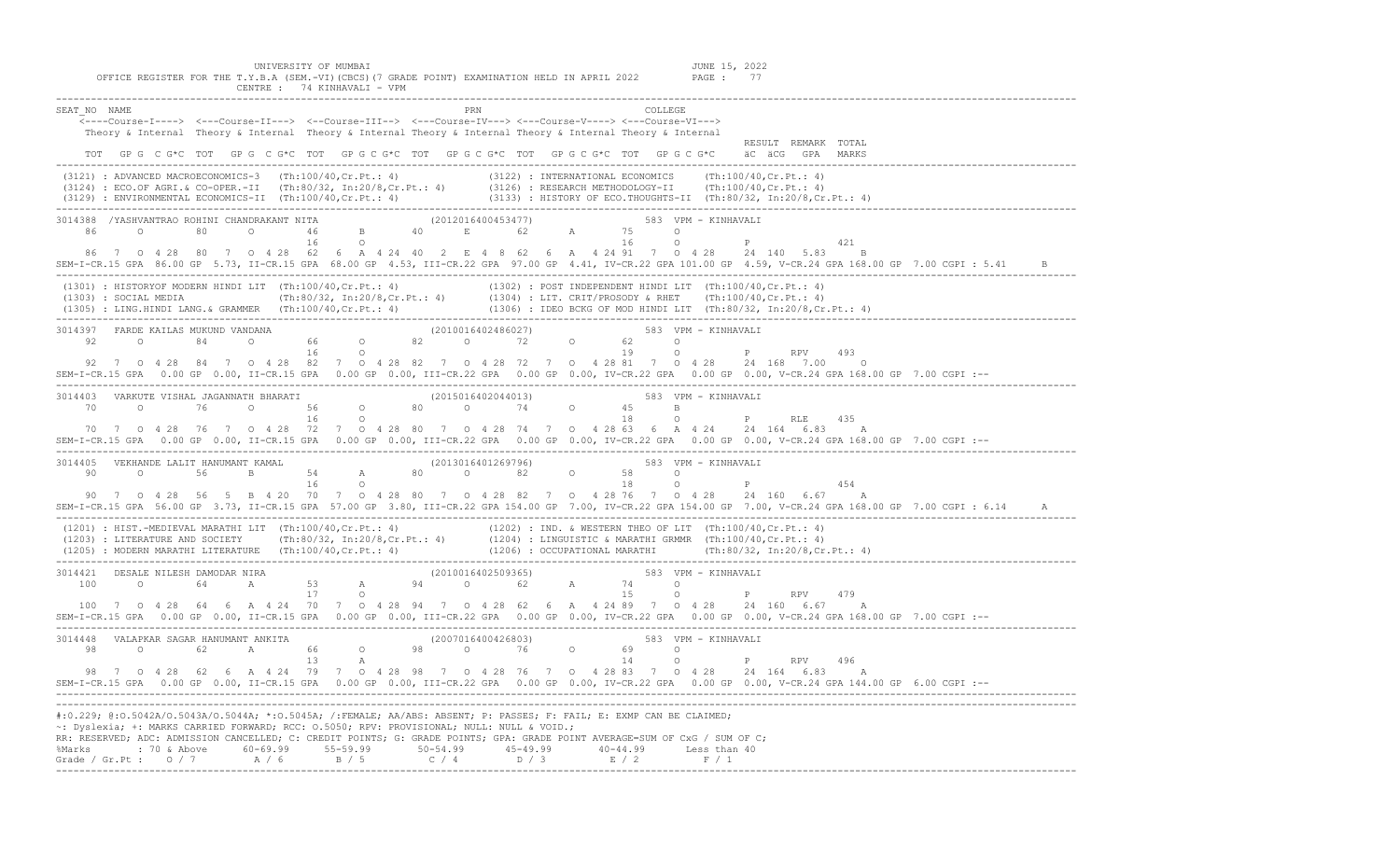| OFFICE REGISTER FOR THE T.Y.B.A (SEM.-VI)(CBCS)(7 GRADE POINT) EXAMINATION HELD IN APRIL 2022 PAGE: 78<br>CENTRE: 74 KINHAVALI - VPM                                                                                                                                                                                                                                                                                  |                                                                                                                                                                                                                                                                                   |
|-----------------------------------------------------------------------------------------------------------------------------------------------------------------------------------------------------------------------------------------------------------------------------------------------------------------------------------------------------------------------------------------------------------------------|-----------------------------------------------------------------------------------------------------------------------------------------------------------------------------------------------------------------------------------------------------------------------------------|
| PRN<br>SEAT NO NAME<br>$\leftarrow$ ---Course-T----> $\leftarrow$ --Course-TT---> $\leftarrow$ -Course-TTT--> $\leftarrow$ --Course-TV---> $\leftarrow$ -Course-V----> $\leftarrow$ -Course-VT---><br>Theory & Internal Theory & Internal Theory & Internal Theory & Internal Theory & Internal Theory & Internal<br>TOT GPG CG*C TOT GPG CG*C TOT GPG CG*C TOT GPG CG*C TOT GPG CG*C TOT GPG CG*C                    | COLLEGE.<br>RESULT REMARK TOTAL<br>äC äCG GPA MARKS                                                                                                                                                                                                                               |
| (1201) : HIST.-MEDIEVAL MARATHI LIT (Th:100/40, Cr.Pt.: 4) (1202) : IND. & WESTERN THEO OF LIT (Th:100/40, Cr.Pt.: 4)<br>(1203) : LITERATURE AND SOCIETY (Th:80/32, In:20/8, Cr.Pt.: 4) (1204) : LINGUISTIC & MARATHI GRMMR (Th:100/40, Cr.Pt.: 4)<br>$(1205)$ : MODERN MARATHI LITERATURE $(Th:100/40, Cr.Pt.: 4)$                                                                                                   | $(1206)$ : OCCUPATIONAL MARATHI $(Th:80/32, In:20/8, Cr.Pt.: 4)$                                                                                                                                                                                                                  |
| 3014450 VISHE NITIN KASHINATH GITABAI (2014016401520135) 583 VPM - KINHAVALI<br>0 54 C 51 A 84 O 74 O 64<br>100<br>12<br>A<br>100 7 0 4 28 54 4 C 4 16 63 6 A 4 24 84 7 0 4 28 74 7 0 4 28 78 7 0 4 28 24 152 6.33 A                                                                                                                                                                                                  | $\circ$<br>14<br><b>P</b> RLE 453<br>$\circ$<br>SEM-I-CR.15 GPA 53.00 GP 3.53, II-CR.15 GPA 0.00 GP 0.00, III-CR.22 GPA 0.00 GP 0.00, IV-CR.22 GPA 0.00 GP 0.00, V-CR.24 GPA 0.00 GP 0.00 CGPI :--                                                                                |
| (3101) : MACROECONOMICS - III (Th:100/40, Cr.Pt.: 4) (3102) : INTERNATIONAL ECONOMICS (Th:100/40, Cr.Pt.: 4)<br>(3104) : ECONOMICS OF AGRICULTURE A (Th:80/32, In:20/8, Cr.Pt.: 4) (3109) : RESEARCH METHODOLOGY (Th:100/40, Cr.Pt.: 4)<br>(3111) : DEVELOPMENT THEORY AND EXP (Th:100/40, Cr. Pt.: 4) (3113) : INTERNL TRADE, POLICY & PRA (Th:80/32, In:20/8, Cr. Pt.: 4)                                           |                                                                                                                                                                                                                                                                                   |
| 3014498 WALIMBE NIKHIL KRISHNAKANT ASHA<br>A -- 40E E 60E A 46E<br>C 76E<br>76F.<br>$\circ$ 0<br>14F<br>$\Omega$<br>76 7 0 4 28 76 7 0 4 28 -- - - ---- 40 2 E 4 8 60 6 A 4 24 63 6 A 4 24 20 0 --                                                                                                                                                                                                                    | (2012016400454852)<br>583 VPM - KINHAVALI<br>B.<br>17E<br>$\Omega$<br>329<br>the control of the property of the control of<br>SEM-I-CR.15 GPA 0.00 GP 0.00, II-CR.15 GPA 0.00 GP 0.00, III-CR.22 GPA 0.00 GP 0.00, IV-CR.22 GPA 0.00 GP 0.00, V-CR.24 GPA 168.00 GP 7.00 CGPI :-- |
| #:0.229; @:0.5042A/0.5043A/0.5044A; *:0.5045A; /:FEMALE; AA/ABS: ABSENT; P: PASSES; F: FAIL; E: EXMP CAN BE CLAIMED;<br>~: Dyslexia; +: MARKS CARRIED FORWARD; RCC: 0.5050; RPV: PROVISIONAL; NULL: NULL & VOID.;<br>RR: RESERVED; ADC: ADMISSION CANCELLED; C: CREDIT POINTS; G: GRADE POINTS; GPA: GRADE POINT AVERAGE=SUM OF CxG / SUM OF C;<br>%Marks<br>Grade / Gr.Pt: $0/7$ $A/6$ $B/5$ $C/4$ $D/3$ $E/2$ $F/1$ |                                                                                                                                                                                                                                                                                   |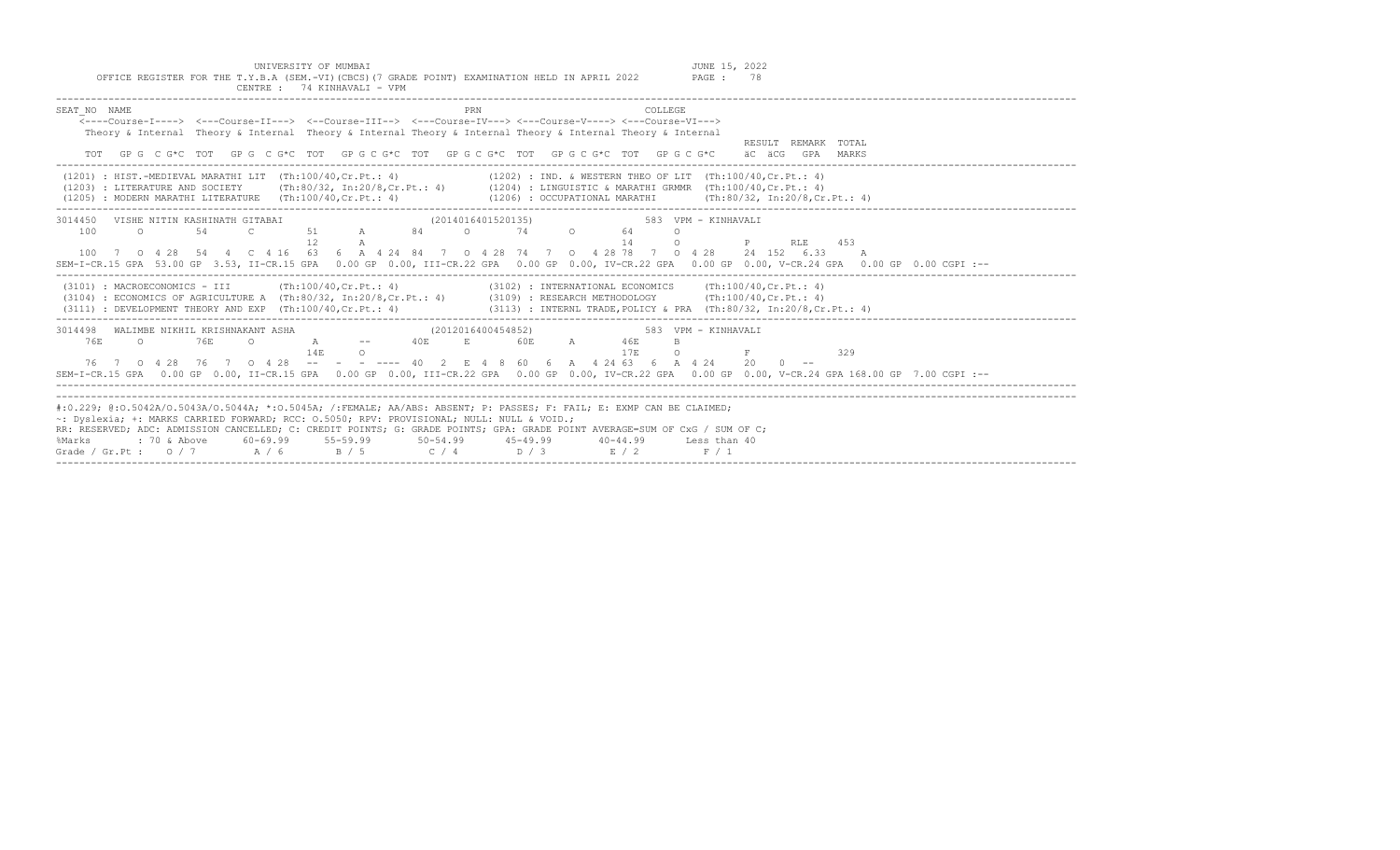OFFICE REGISTER FOR THE T.Y.B.A (SEM.-VI)(CBCS)(7 GRADE POINT) EXAMINATION HELD IN APRIL 2022

UNIVERSITY OF MUMBAI UNIVERSITY OF MUMBAI JUNE 15, 2022<br>2.B.A (SEM.-VI)(CBCS)(7 GRADE POINT) EXAMINATION HELD IN APRIL 2022 PAGE : 79

| CENTRE :                                                                                         | 8 KALYAN                                                                                                                                                                                                                                                                                                                                                                                                                                                                                   |
|--------------------------------------------------------------------------------------------------|--------------------------------------------------------------------------------------------------------------------------------------------------------------------------------------------------------------------------------------------------------------------------------------------------------------------------------------------------------------------------------------------------------------------------------------------------------------------------------------------|
| SEAT NO NAME                                                                                     | COLLEGE<br><b>PRN</b><br><----Course-T----> <---Course-TT---> <--Course-TT--> <---Course-TV---> <---Course-V----> <---Course-VT---><br>Theory & Internal Theory & Internal Theory & Internal Theory & Internal Theory & Internal Theory & Internal<br>REMARK TOTAL<br>RESULT<br>TOT GPG CG*C TOT GPG CG*C TOT GPG CG*C TOT GPG CG*C TOT GPG CG*C TOT GPG CG*C<br>äC äCG<br>GPA<br>MARKS                                                                                                    |
| (3201) : HISTORY OF MEIEVAL INDIA<br>(3206) : HISTORY OF ASIA-1945CE2000 (Th:100/40, Cr. Pt.: 4) | (Th:100/40,Cr.Pt.: 4)<br>$(3202)$ : HIST OF CONTEMPORARY INDIA $(Th:100/40, Cr.Pt.: 4)$<br>(3203) : INTR TO MUSEOLOGY & ARC SC (Th:80/32, In:20/8,Cr.Pt.: 4) (3205) : HISTORY OF THE MARATHAS (Th:100/40,Cr.Pt.: 4)<br>$(3207)$ : RESEARCH METHOD & SOURCES $(Th:80/32, In:20/8, Cr.Pt.: 4)$                                                                                                                                                                                               |
| 3014510<br>BHOIR NITIN SUDAM VANITA<br>54<br>- 62.<br>$\overline{c}$<br>$\overline{A}$           | (2015016400885533)<br>614 SONAWANE COLLEGE, KALYAN-A<br>54 A 64 A<br>32<br>60<br>15<br>RLE 352<br>54  4  C  4  16  62  6  A  4  24  65  6  A  4  24  64  6  A  4  24  60  6  A  4  24  47  3  D  4  12<br>24 124 5.17<br>SEM-I-CR.15 GPA 59.00 GP 3.93, II-CR.15 GPA 0.00 GP 0.00, III-CR.22 GPA 0.00 GP 0.00, IV-CR.22 GPA 0.00 GP 0.00, V-CR.24 GPA 100.00 GP 4.17 CGPI :--                                                                                                              |
| %Marks<br>Grade / Gr.Pt: $0/7$ A / 6                                                             | #:0.229; @:0.5042A/0.5043A/0.5044A; *:0.5045A; /:FEMALE; AA/ABS: ABSENT; P: PASSES; F: FAIL; E: EXMP CAN BE CLAIMED;<br>$\sim$ : Dyslexia; +: MARKS CARRIED FORWARD; RCC: 0.5050; RPV: PROVISIONAL; NULL: NULL & VOID.;<br>RR: RESERVED; ADC: ADMISSION CANCELLED; C: CREDIT POINTS; G: GRADE POINTS; GPA: GRADE POINT AVERAGE=SUM OF CxG / SUM OF C;<br>$\frac{1}{2}$ 70 & Above 60-69.99 55-59.99 50-54.99 45-49.99<br>40-44.99 Less than 40<br>$C / 4$ D / 3<br>B / 5<br>E / 2<br>F / 1 |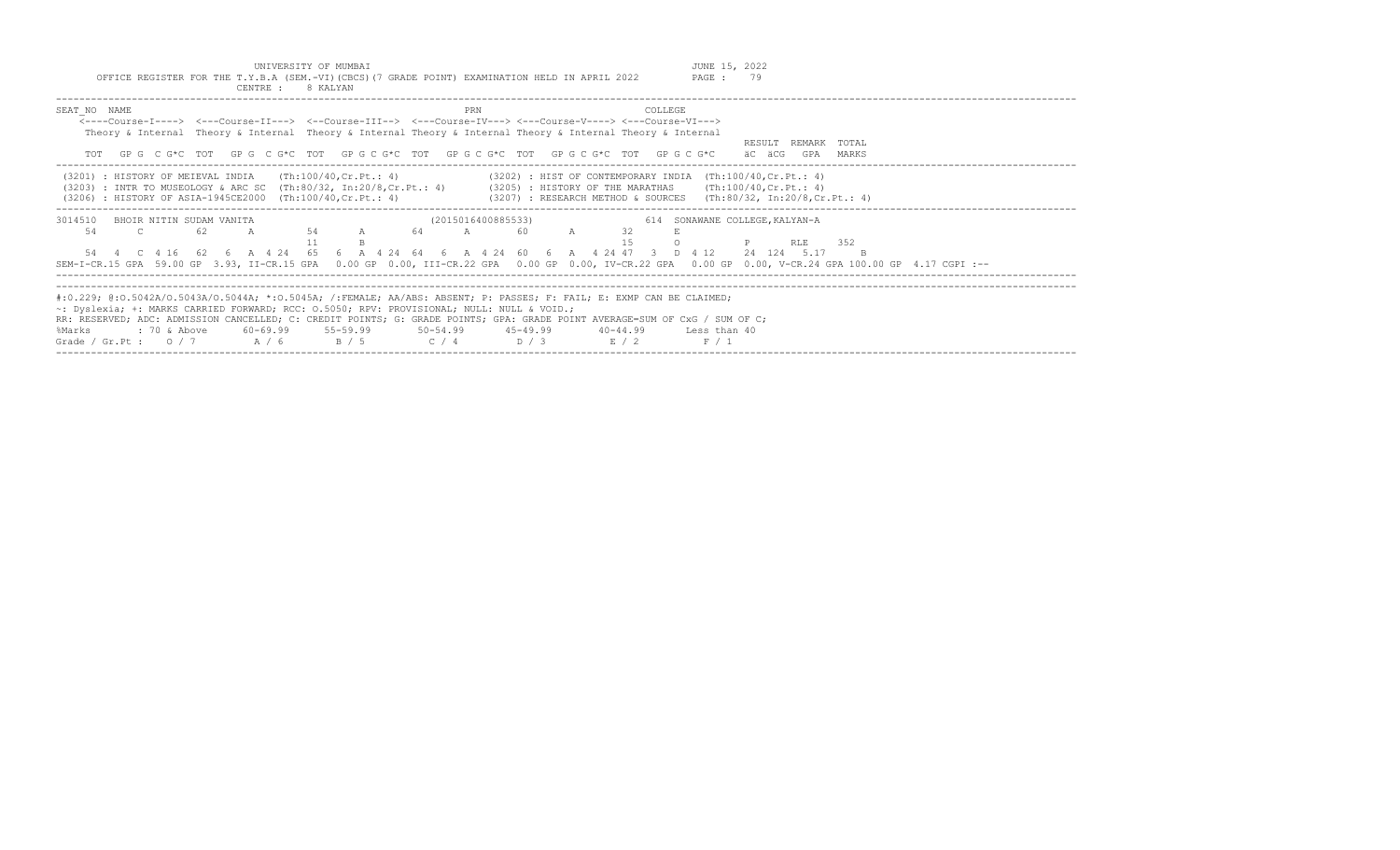|                                                                                           |    |                |    |       | UNIVERSITY OF MUMBAI<br>OFFICE REGISTER FOR THE T.Y.B.A (SEM.-VI) (CBCS) (7 GRADE POINT) EXAMINATION HELD IN APRIL 2022<br>CENTRE : 4 GHATKOPAR |       |    |                    |     |    |  |          |                | JUNE 15, 2022<br>PAGE :                                                                                                                                                                                                                                          | 80 |        |            |                     |  |  |  |
|-------------------------------------------------------------------------------------------|----|----------------|----|-------|-------------------------------------------------------------------------------------------------------------------------------------------------|-------|----|--------------------|-----|----|--|----------|----------------|------------------------------------------------------------------------------------------------------------------------------------------------------------------------------------------------------------------------------------------------------------------|----|--------|------------|---------------------|--|--|--|
| SEAT NO NAME                                                                              |    |                |    |       |                                                                                                                                                 |       |    |                    | PRN |    |  |          | <b>COLLEGE</b> | <----Course-T----> <---Course-TT---> <--Course-TTT--> <---Course-TV---> <---Course-V----> <---Course-VT--->                                                                                                                                                      |    |        |            |                     |  |  |  |
|                                                                                           |    |                |    |       |                                                                                                                                                 |       |    |                    |     |    |  |          |                | Theory & Internal Theory & Internal Theory & Internal Theory & Internal Theory & Internal Theory & Internal                                                                                                                                                      |    |        |            | RESULT REMARK TOTAL |  |  |  |
|                                                                                           |    |                |    |       |                                                                                                                                                 |       |    |                    |     |    |  |          |                | TOT GPG CG*C TOT GPG CG*C TOT GPG CG*C TOT GPG CG*C TOT GPG CG*C TOT GPG CG*C                                                                                                                                                                                    |    | äC äCG |            | GPA MARKS           |  |  |  |
|                                                                                           |    |                |    |       | $(1201)$ : HIST.-MEDIEVAL MARATHI LIT (Th:100/40.Cr.Pt.: 4)<br>$(3202)$ : HIST OF CONTEMPORARY INDIA $(Th:100/40, Cr.Pt. : 4)$                  |       |    |                    |     |    |  |          |                | $(1202)$ : IND. & WESTERN THEO OF LIT $(Th:100/40, Cr.Pt.: 4)$<br>(1203) : LITERATURE AND SOCIETY (Th:80/32, In:20/8, Cr.Pt.: 4) (3201) : HISTORY OF MEIEVAL INDIA (Th:100/40, Cr.Pt.: 4)<br>(3203) : INTR TO MUSEOLOGY & ARC SC (Th:80/32, In:20/8, Cr. Pt.: 4) |    |        |            |                     |  |  |  |
| 3014607 SALAVI SUMIT EKNATH SUNANDA                                                       |    |                |    |       |                                                                                                                                                 |       |    | (2015016401336493) |     |    |  |          |                | 622 I.GANDHI A.&C. VIKROLI                                                                                                                                                                                                                                       |    |        |            |                     |  |  |  |
| 40                                                                                        | E. |                | 42 |       | 32                                                                                                                                              |       | 42 |                    | E.  | 42 |  | 42<br>16 |                |                                                                                                                                                                                                                                                                  |    |        | RLE.       | 2.72                |  |  |  |
|                                                                                           |    |                |    |       |                                                                                                                                                 |       |    |                    |     |    |  |          |                | 40 2 E 4 8 42 2 E 4 8 48 3 D 4 12 42 2 E 4 8 42 2 E 4 8 58 5 B 4 20<br>SEM-I-CR.15 GPA 54.00 GP 3.60, II-CR.15 GPA 0.00 GP 0.00, III-CR.22 GPA 0.00 GP 0.00, IV-CR.22 GPA 127.00 GP 5.77, V-CR.24 GPA 80.00 GP 3.33 CGPI :--                                     |    |        | 24 64 2.67 | E.                  |  |  |  |
|                                                                                           |    |                |    |       |                                                                                                                                                 |       |    |                    |     |    |  |          |                | #:0.229; @:0.5042A/0.5043A/0.5044A; *:0.5045A; /:FEMALE; AA/ABS: ABSENT; P: PASSES; F: FAIL; E: EXMP CAN BE CLAIMED;                                                                                                                                             |    |        |            |                     |  |  |  |
| ~: Dyslexia; +: MARKS CARRIED FORWARD; RCC: 0.5050; RPV: PROVISIONAL; NULL: NULL & VOID.; |    |                |    |       |                                                                                                                                                 |       |    |                    |     |    |  |          |                |                                                                                                                                                                                                                                                                  |    |        |            |                     |  |  |  |
|                                                                                           |    |                |    |       |                                                                                                                                                 |       |    |                    |     |    |  |          |                | RR: RESERVED; ADC: ADMISSION CANCELLED; C: CREDIT POINTS; G: GRADE POINTS; GPA: GRADE POINT AVERAGE=SUM OF CxG / SUM OF C;                                                                                                                                       |    |        |            |                     |  |  |  |
| %Marks                                                                                    |    | $: 70$ & Above |    |       | 60-69.99 55-59.99                                                                                                                               |       |    | 50-54.99 45-49.99  |     |    |  | 40-44.99 |                | Less than 40                                                                                                                                                                                                                                                     |    |        |            |                     |  |  |  |
| Grade / Gr.Pt : $0/7$                                                                     |    |                |    | A / 6 |                                                                                                                                                 | B / 5 |    | $C / 4$ $D / 3$    |     |    |  | E / 2    |                | F / 1                                                                                                                                                                                                                                                            |    |        |            |                     |  |  |  |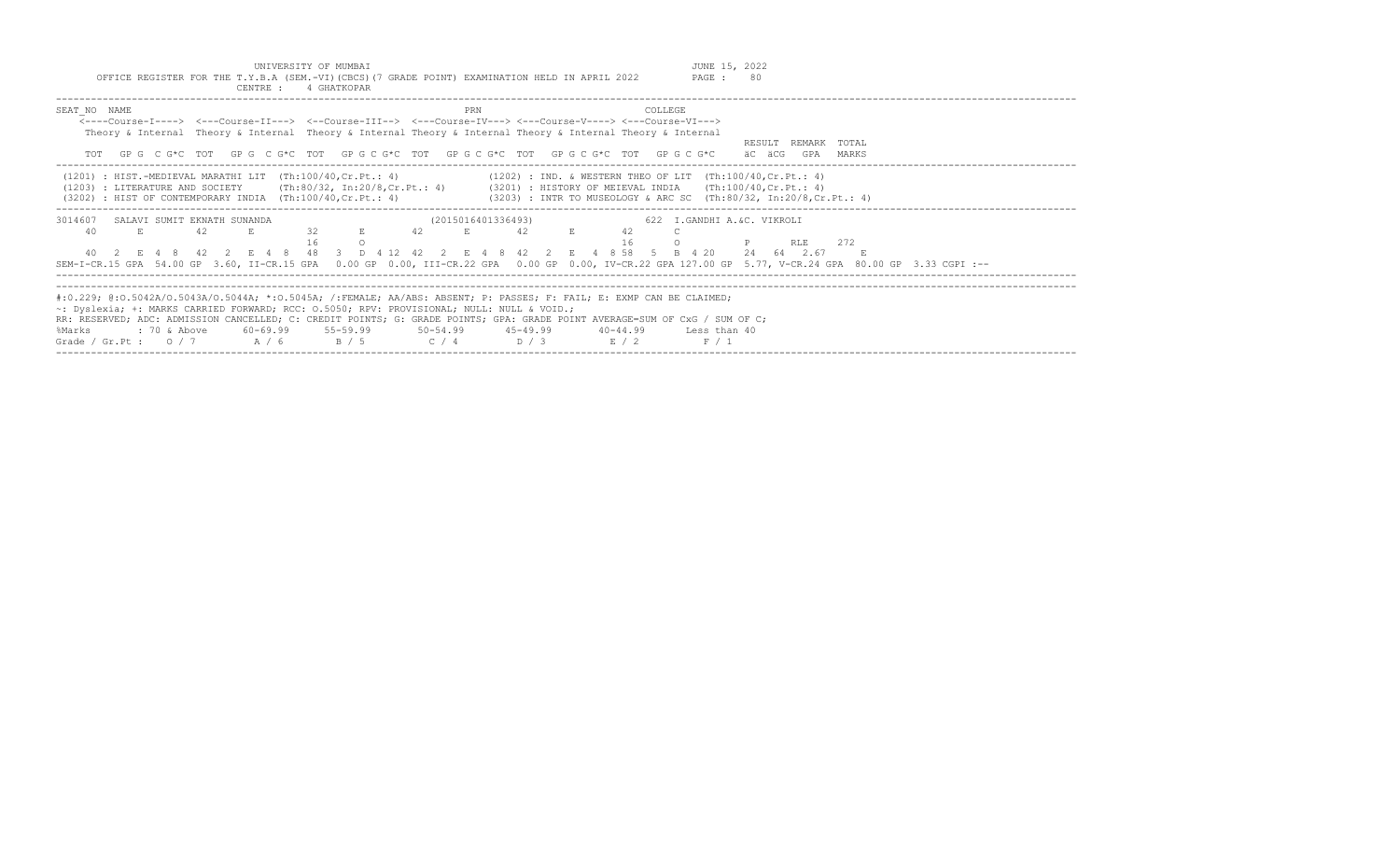UNIVERSITY OF MUMBAI<br>Y.B.A (SEM.-VI)(CBCS)(7 GRADE POINT) EXAMINATION HELD IN APRIL 2022 PAGE : 81

| OFFICE REGISTER FOR THE T.Y.B.A (SEM.-VI) (CBCS) (7 GRADE POINT) EXAMINATION HELD IN APRIL 2022<br>CENTRE : 12 PANVEL                                                                                                                                                                                                                                                                                                                                                        | PAGE : 81                                                                                                                                                                                                                                         |
|------------------------------------------------------------------------------------------------------------------------------------------------------------------------------------------------------------------------------------------------------------------------------------------------------------------------------------------------------------------------------------------------------------------------------------------------------------------------------|---------------------------------------------------------------------------------------------------------------------------------------------------------------------------------------------------------------------------------------------------|
| SEAT NO NAME<br><----Course-T----> <---Course-TT---> <--Course-TTT--> <---Course-TV---> <---Course-V----> <---Course-VT---><br>Theory & Internal Theory & Internal Theory & Internal Theory & Internal Theory & Internal Theory & Internal<br>TOT GPG CG*C TOT GPG CG*C TOT GPG CG*C TOT GPG CG*C TOT GPG CG*C TOT GPG CG*C                                                                                                                                                  | PRN<br>COLLEGE.<br>RESULT REMARK TOTAL<br>äC äCG<br>GPA MARKS                                                                                                                                                                                     |
| $(3601)$ : PSY. TESTING & STAT. PART II $(Th:100/40, Cr.Pt.: 4)$<br>(3603) : INDUSTRIAL ORGAN. PSY. (Th:80/32, In:20/8,Cr.Pt.: 4) (3604) : COGNITIVE PSY.- PART I (Th:100/40,Cr.Pt.: 4)<br>$(3605)$ : PRACTICALS IN COGNITIVE PR $(Th:100/40, Cr.Pt.: 4)$                                                                                                                                                                                                                    | $(3602)$ : ABNORMAL PSYCHOLOGY: PART 2 (Th:100/40, Cr. Pt.: 4)<br>(3606) : COUNSELLING PSYCHOLOGY-I (Th:80/32, In:20/8,Cr.Pt.: 4)                                                                                                                 |
| 3014648 / JADHAV TANVI ANIL ASHWINI<br>62 0<br>60<br>64<br>A<br>40 — 10<br>$\overline{A}$<br>64   6   A   4   24   60   6   A   4   24   76   7   0   4   28   40   2   E   4   8   61   6   A   4   24   56   5   B   4   20   24   128   5.33                                                                                                                                                                                                                              | 1033 WILFRED-PANVEL<br>(2012016400208507)<br>E<br>61<br>A<br>42<br>14<br>357<br><b>RPV</b><br>SEM-I-CR.15 GPA 0.00 GP 0.00, II-CR.15 GPA 0.00 GP 0.00, III-CR.22 GPA 0.00 GP 0.00, IV-CR.22 GPA 0.00 GP 0.00, V-CR.24 GPA 164.00 GP 6.83 CGPI :-- |
| #:0.229; @:0.5042A/0.5043A/0.5044A; *:0.5045A; /:FEMALE; AA/ABS: ABSENT; P: PASSES; F: FAIL; E: EXMP CAN BE CLAIMED;<br>$\sim$ : Dyslexia; +: MARKS CARRIED FORWARD; RCC: 0.5050; RPV: PROVISIONAL; NULL: NULL & VOID.;<br>RR: RESERVED; ADC: ADMISSION CANCELLED; C: CREDIT POINTS; G: GRADE POINTS; GPA: GRADE POINT AVERAGE=SUM OF CxG / SUM OF C;<br>: 70 & Above<br>60-69.99 55-59.99 50-54.99 45-49.99<br>%Marks<br>Grade / Gr.Pt: $0/7$ A / 6 B / 5 C / 4 D / 3 E / 2 | $40 - 44.99$<br>Less than 40<br>F / 1                                                                                                                                                                                                             |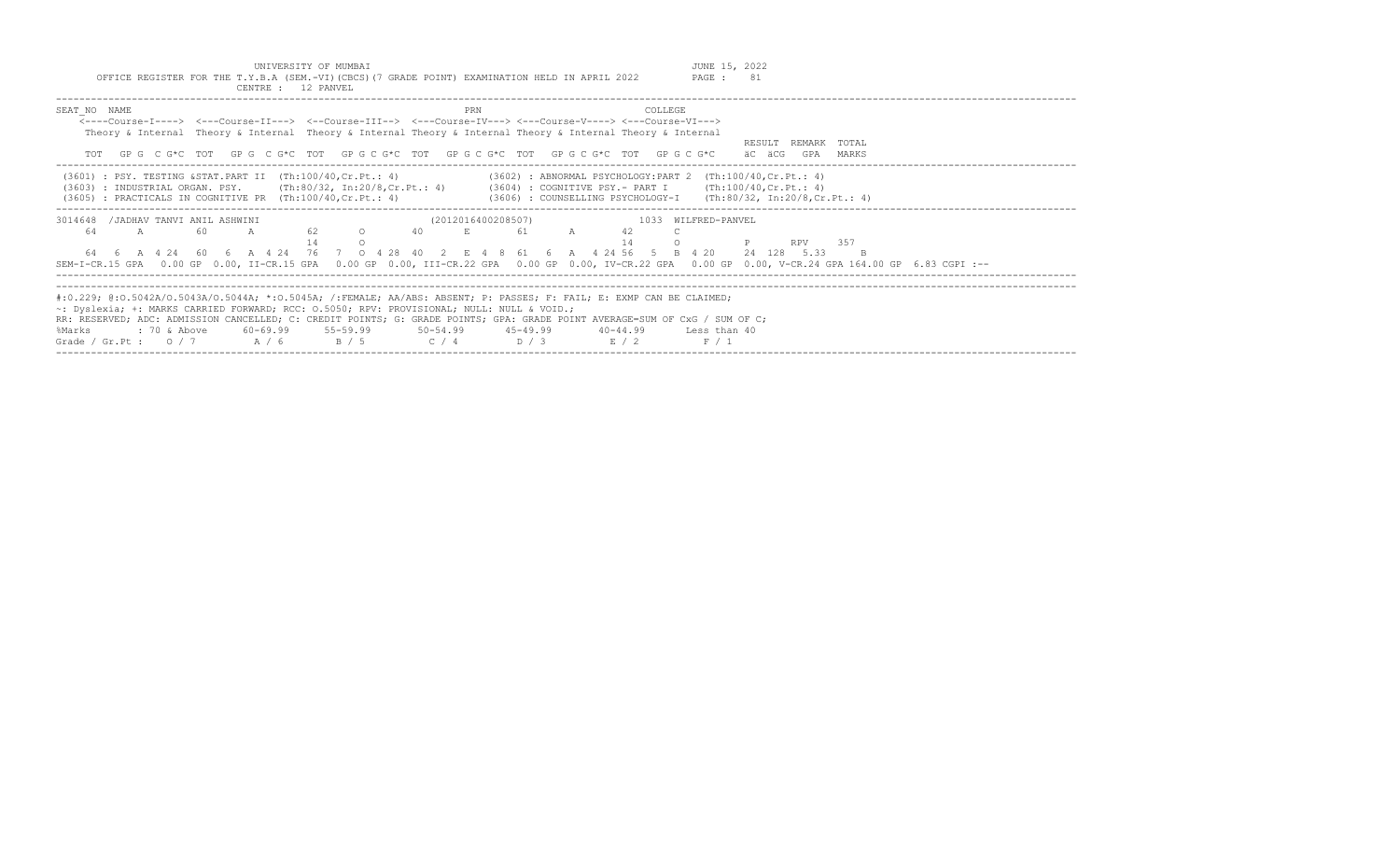| CENTRE : 65 SHIVLE (MURBAD)                                                                                                                                                                                                                                                                                                                                                                                                                                                                                   |
|---------------------------------------------------------------------------------------------------------------------------------------------------------------------------------------------------------------------------------------------------------------------------------------------------------------------------------------------------------------------------------------------------------------------------------------------------------------------------------------------------------------|
| SEAT NO NAME<br>PRN<br><----Course-I----> <---Course-II---> <--Course-III--> <---Course-IV---> <---Course-V----> <---Course-VI---><br>Theory & Internal Theory & Internal Theory & Internal Theory & Internal Theory & Internal Theory & Internal<br>RESULT REMARK TOTAL<br>TOT GPG CG*C TOT GPG CG*C TOT GPG CG*C TOT GPG CG*C TOT GPG CG*C TOT GPG CG*C äCGG GPA MARKS                                                                                                                                      |
| (3121) : ADVANCED MACROECONOMICS-3 (Th:100/40,Cr.Pt.: 4) (3122) : INTERNATIONAL ECONOMICS (Th:100/40,Cr.Pt.: 4)<br>(3124) : ECO.OF AGRI.& CO-OPER.-II (Th:80/32, In:20/8,Cr.Pt.: 4) (3126) : RESEARCH METHODOLOGY-II (Th:100/40,                                                                                                                                                                                                                                                                              |
| .<br>3014677 /DHANGAR SWAPNALI PREMDAS PRAMILA                           (2015016400470862)                       545  SHIVLE-MURBAD<br>$64$ A 74 0 62 0 78 0 82 0<br>18 0<br>74 0<br>$\frac{1}{18}$ 0<br>P RLE<br>470<br>64  6  A  4  24  74  7  0  4  28  80  7  0  4  28  78  7  0  4  28  82  7  0  4  28  92  7  0  4  28  24  164  6.83<br>Α<br>SEM-I-CR.15 GPA 0.00 GP 0.00, II-CR.15 GPA 0.00 GP 0.00, III-CR.22 GPA 0.00 GP 0.00, IV-CR.22 GPA 0.00 GP 0.00, V-CR.24 GPA 164.00 GP 6.83 CGPI :--     |
| 3014680 GAIKAR VINOD KRISHNA SUNANDA                           (2009016400934273)                   545 SHIVLE-MURBAD<br>468 A 70 0 58 0 84 0 82 0 67 0<br>16 0 15 0 P RLE 46002<br>68@2 7 0 4 28 70 7 0 4 28 74 7 0 4 28 84 7 0 4 28 82 7 0 4 28 82 7 0 4 28 24 168 7.00 0<br>SEM-I-CR.15 GPA 62.00 GP 4.13, II-CR.15 GPA 62.00 GP 4.13, III-CR.22 GPA 0.00 GP 0.00, IV-CR.22 GPA 0.00 GP 0.00, V-CR.24 GPA 156.00 GP 6.50 CGPI :--                                                                          |
| 3014699 /MOJAD SONAM BAJIRAO RANJANA (2015016400356772) 545 SHIVLE-MURBAD<br>64 A 72 0 62 0 70 0 74 0 59 0<br>16 0 P RLE 434<br>64  6  A  4  24  72  7  0  4  28  79  7  0  4  28  70  7  0  4  28  74  7  0  4  28  75  7  0  4  28  24  164  6.83  A<br>SEM-I-CR.15 GPA 0.00 GP 0.00, II-CR.15 GPA 0.00 GP 0.00, III-CR.22 GPA 0.00 GP 0.00, IV-CR.22 GPA 0.00 GP 0.00, V-CR.24 GPA 152.00 GP 6.33 CGPI :--                                                                                                 |
| 3014705 SABALE DNYANESHWAR JAYWANT KAVITA 54 A 44 2015016400674726) 545 SHIVLE-MURBAD<br>52 C 52 C 54 A 44 B 74 0 64 0<br>18 0 17 0 P<br>$\mathbb P$<br>375<br>52  4  C  4  16  52  4  C  4  16  72  7  0  4  28  44  2  E  4  8  74  7  0  4  28  81  7  0  4  28  24  124  5.17  B<br>SEM-I-CR.15 GPA 40.00 GP 2.67, II-CR.15 GPA 40.00 GP 2.67, III-CR.22 GPA 150.00 GP 6.82, IV-CR.22 GPA 130.00 GP 5.91, V-CR.24 GPA 160.00 GP 6.67 CGPI : 5.28                                                          |
| (1301): HISTORYOF MODERN HINDI LIT (Th:100/40,Cr.Pt.: 4)<br>(1302): POST INDEPENDENT HINDI LIT (Th:100/40,Cr.Pt.: 4)<br>(1303): SOCIAL MEDIA (Th:80/32, In:20/8,Cr.Pt.: 4) (1304): LIT. CRIT/PROSODY & RHET (Th:100/40,Cr.Pt.: 4)<br>(1                                                                                                                                                                                                                                                                       |
| 78 7 0 4 28 84 7 0 4 28 88 7 0 4 28 98 7 0 4 28 92 7 0 4 28 94 7 0 4 28 24 168 7.00 0<br>SEM-I-CR.15 GPA 0.00 GP 0.00, II-CR.15 GPA 0.00 GP 0.00, III-CR.22 GPA 0.00 GP 0.00, IV-CR.22 GPA 0.00 GP 0.00, V-CR.24 GPA 168.00 GP 7.00 CGPI :--                                                                                                                                                                                                                                                                  |
| $(1201) : HIST.-MEDIEVAL MARATHI LIT (Th:100/40, Cr.Pt.: 4) (1202) : IND. & WESTERN THEO OF LIT (Th:100/40, Cr.Pt.: 4) (1203) : LITERATURE AND SOCIETY (Th:80/32, In:20/8, Cr.Pt.: 4) (1204) : LINGUISTIC & MARATHI GRMMR (Th:100/40, Cr.Pt.: 4) (1205) : MODERN MARATHI LITERATURE (Th:100/40, Cr.Pt.: 4) (1206) : OCCUPATIONAL MARATHI (Th:80/32, In:20/8, Cr.Pt.: 4)$                                                                                                                                      |
| 3014747 DALAVI MAHENDRA KRISHNA MANJULA (2013016400602571) 545 SHIVLE-MURBAD<br>$0$<br>$0$<br>$68$<br>$0$<br>$18$<br>$18$<br>$0$<br>$18$<br>$0$<br>$18$<br>$0$<br>$18$<br>$0$<br>$18$<br>$0$<br>$18$<br>$0$<br>$18$<br>$0$<br>$18$<br><br>88<br>38002<br>88 7 0 4 28 6802 7 0 4 28 74 7 0 4 28 44 2 E 4 8 52 4 C 4 16 54 4 C 4 16 24 124 5.17 B<br>SEM-I-CR.15 GPA 60.00 GP 4.00, II-CR.15 GPA 60.00 GP 4.00, III-CR.22 GPA 100.00 GP 4.55, IV-CR.22 GPA 134.00 GP 6.09, V-CR.24 GPA 80.00 GP 3.33 CGPI: 4.57 |
| #:0.229; @:0.5042A/0.5043A/0.5044A; *:0.5045A; /:FEMALE; AA/ABS: ABSENT; P: PASSES; F: FAIL; E: EXMP CAN BE CLAIMED;<br>-: Dyslexia; +: MARKS CARRIED FORWARD; RCC: 0.5050; RPV: PROVISIONAL; NULL: NULL & VOID.;<br>RR: RESERVED; ADC: ADMISSION CANCELLED; C: CREDIT POINTS; G: GRADE POINTS; GPA: GRADE POINT AVERAGE=SUM OF CxG / SUM OF C;<br>%Marks : 70 & Above 60-69.99 55-59.99 50-54.99 45-49.99 40-44.99 Less than 40<br>Grade / Gr.Pt : $0/7$ A / 6 B / 5 C / 4 D / 3 E / 2 F / 1                 |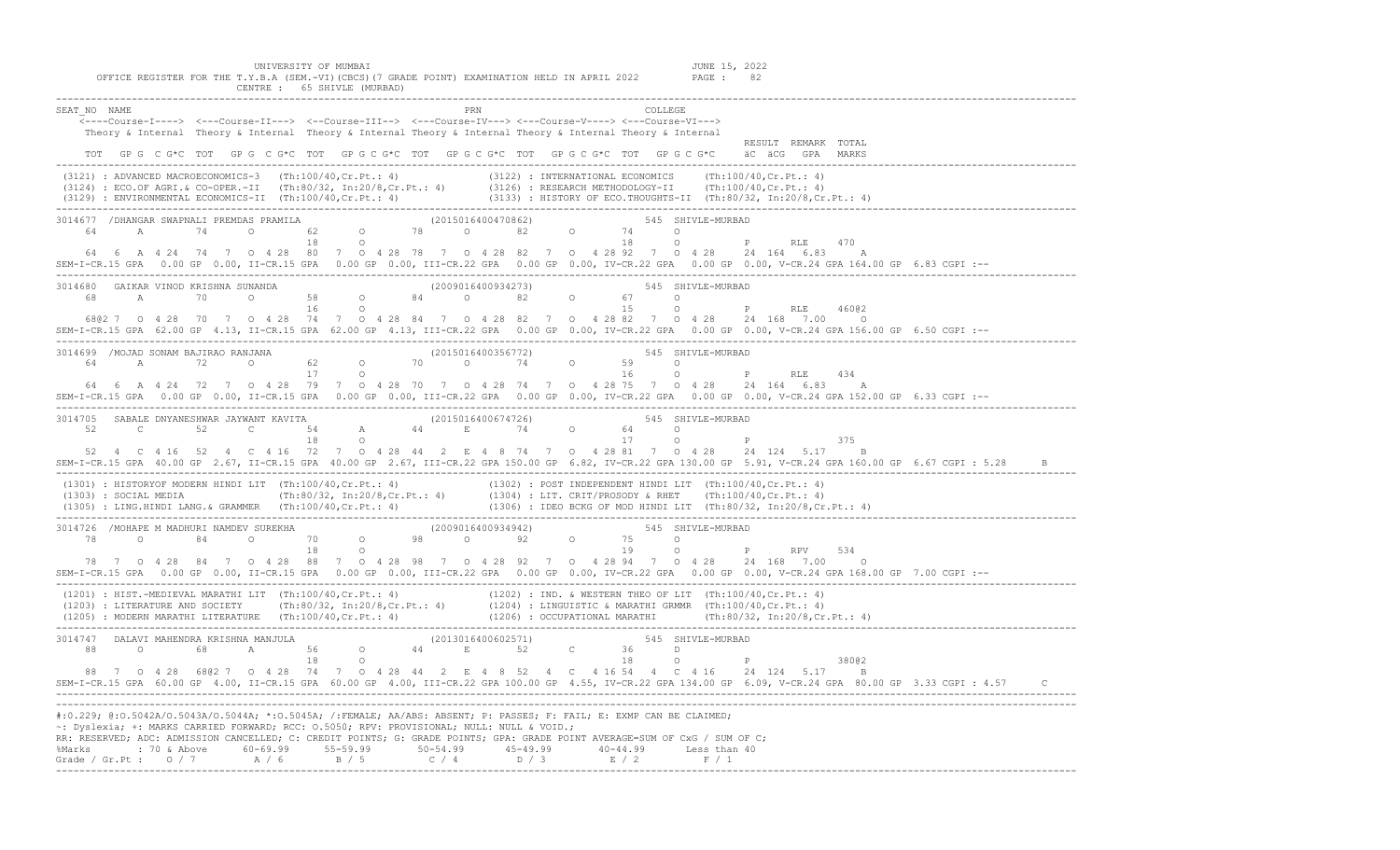| UNIVERSITY OF MUMBAI<br>OFFICE REGISTER FOR THE T.Y.B.A (SEM.-VI) (CBCS) (7 GRADE POINT) EXAMINATION HELD IN APRIL 2022<br>CENTRE : 65 SHIVLE (MURBAD)                                                                                                                                                                                                                                                                                                                                                                                                                                                            |          | JUNE 15, 2022<br>PAGE : 83                                                                                                                                  |
|-------------------------------------------------------------------------------------------------------------------------------------------------------------------------------------------------------------------------------------------------------------------------------------------------------------------------------------------------------------------------------------------------------------------------------------------------------------------------------------------------------------------------------------------------------------------------------------------------------------------|----------|-------------------------------------------------------------------------------------------------------------------------------------------------------------|
| SEAT NO NAME<br><----Course-I----> <---Course-II---> <--Course-III--> <---Course-IV---> <---Course-V----> <---Course-VI---><br>Theory & Internal Theory & Internal Theory & Internal Theory & Internal Theory & Internal Theory & Internal<br>TOT GPG CG*C TOT GPG CG*C TOT GPG CG*C TOT GPG CG*C TOT GPG CG*C TOT GPG CG*C                                                                                                                                                                                                                                                                                       | COLLEGE. | RESULT REMARK TOTAL<br>äC äCG GPA MARKS                                                                                                                     |
|                                                                                                                                                                                                                                                                                                                                                                                                                                                                                                                                                                                                                   |          |                                                                                                                                                             |
| 86 7 0 4 28 46 3 D 4 12 95 7 0 4 28 66 6 A 4 24 72 7 0 4 28 57 5 B 4 20 24 140 5.83 B<br>SEM-I-CR.15 GPA 30.00 GP 2.00, II-CR.15 GPA 30.00 GP 2.00, III-CR.22 GPA 154.00 GP 7.00, IV-CR.22 GPA 142.00 GP 6.45, V-CR.24 GPA 140.00 GP 5.83 CGPI : 5.21                                                                                                                                                                                                                                                                                                                                                             |          | $O$ and $P$<br>422                                                                                                                                          |
| 3014773 PAWAR BHAGWAN MAHADU KAMALABAI (2014016401302746) 645 SHIVLE-MURBAD<br>$\circ$ 46<br>94 7<br>94 7 0 4 28 46 3 D 4 12 70 7 0 4 28 60 6 A 4 24 72 7 0 4 28 95 7 0 4 28 24 148 6.17 A<br>SEM-I-CR.15 GPA 61.00 GP 4.07, II-CR.15 GPA 103.00 GP 6.87, III-CR.22 GPA 0.00 GP 0.00, IV-CR.22 GPA 0.00 GP 0.00, V-CR.24 GPA 120.00 GP 5.00 CGPI :--                                                                                                                                                                                                                                                              |          | $\mathbb{P}$ and $\mathbb{P}$<br>RLE<br>437                                                                                                                 |
| 3014786 ZUNJARRAO AMAR BALKRISHNA VANITA (2012016400421182) 545 SHIVLE-MURBAD<br>98 0 96 0 78 0 88 0 74 0 42 C<br>17 0<br>98 7 0 4 28 96 7 0 4 28 95 7 0 4 28 88 7 0 4 28 74 7 0 4 28 61 6 A 4 24 24 164 6.83 A<br>SEM-I-CR.15 GPA 48.00 GP 3.20, II-CR.15 GPA 38.00 GP 2.53, III-CR.22 GPA 70.00 GP 3.18, IV-CR.22 GPA 57.00 GP 2.59, V-CR.24 GPA 168.00 GP 7.00 CGPI: 4.47<br>(3201) : HISTORY OF MEIEVAL INDIA (Th:100/40, Cr.Pt.: 4) (3202) : HIST OF CONTEMPORARY INDIA (Th:100/40, Cr.Pt.: 4)<br>(3203) : INTR TO MUSEOLOGY & ARC SC (Th:80/32, In:20/8, Cr.Pt.: 4) (3205) : HISTORY OF THE MARATHAS (Th:10 |          | 512                                                                                                                                                         |
| 56 5 B 4 20 6802 7 0 4 28 50 4 C 4 16 58 5 B 4 20 40 2 E 4 8 46 3 D 4 12 24 104 4.33 C<br>SEM-I-CR.15 GPA 51.00 GP 3.40, II-CR.15 GPA 55.00 GP 3.67, III-CR.22 GPA 71.00 GP 3.23, IV-CR.22 GPA 105.00 GP 4.77, V-CR.24 GPA 136.00 GP 5.67 CGPI : 4.28                                                                                                                                                                                                                                                                                                                                                             | 10       | 545 SHIVLE-MURBAD<br>$C$ $P$<br>31802                                                                                                                       |
| 3014806 /BHOIR NIKITA BALKRISHNA NANDA<br>48 D 42 E 36 D 44 E 42 E 39 D 2012016400051153)<br>48 D 10 C P<br>48 3 D 4 12 42 2 E 4 8 46 3 D 4 12 44 2 E 4 8 42 2 E 4 8 49 3 D 4 12 24 60 2.50 E<br>SEM-I-CR.15 GPA 33.00 GP 2.20, II-CR.15 GPA 33.00 GP 2.20, III-CR.22 GPA 105.00 GP 4.77, IV-CR.22 GPA 69.00 GP 3.14, V-CR.24 GPA 148.00 GP 6.17 CGPI : 3.67                                                                                                                                                                                                                                                      |          | 271                                                                                                                                                         |
| 3014865 SAWANT SAMIR TANAJI VANDANA (2011016401029446) 545 SHIVLE-MURBAD<br>965 SAWANT SAMIR TANAJI VANDANA<br>10 0 94 0 62 0 76 0 46 D 53 A<br>16 0 15 0 P 43202<br>70 7 0 4 28 94 7 0 4 28 78 7 0 4 28 76 7 0 4 28 46 3 D 4 12 6802 7 0 4 28 24 152 6.33 A                                                                                                                                                                                                                                                                                                                                                      |          | SEM-I-CR.15 GPA 44.00 GP 2.93, II-CR.15 GPA 48.00 GP 3.20, III-CR.22 GPA 64.00 GP 2.91, IV-CR.22 GPA 60.00 GP 2.73, V-CR.24 GPA 168.00 GP 7.00 CGPI: 4.39 C |
| #:0.229; @:0.5042A/0.5043A/0.5044A; *:0.5045A; /:FEMALE; AA/ABS: ABSENT; P: PASSES; F: FAIL; E: EXMP CAN BE CLAIMED;<br>~: Dyslexia; +: MARKS CARRIED FORWARD; RCC: 0.5050; RPV: PROVISIONAL; NULL: NULL & VOID.;<br>RR: RESERVED; ADC: ADMISSION CANCELLED; C: CREDIT POINTS; G: GRADE POINTS; GPA: GRADE POINT AVERAGE=SUM OF CxG / SUM OF C;<br>%Marks : 70 & Above 60-69.99 55-59.99 50-54.99 45-49.99 40-44.99 Less than 40<br>Grade / Gr.Pt : 0 / 7 A / 6 B / 5 C / 4 D / 3 E / 2 F / 1                                                                                                                     |          |                                                                                                                                                             |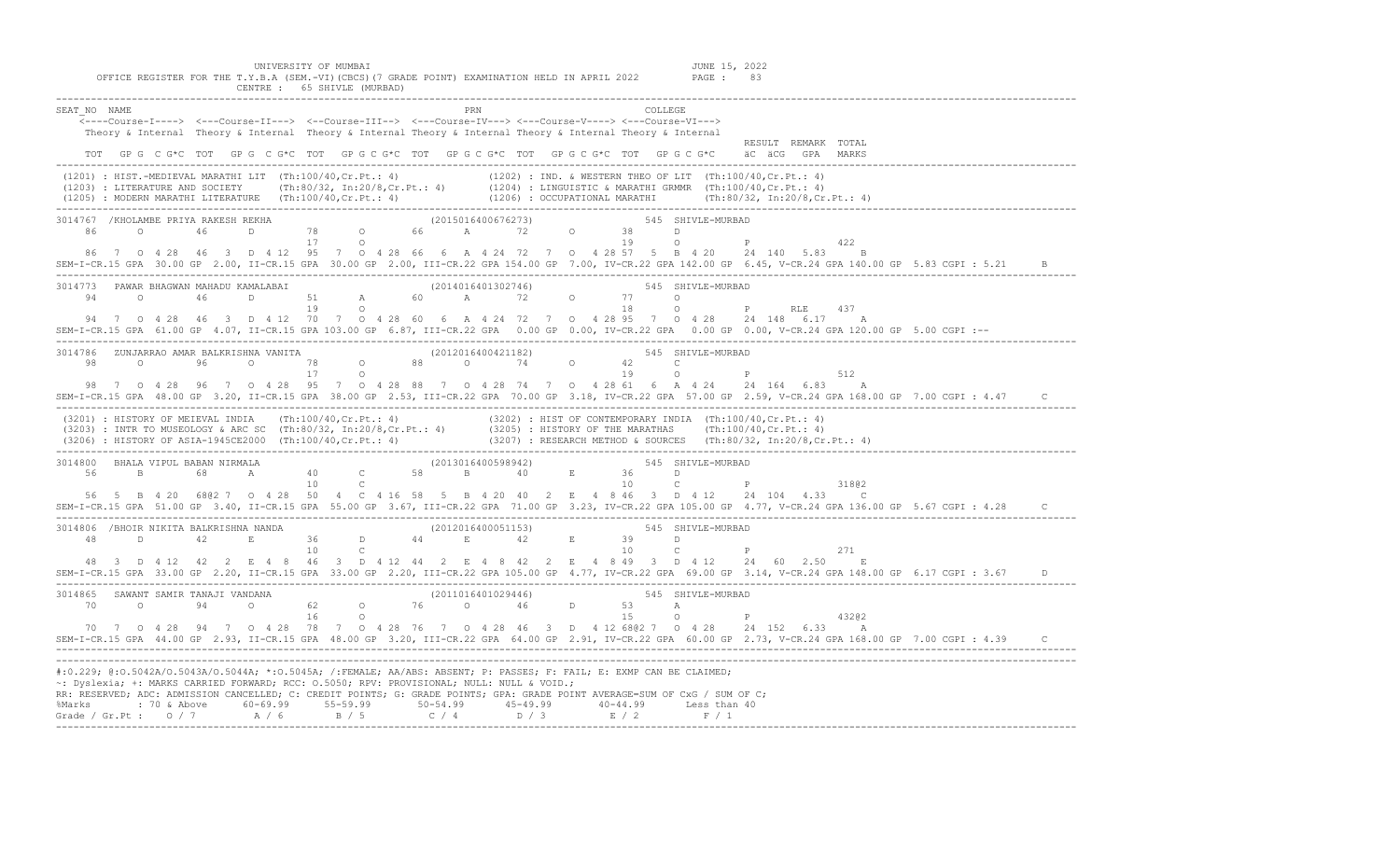| CENTRE :                                                                                                                                                                                                  | 2 DADAR                                                                                                                                                                                                                                                                                                                                                                                                                                                                        |
|-----------------------------------------------------------------------------------------------------------------------------------------------------------------------------------------------------------|--------------------------------------------------------------------------------------------------------------------------------------------------------------------------------------------------------------------------------------------------------------------------------------------------------------------------------------------------------------------------------------------------------------------------------------------------------------------------------|
| SEAT NO NAME                                                                                                                                                                                              | COLLEGE<br>PRN<br><----Course-T----> <---Course-TT---> <--Course-TTT--> <---Course-TV---> <---Course-V----> <---Course-VT---><br>Theory & Internal Theory & Internal Theory & Internal Theory & Internal Theory & Internal Theory & Internal<br>TOTAL<br>RESULT<br>REMARK<br>GPG CG*C TOT GPG CG*C TOT GPG CG*C TOT GPG CG*C TOT GPG CG*C TOT GPG CG*C<br>äC äCG<br>GPA<br>MARKS                                                                                               |
| $(3121)$ : ADVANCED MACROECONOMICS-3 $(Th:100/40, Cr.Pt.: 4)$<br>: INDIAN FINANCIAL SYSTEM-II (Th:80/32, In:20/8,Cr.Pt.: 4)<br>(3123)<br>: ENVIRONMENTAL ECONOMICS-II $(Th:100/40, Cr.Pt. : 4)$<br>(3129) | $(3122)$ : INTERNATIONAL ECONOMICS (Th:100/40, Cr. Pt.: 4)<br>$(3126)$ : RESEARCH METHODOLOGY-II (Th:100/40, Cr. Pt.: 4)<br>(3134) : INTERNA. BANKING & FIN.-II (Th:80/32, In:20/8, Cr. Pt.: 4)                                                                                                                                                                                                                                                                                |
| 3014909<br>/SIDDHI CHANDRASHEKHAR ANJALI<br>30F<br>F<br>40E                                                                                                                                               | (2014016402485261)<br>163 NATIONAL-BANDRA-DADAR<br>62 E<br>70 E<br>59E<br>$\circ$<br>$\mathbb A$<br>$\circ$<br>59E<br>20E<br>20E<br>360<br>40 2 E 4 8 79 7 O 4 28 62 6 A 4 24 70 7 O 4 28 79 7<br>$20 \t 0 \t -$<br>$0 \t 4 \t 28$<br>SEM-I-CR.15 GPA 0.00 GP 0.00, II-CR.15 GPA 0.00 GP 0.00, III-CR.22 GPA 124.00 GP 5.64, IV-CR.22 GPA 115.00 GP 5.23, V-CR.24 GPA 92.00 GP 3.83 CGPI :--                                                                                   |
| : 70 & Above<br>%Marks<br>Grade / Gr.Pt : $0/7$ A / 6                                                                                                                                                     | #:0.229; @:0.5042A/0.5043A/0.5044A; *:0.5045A; /:FEMALE; AA/ABS: ABSENT; P: PASSES; F: FAIL; E: EXMP CAN BE CLAIMED;<br>$\sim$ : Dyslexia; +: MARKS CARRIED FORWARD; RCC: 0.5050; RPV: PROVISIONAL; NULL: NULL & VOID.;<br>RR: RESERVED; ADC: ADMISSION CANCELLED; C: CREDIT POINTS; G: GRADE POINTS; GPA: GRADE POINT AVERAGE=SUM OF CxG / SUM OF C;<br>$60-69.99$ $55-59.99$ $50-54.99$ $45-49.99$<br>$40 - 44.99$<br>Less than 40<br>$C / 4$ D/3<br>B / 5<br>E / 2<br>F / 1 |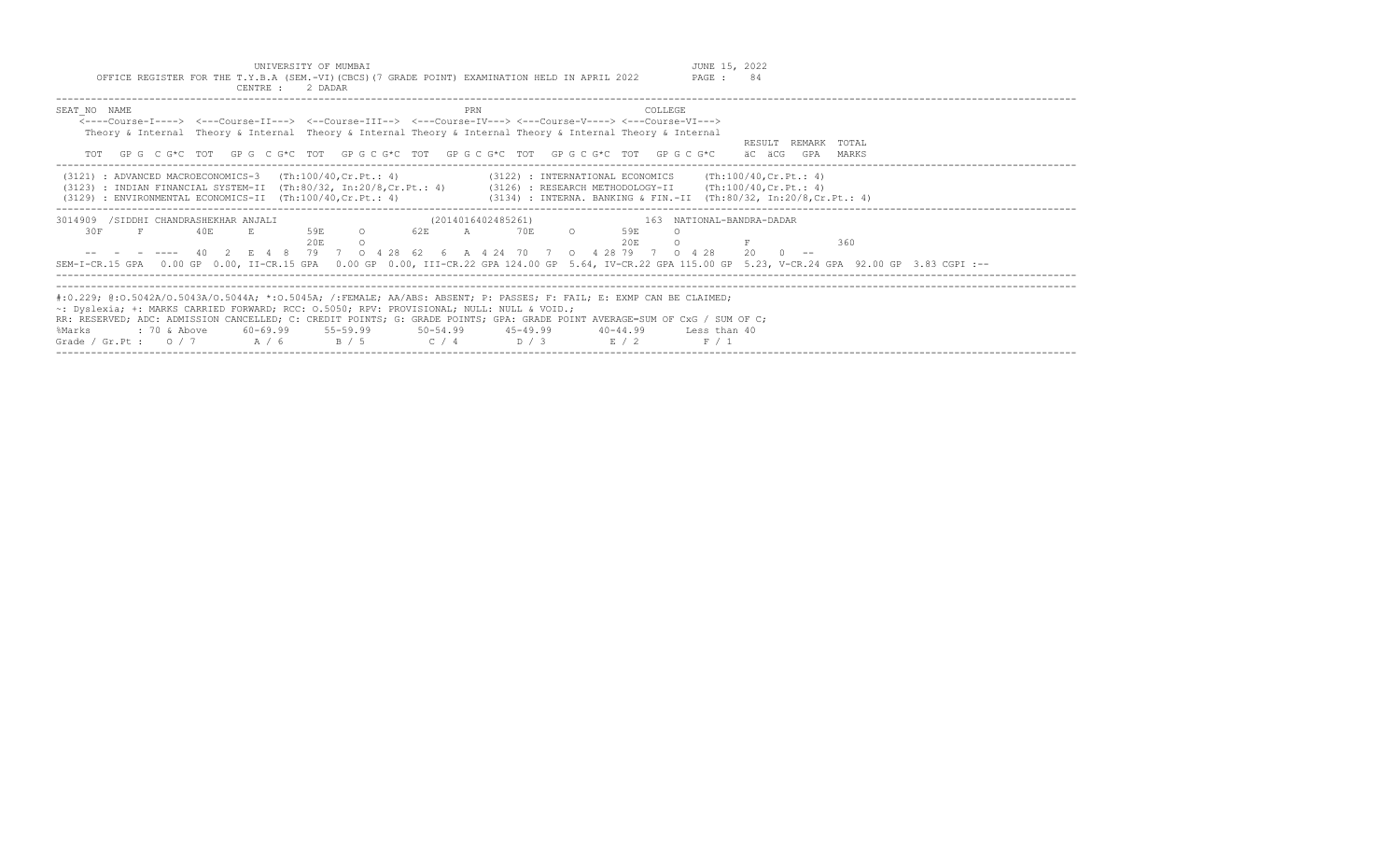UNIVERSITY OF MUMBAI<br>Y.B.A (SEM.-VI)(CBCS)(7 GRADE POINT) EXAMINATION HELD IN APRIL 2022 PAGE : 85

| OFFICE REGISTER FOR THE T.Y.B.A (SEM.-VI)(CBCS)(7 GRADE POINT) EXAMINATION HELD IN APRIL 2022<br>PAGE: 85<br>CENTRE : 8 KALYAN                                                                                                                                                                                                                                                                                                                                                                                               |
|------------------------------------------------------------------------------------------------------------------------------------------------------------------------------------------------------------------------------------------------------------------------------------------------------------------------------------------------------------------------------------------------------------------------------------------------------------------------------------------------------------------------------|
| PRN<br>COLLEGE<br>SEAT NO NAME<br>$\leftarrow$ ---Course-T----> $\leftarrow$ --Course-TT---> $\leftarrow$ -Course-TTT--> $\leftarrow$ --Course-TV---> $\leftarrow$ -Course-V----> $\leftarrow$ -Course-VT---><br>Theory & Internal Theory & Internal Theory & Internal Theory & Internal Theory & Internal Theory & Internal<br>RESULT REMARK TOTAL<br>GPGCG*CTOTGPGCG*CTOTGPGCG*CTOTGPGCG*CTOTGPGCG*CTOTGPGCG*CTOTGPGCG*C<br>äC äCG GPA MARKS                                                                               |
| $(3121)$ : ADVANCED MACROECONOMICS-3 $(Th:100/40, Cr.Pt.: 4)$<br>$(3122)$ : INTERNATIONAL ECONOMICS $(Th:100/40, Cr.Pt.: 4)$<br>(3124) : ECO.OF AGRI.& CO-OPER.-II (Th:80/32, In:20/8,Cr.Pt.: 4) (3126) : RESEARCH METHODOLOGY-II (Th:100/40,Cr.Pt.: 4)<br>(3133) : HISTORY OF ECO.THOUGHTS-II (Th:80/32, In:20/8, Cr. Pt.: 4)<br>(3129) : ENVIRONMENTAL ECONOMICS-II (Th:100/40.Cr.Pt.: 4)                                                                                                                                  |
| 876 PRADNYA AC&S KALYAN<br>3015185 /MHATRE MONIKA JAYANT CHANDRABAI<br>(2014016401961682)<br>38 D 46 D 62 A<br>56<br>B<br>62<br>48<br>A<br>14<br>12<br>338<br>$\Omega$<br>$\mathbb{P}$<br>56 5 B 4 20 62 6 A 4 24 52 4 C 4 16 46 3 D 4 12 62 6 A 4 24 60 6 A 4 24 24 120 5.00<br>$\overline{B}$<br>SEM-I-CR.15 GPA 75.00 GP 5.00, II-CR.15 GPA 75.00 GP 5.00, III-CR.22 GPA 110.00 GP 5.00, IV-CR.22 GPA 110.00 GP 5.00, V-CR.24 GPA 80.00 GP 3.33 CGPI : 4.67                                                               |
| $(3202)$ : HIST OF CONTEMPORARY INDIA $(Th:100/40, Cr.Pt.: 4)$<br>$(3201)$ : HISTORY OF MEIEVAL INDIA (Th:100/40.Cr.Pt.: 4)<br>(3203) : INTR TO MUSEOLOGY & ARC SC (Th:80/32, In:20/8, Cr.Pt.: 4) (3205) : HISTORY OF THE MARATHAS (Th:100/40, Cr.Pt.: 4)<br>$(3207)$ : RESEARCH METHOD & SOURCES (Th:80/32, In:20/8, Cr. Pt.: 4)<br>(3206) : HISTORY OF ASIA-1945CE2000 (Th:100/40, Cr. Pt.: 4)                                                                                                                             |
| 3015207 JADHAV ROHAN RAMESH SHOBHA<br>(2012016401261873)<br>876 PRADNYA AC&S KALYAN<br>A 50 A<br>$\mathbf{B}$ and $\mathbf{B}$ and $\mathbf{B}$<br>60<br>60 A 58<br>65<br>A<br>60<br>$\Omega$<br>14<br>12<br>$\cap$<br>379<br>P<br>65  6  A  4  24  60  6  A  4  24  62  6  A  4  24  60  6  A  4  24  58  5  B  4  20  74  7  0  4  28  24  144  6.00  A<br>SEM-I-CR.15 GPA 45.00 GP 3.00, II-CR.15 GPA 45.00 GP 3.00, III-CR.22 GPA 98.00 GP 4.45, IV-CR.22 GPA 98.00 GP 4.45, V-CR.24 GPA 80.00 GP 3.33 CGPI : 4.18       |
| #:0.229; @:0.5042A/0.5043A/0.5044A; *:0.5045A; /:FEMALE; AA/ABS: ABSENT; P: PASSES; F: FAIL; E: EXMP CAN BE CLAIMED;<br>~: Dvslexia; +: MARKS CARRIED FORWARD; RCC: 0.5050; RPV: PROVISIONAL; NULL: NULL & VOID.;<br>RR: RESERVED; ADC: ADMISSION CANCELLED; C: CREDIT POINTS; G: GRADE POINTS; GPA: GRADE POINT AVERAGE=SUM OF CxG / SUM OF C;<br>$60-69.99$ $55-59.99$ $50-54.99$ $45-49.99$<br>: 70 & Above<br>40-44.99 Less than 40<br>%Marks<br>Grade / Gr.Pt: $0/7$ A / 6<br>B / 5<br>$C / 4$ $D / 3$ $E / 2$<br>F / 1 |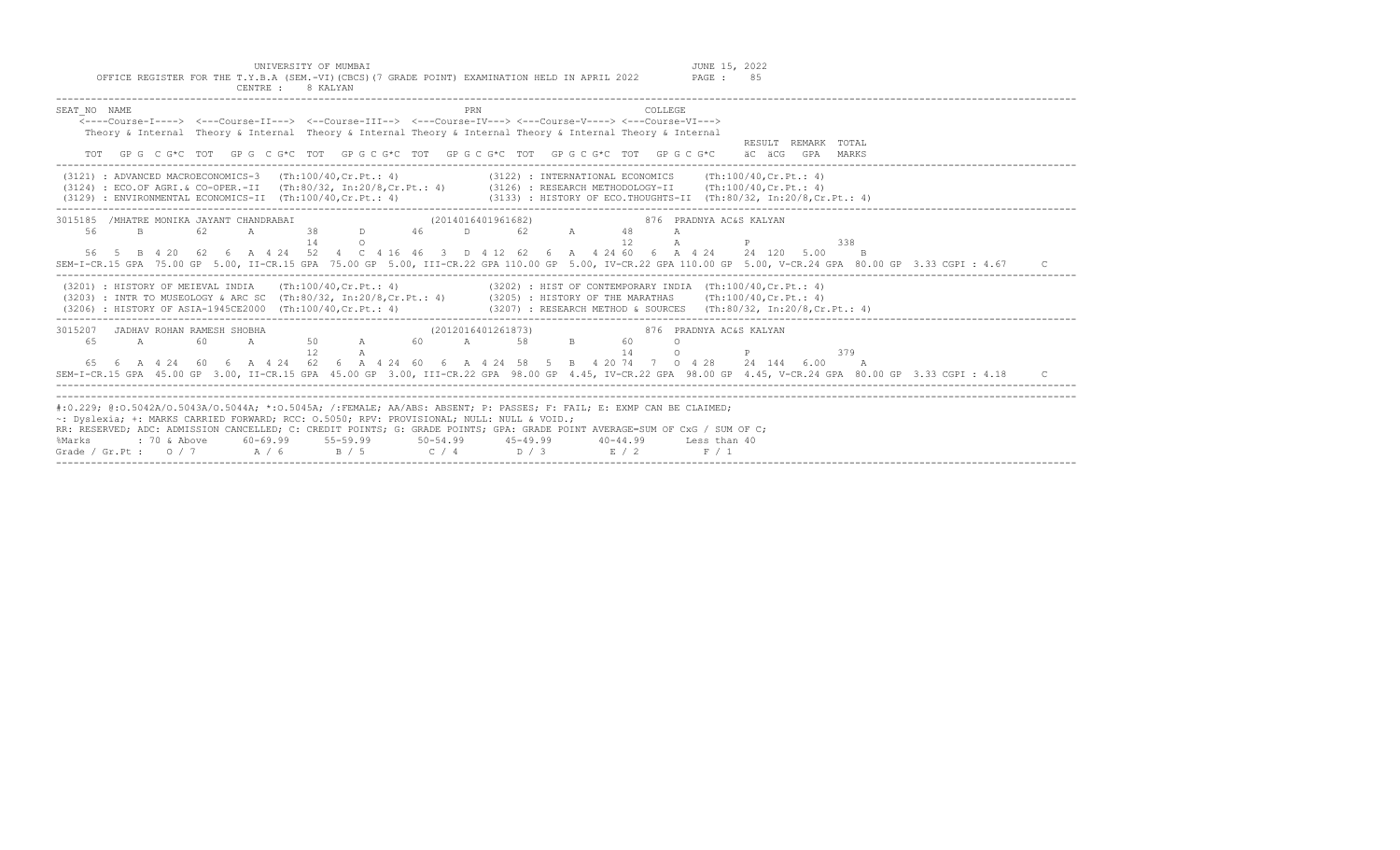| UNIVERSITY OF MUMBAI<br>JUNE 15, 2022<br>OFFICE REGISTER FOR THE T.Y.B.A (SEM.-VI) (CBCS) (7 GRADE POINT) EXAMINATION HELD IN APRIL 2022<br>PAGE : 86<br>CENTRE : 64 GOVELI                                                                                                                                                                                                                                                                                                                           |  |
|-------------------------------------------------------------------------------------------------------------------------------------------------------------------------------------------------------------------------------------------------------------------------------------------------------------------------------------------------------------------------------------------------------------------------------------------------------------------------------------------------------|--|
| SEAT NO NAME<br>COLLEGE<br><----Course-I----> <---Course-II---> <--Course-III--> <--Course-IV---> <---Course-V----> <---Course-VI---><br>Theory & Internal Theory & Internal Theory & Internal Theory & Internal Theory & Internal Theory & Internal<br>RESULT REMARK TOTAL<br>TOT GPG C G*C TOT GPG C G*C TOT GPG C G*C TOT GPG C G*C TOT GPG C G*C TOT GPG C G*C äC äCG GPA MARKS                                                                                                                   |  |
| (3121) : ADVANCED MACROECONOMICS-3 (Th:100/40, Cr.Pt.: 4) (3122) : INTERNATIONAL ECONOMICS (Th:100/40, Cr.Pt.: 4)<br>(3124) : ECO.OF AGRI.& CO-OPER.-II (Th:80/32, In:20/8,Cr.Pt.: 4) (3126) : RESEARCH METHODOLOGY-II (Th:100/40,Cr.Pt.: 4)<br>(3129) : ENVIRONMENTAL ECONOMICS-II (Th:100/40,Cr.Pt.: 4) (3133) : HISTORY OF ECO.THOUGHTS-II (Th:80/3                                                                                                                                                |  |
| 3015246 /GADRE VISHAKA VIKAS VINITA (2015016400012522) 222 SUYASH-MURBAD<br>$40$ E 60 A 66 0 88 0 80 0 54 A<br>18 0 17 0<br>$P$ and $P$<br>RLE 423<br>40 2 E 4 8 60 6 A 4 24 84 7 0 4 28 88 7 0 4 28 80 7 0 4 28 71 7 0 4 28 24 144 6 00 A<br>SEM-I-CR.15 GPA 60.00 GP 4.00, II-CR.15 GPA 89.00 GP 5.93, III-CR.22 GPA 0.00 GP 0.00, IV-CR.22 GPA 0.00 GP 0.00, V-CR.24 GPA 164.00 GP 6.83 CGPI :--                                                                                                   |  |
| 3015248 /SHELKE VIDYA DILIP GODAVARI (2014016402681346) 222 SUYASH-MURBAD<br>$40$ E $74$ 0 68 0 88 0 84 0 54 A<br>18 0 17 0 P RPV 443<br>40 2 E 4 8 74 7 0 4 28 86 7 0 4 28 88 7 0 4 28 84 7 0 4 28 71 7 0 4 28 24 148 6.17 A<br>SEM-I-CR.15 GPA 69.00 GP 4.60, II-CR.15 GPA 68.00 GP 4.53, III-CR.22 GPA 88.00 GP 4.00, IV-CR.22 GPA 89.00 GP 4.05, V-CR.24 GPA 136.00 GP 5.67 CGPI : 4.90                                                                                                           |  |
| (1201) : HIST.-MEDIEVAL MARATHI LIT (Th:100/40,Cr.Pt.: 4) (1202) : IND. & WESTERN THEO OF LIT (Th:100/40,Cr.Pt.: 4)<br>(1203) : LITERATURE AND SOCIETY (Th:80/32, In:20/8,Cr.Pt.: 4) (1204) : LINGUISTIC & MARATHI GRMMR (Th:100/                                                                                                                                                                                                                                                                     |  |
| 3015257 BHOIR AKSHAY PANDURANG PRIYA (2014016402681725) 222 SUYASH-MURBAD<br>$74$ 0 66 A 54 A 64 A 68 A 56 O<br>14 O 14 O<br>$\mathbf P$ and $\mathbf P$ and $\mathbf P$ and $\mathbf P$ and $\mathbf P$<br>41004<br>74 7 0 4 28 66 6 A 4 24 6802 7 0 4 28 64 6 A 4 24 6802 7 0 4 28 70 7 0 4 28 24 160 6.67 A<br>SEM-I-CR.15 GPA 32.00 GP 2.13, II-CR.15 GPA 88.00 GP 5.87, III-CR.22 GPA 110.00 GP 5.00, IV-CR.22 GPA 135.00 GP 6.14, V-CR.24 GPA 148.00 GP 6.17 CGPI : 5.52                        |  |
| 3015259 /GAWALE NISHA DATTATRAY BABABAI (2012016401061615) (2012016401061615) 222 SUYASH-MURBAD<br>1999, 1999, 1999, 1999, 1999, 1999, 1999, 1999, 1999, 1999, 1999, 1999, 1999, 1999, 1999, 1999, 1999, 1999, 19<br>1999, 1999, 1999, 1999, 1999, 1999, 1999, 1999, 1999, 1999, 1999, 1999, 1999, 1999, 1999, 1999, 1999, 1999, 19<br><br>SEM-I-CR.15 GPA 54.00 GP 3.60, II-CR.15 GPA 65.00 GP 4.33, III-CR.22 GPA 57.00 GP 2.59, IV-CR.22 GPA 56.00 GP 2.55, V-CR.24 GPA 136.00 GP 5.67 CGPI : 4.23 |  |
| 3015263 KHUNE RAJESH BHIMA MANISHA (2011016401029357) 222 SUYASH-MURBAD<br>66 A 74 O 60 O 64 A 74 O<br>56 0<br>$\frac{15}{15}$<br>O P RLE<br>423<br>66  6  A  4  24  74  7  0  4  28  74  7  0  4  28  64  6  A  4  24  74  7  0  4  28  71  7  0  4  28  24  160  6.67  A<br>SEM-I-CR.15 GPA 62.00 GP 4.13, II-CR.15 GPA 68.00 GP 4.53, III-CR.22 GPA 0.00 GP 0.00, IV-CR.22 GPA 0.00 GP 0.00, V-CR.24 GPA 148.00 GP 6.17 CGPI :--                                                                   |  |
| (3201) : HISTORY OF MEIEVAL INDIA (Th:100/40,Cr.Pt.: 4) (3202) : HIST OF CONTEMPORARY INDIA (Th:100/40,Cr.Pt.: 4)<br>(3203) : INTR TO MUSEOLOGY & ARC SC (Th:80/32, In:20/8,Cr.Pt.: 4) (3205) : HISTORY OF THE MARATHAS (Th:100/4                                                                                                                                                                                                                                                                     |  |
| SEM-I-CR.15 GPA 48.00 GP 3.20, II-CR.15 GPA 50.00 GP 3.33, III-CR.22 GPA 69.00 GP 3.14, IV-CR.22 GPA 94.00 GP 4.27, V-CR.24 GPA 84.00 GP 3.50 CGPI :--                                                                                                                                                                                                                                                                                                                                                |  |
| #:0.229; @:0.5042A/0.5043A/0.5044A; *:0.5045A; /:FEMALE; AA/ABS: ABSENT; P: PASSES; F: FAIL; E: EXMP CAN BE CLAIMED;<br>~: Dyslexia; +: MARKS CARRIED FORWARD; RCC: 0.5050; RPV: PROVISIONAL; NULL: NULL & VOID.;<br>RR: RESERVED; ADC: ADMISSION CANCELLED; C: CREDIT POINTS; G: GRADE POINTS; GPA: GRADE POINT AVERAGE=SUM OF CxG / SUM OF C;<br>%Marks : 70 & Above 60-69.99 55-59.99 50-54.99 45-49.99 40-44.99 Less than 40                                                                      |  |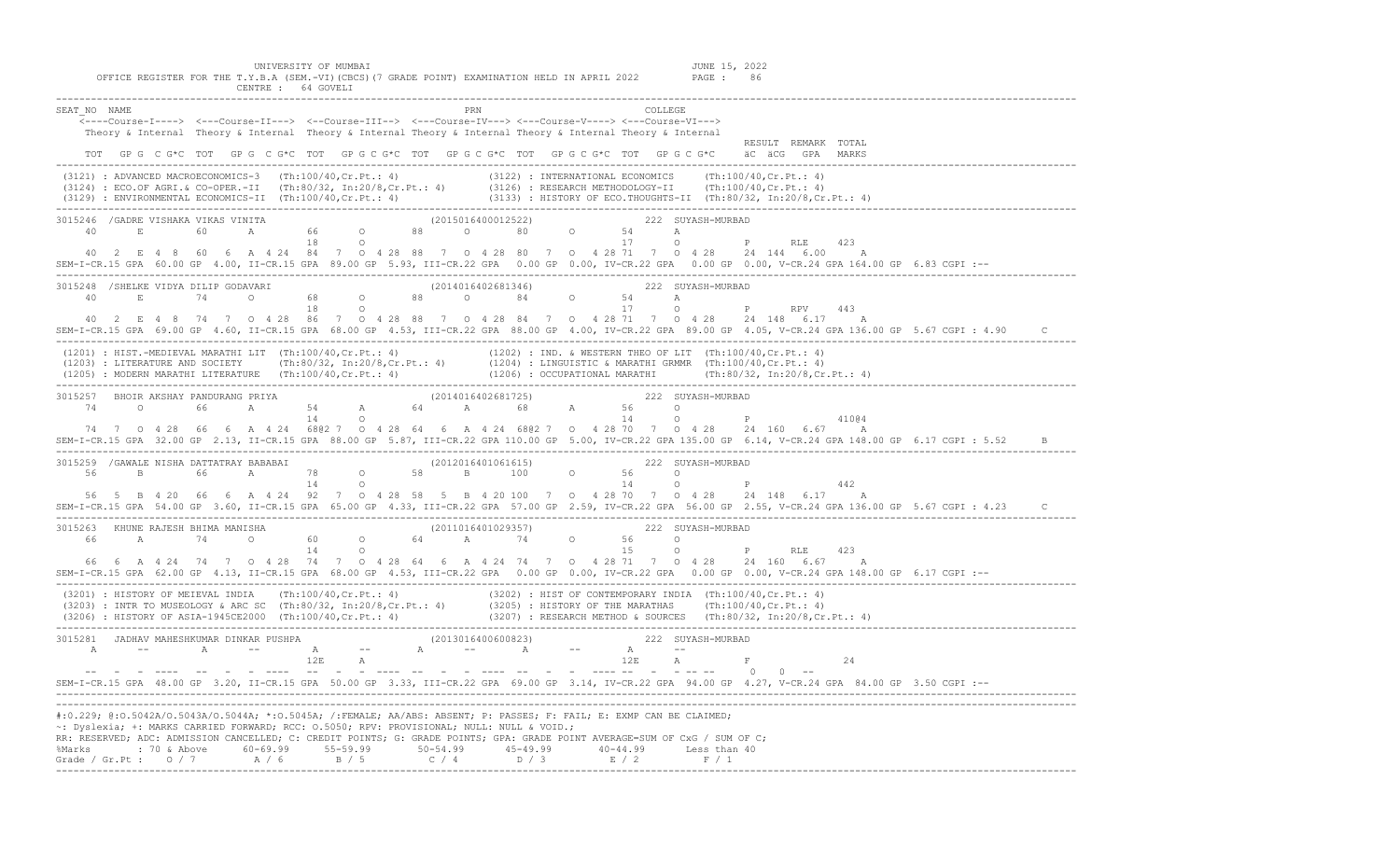UNIVERSITY OF MUMBAI<br>Y.B.A (SEM.-VI)(CBCS)(7 GRADE POINT) EXAMINATION HELD IN APRIL 2022 PAGE : 87

| OFFICE REGISTER FOR THE T.Y.B.A (SEM.-VI)(CBCS)(7 GRADE POINT) EXAMINATION HELD IN APRIL 2022 PAGE :<br>-87<br>CENTRE : 64 GOVELI                                                                                                                                                                                                                                                                                                                                                                                                                                                                                                                                                                   |  |
|-----------------------------------------------------------------------------------------------------------------------------------------------------------------------------------------------------------------------------------------------------------------------------------------------------------------------------------------------------------------------------------------------------------------------------------------------------------------------------------------------------------------------------------------------------------------------------------------------------------------------------------------------------------------------------------------------------|--|
| SEAT NO NAME<br>PRN<br><b>COLLEGE</b><br><----Course-I----> <---Course-II---> <--Course-III--> <--Course-IV---> <---Course-V----> <---Course-VI---><br>Theory & Internal Theory & Internal Theory & Internal Theory & Internal Theory & Internal Theory & Internal<br>RESULT REMARK TOTAL<br>TOT GP G C G*C TOT GP G C G*C TOT GP G C G*C TOT GP G C G*C TOT GP G C G*C TOT GP G C G*C aC aCG GPA MARKS                                                                                                                                                                                                                                                                                             |  |
| (3201) : HISTORY OF MEIEVAL INDIA (Th:100/40, Cr.Pt.: 4) (3202) : HIST OF CONTEMPORARY INDIA (Th:100/40, Cr.Pt.: 4)<br>(3203) : INTR TO MUSEOLOGY & ARC SC (Th:80/32, In:20/8, Cr.Pt.: 4) (3205) : HISTORY OF THE MARATHAS (Th:10                                                                                                                                                                                                                                                                                                                                                                                                                                                                   |  |
| 3015282 JADHAV SUNNY PRABHAKAR SHOBHA (2015016402259363) 222 SUYASH-MURBAD<br>50 C 66 A 44 B 42 E 40 E 32 E<br>50 4 C 4 16 66 6 A 4 24 58 5 B 4 20 42 2 E 4 8 40 2 E 4 8 45 3 D 4 12 24 88 3.67 D<br>SEM-I-CR.15 GPA 66.00 GP 4.40, II-CR.15 GPA 68.00 GP 4.53, III-CR.22 GPA 0.00 GP 0.00, IV-CR.22 GPA 0.00 GP 0.00, V-CR.24 GPA 104.00 GP 4.33 CGPI :--                                                                                                                                                                                                                                                                                                                                          |  |
| $\begin{array}{cccccccccccccccc} 3015295& \texttt{SUBOSHE} & \texttt{SORAN} & \texttt{DHAMNAJI} & \texttt{LATA} & & & & & & (2015016400012367) & & & & & & 222 & \texttt{SUXASH-MURBAD} \\ 56 & & B & & 44 & & E & & 52 & A & 58 & B & 62 & A & 52 & A & A & P \\ & & & & & & & 14 & O & & & & & 13 & A & P \end{array}$<br>P<br>351<br>56 5 B 4 20 44 2 E 4 8 66 6 A 4 24 58 5 B 4 20 62 6 A 4 24 65 6 A 4 24 24 120 5.00 B<br>SEM-I-CR.15 GPA 68.00 GP 4.53, II-CR.15 GPA 69.00 GP 4.60, III-CR.22 GPA 84.00 GP 3.82, IV-CR.22 GPA 89.00 GP 4.05, V-CR.24 GPA 112.00 GP 4.67 CGPI : 4.44                                                                                                          |  |
| (3121) : ADVANCED MACROECONOMICS-3 (Th:100/40,Cr.Pt.: 4)<br>(3122) : INTERNATIONAL ECONOMICS (Th:100/40,Cr.Pt.: 4)<br>(3125) : INDUSTRIAL & LABOUR ECO-II (Th:80/32, In:20/8,Cr.Pt.: 4) (3126) : RESEARCH METHODOLOGY-II (Th:100/4                                                                                                                                                                                                                                                                                                                                                                                                                                                                  |  |
| 293<br>50  4  C  4  16  48  3  D  4  12  57  5  B  4  20  42  2  E  4  8  43  2  E  4  8  53  4  C  4  16  24  80  3.33  D<br>SEM-I-CR.15 GPA 47.00 GP 3.13, II-CR.15 GPA 50.00 GP 3.33, III-CR.22 GPA 104.00 GP 4.73, IV-CR.22 GPA 90.00 GP 4.09, V-CR.24 GPA 0.00 GP 0.00 CGPI :--                                                                                                                                                                                                                                                                                                                                                                                                                |  |
|                                                                                                                                                                                                                                                                                                                                                                                                                                                                                                                                                                                                                                                                                                     |  |
| 37603<br>65  6  A  4  24  56  5  B  4  20  76  7  0  4  28  55  5  B  4  20  57  5  B  4  20  67  83  7  0  4  28  24  140  5.83  B<br>SEM-I-CR.15 GPA 35.00 GP 2.33, II-CR.15 GPA 40.00 GP 2.67, III-CR.22 GPA 45.00 GP 2.05, IV-CR.22 GPA 45.00 GP 2.05, V-CR.24 GPA 128.00 GP 5.33 CGPI : 3.55                                                                                                                                                                                                                                                                                                                                                                                                   |  |
| 3015383 NIL PRAVIN BHAGWAN SANDHYA (2012016401057432) 605 JEEVANDIP GOVELI KALYAN<br>65  6  A  4  24  62  6  A  4  24  73  7  0  4  28  65  6  A  4  24  68  62  7  0  4  28  69  61  7  0  4  28  24  156  6.50  A<br>SEM-I-CR.15 GPA 54.00 GP 3.60, II-CR.15 GPA 68.00 GP 4.53, III-CR.22 GPA 56.00 GP 2.55, IV-CR.22 GPA 100.00 GP 4.55, V-CR.24 GPA 148.00 GP 6.17 CGPI : 4.77                                                                                                                                                                                                                                                                                                                  |  |
| $\begin{array}{cccccccccccc} \texttt{3015395} & \texttt{/THAKARE MONIKA MADAN SUMAN} & & & & & & \texttt{(2014016400613481)} & & & & & & & \texttt{605} & \texttt{JEEVANDIP GOVELI KALYAN} \\ \texttt{55} & \texttt{B} & \texttt{53} & \texttt{C} & \texttt{50} & \texttt{A} & \texttt{60} & \texttt{A} & \texttt{52} & \texttt{C} & \texttt{51} & \texttt{A} & \\ \texttt{16} & \texttt{0} & & & & & & \texttt{17} & \text$<br>P<br>35402<br>55 5 B 4 20 53 4 C 4 16 66 6 A 4 24 60 6 A 4 24 52 4 C 4 16 6802 7 0 4 28 24 128 5.33 B<br>SEM-I-CR.15 GPA 49.00 GP 3.27, II-CR.15 GPA 56.00 GP 3.73, III-CR.22 GPA 88.00 GP 4.00, IV-CR.22 GPA 88.00 GP 4.00, V-CR.24 GPA 128.00 GP 5.33 CGPI : 4.40 |  |
| #:0.229; @:0.5042A/0.5043A/0.5044A; *:0.5045A; /:FEMALE; AA/ABS: ABSENT; P: PASSES; F: FAIL; E: EXMP CAN BE CLAIMED;<br>~: Dyslexia; +: MARKS CARRIED FORWARD; RCC: 0.5050; RPV: PROVISIONAL; NULL: NULL & VOID.;<br>RR: RESERVED; ADC: ADMISSION CANCELLED; C: CREDIT POINTS; G: GRADE POINTS; GPA: GRADE POINT AVERAGE=SUM OF CxG / SUM OF C;<br>%Marks : 70 & Above 60-69.99 55-59.99 50-54.99 45-49.99 40-44.99 Less than 40<br>Grade / Gr.Pt : $0 / 7$ A / 6 B / 5 C / 4 D / 3 E / 2 F / 1                                                                                                                                                                                                     |  |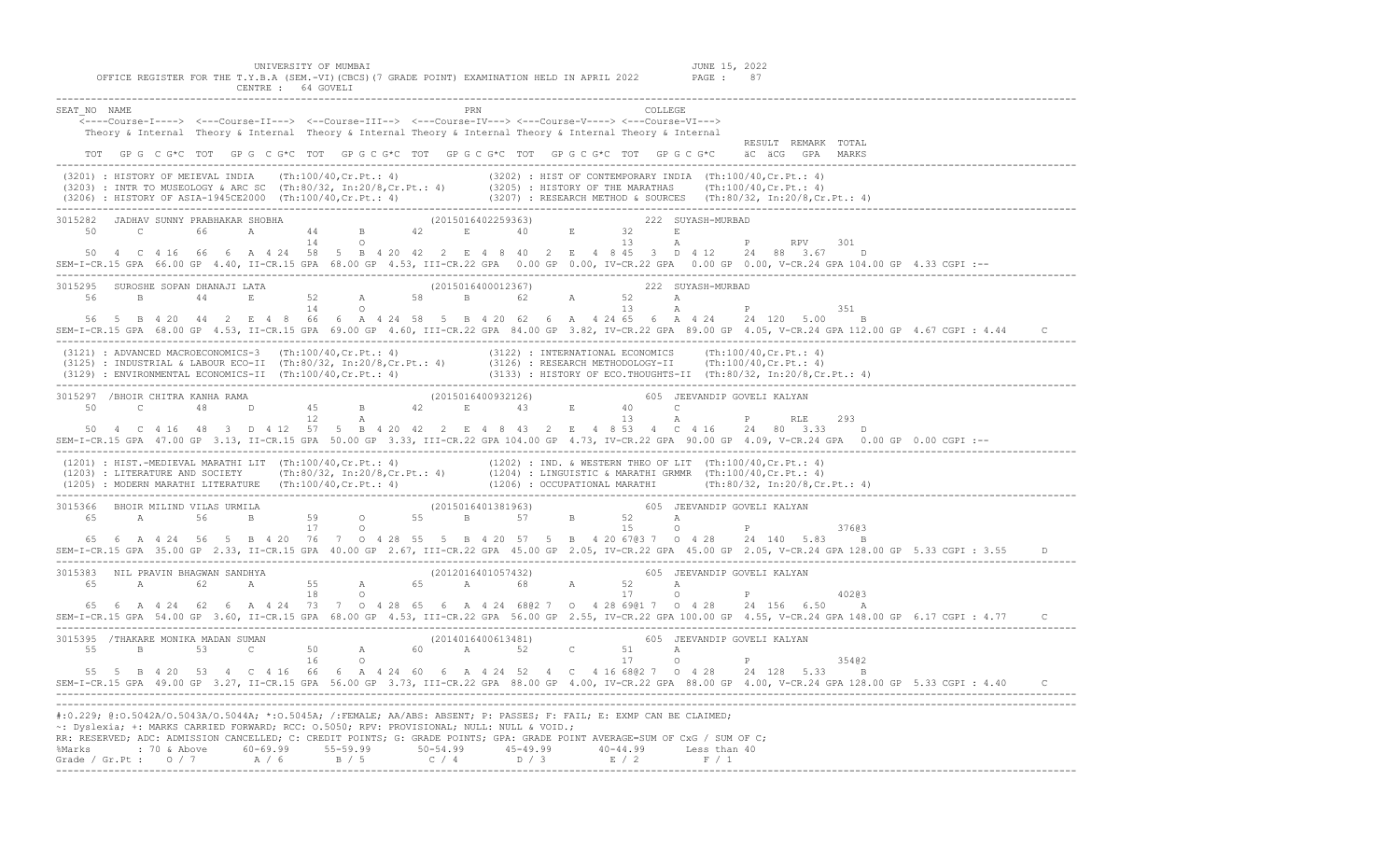| UNIVERSITY OF MUMBAI<br>JUNE 15, 2022<br>OFFICE REGISTER FOR THE T.Y.B.A (SEM.-VI)(CBCS)(7 GRADE POINT) EXAMINATION HELD IN APRIL 2022 PAGE : 88<br>CENTRE : 64 GOVELI                                                                                                                                                                                                                                                           |  |
|----------------------------------------------------------------------------------------------------------------------------------------------------------------------------------------------------------------------------------------------------------------------------------------------------------------------------------------------------------------------------------------------------------------------------------|--|
| SEAT NO NAME<br>COLLEGE<br><----Course-I----> <---Course-II---> <--Course-III--> <---Course-IV---> <---Course-V----> <---Course-VI---><br>Theory & Internal Theory & Internal Theory & Internal Theory & Internal Theory & Internal Theory & Internal<br>RESULT REMARK TOTAL<br>TOT GPG C G*C TOT GPG C G*C TOT GPG C G*C TOT GPG C G*C TOT GPG C G*C TOT GPG C G*C äC äCG GPA MARKS                                             |  |
| (3201) : HISTORY OF MEIEVAL INDIA (Th:100/40, Cr.Pt.: 4) (3202) : HIST OF CONTEMPORARY INDIA (Th:100/40, Cr.Pt.: 4)<br>(3203) : INTR TO MUSEOLOGY & ARC SC (Th:80/32, In:20/8, Cr.Pt.: 4) (3205) : HISTORY OF THE MARATHAS (Th:10                                                                                                                                                                                                |  |
| 3015405 BHAVARTHE NITIN JAGANNATH SUVARNA (2015016401422053) 605 JEEVANDIP GOVELI KALYAN 58 B 56 B 45 B 48 D 48 D 48 D 15 O P<br>318<br>58 5 B 4 20 56 5 B 4 20 60 6 A 4 24 48 3 D 4 12 41 2 E 4 8 55 5 B 4 20 24 104 4.33 C<br>SEM-I-CR.15 GPA 40.00 GP 2.67, II-CR.15 GPA 46.00 GP 3.07, III-CR.22 GPA 75.00 GP 3.41, IV-CR.22 GPA 60.00 GP 2.73, V-CR.24 GPA 76.00 GP 3.17 CGPI : 3.29 D                                      |  |
| 3015465 VISHE RUPESH TUKARAM JIJABAI (201301640139454) 605 JEEVANDIP GOVELI KALYAN<br>50 C 60 A 57 O 60 A 55 B 58 O P<br>50  4  C  4  16  60  6  A  4  24  71  7  0  4  28  60  6  A  4  24  55  5  B  4  20  73  7  0  4  28  24  140  5.83  B<br>SEM-I-CR.15 GPA 30.00 GP 2.00, II-CR.15 GPA 30.00 GP 2.00, III-CR.22 GPA 56.00 GP 2.55, IV-CR.22 GPA 60.00 GP 2.73, V-CR.24 GPA 136.00 GP 5.67 CGPI : 3.70                    |  |
| 368<br>57 5 B 4 20 57 5 B 4 20 76 7 0 4 28 58 5 B 4 20 54 4 C 4 16 66 6 A 4 24 24 128 5.33 B<br>SEM-I-CR.15 GPA 30.00 GP 2.00, II-CR.15 GPA 40.00 GP 2.67, III-CR.22 GPA 45.00 GP 2.05, IV-CR.22 GPA 50.00 GP 2.27, V-CR.24 GPA 132.00 GP 5.50 CGPI : 3.48                                                                                                                                                                       |  |
| (3301) : ANTHROPOLOGICAL THOUGHT (Th:100/40,Cr.Pt.: 4) (3302) : SOCIOLOGY OF INFORMAL SECT (Th:100/40,Cr.Pt.: 4)<br>(3305) : GENDER & SOC.IN INDIA:CONT (Th:80/32, In:20/8,Cr.Pt.: 4) (3306) : SOCIOLOGY OF ORGANIZATIONS (Th:100                                                                                                                                                                                                |  |
| 3015512 /SUROSHI GEETA CHIMA BHAMABAI (2013016401394234) 605 JEEVANDIP GOVELI KALYAN 58 B 59 B 52 A 59 B 61 A 52 A 17 0 16 0 P 374@3<br>SEM-I-CR.15 GPA 33.00 GP 2.20, II-CR.15 GPA 30.00 GP 2.00, III-CR.22 GPA 64.00 GP 2.91, IV-CR.22 GPA 75.00 GP 3.41, V-CR.24 GPA 168.00 GP 7.00 CGPI: 4.18 C                                                                                                                              |  |
| $(3701): ENVIRONMENTAL GEOGRAPHY (Th:100/40, Cr.PL.: 4) (3702): GEOGRAPHY OF TOURISM & REC (Th:100/40, Cr.PL.: 4) (3704): TOOLS & TECINIQUES IN GEO. (Th:100/40, Cr.PL.: 4) (3705): ECONOMIC GEOGRAPHY (Th:100/40, Cr.PL.: 4) (3706): BIOEGOGRAPHY (Th:100/40, Cr.PL.: 4) (3709): PROJECT - PRACTICAL (Th:100/40, Cr.PL.: 4) (3709): PROJECT- PRACTICAL (Th:100/40, Cr.PL.: $                                                    |  |
| P 266<br>42  2  E   4  8  41  2  E   4  8  45  3  D  4  1  2  E   4  8  42  2  E   4  8  55  5  B  4  20  24  64  2.67  E<br>SEM-I-CR.15 GPA 41.00 GP 2.73, II-CR.15 GPA 49.00 GP 3.27, III-CR.22 GPA 70.00 GP 3.18, IV-CR.22 GPA 85.00 GP 3.86, V-CR.24 GPA 132.00 GP 5.50 CGPI: 3.62                                                                                                                                           |  |
| P<br>423<br>56 5 B 4 20 72 7 0 4 28 77 7 0 4 28 76 7 0 4 28 72 7 0 4 28 70 7 0 4 28 24 160 6.67 A<br>SEM-I-CR.15 GPA 37.00 GP 2.47, II-CR.15 GPA 37.00 GP 2.47, III-CR.22 GPA 45.00 GP 2.05, IV-CR.22 GPA 102.00 GP 4.64, V-CR.24 GPA 136.00 GP 5.67 CGPI: 4.24 C                                                                                                                                                                |  |
| #:0.229; @:0.5042A/O.5043A/O.5044A; *:0.5045A; /:FEMALE; AA/ABS: ABSENT; P: PASSES; F: FAIL; E: EXMP CAN BE CLAIMED;<br>~: Dyslexia; +: MARKS CARRIED FORWARD; RCC: 0.5050; RPV: PROVISIONAL; NULL: NULL & VOID.;<br>RR: RESERVED; ADC: ADMISSION CANCELLED; C: CREDIT POINTS; G: GRADE POINTS; GPA: GRADE POINT AVERAGE=SUM OF CxG / SUM OF C;<br>%Marks : 70 & Above 60-69.99 55-59.99 50-54.99 45-49.99 40-44.99 Less than 40 |  |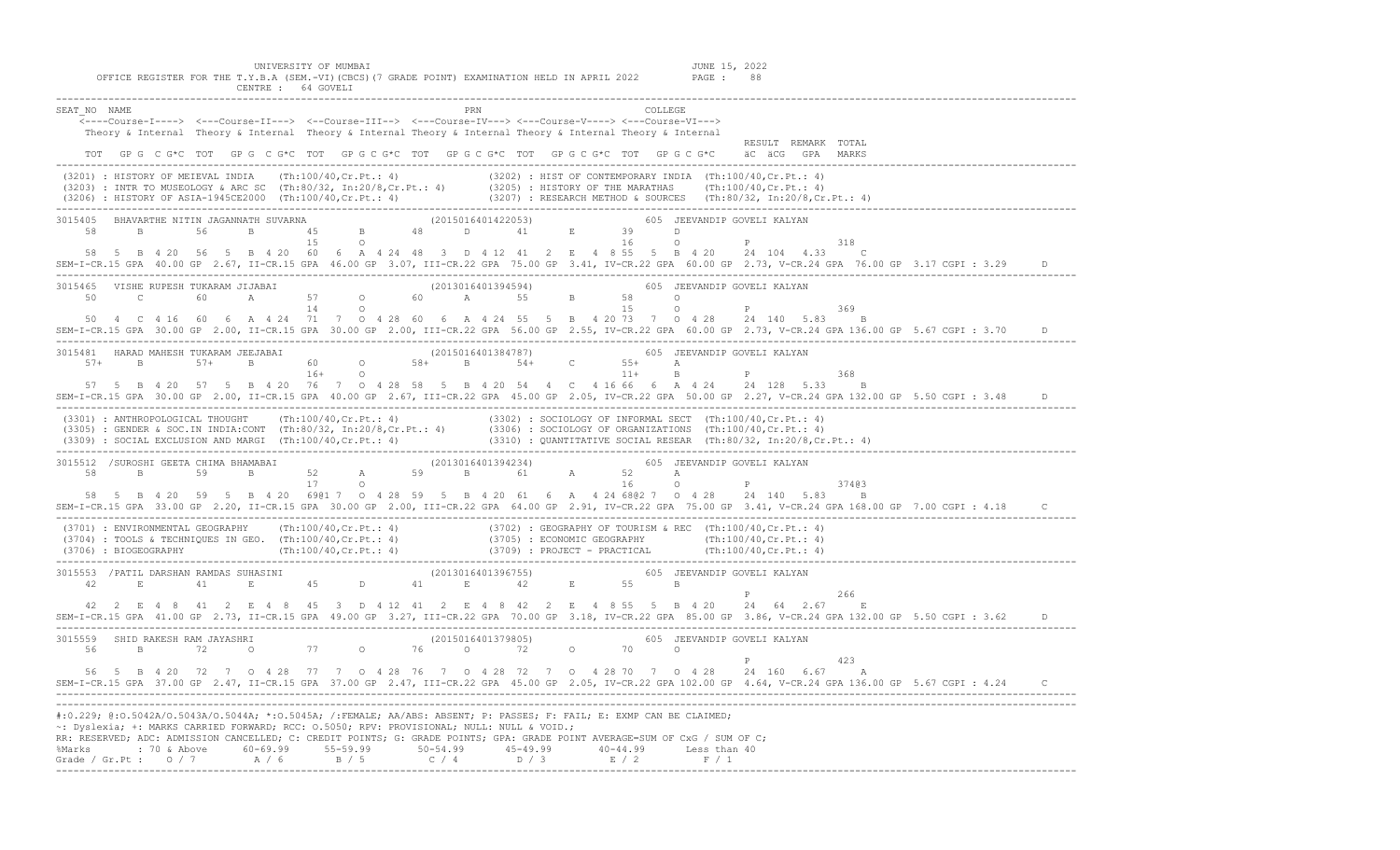| UNIVERSITY OF MUMBAI<br>OFFICE REGISTER FOR THE T.Y.B.A (SEM.-VI)(CBCS)(7 GRADE POINT) EXAMINATION HELD IN APRIL 2022<br>CENTRE : 64 GOVELI                                                                                                                                                                                                                                                                                                                                                           | JUNE 15, 2022<br>PAGE: 89                                 |
|-------------------------------------------------------------------------------------------------------------------------------------------------------------------------------------------------------------------------------------------------------------------------------------------------------------------------------------------------------------------------------------------------------------------------------------------------------------------------------------------------------|-----------------------------------------------------------|
| SEAT NO NAME<br>PRN<br>COLLEGE<br><----Course-T----> <---Course-TT---> <--Course-TTT--> <---Course-TV---> <---Course-V----> <---Course-VT---><br>Theory & Internal Theory & Internal Theory & Internal Theory & Internal Theory & Internal Theory & Internal<br>GPGCG*CTOTGPGCG*CTOTGPGCG*CTOTGPGCG*CTOTGPGCG*CTOTGPGCG*CTOTGPGCG                                                                                                                                                                     | RESULT REMARK TOTAL<br>äC äCG<br>GPA<br>MARKS             |
| (Th:100/40.Cr.Pt.: 4)<br>$(3702)$ : GEOGRAPHY OF TOURISM & REC $(Th:100/40, Cr.Pt.: 4)$<br>(3701) : ENVIRONMENTAL GEOGRAPHY<br>$(3704)$ : TOOLS & TECHNIQUES IN GEO. $(Th:100/40, Cr.Pt.: 4)$<br>$(3705)$ : ECONOMIC GEOGRAPHY $(\text{Th:100/40, Cr. Pt.: } 4)$<br>$(3709)$ : PROJECT - PRACTICAL $(Th:100/40, Cr.Pt.: 4)$<br>(3706) : BIOGEOGRAPHY<br>(Th:100/40.Cr.Pt.: 4)                                                                                                                         |                                                           |
| (2012016401061542)<br>3015565<br>VISHE MAYUR TUKARAM ANJANA<br>72<br>61<br>65<br>40<br>52<br>$\mathbb{C}$<br>$\circ$<br>56<br>$B = 1$<br>$\overline{A}$<br>E.,<br>А<br>40 2 E 4 8 52 4 C 4 16 72 7 0 4 28 61 6 A 4 24 56 5 B 4 20 65 6 A 4 24<br>SEM-I-CR.15 GPA 75.00 GP 5.00, II-CR.15 GPA 55.00 GP 3.67, III-CR.22 GPA 87.00 GP 3.95, IV-CR.22 GPA 96.00 GP 4.36, V-CR.24 GPA 0.00 GP 0.00 CGPI :--                                                                                                | 605 JEEVANDIP GOVELI KALYAN<br>346<br>RLE.<br>24 120 5.00 |
| #:0.229; @:0.5042A/0.5043A/0.5044A; *:0.5045A; /:FEMALE; AA/ABS: ABSENT; P: PASSES; F: FAIL; E: EXMP CAN BE CLAIMED;<br>~: Dyslexia; +: MARKS CARRIED FORWARD; RCC: 0.5050; RPV: PROVISIONAL; NULL: NULL & VOID.;<br>RR: RESERVED; ADC: ADMISSION CANCELLED; C: CREDIT POINTS; G: GRADE POINTS; GPA: GRADE POINT AVERAGE=SUM OF CxG / SUM OF C;<br>$60-69.99$ $55-59.99$ $50-54.99$ $45-49.99$<br>%Marks<br>: 70 & Above<br>$40 - 44.99$<br>Grade / Gr.Pt: $0/7$ A / 6<br>B / 5<br>$C / 4$ D/3<br>R/2 | Less than 40<br>F / 1                                     |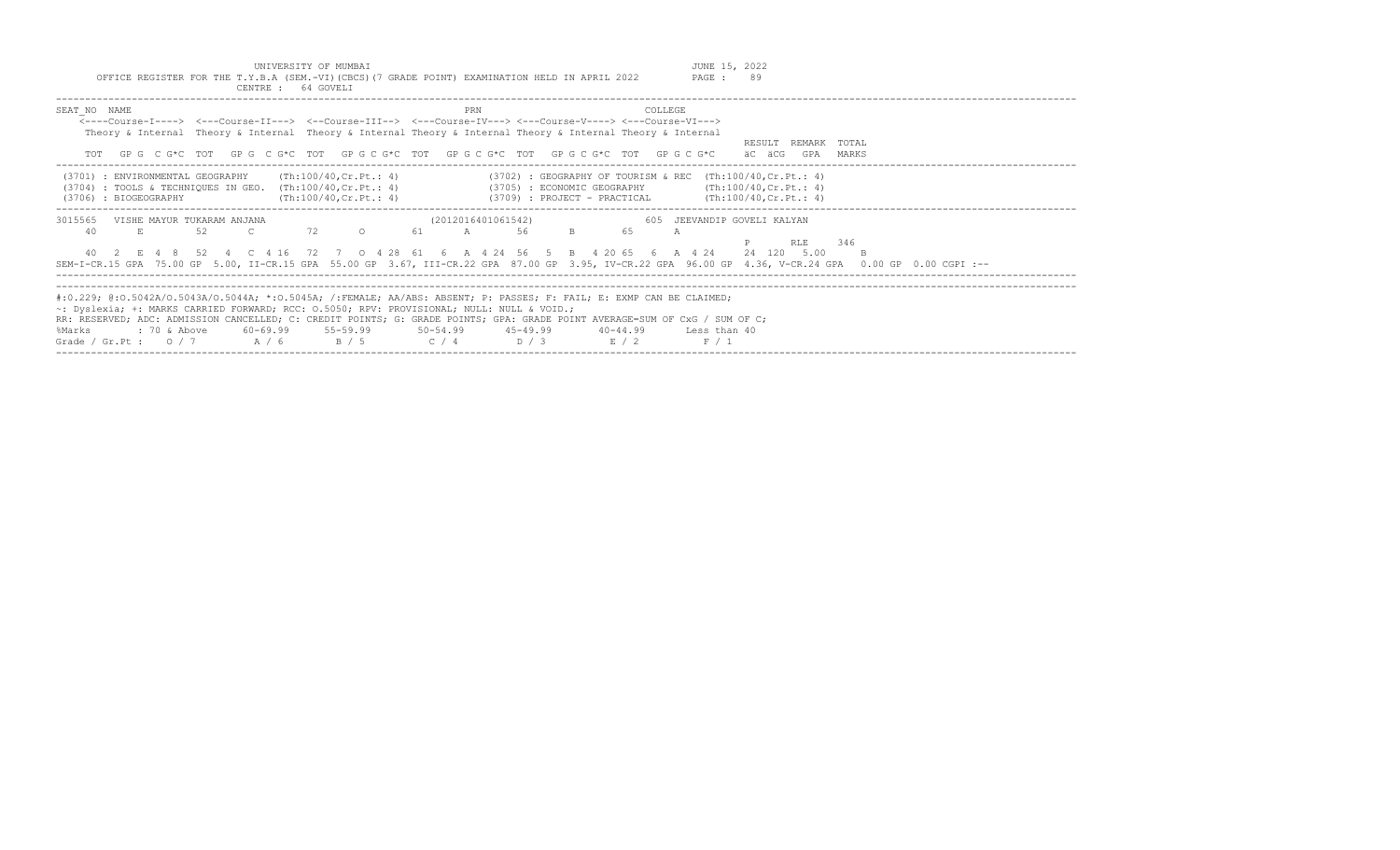|                                                                                                                                                                                                          | CENTRE :<br>8 KALYAN                          |                                                                                                                                                                                                                                                                                                                                                                   |  |
|----------------------------------------------------------------------------------------------------------------------------------------------------------------------------------------------------------|-----------------------------------------------|-------------------------------------------------------------------------------------------------------------------------------------------------------------------------------------------------------------------------------------------------------------------------------------------------------------------------------------------------------------------|--|
| SEAT NO NAME<br>TOT                                                                                                                                                                                      |                                               | PRN<br>COLLEGE<br><----Course-I----> <---Course-II---> <--Course-III--> <---Course-IV---> <---Course-V----> <---Course-VI---><br>Theory & Internal Theory & Internal Theory & Internal Theory & Internal Theory & Internal Theory & Internal<br>RESULT REMARK TOTAL<br>GPGCG*CTOTGPGCG*CTOTGPGCG*CTOTGPGCG*CTOTGPGCG*CTOTGPGCG*CTOTGPGCG*C<br>äC äCG<br>GPA MARKS |  |
| $(3121)$ : ADVANCED MACROECONOMICS-3 $(Th:100/40, Cr.Pt.: 4)$<br>$(3125)$ : INDUSTRIAL & LABOUR ECO-II (Th:80/32, In:20/8, Cr. Pt.: 4)<br>$(3129)$ : ENVIRONMENTAL ECONOMICS-II $(Th:100/40, Cr.Pt.: 4)$ |                                               | (3122) : INTERNATIONAL ECONOMICS (Th:100/40, Cr. Pt.: 4)<br>(3126) : RESEARCH METHODOLOGY-II (Th:100/40, Cr. Pt.: 4)<br>$(3133)$ : HISTORY OF ECO.THOUGHTS-II (Th:80/32, In:20/8, Cr. Pt.: 4)                                                                                                                                                                     |  |
| 3015570<br>CHOUTELE RAVI RAMESHCHANDRA MAYADEVI<br>94<br>78<br>$\Omega$<br>78                                                                                                                            | $\cap$<br>0 4 28 94 7 0 4 28 63 6 A 4 24 58 5 | (2014016400405982)<br>613 SAKET - KALYAN<br>58<br>$\cap$<br>76<br>46<br>B.<br>433<br>4 28 64 6 A 4 24<br>B 4 20 76 7<br>24 152<br>$\circ$<br>6.33<br>SEM-I-CR.15 GPA 47.00 GP 3.13, II-CR.15 GPA 70.00 GP 4.67, III-CR.22 GPA 95.00 GP 4.32, IV-CR.22 GPA 105.00 GP 4.77, V-CR.24 GPA 168.00 GP 7.00 CGPI : 5.22                                                  |  |
| $\sim$ : Dyslexia; +: MARKS CARRIED FORWARD; RCC: 0.5050; RPV: PROVISIONAL; NULL: NULL & VOID.;<br>$: 70$ & Above<br>%Marks<br>Grade / Gr.Pt : $0/7$                                                     | 55-59.99<br>60-69.99<br>A / 6<br>B / 5        | #:0.229; @:0.5042A/0.5043A/0.5044A; *:0.5045A; /:FEMALE; AA/ABS: ABSENT; P: PASSES; F: FAIL; E: EXMP CAN BE CLAIMED;<br>RR: RESERVED; ADC: ADMISSION CANCELLED; C: CREDIT POINTS; G: GRADE POINTS; GPA: GRADE POINT AVERAGE=SUM OF CxG / SUM OF C;<br>$50 - 54.99$<br>45-49.99<br>40-44.99<br>Less than 40<br>$C / 4$ D/3<br>E/2<br>F / 1                         |  |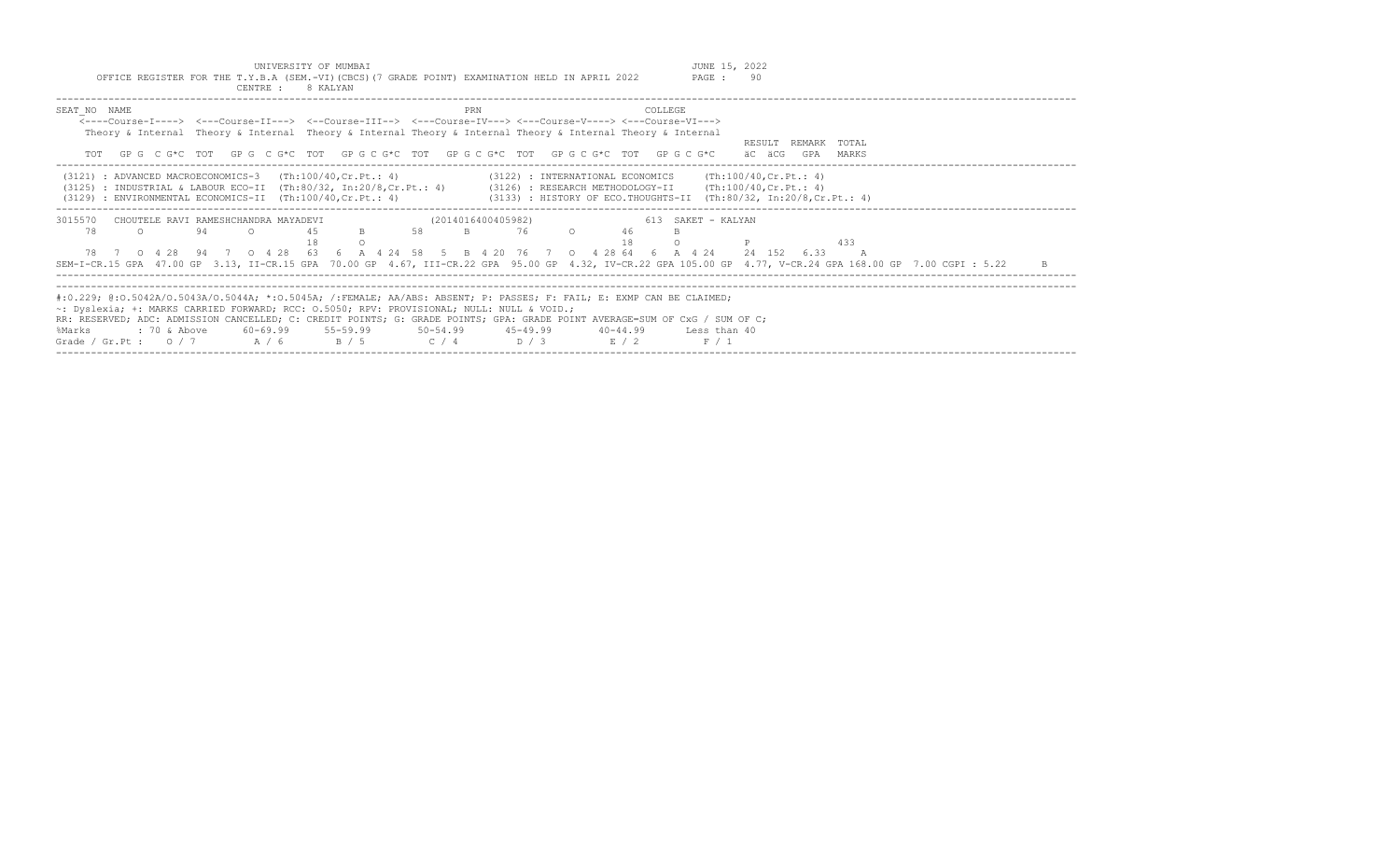UNIVERSITY OF MUMBAI JUNE 15, 2022 OFFICE REGISTER FOR THE T.Y.B.A (SEM.-VI)(CBCS)(7 GRADE POINT) EXAMINATION HELD IN APRIL 2022 PAGE : 91 CENTRE : 110 KHADAVALI ------------------------------------------------------------------------------------------------------------------------------------------------------------------------------- SEAT\_NO NAME PRN COLLEGE <----Course-I----> <---Course-II---> <--Course-III--> <---Course-IV---> <---Course-V----> <---Course-VI---> Theory & Internal Theory & Internal Theory & Internal Theory & Internal Theory & Internal Theory & Internal RESULT REMARK TOTAL TOT GP G C G\*C TOT GP G C G\*C TOT GP G C G\*C TOT GP G C G\*C TOT GP G C G\*C TOT GP G C G\*C äC äCG GPA MARKS ------------------------------------------------------------------------------------------------------------------------------------------------------------------------------- (3121) : ADVANCED MACROECONOMICS-3 (Th:100/40,Cr.Pt.: 4) (3122) : INTERNATIONAL ECONOMICS (Th:100/40,Cr.Pt.: 4) (3124) : ECO.OF AGRI.& CO-OPER.-II (Th:80/32, In:20/8,Cr.Pt.: 4) (3126) : RESEARCH METHODOLOGY-II (Th:100/40,Cr.Pt.: 4)<br>(3129) : ENVIRONMENTAL ECONOMICS-II (Th:100/40,Cr.Pt.: 4) (3133) : HISTORY OF ECO.THOUGHTS-II (Th:80/3 ------------------------------------------------------------------------------------------------------------------------------------------------------------------------------- 3015633 /JADHAV SUGANDHA BARKU NIRA<br>
45 D 48 D 50 A 44 E 60 A 55 A Q 45 D 48 D 50 A 44 E 60 A 55 A 16 O 18 O P RLE 336 45 3 D 4 12 48 3 D 4 12 66 6 A 4 24 44 2 E 4 8 60 6 A 4 24 73 7 O 4 28 24 108 4.50 C SEM-I-CR.15 GPA 71.00 GP 4.73, II-CR.15 GPA 52.00 GP 3.47, III-CR.22 GPA 0.00 GP 0.00, IV-CR.22 GPA 86.00 GP 3.91, V-CR.24 GPA 152.00 GP 6.33 CGPI :-- ------------------------------------------------------------------------------------------------------------------------------------------------------------------------------- 3015635 /KHANDAGALE PRIYANKA RAVINDRA JAYSHREE (2008016400696652) 221 GKS-KALYAN 60 A 62 A 50 A 48 D 58 B 54 A 18 O 16 O P RPV 366@2 60 6 A 4 24 62 6 A 4 24 68@2 7 O 4 28 48 3 D 4 12 58 5 B 4 20 70 7 O 4 28 24 136 5.67 B SEM-I-CR.15 GPA 0.00 GP 0.00, II-CR.15 GPA 0.00 GP 0.00, III-CR.22 GPA 0.00 GP 0.00, IV-CR.22 GPA 0.00 GP 0.00, V-CR.24 GPA 168.00 GP 7.00 CGPI :-- ------------------------------------------------------------------------------------------------------------------------------------------------------------------------------- 3015644 PATOLE SAGAR VITTHAL VENU (2014016401627643) 221 GKS-KALYAN 42 E 46 D 48 A  $17$  O  $18$  O  $19$  O  $18$  O  $19$  O  $18$  O  $19$  RLE 308@2 42 2 E 4 8 46 3 D 4 12 65 6 A 4 24 45 3 D 4 12 42 2 E 4 8 68@2 7 O 4 28 24 92 3.83 D SEM-I-CR.15 GPA 0.00 GP 0.00, II-CR.15 GPA 0.00 GP 0.00, III-CR.22 GPA 0.00 GP 0.00, IV-CR.22 GPA 0.00 GP 0.00, V-CR.24 GPA 152.00 GP 6.33 CGPI :-- ------------------------------------------------------------------------------------------------------------------------------------------------------------------------------- (1201) : HIST.-MEDIEVAL MARATHI LIT (Th:100/40,Cr.Pt.: 4) (1202) : IND. & WESTERN THEO OF LIT (Th:100/40,Cr.Pt.: 4) (1203) : LITERATURE AND SOCIETY (Th:80/32, In:20/8,Cr.Pt.: 4) (1204) : LINGUISTIC & MARATHI GRMMR (Th:100/40,Cr.Pt.: 4)<br>(1205) : MODERN MARATHI LITERATURE (Th:100/40,Cr.Pt.: 4) (1206) : OCCUPATIONAL MARATHI (Th:80/32, In:2 ------------------------------------------------------------------------------------------------------------------------------------------------------------------------------- 3015677 PATIL YOGESH TUKARAM SULOCHANA (2012016401142066) 221 GKS-KALYAN 70 O 66 A 50 A 68 A 74 O 58 O 16 O 16 O P RLE 418@2 70 7 O 4 28 66 6 A 4 24 66 6 A 4 24 68@2 7 O 4 28 74 7 O 4 28 74 7 O 4 28 24 160 6.67 A SEM-I-CR.15 GPA 91.00 GP 6.07, II-CR.15 GPA 0.00 GP 0.00, III-CR.22 GPA 0.00 GP 0.00, IV-CR.22 GPA 0.00 GP 0.00, V-CR.24 GPA 132.00 GP 5.50 CGPI :-- -------------------------------------------------------------------------------------------------------------------------------------------------------------------------------

 (3201) : HISTORY OF MEIEVAL INDIA (Th:100/40,Cr.Pt.: 4) (3202) : HIST OF CONTEMPORARY INDIA (Th:100/40,Cr.Pt.: 4) (3203) : INTR TO MUSEOLOGY & ARC SC (Th:80/32, In:20/8,Cr.Pt.: 4) (3205) : HISTORY OF THE MARATHAS (Th:100/40,Cr.Pt.: 4) (3206) : HISTORY OF ASIA-1945CE2000 (Th:100/40,Cr.Pt.: 4) (3207) : RESEARCH METHOD & SOURCES (Th:80/32, In:20/8,Cr.Pt.: 4) ------------------------------------------------------------------------------------------------------------------------------------------------------------------------------- 3015691 BARADE BHARAT MANGAL MANJULA (2013016401818572) 221 GKS-KALYAN

|         |  |                                                      |     |           |     |         | , = 0 ± 0 0 ± 0 ± 0 ± 0 ± 0 0 7 = |      |           |                      |                                                                                                                      |                                                                                                                                                                  |
|---------|--|------------------------------------------------------|-----|-----------|-----|---------|-----------------------------------|------|-----------|----------------------|----------------------------------------------------------------------------------------------------------------------|------------------------------------------------------------------------------------------------------------------------------------------------------------------|
| 74      |  |                                                      |     |           | 76. |         | $\cap$                            | 70.  |           |                      |                                                                                                                      |                                                                                                                                                                  |
|         |  |                                                      |     |           |     |         |                                   |      |           |                      |                                                                                                                      | 427<br>RLE.                                                                                                                                                      |
|         |  | 74 7 0 4 28 66 6 A 4 24                              | 62. | 6 A 4 2 4 |     | 7670428 |                                   | - 70 | $\circ$ 0 | 42879                | 0 4 2 8                                                                                                              | 24 160<br>-667                                                                                                                                                   |
|         |  |                                                      |     |           |     |         |                                   |      |           |                      |                                                                                                                      | SEM-I-CR.15 GPA 69.00 GP 4.60, II-CR.15 GPA 0.00 GP 0.00, III-CR.22 GPA 0.00 GP 0.00, IV-CR.22 GPA 0.00 GP 0.00, V-CR.24 GPA 0.00 GP 0.00 CGPI :--               |
| 3015707 |  | KHADE GANESH KASHINATH KANCHAN                       |     |           |     |         | (2013016401818781)                |      |           |                      | 221 GKS-KALYAN                                                                                                       |                                                                                                                                                                  |
| 68      |  |                                                      |     |           |     |         |                                   | 80.  |           |                      |                                                                                                                      |                                                                                                                                                                  |
|         |  |                                                      |     |           |     |         |                                   |      |           |                      |                                                                                                                      | 47602                                                                                                                                                            |
|         |  | 6802 7 0 4 28 70 7 0 4 28 85 7 0 4 28 90 7 0 4 28 80 |     |           |     |         |                                   |      |           | $0 \t 4 \t 28 \t 83$ | 0 4 2 8                                                                                                              | 24 168<br>- 700                                                                                                                                                  |
|         |  |                                                      |     |           |     |         |                                   |      |           |                      |                                                                                                                      | SEM-I-CR.15 GPA 45.00 GP 3.00, II-CR.15 GPA 68.00 GP 4.53, III-CR.22 GPA 89.00 GP 4.05, IV-CR.22 GPA 78.00 GP 3.55, V-CR.24 GPA 164.00 GP 6.83 CGPI : 5.02<br>B. |
|         |  |                                                      |     |           |     |         |                                   |      |           |                      |                                                                                                                      |                                                                                                                                                                  |
|         |  |                                                      |     |           |     |         |                                   |      |           |                      | #:0.229; @:0.5042A/0.5043A/0.5044A; *:0.5045A; /:FEMALE; AA/ABS: ABSENT; P: PASSES; F: FAIL; E: EXMP CAN BE CLAIMED; |                                                                                                                                                                  |

~: Dyslexia; +: MARKS CARRIED FORWARD; RCC: O.5050; RPV: PROVISIONAL; NULL: NULL & VOID.; .<br>RESERVED; ADC: ADMISSION CANCELLED; C: CREDIT POINTS; G: CRADE POINTS; GRA: GRADE

|  |  |                                                    |  | RR: RESERVED; ADC: ADMISSION CANCELLED; C: CREDIT POINTS; G: GRADE POINTS; GPA: GRADE POINT AVERAGE=SUM OF CXG / SUM OF C; |  |  |
|--|--|----------------------------------------------------|--|----------------------------------------------------------------------------------------------------------------------------|--|--|
|  |  |                                                    |  | 8Marks                 60-69.99    55-59.99     50-54.99     45-49.99     40-44.99    Less than 40                         |  |  |
|  |  | Grade / Gr.Pt: $0/7$ $A/6$ $B/5$ $C/4$ $D/3$ $R/2$ |  |                                                                                                                            |  |  |
|  |  |                                                    |  |                                                                                                                            |  |  |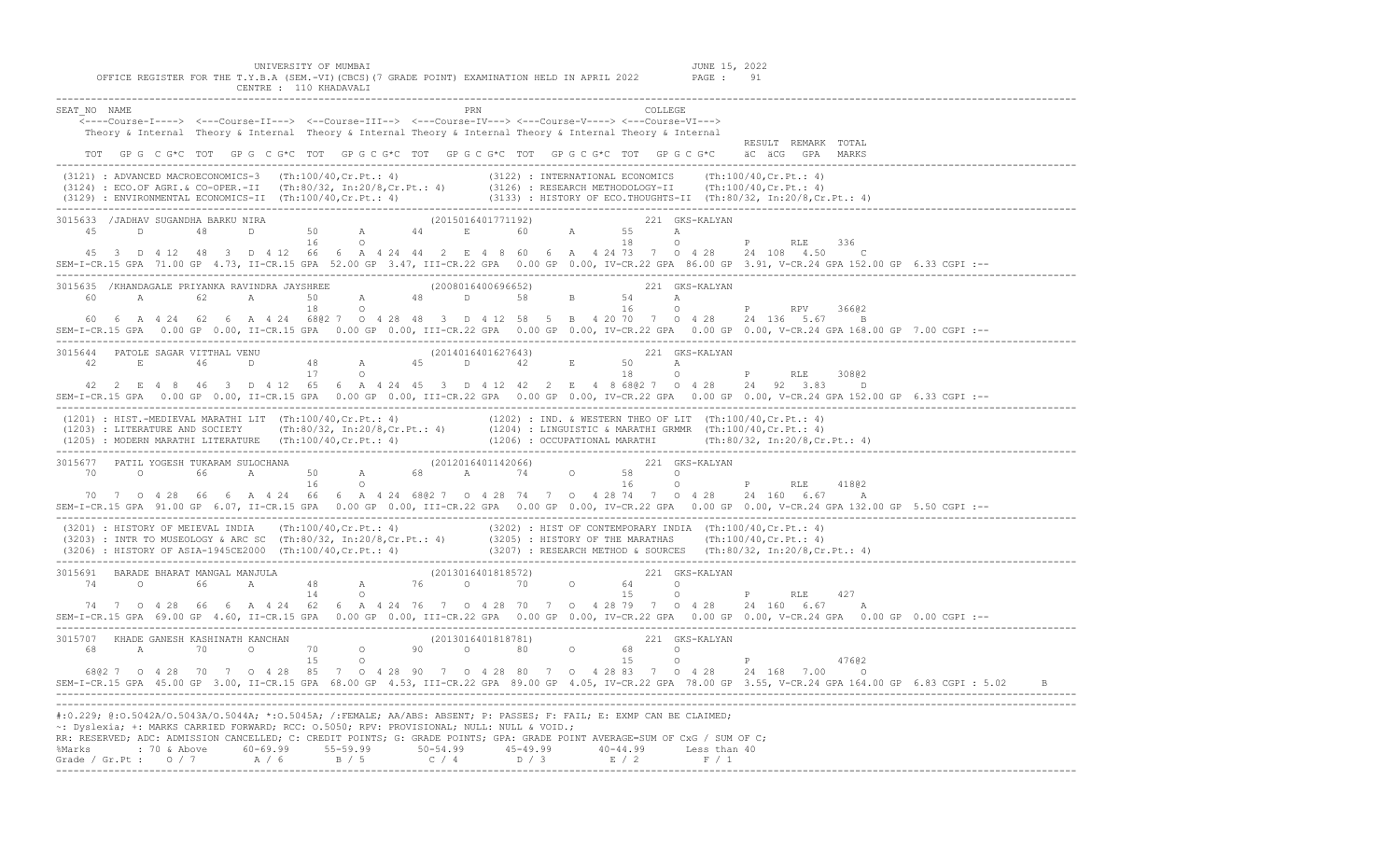OFFICE REGISTER FOR THE T.Y.B.A (SEM.-VI)(CBCS)(7 GRADE POINT) EXAMINATION HELD IN APRIL 2022

| CENTRE: 110 KHADAVALI                                                                                                                                                                                                                                                                                                                      |                                                                                                                                                                                                                                                                  |
|--------------------------------------------------------------------------------------------------------------------------------------------------------------------------------------------------------------------------------------------------------------------------------------------------------------------------------------------|------------------------------------------------------------------------------------------------------------------------------------------------------------------------------------------------------------------------------------------------------------------|
| SEAT NO NAME<br><----Course-T----> <---Course-TT---> <--Course-TTT--> <---Course-TV---> <---Course-V----> <---Course-VT---><br>Theory & Internal Theory & Internal Theory & Internal Theory & Internal Theory & Internal Theory & Internal                                                                                                 | COLLEGE<br>PRN<br>RESULT REMARK TOTAL<br>GPG CG*C TOT GPG CG*C TOT GPG CG*C TOT GPG CG*C TOT GPG CG*C TOT GPG CG*C<br>äC äCG<br>GPA<br>MARKS                                                                                                                     |
| $(3101)$ : MACROECONOMICS - III $(Th:100/40, Cr.Pt.: 4)$<br>(3104)<br>$(3111)$ : DEVELOPMENT THEORY AND EXP $(Th:100/40, Cr.Pt.: 4)$                                                                                                                                                                                                       | $(3102)$ : INTERNATIONAL ECONOMICS (Th:100/40, Cr. Pt.: 4)<br>: ECONOMICS OF AGRICULTURE A (Th:80/32, In:20/8,Cr.Pt.: 4) (3109) : RESEARCH METHODOLOGY (Th:100/40,Cr.Pt.: 4)<br>(3113) : INTERNL TRADE, POLICY & PRA (Th:80/32, In:20/8,Cr.Pt.: 4)               |
| 3015724<br>UTEKAR ANKUSH CHANDRAKANT SUNITA<br>42<br>E.<br>$80+$<br>$58+$<br>$\overline{O}$<br>$17+$<br>42  2  E  4  8  80  7  0  4  28  75  7  0  4  28  61  6  A  4  24  88  7  0  4  28  88  7  0  4  28                                                                                                                                | (2015016401445284)<br>221 GKS-KALYAN<br>$61+$ A<br>88+<br>$70+$<br>$18+$<br>RLE<br>434<br>24 144 6.00<br>SEM-I-CR.15 GPA 80.00 GP 5.33, II-CR.15 GPA 55.00 GP 3.67, III-CR.22 GPA 101.00 GP 4.59, IV-CR.22 GPA 101.00 GP 4.59, V-CR.24 GPA 0.00 GP 0.00 CGPI :-- |
| #:0.229; @:0.5042A/O.5043A/O.5044A; *:0.5045A; /:FEMALE; AA/ABS: ABSENT; P: PASSES; F: FAIL; E: EXMP CAN BE CLAIMED;<br>~: Dyslexia; +: MARKS CARRIED FORWARD; RCC: 0.5050; RPV: PROVISIONAL; NULL: NULL & VOID.;<br>: 70 & Above<br>60-69.99 55-59.99 50-54.99 45-49.99<br>%Marks<br>Grade / Gr. Pt : $0/7$ $A/6$ $B/5$ $C/4$ $D/3$ $E/2$ | RR: RESERVED; ADC: ADMISSION CANCELLED; C: CREDIT POINTS; G: GRADE POINTS; GPA: GRADE POINT AVERAGE=SUM OF CxG / SUM OF C;<br>40-44.99 Less than 40<br>F / 1                                                                                                     |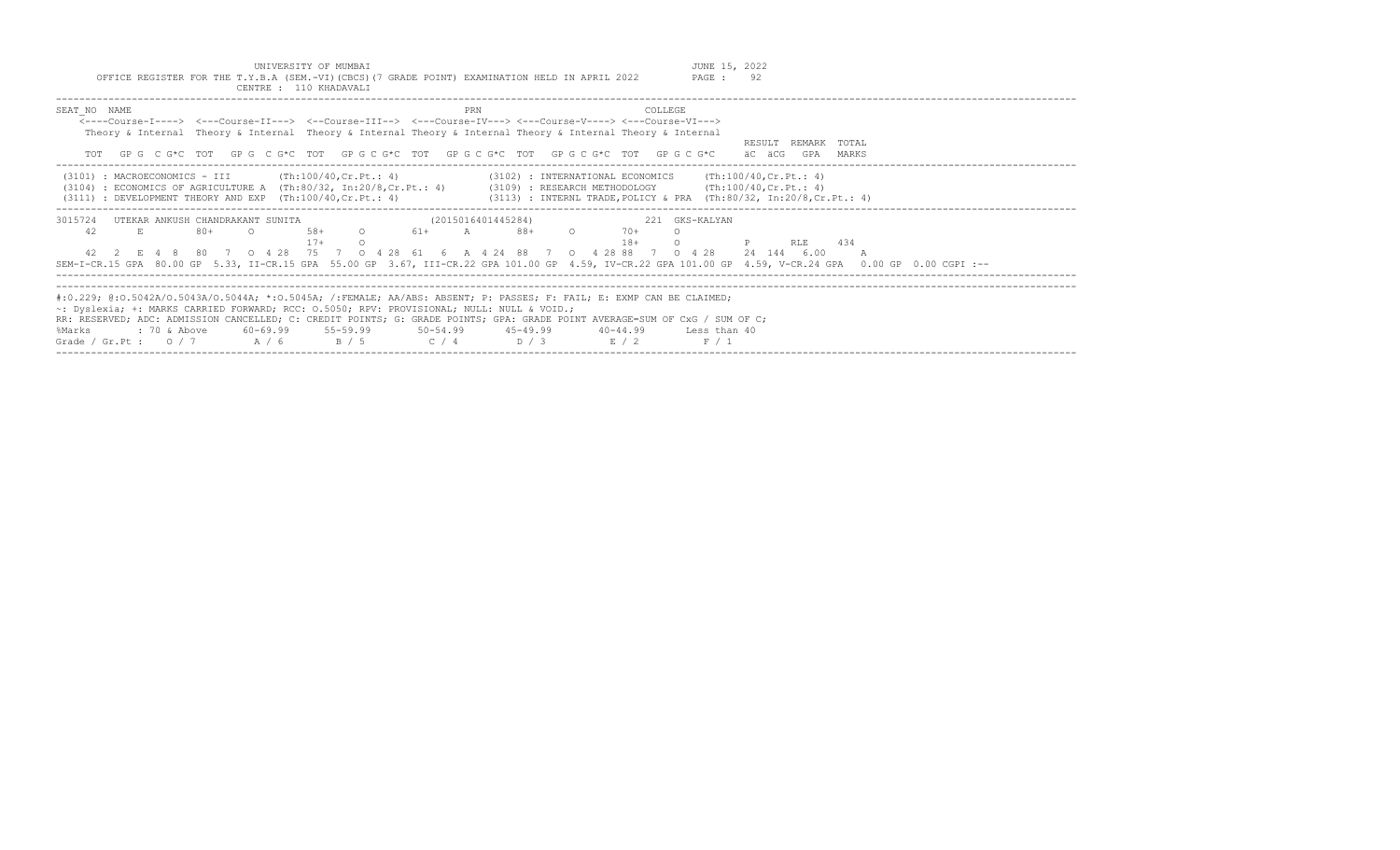UNIVERSITY OF MUMBAI<br>Y.B.A (SEM.-VI)(CBCS)(7 GRADE POINT) EXAMINATION HELD IN APRIL 2022 PAGE : 93 OFFICE REGISTER FOR THE T.Y.B.A (SEM.-VI)(CBCS)(7 GRADE POINT) EXAMINATION HELD IN APRIL 2022 CENTRE : 8 KALYAN

| SEAT NO NAME<br>PRN<br>COLLEGE.<br>$\leftarrow$ ---Course-T----> $\leftarrow$ --Course-TT---> $\leftarrow$ -Course-TTT--> $\leftarrow$ --Course-TV---> $\leftarrow$ -Course-V----> $\leftarrow$ -Course-VT--->                                             |  |
|------------------------------------------------------------------------------------------------------------------------------------------------------------------------------------------------------------------------------------------------------------|--|
| Theory & Internal Theory & Internal Theory & Internal Theory & Internal Theory & Internal Theory & Internal                                                                                                                                                |  |
| RESULT REMARK TOTAL                                                                                                                                                                                                                                        |  |
| TOT GPG CG*C TOT GPG CG*C TOT GPG CG*C TOT GPG CG*C TOT GPG CG*C TOT GPG CG*C<br>äC äCG GPA MARKS                                                                                                                                                          |  |
| (3401) : INDIA IN WORLD POLITICS (Th:100/40,Cr.Pt.: 4) (3402) : INDIAN POLITICAL THOUGHT (Th:100/40,Cr.Pt.: 4)                                                                                                                                             |  |
| (3403) : DETERMTS.OF POL. OF MAHARA (Th:80/32, In:20/8, Cr.Pt.: 4) (3405) : POLITICAL DYNAMISM AND SOC (Th:100/40, Cr.Pt.: 4)<br>(3407) : INTERNATIONAL REGIONAL ORG (Th:100/40, Cr.Pt.: 4) (3409) : URBAN LOCAL GOVERNMENT (Th:80/32, In:20/8, Cr.Pt.: 4) |  |
| (2009016401119914) 1122 KALYAN CITIZEN'S EDUCATIO<br>3015742 KHARAT AMOL MADHUKAR SUMAN                                                                                                                                                                    |  |
| 53 A<br>$98 - 98$<br>78 0<br>78<br>$\Omega$<br>84<br>$\Omega$ and $\Omega$<br>$\Omega$<br>69<br><b>P</b> RLE 495<br>$\Omega$<br>$\Omega$                                                                                                                   |  |
| 78 7 0 4 28 84 7 0 4 28 71 7 0 4 28 78 7 0 4 28 98 7 0 4 28 86 7 0 4 28 24 168 7.00<br>$\circ$ 0                                                                                                                                                           |  |
| SEM-I-CR.15 GPA 96.00 GP 6.40, II-CR.15 GPA 98.00 GP 6.53, III-CR.22 GPA 0.00 GP 0.00, IV-CR.22 GPA 0.00 GP 0.00, V-CR.24 GPA 168.00 GP 7.00 CGPI :--                                                                                                      |  |
| 3015743 MARKE SATISH JAYRAM SITABAI<br>(2015016400881117) 1122 KALYAN CITIZEN'S EDUCATIO                                                                                                                                                                   |  |
| 0 59 0 54 C 82 O 53<br>$\overline{A}$<br>74<br>64<br>A                                                                                                                                                                                                     |  |
| <b>P</b> RLE 420<br>$\cap$                                                                                                                                                                                                                                 |  |
| 64  6  A  4  24  74  7  0  4  28  76  7  0  4  28  54  4  C  4  16  82  7  0  4  28  70  7  0  4  28  24  152  6.33  A                                                                                                                                     |  |
| SEM-I-CR.15 GPA 66.00 GP 4.40, II-CR.15 GPA 0.00 GP 0.00, III-CR.22 GPA 138.00 GP 6.27, IV-CR.22 GPA 0.00 GP 0.00, V-CR.24 GPA 108.00 GP 4.50 CGPI :--                                                                                                     |  |
|                                                                                                                                                                                                                                                            |  |
| #:0.229; @:0.5042A/0.5043A/0.5044A; *:0.5045A; /:FEMALE; AA/ABS: ABSENT; P: PASSES; F: FAIL; E: EXMP CAN BE CLAIMED;                                                                                                                                       |  |
| ~: Dyslexia; +: MARKS CARRIED FORWARD; RCC: 0.5050; RPV: PROVISIONAL; NULL: NULL & VOID.;                                                                                                                                                                  |  |
| RR: RESERVED; ADC: ADMISSION CANCELLED; C: CREDIT POINTS; G: GRADE POINTS; GPA: GRADE POINT AVERAGE=SUM OF CxG / SUM OF C;                                                                                                                                 |  |
| : 70 & Above<br>60-69.99 55-59.99 50-54.99 45-49.99<br>%Marks<br>$40 - 44.99$<br>Less than 40                                                                                                                                                              |  |
| $C / 4$ $D / 3$ $E / 2$<br>Grade / Gr.Pt: $0/7$ A/6<br>B / 5<br>F / 1                                                                                                                                                                                      |  |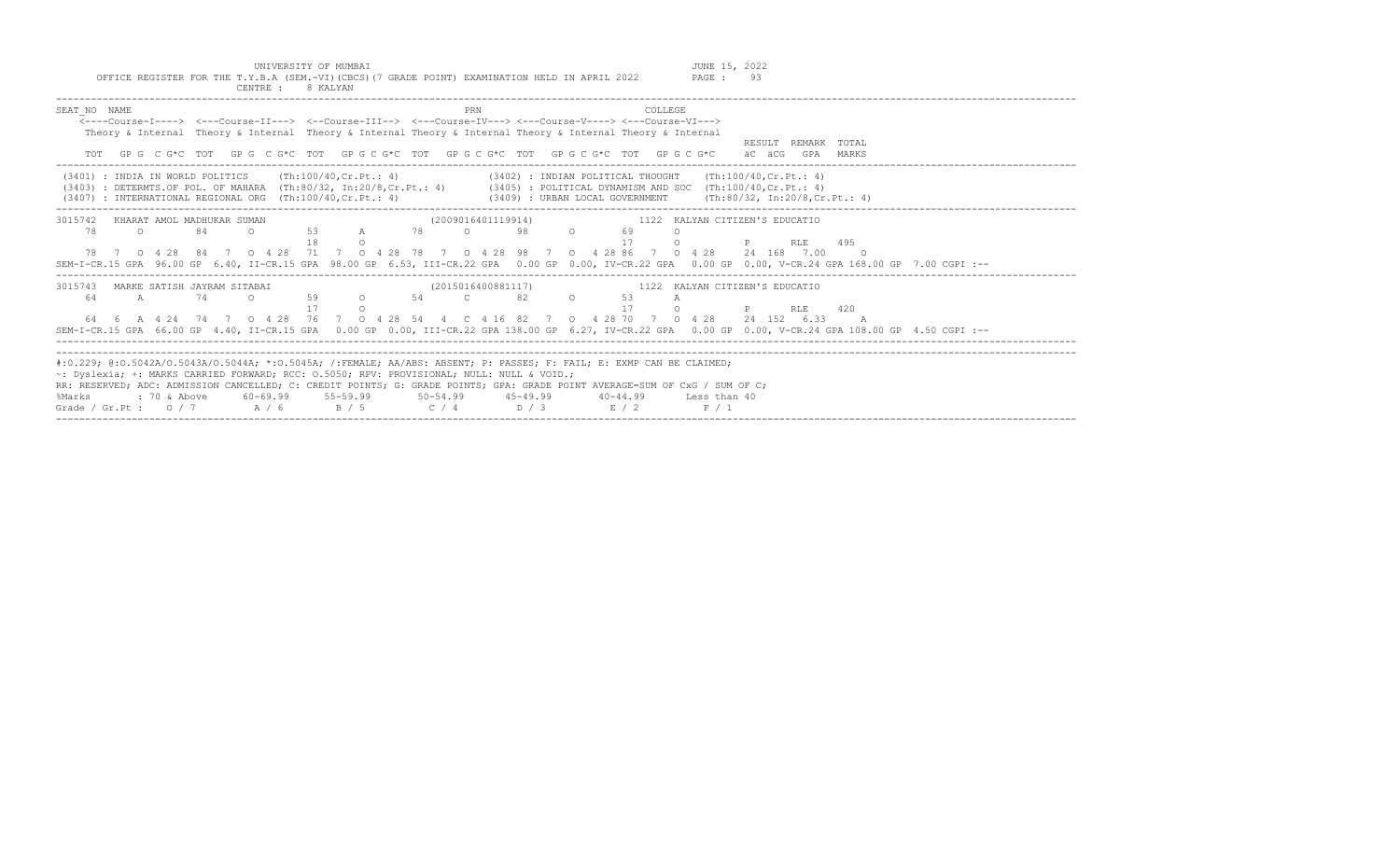| SEAT NO NAME<br><b>PRN</b><br>COLLEGE<br><---Course-T----> <---Course-II---> <--Course-III--> <---Course-IV---> <---Course-V----> <---Course-VI---><br>Theory & Internal Theory & Internal Theory & Internal Theory & Internal Theory & Internal Theory & Internal<br>RESULT REMARK TOTAL<br>GP G C G*C TOT GP G C G*C TOT GP G C G*C TOT GP G C G*C TOT GP G C G*C TOT GP G C G*C<br>TOT<br>äC äCG GPA MARKS                                                                                        |
|------------------------------------------------------------------------------------------------------------------------------------------------------------------------------------------------------------------------------------------------------------------------------------------------------------------------------------------------------------------------------------------------------------------------------------------------------------------------------------------------------|
| $(1201)$ : HIST.-MEDIEVAL MARATHI LIT $(Th:100/40, Cr.Pt.: 4)$<br>$(1202)$ : IND. & WESTERN THEO OF LIT $(Th:100/40, Cr.Pt.: 4)$<br>(1203) : LITERATURE AND SOCIETY (Th:80/32, In:20/8, Cr.Pt.: 4) (1204) : LINGUISTIC & MARATHI GRMMR (Th:100/40, Cr.Pt.: 4)<br>(1205) : MODERN MARATHI LITERATURE (Th:100/40, Cr. Pt.: 4)<br>$(1206)$ : OCCUPATIONAL MARATHI (Th:80/32, In:20/8, Cr. Pt.: 4)                                                                                                       |
| 3015851 / PHONDEKAR SEEMA NAMDEV SUNANDA<br>1101 PUNDALIK AMBAJI KARLE ART<br>(2014016401498153)<br>69 0 80 0 90 0 72<br>80<br>$\Omega$<br>84<br>$\Omega$<br>$\Omega$<br>15<br>1.5<br>$\circ$<br>RLE 505<br>$\Omega$<br>80 7 0 4 28 84 7 0 4 28 84 7 0 4 28 80 7 0 4 28 90 7 0 4 28 87 7 0 4 28 24 168 7.00 0<br>SEM-I-CR.15 GPA 66.00 GP 4.40, II-CR.15 GPA 66.00 GP 4.40, III-CR.22 GPA 0.00 GP 0.00, IV-CR.22 GPA 0.00 GP 0.00, V-CR.24 GPA 0.00 GP 0.00 GP 0.00 GP 0.00 CGPI :--                 |
| (4801) : AGRI, SIGNIFICANCE IN R.D. (Th:70/28, In:30/12, Cr.Pt.: 4) (4802) : RURAL MKTG, AND FINANCE (Th:70/28, In:30/12, Cr.Pt.: 4)<br>(Th:70/28, In:30/12,Cr.Pt.: 4) (4804) : RURAL RESOURCE MANAGEMENT (Th:70/28, In:30/12,Cr.Pt.: 4)<br>(4803) : APPLIED AGRICULTURE<br>(4805) : EMERGING ISSUES IN R.D. (Th:70/28, In:30/12, Cr.Pt.: 4) (4806) : SOCIAL WORK FOR R.D. (Th:70/28, In:30/12, Cr.Pt.: 4)                                                                                           |
| 3015863 / PATADE JYOTEE CHANDRAKANT SUGANDHA<br>(2015016400197863)<br>1101 PUNDALIK AMBAJI KARLE ART<br>0 66 0 66 0 67 0<br>0 28 0 28 0 29 0<br>66 —<br>62<br>$\overline{a}$<br>69 - 10<br>$\Omega$<br>27<br>$\Omega$<br>29<br>28 0 P<br>RLE 565<br>7 0 4 28 98 7 0 4 28 94 7 0 4 28 94 7 0 4 28 96 7 0 4 28 94 7 0 4 28 24 168 7 00 0<br>89<br>SEM-I-CR.15 GPA 68.00 GP 4.53, II-CR.15 GPA 0.00 GP 0.00, III-CR.22 GPA 0.00 GP 0.00, IV-CR.22 GPA 0.00 GP 0.00, V-CR.24 GPA 168.00 GP 7.00 CGPI :-- |
| #:0.229; @:0.5042A/0.5043A/0.5044A; *:0.5045A; /:FEMALE; AA/ABS: ABSENT; P: PASSES; F: FAIL; E: EXMP CAN BE CLAIMED;<br>~: Dvslexia; +: MARKS CARRIED FORWARD; RCC: 0.5050; RPV: PROVISIONAL; NULL: NULL & VOID.;<br>RR: RESERVED; ADC: ADMISSION CANCELLED; C: CREDIT POINTS; G: GRADE POINTS; GPA: GRADE POINT AVERAGE=SUM OF CxG / SUM OF C;<br>: 70 & Above 60-69.99 55-59.99 50-54.99 45-49.99 40-44.99 Less than 40<br>%Marks<br>Grade / Gr.Pt: $0/7$ $A/6$ $B/5$ $C/4$ $D/3$ $E/2$<br>F / 1   |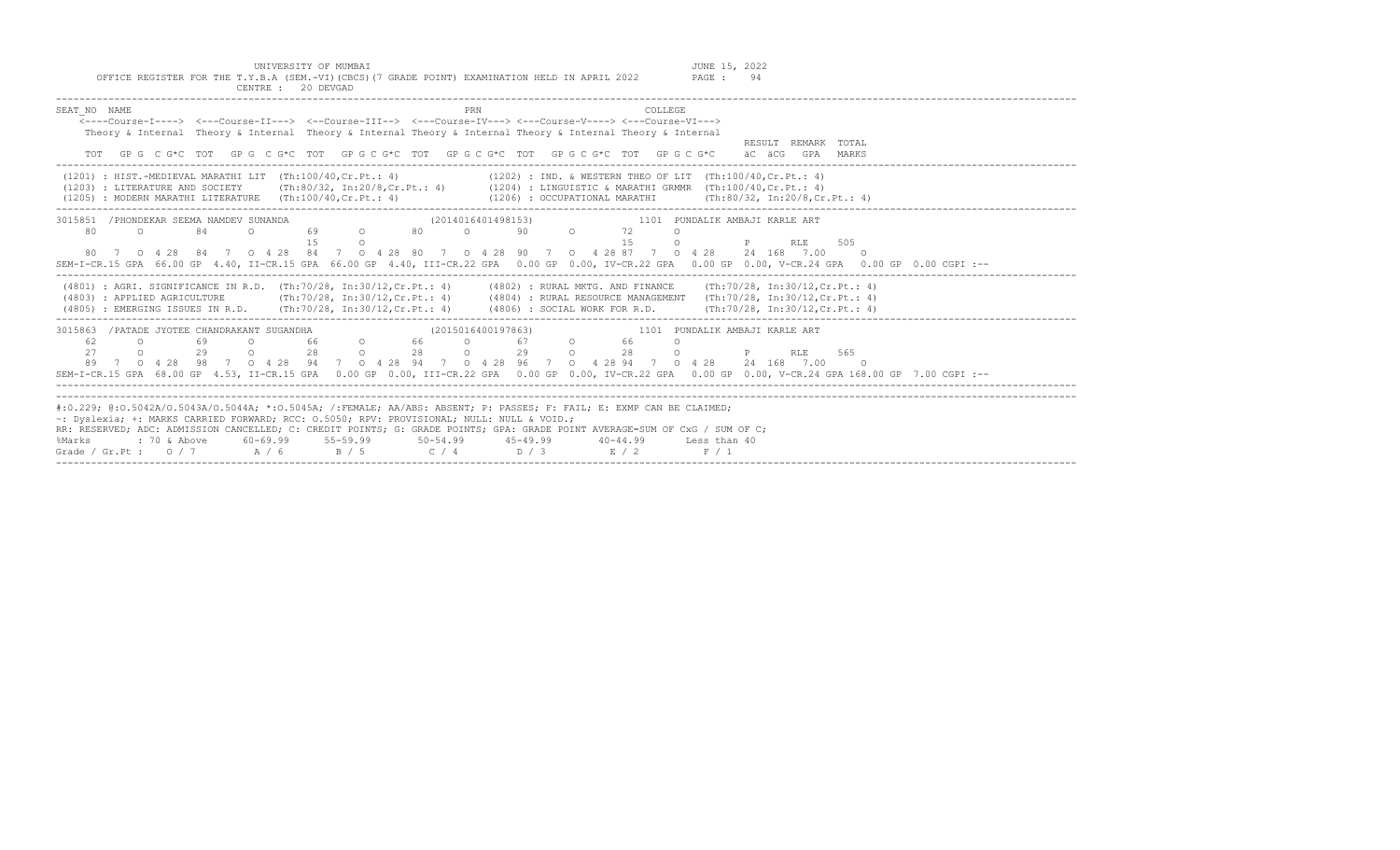| UNIVERSITY OF MUMBAI<br>OFFICE REGISTER FOR THE T.Y.B.A (SEM.-VI)(CBCS)(7 GRADE POINT) EXAMINATION HELD IN APRIL 2022<br>CENTRE : 64 GOVELI                                                                                                                                                                                                                                                                                                                                                                  | JUNE 15, 2022<br>PAGE: 95                        |
|--------------------------------------------------------------------------------------------------------------------------------------------------------------------------------------------------------------------------------------------------------------------------------------------------------------------------------------------------------------------------------------------------------------------------------------------------------------------------------------------------------------|--------------------------------------------------|
| SEAT NO NAME<br>COLLEGE<br>PRN<br><----Course-T----> <---Course-TT---> <--Course-TTT--> <---Course-TV---> <---Course-V----> <---Course-VT---><br>Theory & Internal Theory & Internal Theory & Internal Theory & Internal Theory & Internal Theory & Internal<br>GP G C G*C TOT GP G C G*C TOT GP G C G*C TOT GP G C G*C TOT GP G C G*C TOT GP G C G*C                                                                                                                                                        | RESULT REMARK TOTAL<br>äC äCG<br>GPA<br>MARKS    |
| (Th:100/40,Cr.Pt.: 4)<br>(3701) : ENVIRONMENTAL GEOGRAPHY<br>(3703) : POLITICAL GEOGRAPHY<br>(3705) : ECONOMIC GEOGRAPHY (Th:100/40, Cr. Pt.: 4)<br>$(3704)$ : TOOLS & TECHNIQUES IN GEO. $(Th:100/40, Cr.Pt.: 4)$<br>(3707) : SOCIAL GEOGRAPHY<br>(Th:100/40, Cr.Pt.: 4)<br>(3709) : PROJECT - PRACTICAL                                                                                                                                                                                                    | (Th:100/40, Cr.Ft.: 4)<br>(Th:100/40, Cr.Ft.: 4) |
| (2015016401378922)<br>3015913<br>GODE MINAKSHI VISHNU SHOBHA<br>$\mathcal{C}$<br>4.5<br>43<br>41<br>D.<br>55<br>50<br>4.5<br>41 2 E 4 8 50 4 C 4 16 45 3 D 4 12 43 2 E 4 8 45 3 D 4 12 55 5 B 4 20 24 76 3.17<br>SEM-I-CR.15 GPA 80.00 GP 5.33, II-CR.15 GPA 84.00 GP 5.60, III-CR.22 GPA 76.00 GP 3.45, IV-CR.22 GPA 124.00 GP 5.64, V-CR.24 GPA 144.00 GP 6.00 CGPI : 4.79                                                                                                                                 | 605 JEEVANDIP GOVELI KALYAN<br>279<br>$\Box$     |
| #:0.229; @:0.5042A/0.5043A/0.5044A; *:0.5045A; /:FEMALE; AA/ABS: ABSENT; P: PASSES; F: FAIL; E: EXMP CAN BE CLAIMED;<br>$\sim$ : Dyslexia; +: MARKS CARRIED FORWARD; RCC: 0.5050; RPV: PROVISIONAL; NULL: NULL & VOID.;<br>RR: RESERVED; ADC: ADMISSION CANCELLED; C: CREDIT POINTS; G: GRADE POINTS; GPA: GRADE POINT AVERAGE=SUM OF CxG / SUM OF C;<br>$60-69.99$ $55-59.99$ $50-54.99$ $45-49.99$<br>%Marks<br>: 70 & Above<br>40-44.99<br>$C / 4$ $D / 3$ $E / 2$<br>Grade / Gr.Pt: $0/7$ A / 6<br>B / 5 | Less than 40<br>F / 1                            |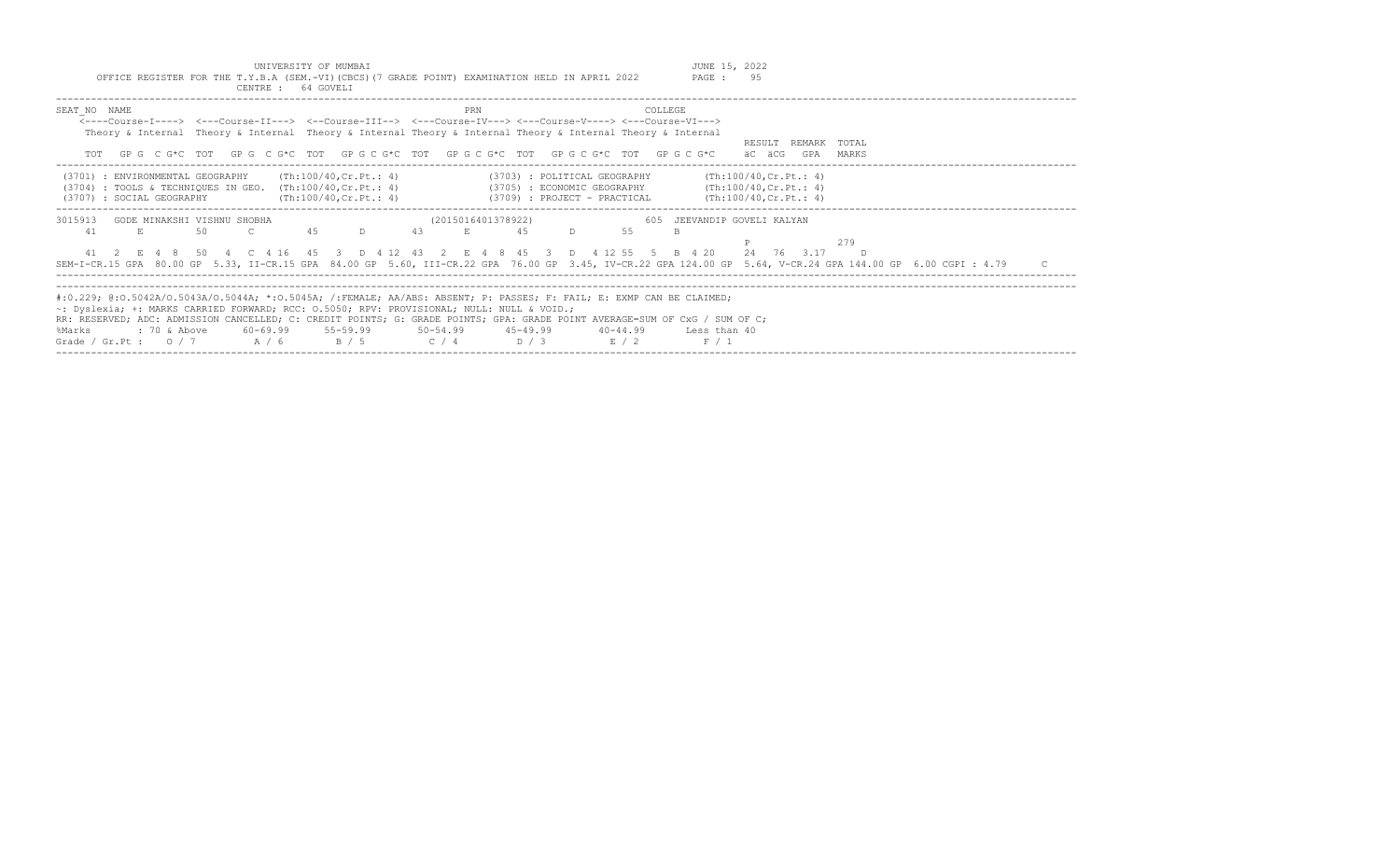| UNIVERSITY OF MUMBAI                                                                            | JUNE 15, 2022 |  |
|-------------------------------------------------------------------------------------------------|---------------|--|
| OFFICE REGISTER FOR THE T.Y.B.A (SEM.-VI) (CBCS) (7 GRADE POINT) EXAMINATION HELD IN APRIL 2022 | PAGE : 96     |  |
| 8 KALYAN<br>CENTRE :                                                                            |               |  |

| SEAT NO NAME<br><----Course-I----> <---Course-II---> <--Course-III--> <---Course-IV---> <---Course-V----> <---Course-VI--->                                                                                                                                                                                                                                                                |    | Theory & Internal Theory & Internal Theory & Internal Theory & Internal Theory & Internal Theory & Internal |     |  |       |                                             |    | <b>PRN</b> |                                                                                                                                                                                                            |  |                       | COLLEGE |                         |        |                                  |     |  |  |  |
|--------------------------------------------------------------------------------------------------------------------------------------------------------------------------------------------------------------------------------------------------------------------------------------------------------------------------------------------------------------------------------------------|----|-------------------------------------------------------------------------------------------------------------|-----|--|-------|---------------------------------------------|----|------------|------------------------------------------------------------------------------------------------------------------------------------------------------------------------------------------------------------|--|-----------------------|---------|-------------------------|--------|----------------------------------|-----|--|--|--|
|                                                                                                                                                                                                                                                                                                                                                                                            |    | TOT GPG CG*C TOT GPG CG*C TOT GPG CG*C TOT GPG CG*C TOT GPG CG*C TOT GPG CG*C                               |     |  |       |                                             |    |            |                                                                                                                                                                                                            |  |                       |         |                         | äC äCG | RESULT REMARK TOTAL<br>GPA MARKS |     |  |  |  |
| (3301) : ANTHROPOLOGICAL THOUGHT<br>(3305) : GENDER & SOC.IN INDIA:CONT (Th:80/32, In:20/8,Cr.Pt.: 4)<br>$(3307)$ : URBAN.IN INDIA: ISSUES&CON $(Th:100/40, Cr.Pt.: 4)$                                                                                                                                                                                                                    |    |                                                                                                             |     |  |       | (Th:100/40,Cr.Pt.: 4)                       |    |            | $(3302)$ : SOCIOLOGY OF INFORMAL SECT $(Th:100/40, Cr.Pt.: 4)$<br>$(3306)$ : SOCIOLOGY OF ORGANIZATIONS $(Th:100/40, Cr.Pt.: 4)$<br>$(3310)$ : OUANTITATIVE SOCIAL RESEAR $(Th:80/32, In:20/8, Cr.Pt.: 4)$ |  |                       |         |                         |        |                                  |     |  |  |  |
| 3015917<br>46                                                                                                                                                                                                                                                                                                                                                                              | D. | /SAVANT PRACHI DATTARAM DEEPTI                                                                              | -46 |  | 44    |                                             | 46 | $\Box$     | (2015016401515472)<br>82                                                                                                                                                                                   |  |                       |         | 876 PRADNYA AC&S KALYAN |        |                                  | 328 |  |  |  |
| SEM-I-CR.15 GPA 48.00 GP 3.20, II-CR.15 GPA 42.00 GP 2.80, III-CR.22 GPA 59.00 GP 2.68, IV-CR.22 GPA 68.00 GP 3.09, V-CR.24 GPA 96.00 GP 4.00 CGPI: 3.39                                                                                                                                                                                                                                   |    | 46 3 D 4 12 46 3 D 4 12 56 5 B 4 20 46 3 D 4 12 82 7 0 4 28 52 4 C 4 16                                     |     |  |       |                                             |    |            |                                                                                                                                                                                                            |  |                       |         |                         | 24 100 | 4.17                             |     |  |  |  |
| #:0.229; @:0.5042A/0.5043A/0.5044A; *:0.5045A; /:FEMALE; AA/ABS: ABSENT; P: PASSES; F: FAIL; E: EXMP CAN BE CLAIMED;<br>~: Dyslexia; +: MARKS CARRIED FORWARD; RCC: 0.5050; RPV: PROVISIONAL; NULL: NULL & VOID.;<br>RR: RESERVED; ADC: ADMISSION CANCELLED; C: CREDIT POINTS; G: GRADE POINTS; GPA: GRADE POINT AVERAGE=SUM OF CxG / SUM OF C;<br>%Marks<br>Grade / Gr.Pt : $0 / 7$ A / 6 |    | : 70 & Above                                                                                                |     |  | R / 5 | $60-69.99$ $55-59.99$ $50-54.99$ $45-49.99$ |    |            | $C / 4$ D / 3                                                                                                                                                                                              |  | $40 - 44.99$<br>E / 2 |         | Less than 40<br>F / 1   |        |                                  |     |  |  |  |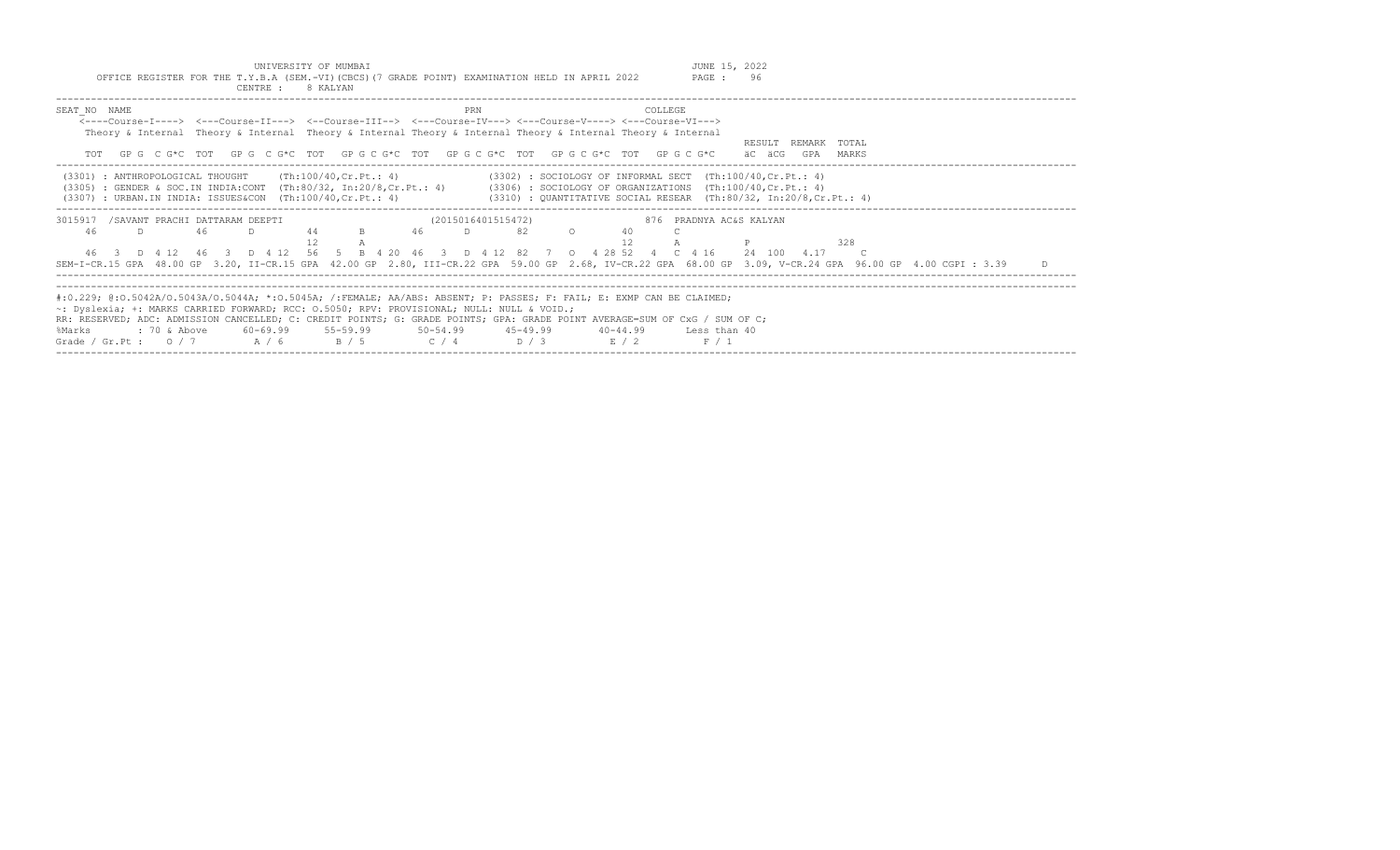| CENTRE :<br>6 ULHASNAGAR                                                                                                                                                                             |                                                                                                                                                                                                                                                                                                                         |                                                                                                                                                                                                                   |
|------------------------------------------------------------------------------------------------------------------------------------------------------------------------------------------------------|-------------------------------------------------------------------------------------------------------------------------------------------------------------------------------------------------------------------------------------------------------------------------------------------------------------------------|-------------------------------------------------------------------------------------------------------------------------------------------------------------------------------------------------------------------|
| SEAT NO NAME                                                                                                                                                                                         | PRN<br><----Course-T----> <---Course-TT---> <--Course-TTT--> <---Course-TV---> <---Course-V----> <---Course-VT---><br>Theory & Internal Theory & Internal Theory & Internal Theory & Internal Theory & Internal Theory & Internal<br>GPG CG*C TOT GPG CG*C TOT GPG CG*C TOT GPG CG*C TOT GPG CG*C TOT GPG CG*C          | COLLEGE<br>RESULT REMARK TOTAL<br>äC äCG<br>GPA<br>MARKS                                                                                                                                                          |
| $(1801)$ : ORGN DEV. OF SINDHI LAN&GR $(Th:100/40, Cr.Pt.: 4)$<br>: APPLIED NATURE-CORE PAPERS $(Th:100/40, Cr.Pt.: 4)$<br>(1803)<br>: PRIN.OF LITERARY CRITICISM $(Th:100/40, Cr.Pt.: 4)$<br>(1805) | (1802) : HIST OF SINDHI LIT.<br>(1806) : CLSCL & MOD. POETRY                                                                                                                                                                                                                                                            | (Th:100/40, Cr.Ft.: 4)<br>(1804) : PRIN. OF POETRY 1798& POET (Th:100/40, Cr. Pt.: 4)<br>(Th:100/40, Cr.Ft.: 4)                                                                                                   |
| 3016018<br>/HARIYANI RESHMA MUKESH BHANU<br>92<br>64<br>96<br>0 4 2 8 6 4<br>0 4 2 8<br>96<br>SEM-I-CR.15 GPA                                                                                        | (2014016400466905)<br>72<br>$\mathbb{A}$<br>86<br>96<br>6 A 4 24 86 7 0 4 28<br>72 7 0 4 28 96                                                                                                                                                                                                                          | 217 CHM - ULHASNAGAR<br><b>RLE</b><br>506<br>24 164 6.83<br>$0 \t 4 \t 28$<br>0.00 GP 0.00, II-CR.15 GPA 0.00 GP 0.00, III-CR.22 GPA 0.00 GP 0.00, IV-CR.22 GPA 0.00 GP 0.00, V-CR.24 GPA 168.00 GP 7.00 CGPI :-- |
| ~: Dyslexia; +: MARKS CARRIED FORWARD; RCC: 0.5050; RPV: PROVISIONAL; NULL: NULL & VOID.;<br>60-69.99 55-59.99<br>$: 70$ & Above<br>%Marks<br>Grade / Gr.Pt : $0/7$<br>A / 6<br>B / 5                | #:0.229; @:0.5042A/0.5043A/0.5044A; *:0.5045A; /:FEMALE; AA/ABS: ABSENT; P: PASSES; F: FAIL; E: EXMP CAN BE CLAIMED;<br>RR: RESERVED; ADC: ADMISSION CANCELLED; C: CREDIT POINTS; G: GRADE POINTS; GPA: GRADE POINT AVERAGE=SUM OF CxG / SUM OF C;<br>$50 - 54.99$ $45 - 49.99$<br>40-44.99<br>$C / 4$ $D / 3$<br>E / 2 | Less than 40<br>F / 1                                                                                                                                                                                             |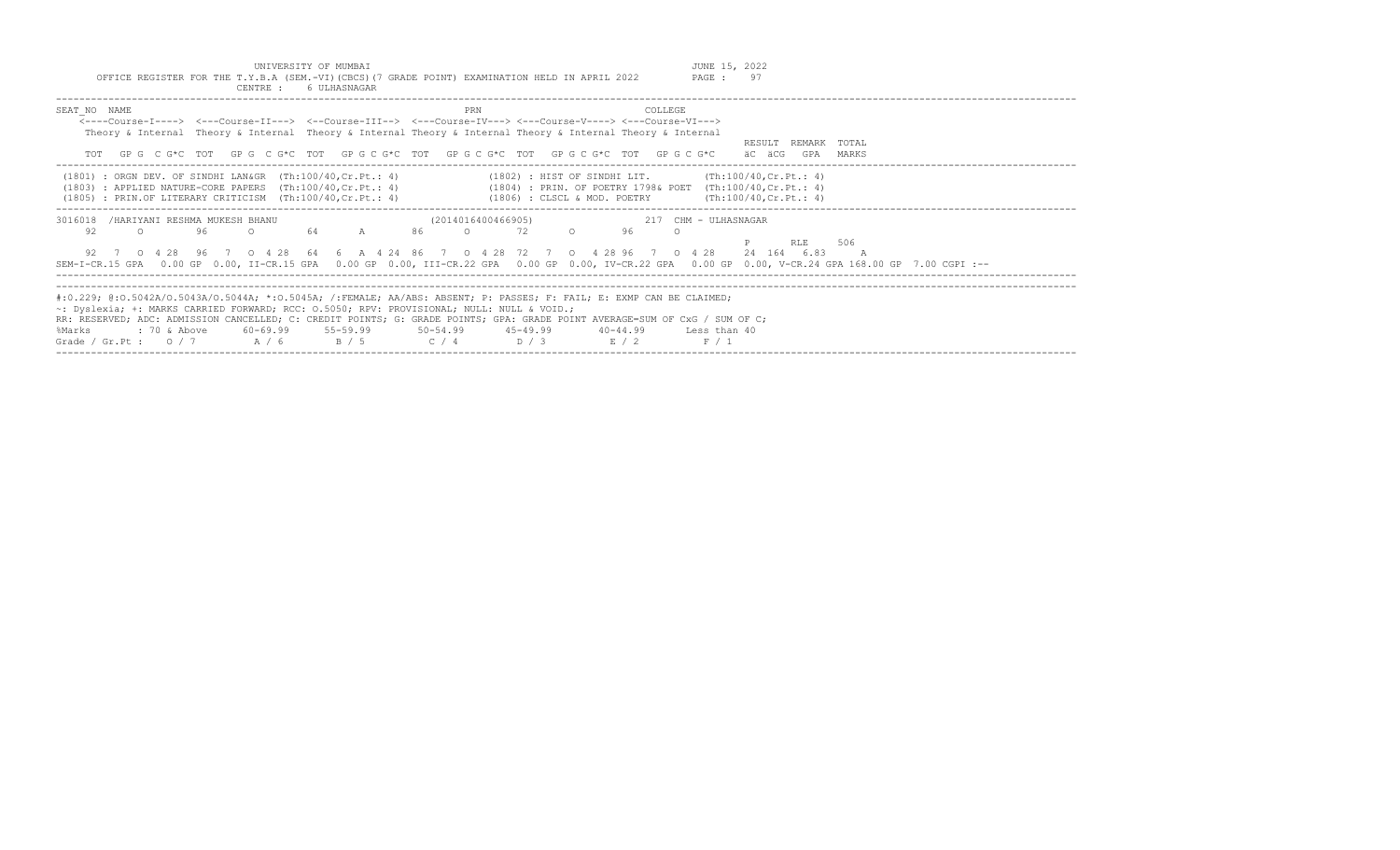| UNIVERSITY OF MUMBAI<br>OFFICE REGISTER FOR THE T.Y.B.A (SEM.-VI)(CBCS)(7 GRADE POINT) EXAMINATION HELD IN APRIL 2022<br>CENTRE: 110 KHADAVALI                                                                                                                                                                                                                                                                                                                                                 | JUNE 15, 2022<br>PAGE : 98                    |
|------------------------------------------------------------------------------------------------------------------------------------------------------------------------------------------------------------------------------------------------------------------------------------------------------------------------------------------------------------------------------------------------------------------------------------------------------------------------------------------------|-----------------------------------------------|
| PRN<br>COLLEGE<br>SEAT NO NAME<br><----Course-T----> <---Course-TT---> <--Course-TTT--> <---Course-TV---> <---Course-V----> <---Course-VT---><br>Theory & Internal Theory & Internal Theory & Internal Theory & Internal Theory & Internal Theory & Internal<br>GP G C G*C TOT GP G C G*C TOT GP G C G*C TOT GP G C G*C TOT GP G C G*C TOT GP G C G*C                                                                                                                                          | RESULT REMARK TOTAL<br>GPA<br>äC äCG<br>MARKS |
| $(3121)$ : ADVANCED MACROECONOMICS-3 $(Th:100/40, Cr.Pt.: 4)$<br>$(3122)$ : INTERNATIONAL ECONOMICS $(\text{Th:100/40, Cr.Pt.}: 4)$<br>(3124) : ECO.OF AGRI.& CO-OPER.-II (Th:80/32, In:20/8,Cr.Pt.: 4) (3126) : RESEARCH METHODOLOGY-II (Th:100/40,Cr.Pt.: 4)<br>$(3133)$ : HISTORY OF ECO.THOUGHTS-II (Th:80/32, In:20/8, Cr.Pt.: 4)<br>(Th:100/40, Cr.Pt.: 4)<br>(3131) : BASIC ECONOMETRICS                                                                                                |                                               |
| 3016019<br>(2013016401549822)<br>221 GKS-KALYAN<br>SHAIKH MOHAMEDJAFAR RAFIO RASHIDABAI<br>4.5<br>$42$ E<br>$\Box$<br>B 46<br>60<br>45<br>D<br>A<br>1.5<br>$\cap$<br>60  6  A  4  24  45  3  D  4  12  60  6  A  4  24  46  3  D  4  12  42  2  E  4  8  63  6  A  4  24  24  104  4.33  C<br>SEM-I-CR.15 GPA 42.00 GP 2.80, II-CR.15 GPA 60.00 GP 4.00, III-CR.22 GPA 67.00 GP 3.05, IV-CR.22 GPA 67.00 GP 3.05, V-CR.24 GPA 0.00 GP 0.00 CGPI :--                                            | 316<br><b>RLE</b>                             |
| #:0.229; @:0.5042A/0.5043A/0.5044A; *:0.5045A; /:FEMALE; AA/ABS: ABSENT; P: PASSES; F: FAIL; E: EXMP CAN BE CLAIMED;<br>$\sim$ : Dyslexia; +: MARKS CARRIED FORWARD; RCC: 0.5050; RPV: PROVISIONAL; NULL: NULL & VOID.;<br>RR: RESERVED; ADC: ADMISSION CANCELLED; C: CREDIT POINTS; G: GRADE POINTS; GPA: GRADE POINT AVERAGE=SUM OF CxG / SUM OF C;<br>$: 70$ & Above $60-69.99$ $55-59.99$ $50-54.99$ $45-49.99$ $40-44.99$<br>%Marks<br>Grade / Gr.Pt: $0/7$ $A/6$ $B/5$ $C/4$ $D/3$ $E/2$ | Less than 40<br>F / 1                         |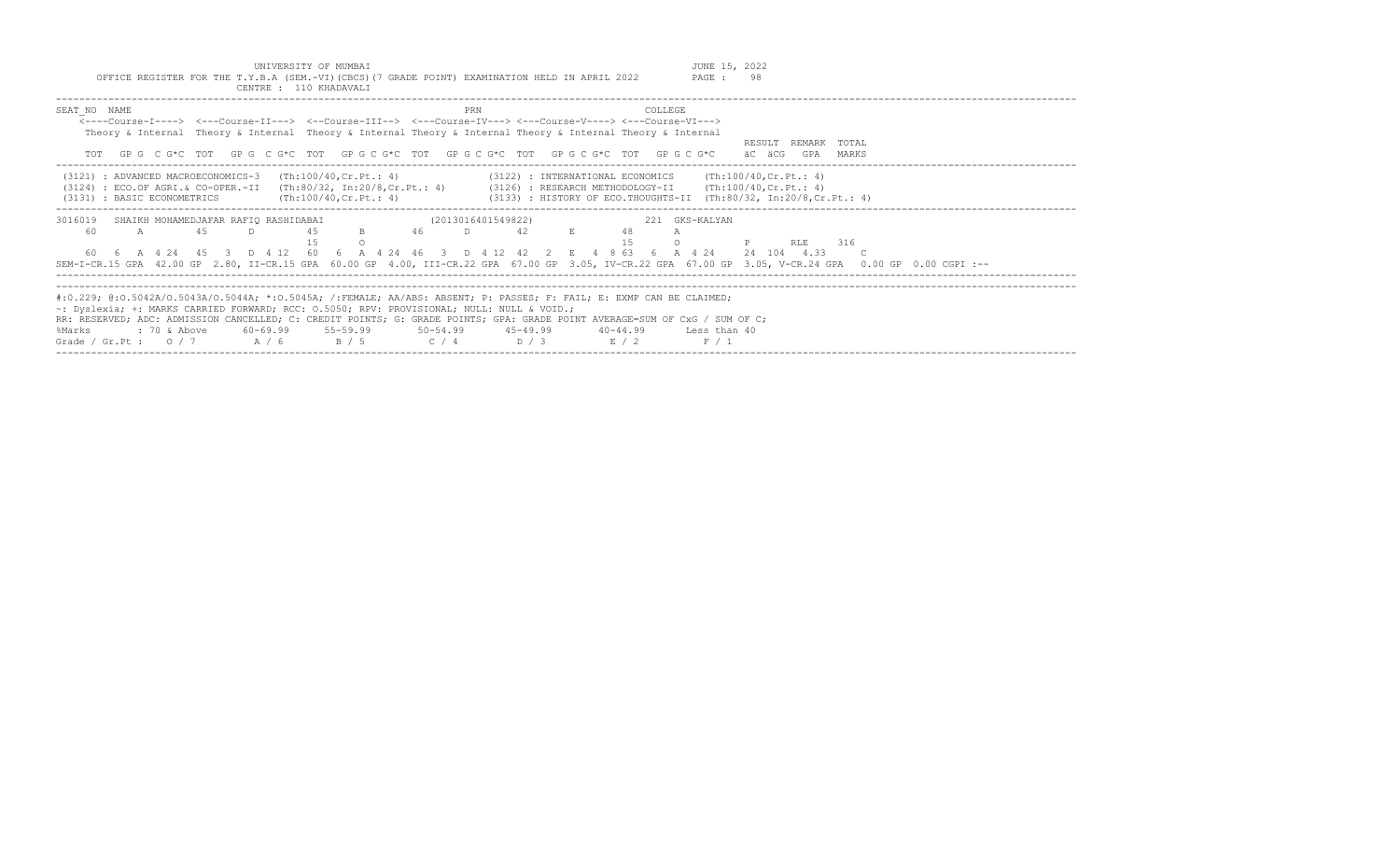|              | OFFICE REGISTER FOR THE T.Y.B.A (SEM.-VI)(CBCS)(7 GRADE POINT) EXAMINATION HELD IN APRIL 2022                              |    | CENTRE : 15 SAWANTWADI |              |    |                    |     |              |                                                                         |          |                | PAGE :                                                      | 99          |                                                                                                                                                             |              |
|--------------|----------------------------------------------------------------------------------------------------------------------------|----|------------------------|--------------|----|--------------------|-----|--------------|-------------------------------------------------------------------------|----------|----------------|-------------------------------------------------------------|-------------|-------------------------------------------------------------------------------------------------------------------------------------------------------------|--------------|
| SEAT NO NAME |                                                                                                                            |    |                        |              |    |                    | PRN |              |                                                                         |          | <b>COLLEGE</b> |                                                             |             |                                                                                                                                                             |              |
|              | <----Course-I----> <---Course-II---> <--Course-III--> <---Course-IV---> <---Course-V----> <---Course-VI--->                |    |                        |              |    |                    |     |              |                                                                         |          |                |                                                             |             |                                                                                                                                                             |              |
|              | Theory & Internal Theory & Internal Theory & Internal Theory & Internal Theory & Internal Theory & Internal                |    |                        |              |    |                    |     |              |                                                                         |          |                |                                                             |             |                                                                                                                                                             |              |
|              |                                                                                                                            |    |                        |              |    |                    |     |              |                                                                         |          |                |                                                             |             | RESULT REMARK TOTAL                                                                                                                                         |              |
| TOT          | GPG CG*C TOT GPG CG*C TOT GPGCG*C TOT GPGCG*C TOT GPGCG*C TOT GPGCG*C                                                      |    |                        |              |    |                    |     |              |                                                                         |          |                |                                                             | äC äCG      | GPA MARKS                                                                                                                                                   |              |
|              | $(1101)$ : 16TH TO18TH CEN.ENG.LIT-II $(Th:100/40, Cr.Pt.: 4)$                                                             |    |                        |              |    |                    |     |              |                                                                         |          |                | $(1102)$ : LITERARY CRITICISM - II (Th:100/40, Cr. Pt.: 4)  |             |                                                                                                                                                             |              |
|              | $(1103)$ : GRAMMAR & ART OF WRITING-II (Th:80/32, In:20/8, Cr.Pt.: 4)                                                      |    |                        |              |    |                    |     |              |                                                                         |          |                | (1106) : 19TH CENT. ENGLISH LIT.-II (Th:100/40, Cr. Pt.: 4) |             |                                                                                                                                                             |              |
|              | $(1107)$ : 20th CENT. BRITISH LIT-II $(Th:100/40, Cr.Pt.: 4)$                                                              |    |                        |              |    |                    |     |              |                                                                         |          |                |                                                             |             | $(1109)$ : DRAMA AND THEATRE - II $(Th:80/32, In:20/8, Cr.Pt.: 4)$                                                                                          |              |
|              |                                                                                                                            |    |                        |              |    |                    |     |              |                                                                         |          |                |                                                             |             |                                                                                                                                                             |              |
| 3016030      | /FERNANDES SANDRA AVELIN JULIE                                                                                             |    |                        |              |    | (2015016401424694) |     |              |                                                                         |          |                | 834 J B NAIK SAWANTWADI                                     |             |                                                                                                                                                             |              |
| 76           | $\Omega$                                                                                                                   | 84 | $\Omega$               | 66 0         | 82 | $\Omega$           |     | 86           | $\overline{O}$ and $\overline{O}$ and $\overline{O}$ and $\overline{O}$ | 66       |                |                                                             |             |                                                                                                                                                             |              |
|              |                                                                                                                            |    |                        |              |    |                    |     |              |                                                                         |          |                |                                                             |             | 492                                                                                                                                                         |              |
|              | 76 7 0 4 28 84 7 0 4 28 82 7 0 4 28 82 7 0 4 28 86 7 0 4 28 82 7 0 4 28                                                    |    |                        |              |    |                    |     |              |                                                                         |          |                |                                                             | 24 168 7.00 | $\circ$ 0                                                                                                                                                   |              |
|              |                                                                                                                            |    |                        |              |    |                    |     |              |                                                                         |          |                |                                                             |             | SEM-I-CR.15 GPA 55.00 GP 3.67, II-CR.15 GPA 55.00 GP 3.67, III-CR.22 GPA 73.00 GP 3.32, IV-CR.22 GPA 122.00 GP 5.55, V-CR.24 GPA 164.00 GP 6.83 CGPI : 5.22 | $\mathbb{R}$ |
|              |                                                                                                                            |    |                        |              |    |                    |     |              |                                                                         |          |                |                                                             |             |                                                                                                                                                             |              |
|              | #:0.229; @:0.5042A/0.5043A/0.5044A; *:0.5045A; /:FEMALE; AA/ABS: ABSENT; P: PASSES; F: FAIL; E: EXMP CAN BE CLAIMED;       |    |                        |              |    |                    |     |              |                                                                         |          |                |                                                             |             |                                                                                                                                                             |              |
|              | $\sim$ : Dyslexia; +: MARKS CARRIED FORWARD; RCC: 0.5050; RPV: PROVISIONAL; NULL: NULL & VOID.;                            |    |                        |              |    |                    |     |              |                                                                         |          |                |                                                             |             |                                                                                                                                                             |              |
|              | RR: RESERVED; ADC: ADMISSION CANCELLED; C: CREDIT POINTS; G: GRADE POINTS; GPA: GRADE POINT AVERAGE=SUM OF CxG / SUM OF C; |    |                        |              |    |                    |     |              |                                                                         |          |                |                                                             |             |                                                                                                                                                             |              |
| %Marks       | : 70 & Above                                                                                                               |    | $60 - 69.99$           | $55 - 59.99$ |    | $50 - 54.99$       |     | $45 - 49.99$ |                                                                         | 40-44.99 |                | Less than 40                                                |             |                                                                                                                                                             |              |
|              | Grade / Gr.Pt : $0/7$                                                                                                      |    | A / 6                  | B / 5        |    | C / 4              |     | D / 3        |                                                                         | E/2      |                | F / 1                                                       |             |                                                                                                                                                             |              |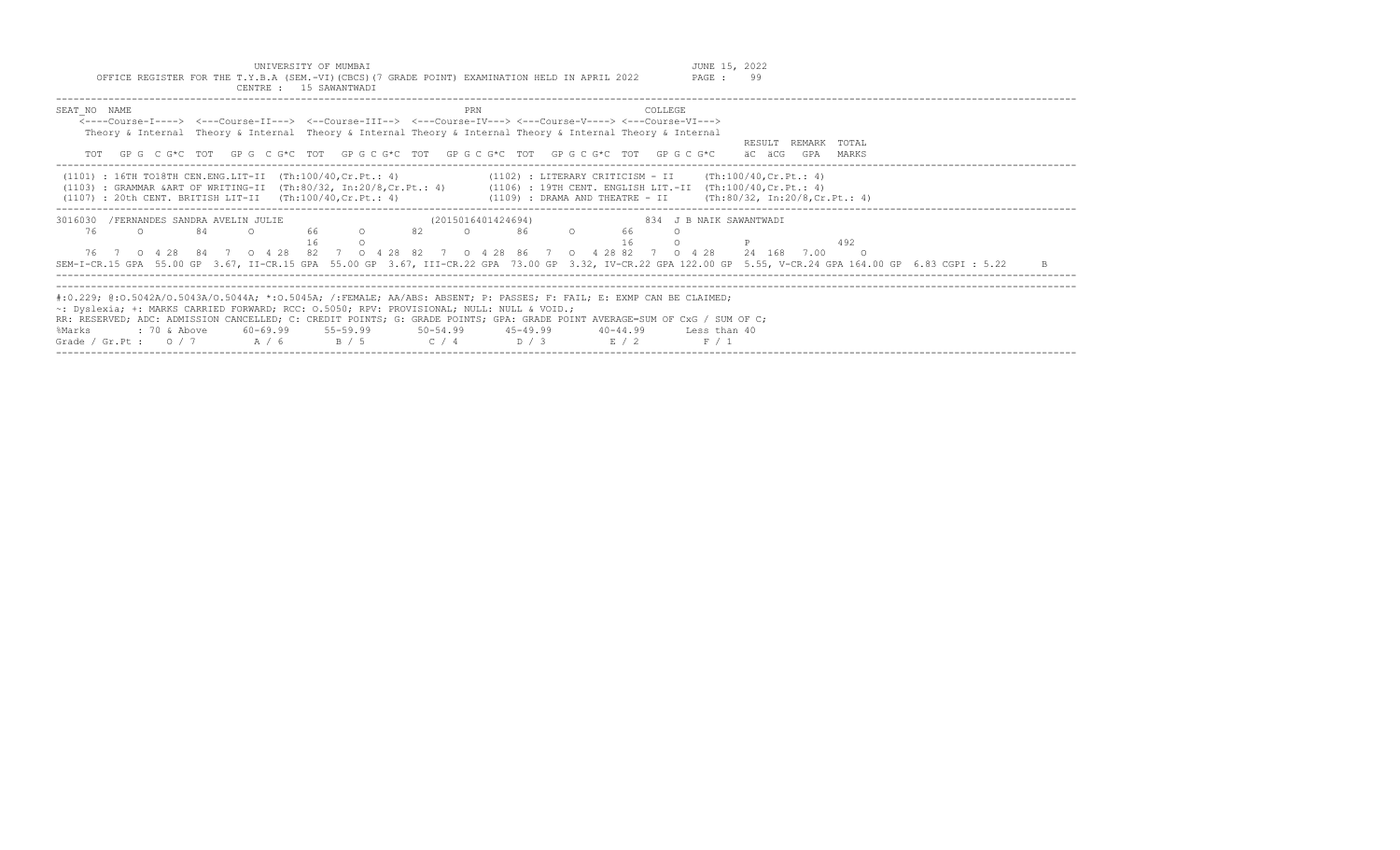| UNIVERSITY OF MUMBAI<br>OFFICE REGISTER FOR THE T.Y.B.A (SEM.-VI)(CBCS)(7 GRADE POINT) EXAMINATION HELD IN APRIL 2022<br>CENTRE : 95 MUMBRA                                                                                                                                                                                    |                                                                                                                                                                          | JUNE 15, 2022<br>PAGE : 100                   |
|--------------------------------------------------------------------------------------------------------------------------------------------------------------------------------------------------------------------------------------------------------------------------------------------------------------------------------|--------------------------------------------------------------------------------------------------------------------------------------------------------------------------|-----------------------------------------------|
| SEAT NO NAME<br><----Course-I----> <---Course-II---> <--Course-III--> <---Course-IV---> <---Course-V----> <---Course-VI---><br>Theory & Internal Theory & Internal Theory & Internal Theory & Internal Theory & Internal Theory & Internal<br>GPG CG*C TOT GPG CG*C TOT GPG CG*C TOT GPG CG*C TOT GPG CG*C TOT GPG CG*C<br>TOT | <b>COLLEGE</b><br>PRN                                                                                                                                                    | RESULT REMARK TOTAL<br>äC äCG<br>GPA<br>MARKS |
| $(3121)$ : ADVANCED MACROECONOMICS-3 $(Th:100/40, Cr.Pt.: 4)$<br>$(3125)$ : INDUSTRIAL & LABOUR ECO-II $(Th:80/32, In:20/8, Cr.Pt.: 4)$<br>$(3129)$ : ENVIRONMENTAL ECONOMICS-II $(Th:100/40, Cr.Pt.: 4)$                                                                                                                      | (3122) : INTERNATIONAL ECONOMICS<br>$(3126)$ : RESEARCH METHODOLOGY-II (Th:100/40, Cr. Pt.: 4)<br>$(3133)$ : HISTORY OF ECO.THOUGHTS-II $(Th:80/32, In:20/8, Cr.Pt.: 4)$ | (Th:100/40, Cr.Pt.: 4)                        |
| SHAIKH TAWAKKAL AKHTAR GAUSIYA<br>3016176                                                                                                                                                                                                                                                                                      | (2015016401121402)                                                                                                                                                       | 603 G.R.PATIL-MUMBRA                          |

|  | 80 0 65 0 82 0 |  | 80 O |  |                                                                                                                                                       |  |
|--|----------------|--|------|--|-------------------------------------------------------------------------------------------------------------------------------------------------------|--|
|  |                |  |      |  | <b>P</b> RT.F. 488                                                                                                                                    |  |
|  |                |  |      |  | 80 7 0 4 28 80 7 0 4 28 83 7 0 4 28 82 7 0 4 28 80 7 0 4 28 83 7 0 4 28 24 168 7.00 0                                                                 |  |
|  |                |  |      |  | SEM-I-CR.15 GPA 0.00 GP 0.00, II-CR.15 GPA 0.00 GP 0.00, III-CR.22 GPA 138.00 GP 6.27, IV-CR.22 GPA 0.00 GP 0.00, V-CR.24 GPA 136.00 GP 5.67 CGPI :-- |  |

|                                    |  | #:0.229; @:0.5042A/O.5043A/O.5044A; *:0.5045A; /:FEMALE; AA/ABS: ABSENT; P: PASSES; F: FAIL; E: EXMP CAN BE CLAIMED;       |            |              |              |  |
|------------------------------------|--|----------------------------------------------------------------------------------------------------------------------------|------------|--------------|--------------|--|
|                                    |  | $\sim$ : Dyslexia; +: MARKS CARRIED FORWARD; RCC: 0.5050; RPV: PROVISIONAL; NULL: NULL & VOID.;                            |            |              |              |  |
|                                    |  | RR: RESERVED; ADC: ADMISSION CANCELLED; C: CREDIT POINTS; G: GRADE POINTS; GPA: GRADE POINT AVERAGE=SUM OF CxG / SUM OF C; |            |              |              |  |
|                                    |  | %Marks     : 70 & Above    60-69.99    55-59.99     50-54.99     45-49.99     40-44.99                                     |            |              | Less than 40 |  |
| Grade / Gr. Pt : $0/7$ $A/6$ $B/5$ |  | C/4                                                                                                                        | $\sqrt{3}$ | <b>E</b> / 2 |              |  |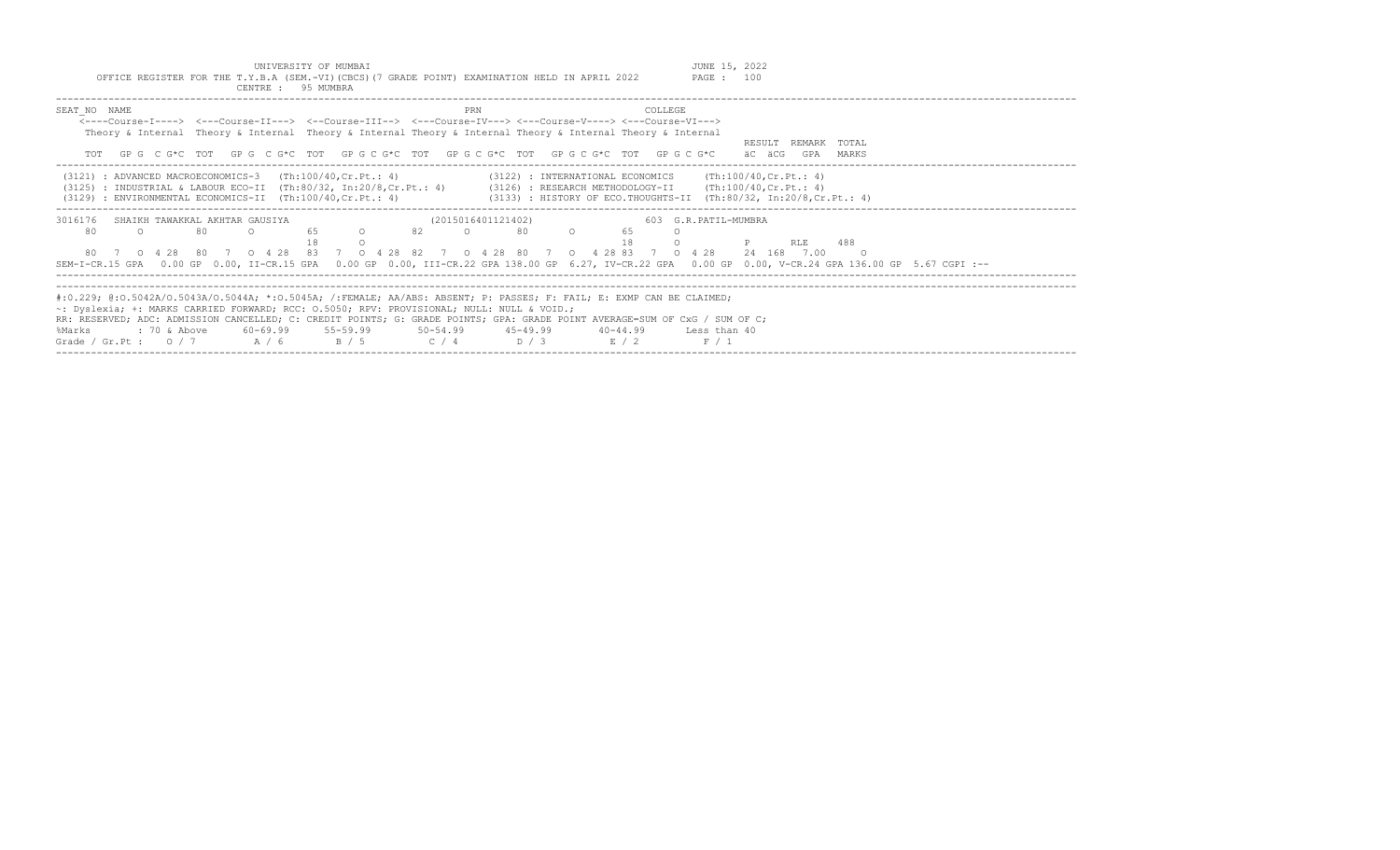| TAN LUMMADAM                                                                                                                                                                                                                                                                                                                                                                                                                                                                                                           |
|------------------------------------------------------------------------------------------------------------------------------------------------------------------------------------------------------------------------------------------------------------------------------------------------------------------------------------------------------------------------------------------------------------------------------------------------------------------------------------------------------------------------|
| SEAT NO NAME<br>PRN<br>COLLEGE<br>$\leftarrow--$ Course-T----> $\leftarrow--$ Course-TT---> $\leftarrow--$ Course-TTT--> $\leftarrow--$ Course-TV---> $\leftarrow--$ Course-V----> $\leftarrow--$ Course-VT---><br>Theory & Internal Theory & Internal Theory & Internal Theory & Internal Theory & Internal Theory & Internal<br>RESULT REMARK TOTAL<br>GP G C G*C TOT GP G C G*C TOT GP G C G*C TOT GP G C G*C TOT GP G C G*C TOT GP G C G*C<br>GPA MARKS<br>äC äCG                                                  |
| $(1301)$ : HISTORYOF MODERN HINDI LIT (Th:100/40, Cr. Pt.: 4)<br>$(1302)$ : POST INDEPENDENT HINDI LIT $(Th:100/40, Cr.Pt.: 4)$<br>(Th:80/32, In:20/8, Cr.Pt.: 4) (4801): AGRI. SIGNIFICANCE IN R.D. (Th:70/28, In:30/12, Cr.Pt.: 4)<br>(1303) : SOCIAL MEDIA<br>(4802) : RURAL MKTG. AND FINANCE (Th:70/28, In:30/12, Cr. Pt.: 4) (4803) : APPLIED AGRICULTURE (Th:70/28, In:30/12, Cr. Pt.: 4)                                                                                                                       |
| 3016196<br>JADHAV RANJEET RAJENDRA RAJANI<br>(2015016401224533)<br>261 PHANASGAON-DEVGAD<br>62 0<br>54 0<br>86<br>84<br>52<br>58<br>$\Omega$<br>$\Omega$<br>$\circ$<br>$\Omega$<br>2.5<br>$\degree$ 0 24<br>23<br>$\Omega$<br>14<br>$\circ$<br>482<br>$\Omega$<br>86 7 0 4 28 84 7 0 4 28 76 7 0 4 28 75 7 0 4 28 79 7 0 4 28 82 7 0 4 28 24 168 7.00 0<br>SEM-I-CR.15 GPA 74.00 GP 4.93, II-CR.15 GPA 99.00 GP 6.60, III-CR.22 GPA 119.00 GP 5.41, IV-CR.22 GPA 119.00 GP 5.41, V-CR.24 GPA 168.00 GP 7.00 CGPI: 6.12 |
| $(1201)$ : HIST.-MEDIEVAL MARATHI LIT $(Th:100/40, Cr.Pt.: 4)$<br>(1202) : IND. & WESTERN THEO OF LIT (Th:100/40, Cr. Pt.: 4)<br>(1203) : LITERATURE AND SOCIETY (Th:80/32, In:20/8, Cr. Pt.: 4) (3201) : HISTORY OF MEIEVAL INDIA (Th:100/40, Cr. Pt.: 4)<br>(3202) : HIST OF CONTEMPORARY INDIA (Th:100/40, Cr. Pt.: 4)<br>(3203) : INTR TO MUSEOLOGY & ARC SC (Th:80/32, In:20/8, Cr. Pt.: 4)                                                                                                                       |
| 3016211 KIRLOSKAR SUHAS SAKHARAM MADHURA<br>(2010016402023197)<br>261 PHANASGAON-DEVGAD<br>60 0 84 0<br>$\overline{a}$<br>64 64<br>84<br>$\Omega$<br>86<br>90<br>$\Omega$<br>$\Omega$<br>13<br>497<br>16<br>A<br><b>RPV</b><br>$P$ and $P$<br>$\Omega$<br>84 7 0 4 28 86 7 0 4 28 76 7 0 4 28 84 7 0 4 28 90 7 0 4 28 77 7 0 4 28 24 168 7.00<br>$\circ$ 0<br>SEM-I-CR.15 GPA 0.00 GP 0.00. II-CR.15 GPA 0.00 GP 0.00, III-CR.22 GPA 0.00 GP 0.00, IV-CR.22 GPA 0.00 GP 0.00, V-CR.24 GPA 168.00 GP 7.00 CGPI :--      |
| #:0.229; @:0.5042A/0.5043A/0.5044A; *:0.5045A; /:FEMALE; AA/ABS: ABSENT; P: PASSES; F: FAIL; E: EXMP CAN BE CLAIMED;<br>~: Dyslexia; +: MARKS CARRIED FORWARD; RCC: 0.5050; RPV: PROVISIONAL; NULL: NULL & VOID.;<br>RR: RESERVED; ADC: ADMISSION CANCELLED; C: CREDIT POINTS; G: GRADE POINTS; GPA: GRADE POINT AVERAGE=SUM OF CxG / SUM OF C;<br>%Marks<br>$40 - 44.99$<br>Less than 40<br>$B / 5$ $C / 4$ $D / 3$ $E / 2$<br>Grade / Gr.Pt: $0/7$ A/6<br>F / 1                                                      |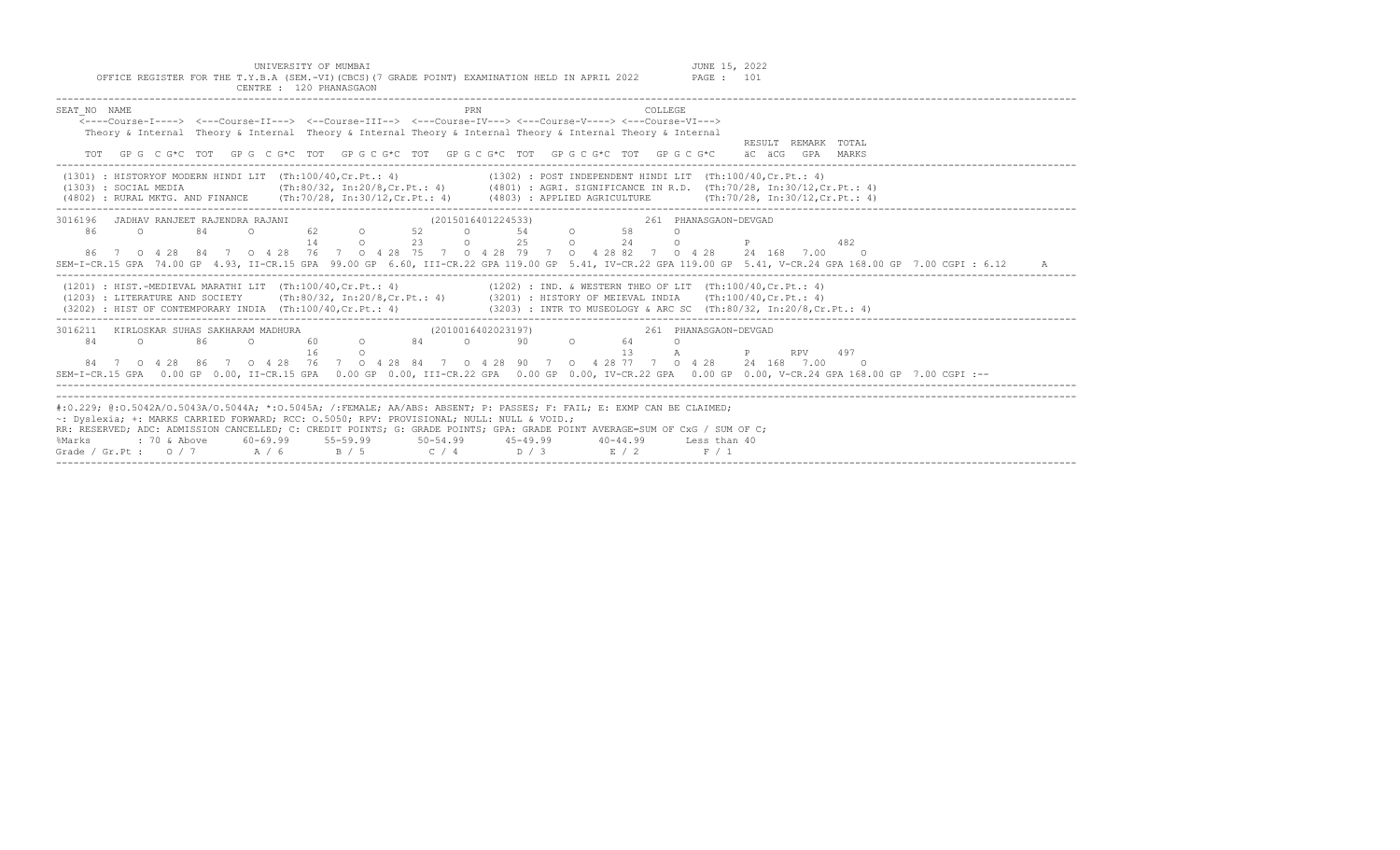UNIVERSITY OF MUMBAI<br>Y.B.A (SEM.-VI)(CBCS)(7 GRADE POINT) EXAMINATION HELD IN APRIL 2022 PAGE : 102 OFFICE REGISTER FOR THE T.Y.B.A (SEM.-VI)(CBCS)(7 GRADE POINT) EXAMINATION HELD IN APRIL 2022

| CENTRE :<br>8 KALYAN                                                                                                                                            |                                                                                                                                                                                                                                                                                                                                                                           |
|-----------------------------------------------------------------------------------------------------------------------------------------------------------------|---------------------------------------------------------------------------------------------------------------------------------------------------------------------------------------------------------------------------------------------------------------------------------------------------------------------------------------------------------------------------|
| SEAT NO NAME                                                                                                                                                    | COLLEGE.<br>PRN<br><----Course-I----> <---Course-II---> <--Course-III--> <---Course-IV---> <---Course-V----> <---Course-VI---><br>Theory & Internal Theory & Internal Theory & Internal Theory & Internal Theory & Internal Theory & Internal<br>RESULT REMARK TOTAL<br>TOT GPG CG*C TOT GPG CG*C TOT GPG CG*C TOT GPG CG*C TOT GPG CG*C TOT GPG CG*C<br>äC äCG GPA MARKS |
| $(3201)$ : HISTORY OF MEIEVAL INDIA $(Th:100/40, Cr.Pt.: 4)$<br>(3206) : HISTORY OF ASIA-1945CE2000 (Th:100/40, Cr. Pt.: 4)                                     | $(3202)$ : HIST OF CONTEMPORARY INDIA $(Th:100/40, Cr.Pt.: 4)$<br>(3203) : INTR TO MUSEOLOGY & ARC SC (Th:80/32, In:20/8,Cr.Pt.: 4) (3205) : HISTORY OF THE MARATHAS (Th:100/40,Cr.Pt.: 4)<br>$(3207)$ : RESEARCH METHOD & SOURCES (Th:80/32, In:20/8,Cr.Pt.: 4)                                                                                                          |
| 3016232 / KARBHARI GAYATRI PREMNATH SUREKHA<br>E<br>$\circ$<br>44<br>- 60<br>$\overline{A}$                                                                     | (2013016401164933)<br>435 K.M. AGRAWAL-KALYAN<br>82 O 62 A<br><b>P</b> RLE 393<br>44  2  E  4  8  60  6  A  4  24  84  7  0  4  28  82  7  0  4  28  62  6  A  4  24  61  6  A  4  24  24  136  5.67<br>SEM-I-CR.15 GPA 40.00 GP 2.67, II-CR.15 GPA 60.00 GP 4.00, III-CR.22 GPA 112.00 GP 5.09, IV-CR.22 GPA 99.00 GP 4.50, V-CR.24 GPA 0.00 GP 0.00 CGPI :--            |
| $\sim$ : Dyslexia; +: MARKS CARRIED FORWARD; RCC: 0.5050; RPV: PROVISIONAL; NULL: NULL & VOID.;<br>%Marks<br>Grade / Gr.Pt: $0/7$ $A/6$ $B/5$ $C/4$ $D/3$ $E/2$ | #:0.229; @:0.5042A/0.5043A/0.5044A; *:0.5045A; /:FEMALE; AA/ABS: ABSENT; P: PASSES; F: FAIL; E: EXMP CAN BE CLAIMED;<br>RR: RESERVED; ADC: ADMISSION CANCELLED; C: CREDIT POINTS; G: GRADE POINTS; GPA: GRADE POINT AVERAGE=SUM OF CxG / SUM OF C;<br>40-44.99 Less than 40<br>F / 1                                                                                      |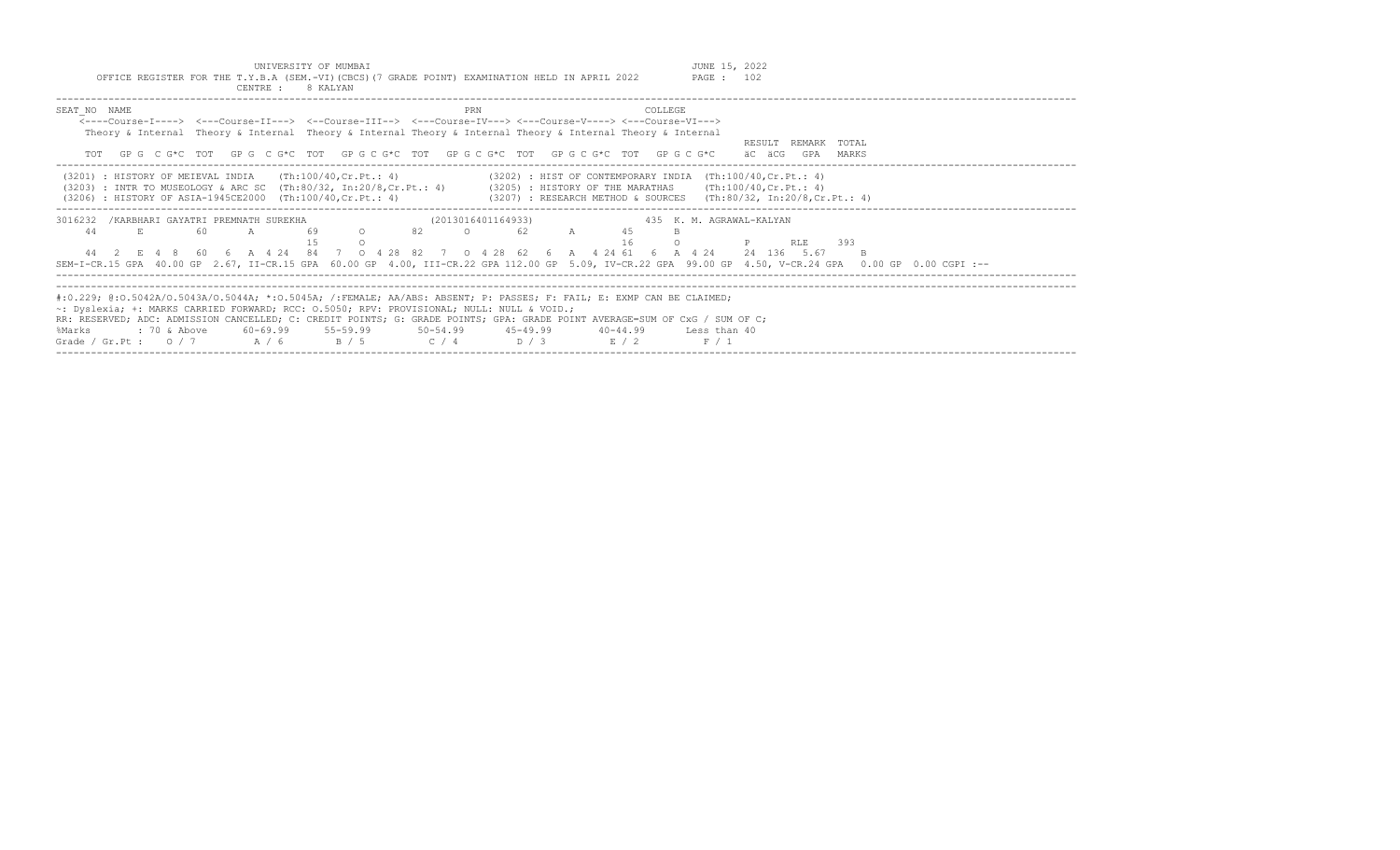| UNIVERSITY OF MUMBAI<br>OFFICE REGISTER FOR THE T.Y.B.A (SEM.-VI) (CBCS) (7 GRADE POINT) EXAMINATION HELD IN APRIL 2022<br>CENTRE : 86 TETAVALI                                                                                                                                                                                                                                                                                                                                                                       | JUNE 15, 2022<br><b>PAGE : 103</b>                                                                                                                                                                                                                                                                                                                                                               |
|-----------------------------------------------------------------------------------------------------------------------------------------------------------------------------------------------------------------------------------------------------------------------------------------------------------------------------------------------------------------------------------------------------------------------------------------------------------------------------------------------------------------------|--------------------------------------------------------------------------------------------------------------------------------------------------------------------------------------------------------------------------------------------------------------------------------------------------------------------------------------------------------------------------------------------------|
| SEAT NO NAME<br>COLLEGE<br><b>PRN</b><br><----Course-I----> <---Course-II---> <--Course-III--> <---Course-IV---> <---Course-V----> <---Course-VI---><br>Theory & Internal Theory & Internal Theory & Internal Theory & Internal Theory & Internal Theory & Internal<br>TOT GPG CG*C TOT GPG CG*C TOT GPG CG*C TOT GPG CG*C TOT GPG CG*C TOT GPG CG*C                                                                                                                                                                  | RESULT REMARK TOTAL<br>äC äCG GPA MARKS                                                                                                                                                                                                                                                                                                                                                          |
| (1202) : IND. & WESTERN THEO OF LIT (Th:100/40.Cr.Pt.: 4)<br>$(1201)$ : HIST.-MEDIEVAL MARATHI LIT  (Th:100/40, Cr.Pt.: 4)<br>(1203) : LITERATURE AND SOCIETY (Th:80/32, In:20/8, Cr.Pt.: 4) (3201) : HISTORY OF MEIEVAL INDIA (Th:100/40, Cr.Pt.: 4)<br>(3203) : INTR TO MUSEOLOGY & ARC SC (Th:80/32, In:20/8, Cr. Pt.: 4)<br>$(3202)$ : HIST OF CONTEMPORARY INDIA $(Th:100/40, Cr.Pt.: 4)$                                                                                                                        |                                                                                                                                                                                                                                                                                                                                                                                                  |
| (2015016401439604) 901 TETAVALI, DAPOLI<br>3016257 DHAYALKAR AMOL ASHOK NANDA<br>42 C<br>62 A 66 A<br>57<br>B.<br>62.<br>$\mathbb{A}$<br>42<br>18<br>18<br>$\cap$<br>57 5 B 4 20 62 6 A 4 24 60 6 A 4 24 62 6 A 4 24 66 6 A 4 24 60 6 A 4 24 24 140 5.83 B<br>SEM-I-CR.15 GPA 51.00 GP 3.40, II-CR.15 GPA 63.00 GP 4.20, III-CR.22 GPA 107.00 GP 4.86, IV-CR.22 GPA 110.00 GP 5.00, V-CR.24 GPA 148.00 GP 6.17 CGPI : 5.07                                                                                            | 367                                                                                                                                                                                                                                                                                                                                                                                              |
| (2015016401005007)<br>3016268<br>/KELKAR MANJUSHA MARUTI MAMTA<br>46<br>76 0 70 0<br>$\Omega$<br>72<br>50<br>70<br>$\cap$<br>$\overline{B}$<br>18<br>$\cap$<br>$\circ$<br>70 7 0 4 28 72 7 0 4 28 63 6 A 4 24 76 7 0 4 28 70 7 0 4 28 6802 7 0 4 28 24 164 6.83<br>SEM-I-CR.15 GPA 0.00 GP 0.00, II-CR.15 GPA 0.00 GP 0.00, III-CR.22 GPA 0.00 GP 0.00, IV-CR.22 GPA 0.00 GP 0.00, V-CR.24 GPA 160.00 GP 6.67 CGPI :--                                                                                                | 901 TETAVALI, DAPOLI<br>41902<br>$\mathbb P$ and $\mathbb P$ and $\mathbb P$ and $\mathbb P$ and $\mathbb P$ and $\mathbb P$ and $\mathbb P$ and $\mathbb P$ and $\mathbb P$ and $\mathbb P$ and $\mathbb P$ and $\mathbb P$ and $\mathbb P$ and $\mathbb P$ and $\mathbb P$ and $\mathbb P$ and $\mathbb P$ and $\mathbb P$ and $\mathbb P$ and $\mathbb P$ and<br><b>RPV</b><br>$\overline{A}$ |
| #:0.229; @:0.5042A/0.5043A/0.5044A; *:0.5045A; /:FEMALE; AA/ABS: ABSENT; P: PASSES; F: FAIL; E: EXMP CAN BE CLAIMED;<br>$\sim$ : Dyslexia; +: MARKS CARRIED FORWARD; RCC: 0.5050; RPV: PROVISIONAL; NULL: NULL & VOID.;<br>RR: RESERVED; ADC: ADMISSION CANCELLED; C: CREDIT POINTS; G: GRADE POINTS; GPA: GRADE POINT AVERAGE=SUM OF CxG / SUM OF C;<br>: 70 & Above<br>60-69.99 55-59.99<br>$50 - 54.99$<br>$45 - 49.99$<br>$40 - 44.99$<br>%Marks<br>Grade / Gr.Pt: $0/7$ A / 6<br>$C / 4$ D / 3<br>B / 5<br>E / 2 | Less than 40<br>F / 1                                                                                                                                                                                                                                                                                                                                                                            |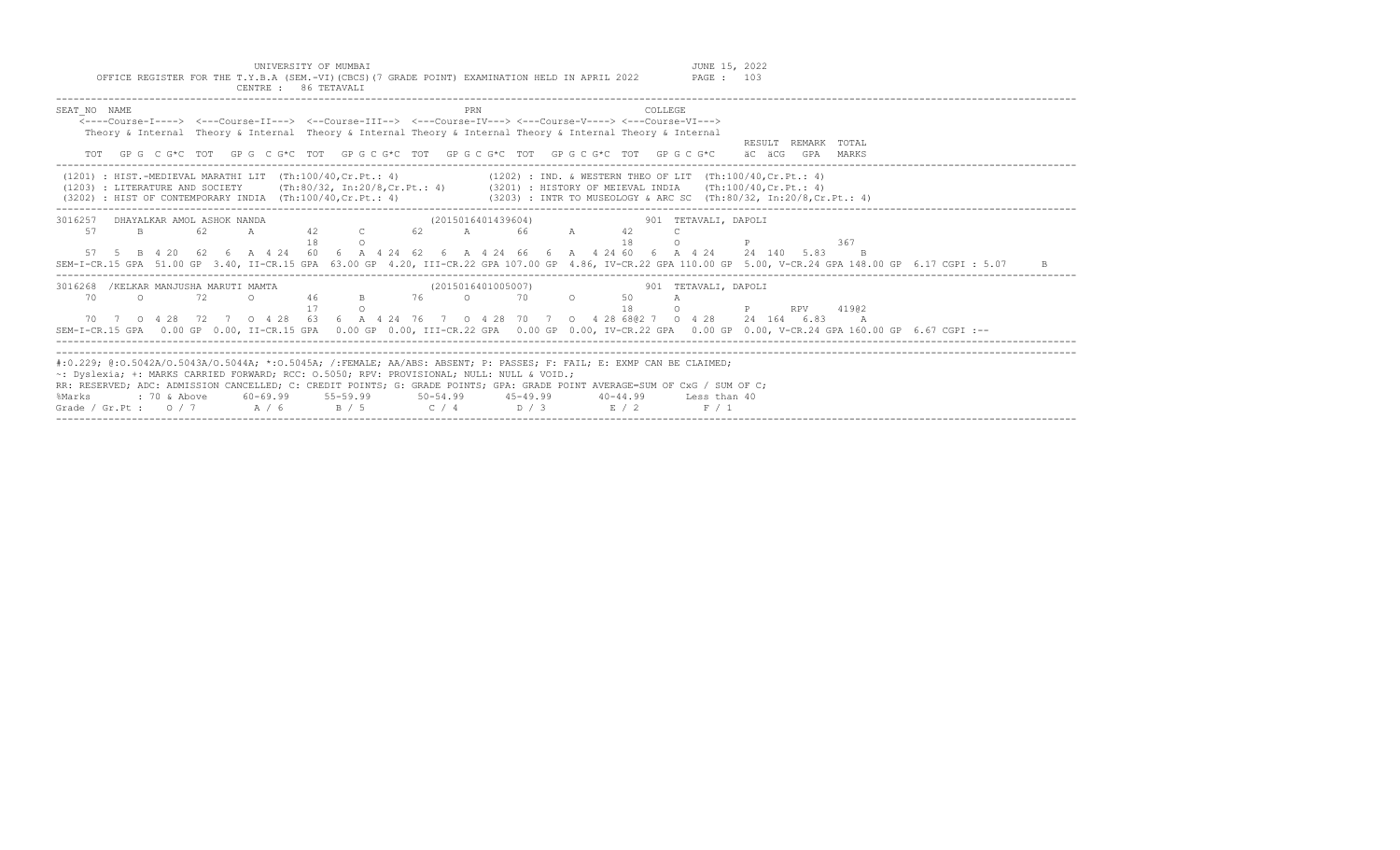|                                                                        | 4 GHATKOPAR<br>CENTRE :                                                                                                                                                |                                                                                                                                                                                                                                                                                                                         |                                                                                                                                                                                               |
|------------------------------------------------------------------------|------------------------------------------------------------------------------------------------------------------------------------------------------------------------|-------------------------------------------------------------------------------------------------------------------------------------------------------------------------------------------------------------------------------------------------------------------------------------------------------------------------|-----------------------------------------------------------------------------------------------------------------------------------------------------------------------------------------------|
| SEAT NO NAME                                                           | PRN<br>GPG C G*C TOT GPG C G*C TOT GPG C G*C TOT GPG C G*C TOT GPG C G*C TOT GPG C G*C                                                                                 | COLLEGE<br><----Course-T----> <---Course-TT---> <--Course-TTT--> <---Course-TV---> <---Course-V----> <---Course-VT---><br>Theory & Internal Theory & Internal Theory & Internal Theory & Internal Theory & Internal Theory & Internal                                                                                   | RESULT.<br>REMARK TOTAL<br>äC äCG<br>GPA<br>MARKS                                                                                                                                             |
| (3201) : HISTORY OF MEIEVAL INDIA<br>(3204)<br>(3602)                  | (Th:100/40, Cr.Pt.: 4)<br>: MEDIA & COMMUNICATION PROJ (Th:80/32, In:20/8, Cr. Pt.: 4)<br>: ABNORMAL PSYCHOLOGY: PART $2$ (Th: 100/40, Cr. Pt.: 4)                     | $(3202)$ : HIST OF CONTEMPORARY INDIA $(Th:100/40, Cr.Pt.: 4)$<br>(3601) : PSY. TESTING & STAT. PART II (Th:100/40, Cr. Pt.: 4)<br>$(3603)$ : INDUSTRIAL ORGAN. PSY. $(Th:80/32, In:20/8, Cr.Pt.: 4)$                                                                                                                   |                                                                                                                                                                                               |
| 3016365<br>/BHANDARE PRIYANKA BALU MAYA<br>58<br>80<br>SEM-I-CR.15 GPA | 52<br>50<br>$\mathbb{A}$<br>6901 7<br>$0 \t 4 \t 28$<br>-28<br>$\circ$ 4<br>-50                                                                                        | (2014016400334721)<br>828<br>40<br>46<br>8 63<br>416<br>424                                                                                                                                                                                                                                                             | AMBEDKAR-CHEM-GHATKOPAR<br>RLE<br>36001<br>24 124 5.17<br>0.00 GP 0.00, II-CR.15 GPA 0.00 GP 0.00, III-CR.22 GPA 0.00 GP 0.00, IV-CR.22 GPA 0.00 GP 0.00, V-CR.24 GPA 116.00 GP 4.83 CGPI :-- |
| : 70 & Above<br>%Marks<br>Grade / Gr.Pt : $0/7$                        | $\sim$ : Dyslexia; +: MARKS CARRIED FORWARD; RCC: 0.5050; RPV: PROVISIONAL; NULL: NULL & VOID.;<br>$55 - 59.99$<br>60-69.99<br>$50 - 54.99$<br>A / 6<br>B / 5<br>C / 4 | #:0.229; @:0.5042A/0.5043A/0.5044A; *:0.5045A; /:FEMALE; AA/ABS: ABSENT; P: PASSES; F: FAIL; E: EXMP CAN BE CLAIMED;<br>RR: RESERVED; ADC: ADMISSION CANCELLED; C: CREDIT POINTS; G: GRADE POINTS; GPA: GRADE POINT AVERAGE=SUM OF CxG / SUM OF C;<br>$45 - 49.99$<br>40-44.99<br>Less than 40<br>D / 3<br>E/2<br>F / 1 |                                                                                                                                                                                               |